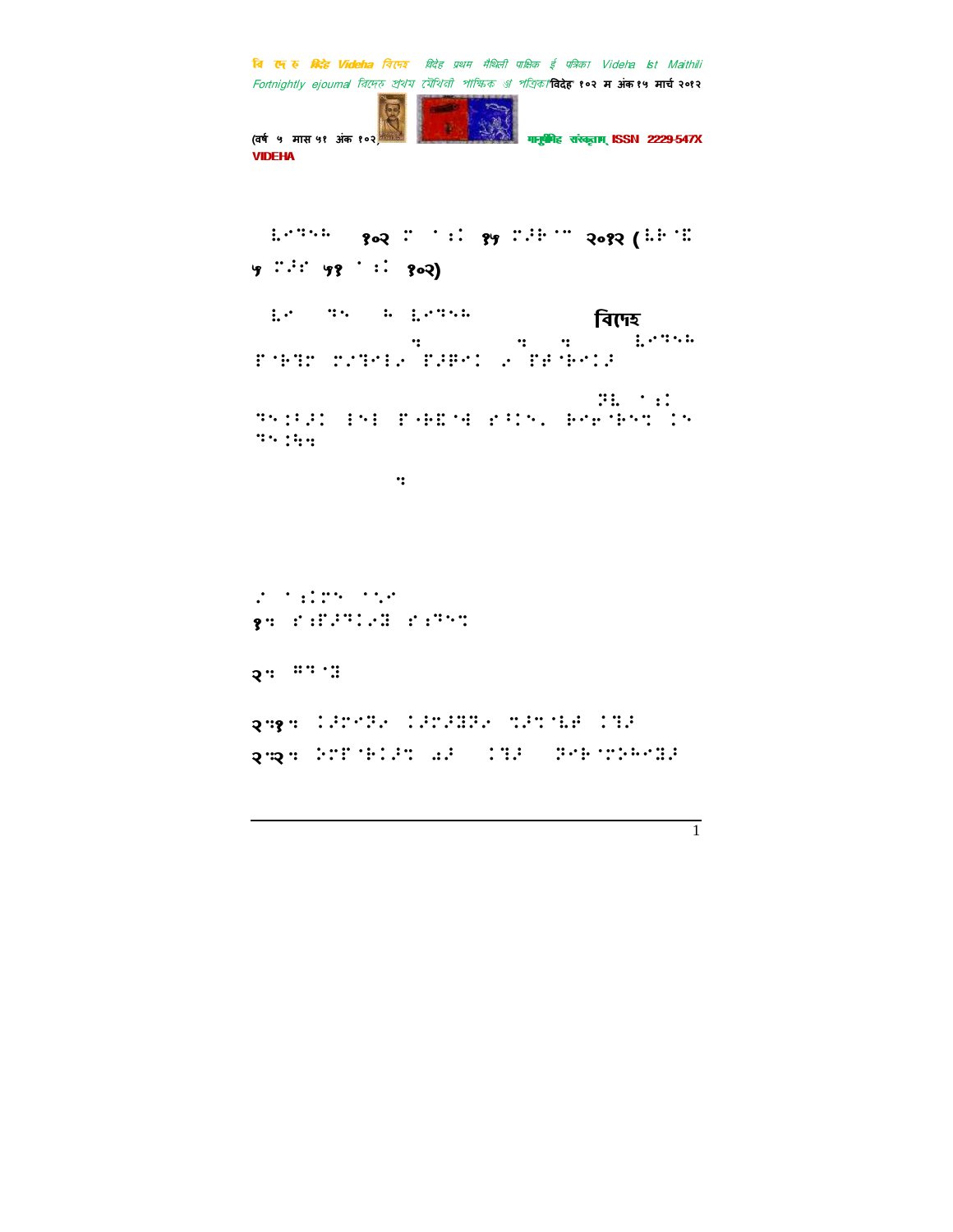2  $^{\circ}$  THE selection is the selection of the selection is the selection of the selection of the selection of the selection of ⣝⢵⢻⢹⢼⢽)⢼⢻⢼F\*!!  $3:$   $\ldots$ ३⣒१⣒!⣉⢼⢽⢾3⢿⢴!⣊⣎⢷⢴! ३⣒२⣒!⢵0⢷⢼⣉!⣔⢼! ३⣒३⣒१ ⢾!⣉⢷!२ ⣅⣉!0⢼ ⣇⢼⢽!!

२७७: Trillste af Grije en Tririe

२छन साथ साथ जाने हैं। इस साथ साथ ⢼⣎⣝! ◌ॅ ⢼⢻⢼!B⣟⢾!B⢳⢼⢷!0⢷⢹⣉!! BURE BRIE TE ESI ST ST ST PL QUESTI ⢸⢼!⣅⢽⢼⣇.⢸⢼⢺0⢼!⢺⢹⣝⣓!!⣅⢴⢹⣇⢼⢷! ⢸⢴⣋!⢾a!⢷⢼⢺⢹! ⢾⢾⣇! ⣐⣞!

२७५ : TELLISH aF GEN NAME (2010)  $3$  :  $3$   $1$   $1$   $1$   $1$   $1$   $1$   $1$ 

२.४ = 100 state of the state of the state of the state of the state of the state of the state of the state of ⢽⢹⢷⣎⢽⣅⣏⢴!⢼ ! ⢼⢼⢺!⣇⢷⣉!!

२०१२ (वर्ष ५ मास ५१ अंक १०२) मानुष्य मानुष्यान्त संस्कृतम् ISSN 2229-547X VIDEHA २⣒३⣒!⢷⣇!⢸⣓⣏⣜!0⢼⣚.!⣔3⣝⢼!B⢼⢳!!



चि एत् रू मिन्हे Videha निएन्थ विदेह प्रथम मैथिली पाक्षिक ई पत्रिका Videha Ist Maithili Fortnightly e Magazine রিদেত প্রথম মৌথিনী পাক্ষিক ঐ পত্রিকা**'বিदेह' १०२ म अंक १५ मार्च**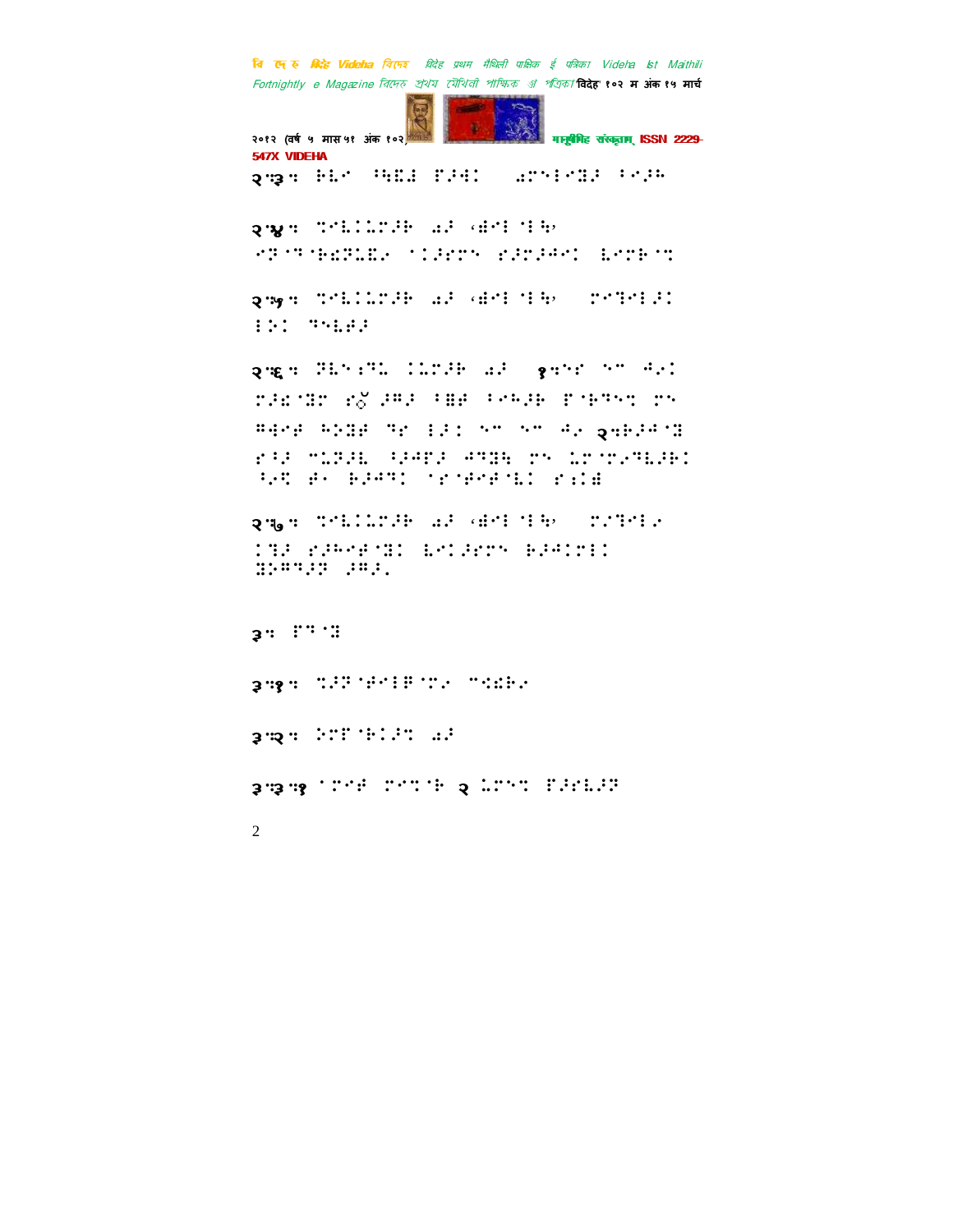चि एत् रू मिन्हे Videha निएन्थ विदेह प्रथम मैथिली पाक्षिक ई पत्रिका Videha Ist Maithili Fortnightly ejournal রিদেহ প্রথম মৌথিনী পাক্ষিক প্র পত্রিকা**'বিदेह १०२ म अंक१५ मार्च २०१२** 



VIDEHA

३⣒४⣒१⣒!⢺⢻⢹⢴⣉!0⢷ ⢼⢹!⣜⣋3२⣒!⢽⣇⢴⢽! ⣚⢼⣅⢷!

३⣒५⣒१⣒!⣐⢹⢽!⣅⢼⢷!⣔⢼२⣒!⢽⣇⢴⢽!⣅⢼⢷!  $\ldots$ :::::

३⣒६⣒!⢽⣉⢼⢽⢾!⣔⢼!

३⣒७⣒!⣋⢼॰ ⣉⣉⣎⢷!⣅⢷!

३⣒८⣒!⣉⣝⢼3! ⣅⢽.!⣅⣈⣛⢼!0⢷!⢼⢽! **THILL** 

⣒!⣙3⢼!3⢼. ⣐⢻⢴⢾१⣒⣇⢽⢴⢾⢼!⣅⢼⢷⢴! ⣒!⢷⢼⢺⢽⢼⣙!⣉⢷!)⢾⢷⣝!⣙3⢼\*! ⣒!!⣅⣉!⣜⣋3!)⣙3⢼!⣇⢽ 0⢾0! ⣙3⢼!⢺⢴⣇.⢺⢽⢾⣅0!⣙3⢼!⢺⢽⢻⢴\*!

⢸⢼⣏⢼0⢼!⢷⢽⢼.3⣈⢽!.\⢼⢽!2⣙3⢴^-!  $\sim$  100330.  $\sim$  200330.  $\sim$  200330.  $\sim$  200330.  $\sim$  200330.  $\sim$ 2⣙3⢴!⢵⣏!)⣐⣞⢷⢽⣞0⢷!0⢳3!B⢷!  $^{\prime}$  &  $^{\prime}$  , where  $^{\prime}$  and  $^{\prime}$   $^{\prime}$  and  $^{\prime}$  and  $^{\prime}$  and  $^{\prime}$  and  $^{\prime}$  and  $^{\prime}$  and  $^{\prime}$  and  $^{\prime}$  and  $^{\prime}$  and  $^{\prime}$  and  $^{\prime}$  and  $^{\prime}$  and  $^{\prime}$  and  $^{\prime}$  and  $^{\prime}$  and  $^{\prime}$  and  $^{\prime$ ⢷⣇⢷!⢼⣎⢼⢷⢾!.Cbtfe!po!nt.trm!

Ejduje – pobsze pod proces pod proces pod proces pod proces pod proces pod proces pod proces pod proces pod pr<br>Ejduje – pod proces pod proces pod proces pod proces pod proces pod proces pod proces pod proces pod proces po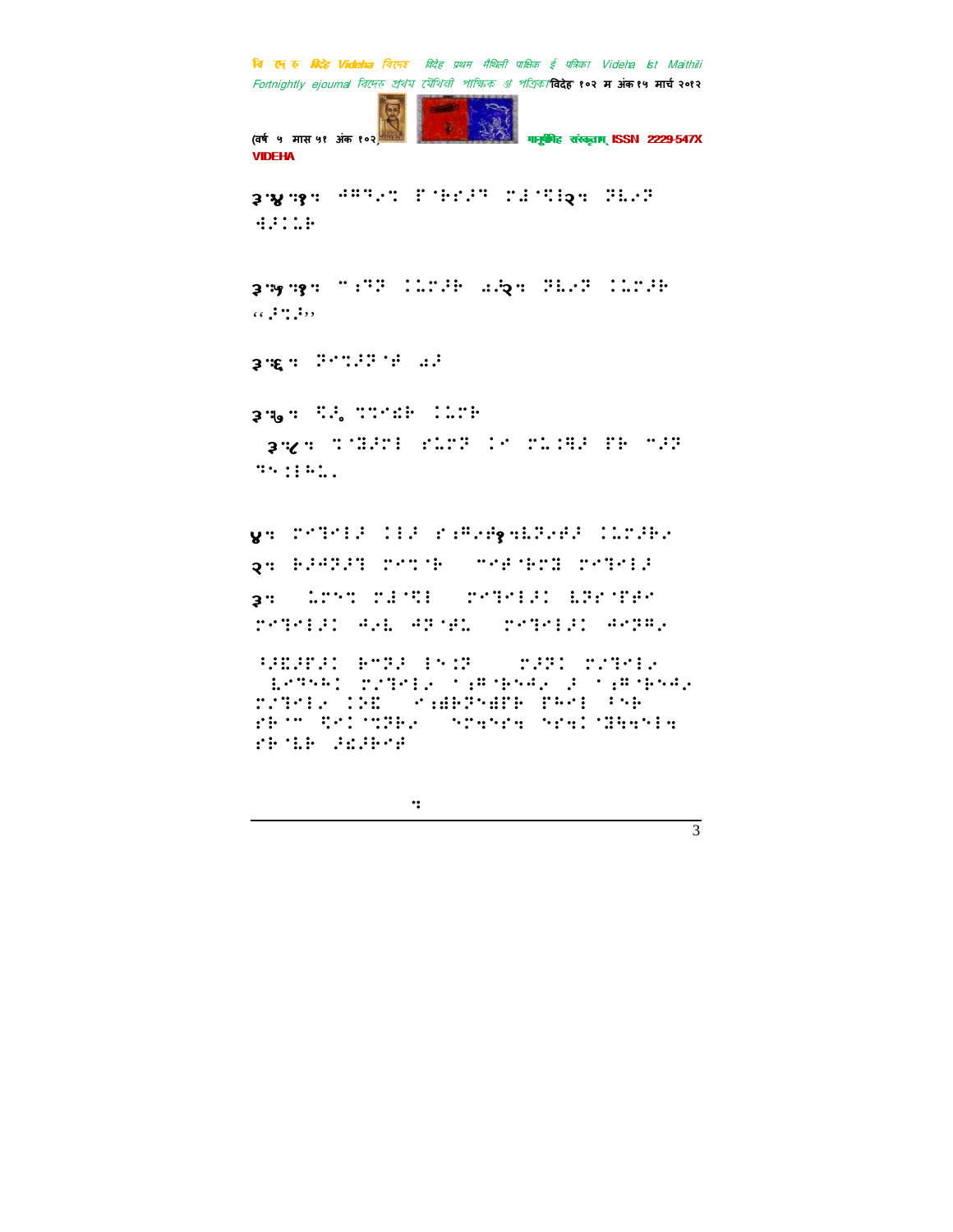चि एत् रू मिन्हे Videha निएन्थ विदेह प्रथम मैथिली पाक्षिक ई पत्रिका Videha Ist Maithili Fortnightly e Magazine রিদেত প্রথম মৌথিনী পাক্ষিক ঐ পত্রিকা**'বিदेह' १०२ म अंक १५ मार्च** 



LOTAR SHERROOM SHERROOM B⢷3-!⢾⢷⢳⣅⢾⢼!⢼!⢹⣇⢽⢼⢻⢷⢴!!\*! 0⢴⣒⣋⢴⣒⢶⣒!⣋⢼⣅⢽3⢵⣋!33!⢽⢴⢼F! 3⣐0⢷!⣅03B⣎!⣁⣒!Bmm!uif!pme!

bu!uif!gpmmpxjoh!mjol⣒!! LATHE IN THE END OF THE U.S. B⢷3-!⢾⢷⢳⣅⢾⢼!⢼!⢹⣇⢽⢼⢻⢷⢴!⢷⣓0!

LANSA : PROPOSIC PROT WO TEL

LANSE & PROPORT WOR PL PRESS ON

!⣇⢹⢳!⢼⢷⣒ ⣒ ⣒⢶⢴⣋⣒! !#⣇⢹⢳#!⢴.0⢾⢷⢼!⢴.0⢾⢷ F! 0⢷⢼0⢾!⢷⣓⣒!

!0⢽!⢾⢷F!⣇⢹⢳!⣇⣏⣝! ⣓⢾!  $:$   $:$   $:$   $:$   $:$ 

↑!⣇⢹⢳!⢼⢷⣒ ⣒ ⣒⢶⢴⣋!⢽⢴⣞⢷F! 0⢽! ⢼⣞0!B3⣍⢻0⢷!3⢻⢼⣓⣒!! !B3⣍⢻!#3⢼⣅⣞#!0⢷!#⣋!⢻⢼⣋⢺⣞#!!

#⢶⢴⣋#! 3⣞!!#⢶⢴⣋!⣝⣓⣒⢼⢷⣒3⣒#!  $\mathbf{P}$ 

iuuq;00xxx⣒wjefib⣒dp⣒jo0joefy yn , defni inffr, rnei brine eli

4

547X VIDEHA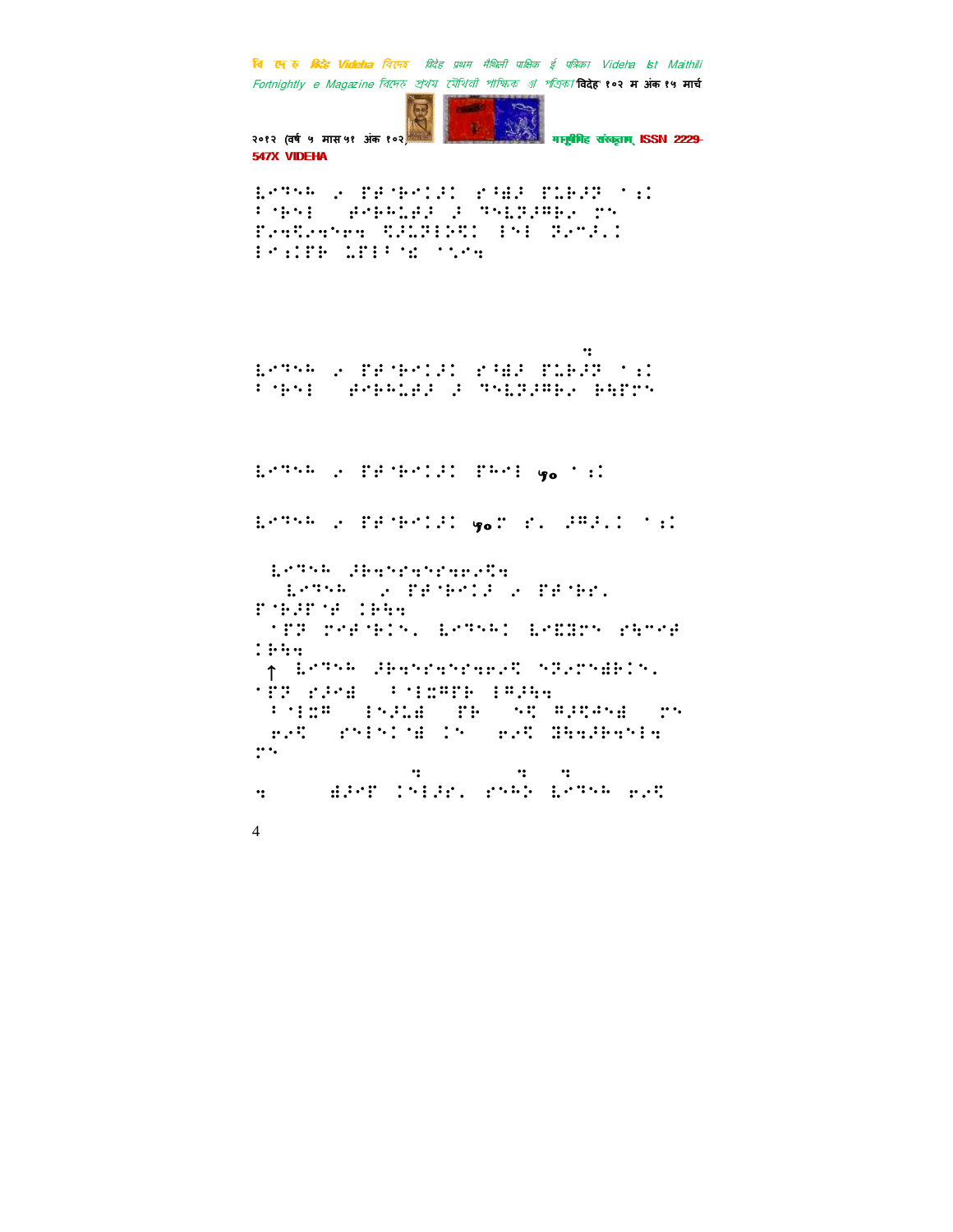बि एक स्टेड Videha विएक विदेह प्रथम मैथिली पाक्षिक ई पत्रिका Videha Ist Maithili Fortnightly ejournal রিদেহ প্রথম মৌথিনী পাক্ষিক প্রা পত্রিকা**'বিदेह' १०२ म अंक १५ मार्च २०१२ Service** मानुभीह संस्कृतम् ISSN 2229-547X (वर्ष ५ मास ५१ अंक १०२) **VIDEHA** PORTOR IN PICE NOW WARE ROBBOY FBIS INE  $\ddot{r}$  $\dddot{\mathbf{r}}$  $\dddot{\mathbf{z}}$  $d\mathcal{G} = \mathcal{G} \times$  $\cdot$  : : : DOPE IRE POINT FORES Partia (Partia)  $\mathbf{H}^{\text{max}}$  $\dddot{\cdot}$ LOTAR RATOTE STORE (THE CLOSE **PROTOCOL PROTECTS SPORT**  $\ddot{\cdot}$  $\dddot{\bullet}$ rately thingself is retellered the Same province part of  $\mathbb{R}^2$  , which is the  $\mathbb{R}^2$  $\ddot{\mathbf{u}}$ asem diskil fear as granded and again ESTART STEIR TITSEL REEFEL  $\mathbf{u}$  :  $\mathbf{u}$  : **MANUEL PLACE SECONDER**  $\dddot{\bullet}$  $\dddot{\cdot}$ SEN FELOCY WEBSER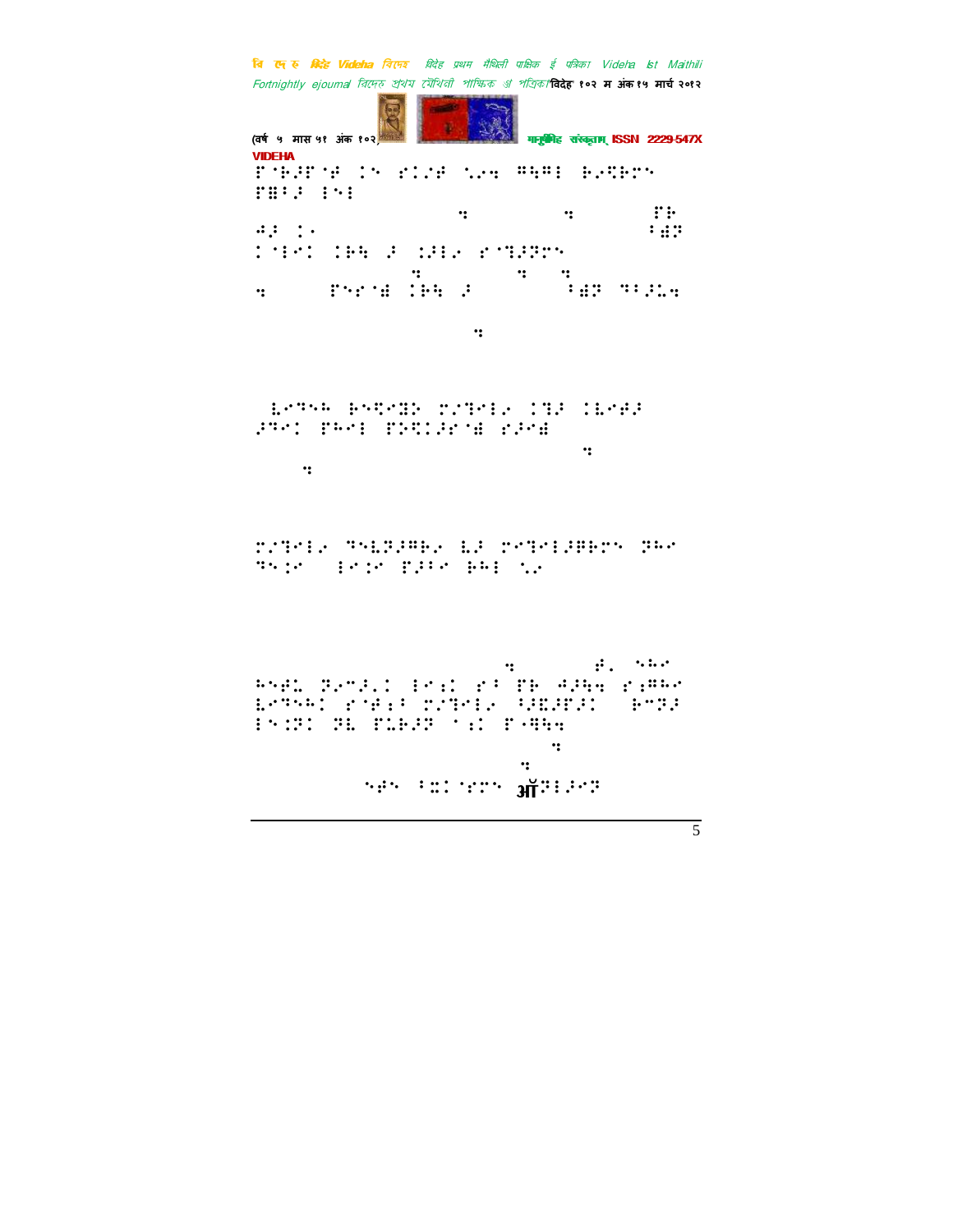चि एत् रू मिन्हे Videha निएन्थ विदेह प्रथम मैथिली पाक्षिक ई पत्रिका Videha Ist Maithili Fortnightly e Magazine রিদেত প্রথম মৌথিনী পাক্ষিক ঐ পত্রিকা**'বিदेह' १०२ म अंक १५ मार्च** 



547X VIDEHA ⢹⣇⢽⢼⢻⢷⢴!⣞⢼0!⢷⣓-!B⣍ F!⢼0⢴!  $^{\prime}$  (F4)  $^{\prime}$  (F4)  $^{\prime}$  (F4)  $^{\prime}$  (F4)  $^{\prime}$  (F4)  $^{\prime}$  (F4)  $^{\prime}$  (F4)  $^{\prime}$ LE TE SERIES STAL CHAS LOTE ⢺⢼⢽⢼⢷⢴!33!

hhbkfoesbawjefib 0⢷!⢷⣓⣒\*)Vtf!Gjsfgpy!5⣒1!  $\mathbf{Q}$  ) and  $\mathbf{Q}$  (  $\mathbf{Q}$  ) and  $\mathbf{Q}$  (  $\mathbf{Q}$  ) and  $\mathbf{Q}$  $\mathbf{P}_{\mathbf{1}}$  and  $\mathbf{2}$   $\mathbf{3}$   $\mathbf{4}$   $\mathbf{5}$   $\mathbf{6}$   $\mathbf{7}$   $\mathbf{8}$  $\ddot{u}$  is the contract of  $\ddot{u}$ 

jo komencija poznata po svoje postavlja poznata po svoje postavlja po svoje postavlja po svoje po svoje postavlja po svoje po svoje po svoje po svoje po svoje po svoje po svoje po svoje po svoje po svoje po svoje po svoje qipup! DIREST CONGRESS WARRAND

MMS DE SIN STREET )⣅⢼⢷⣜-!B⣋! ⣅⣈! ⢼⢷!⢼!⢹⣓⢷⣇⢼⢿⢾! ⣐⢾⢷! ⢳⢾\*!⣋⢼⣅⢽3⢵⣋!⢷B⢼!⢳⢾⣅! ⢽⢴⢼F!3⣐!0⢷!⢺⢼⣓⣒! !WJEFIB!BSDIJWF!⣇⢹⢳!⢼⢷⢼⣇!

⢸⢼⢷⢾⢴⣝!⣋⢼!⣇⢸⢼⢻!⢹⣇⢼⢷⢼!⢺⢼⢷⢴!⣇-! ⢽⢼⣞⢼⢷!⢼!⣎⢷⣉⢼ ⢾⢷⢴!⣇⢹⣝⢼0⢾! ⣞⢼0⣒!⢸⢼⢷⢾!⢼!⢽0⢼3!⢼⣞!0 ⢷3!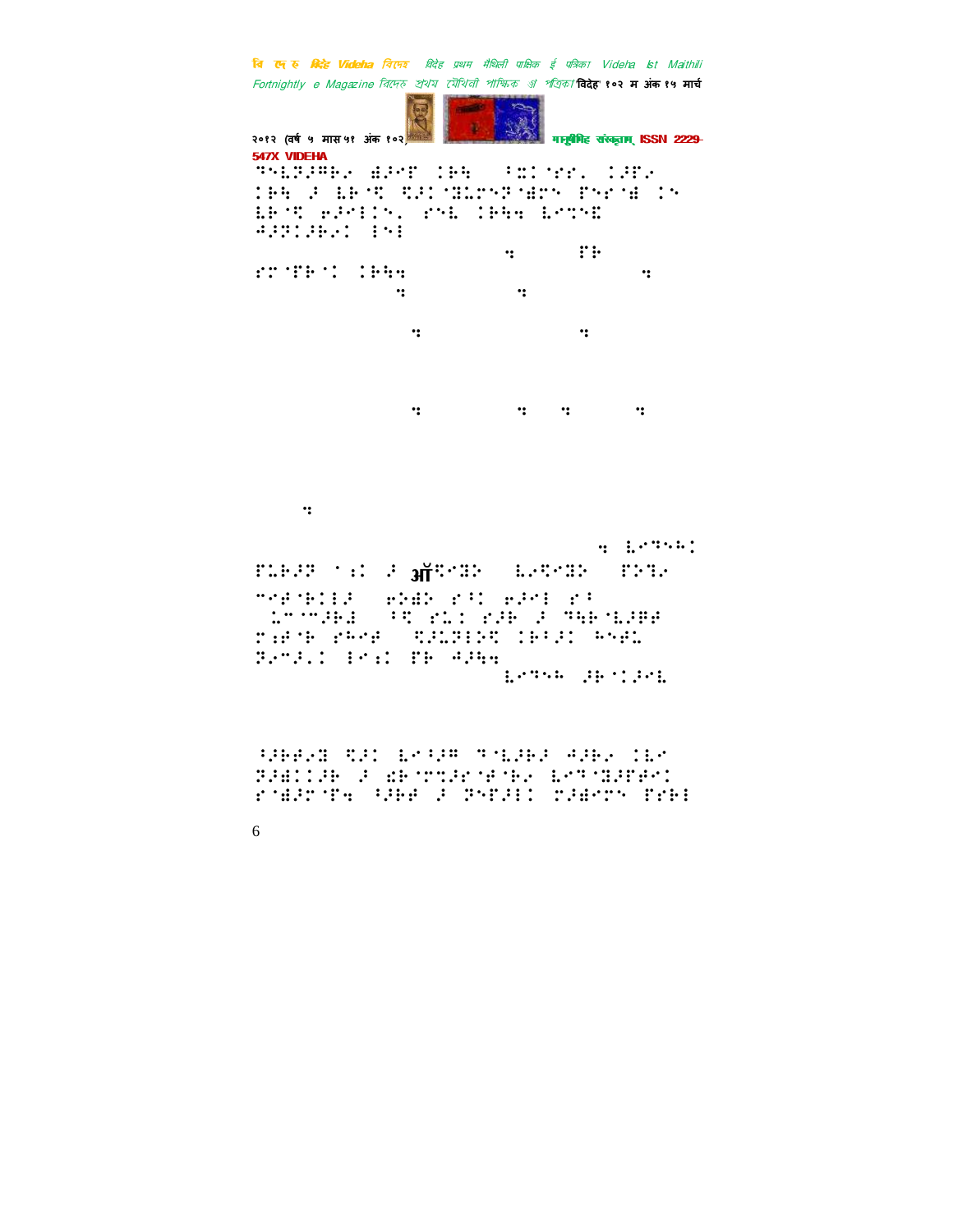चि एत् रू मिन्हे Videha निएन्थ विदेह प्रथम मैथिली पाक्षिक ई पत्रिका Videha Ist Maithili Fortnightly ejournal রিদেহ প্রথম মৌথিনী পাক্ষিক প্র পত্রিকা**'বিदेह १०२ म अंक१५ मार्च २०१२** 



(वर्ष ५ मास ५१ अंक १०२) मानुसार में मानूसीह संस्कृताम् ISSN 2229-547X

## VIDEHA

⣙3⢼!⣎⢷⢾⢴!0⢷⢼⢴⢽!⢼3⢳ F!⢳⢼⢽! TIRI S TRANS HINT IRTHT RAD ↑\$P\$ PRESS PRESS PORT POPPER<br>ISIPEL MERCH (PERFIR PRESS) PR 3⢵⢽!⢾⢷!(⣙3⢼!⢷⢾⢽(!! ⢹⣈⣓⣒!!

## ⢻⣊⢷⢴.⣉⣐⢷!0⢼3⣇⣐⣉!⢼3!⣓⢷⢾⢾-! SHERS PERSIMENT QOO WHITE PHETE!

⢸3⣈!⣐⢾!⣁⣒!⣙3⢼!⢸⢼⢷⢾!⢼! 35P3!! THET FEE SAM BRAD ⢽⣝⢼⢽⣝!0⢷⢼⢴⢽!⢼!⢽⣇! ⣙⢼0⢾⣝-! ⢾⢷-!⢸3⣈!⢼!⣓⢷⢾⢾3⢼!⢳⢾⣅! ⢹⣈⣓!(⣙3⢼!⣈⢵⢺(!!

⣙3⢼-!2⣙3!⢼!2⣙3⢴ F! B⢽⣎⢾! ⣓⢽⢼-! 0⢷-!⢽⣇⣏⣜! ⣐⢻⢳! LATARI PERMITAN PURPUR PERMITAN ⣙3⢼-!2⣙3!⢼!2⣙3⢴ F! B⢽⣎⢾! LSP 2004 2011 2023 2031 2032 2033 #⣇⢹⢳! ⣓⢽⢼! ⣐0⢷!⢽⣇⣏⣜#! ⣇⢹⢳!⢺⢼3⣇C⢷⢾⢾!⣋ ⢽!⢶⢵⢷0⢷! ⢺⢼⣓⣒!

#2⣙3!⢼⢷!⣙3⢼#!)2⣙3⢴! ⢸ F!  $3\%$  . The state of  $\sim$  0  $\sim$  0  $\sim$  0  $\sim$  0  $\sim$  0  $\sim$  0  $\sim$  0  $\sim$  0  $\sim$  0  $\sim$  0  $\sim$  0  $\sim$  0  $\sim$  0  $\sim$  0  $\sim$  0  $\sim$  0  $\sim$  0  $\sim$  0  $\sim$  0  $\sim$  0  $\sim$  0  $\sim$  0  $\sim$  0  $\sim$  0  $\sim$  0  $\sim$  0  $\sim$  0  $\sim$  0  $\sim$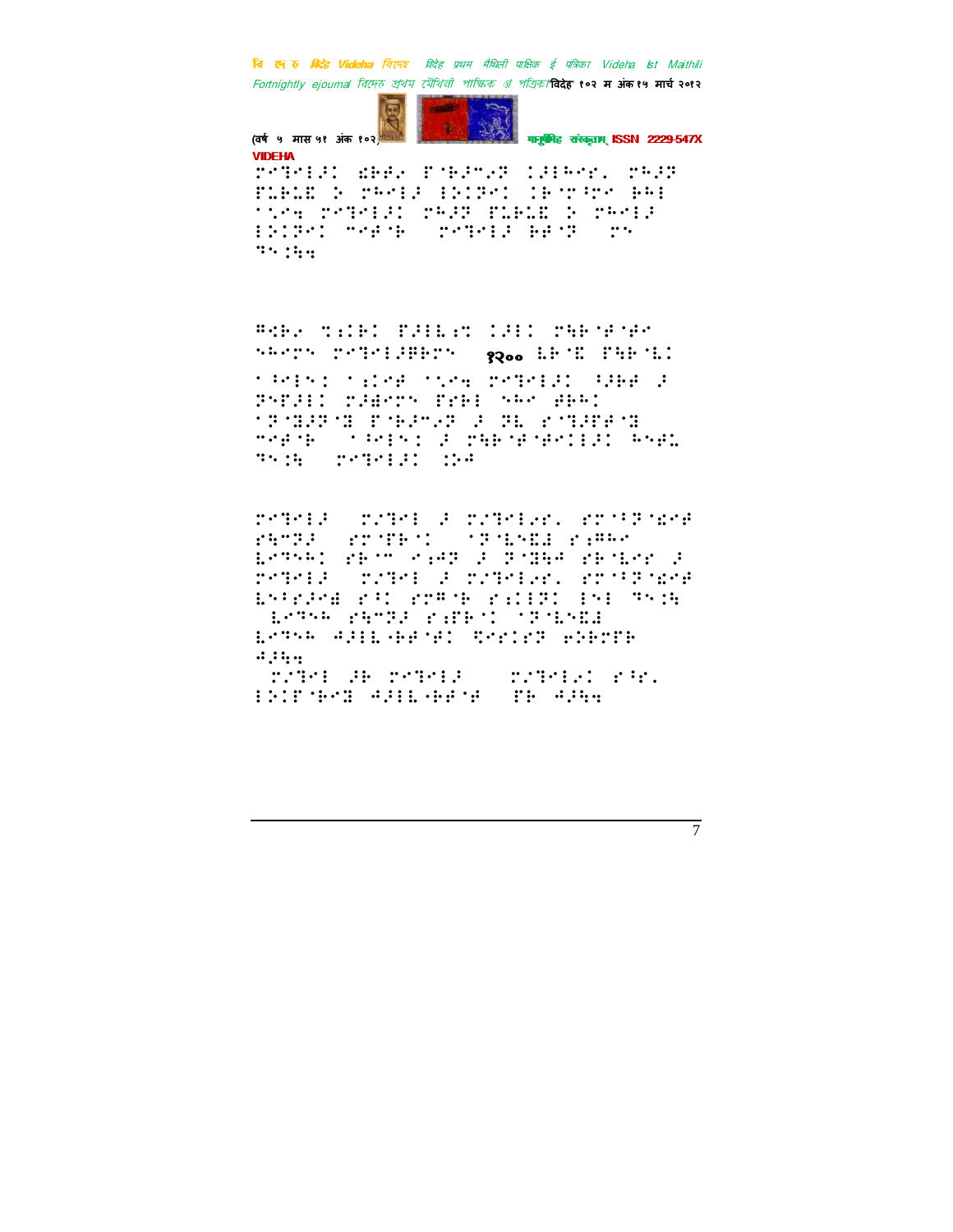चि एक स्टिड Videha विरफ्श विदेह प्रथम मैथिली पाक्षिक ई पत्रिका Videha Ist Maithili Fortnightly e Magazine রিদেত প্রথম মৌথিনী পাক্ষিক প্রাণ পত্রিকা**'বিবৈদ্ব' १०२ म अंक १५ मार्च** 



 $\mathbf{8}$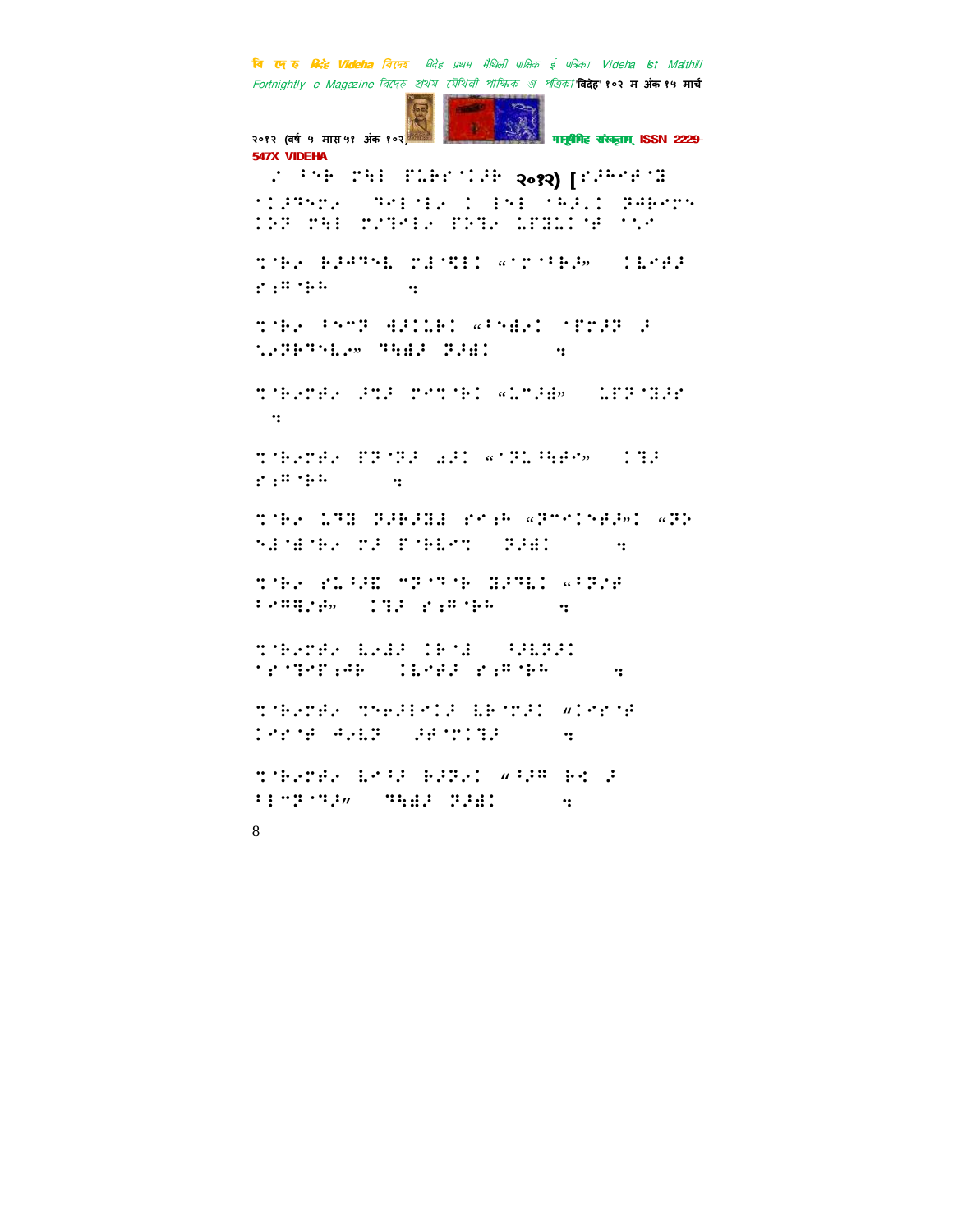चि एत् रू मिन्हे Videha निएन्थ विदेह प्रथम मैथिली पाक्षिक ई पत्रिका Videha Ist Maithili Fortnightly ejournal রিদেহ প্রথম মৌথিনী পাক্ষিক প্র পত্রিকা**'বিदेह १०२ म अंक१५ मार्च २०१२** 

(वर्ष ५ मास ५१ अंक १०२) मानुसार में मानूसीह संस्कृताम् ISSN 2229-547X VIDEHA ⣉⢷⢴!⢳⢼0⢷⢼⣉. ⣐⢻! ⣝!!)⣇⢾⢼! ⣐⢻⢷⢳\*!!7⣒16&!!!!! ⣉⢷⢴!⢾⢼⢷⢼⢽⢽⢹!⣇⣝⢵⢻⢴.!0⢷3⣝!⢷⢳ ⣝! )⣇⢾⢼. ⣐⢻⢷⢳\*!!6⣒7:&!!!!! ⣉⢷⢴!⢳⢽⢹⢷!3⣐⢻⣝⢼!"⣁⣅⢾⢳⢼!⣃23" )⢽⢼⣞\*!!8⣒23&!!!!! ⣉⢷⢴⢾⢴!⢽⢴⢾⢼!⣔⢼!"⢹⣉.⢼3"!)⣙⢼.  $\cdot$  : 7  $\cdot$  : 7  $\cdot$  : 7  $\cdot$  : 7  $\cdot$  : 7  $\cdot$  : 7  $\cdot$  : 7  $\cdot$  : 7  $\cdot$  : 7  $\cdot$  : 7  $\cdot$  : 7  $\cdot$  : 7  $\cdot$  : 7  $\cdot$  : 7  $\cdot$  : 7  $\cdot$  : 7  $\cdot$  : 7  $\cdot$  : 7  $\cdot$  : 7  $\cdot$  : 7  $\cdot$  : 7  $\cdot$  : 7  $\cdot$  : 7  $\cdot$  : 7  $\cdot$  :  $^{\prime}$   $^{\prime}$   $^{\prime}$   $^{\prime}$   $^{\prime}$   $^{\prime}$   $^{\prime}$   $^{\prime}$   $^{\prime}$   $^{\prime}$   $^{\prime}$   $^{\prime}$   $^{\prime}$   $^{\prime}$   $^{\prime}$   $^{\prime}$   $^{\prime}$   $^{\prime}$   $^{\prime}$   $^{\prime}$   $^{\prime}$   $^{\prime}$   $^{\prime}$   $^{\prime}$   $^{\prime}$   $^{\prime}$   $^{\prime}$   $^{\prime}$   $^{\prime}$   $^{\prime}$   $^{\prime}$   $^{\prime}$ HPB 2022 2022 2023 2023 Puifs;!!1⣒47&!!!!! 2!B⢷!B⢼3! ⢼⢳⢾⣝!0⣅⢷ ⢼⢷)२०१२) [ publication of the state of the state of the state of the state of the state of the state of the state of the  $^{\prime}$ F.I. PHEST : 122 THE TIMES INTO

⣅0⣝⣅⢾!⣁!@!

63 **63** 

⣉⢷⢴!⢺⢻⢹⢴⣉!0⢷ ⢼⢹!⣜⣋3!⢺⢴! WHENB, 9.8 P.D. P. 200 (10)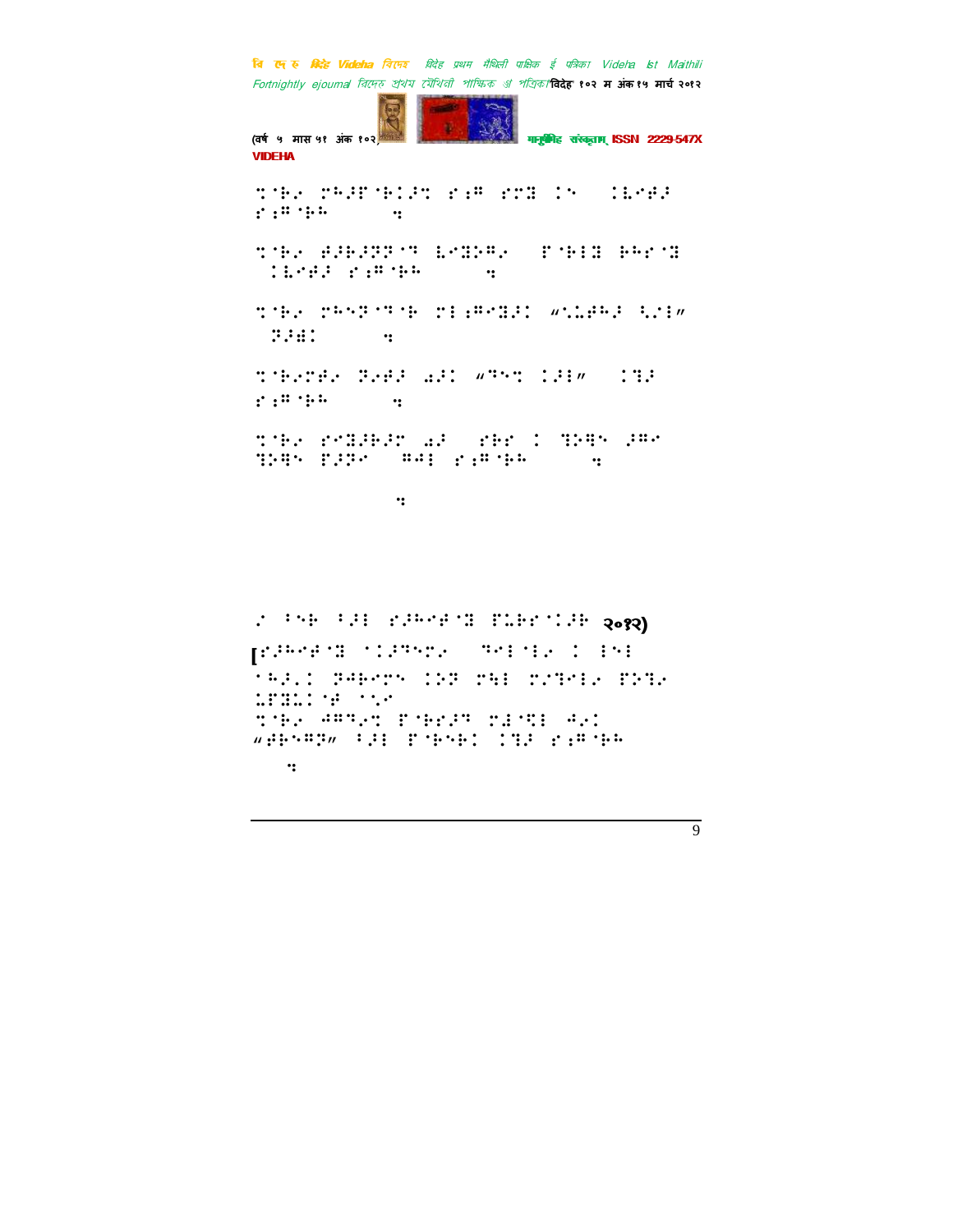बि एक स्टेड Videha विएक विदेह प्रथम मैथिली पाक्षिक ई पत्रिका Videha Ist Maithili Fortnightly e Magazine রিদেত প্রথম মৌথিনী পাক্ষিক প্রা পত্রিকা**'বিবৈদ্ব' १०२ म अंक १५ मार्च** अन्ति ।<br>अपनी अनुबन्धिः संस्कृतम् ISSN 2229- $\mathcal{R}_1$ २०१२ (वर्ष ५ मास ५१ अंक १०२) **547X VIDEHA** TORY APEILAN (COPPIONATE)  $\dddot{\mathbf{z}}$ the fibles all wrepers well  $\dddot{\mathbf{r}}$  $\dddot{\bullet}$ 2005 BLEJ FLEETIJE ROBOTETETETE  $\begin{minipage}{.4\linewidth} \begin{tabular}{l} \hline \multicolumn{1}{l}{} & \multicolumn{1}{l}{} & \multicolumn{1}{l}{} \\ \multicolumn{1}{l}{} & \multicolumn{1}{l}{} & \multicolumn{1}{l}{} \\ \multicolumn{1}{l}{} & \multicolumn{1}{l}{} & \multicolumn{1}{l}{} \\ \multicolumn{1}{l}{} & \multicolumn{1}{l}{} & \multicolumn{1}{l}{} \\ \multicolumn{1}{l}{} & \multicolumn{1}{l}{} & \multicolumn{1}{l}{} \\ \multicolumn{1}{l}{} & \multicolumn{1}{l}{} & \multicolumn{1}{l}{}$ **STARTS ISE ISE ENIT ATELLYE NEW** tikere, admissionere pamer  $\mathbf{w}^{\star} \in \mathbb{R}^{n \times n} \times \mathbb{R}^{n} \quad \text{where} \quad \mathbf{r} \in \mathbb{R}^{n} \times \mathbb{R}^{n} \quad \text{where} \quad \mathbf{r} \in \mathbb{R}^{n} \times \mathbb{R}^{n} \times \mathbb{R}^{n} \times \mathbb{R}^{n} \times \mathbb{R}^{n} \times \mathbb{R}^{n} \times \mathbb{R}^{n} \times \mathbb{R}^{n} \times \mathbb{R}^{n} \times \mathbb{R}^{n} \times \mathbb{R}^{n} \times \mathbb{R}^{n} \$ the Esternative wer filer ten **COMPASS PARTNERS**  $\mathbf{r}$ there large: write article  $\mathbf{1} \oplus \mathbf{1} \oplus \mathbf{1} \oplus \mathbf{1} \oplus \mathbf{1} \oplus \mathbf{1} \oplus \mathbf{1} \oplus \mathbf{1} \oplus \mathbf{1} \oplus \mathbf{1} \oplus \mathbf{1} \oplus \mathbf{1} \oplus \mathbf{1} \oplus \mathbf{1} \oplus \mathbf{1} \oplus \mathbf{1} \oplus \mathbf{1} \oplus \mathbf{1} \oplus \mathbf{1} \oplus \mathbf{1} \oplus \mathbf{1} \oplus \mathbf{1} \oplus \mathbf{1} \oplus \mathbf{1} \oplus \mathbf{$  $\dddot{\mathbf{r}}$ THE PHEED CONTROL WARREN BELO 1981 Berg (1698 P.P.B. ) . **THE POST MEMBERS OF POPULE**  $\begin{minipage}{0.9\linewidth} \begin{tabular}{l} \hline \multicolumn{3}{c}{\textbf{0.9\linewidth}} \begin{tabular}{l} \multicolumn{3}{c}{\textbf{0.9\linewidth}} \end{tabular} \end{minipage} \begin{minipage}{0.9\linewidth} \begin{tabular}{l} \multicolumn{3}{c}{\textbf{0.9\linewidth}} \end{tabular} \end{minipage} \begin{minipage}{0.9\linewidth} \begin{tabular}{l} \multicolumn{3}{c}{\textbf{0.9\linewidth}} \end{tabular} \end{minipage} \begin{minipage}{0.9\linewidth} \begin{tabular}{l} \multicolumn{3}{c}{\$  $\dddot{\mathbf{r}}$ 

 $10<sup>10</sup>$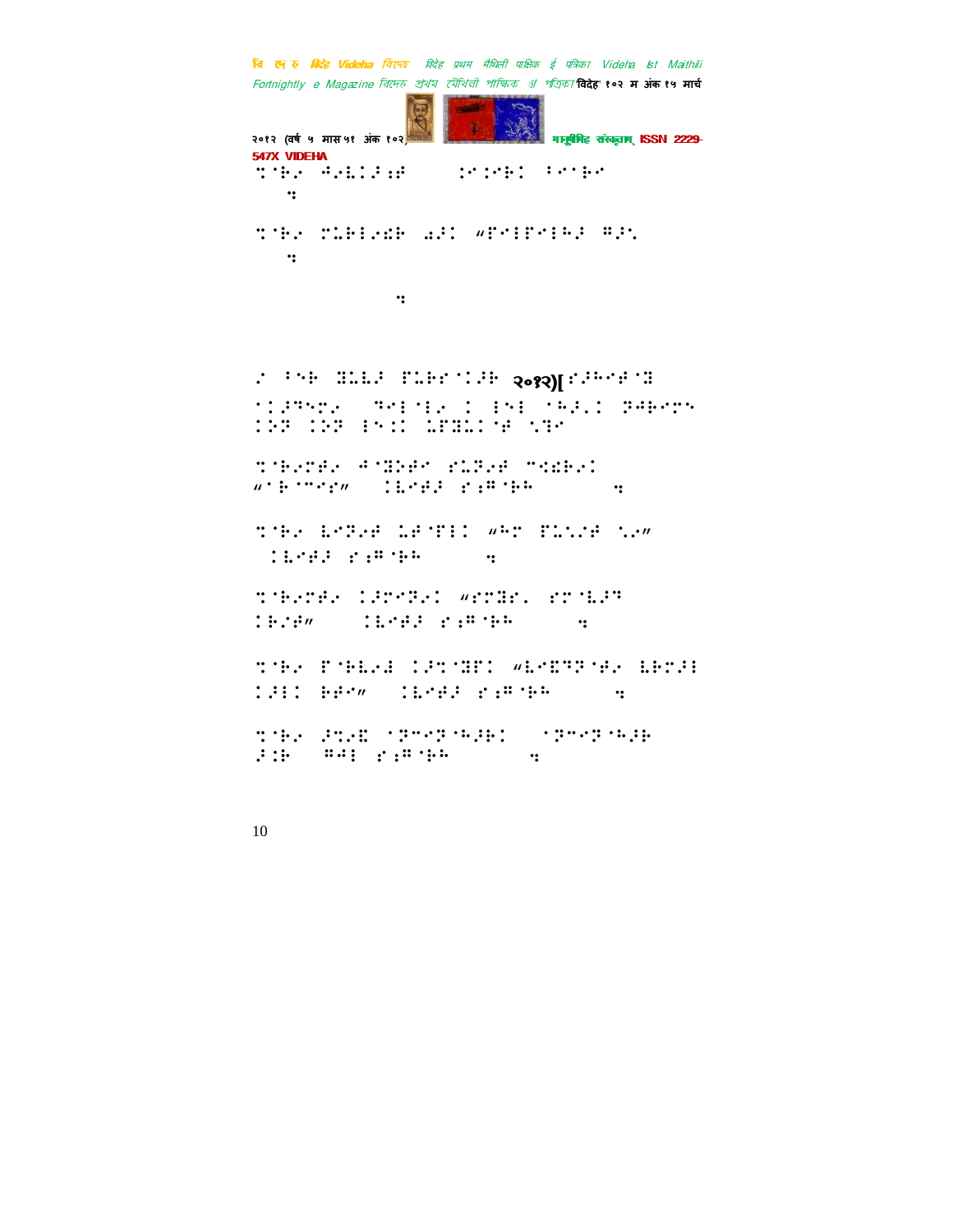बि एक स्टेड Videha विएक विदेह प्रथम मैथिली पाक्षिक ई पत्रिका Videha Ist Maithili Fortnightly ejournal রিদেহ প্রথম মৌথিনী পাক্ষিক প্রা পত্রিকা**'বিदेह' १०२ म अंक १५ मार्च २०१२** 

**Service**  $\mathcal{L}_\gamma$ मानुभीह संस्कृताम् ISSN 2229-547X (वर्ष ५ मास ५१ अंक १०२) **VIDEHA** TORY CRIBES PORTS WHEN BE THOM COMPARIES STATES  $\dddot{\mathbf{r}}$ dies Schar (1228 ag) (1482 1999)<br>1952 – Michael Kamier (1990) THE STATES WORK TERMIN.  $1 \cdot 11 \cdot 1 \cdot 111 \cdot 111 \cdot 111 \cdot 111 \cdot 111 \cdot 111$ the Love club: WPothLiew (1892  $2.14 \pm 0.001$  $\dddot{\bullet}$  $\dddot{\cdot}$  $\mathcal{L} = \{ \gamma \in \{1, 2, 3, 4, 5, 6, 7, 1, 1\} \} \cup \{ \gamma \in \{2, 3, 4, 6, 7, 1, 1\} \}$ praecess stamps (method in the **TRAVE PRESS IN LEBULAR NEW** the BMT COSH BMI SHIRM

THEE ATTACH THE ESTAL FIELD

 $\sim$   $\sim$ 

 $\begin{picture}(20,20) \put(0,0){\vector(0,1){10}} \put(15,0){\vector(0,1){10}} \put(15,0){\vector(0,1){10}} \put(15,0){\vector(0,1){10}} \put(15,0){\vector(0,1){10}} \put(15,0){\vector(0,1){10}} \put(15,0){\vector(0,1){10}} \put(15,0){\vector(0,1){10}} \put(15,0){\vector(0,1){10}} \put(15,0){\vector(0,1){10}} \put(15,0){\vector(0,1){10}} \put(15,0){\vector(0$ 

 $\overline{11}$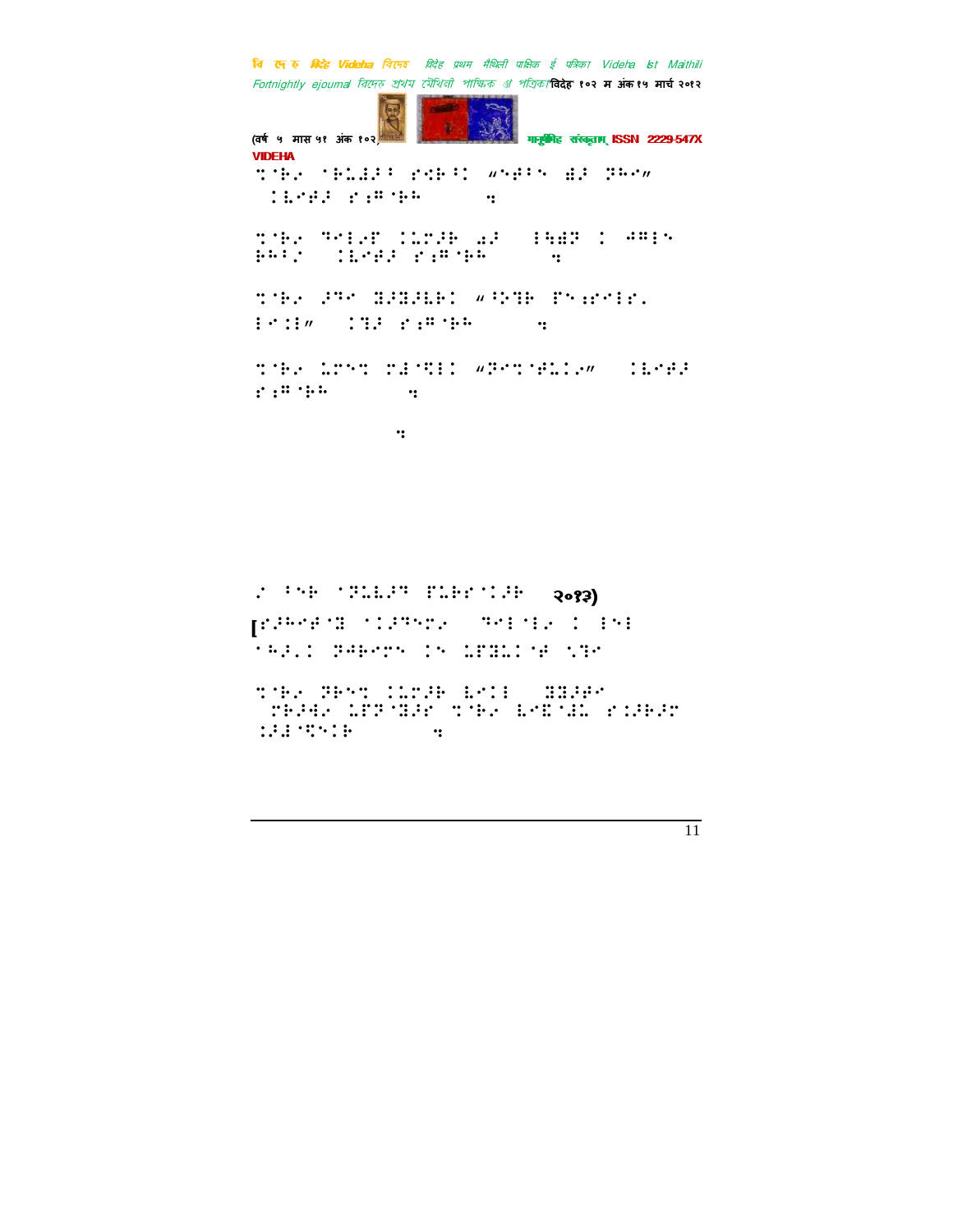चि एत् रू मिन्हे Videha निएन्थ विदेह प्रथम मैथिली पाक्षिक ई पत्रिका Videha Ist Maithili Fortnightly e Magazine রিদেত প্রথম মৌথিনী পাক্ষিক ঐ পত্রিকা**'বিदेह' १०२ म अंक १५ मार्च** 



⣉⢷⢴!⢹⣇⢽⢹⢷!⣔⢼!#⢽⣅⢸⣇#)B⢼⣐⢻3⢼! ⣅0⢽⣝⢼ !⣉⢷⢴!⢹⣇⣝⢽⢹⣅!0⢼3⢾\*!!  $24$ 

⣉⢷⢴⢾⢴!⢽⢼!33!#⢹⣉!⢼!⢽⣝!  $\overline{11.499}$  and  $\overline{1.399}$  and  $\overline{1.399}$ **ENTAIL THIS 2008 2008** 

⣉⢷⢴!C⢷⣏⣜!⣅⢼⢷!⣉⣝0!⢼!⣉⢷⢴⢾⢴! ⣉⣉B⢼3⢼.!2⣙3⢴!⢻⢴⢾⢻⢵⣇⢽⢹!)!⢺⣝⢹⣇! ⣐ C⢷⢾\*!!22⣒22&!!!!!

 $^+$  . The strip  $^+$  strip  $^+$  and  $^+$  . The strip  $^+$  and  $^+$  . The strip  $^+$ ⢾⣏⢴!⣉⣇⣉⣐⢷!0332!3⣝⢼3⢴! **WEDGET AND STREET A** 

Puifs; 2004. The Contract of the Contract of the Contract of the Contract of the Contract of the Contract of the Contract of the Contract of the Contract of the Contract of the Contract of the Contract of the Contract of t

⢶3⢵!0⣅⢷ ⢼⢷. ⢻⢷!⣝⢵⢻⢹⢼⢽!२०१२-१३ : ⢼⢽⢼⢽⢾⢷! ⢼⢳⢾⣝!⢼⢹⢴-!⢹33⢴! ⣉⢷⢴!⢷⢼⢺⢽⢽⢹⢽!3⢼3!⢹⢼ !!64⣒8&!!!!! ⣉⢷⢴!⣋⢼⣒!⢷⢽⢹⢷!!31⣒48&!!!!!

12

547X VIDEHA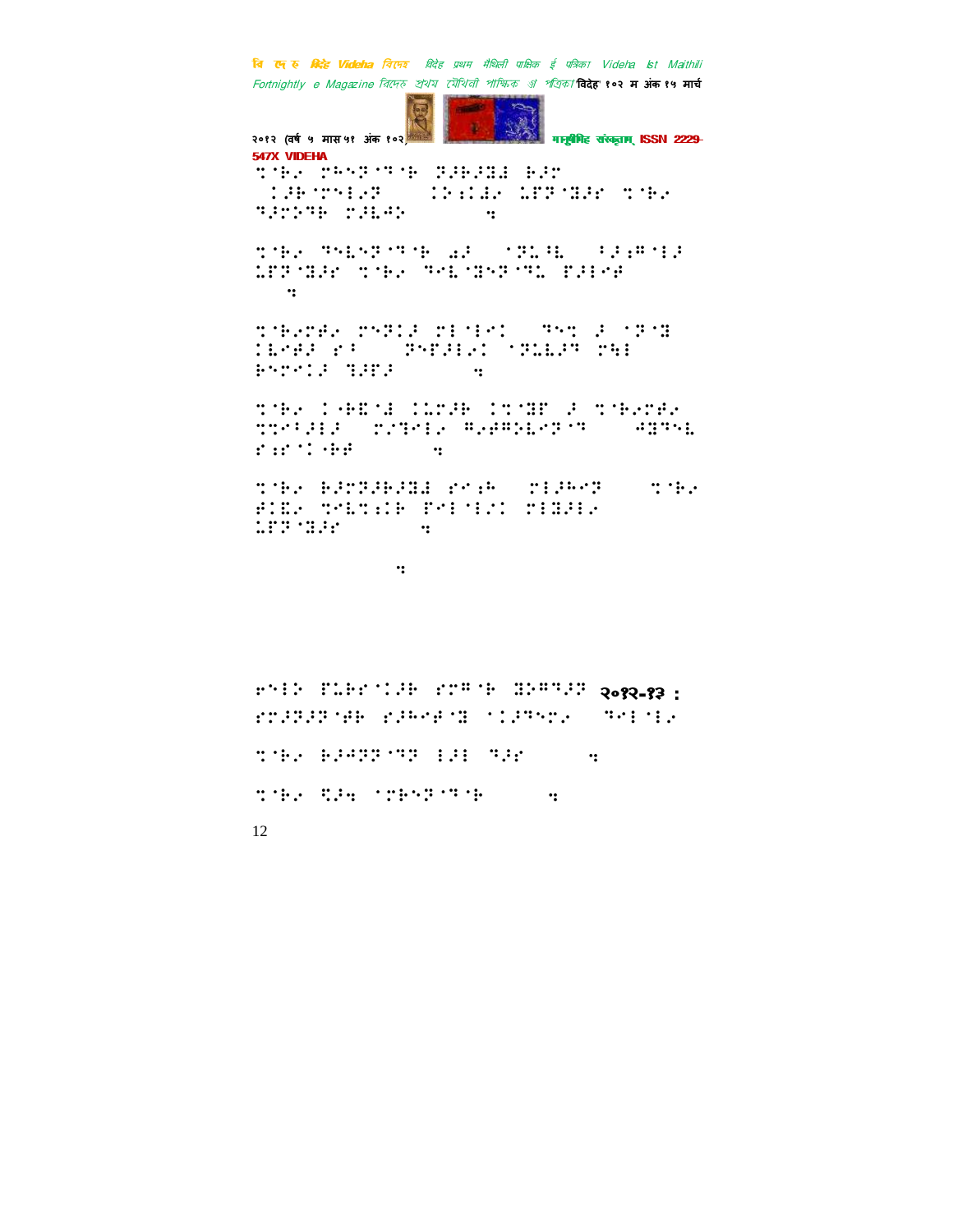बि एक रु मिनेट Videha विएक विदेह प्रथम मैथिली पाक्षिक ई पत्रिका Videha Ist Maithili Fortnightly ejournal রিদেত প্রথম মৌথিনী পাক্ষিক প্রা পত্রিকা**'বিदेह' १०२ म अंक १५ मार्च २०१२** 

**TATES SHILL PEARTS** 

**MINE PHOTOGET** 

: ratherer.

**AND BEE** 

**CONTERPOINTS NEWSTATEBOY** 

**BLOOD AFT ARREST PENSY METH** PATRIARINA (PROTOCOR AP rately bagged raroth a deboter:

ACCES SHOT PYRAGH WASH SHOT

AN TIMES FALLING AND TEMP AND ting from Poster Defend and the TER PARTIES & BE PRESSES & BP BABIL FAIRS FOR TATE SAME INSA

SED 1575 STATE REPORTER. report their the miner ar

 $\mathbb{R}^2$  :  $\mathbb{R}^2$  :  $\mathbb{R}^2$ 

1998) PLARA (PLARAN WA AVI 2 PAMI FARMERS'S FRED TRIA FRED PAIR-ROOM FTP-LAR (PROFES RABOLER THOTOFILIOR tice ITA LAB PORTH AWARE tic A HIP TRAINS, TEST THREE F TEST t bergen for repairing and an angle



मानुब्रीह संस्कृतम् ISSN 2229-547X

the true manufacture  $\dddot{\mathbf{r}}$ 

 $\dddot{\bullet}$ 

**VIDEHA** 

(वर्ष ५ मास ५१ अंक १०

 $\gamma$  : :::::::::

**WEBSTER** 

 $121.2444$ 

**1978. SADA** 

**TALLED PHONES** 

raer menemes the Ben

**SELPET** 

 $f: T \to T$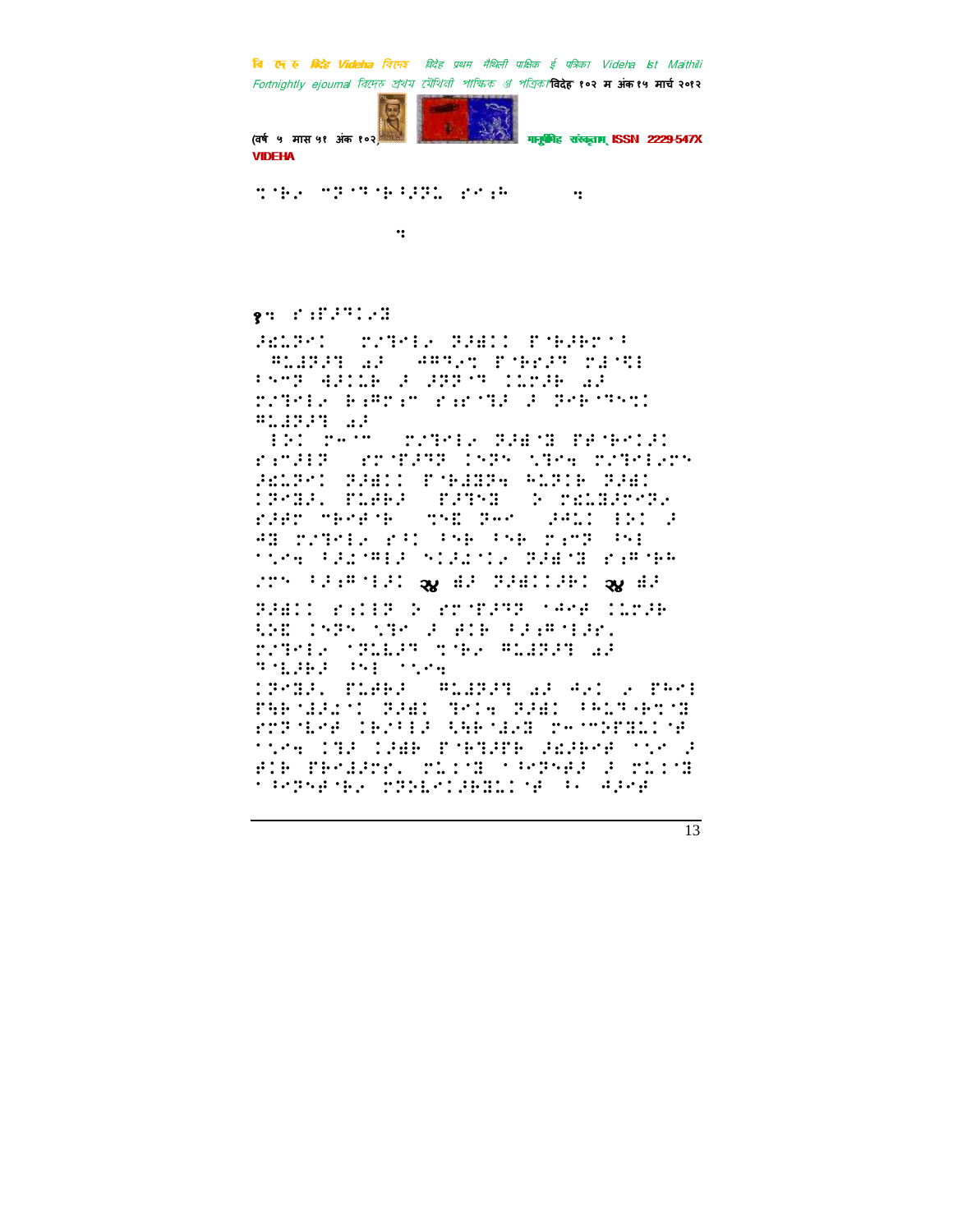बि एक रु मिनेट Videha विएक विदेह प्रथम मैथिली पाक्षिक ई पत्रिका Videha Ist Maithili Fortnightly e Magazine রিদেত প্রথম মৌথিনী পাক্ষিক প্রা পত্রিকা**'বিবৈদ্ব' १०२ म अंक १५ मार्च** 



२०१२ (वर्ष ५ मास ५१ अंक १०२) **547X VIDEHA** 

मानुबेमिह संस्कृतम् ISSN 2229-

the second-product ract measured a ESTIME WE THE relagerary (Sigeri agent might) FR ENTERER FOR THE ATT ENTIRE rance penant proposal ringeraren 1948 ekoe (195 .::: rent from Basic Same Tankerare Policiana de FATES START THREE TILES BOAR MARE PHENICAN DON LETTER ATT PARA PLINE SPORAR POTOLI nabyers, State (Royalth, 1872-1912)<br>Flyfaf (1980) anlyg lefba (1820-1934)

ring fanry pasou winte raw ato gao there was made a mighter the HAR STARTING STORYT PARTH TILETY Press Tame Poter, and Province rend Porne denmandemend preprezy a tany electronic en 151 POBLEM CREATENE OCHOPOR CREATERED PART LANGE THE SILLINERS CEALLING Breedy free to a greenwhere popula Presidio del Pedro Paleo de  $1.324$ 

raer menene (Staart Babni miller Press provis Pascarde preis tarperned tag reger meneme roggers medicines hr fogge ting OSI refr (right) SGEM rénéerles pherieses THE PART (PELPRI EPTIARI PHP 1991) BANG PAR MARI MARYANI SP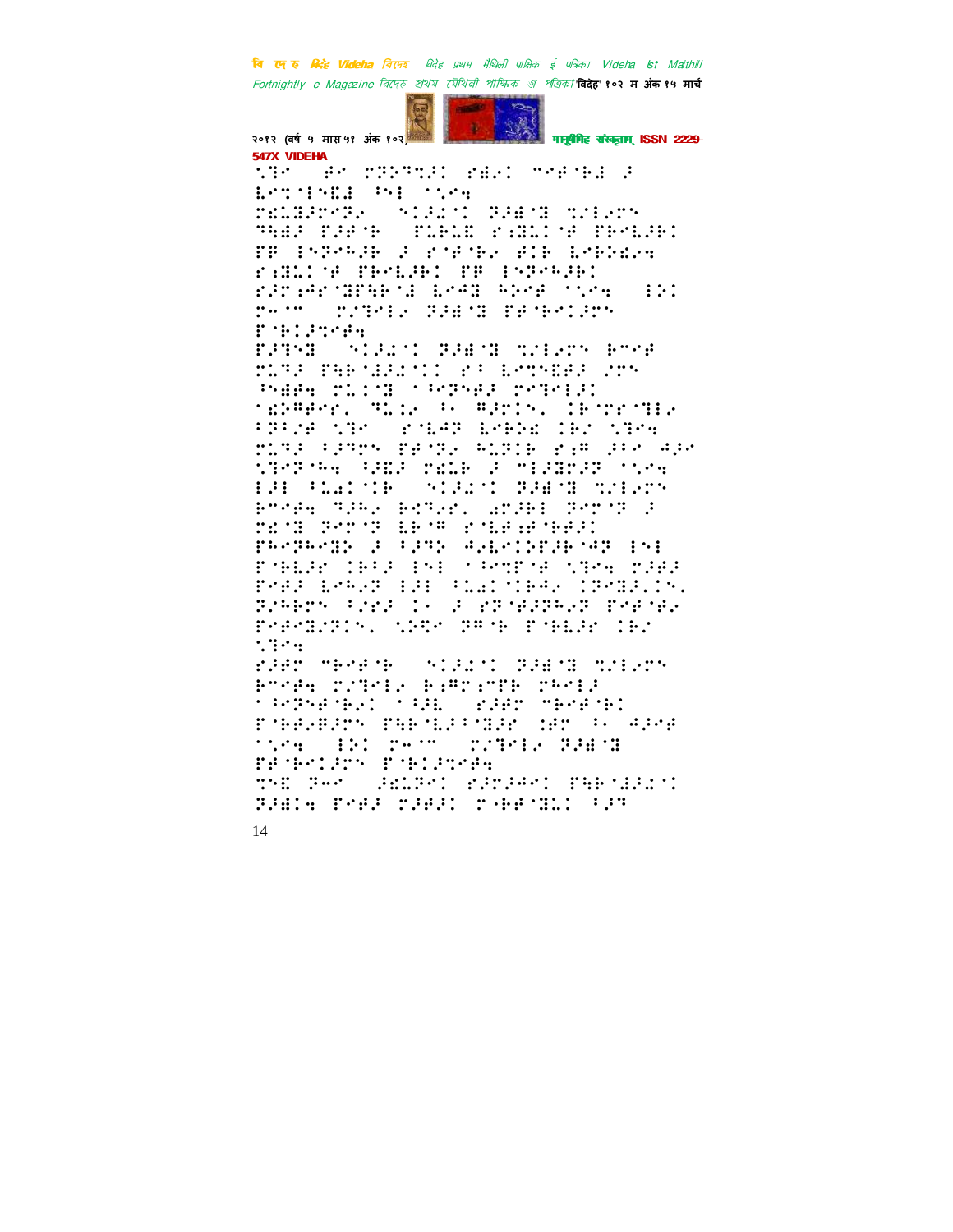बि एक रु मिनेट Videha विएक विदेह प्रथम मैथिली पाक्षिक ई पत्रिका Videha Ist Maithili Fortnightly ejournal রিদেহ প্রথম মৌথিনী পাক্ষিক প্রা পত্রিকা**'বিदेह' १०२ म अंक १५ मार्च २०१२** 



मानूबीह संस्कृताम् ISSN 2229-547X

(वर्ष ५ मास ५१ अंक १०२, **VIDEHA** 

**SACHER START COMMANDERS** EMERGER MANAGER CONTROL TEMERGENE RICHAL TEMPURAN triak () treparade iakonike iko the Powership manager and the straight '"'" A THIRTT BETA F'RAIPED'T ringhers the 142 fig the POST OF PRESENT SHIP LOOK Prodocaleda. Presage, 2 Prodoc **THEFT CONTROL** PE CATPLE (FARMERING PRESS) CRIMERI SPERI BRACH (BBPI BOB 1918) SIR **CHARGE COM** racio istuares istuares ai EST TESTE

**MARINE POR STORE** 330: 335 4363 - 366 36 6556 COMMERCIAL CONTRACTOR  $\cdot$  ... **THE PAINAL LONDED MIDDLE SHIPS** NIE PABYL MEREG F PERFIJE IEPOA ESTE SPONDORE IN ESNA TEL 2 DIR reform the control of the control of the control of the control of the control of the control of the control of SHING RIP POPOSIT FERMIBI PROBRECHER SECRECIE (ESSE PLI EMPMENT POSTERON NI NI PIPP (NIEP BJAJ (Proje linje smil sme nsek) p EMPHIS PRINT HAP PENE SIN STORES PARK TRACTS AND  $\mathbf{H}$ **SARDY NIE ARTE TZ ASWA PRAS PAR** the class before and melford a ERSTESTERER PRSPRIEGEN PRED 282. **FRIDA CORPORATIONS**  $\begin{array}{ccc}\n\cdots & \cdots & \cdots\n\end{array}$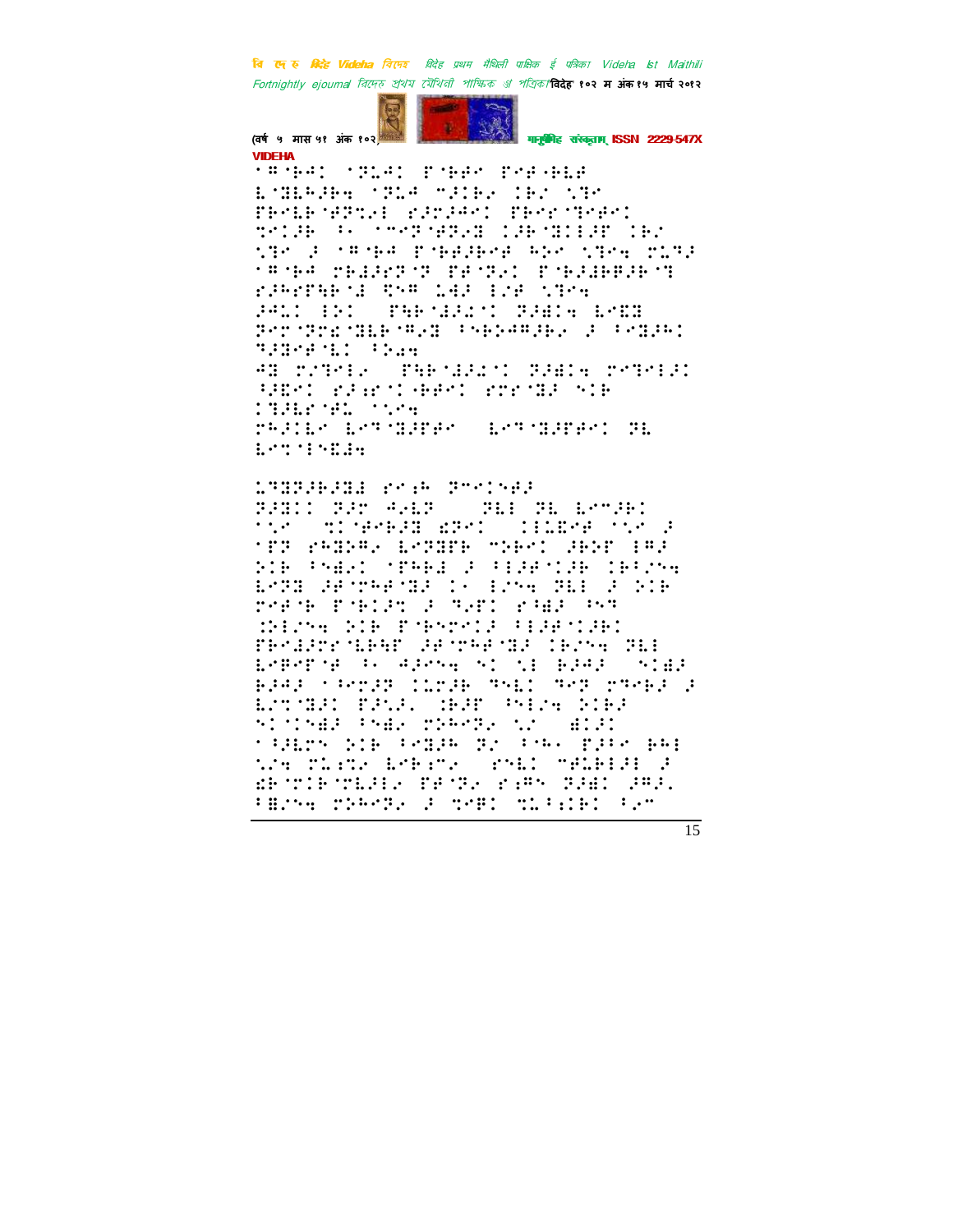बि एक रु मिनेट Videha विएक विदेह प्रथम मैथिली पाक्षिक ई पत्रिका Videha Ist Maithili Fortnightly e Magazine রিদেহ প্রথম মেথিনী পাক্ষিক প্রা পত্রিকা' **বিदेह' १०२ म अंक १५ मार्च** 



मानुबेमिह संस्कृतम् ISSN 2229-

**547X VIDEHA** Fiber ble the Th Similar ∵.: FOREST THEORETH CONFERENCE SPERINGE SIRE ANDRESSMENT BRENE roles in their the roles and BESI FALBER MIKE FRONT SECT deries debes elder ihr Sester Bes<br>Mark an mergenland sabupage es TIL ME J TAJHER 1991 MA BOL **SP SIMPS-**

२०१२ (वर्ष ५ मास ५१ अंक १०२)

ARTES EMPLEY CAMPE redelli thay finds there we have EMPRIS (PSTMP) PREPRODUCED **THE TRIEF THE WITTE INERT** Robler (Rochoneoper) Robler (1922) <sup>9654</sup> ab anad: F-958624 b-386: 185 APPA COOP TABACARA COOP COMPOS rongenets, elso, flaves (negsengel)<br>ram (bise) (Alva as ges meg rough the Welch ab audity COMMISSION STATISTICS CONSIDERS **FRAME BOOK MERGIN FARDEMENT BY** EMPIRI (PRPARI ISBA MEPH PSMBN 22 ANSI MILARA MILARA TAMBI RIAN Roble oroni televenike fede <u> Crale (Port Scherl) Earlander</u> Lever Appel are the same and the HARRAY (Arr. range Hibb HP) GRAPHENTER (1918) 1971 PORTAGE. PE PROBLEMER RESIDENCE SINCE SPEER ENERGY NEWS EGREE REGISTREEN PRIS BRI TOM BROW PROGROM rantako wane ezak arraen energia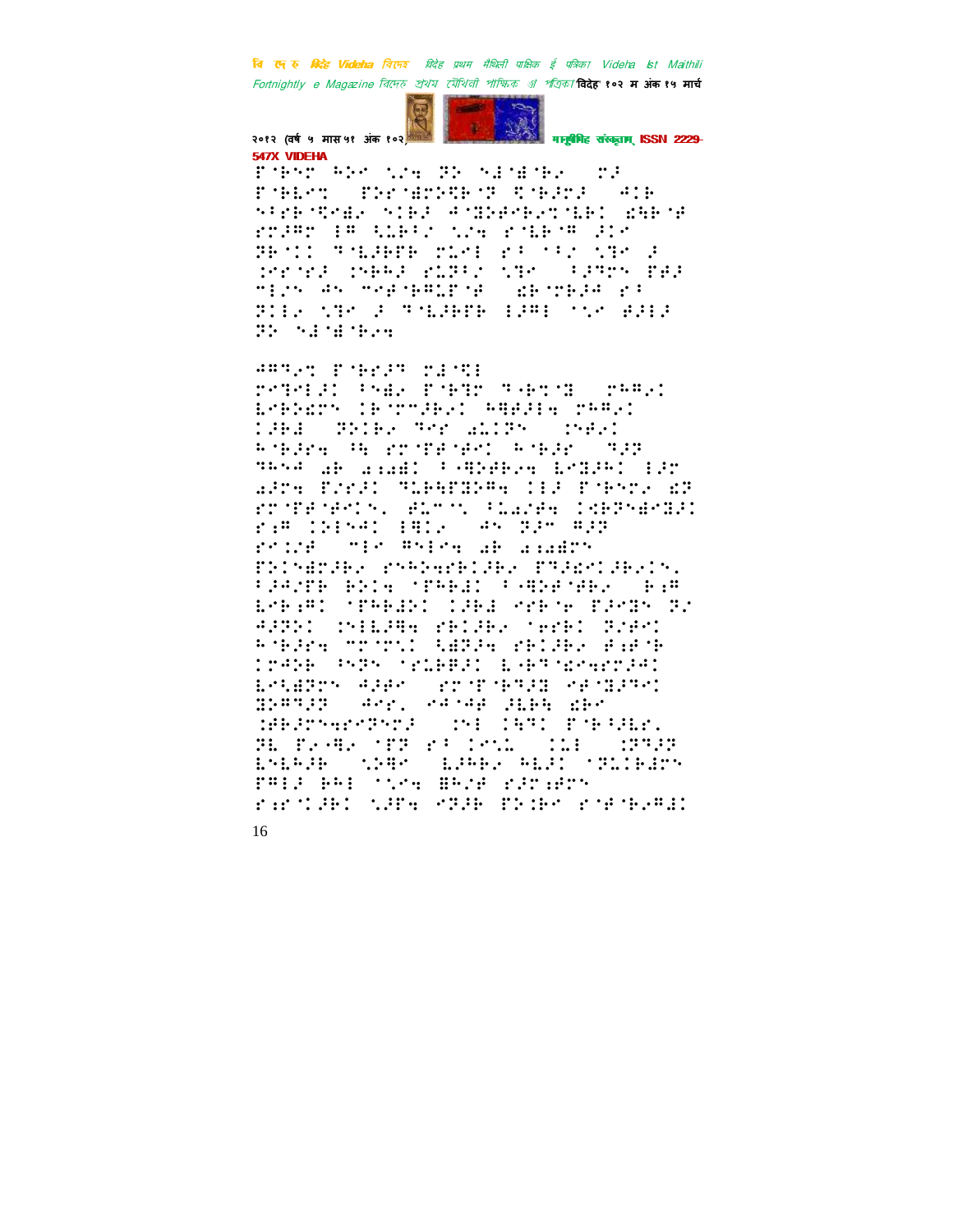बि एक रु मिनेट Videha विएक विदेह प्रथम मैथिली पाक्षिक ई पत्रिका Videha Ist Maithili Fortnightly ejournal রিদেহ প্রথম মৌথিনী পাক্ষিক প্রা পত্রিকা**'বিदेह' १०२ म अंक १५ मार्च २०१२** 



(वर्ष ५ मास ५१ अंक १०२, **VIDEHA** 

मानूबीह संस्कृतम् ISSN 2229-547X

SARIT STORE PORT PIRE TIME Pobel: Refle Mass: Mibers Alde FALAMI PAPA AP POSTAGAM AMAR LAMAR PENE CRYP CHE CHARVE MENEDY POSA STAR SHOPLIC CONTROLLED SECTION BETTLED THAN BARAL PATTITION ROBIN LA LAND TELEMEN PTAI PARAG rans did there inst me mod and send the STA Piddel (Propi THE THE CONFER POWER ESHERSHART IN BRI WARE WATER STAR **MARINE H. P. M.C. H.H.MM H.** 187281 ARABAN PE PE 194 Print ALTER TECH TIL SIDER LYDET H.R. H. P. R. Step Step Porthers to ma reflec file makeled lebe WHIP LONGO AT TYPING. TEMELHI EMIRIN TMAR TERMIK (P.M resso (parella elección concelho ESBRAAR MAI 157 75725 SPIRAR APARKSE CONFER PARKINGER SIXONER THE POHENDORF MESS LATI STOL PROF AN INER MIN FRONT TRIES! Efficiere Minimum Minimum (Minimum BARI RIP LYRIN MARIN FYRNAS AR fremale and the TEMPEL LARGE SLEMEARE SAME LA SPISOR (1984) SANA SPESOR SPIA (2 TRNA LAPDER PTIA TH APRIL PTIAN TEMPER F TEMPER LABRER TL APPAR roles discribed sole and st ralbus raga al gial al rigo l'al **TH PIRP PRIER STERR PRIER**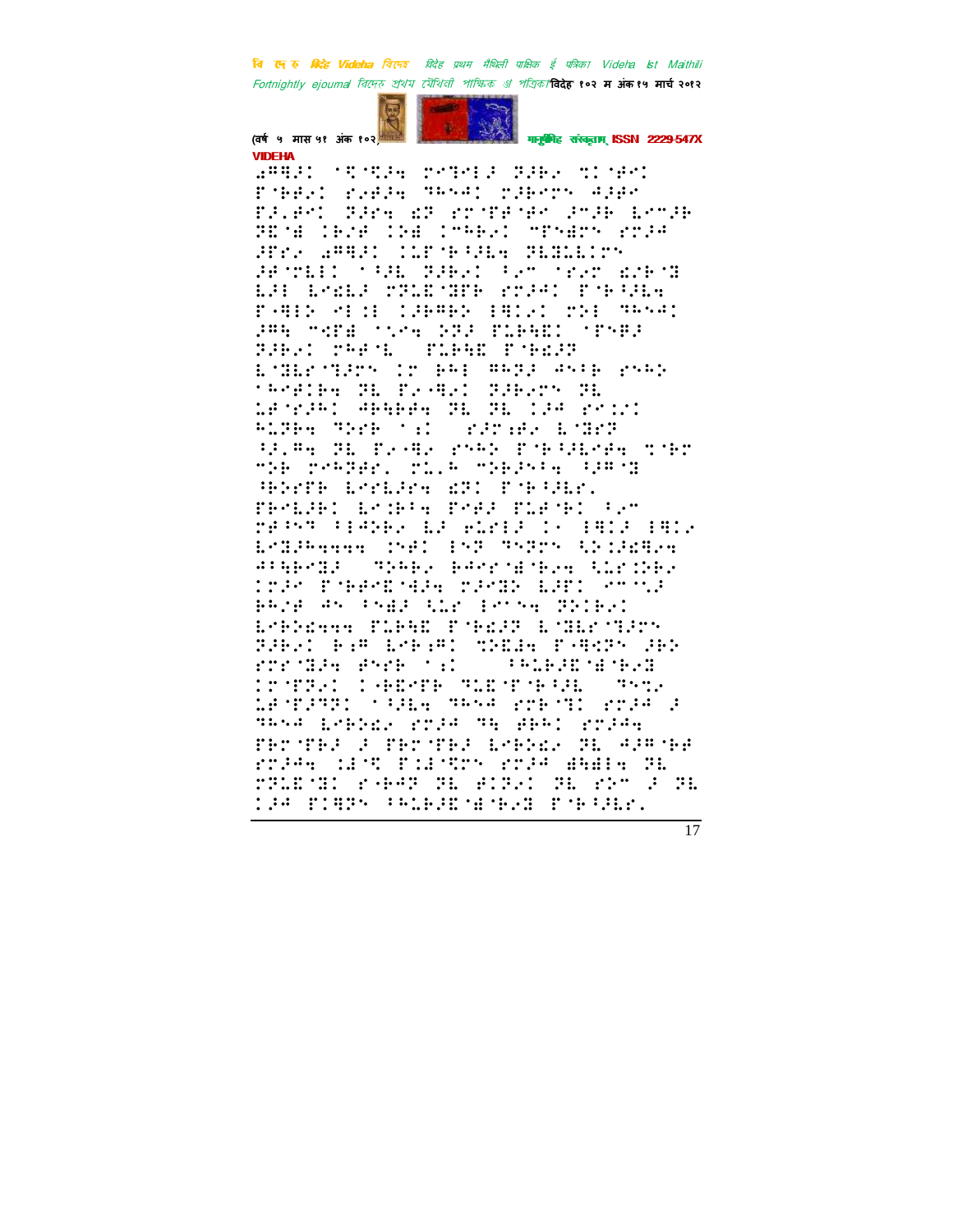बि एक रु मिनेट Videha विएक विदेह प्रथम मैथिली पाक्षिक ई पत्रिका Videha Ist Maithili Fortnightly e Magazine রিদেত প্রথম মৌথিনী পাক্ষিক প্রা পত্রিকা' **বিदेह : ১০२ म अंक १५ मार्च** 



२०१२ (वर्ष ५ मास ५१ अंक १०२ ) **547X VIDEHA** 

मानुबेमिह संस्कृतम् ISSN 2229-

TEMLAR (2014) 2 112 Parti Aerte THE TOP CO. IS A POST OF THE PASSING tinge syker oar die hyn keskiker<br>Tinge geher. De roeft refokcieer Alter Profil Glendy Birleidr

**THERE'S THERE THERE THE ANY** SANGLE ELIPS PRIGHT PROPORT SARA PARTI (1918) 1941 - 1952 - 2005<br>APIS (ABA) AND (1892) (1815) 1892) 101 APA SIN SABAD EPASAAN SIRA ragan falm in Samon Expansion HABBO ADHED AN INFERD INDUS

Tropospera (plrake prigry didior 1960 - Press Agos Stockales<br>Pracho (Adeles Polagospela) Printing Control Andrew Boundary FIRSE, SPEC PESON TER **STORICAL LETH TESTS** arniche Pole (roboili priern 1924 Prak partiau pouchrages Bas **Print (Philadelphilar (Philadelphila)** PORTHER REPORTED EMECY (2001) sport areled: Barry Pepp ESELSECRITY ANGELECENT ECRT SESSE PRESERTS PORTFOL PRETT PREPENDED AND SPORT TORT TIME PARTIES. PRIAMPA DESA TIDAR TED TIDO THEN PORTER IN APPLENT CHOR Arport Alis (s) races (Bending EVENTS RAN 2. RAN 194 19421 ENE **ANDRE BELG**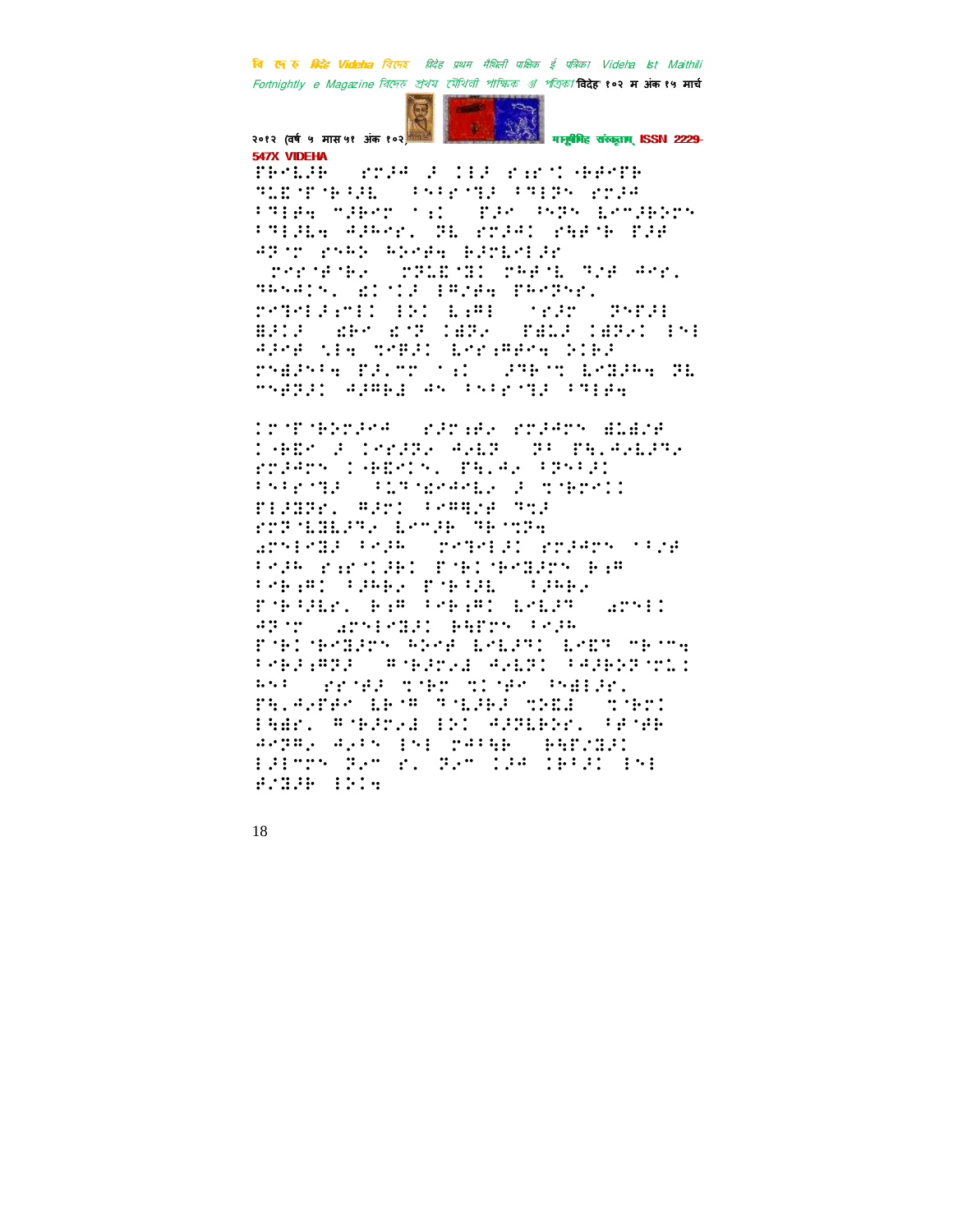बि एक रु मिनेट Videha विएक विदेह प्रथम मैथिली पाक्षिक ई पत्रिका Videha Ist Maithili Fortnightly ejournal রিদেত শ্রথম মৌথিনী পাক্ষিক প্র পত্রিকা**'বিदेह' १०२ म अंक १५ मार्च २०१२** 



(वर्ष ५ मास ५१ अंक १०२) **VIDEHA** 

मानूबीह संस्कृताम् ISSN 2229-547X

BATI BURZI (BRZB KATABY KTARUS SKRIT PORTROGENE PROBJE (PAPO RAPO MEE PROBJECT POSTPORT SOFTOF POPOR **SPECTREMENT SECTION SECTION** 1930 ritur Sporthern School PROPERTY OF Wikipedi balana: Prima a annappr THE REAR NOT HAR FREAGH I EATCH! rong: menn (eze vrench): chenner Pohrodne (S) #51 (S) me **TEAMER THE TEAMER AND ATTENT** Poren remedi licini (rom 2002) APPERD THE HE CONFIDENT PIPERS THE PORPORATOR POPULATOR PORT PAR PLATAR MAR MILLER PRAB STR **BAID MARTHIN** rrade: rregn legaln, pa.g. PRPPECTAL BLB28 CHBM PAPT HAM FLORIDA POPULAL LENDA A PIÈ DRAGO ESE PRANED PSEL PROBLEMONT ABBBATE FORCES TOP NIB SPACE N **SERVICES: ED 1879** 

**FAMP BEELD** PAGO TELEPA SUPERAL CORA REMOVE TRANSPORTED P **13 MACH AND ANDER THE SAN** PATHE FRENCH TE THE TAB TANK **MARINE STATES SERVICES!** \*Prographie. Demographie rengi randa (Sal Shida Shaha Shida Shida) analbridge, Merchie Alexand Cris **MERGE PARE: ITE MARK**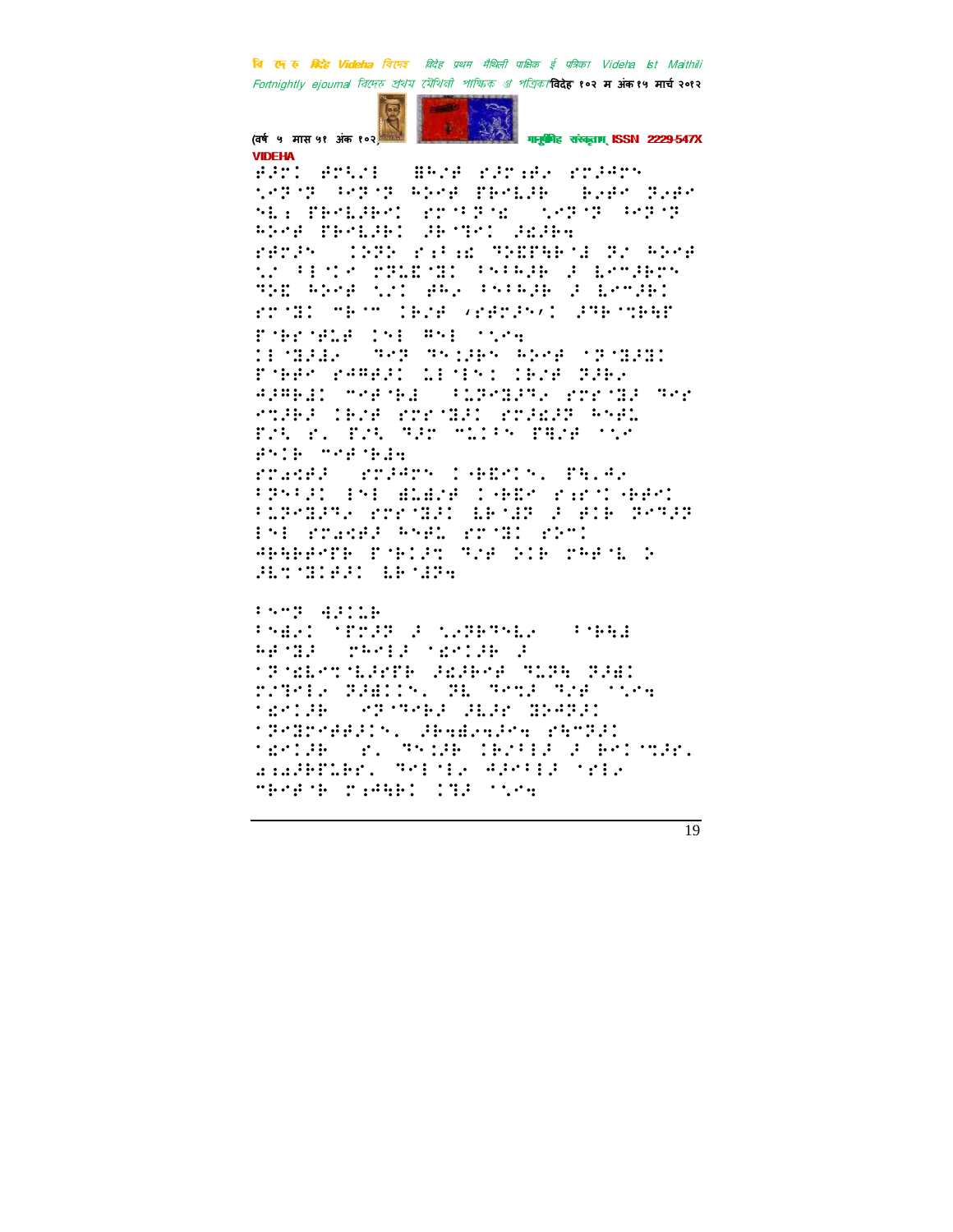बि एक रु मिनेट Videha विएक विदेह प्रथम मैथिली पाक्षिक ई पत्रिका Videha Ist Maithili Fortnightly e Magazine রিদেত প্রথম মৌথিনী পাক্ষিক প্রা পত্রিকা**'বিবৈদ্ব' १०२ म अंक १५ मार्च** 



२०१२ (वर्ष ५ मास ५१ अंक १०२) **547X VIDEHA** 

मानुबेमिह संस्कृतम् ISSN 2229-

Estiliste Triff Webscharat rightly make her make the side of a DIRA ASTA 191 TARYEARYI YO'YAYYEI FEW MERS APPLICATION

33.7 CONSE 33 BABAN MIRI (JABA PARTAR JEARAR PABLE PRATPAR & PLOYETRAL (PLETR **COMPOSE TO THE THE CRIMPS PROPE** Presidenters and panel in the Col #MIRAN TREE (MARI IRMARRI) EME raene faee canal ares fort spokes Pres Press (SPRAGH Parce 1981) 198 PROTECTARE PORTRAINS POTABLIES the the press mress are page

**MERCH AND MANY** 118 | Sidn (Sepande Side Logde) FITTETED TER FIETH BOWL INE ANIMENE PLANED VAR ISARS TOA NIMA **STAR TERM SYSTEM ARTS PRESENTATI PRICE POST STAR PRODUCED** rande then all the tange music ERSA TES TIE ISE ALTIS DIS ARAB PHOTOGRAPH FLETH TEENT FIND Drambar Paged Steam Westerne richag: Pigge (Ernst regeda)  $\cdots$ #5:Pre taPro Ledif TRON STAR roomers all man meeting. FLETHERS INTERNATIVE REPORTED CONSIGN BRAKE CONSI BARAT MARKET MANAT ARTMARTIAN remare Adden Bengenens ("Thristian Bddia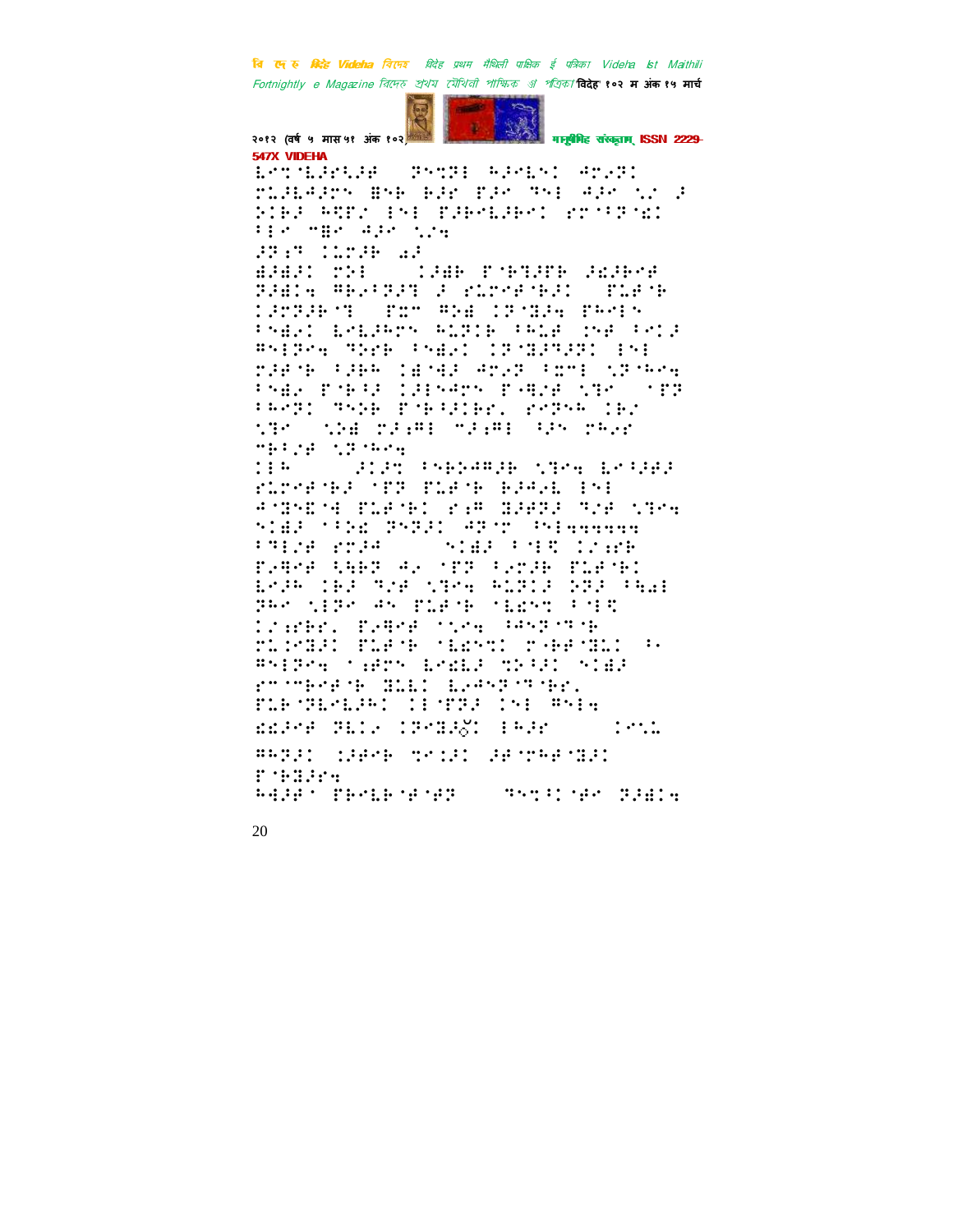PRODUCT ROOM (1911)ARA (PORTUGAR CLIMB PHECK THE THEFT AF THEFT 8868 SALLA STORESHES TORS RECEPT COMPARING THE THE COMPANY THE STATE OF THE STATE OF THE STATE OF THE STATE OF THE STATE OF THE STATE OF THE ST 08.108.15085 (10) profile to the candidate **AND THE SECTION** ring Belg rendik rala rread (Sailbo 1911a) 173 FT (1911)814 273713 SHAM nan renn anna berenn BLES D'ES (APIPLEES) BLES PSEMB<br>113 PEMBRO BLESPO (PELSES) BRUBS FIGHT LEST'N WHAT PRESS  $4919111$ **SEPRENDE SYDE** nigera (norrar pagola dila 1918)<br>Alegia (lare) pagola pagolera HIFF INER SPARED STAR PROMIES

(वर्ष ५ मास ५१ अंक १०२) **VIDEHA** 

1001000

1011000



alerta feda (nyedalerren feda)<br>Arte (relada rribata brian

PHONE COLORED STOL REPORTSER rat (1911.88) remeda 113 1527238 IDEIJAS (MITHER BEAM) IDEIJAS CLEARLY BEARING ALEAH HEART COD

**ARE PERMIT TETH PAR** CHIAR (BMB #SEMA #SPM BSCram

**COMPARY START SECTION** 

CHIJAJ (MYSK BJANEKI) (DICJAJ isticare (1970), monte l'agricolata<br>Campo (1911/92) - centera (1918-1924)

PREMIERTE PROFESSION

मानुब्रीह संस्कृतम् ISSN 2229-547X

बि एक रु मिनेट Videha विएक विदेह प्रथम मैथिली पाक्षिक ई पत्रिका Videha Ist Maithili Fortnightly ejournal রিদেত প্রথম মৌথিনী পাক্ষিক প্রা পত্রিকা**'বিदेह' १०२ म अंक १५ मार्च २०१२**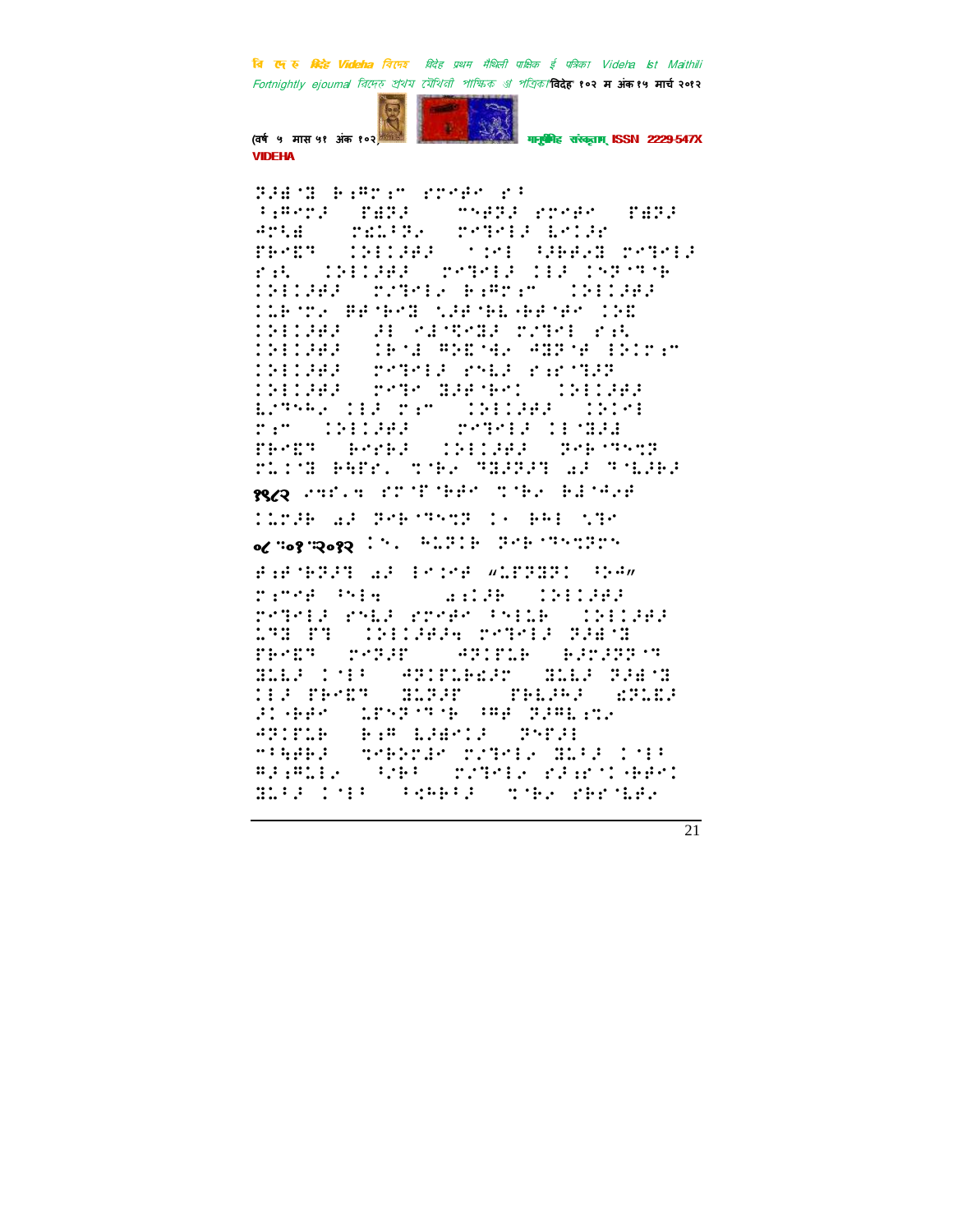बि एक रु मिनेट Videha विएक विदेह प्रथम मैथिली पाक्षिक ई पत्रिका Videha Ist Maithili Fortnightly e Magazine রিদেহ প্রথম মেথিনী পাক্ষিক প্রা পত্রিকা' **বিदेह' १०२ म अंक १५ मार्च** 

२०१२ (वर्ष ५ मास ५१ अंक १०२ ) **547X VIDEHA** 



मानुबेमिह संस्कृतम् ISSN 2229-

raunteen Sand (Barger Se POINT STORY TONE (1980) FARM TIM BARKEAR PROMES FARMS 113 Teksy (Syeq) raige (rugge) Minimum School (1991) T-T-12.82 - 7-1-12-6 TELFR.1 rachara miry that Artis Ruth rode the lefting while all brot SPERIN AF FOR AFT REPORTED rately Family renew Adem BAI (1984) rauntement nun (19501228) (1822 meaning are completed the model APIRLE (ABSTRAGAM 112 Profes) PARA regender Grovgrip rigene (n. rin (Click 183) Bridger peor PARABEL SMINIS PARTICUMAT TEMOR (PRIJER PODJE PMD.) PJPLITJ **THE REAL REPORT OF THE PART OF A SERVICE WEBSTER** nprend in holde and control 1991) (peneld (programmer)<br>Lensk (sakskalpankal) – gkoli **WEB 2008 2009 2009** rathia Ramii Rhenteri  $\sim$  100  $\sim$  1000  $\sim$  1000  $\sim$ markers while a probability of the rated (Plast Perry diffuser) thelere them structure the PREMIR RANIGERS (MINIS MILLS) **CONFIDENT MANNET BOOKS READS THILL THE 4217 COMMAND**  $\mathbf{a}$ . the ESTAL SHESHE FINE the Control Control Conservation of the Conservation of the Conservation of the Conservation of the Conservation of the Conservation of the Conservation of the Conservation of the Conservation of the Conservation of the Co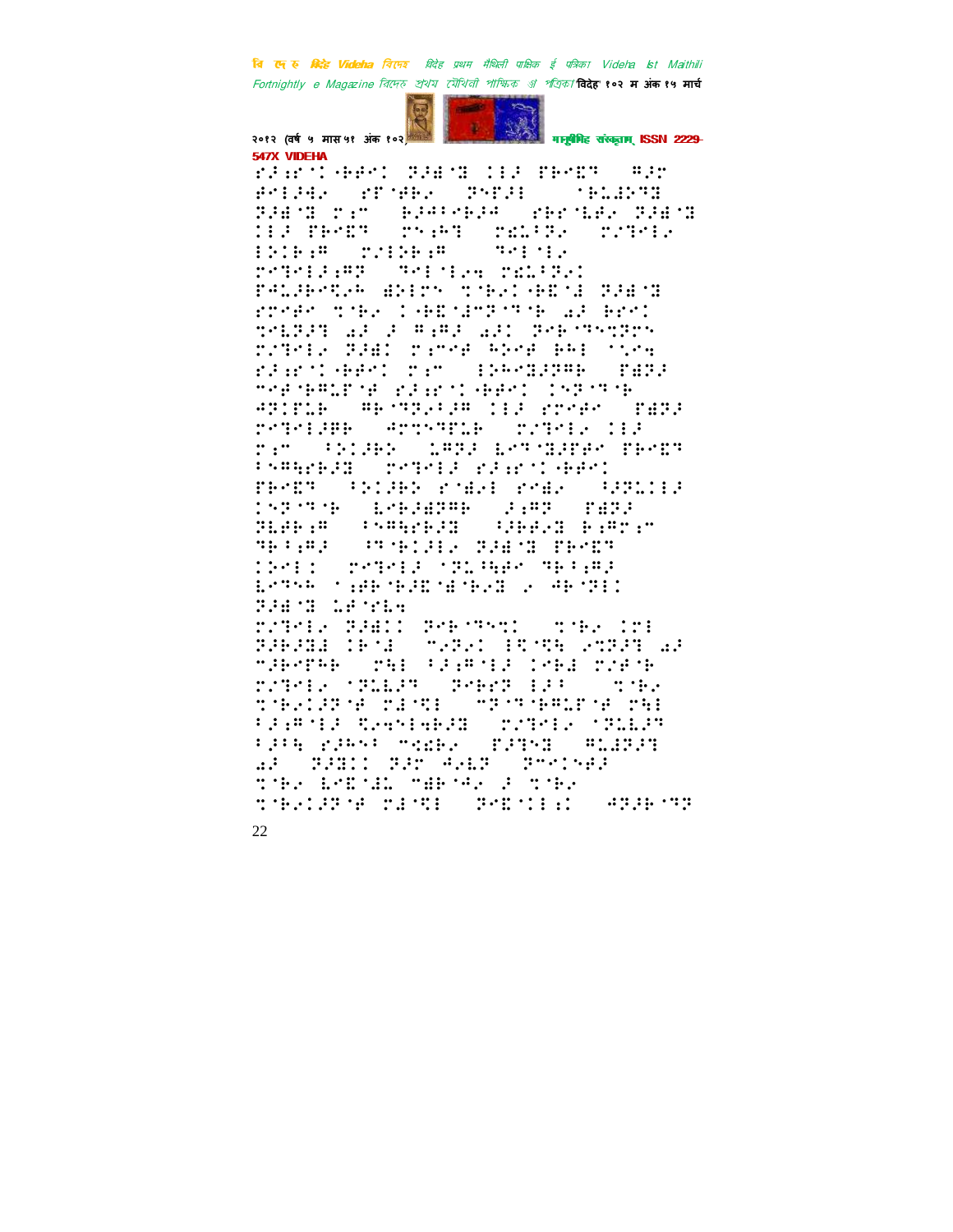बि एक रु मिनेट Videha विएक विदेह प्रथम मैथिली पाक्षिक ई पत्रिका Videha Ist Maithili Fortnightly ejournal রিদেত প্রথম মৌথিনী পাক্ষিক প্রা পত্রিকা**'বিदेह' १०२ म अंक १५ मार्च २०१२** 



(वर्ष ५ मास ५१ अंक १०२) **VIDEHA** 

मानूबीह संस्कृतम् ISSN 2229-547X

rum richen an alle  $\mathbf{a}$ . THE CLAND BEST THE **MONEYST PATH (200** FORMING AP ad the ad well as well been their PSP 50 2002 575 50 PSP 50 4200 57 BAR (the CAROSTOP af Bro 6346ar 259939 a3 629662 39979 4827 (196 S. rdnæde (2004) (Blogom Bigg M22 MPPA MPL (PPAMER PML) aF (PEPPE AF ATHENTY AF BENCH PORT APILE (PRIPPE AP 1984) TRAPITE TERPIE (ILTAR TZENPOTA (LYPAR AP TRIB MATH AP TANH WHY ESPAR CLOSE AS (1967-80) NECESSOR Pole al Guib make (1941) 2004 **TOOR PROTOCOMERS SERVED** therein an formal and ener THE TELL FROM CONFIDENTIAL ragu arryo (grim (genia (fieldi AR TITUTHA PARK CITE TEER CITE **MINE MINITE TORP REMARK THAT COOP TIME** TEMPH APTER STAPPHONE RPAP **BENDERS CONTROLLER** rend 1937 Clrib al (1954-1914) rada rette atlantade kimkuni lamen mam fan Sand tit Tele Were Bill Press **MARK 2008-00** SPAS CONFIDENCIAL  $1:1:1$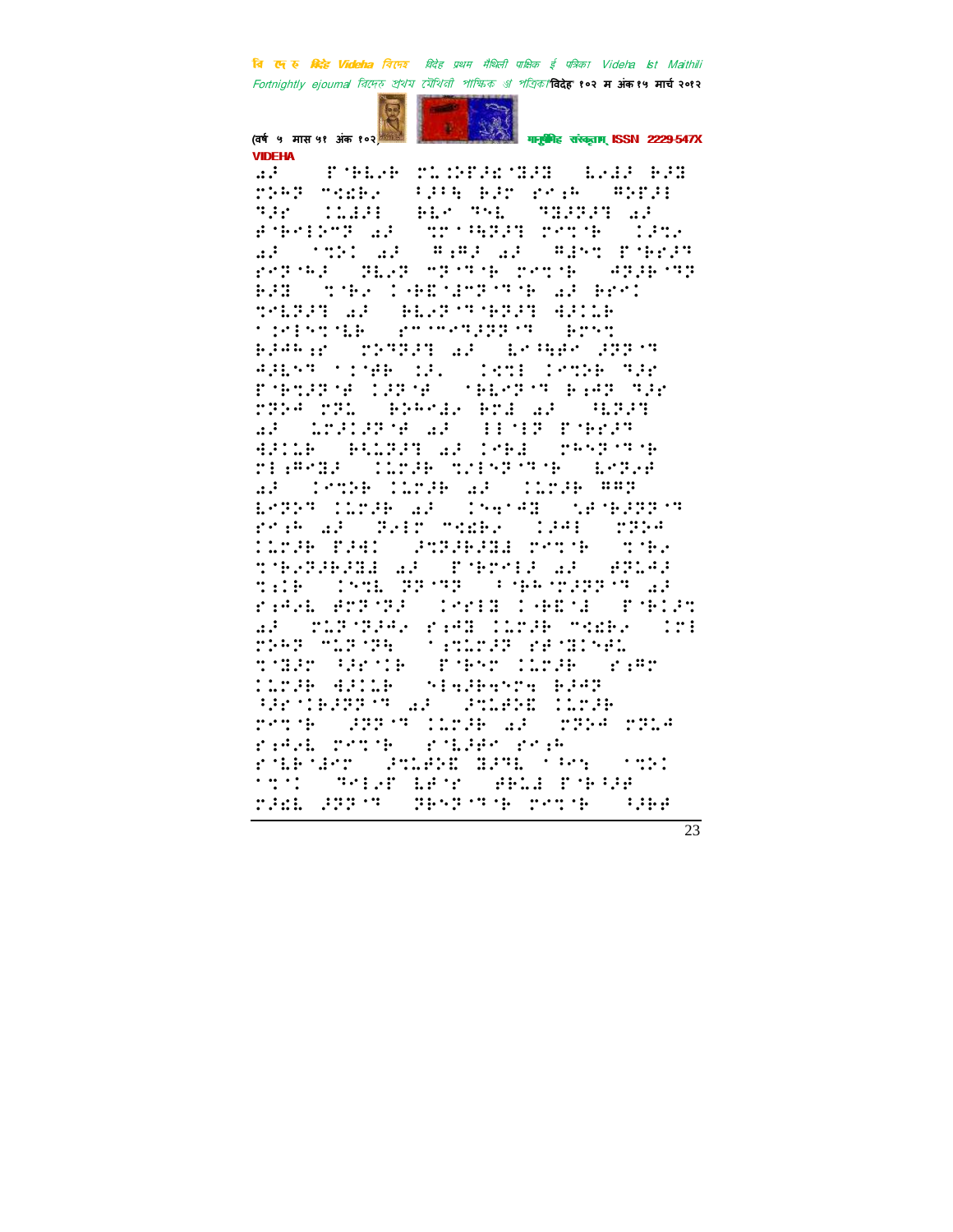चि एत् रू मिन्हे Videha निएन्थ विदेह प्रथम मैथिली पाक्षिक ई पत्रिका Videha Ist Maithili Fortnightly e Magazine রিদেত প্রথম মৌথিনী পাক্ষিক ঐ পত্রিকা**'বিदेह' १०२ म अंक १५ मार्च Separate** २०१२ (वर्ष ५ मास ५१ अंक १०२) मानुसार में अनुसार संस्कृतम् ISSN 2229-547X VIDEHA ⢸⣓⣏⣜!⣔⢼-!⣉⢵⢷!⣉⣇-!B⢽!⣚⢼⣅⢷-! ⣅0⢽⢹⢷!⢸⢻⢾!⢽⢼⢻⣇⣐⣉⢴-!⢽3!⢽⢹⢷! ⣔⢼-!⣐⣉⣅⢼⢽! ⢾⣝⢾⣅-!⢼⢽⣐⢹!⣅⢼⢷! ∭ - PRESERIGUE PART PARTIPET ⣁⢵⣞⣓-!⣎⢴⢷⢽⢹⢷!⣅⢼⢷-⣅⢾03!⣔⢼-! ⢸⣏!⣒!⢽⢼⢷⢼⣝⣜-!⢽⢹⢷⢼!  $T^*$  :  $T^*$  :  $T^*$  :  $T^*$ !⢻⢺⢽⢹⢷!⣚⢼⣅⢷! hekawiefiburie bakhawiefiburie bakhawiefiburie bakhawiefiburie bakhawiefiburie bakhawiefiburie bakhawiefiburie<br>Amerikaanse bakhawiefiburie bakhawiefiburie bakhawiefiburie bakhawiefiburie bakhawiefiburie bakhawiefiburie ba iuuq;00xxx⣒nbjuijmjmflibltbo hidpn $\alpha$ 1212180cmph.  $q_1$  and  $q_2$  if  $q_3$  if  $q_4$  $2: "$   $" "$ २⣒१⣒!⢼⢽⢴!⢼⢼⣝⢽⢴.⣉⢼⣉⣇⢾!⣙⢼!!! २७२८ २००० साले प्रथम अधिकारण स्थान करते होते. २⣒३⣒!⢷⣇!⢸⣓⣏⣜!0⢼⣚.!⣔3⣝⢼!B⢼⢳!! २⣒४⣒!⣉⣇⣅⢼⢷!⣔⢼!'⣞33⣓'.! ⢽⢹⢷⣎⢽⣅⣏⢴!⢼ ! ⢼⢼⢺!⣇⢷⣉!! २७५ TRENDRA WAR (BREAK) PRESEAS  $3$  :  $3$  :  $3$  :  $3$  :  $3$  :  $3$  :  $3$  :  $3$  :  $3$  :  $3$  :  $3$  :  $3$  :  $3$  :  $3$  :  $3$  :  $3$  :  $3$  :  $3$  :  $3$  :  $3$  :  $3$  :  $3$  :  $3$  :  $3$  :  $3$  :  $3$  :  $3$  :  $3$  :  $3$  :  $3$  :  $3$  :  $3$  :  $3$  :  $3$  :  $3$  :  $3$  :  $3$  :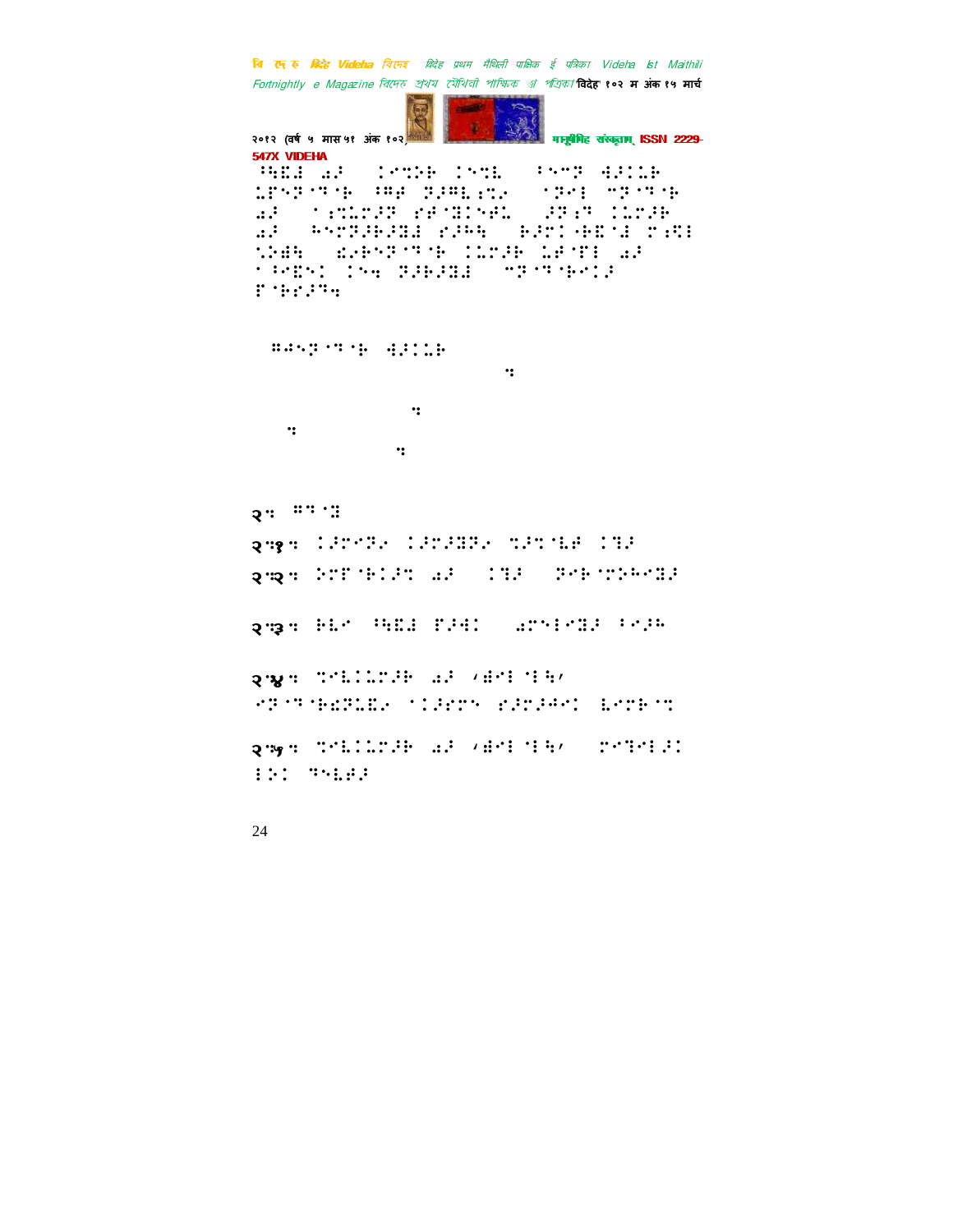बि एक रु मिनेट Videha विएक विदेह प्रथम मैथिली पाक्षिक ई पत्रिका Videha Ist Maithili Fortnightly ejournal রিদেহ প্রথম মৌথিনী পাক্ষিক প্রা পত্রিকা**'বিदेह' १०२ म अंक १५ मार्च २०१२** 



(वर्ष ५ मास ५१ अंक १०२, **VIDEHA** 

मानुबेदि संस्कृतम् ISSN 2229-547X

gege Phosina Candis ad Services And racur 23 am (ma cena rubus no BARB ROBE NE EPI ST ST AT AL QABJARB ra mika ager ean ro ingele: ag e basi gregori reg

gomen Schliede af Ventotes (overfrie INF PARMEMED EMIRATH BARINEI HOWER PRE.

**WANNER COMP** 

FJENER KONFONO PRIZE PRIZEW WOM BJEK IN FJER FJAKN ANING A AATEK Product Patrick (2011-1159) Adapt AR: a a anisi Cromin Albom Co Cr len firm or leasended that a 4 4 (30 140 241 426 3204 4 4 02 30

1702 1828 1124 47

**VITAME AV A CHTABTAT IN BOIL THAT** 

PRISPEND A NONE PRIP RATEPY A idai ratak a agandi aa a aa estup roda bata nakobe e engar en flitters a and there's company 5 Br 288 EMP32 131 An APVIER 1914 a alsamona kuni mu man dail 23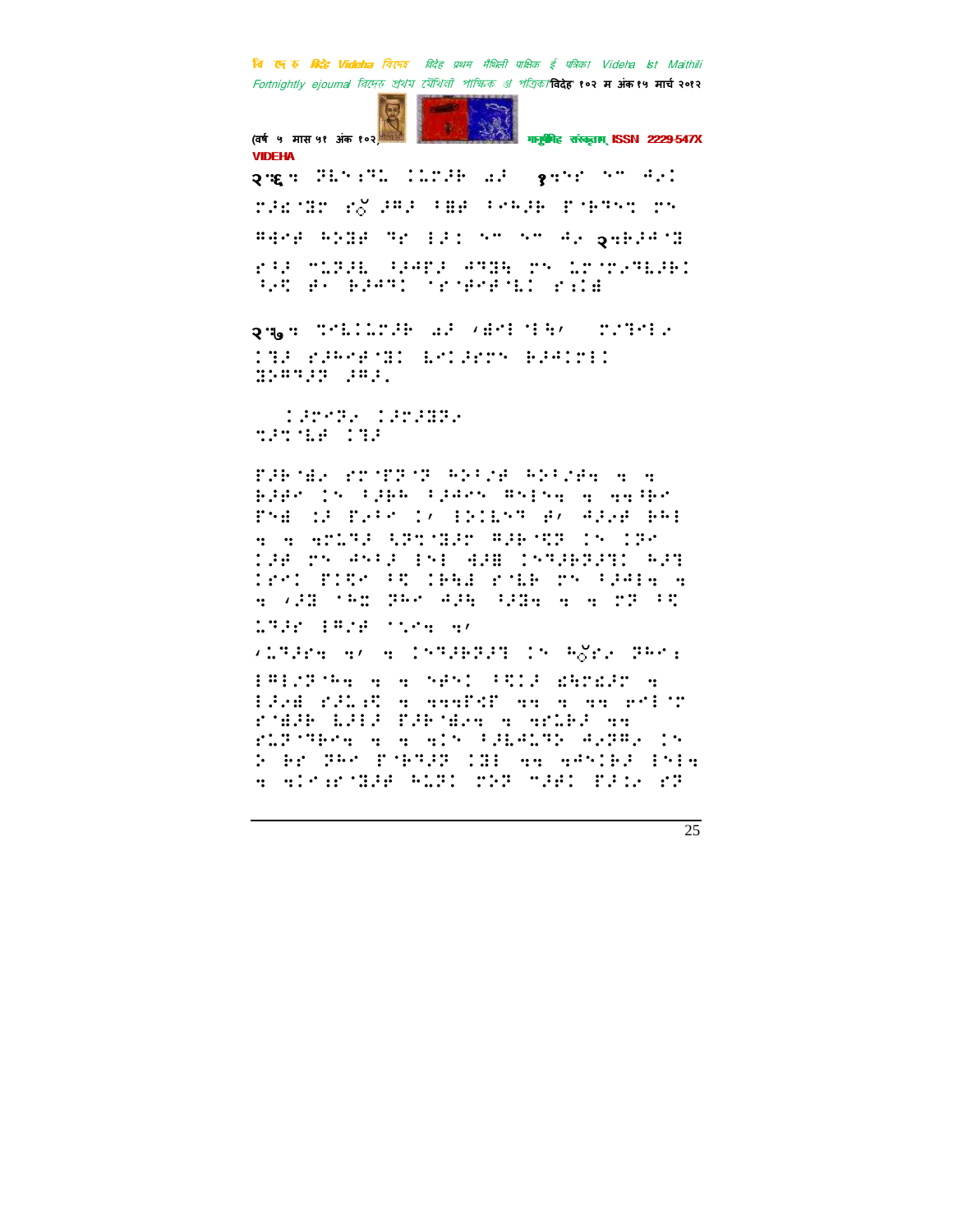बि एक स्टेंड Videha विएक विदेह प्रथम मैथिली पाक्षिक ई पत्रिका Videha Ist Maithili Fortnightly e Magazine রিদেহ প্রথম মেথিনী পাক্ষিক প্রা পত্রিকা' **বিदेह' १०२ म अंक १५ मार्च** 

BOBOTH HAMPYAN A NABYLYB WARD

२०१२ (वर्ष ५ मास ५१ अंक १०२)

**547X VIDEHA** 

मानुबेमिह संस्कृतम् ISSN 2229-

rar Ant ente la 18 de alde talee Par re agre mpianag (projec ramena range 20 2.1 0, 09139 m w: WP (Physogen Art) as ardford as a formpoint a angels  $\mathbf{u} \cdot \mathbf{u} \cdot \mathbf{u} \cdot \mathbf{u}$ **Wil secondis a difficult of a** ristlike a strid Wörcher wiff 1976 a algebra il persenti **A HE THIN A A AGENER A AWAY** where the me in the train albr flitte e etile tallie e ePobleie e **SEE THE MANUEL OF THE MANUEL OF A SEE AND AND SEE AND ADDRESS** window width Additional Property and Property  $\cdots$  $\mathbf{W}$ :  $\mathbf{H}$   $\mathbf{H}$   $\mathbf{H}$   $\mathbf{H}$   $\mathbf{H}$   $\mathbf{H}$   $\mathbf{H}$   $\mathbf{H}$ WINDS WANT A A A BAN NY TA BAIN NZH A A MPMPH P PRED SIPP AN A arder form in Ari A, ni aa a a d TEMPEM TROVEL FLELTH SILENES AT tear in rhe rõ Aassi mah aa a Aõ BRY IN THE ROOM ARRIVERRY APPRENTS IN THE PRENTHING A AN PE

*SALAD NE POPULAMENTA ALD PANI* LANGAR ENE A A ANEXNO CHIL ENTRE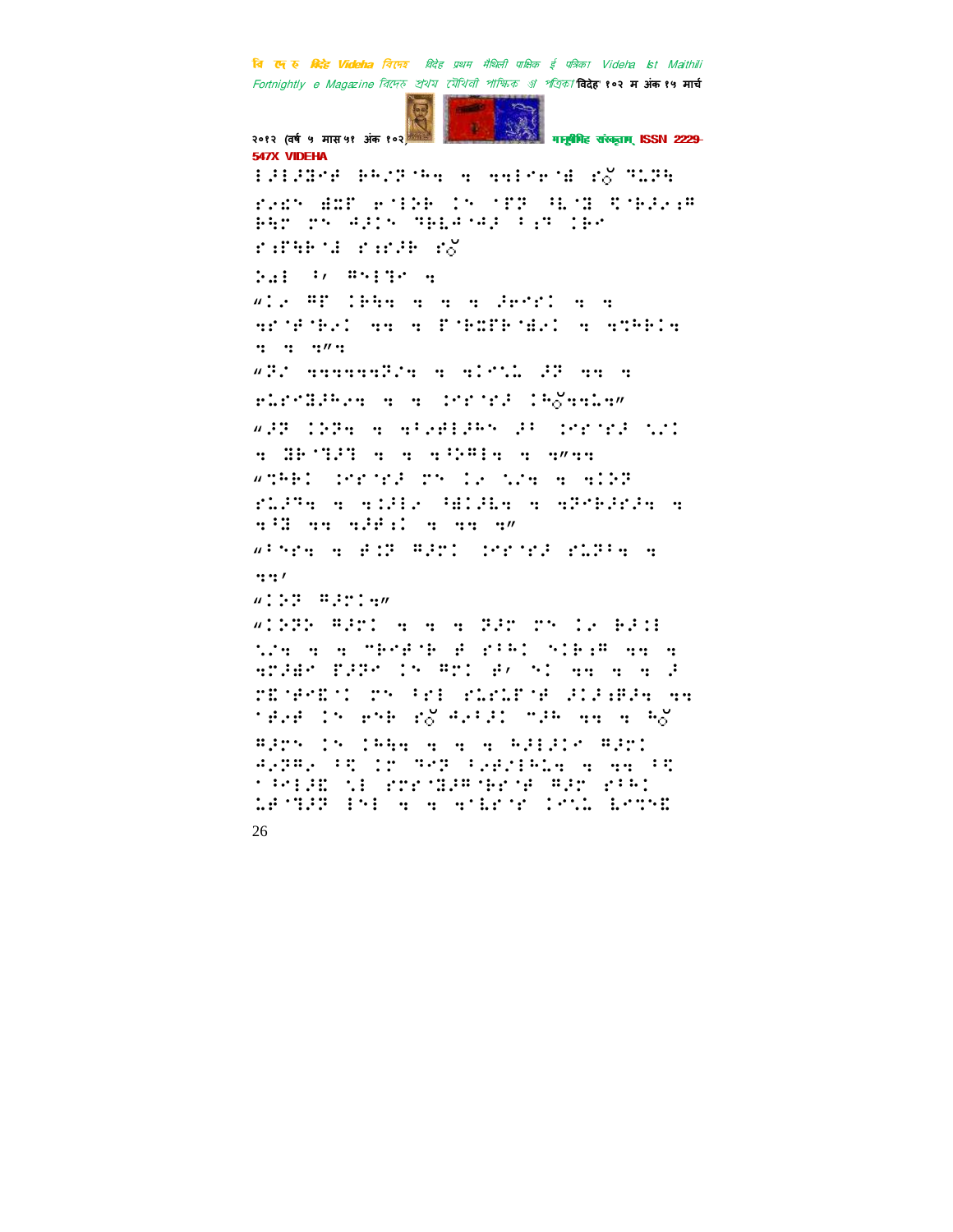बि एक रु मिनेट Videha विएक विदेह प्रथम मैथिली पाक्षिक ई पत्रिका Videha Ist Maithili Fortnightly ejournal রিদেহ প্রথম মৌথিনী পাক্ষিক প্রা পত্রিকা**'বিदेह' १०२ म अंक १५ मार्च २०१२** 



(वर्ष ५ मास ५१ अंक १०२, **VIDEHA** 

मानूबीह संस्कृताम् ISSN 2229-547X

194 1654 A A MISS POTETROS STO *ty drams to apter the pitall b*y Sabd #Siming no nds 2008 (Albedd 1986) D, BRA APSE Stan A A ThiPER IN THE SIDE STILL ONE THE SIDE LINES ander ag ner mar definer a com a eleni bağe e eln iak e eleni in Brack a a after 28 than 2028 tire a alr Per Shill thr a aan Sha a Pr **BOOKS INTO ANTIQUE REPORTS** find the corol as a av rether "He a street roller pract annice lavea a alberg Aderna a Wa ESBRIER: ARIA (S Preleze a an CPr THE SEA PAR EALLY A ARGUID WILL Tend (B) B2B: 27 Nim a 4 A4572 SEAR I BUT TO THIN A SAMILY LARAT RAMI ini the effort the e-spoke star e ibr 1/ Miõ<sup>6</sup> (Milja a wbjgj gri ALA (M. M.A. Cross Albra Albra) 4181 AM ADA STORES WEEK IN WEBI 9 90 widhere e address: 12 13: 12:339 ISE (SPR) 9 9'TEDA 9 99 23762 2 rdens in med roll christ leev w SPECIE TROISE IN FRONTE NUMBER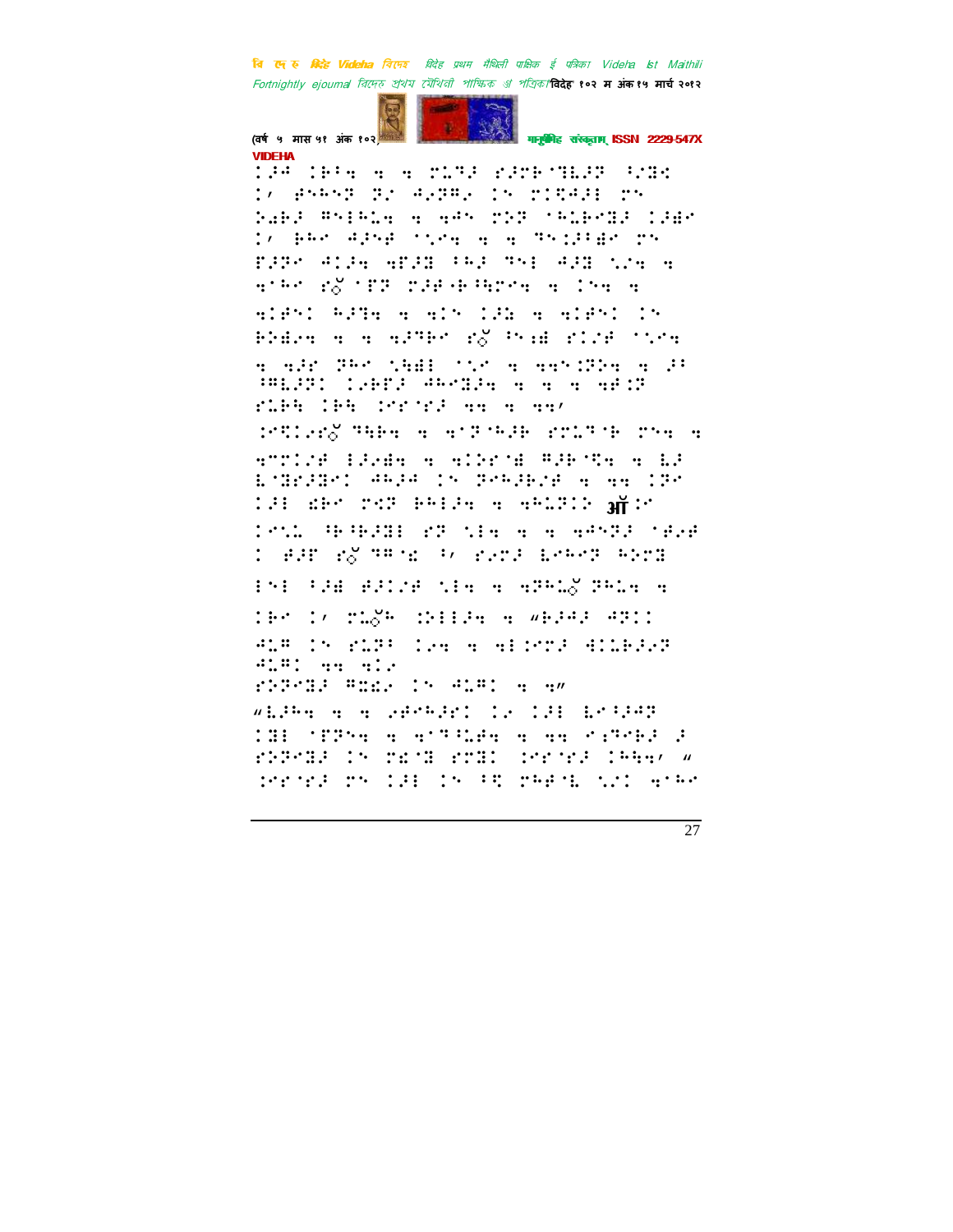बि एक रु मिनेट Videha विएक विदेह प्रथम मैथिली पाक्षिक ई पत्रिका Videha Ist Maithili Fortnightly e Magazine রিদেত প্রথম মৌথিনী পাক্ষিক প্রা পত্রিকা**'বিবৈদ্ব' १०२ म अंक १५ मार्च** 

Käller per 1981 bledtrer: Selfring A

ranaet a nggaraget riger ty **MEDICAL COMPANY OF BELTING SCHOOL** BEND STETELAR STEED OND NER A The man of Some Point (Figure 1980) and he has WANDER NEW YORK ON THE MANUFACTURE OF THE STATE OF THE STATE OF THE STATE OF THE STATE OF THE STATE OF THE STA STRAND ISE KOBON AMBON AA AANA STAR IS MEMBER PRARTED AN TRANS IS rank aribi felmi avezan A Arlai an arguinti rafabla a a agger pri TANIN MMI MO NI MNABA IN ARM BRE

1894 + 4038 7030 189 189 18 Things of the Bar division of the

**A ANGLE A ANGLY NG ANGLY NA** SPERSON BURGER PORTED TO SCHOOL Siem a a als Batze Maggad Chea ch 1920-144 2004 Sept Softwarel 192

198 Th Spake Rep Rain Trust STORYMOUR PARKE CHRY 188 17

a ar differenti (2005 milione

pay med light on trededic of pai tim

IRENTHA A WRIGH THRITIN FILMAN

r, ar cra (maila) a, (ago agam magyina Levil Whi BRYA A ROB ROB (Server MARRY COMMANDS TREE RATE TO

WE H as Thier cridit a as 3, the gradings program 1933.

२०१२ (वर्ष ५ मास ५१ अंक १०२)

मानुबेमिह संस्कृतम् ISSN 2229-

**547X VIDEHA** 

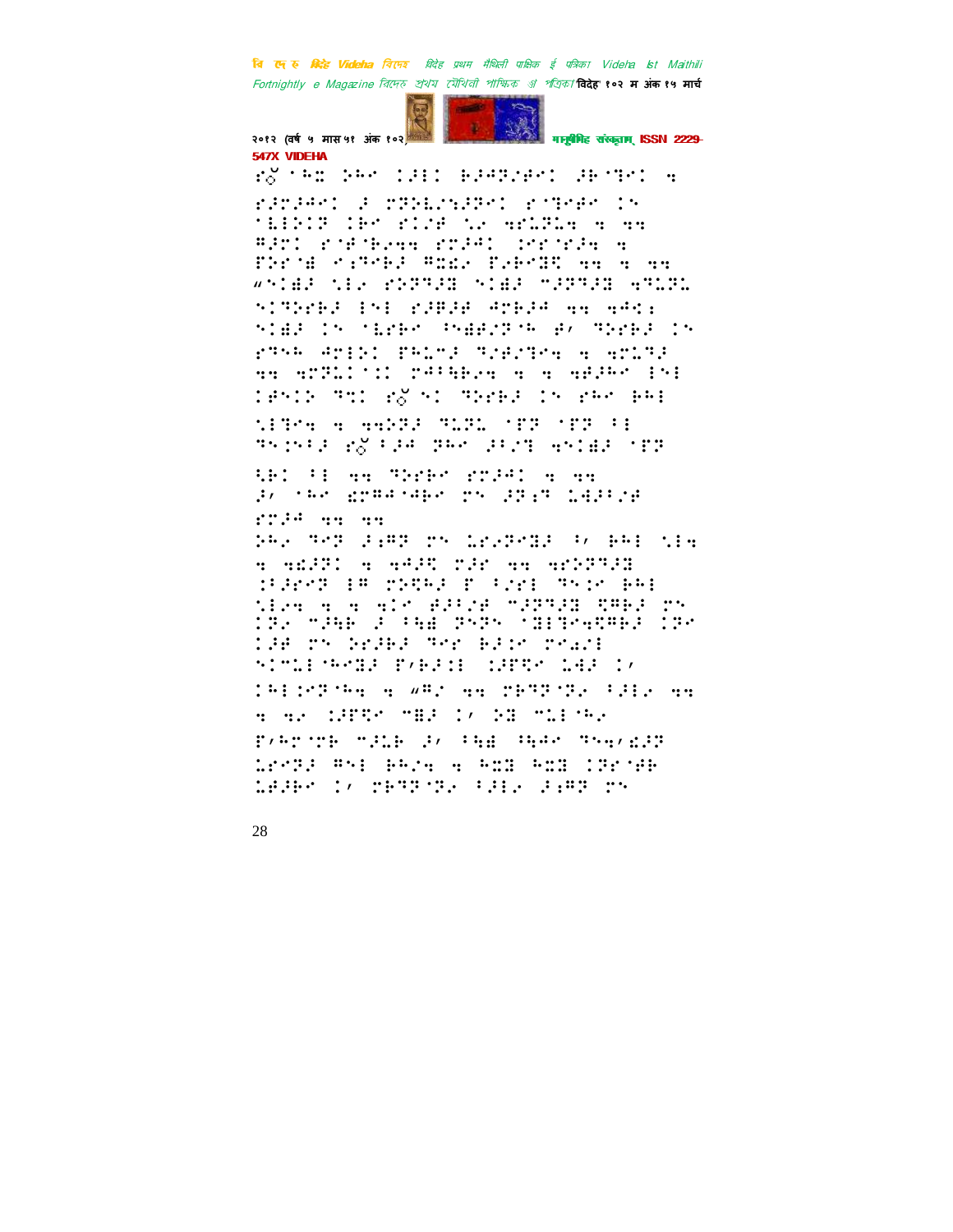बि एक रु मिनेट Videha विएक विदेह प्रथम मैथिली पाक्षिक ई पत्रिका Videha Ist Maithili Fortnightly ejournal রিদেত প্রথম মৌথিনী পাক্ষিক প্রা পত্রিকা**'বিदेह' १०२ म अंक १५ मार्च २०१२** 



(वर्ष ५ मास ५१ अंक १०२) **VIDEHA** 

मानुब्रीह संस्कृताम् ISSN 2229-547X

Lacin EPPIA a a adbre gün Print MARRAB (APR) MBA PRITE ARE PACHA The Color September 15 September 256 St

ro Arviv 10 Les ESTE (APRS ALP) 756 F/ ending dairs namig at the twee  $\sqrt{2} \left( \frac{1}{2} \left( \frac{1}{2} \frac{1}{2} \frac{1}{2} \frac{1}{2} \frac{1}{2} \frac{1}{2} \frac{1}{2} \frac{1}{2} \frac{1}{2} \frac{1}{2} \frac{1}{2} \frac{1}{2} \frac{1}{2} \frac{1}{2} \frac{1}{2} \frac{1}{2} \frac{1}{2} \frac{1}{2} \frac{1}{2} \frac{1}{2} \frac{1}{2} \frac{1}{2} \frac{1}{2} \frac{1}{2} \frac{1}{2} \frac{1}{2} \frac{1}{2} \frac{1}{2} \frac{1}{2$ 

1981 - A AA BY 19836 TS 9543 139 ST THERMAN IT BY NOW HOW TIME AV PRESSING A ARMELE PRAISED SEMPLO AN awd class in Amed Lating time a a

SCHER FILLS THEIR THAN A ANTE 20 CREA

mandell allets all fel fr WISPARE READ MANAGE IN MISP MAY APPE SEARCH HEART IN THE SAND r% B:Prist ( ) thr rr ( )Pr ( Prish Pri

 $1.1.1$   $1.1.1.7$ writers which are controlled and map THE WILL PREST TEPPS wie ser la flek mnisk will in Alm ry represents the form chart is related **POINT IP THE 12 HE HE ST THIS** rder e, Then Al Mich an a Whose after a after a and THE ILAZE ILAZE I 2 BJEM IBIZ 44 44553 ESPECIAL MENINCALENTAL CHECKERSE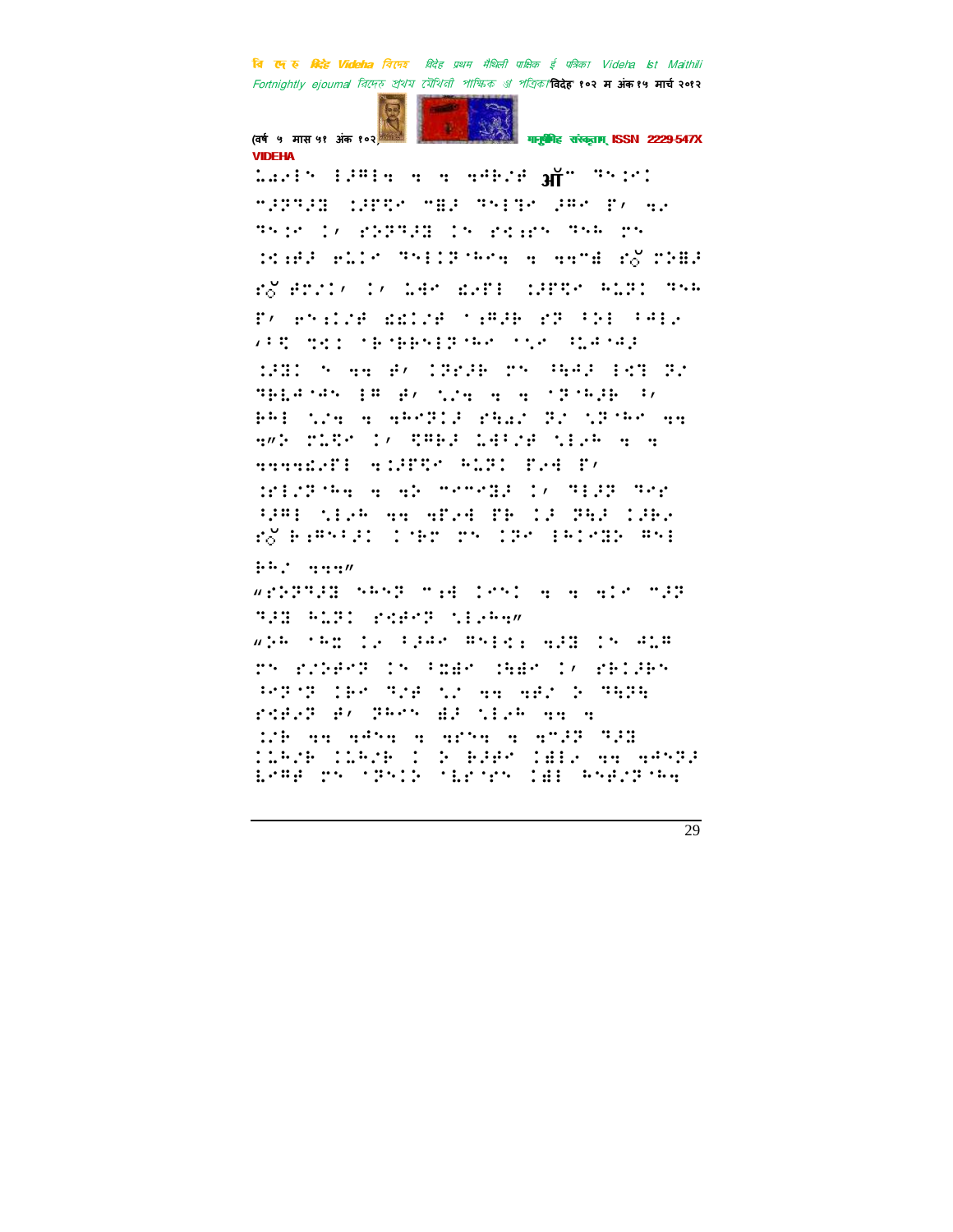बि एक रु मिनेट Videha विएक विदेह प्रथम मैथिली पाक्षिक ई पत्रिका Videha Ist Maithili Fortnightly e Magazine রিদেত প্রথম মৌথিনী পাক্ষিক প্রা পত্রিকা**'বিবৈদ্ব' १०२ म अंक १५ मार्च** 

मानुबेमिह संस्कृतम् ISSN 2229-

२०१२ (वर्ष ५ मास ५१ अंक १०२)

**547X VIDEHA** a af byer fyrk fan San yn Stryff S 181 SEZPOR AN BAP PARK BJBK 25 A a anifyrell og vid the tifli gund 75 H #51 H FRE THE TE ART FOURISH PETITE IN **THE TELESCOPE** Third within a anith Bi where wh \*FRF 15 BR18 17 51828 2288 TRAPLAMSI ANIF (RIEMA) PRIEMAR (N FOR THE MATERIAL PRODUCED IN THE PRES WA ROBE CHORN IN THAT CARETAN A SP AV 2012 12 TPM TO TMARATOR Bd 721 425 52 1BB 87 12 1BB 44 HIPSPY TILL FRITE STATE TO THE W ring in Which Schools code a a wHIPP a wPHI THE T/ AII a a a  $\cdots$ 303 MB284 A A F2828 AA A A2 IFR EDI LA PRIPROMISCO PRIROGRIM EREZH H H 27 B285 SS15 PPP1 P18 Sier roch Schrick () rade beig a  $n \times 1 - n$ THI AN STORING A AMNIZI FIR THEMA HERE POSSES TROTH TEA SHROW TEMP Phin a month phi ni Trin a m anggagga a yak mgo tia a ayak gidt **MER DAY MEAR I MAIL EV FINE MAILE** PELS winds tanged the academy with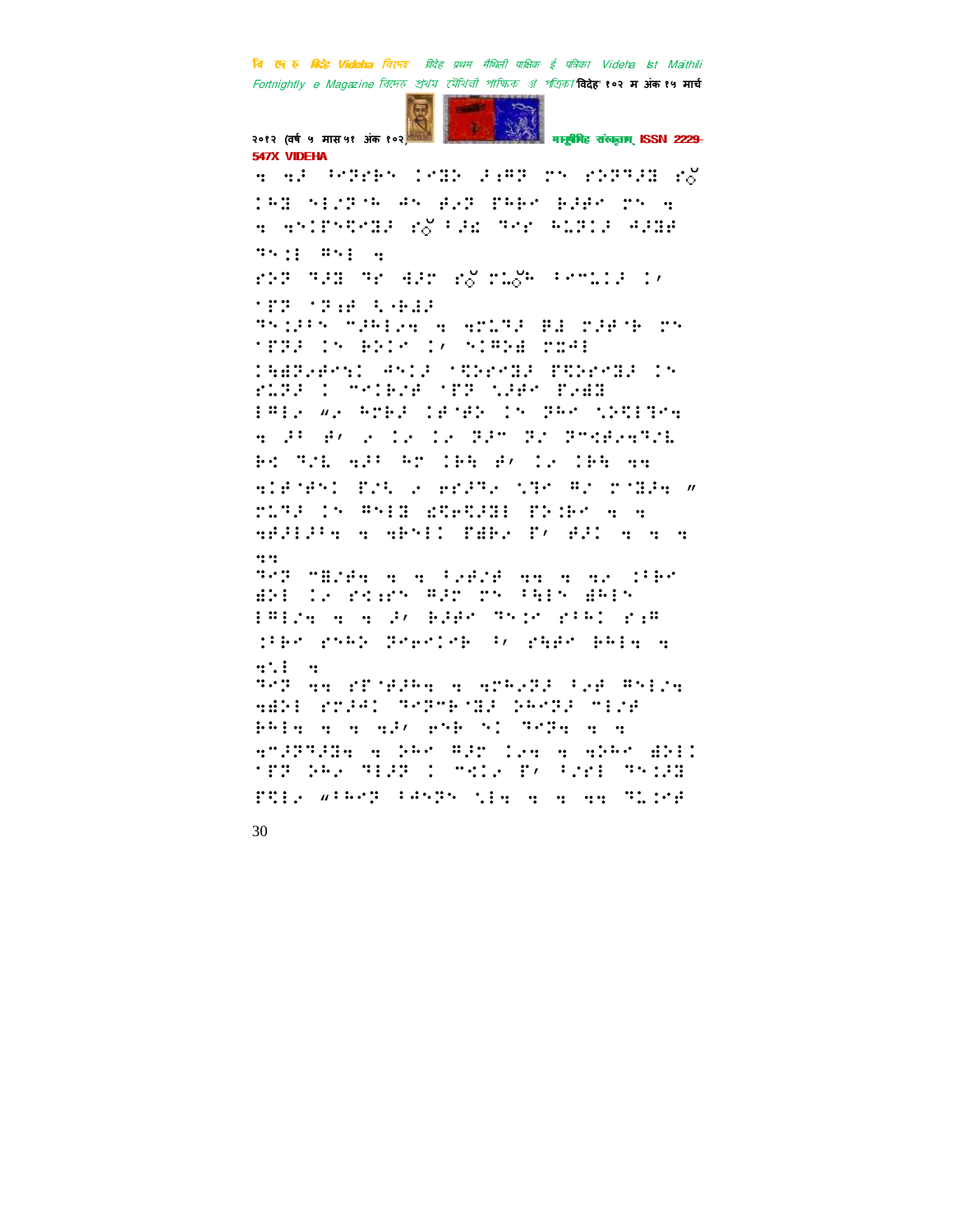बि एक रु मिनेट Videha विएक विदेह प्रथम मैथिली पाक्षिक ई पत्रिका Videha Ist Maithili Fortnightly ejournal রিদেত শ্রথম মৌথিনী পাক্ষিক প্র পত্রিকা**'বিदेह' १०२ म अंक १५ मार्च २०१२** 



(वर्ष ५ मास ५१ अंक १०२) **VIDEHA** 

मानूबीह संस्कृताम् ISSN 2229-547X

tra a alt dter Ttim aa a thinei Antick Arbe Boln TAn rit tim m and the a attorney and the TRICE STREETS SPHING A ALAM rosse avs 20 medal rocker a lo **TOM REFORMED IN BELBEAR A ANIER** es e l'hanal niveral l'aglio pa BEIM AN AN ARIZ IS BLZI SZEE TH rand the the mission state 4498841 APTM PAP TMPM BAZT 44 AA www.leton.com/state-the-school.com SMOTH AND NOT TO THE PART EMMOTH BAT 28 PORTH TEMPOR IN FIRE IBM PRI NAS S SPANIER MIROROPORT *Read Brack Tec Bring 1885 tir am* weiterdangen der Sangen eine eine Stadte **MINE-MARY BREAKING BEAMS TO SERVE** 413 ME 27 METRIX 44 MARE 37 PRESSURE ROOMS NO RE RUNSWER THE ROOM WALE ALE IN THIS SEISE R a ale 9099 S an ale 2000 an a le FAI a als rabbi an als thes an I  $\mathbb{R}$ #Pre e er: 4Pr SIBS BRANK ee erl#P BELTY: POST IN SIE ESTMINEE IEE EPRIA A CROSSER SPECIAL A A APV **MERR IBN MER ESER IN ERBER RRED S**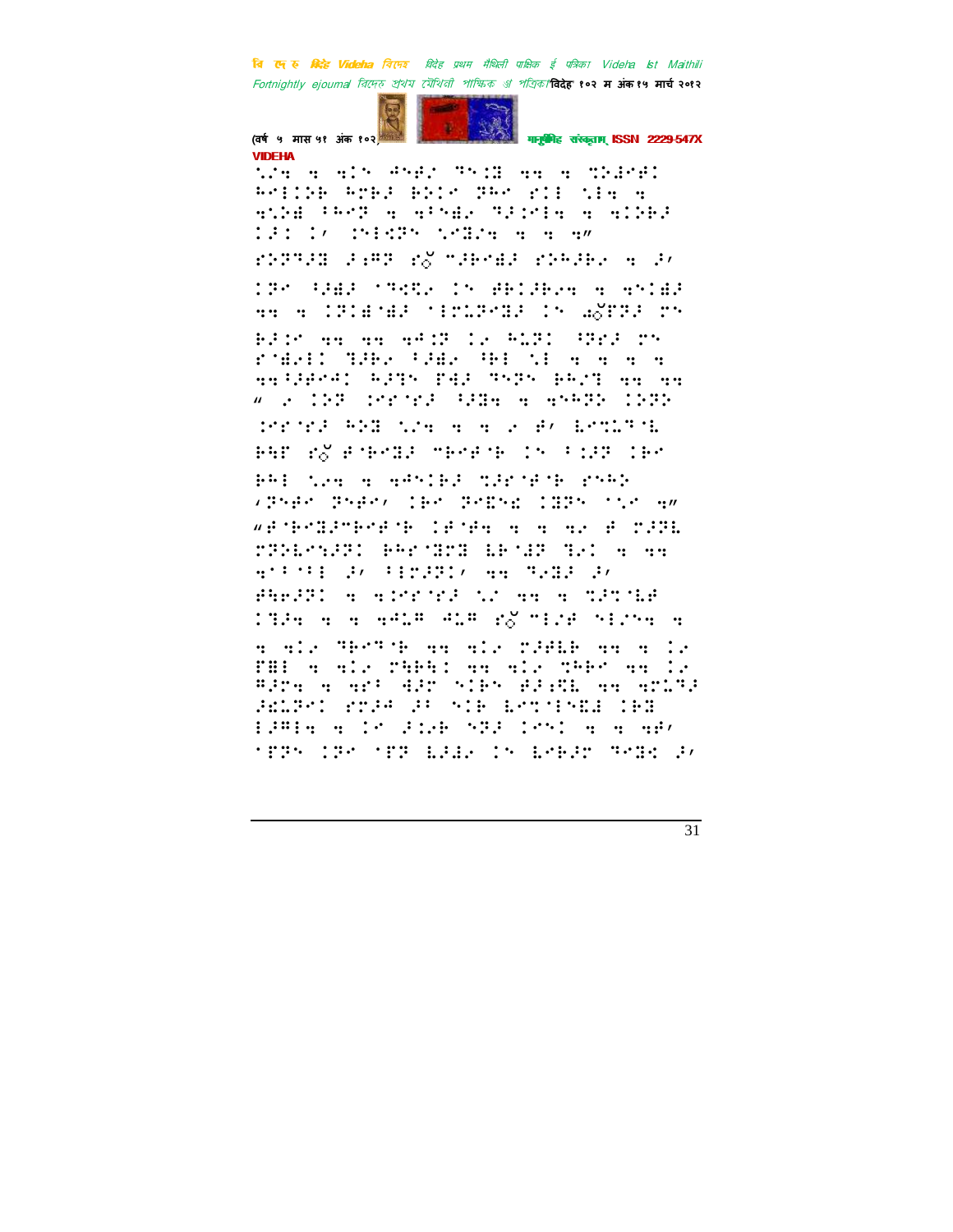बि एक रु मिनेट Videha विएक विदेह प्रथम मैथिली पाक्षिक ई पत्रिका Videha Ist Maithili Fortnightly e Magazine রিদেহ প্রথম মেথিনী পাক্ষিক প্রা পত্রিকা' **বিदेह' १०२ म अंक १५ मार्च** 

२०१२ (वर्ष ५ मास ५१ अंक १०२)

Are the server same to the cens

MEDDENIST FACTOS MILLERED ERIC PA Replacementation (PRIA SPAIL Governments) **BOOKSTORES IN STREET BY** 

PLAS PROVE BY PROVE BROWN DV apigi nga ipe asi ni guae isi

BRIENT IN BNAND IRD IB WILLER DAY

LANCICAS PRINTER A A CLUS ACTUAL adje bari srmes dina bbir a aa dliffe a d'althe a dilibre de d rnacional e e enghe e exprese

rnam röller mass in nass nomses ee

STEP MED BRAINA SPRESS RPS BRE MEDA a a angulingny modern a a gai

remar (Sondore a anno 204 a anoi

a an Chib, phil Whia ap, APP MJP ry a 1918 1914 antich Adbr# chanta 4 4381311 #51 #/ 1821 MB 4884 4 4

raticly at recasted and rag time the

Tétén a annik as anilos a a loria

THA BEING A A MUSICA A A MIRI

**15420 28 2900 2011 2022** 

THURSDAY AND SHE AND A S

Family 112 (8) 99

 $\dddot{u}$   $\dddot{u}$ 

 $\bullet\bullet$ 

 $32<sub>1</sub>$ 

**547X VIDEHA** 

मानुबेमिह संस्कृतम् ISSN 2229-

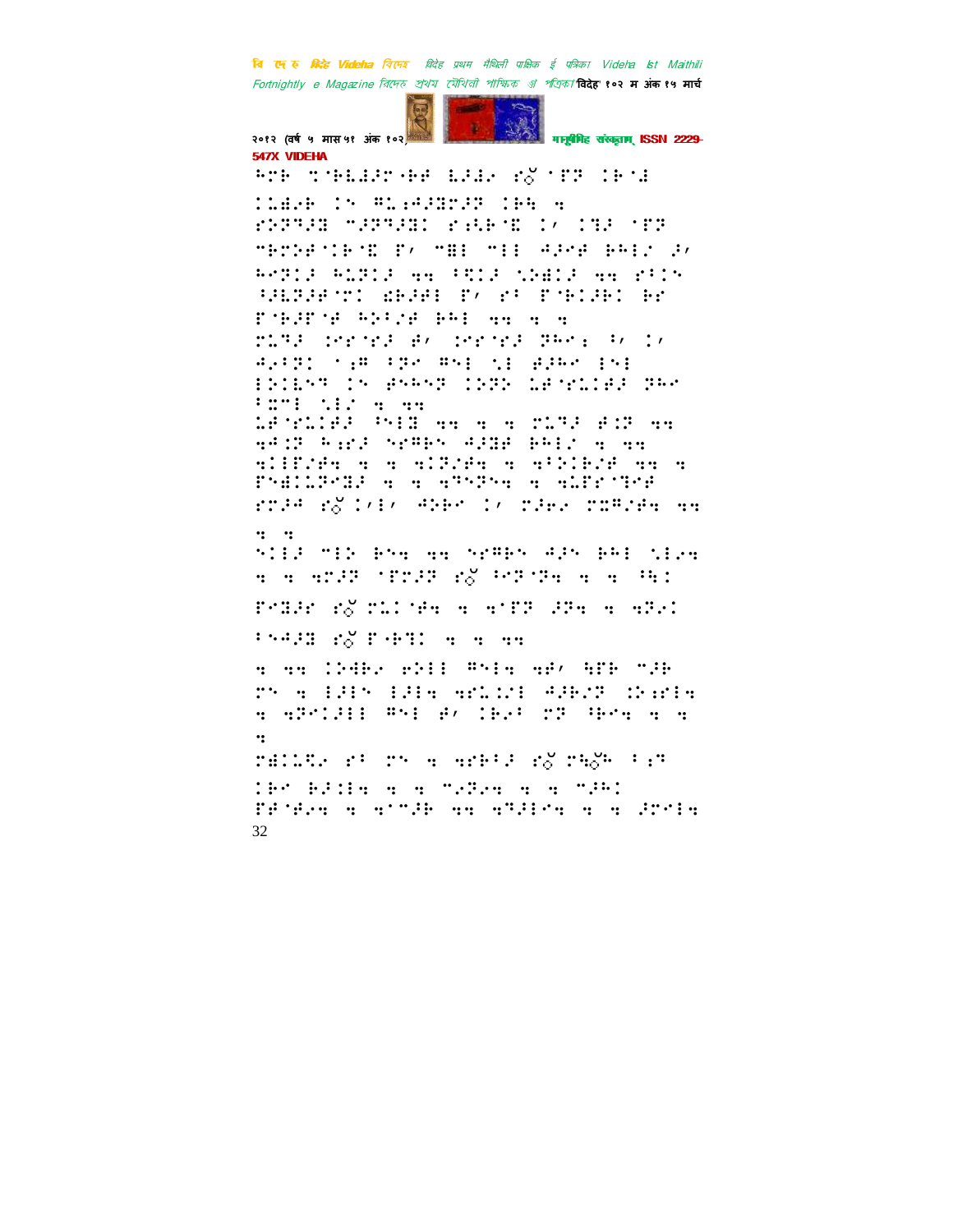बि एक रु मिनेट Videha विएक विदेह प्रथम मैथिली पाक्षिक ई पत्रिका Videha Ist Maithili

Fortnightly ejournal রিদেত প্রথম মৌথিনী পাক্ষিক প্রা পত্রিকা**'বিदेह' १०२ म अंक १५ मार्च २०१२** 

a a ffile a ailth. an ailthe a alsha a a anns Albe (Branch Mod TRANSPORTS IN STRING A ATTIC

In Park as BlBP-78 (FR) 2n as anguel gif gala a anger di nola a APST AP A A APPROVAMENT AP CONTROL

(वर्ष ५ मास ५१ अंक १०२)

**VIDEHA** 

 $\cdot$ :

 $\dddot{\bullet}$ 

मानूबीह संस्कृताम् ISSN 2229-547X

SIRE ATE 25 SYNT DJAA AFJIR IS ATE

end al landl ch lanaloge e e es

West affect of this of situace of

a senes da que gran pad que gran Which Harrier cracked and consequence of

BRIDGERS PARK HP RED IN 2 BER TRABARY IN RAG RTAR THIN 1N1 APIR 198 (1999 TLS) TH CHEET CHEET IN WH

rnje gred ave djel de namle 1626 **A A APP IN CHAIR PRACH TER LYTH** (\* PHT 2018 TJSZ04 4 401.00 BRZD 11

wich streets in the same was

administrative and any webscreeding :X':ai breze e es/P:lP Gel crois FREE RABA BY FRAN AR AR INCO RAB

rak (22.55 l) bill as see a levi BREATHER AN MOVEDED BOTTERFRAM A

aana di ruhadha a a a a a min. Da <u>Sõides s superint dill sa ste</u> Their, as and Al Marci ef Pall mn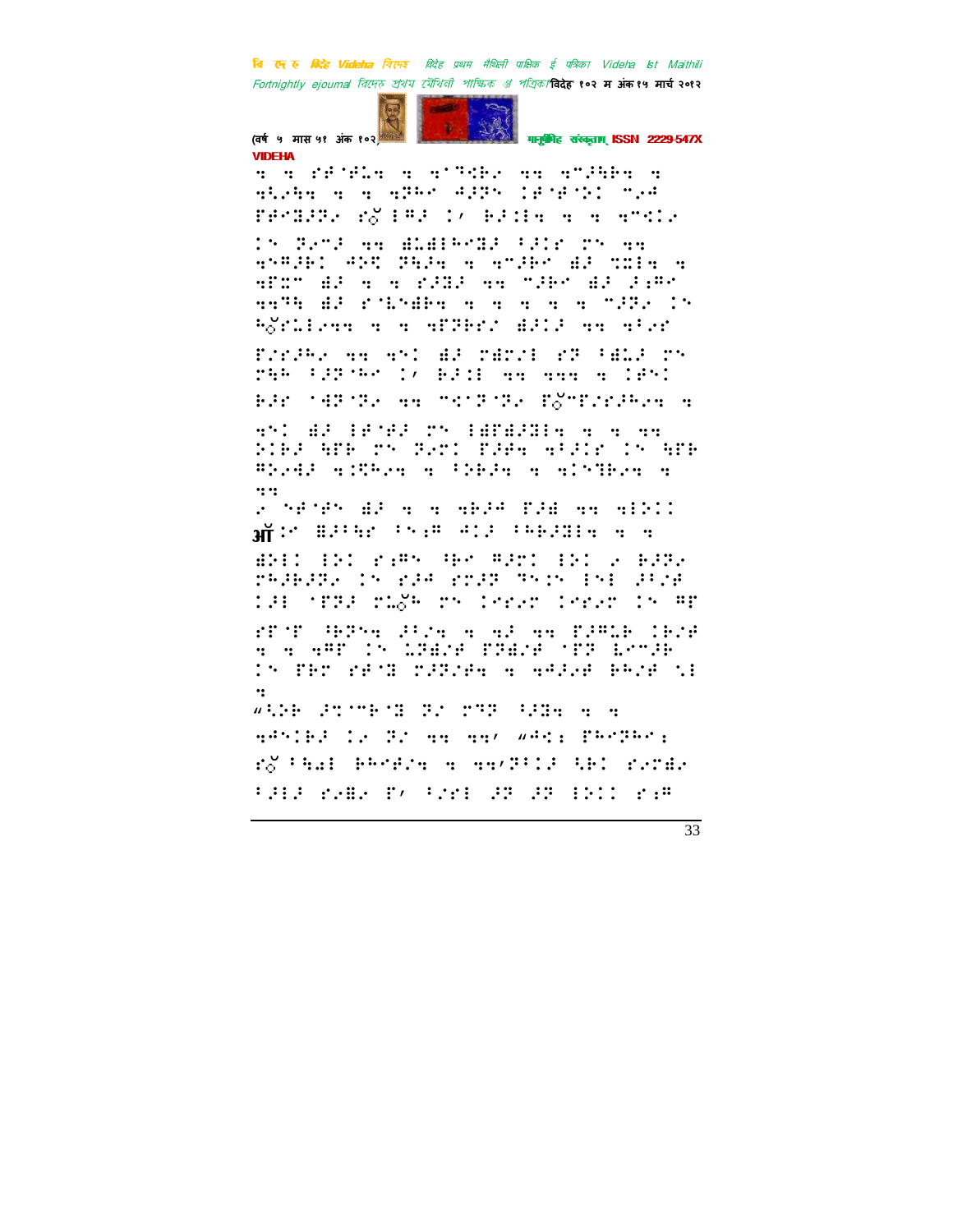बि एक रु मिनेट Videha विएक विदेह प्रथम मैथिली पाक्षिक ई पत्रिका Videha Ist Maithili Fortnightly e Magazine রিদেত প্রথম মৌথিনী পাক্ষিক প্রা পত্রিকা' **বিदेह : ১০२ म अंक १५ मार्च** 



२०१२ (वर्ष ५ मास ५१ अंक १०२) **547X VIDEHA** 

मानुबेमिह संस्कृतम् ISSN 2229-

44222 738 15 FM 1 25 228 4593 438 **A. Which is an arrival the which is a** 

FRAG IN MELF THE WEN PAR CREET IRT Algory and the title as af: Son IST TES FRIE BITS SIER AA AFRIE **PRESS RESPONSED BY ANGEL PLACE** PROBRET E AROTIC RITIS MBLANAS PA Frei Pher dern non ASSE feltren n ardie Great and Tic and FASER ROR ROSE Report TRe CAITE ROSOF AA A ARGOGA RSEE CS FER AV **AND HEATH TO AND LITE AND HEATH** PASAR SPOOR PRIJE IS STRIK IN P8822 PLPH 131 HH H221 25158 SB1 Bilder Arar, et las ear ask ty for ann Adin Add a a a a ann w Albertanger e en 1914 e estas pr BEAT APPLE TREPET INFORMATION AND APP REMAINS IN THE APPAINTMENT R related rate: Al emi thi aav rugil IIS PROTHE LA MARTIN IN LANGER RO BENEVER THE BULL CONTROLL OF THE SERIES OF Aqiqu Asquae e e var romae e e HINGE IS ANDER HOME HAS HINGED WITH REAL MAIN IMICS NAMES A BILLE syncher and the same wareast and they all

RIN 198 198 Arara a aggar eg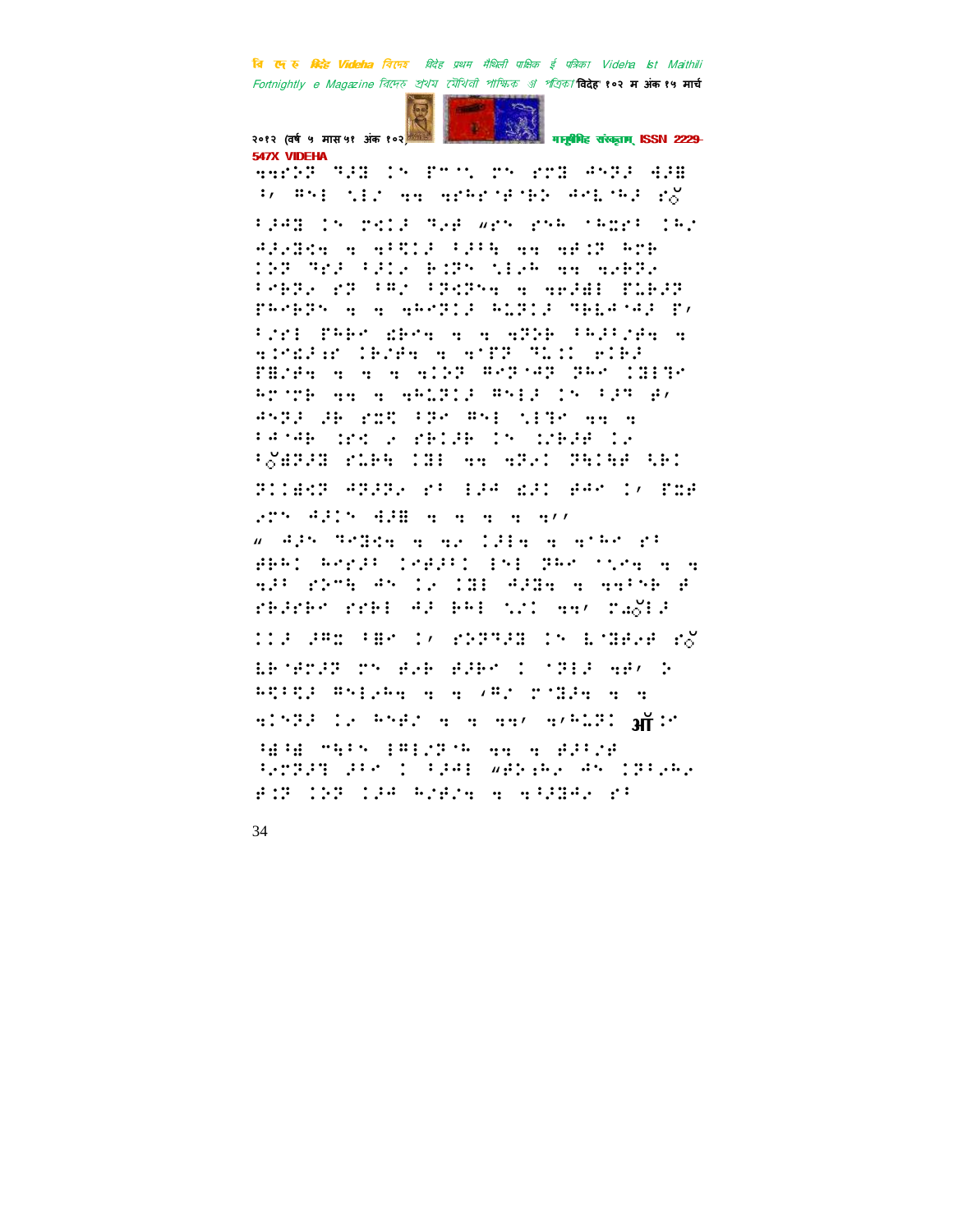बि एक रु मिनेट Videha विएक विदेह प्रथम मैथिली पाक्षिक ई पत्रिका Videha Ist Maithili Fortnightly ejournal রিদেহ প্রথম মৌথিনী পাক্ষিক প্রা পত্রিকা**'বিदेह' १०२ म अंक १५ मार्च २०१२** 



(वर्ष ५ मास ५१ अंक १०२)

मानुब्रीह संस्कृतम् ISSN 2229-547X

**VIDEHA** Published and the district of an inter-**Chome of an interest in the common second** randa ted me maggi guguda terk THEIT WAR A SERIES NOW PALE runder (SP) (ESP) a safe Pa **TEACH THE TEACHER** LTORE RUBIN SOLERNE EIGHTEN GERMEE 1,8121 21412 124 151 121 157 FOR THE CHIEF WHEN <u> 1919 (Br 1, BAR (Alg a aB20 970</u> recept room and the control research FRING YES MED BY PREPH A WHER Professor and announced minoral pr tesi ti 1844 A A tesi Add Adda A. REMERTS FOR PORPHUE PARK RESOR # Gene (Br 1511/270er with the 121 a a albe. This phere the a a mara ny 180 Ayland a a Aronb la spe spille a ann windows present sprogramship to STEAMPH A A ANIE PA IRPE DE PA When a a article form af BAI wie a anes process paesengal affromace a  $\dddot{\mathbf{r}}$ **WITH LOGIN WILL A A A ANIM PH** THIS ALLE LARE AN ALAM MY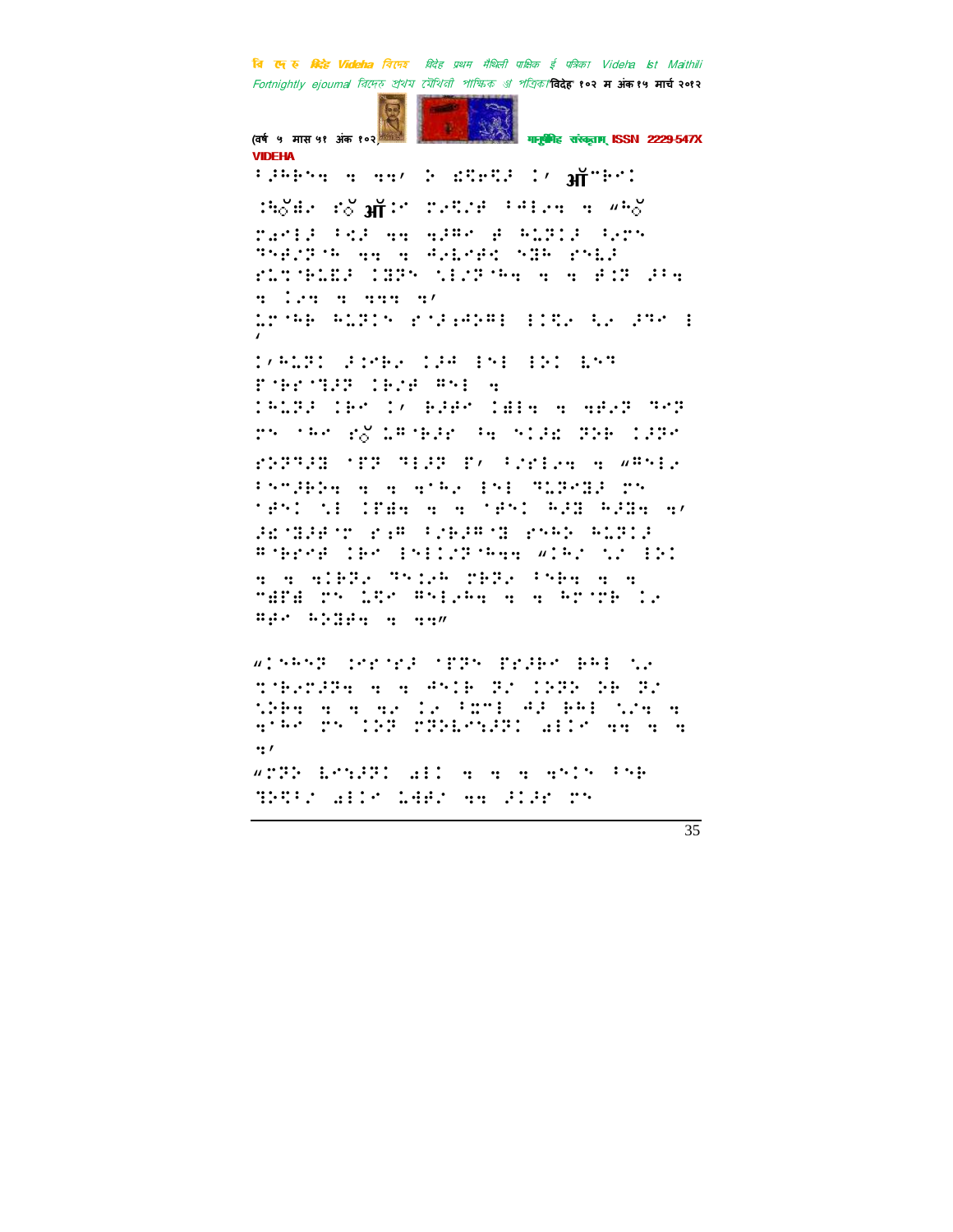बि एक स्टिट Videha विएक विदेह प्रथम मैथिली पाक्षिक ई पत्रिका Videha Ist Maithili Fortnightly e Magazine রিদেত প্রথম মৌথিনী পাক্ষিক প্রা পত্রিকা' **বিदेह : ১০२ म अंक १५ मार्च** 



२०१२ (वर्ष ५ मास ५१ अंक १०२) **547X VIDEHA** 

मानुबेमिह संस्कृतम् ISSN 2229-

PARTNER IN MAR 27 A A A APIM DIM **A CARD PROFIL DEMOGRAF** Phi 44 4 135 233 196 233 31 31 292 der Paulonie

FOR THIS REP BRIDGE THAT IS BEEN 44 442: PLT: 2: P.P. 522 443 445 ragg trage gendere rgnia tgige g wr:B (:BP) AA 228 (:BIT AA 24) PRES 101 154 4 475-512 PV 1951 4 APPIN B, PPIN BAINE WHICH A ABSON BY 1888 ELECTIV THING A A ROOTER *tämis in seneroma tiner* tro-ARIAR PE PROPRI INAN PILIPPO IRIR **WENTH MANUEL TO THE SET OF START** were synchologied a article in the state of the **AN WAY EASE NE PN WAY PNED 47** MISS PROGRAM THE WIND WAR IS NOTIFIED roller anno antak roll as ar an tras ester en danna a anno der Mars antibodi dire diet aan ang tas dep 28 mike tas dke 21 1911-00 pay the resolution of terriborous SAY CRABY TH POPP A A A BIDS BIDY #5001 rubl a andlick as a front of The Advance Aring 20 min 18 127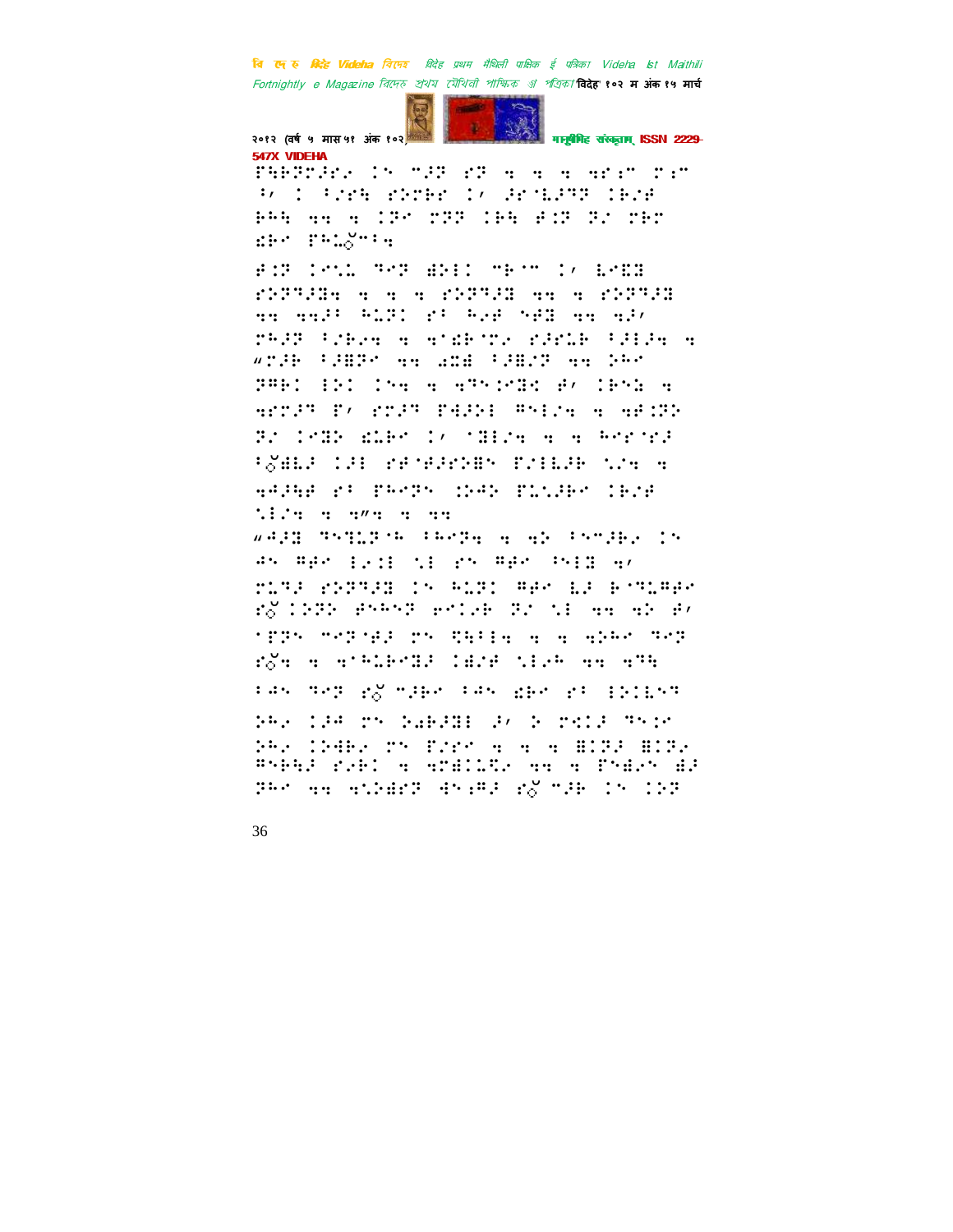

(वर्ष ५ मास ५१ अंक १०२) **VIDEHA** 

मानुब्रीह संस्कृतम् ISSN 2229-547X

103:0 MODERN 17 (183 17 SYS1308 8 aring lange Br Padira a a afered LHA IN PAP IV AR GRIBE BATICA 1914 a aryky 1935 riradin Bklea a a dense dies ago di presenta ago **SEPRED PREDICTIONS OF SERVICE** To TERMINE CHARACTER AND SERVICE LARD, ISSL RESIRED AN ATAC 23 IN **ANIER MNAIL BNAIL IN THAT 4 MAIL** rdjdin a ri fodr Prok aa ako le TRAZ RAJMIRA Konstantin Staatski Staat (\* 1983)  $\begin{tabular}{ll} \bf 4 & 144 & 145 & 147 & 147 \\ \bf 7 & 147 & 147 & 147 & 147 \\ \bf 8 & 147 & 147 & 147 & 147 \\ \bf 9 & 148 & 149 & 147 & 147 \\ \bf 10 & 148 & 149 & 148 \\ \bf 11 & 149 & 149 & 148 \\ \bf 12 & 149 & 149 & 149 \\ \bf 13 & 149 & 149 & 149 \\ \bf 14 & 149 & 149 & 149 \\ \bf 15 &$ LARGER IN TAPPE IN INFORM ENTRY a, addin van Bheim en Britannis no PRA 1, Blassinger, MBLASAl P,Al Freidhma a a an He Wind Ebilm: 1975 enter A APROVISION IN PORTAGE IN IN 360 328 1504 A AABGSPIERD GBLGD breath pid is make pass membra #, :20, a20, M #.r7 #F12B, 44

HIPP ISED AN PSD ATCH A ASERSTE HOR THE THE LOCATER TO STREET a ante flores te psolo en 25 (no capa a anterno no certo (Hiroeca a a TERP IN TERP RIBRER IPENFORM AN widis an anton thill was in into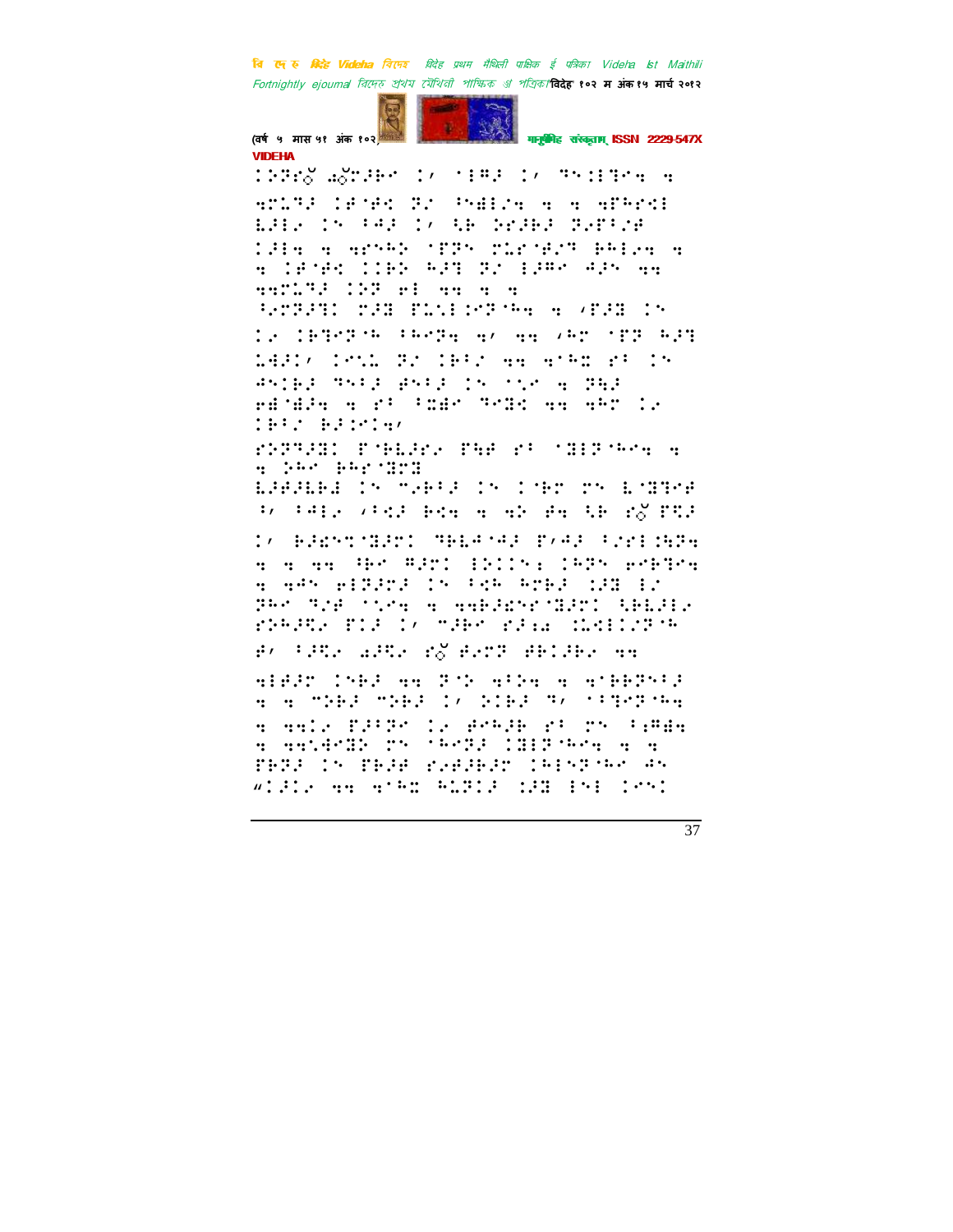२०१२ (वर्ष ५ मास ५१ अंक १०२) मानुबेमिह संस्कृतम् ISSN 2229-**547X VIDEHA** SPAR STORYSTER AV PRAS ESE VAR PAR PARK ON TOM TELRED YRY richer Bare trouge an 1930 17037 173 an brings steel die standig AATLES FRI AA RTES FE FREMED 1838 BRAT STA AA A ASGE BREE PARSA B. **CONTRACT, REPORT OF STATE**  $0.97779 - 0.99799 - 0.997$ winds as as afd: FLPIS TR rd (BSS) rd ARIA M, MALPA a ago ri ALPIA F CAP & TER PAPE LAPPER CA PROME Thing as the history of the side of the side #5:364 4 44,078 61813 5163 17 FJB To a a Brook rio Widis for rio RX BEFORE HE TOO CILLED TH FELD President and diese in Admiration 321 AA4K: 1222 FLAXE MJT MA 125 PH OUT TO TEP WARD PARAGELE IN The view lefter fitte Which an HASTIF AF ALTI WAS FIAT THEM NO FOR PRESIDENT PERSONAL ROBOT MARA PELA IZ IPER IPAL PRAP AIPAL THE THIS WORTH THIS AN ART AND sasy germ brown a winding: In the nim the Andrewin BOS TRAGGIAN SHR.GA ARTIC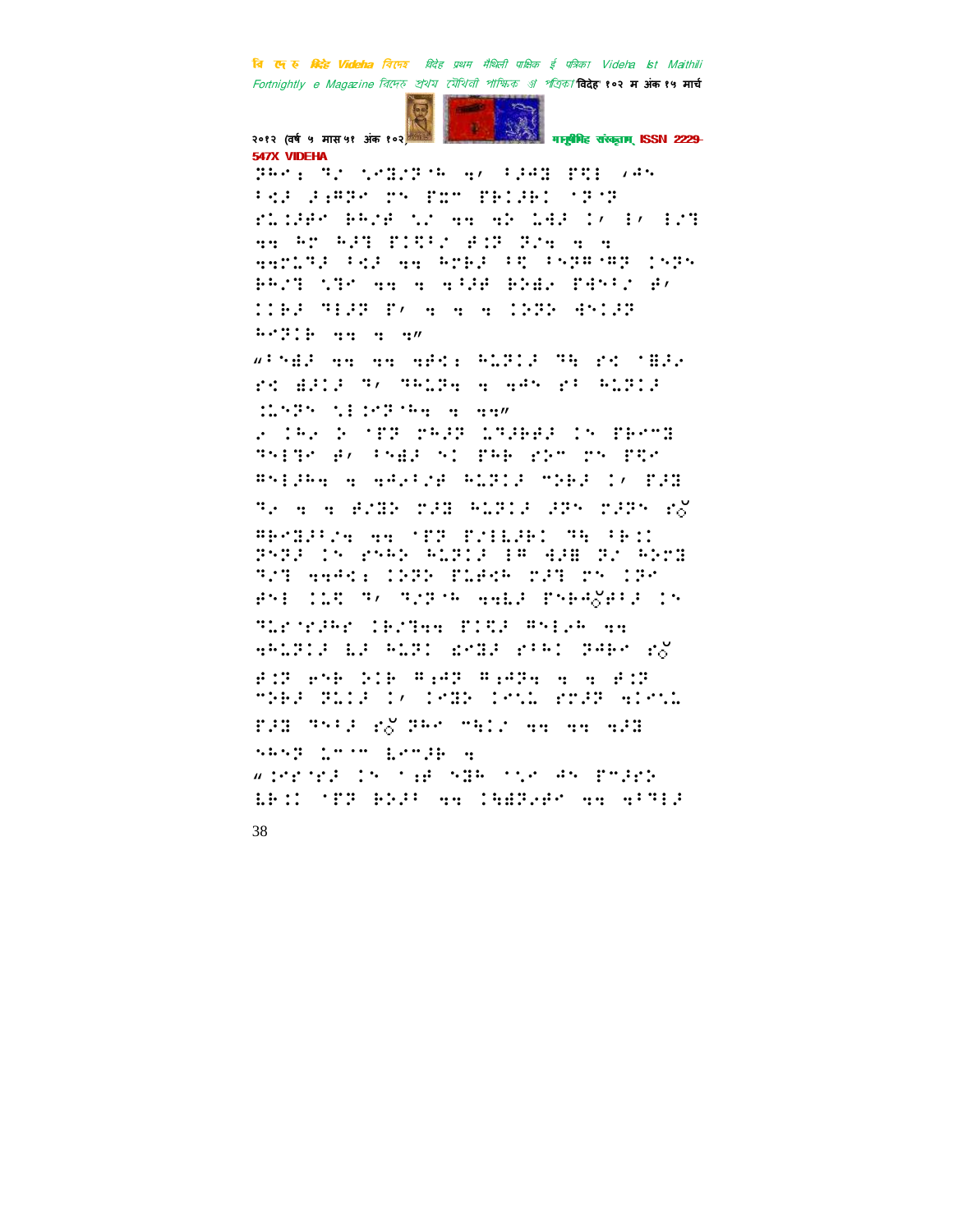

(वर्ष ५ मास ५१ अंक १०२, **VIDEHA** 

मानुब्रीह संस्कृतम् ISSN 2229-547X

**AR AND STORES A TEND IN THIS** 3533 MS313 (5 MM34) P.R. 1983 PARK TH SETIL WORKER RHO AR ADAMI B, MISSAIN IN PROBE PROTZER radu. Ger artur divus baru, A A Di RIT MAN W. S. MIT IN M. ARRAY ter in The Base and Signed and a gas 528662 (F) 851 51356 6 6 2532 FLANGE FRIED FACTA NOT NOT TER IN 1990 **BOTIS BY AT WHE TE ANNER IN** Perchan Real LTP cliff the and atress single as a serve support a Then IS NO HA I, THREE ALE TEE

B/ PSP SEPH ANDRE RIB MER robert e engonier crip (mi BDI Hrthe B, Moss Co a answ HE CARD THE THE EACH ADTE HE HE H medal on 1982 All All Me laze lini . . . . . . ANIT CICE BROE NOT A APP STR FOOT ry Bel rrag in 1991 (Bill 1977) a aaf, BEFURN PREFER TO THE FIRM PORT FAR MOTHER BANK SEARCH HA **WIRE SALES TO THE CONSTRUCTION OF STATE** PREF 201 (1986 A 4 4503 PROPER PSI) **And the State BR: Michael Alarm** withdraids a a airs nor dropped rance in Barnet Crit the scale of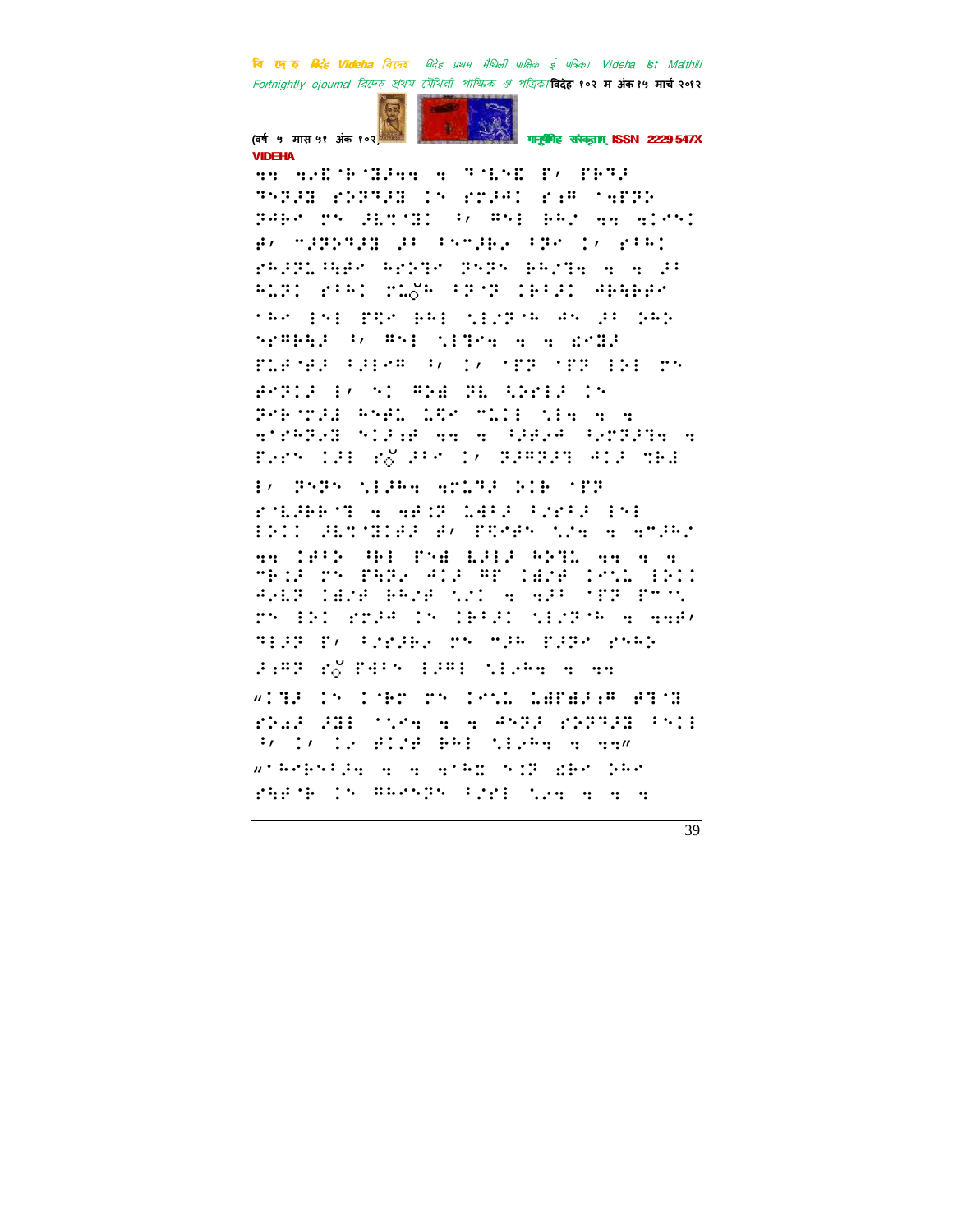## २०१२ (वर्ष ५ मास ५१ अंक १०२) **547X VIDEHA**



मानुबेमिह संस्कृतम् ISSN 2229-

albra a a aaby Pill 12 An 52721 IN 128 MN ROBI MOWER MICH. NEZPORA a and he from a a a ar me this ro

PROPRIE PS RUBI INT PS RUP (F) REP

tics a suffice a sing ne decide a eAPS 25 PRINT RESIDENT REPORTS PARK SAR B, RETTE ALF REE SER A A Sher Sher in Brill MAR Mn Chefne a ADAMI KEBUAHAN INGGA BAGINA TANGGAN a a aks blev dir: While The rand Barner to miditare a a mine By HIM BERMIN IV THAN EVICATION THE  $\dddot{a}$   $\dddot{a}$   $\dddot{a}$ 

BOOK TEMPERATURE THE HOMEST ERS B. ATES FIRS TV B. TAS SVI TVS  $\dddot{\bullet}$   $\ddot{a}$ 

where HH B, rund as an entire muscle PRAS TER REPENDED INFOIPATORMENT PROFINS A A A A ARCH MOD MOVIEW THEY PO SPER STORIES POSSED A APA CRIL EDII IREA NE AN VERAI righte cart aril 200 mar rea mat melahir lah melah yang meneris dalam HE AN IT PÅ IT INHER TN FRE FRE TH A: CHUR, A, PYA 27 A:BA 4 44 TRIL PRESENT TRIP IN AN DOCTOR

 $40<sup>°</sup>$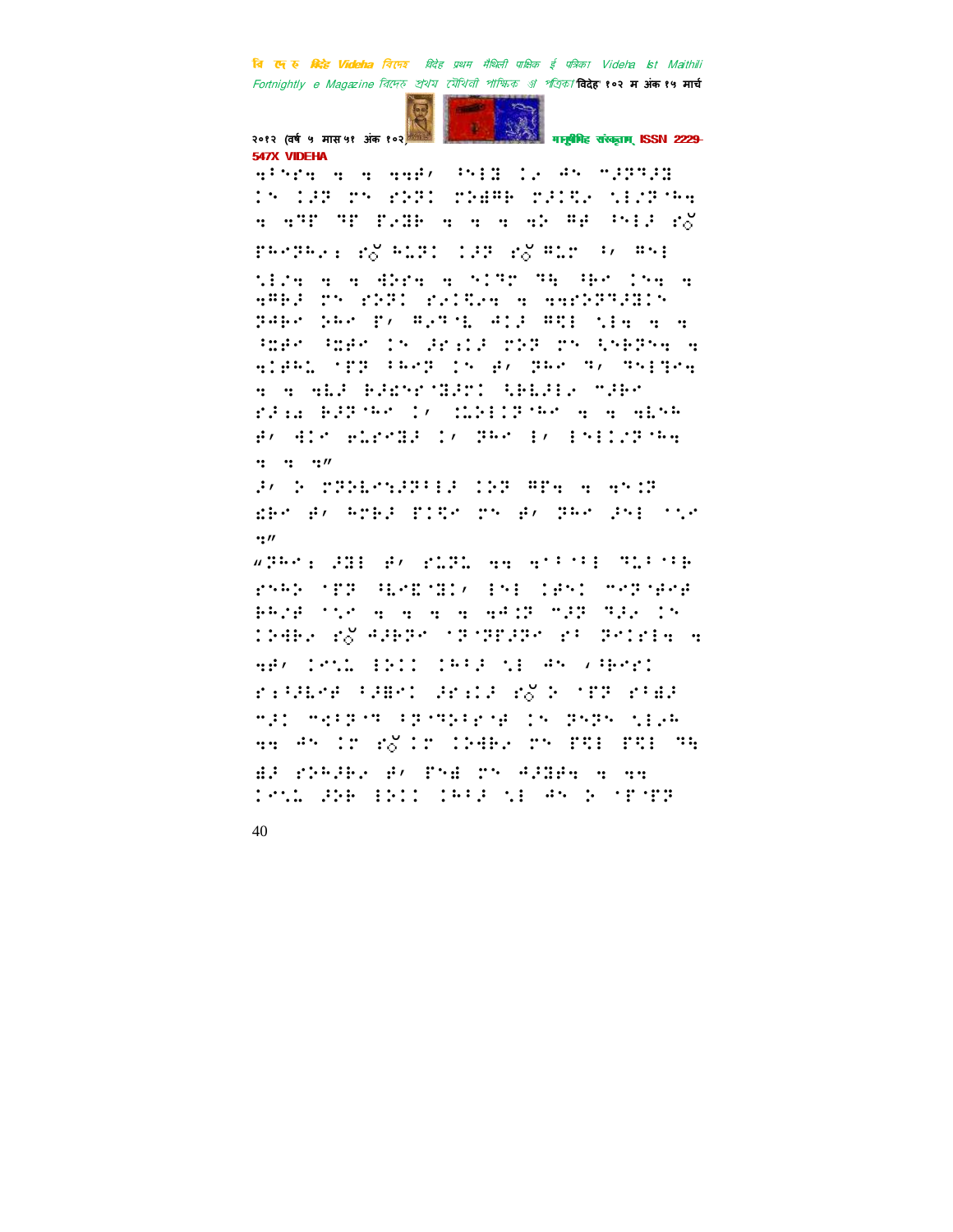

(वर्ष ५ मास ५१ अंक १०२) **VIDEHA** 

मानुब्रीह संस्कृतम् ISSN 2229-547X

Free (Born Brage) (FP) real (Br MICE SERRE A A A A ARGUSA SERRAS PE SU SATURA PRE LA PRAIRE ee e la libreal dessidere e doppe da rne broeken an anosko nicht (broek BOTH MESTER ARRAIGNMENT OF THE as ger ayng yig: (rig: 27 Bergy C/ RIBLE MEB MARRIE ABMI MABMAR <u> 1900 - 1900 - 1910 - 1910 - 1910 - 1910 - 1910 - 1910 - 1910 - 1910 - 1910 - 1910 - 1910 - 1910 - 1910 - 19</u> THE INSTITUTE BAIR PROPERTY PRIPE AN A J D SPING AN WAP PAP ro the pies rerum rooms meeters PREAK AREAN NONCORPORATED ISON 130  $\mathcal{L}^2$  in the set of  $\mathcal{L}^2$  , and  $\mathcal{L}^2$  is the set of  $\mathcal{L}^2$ witch a good for the state of which and the FRING A THRAD TY IND APPI FALLS the electron boom when the charge **Principal tight to the first** wrip der nac (adr par poiede e ef) Pres right Concrete andress saw 1190 7227231 99 9 97 **THE RESOLUTION CONTROLL OF STATE** FALLA WILL AN ALLE THE ATEN rding our chings a streem are frie the same show PETER IPPORT IN PUR PORT THE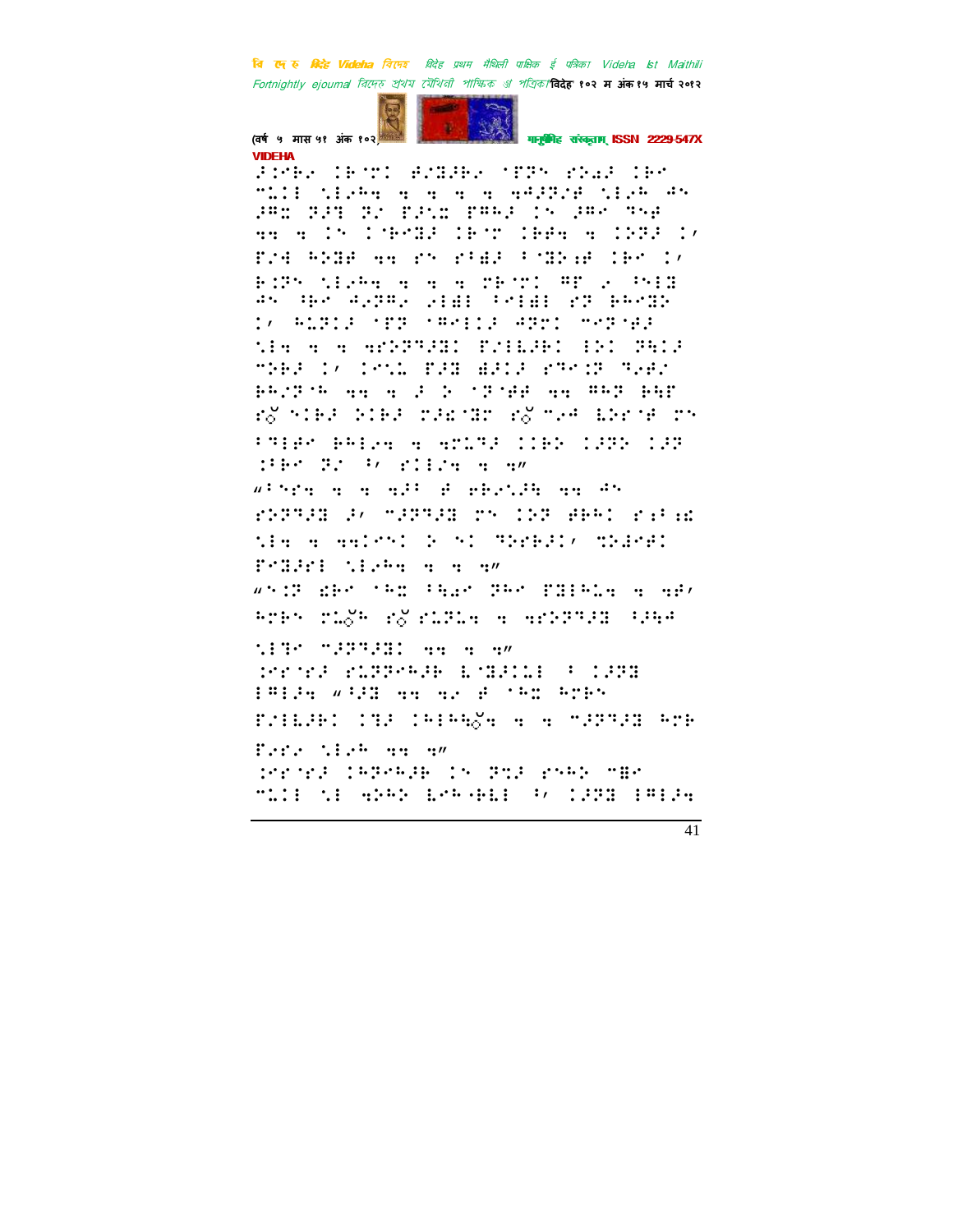



a a which biby lile the as a 8528 828525 (2 1285 B) 3182 B) PROFISION A ROUGHT-PAPARA A AMIRA **TRANS WIRE IN WIND DRAFTWORK** PAR LRARY STRIP BOWS CONST. MARCHE in Add yer (1933 Alfiel tir ag agw **J, MATA RIJHI MYSTA TER MIJIR TAAL** in the no objects the magnetic computer right in the Erak Adam chosele eels la Si PABS dBS 19828 BBS 851  $1.4.11 - 4.1$ 

**SAMPADE STRATEGIE STEPHING AF**  $\mathbf{1}$ 289-1254833 PLZIE ZAT NI PTAZZYT PATH PARA Pres Albia rob inne nerrowe Albia 35335 r. 338: Teach of the THEE PRESS TRISTING THAN IS THREE THE PROTHOLOGICAL PRINT IS A STATE OF THE SET BRZZONOW 2 MIZ 18222 ZOBODNOW BJD PAPA NEVTH FAR PANER TR TTP FAR FTP Personal Person (1984-02). MRI SALEDE REM REPORTER AR President a Presidental Poedra a SP #51 SIZPORTA RE PROLIBI INII MIJIN Shrie rest problems celebrate cor r, 4200 1281 the ALBIB SIAD FD1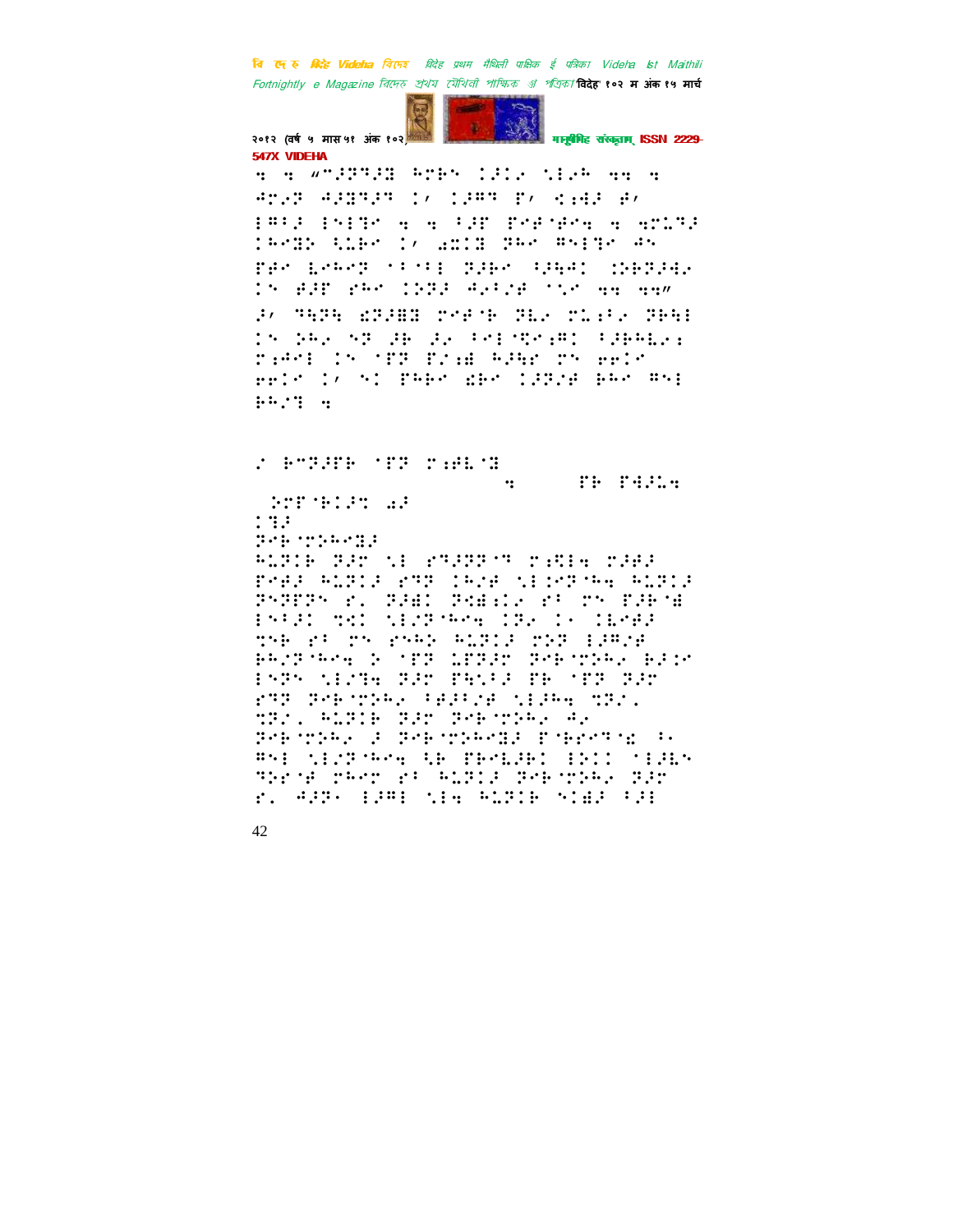

मानूबीह संस्कृतम् ISSN 2229-547X

## (वर्ष ५ मास ५१ अंक १०२, **VIDEHA**

rif (171 Angle gar (1 Ameg 2924 1982 PMR 308-2252 413. 3381 TEMPET SATUR SEPA PUNAM PROSPER EVA NEARA S MER RAN RALARA BAYRY tilk, bekende salari gun faki PROFESSION PORCHOLOGY SECTION PARE 25 REP 25 REAL FORE ROBOTER SALARA (SE PROSE RA MIR (DAR) ABDAR RIN EF CIEN NAPART FRONTER PRINT CA 185 'E'ddyr ASG' Yfdy. Pre'rsey F THEFFIT LEETIMEM FRO HATTED RROW Presider Salara Sari (President indrope (Bel college length 250 et<br>Sigma 4:25 Age en 1926 eggineri (Bani) (19679) 162 (559–152)<br>Giornaldo Gallino (1961) eva (1599) ISTOT IRSE OF APPOIRT PORTSPA SALARAD RAD ADAL SYD 201 AGPA DAY DSA STARATAS DE PRATORALA SALARA (MAI) MRDB 2471 (PHETATION (B.M MEPHORENE PREPERTY LESSEN FOR INT IS AN BREATHER MARRIE TRAM TR PROPHECIP IS BREAK MUMBER 21 THER BIRT PRESIDE WHO PRPRIES HAD SIG :3" H H A WH THE TIME THE STA Provide is in the Least telestical  $\mathcal{L}_{\mathcal{L}}$ TAP NE PERSONAL PELEPE (2) PLICE  $\pm 10$  (28)  $\pm 100$  (38)  $\pm 100$  $2.333331$ **MIDE (491) 143934 (301): 121-131-4312 FALS LIBY: SID LIB PRINTS BIB:** tick in the TITE WIES PART TTIE-AT IETA SECRITA ARREA RES SA INTE TRABER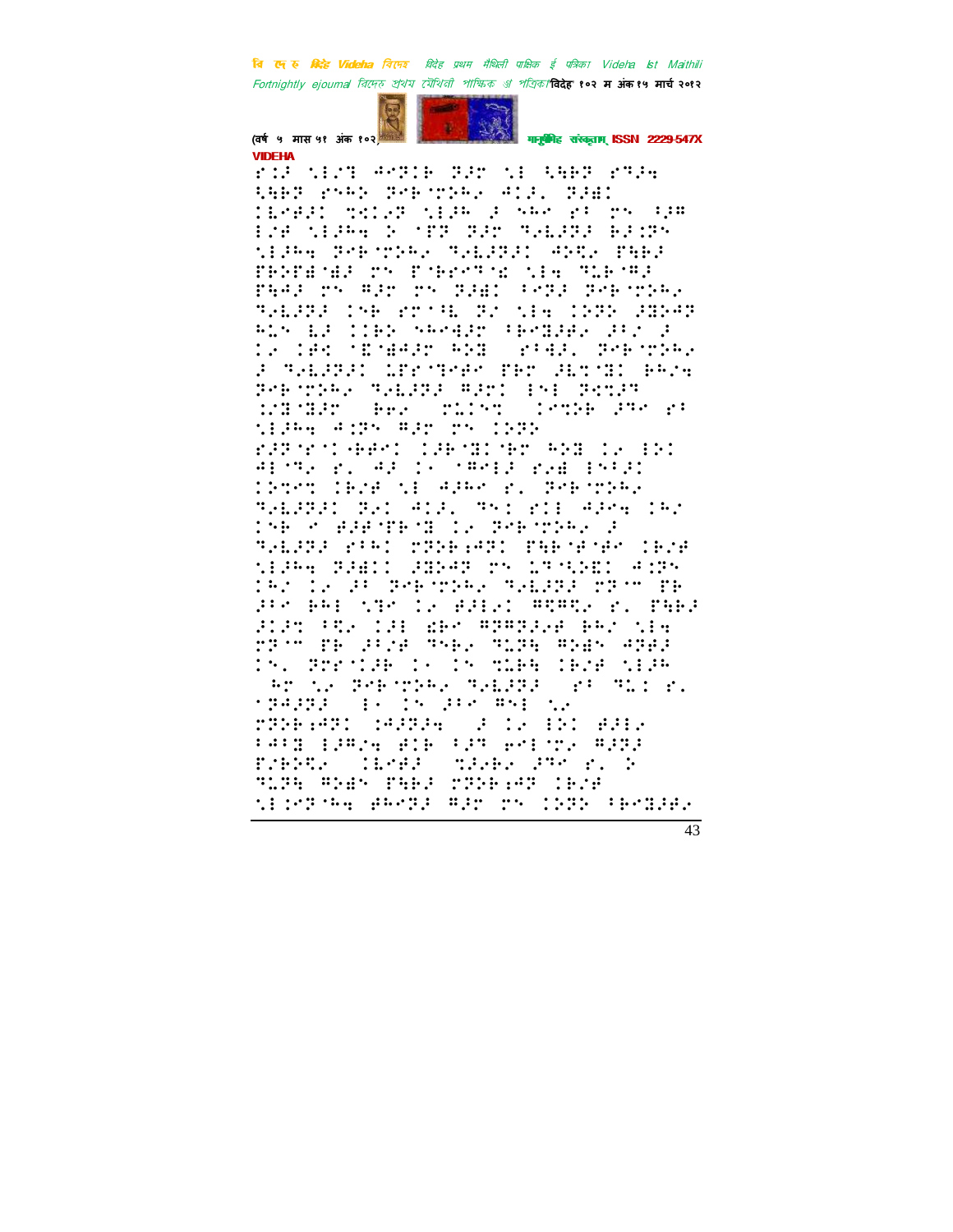

२०१२ (वर्ष ५ मास ५१ अंक १०२) **547X VIDEHA** 

मानुबेमिह संस्कृतम् ISSN 2229-

Bir Bear Middle Middle Sweething Di PROSTAGE SEPARATE PRESS ASSES POWER EACH NEW CORP. PHP CEP TOP Bris Mar Mar Bri ti de del WORLE FORT TOOL DAIR OF STEPHEN PARTRY F. AMES MAR MY AMPIS FIAD POHP RICE PROSE NEW HORIE 2001 Portland roll to be anno riole dia EPRESS A PROPRESS PROPERTY STAR Régia est: PROLard drona delga de MICA NIA CORPORAZA PRAZI ALTRAR 2 MOR IPPORT FAR INAG MIRE APPLA PROTECTIVE SERVICE PRODUCED THE TEST CEPTER IN THE SAID PART TE JIR AJRA NIJA (AHI TARTA K. leatr a Alla Go Avalf 2041 pjfelda<br>25 februari 1944 1944 alb fan Slba (f APPE SE TITULES POTRE TALE INFO

rrot Adol Ask. r. Gard Belg Ar PAR 18 1962221 20162 168 1291036<br>P2D 5222 10 36 9514 0161 05 25 PART THE IS ANDER THE MAY PART tër nd aftë bëldim faq nd këp dagj ANGGA PENESIT PESPERANG MATERIAL BAN EPROPERING PRESERVED PRESENT rnad der Pnicadoe nie die Pris rn THE S COUNT TO CHE SOURCES PERBENT KALEBE KEALER TY ATTACK FURNIBURY RIGHT AND INDUS ALS 1981 MIR POPTERR 2 PRESER PROPERD PICHA PSP AND RAP NE the started challed them steed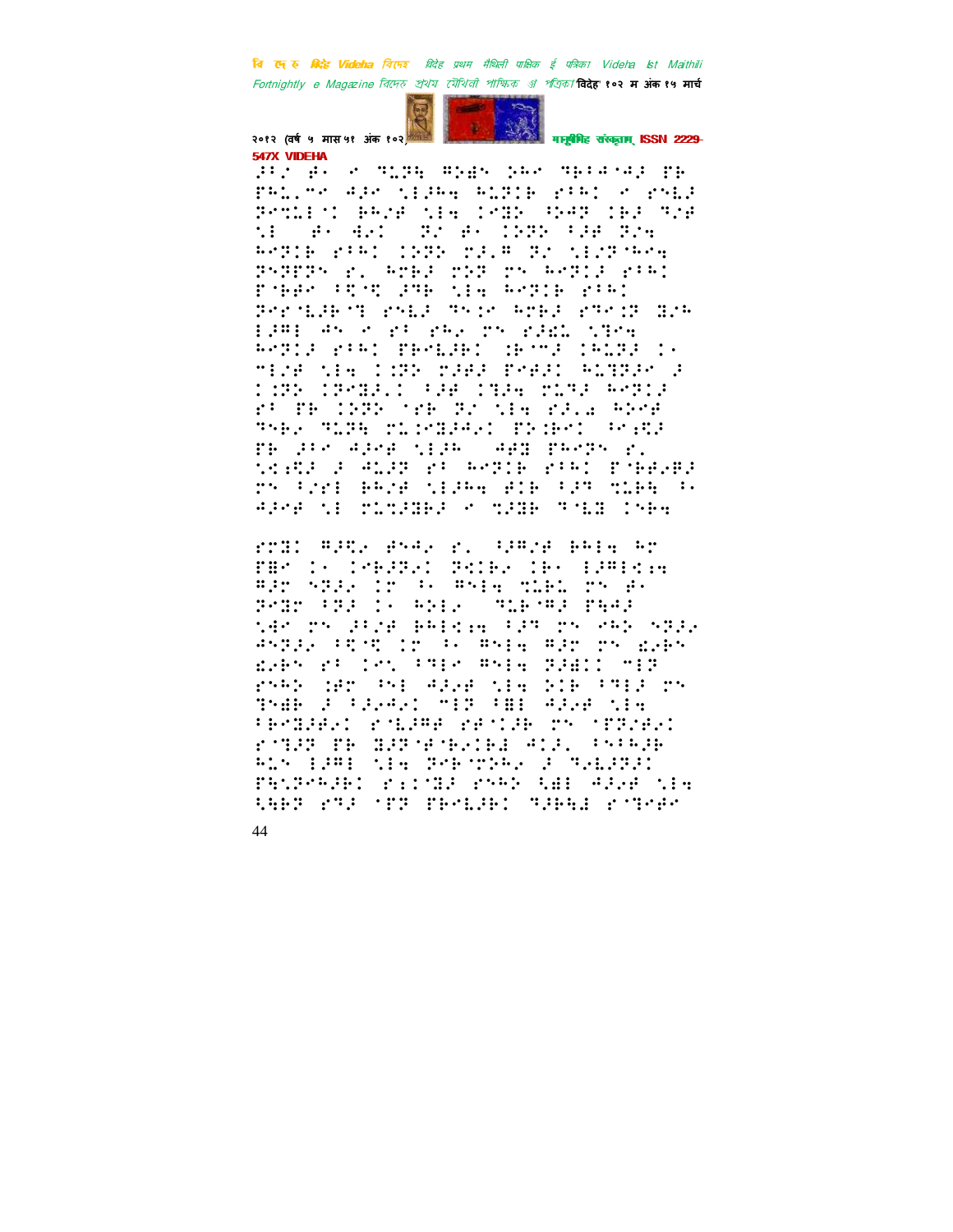

(वर्ष ५ मास ५१ अंक १०२) **VIDEHA** 

मानुब्रीह संस्कृतम् ISSN 2229-547X

This Pelby: Wimpt on the Ships of IRLED IN MIAP POBJARNE POBME 25 Herbert an Bolke lin diminue i fur **BE FOR PRESS THE GET PTS** Beberah (n. 2003) E. Antal Bengal Information with Theoretic Tentering Prespect represented by the way *F ATAINIC INTE AI TRIITA (AN)* RD (1981) MDRE PORTUGAL TER CLOSE MARKI MAI PA NEBERPANG SI PSE REPORT PARK TO SPECIAL PRINT TO rnif thr: End #nicid PAF mil #n SAR PSE SING DZU TSNE ZOL JOSE AT MANI P. Perchara Seni PANEMBRY MAN (ISSUE CAETA AN D'ABBA 36 #51 MPH 180 INTHR TS 42B 36 te opr fringe byggde by Specie BRIA (BRIGH TSHR) AS TSERI SIMP **197628 ISB 25 S LAR RED ILPRE PARE** AND DR BAR (BIG NEAR A PHONE 25 PLPIE MJER 128 RMEJ 123 13 8212 PAPIE SIN AT IR RNIKEN TERSTADADI THE PHEATH ME FIRTH TO MATCH 1891 (nr edd) Middenn Arb MCC THIN Y. Ar Anig Ar Age PROGRESS CONSTRUCTION  $-11.214$ mediates of the seat and all more  $\sim$  (Red. 20 Teleck Phase Rr  $1.41(11)$ **MARY MEDICAL ARE PER ENEN NAM** 1312 3 Phone 2001 12 031 President (1980) and a black line where PRI STA TREAT ANNUM TAIRD AN AGUA  $\mathcal{L}^{\text{max}}$  ,  $\mathcal{L}^{\text{max}}$  , and  $\ddots$  : TEMPROGRAM IS ARE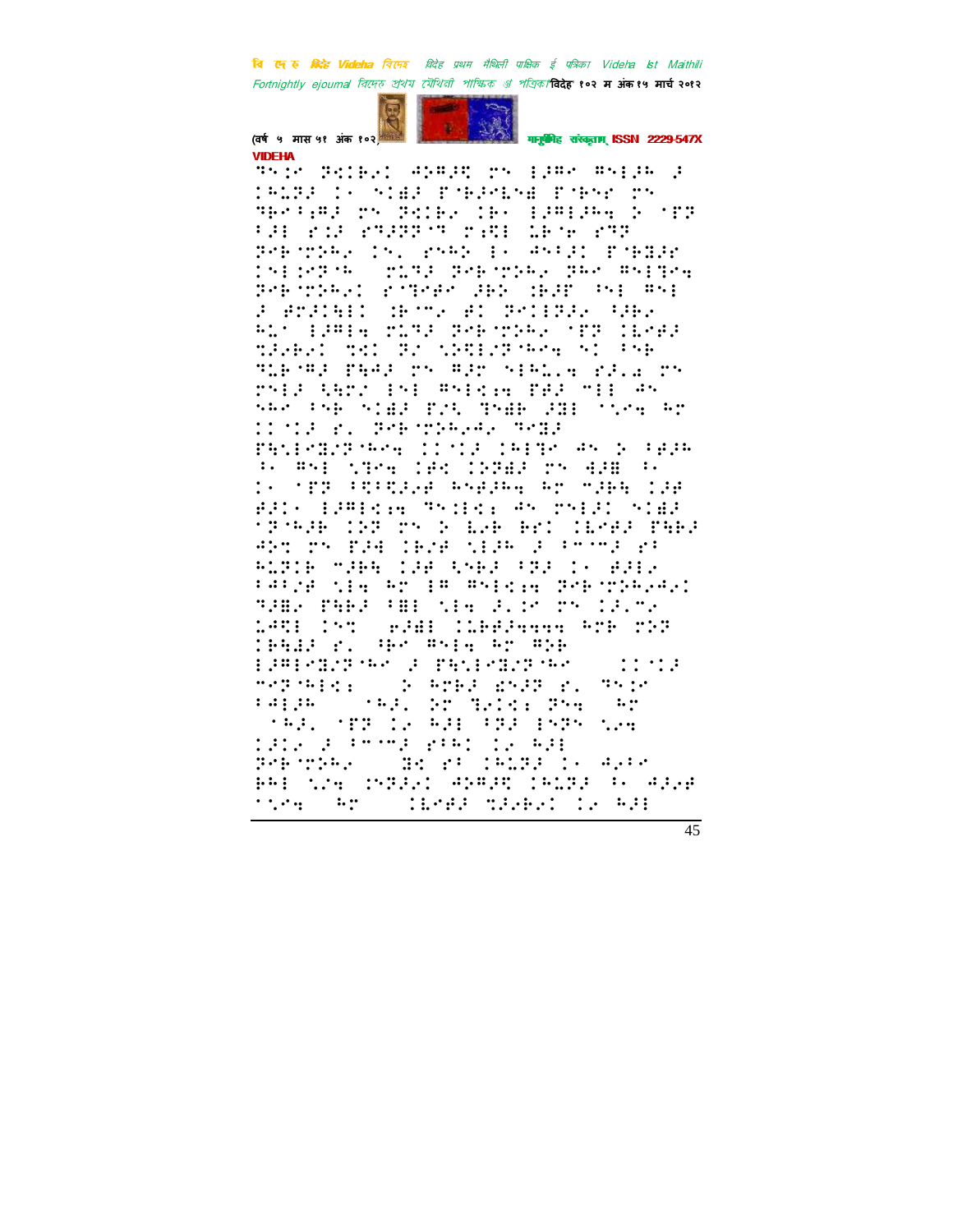## २०१२ (वर्ष ५ मास ५१ अंक १०२) **547X VIDEHA**



मानुबेमिह संस्कृतम् ISSN 2229-

Presne (2008-Paverage en emp Bra Protes Robe Chreole De Porte FRIE TO TRIBUT SURFLIB AR IS trakt bad (kre the 191 feam 1978 ne et timet: Smee elterenm le Broud rêfîk la talezek (er) (1282-8416) BY INFORMATION POPTING  $\cdots$ APYR BATES IPPS INFORM PALONSH PD tra Arago gen righer a maghil dam Pri PrPr the Service Architect (120 MIRA CALE A PROMA PRO BE PROMINE Presna – se radiostrana (pre **1966 PRISE FIL PERIE 19979166** ATES EAT TO RAT SURPLICE SECTION raen (eta) (bren (eta) (rua) b ista el campio de mides delde **SARIO MPH EVEN ENERGY PECANN** tale syne aregoligg raen gyorgaye<br>Ar algig el sglimen en inomeger RSM Reportion.com PSMA (198181) Ander 198 (PRTS) (MIA TRALARI LADO 27)<br>POSTAI (1938-198 PRT) (MORRO 1908-1918) Presne Ala and red personal press 12 MMAAD 121 MMAD AM AY MAAD NGA MIR MIREAR TE TAGIM GEM (E) MARY NEW YORK TREASURY AND REP 113136 4. MTP 1939 B94836 32 16. Be Shilly The Albe Sh Price SAT Personal Personal Andrew Party Part BREAT INFORMATION SERVICES AND PRO 15. Pale 1918 Pale AA (1959-44 196 rt rinne ar debroikaeach agus PRINT PHERM SHOW TO RITE ITER.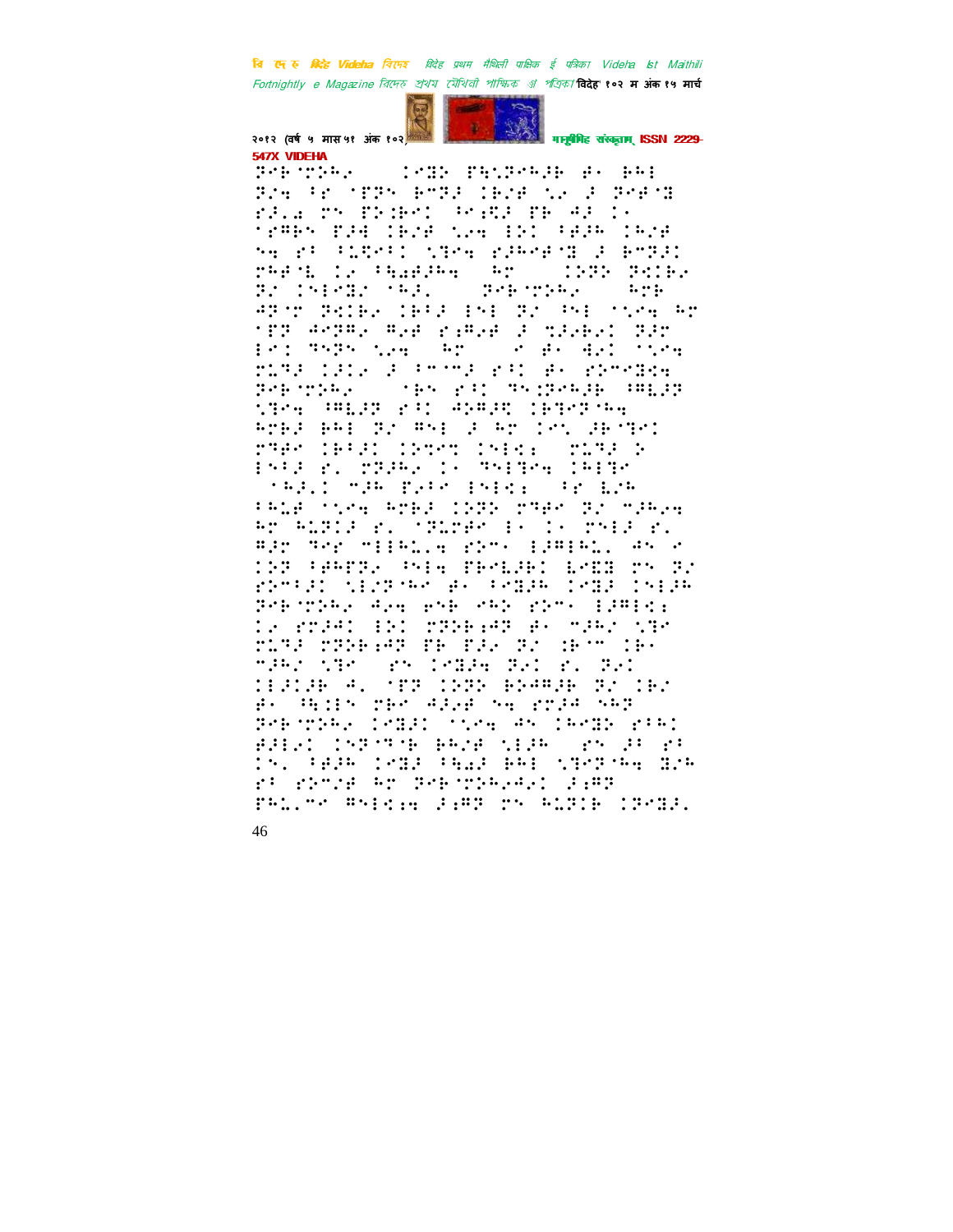

(वर्ष ५ मास ५१ अंक १०२) **VIDEHA** 

मानुबेदि संस्कृतम् ISSN 2229-547X

Free 16 ABC2B2 (2A21 SE2P4 Pr Are EPRIM INFORMATION ISLANDS AND OR BABI AVNE PV TER DAT  $\cdots$  .  $\vdots$  $\frac{1}{2}$  ,  $\frac{1}{2}$  ,  $\frac{1}{2}$  ,  $\frac{1}{2}$  ,  $\frac{1}{2}$  ,  $\frac{1}{2}$  ,  $\frac{1}{2}$  ,  $\frac{1}{2}$  ,  $\frac{1}{2}$  ,  $\frac{1}{2}$ WEIGHT CHIPS NA PILA BRAST TRESTAR BL PRPE PROPERTY THOSE WATCH THE THREEN 1935 MSR 32 N235R34 (RM) (1936 COSTA PO EPPEND PARA 25 IPR the Albia Spa bekinder Agos (Ago TA, sap ap the g. glazgings  $1.312 - 1.5$ ramen richedem (eds di la 1919) TH AP PAAP ALPE POINT IP: THE FITTER TEMP SMP PRAY PARK IN CRAINED INFR medinal deem sed (190 pleemeid pinesp And releaseded to the Miller of Children BUTCHBURG IS THE BSIDE, RUBIE THEFT FIR & INT F REPER BY laniska kolprojektru (nivo spoluo)<br>1938 b. mikosniklia bron ilgele: 45 FROM THE SOUTH-PATHOL AND SERVE THE ST Presidente

rrd: PRPdB Garre BRIG go FB: Pod

Brig Beng widths nr Front at In. S ART 200 (161.4 SI PPP PEP  $\vdots$  : FROM THE SEAL IS REFORM THAN Presne Web ( ) and ( ) ( )  $1.33344$ THE P. PHONE RATH NEIGH 1979 Brigh EM P. THRE B. BME MEDG RO BOT STAINER THROUGHAM AND METER TE PHERM DELIVIS THRVS FIVE **TOPAGE: SEA TOIL LAD LAD THE PAIL**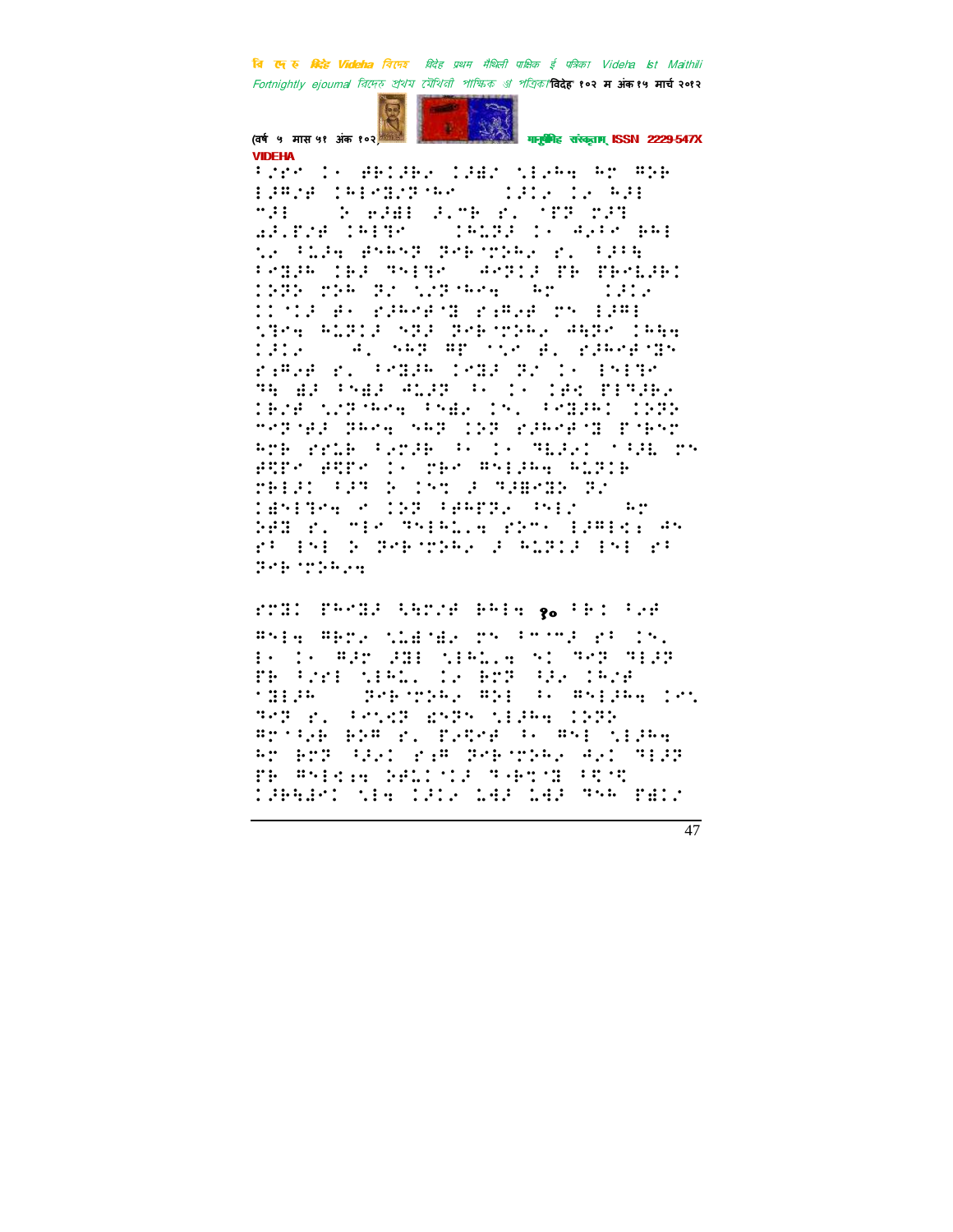

२०१२ (वर्ष ५ मास ५१ अंक १०२) **547X VIDEHA** 

मानुबेमिह संस्कृतम् ISSN 2229-

NEAR OF TOPINE NEAR 20 FORM FORM WA Arport Christian School Peace Candidates Presperado provinciamente en 2982<br>Provinciamentos, Profezial Palaco THE BEATHET PHI LETE CT Presnew Lese Presnewell slake b. FEE SITES SITE TRANS FEED INTO THE IN, BAROL ESTARD DY MERCIPANTER Age PARE ARD DAN ALAB (S) President ramae (1888) sessi (828 the Ar Missi (1986) re-Aeial, Ago Preside Prostage Stat Analage 1981 MIRABE CR ALTI APT 21 BRID BYES FREMENTY FRE NEW CONTROL r. 1251 ti 2 1st 128f1 relate fres BALTERATALDIA PORTA AR TO SIGA 1986 ME AZ PROTON ESTE NEW S ALTIB STORES BOTH ALL AN THEF TO the Port Policies K AR NE PERSONAL (PROBREMENT) Lish Adile an ar nama (1882-1912-1920) an nuas  $4.314$ **SECTION CONTINUES**  $\dddot{\mathbf{z}}$ **BO BO BO** article of the ARTES PORCH SEORE ALL ANCH REELS Converted Schedule (1982) 3 **WISTERSTALL AND STAIL TER**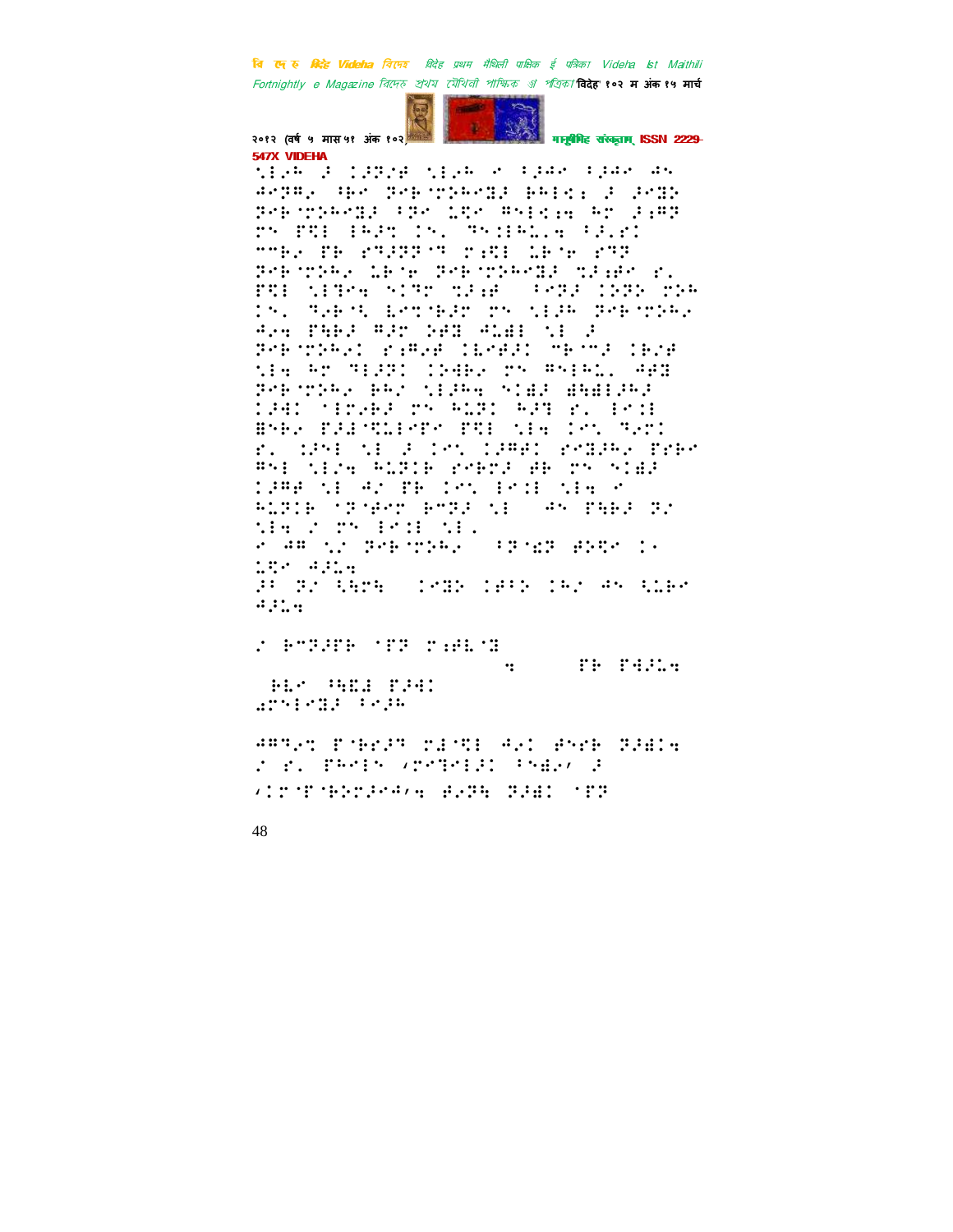

(वर्ष ५ मास ५१ अंक १०२,

मानुबेदि संस्कृतम् ISSN 2229-547X

**VIDEHA** STRAINST LANGER FOR SHOP THEMPT, PHONE MA INT POINTS Bergh a When Pake Theleady Til ADEL PROTOR NTO CALS AOTOR PAPARSA PTE PACHET PTIELFER EN BYPE tic Apter EstBell (SPIR BATAG) PTIME-MAN PARK RETE WILH VANSESER PRIPAL SIAR ESTSE POLPHE The this fies rift Thril fring NEMBRO IEZA MASIRIO MARTE ARTAS  $4.747 - 1.11$ **TEACHERS SERVICES** ESIL PTR PARPS IR THERE IS Bener America Ale & Pan: Perrent PORTHAMING PROPORTION OR tics PROP THETHER PLINES IRS 1949 (6343 921) 139 45139444 (186 SLEADIN PHAN BY PLANTIN CHOM DR PHY 129996 2 B202 **THIS INSTALS!** POHR 2 LARRAGHAI SALAH POPOH armentes a gancilarendado. Laber TEMP STOR

r: PRETTY ARE TIPSTY, INSPESSARERY Pro 1972 Lennard Energy (From ESPIRANT CAPSER SET A RAPI CHA TRIN TRAD (F INSN ARME SK SKIASK) E. TOIROGEBER BROBE (PSI)

L'ASTANCIA ESTERNA SOLARI NAMBRAD phone assigning the star station of reremo manorar represo INTE SIPALE TO TRIED STORE SALS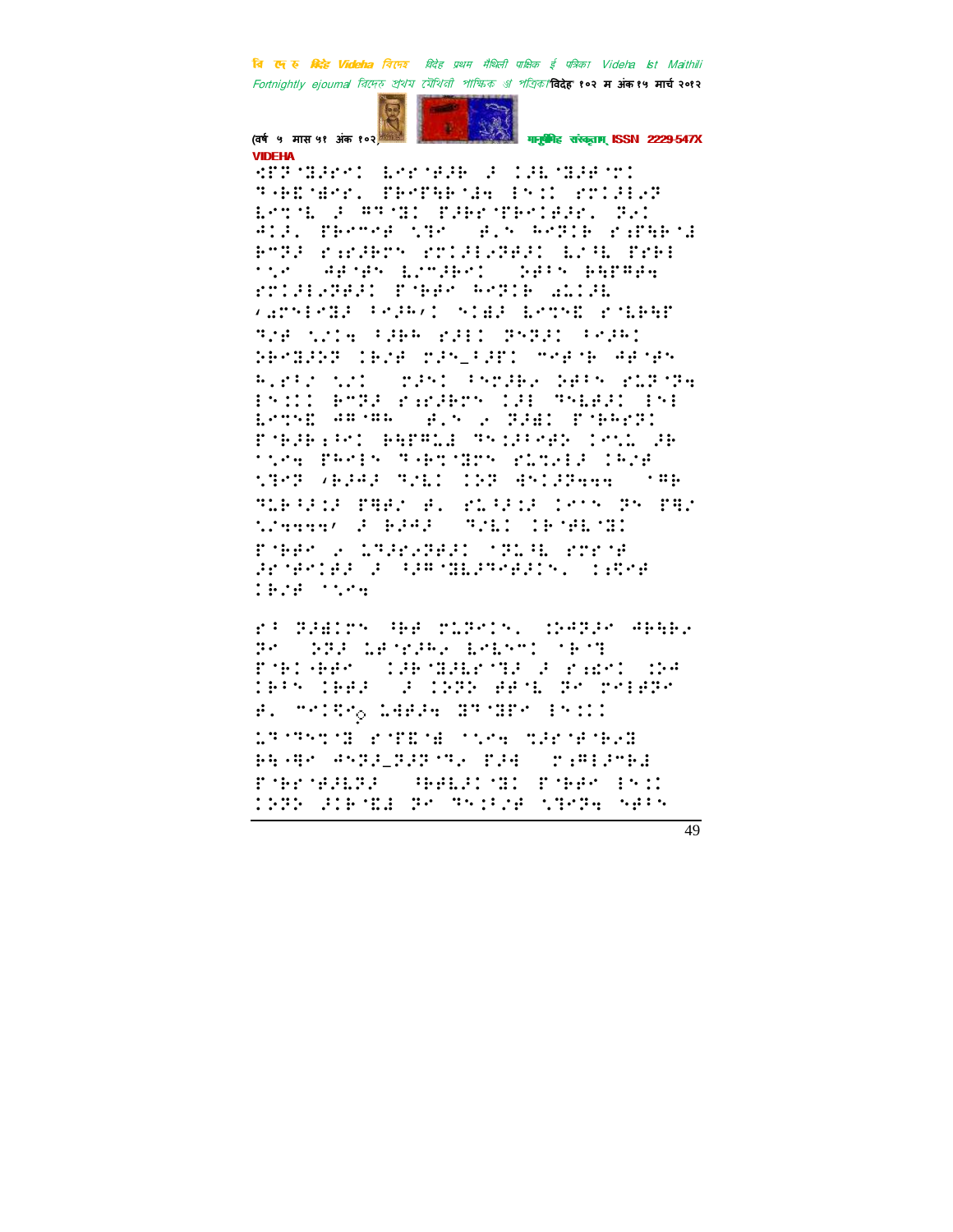

२०१२ (वर्ष ५ मास ५१ अंक १०२) **547X VIDEHA** 

मानुबेमिह संस्कृतम् ISSN 2229-

Professor Part State State AGIAG SALER CHANISIN, SIE ENAD EPROPH R.S. Varsiels (P20) SPRIES riage-manage rade most group and FRE ENTRY CRNI FOR PORTIN MERG Enrique a roroga gagi: edeoperato. Balles destigly, response that FINE NORTH COMPLEX ENCLOSER BEFOREES PORTER IN THE POINT  $2.393 - 4$ 

rank rank til Pebag (medeng Pegb) BR ARE THROUGH FIEL TO STORE Perfirm Silke Posts well be Prees B.P maer table from arribly. **VATME-TREASON ADMENTIONER** Folde realty range with Simons raene te ba metanda: 224 2474a. PAPAE TIPLE 2 MAPAE PAPAE THAT THIS YE YE BITE FILT rabu fish "And rading Hiller Th Cher Tree rouge Th Tree rache mria namma (1868 - 1896

1993 (18 428 1993 09493 984 rashi tushi brezhi Gezia, za sanda (San Anaha a affilia FIRTHER CORPS TIME COR RTIFORE F rendra els drager annergade 19792 ESA PROGRES AVENUEVARIO PROBABLY PROPERTY OF THE PENRAL Rang, Hille Wind (1984) Power Carriell tela, esan plupe aeala ( 1961-181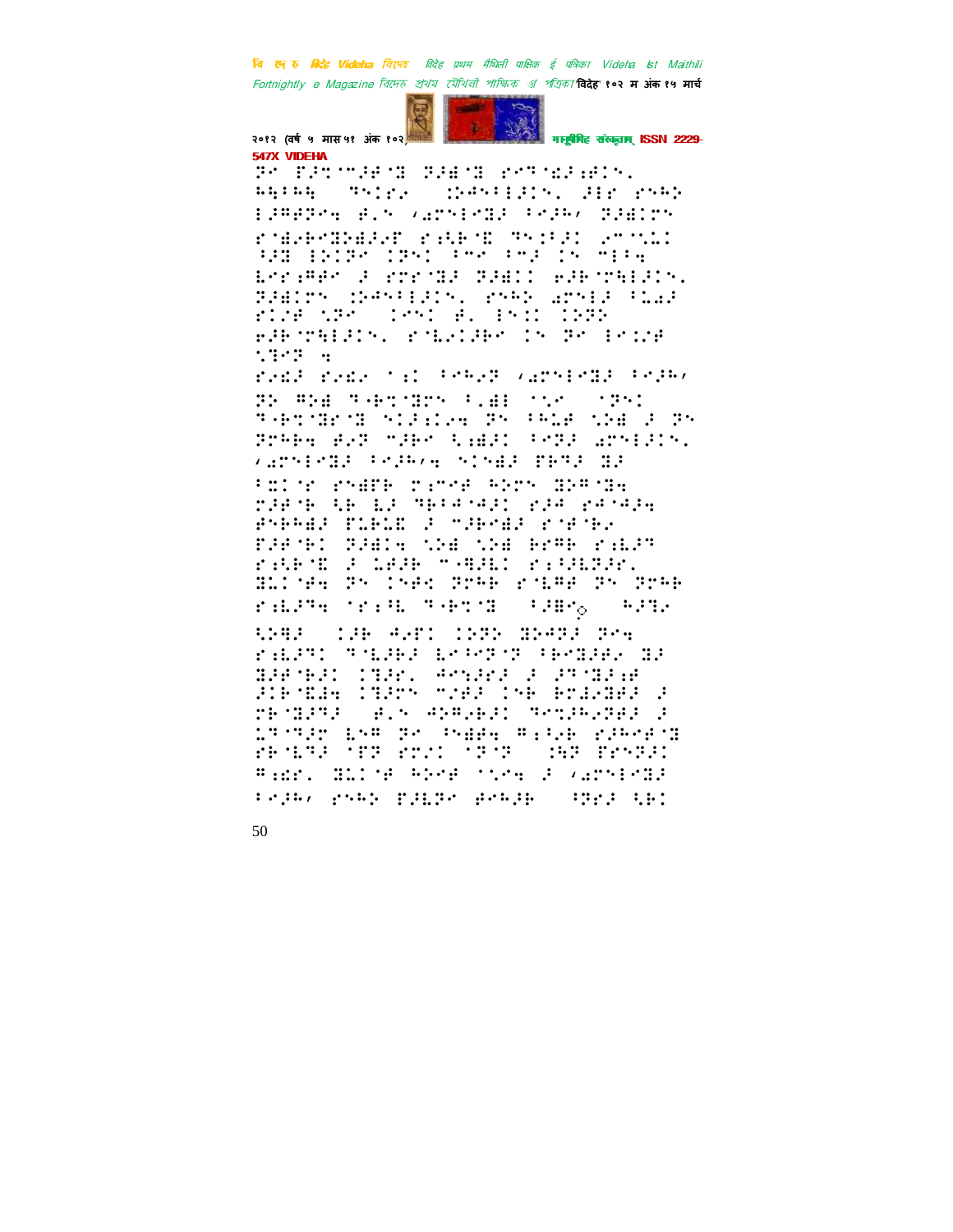

मानुबेदि संस्कृतम् ISSN 2229-547X

(वर्ष ५ मास ५१ अंक १०२) **VIDEHA** 

FRAME SEAL (PRINCIP STORES) PICKER **CRIBME REMARKED TO STATE** SPARE ANDE BEFALD DNBAME LA PARAD Deen Auch, Cleadon Chana (Sepa

**VARMEMED PROPAGE AND SERVICE** rawn Gent Graphe (PS) brnab (Phy a be gant dag: the caps ibonib APST FREE POINTSMINS STAT tri (Anger: EX: Media tang An (198 rd.Ar. (125 ITE TA Police) TERRITOR EMERY NON ERSPRY, PHENO S ERSA ANIR ALEX (ETA TJAR) ARTN Bres And School (2001) Lenda Albia G An Tibil 2 rubbed: 124 pid pid ting a brian daagel ook greek ri antet stal Asae no seao to PAGE 231 AP IT ESPI 238 ALP **125: P.D. 1388** MITA APTANAK INI KABENE A Presential Project 1998 Termener: the the degree off forest. Boich THE PRIP NORTH BIS HORNIFOLDS! INE TROTE REGEVITORE PLAZE MICR AN TELLAI TELIBA ALEM NYE NY EV De Bi<sup>m</sup>ren 3 flatil flatien: POTERED PERINT NTER IS LEADERS. MED PRIPE AN MEDICINING MARK PASARA (2015) PS (PSE 2024) 2 (2024).<br>1917-1921 (2001) PRY, ALAVA (1000) APS THE TURE PARK IN THURT F PAT IN THE INSERTENCE SERVICE ENGIN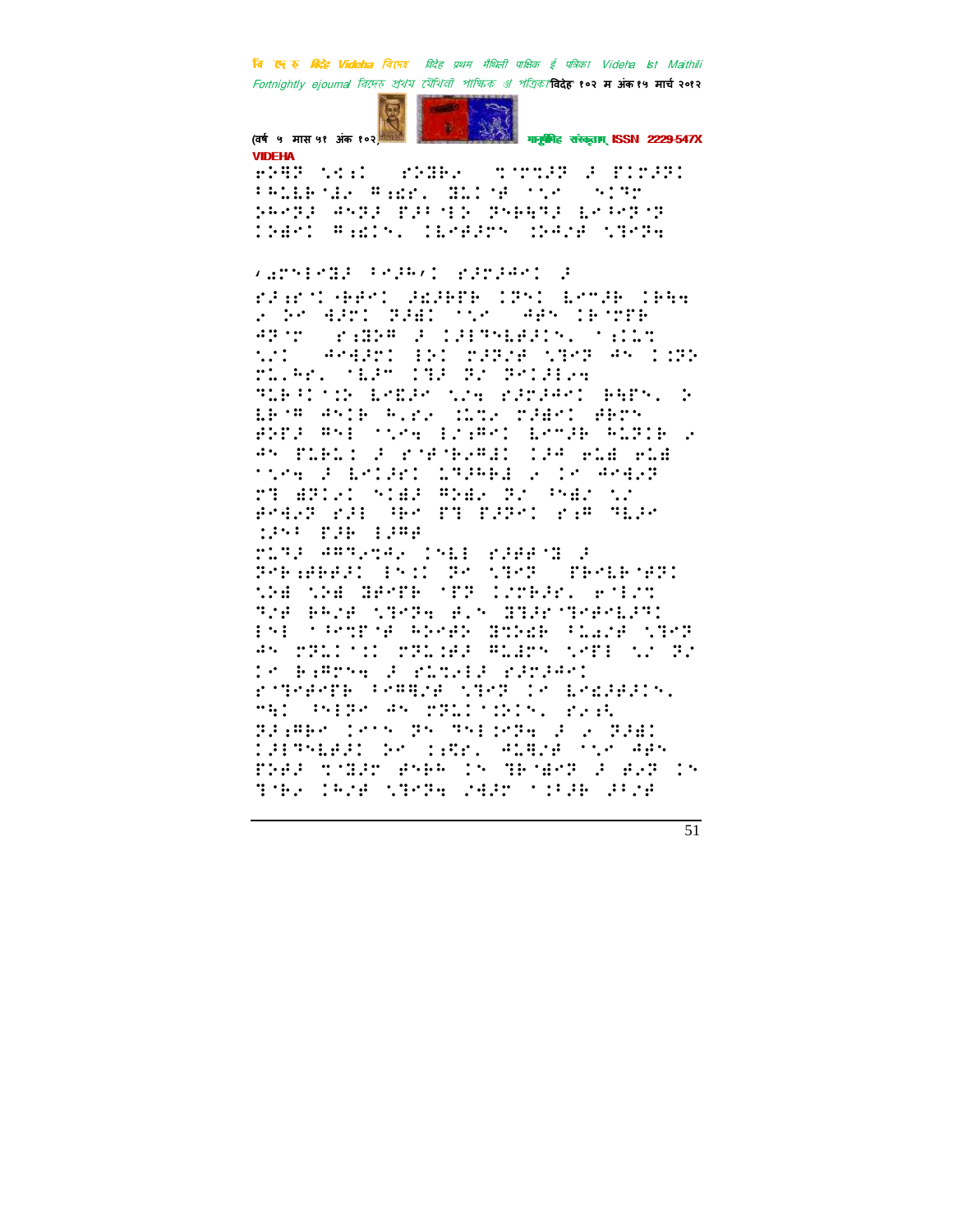

२०१२ (वर्ष ५ मास ५१ अंक १०२)

मानुबेमिह संस्कृतम् ISSN 2229-

**547X VIDEHA** this papers, mentioned medicin. Enrike (Prist Britannic Street THETH PEARS MISSING INFAME ( PRIPE TACH PRESS SPECIAL WARTS THE DRIVE OSTROGEN KRUSTSCHUR IBJE MAR JEDENSK PRAV SAMPLAR MEDE  $1.31134$ 

varningi thim, arnii Angol rasumer F.A TEMENTER, 17796  $\mathcal{L}(\mathcal{A})$ **A. MARINE PROFINE ARMENT** meaning make away that the state of the second SAR TSARY SANI INFORMATA CONTRACTOR COMMON SERVICES AND SERVICES PROGRAM PROVINCI ODDODINA Estrabol (Prize other PRA) President FAR PASTED FRAMEDY RAPORT PAR POS THEFT INFERS FIRE STEPH MINU THE THE TEN ANGELE MET POLICES **TANGER START START START** montal matai roman lehe bine PROF PORTUGAL ESTIMATORS TRANSPORTS. rof oku 1918 nizi 2001-yilda (1910-2001)<br>Logu nezid 2012 nizi 1912 (1912) PRESENTED A PRODUCT President (Brd Sing) dark Sodrag Bengler a benn benamt personel MEST LAKARRE TOR MICH (F. 2018) ##rr. (Province=Province=Province=Province=Province=Province=Province=Province=Province=Province=Pro ESE STATISFIER TO SA MARCO RAROMENA BANGINARO (ROBOSTO) 85 1221 12 8221 231322 532 85331 MARGE PAINT MATHEMATICARES.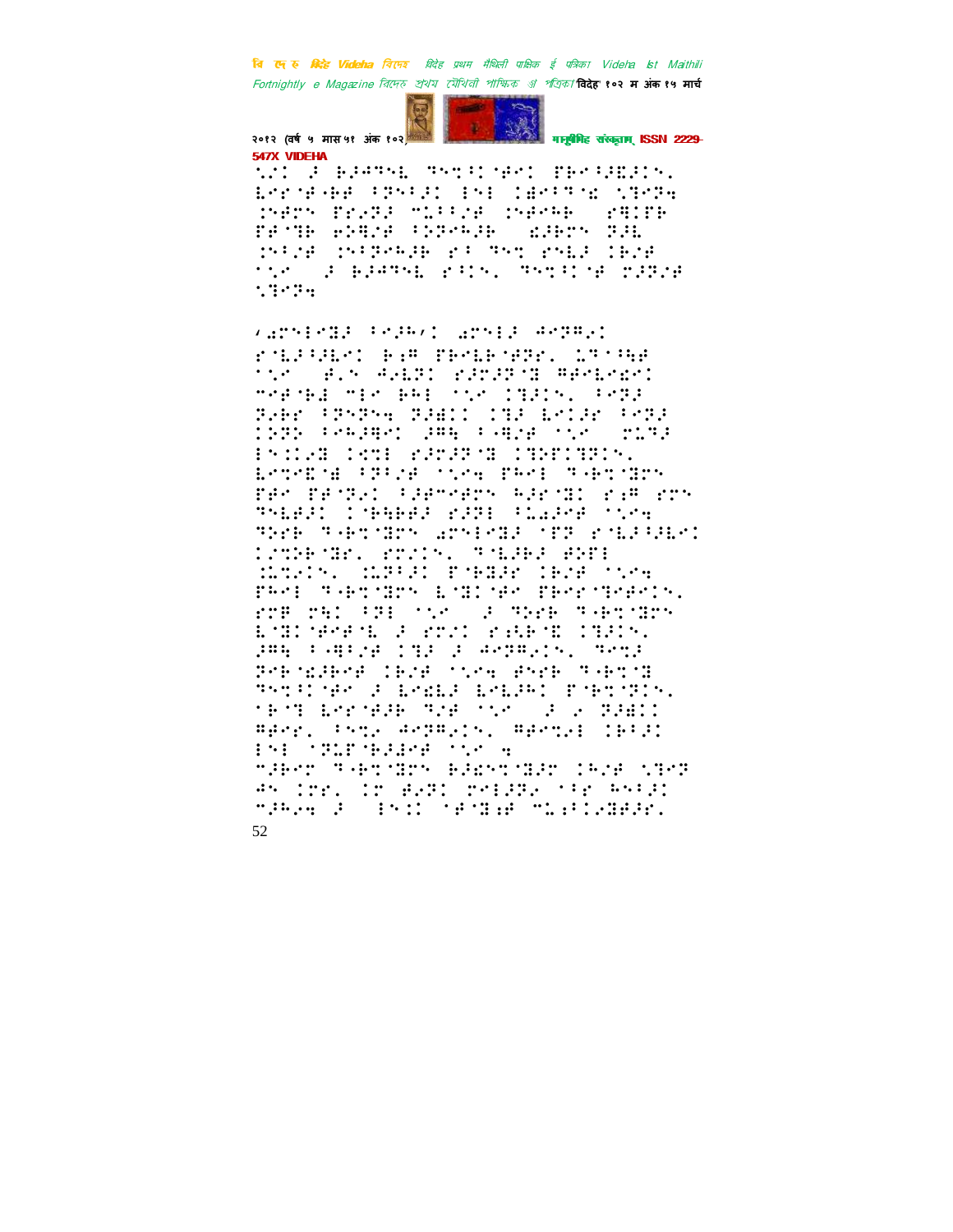

(वर्ष ५ मास ५१ अंक १०२) **VIDEHA** 

मानुबेदि संस्कृतम् ISSN 2229-547X

BABLAN (MATH DA APRAETIN, STALEN M 19 MAR NORTH 18 BAR DA PABLE (19 Pres a le Per a Angel (Proges reguesi ruegia d'arugi mida matrix, Brbade (191) BRIB NICH 3 EAST THRIBY POPPER & STAR **VIRGETERS PLEAGH MASA (PSG) (PSPA A RAID MINERAL A PRODUCED PRO** 85 FS 1511 MITH 2028 FIST POINTS TOTALMENT ATMOSFER rner (19878-158), 195-32-31912-1584 Spring groups, ame ame rupe rupe gr **THE THE WAY PLACED A** a tanganya menyaka protes gama *Farin Pe Bear Fores Pers* ALTER TREP CPAN TET TET TRETHEER. three chapters with the magnet SPORTS THE CROSS CONDUCTIVE APARK PORTE SEMENTER (PAPPIRED ) repending and the companionship there all an out beeghed all pelago garys presidents and determined the tele las rustic who we the fiers PHI PR INTE IRI NIGHBAGAN (TEMME) Información (1966-1966) (1967) a George Mi use tere type prysel epset **TRAINDING THANG THIS A. CARD I. THE BE WE SHARED IN STREET** 

ter Servary (PP) 3 Breat (PP-08 3 PERSONAL PUBLICATION ARE ARRESTED ring, this plant, perchilded is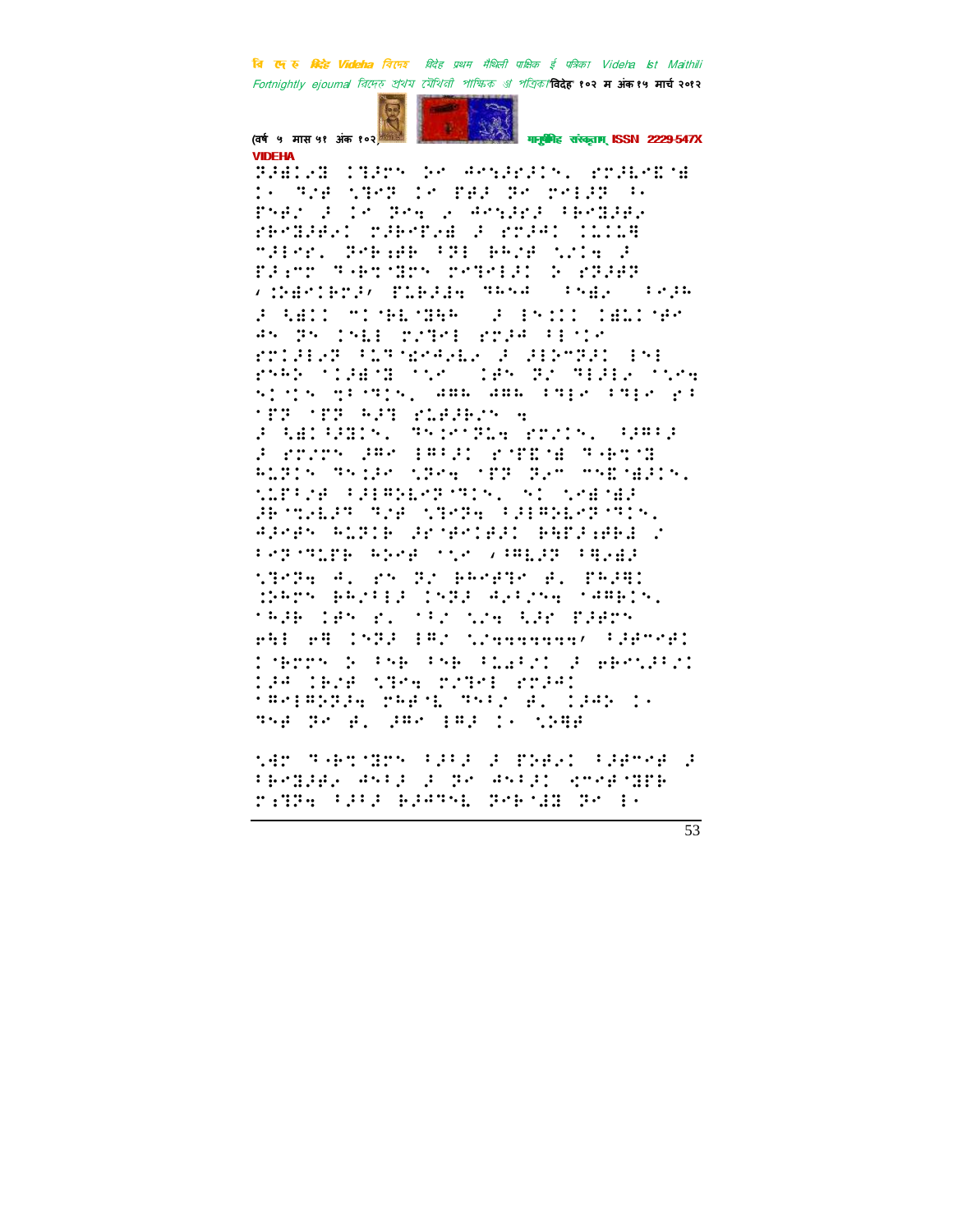

२०१२ (वर्ष ५ मास ५१ अंक १०२) **547X VIDEHA** 

मानुबेमिह संस्कृतम् ISSN 2229-

THI TRE BETH AND **MERLIE MELLER (D. FRANCH PARLER) MERE COMP F PROBE NOW POPPY BLPH MIC** tre Arby Copa ry rirydd Chodiae Bri Price (MISS IS (Pric 3 Side RD-1 1000 PTLT-0 D-TAD D- PARTE WIRTH-PARRE, PROBRET EORDAP through there elected a coeponere 195 Pethers Sabl 16 btd Aleb Shee TE FROM POSSIBLE TRATEDS Brading regard reach is designers PTP4 Pelbra (ea) 35 1958 (P.A. Carse (ad désalré (Aud eld es BEALENE S CHE MARCH MAY PMS BMENCH FREDERICH SERIE MAN DAN DR JAPYS AF BLID BAD

raen syedisk fel speel iv. (1894)<br>Prae persk ke a losskapel wila fier F RADARE TOLANG ANORRE ATT. ESPECT BRAK PORTAGE, THE STACE problem the College Connection THEY THEY PREITS FRY, PATE rightha (1919) yer (1919131) pranse 25A (BZE STRTA 2283B 22825) THETTICS, THIS APH IETAY (PICE) ang sing amesinang sing mesang sing saturi.<br>Ing palang palas nanang-palang pulau BRAT FURNEL FARMENT BMP MAR RNAN (PARTER WELFURN EARLY raftering, about against 2001 benga PABLIC PROPRINT PARTNER PRETTY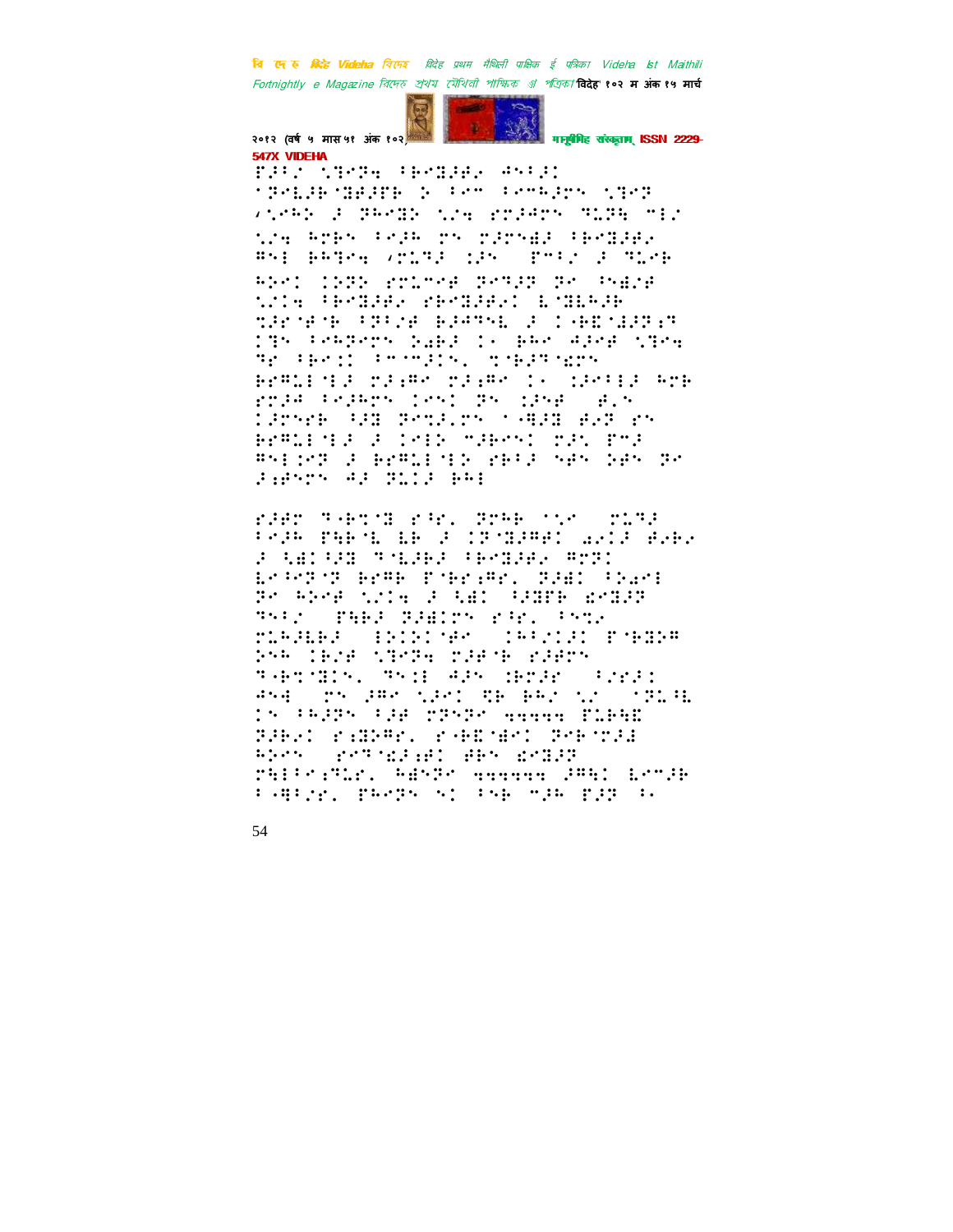

(वर्ष ५ मास ५१ अंक १०२, **VIDEHA** 

मानुब्रीह संस्कृतम् ISSN 2229-547X

 $\mathbf{a}$  in the set **SPREAM BARDER POSSESS ENERGYPER** 888888 AC 19425 FPE 30 NP PC DARIN DABH IS NABI NA **AP LEINER ANNOUNCE ARTHLEY PARE** PSE SPSP PSEP 1981 (1938-1983). PROPORTION AND THE SPACE WAS Pobler aaaa de Patri (sep (6 As) F TSAY AFT TIME ASTANDON ILMLT THALL A. ARIS 18 IS THE ART PREAM risk erke Alließ Aud Auße. BRASH BIGGH (FALIBIGHE) (FR 7583 2 328922 42328 2 3328 45 **ATER 199 125 151** 

**2455 THE NEW FRIENDAT STOCK** GARA (GEORG) PARTI (PROPRI). Place: 15 Pengg (BR) Rogl POBREHO MR ( F PSI ARTHRIS, PARTICLE AND PROVIDED TO THE STATE NIE MAE MAE METAL PARABJETING PAI ALE. ORES THE STATE IS THEN MOV tig Op Schale Stringer rded a consegnation of the sug MPREPH ENE CEMPTAL NTMPH PLPIE SAMINE REAR TEN AMIR IP **193738444 - 4318 1937 8318** CAPSYLTTER PHP USS Munderen Man Mund **MARKET MARKET** ring amount. Facundary 12 Sereggens (2006) sense services and rykger (692) Abhby Bra 2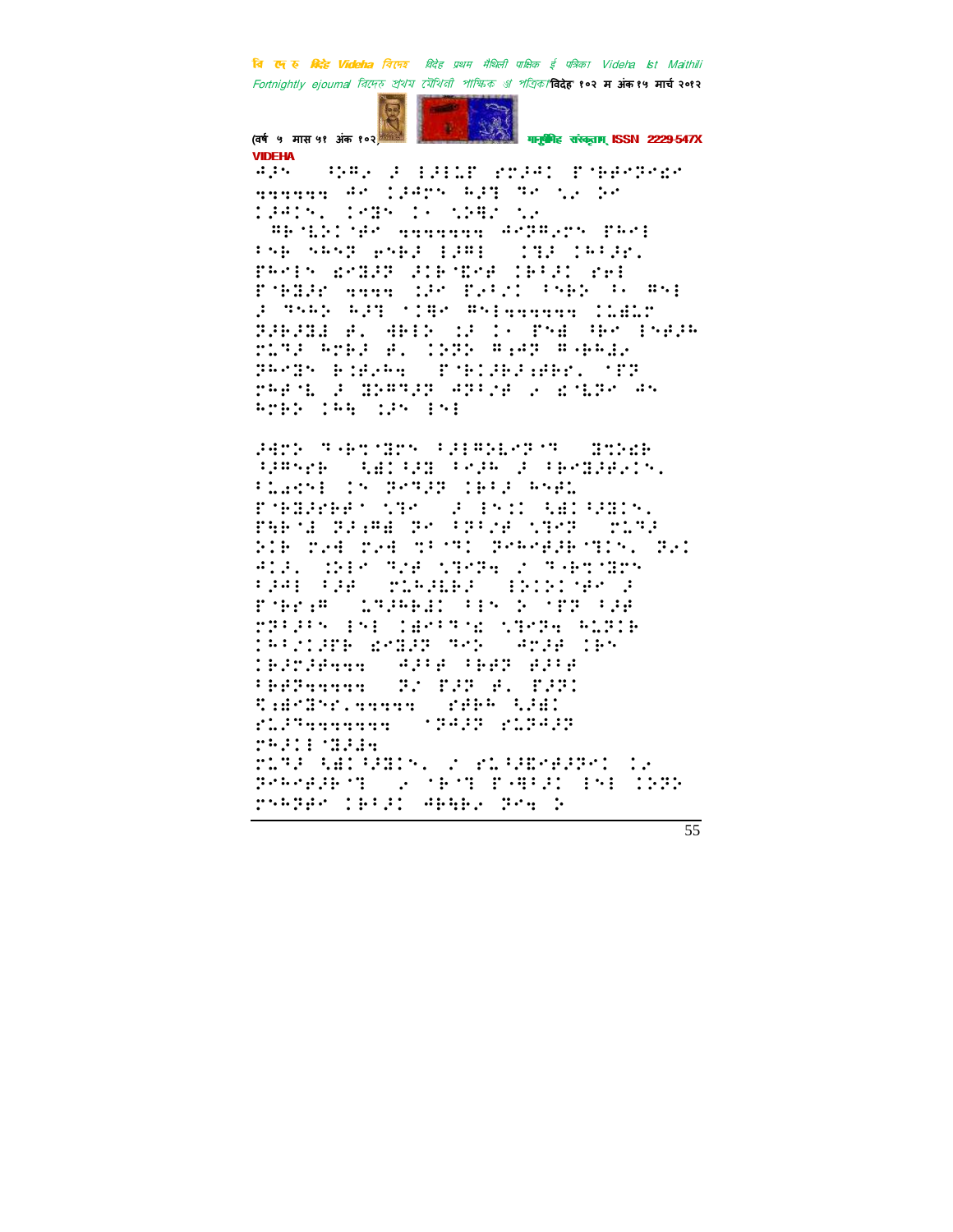Print Mile PP: SMIR aaaa heredischen (PPP) is ringer ins An proprie (Arbeid) inside (2001) MIRJEJ BJRA RARJ PJEL PARJEA RJM r: ARAS, PLELDONAR (8) 851 MADE second PCB BBT-1, PCB 13 Seadra Adrre (en tre Labread FROM THE POST CONTROL OF THE SAFE Temper (Anie Alean Alea Pelk Phil HA PAR PROTECT AND COMPOSITION productional information did: Anglieveria i Sanglich errodit (f.e.

56

BHW SK HET PROBE TO HER WAY H

SAMIN'S PART PART SAN SALE BJATHL 3 TYPE PLTPAID LIB-9213T adre z Eaerdalari (2 grrdin 1995) ar al relativare de l'est allegar tarquar Part 3 Strep ryst regeld fibioleg B. MILL STOR HARDER AND INVANCE LOCAL CENT CLEAR HAS CRACKED CANA STAR (PARING PAGE CRAIN) LAR MINEAR PROBIN 19032. STOR SPORTHE ROLLOR

BAR PARARI ARIARAIN I MMARN (AATR r. Theres a nath name ande HAND STREET FIRE MICH

**547X VIDEHA** RAMMARTY IR STAR VEN PROBRE PALENTA BIR METER BER 1986 MER FJR (Pr#Pr# #1dl3 micra ArTP P. researchers anno **APPROXIMATION** F RAN THEN FINNSYMP SMIR P.

२०१२ (वर्ष ५ मास ५१ अंक १०२)



मानुबेमिह संस्कृतम् ISSN 2229-

बि एक रु मिनेट Videha विएक विदेह प्रथम मैथिली पाक्षिक ई पत्रिका Videha Ist Maithili Fortnightly e Magazine রিদেহ প্রথম মেথিনী পাক্ষিক প্রা পত্রিকা' **বিदेह' १०२ म अंक १५ मार्च**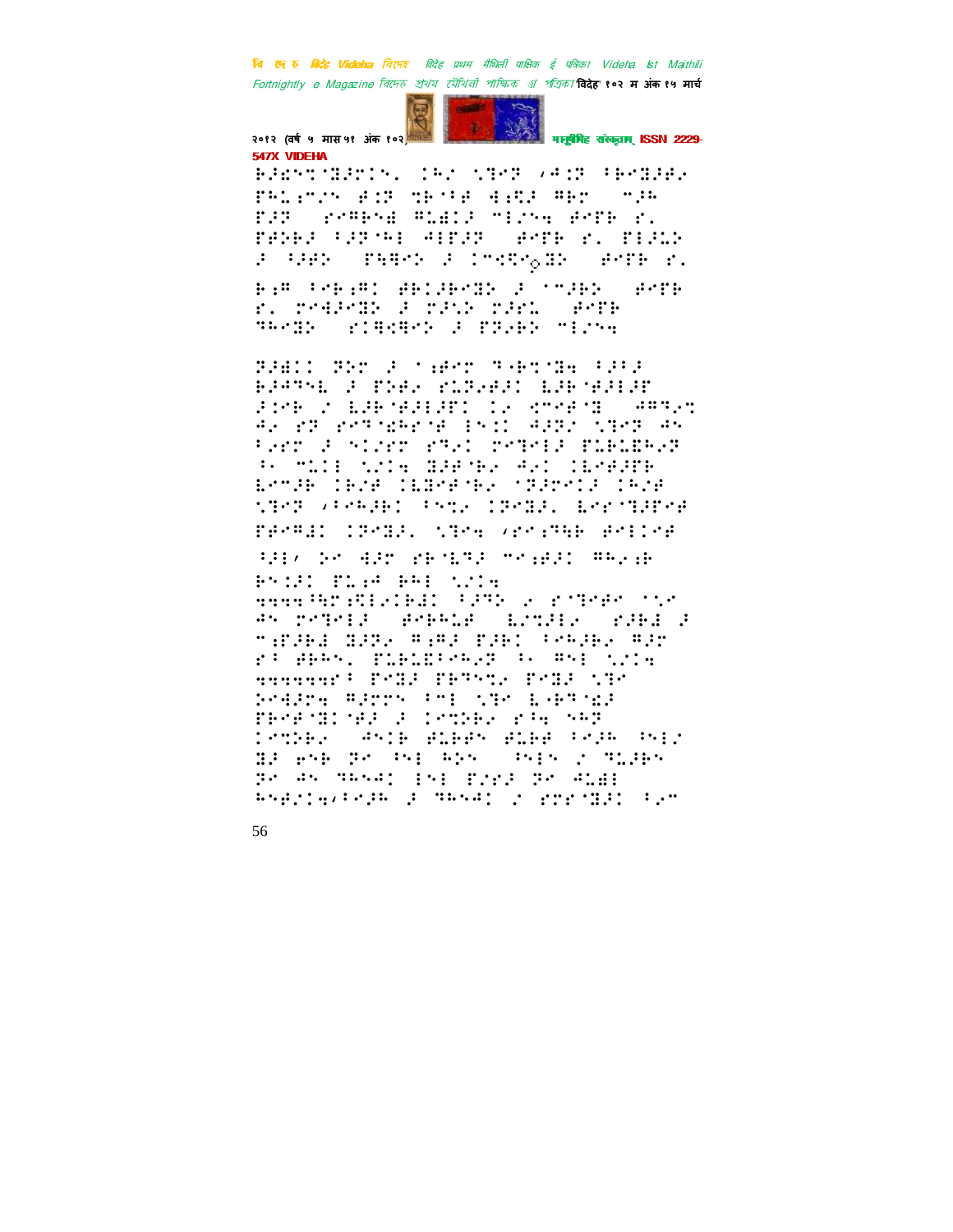

(वर्ष ५ मास ५१ अंक १०२) **VIDEHA** 

मानूबीह संस्कृताम् ISSN 2229-547X

rubeddy, myd adys yn dewy p ESIL PHESE EMPRESS PORTRER SAME **THEMAPH F BYDE PAD INIT** LOOR LOIDE CROP STORE PLEAR ringee a basse reteel retail PRAY PARTNEY CHARGE IN n Profine (førgør (1981-1993) en spreg.<br>1931 (maail sender spregal) gespr 1989 188 894 8 1911 9983 1989 99 HINE INTH THITTY **BUD SPISHERS SECTION CONTROL STATES** ANIP 2 PRICE POSSEBER 2420 PORTSE **A SPECIAL PREFINANCE PRO MID MALE FOR GALLY: ANY ALBE** PHP ME GAP AS SOCIAL STATE

**A POSSE ME THEME TH PARLS**  $\ddot{\cdot}$ TELLING AF VESTIER PROTOBERLEY (CHECK EICHPE) EPCBOC

whethermomentary address proteins me med #3 dije she, ##3,5 fred# ring: red ring ring and com  $\texttt{diff}(\mathcal{C},\mathcal{C},\mathcal{C},\mathcal{C}) = \mathcal{C}(\mathcal{C},\mathcal{C})$ **CONTRACT PERMIT AND PERMIT AT A PARTICLE** rankista: 191 (arealn albi blan MIRE AR AVE MARK FRID TVAR AMPI Lener (ere) i dramade (dal ramske BAND (FA) #578 PARPARE ASPE.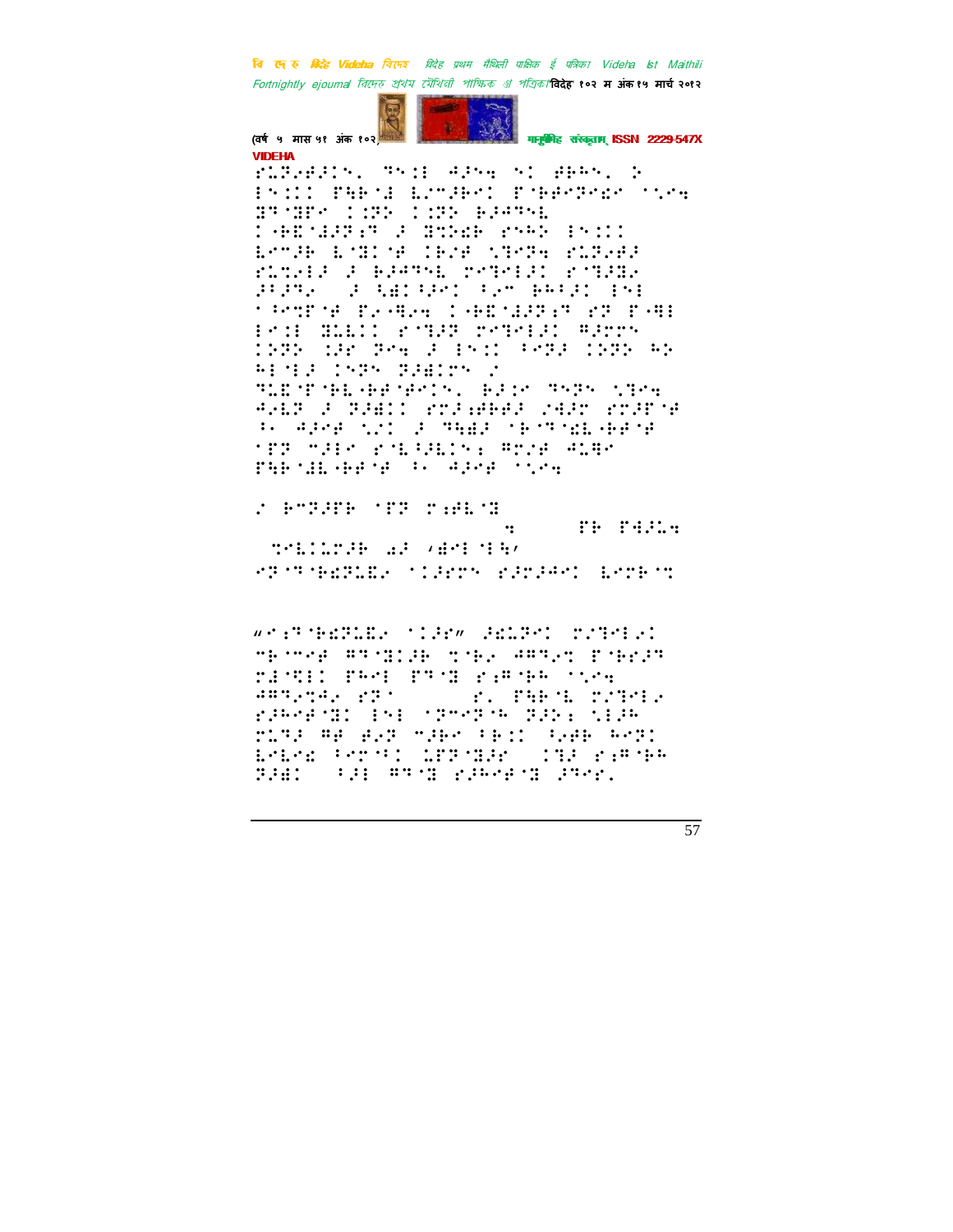

२०१२ (वर्ष ५ मास ५१ अंक १०२) **547X VIDEHA** 

मानुबेमिह संस्कृतम् ISSN 2229-

retria ribretica, 186 inizri dipro POBST SEPT PHO PSIRO

<u> 2010 - 10.000 - 10.000 10.000 10.000 10.000 10.000 10.000 10.000 10.000 10.000 10.000 10.000 10.000 10.000 10</u> PORTE TIME INTO THE AF PE PORTERED A PERSONAL PROPER CENTRY F PS REPI BORRO TESTRIKER Present cest mend spong madshma Prim Milf All, 95 APP25 BL2P PORTER CALONS ESTATISTICS STOCK TO SERV PORTS PORT ATE, STE TEMP

TEPART PARTNA WPATTERRER

**MIGHAER AREA ESTREMENECE ENFORMA** INERG & SAM PROPERTS PRACTICE FOR 1999 - 1999 1999 1999 1999 **MARKING CONSTRUCTS CONSTRUCTS AND INCLUSION** 1951555 (Lega 216) **SHIP, BRITI** ESPECIAL SERVICE TEST PATESTS  $\mathbb{E}\left[\left\{x\right\}\right] = \left\{ \left\{x\right\}\right\} \cup \left\{x\right\}$ 

writh Lober Pluble, Prof. 23062 (20 Systemia in the step state and the APOS E MP A. EMPRO **THEMPIRE CHAPPY TAY**  $11.33$ ran (1949) (19 STP 27) 27-90001 read read ride, bar by MI remor THE CIPS SHEET FRE IN THE TET APROVE EMBINANT AMBED 191 (PRI) ALTERAR PEAKLES ANSWER 'B'S'HETH THE'S A'SHA' APPE B. BT **MISSION PROPERTY SERVICE INCOME ARCHITECT** KRAN AND CENTIM LANAMED ANNA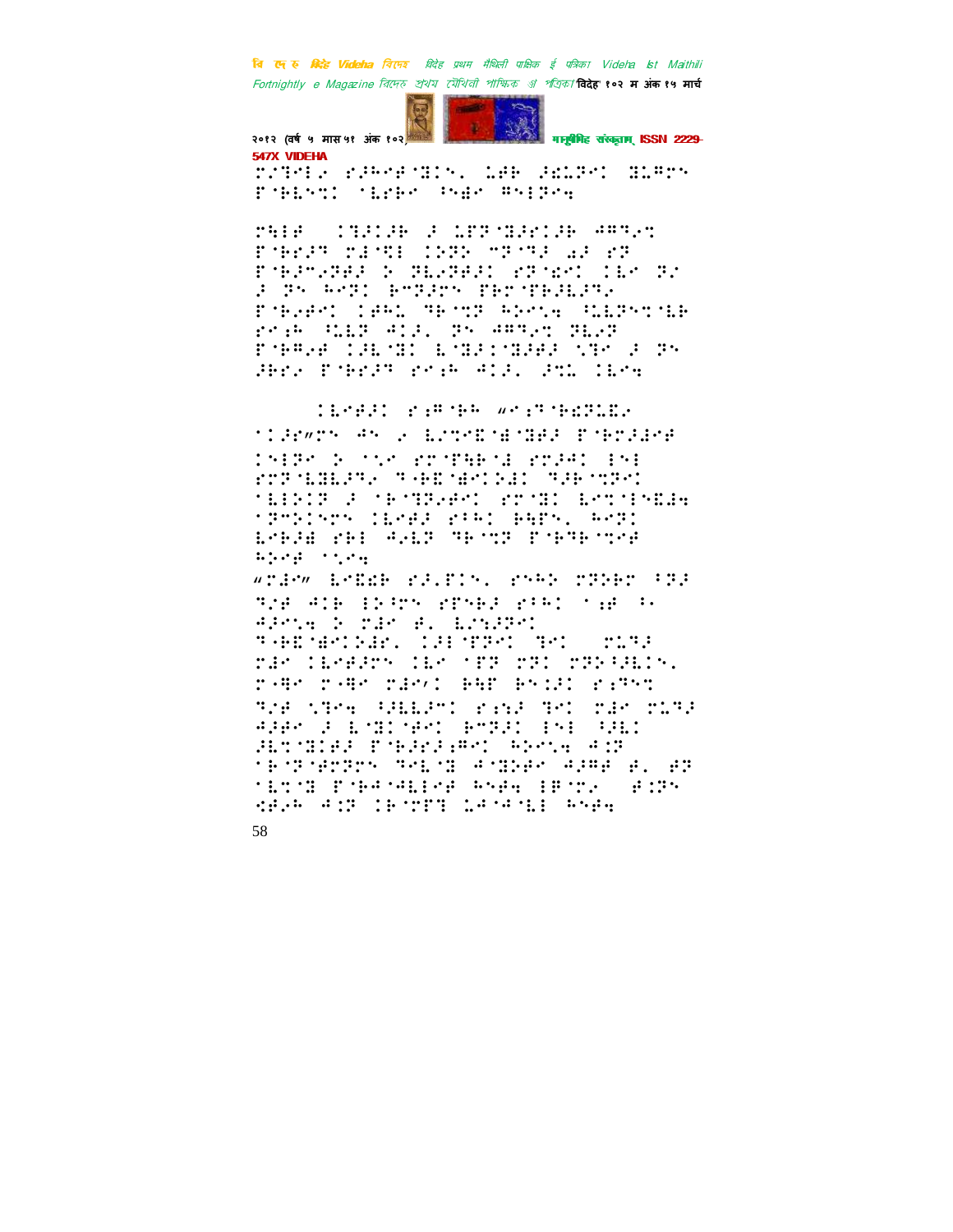

(वर्ष ५ मास ५१ अंक १०२) **VIDEHA** 

मानुब्रीह संस्कृतम् ISSN 2229-547X

IBSTITING PSBIRTH IBSEL IN rdrot mat dirother aborted PHOPS & CLEARDA NI AS ECLECT<br>SPARTS ECLECT 201 DALAR RESENCAT ring generi bragget namnenden a retemporare through the product of the re-ARLE MOLROS MORE SESTEMBLE AND SOCH PARL IBANI MENT EMBRINAN FARMING TROVERTIE FALLERS And. 2007 Sandarity Add 2007 Sandarit B. MEART SPOREON AND INST SARLE Bre (media aedi edin albro brelde) **THEMPIONES MEMORY PRODUCTED PROV** rotem (SB-90054 ROLENS rote 901 3 FRONT PROPERTY THE triament, Me Cene the rapid **VERMA MEMP REFRES ROOM CEED SMEP** RNA A. AVES ESP ESP PROVINS TOM

ring paramet Aligry private Coup **TRALIFYS CANO AL TRANS PARC TOMAGES THE INESE. MEARI ONCE SI** EPTE AP PICTA BUS APERTS PEAL ESE rramarak reman sel alek verkende ARLE MARL CARD OF MARLER LESSANCE HIP/ 2 FRAME PTERCTI PTTGBLPG FMAR TEMP FMPTPMP PRMP WIN road ama. Poes 191 Aug 192 1941 ERSPIN, TROTPHE IRTH SNY (FIT 1981 BY, 2552 187682 ESB36378 IEZA MIRA Z EMELAEI MALA PALAI PAL ARTES AFI I IESPERS BI SAEDA FAL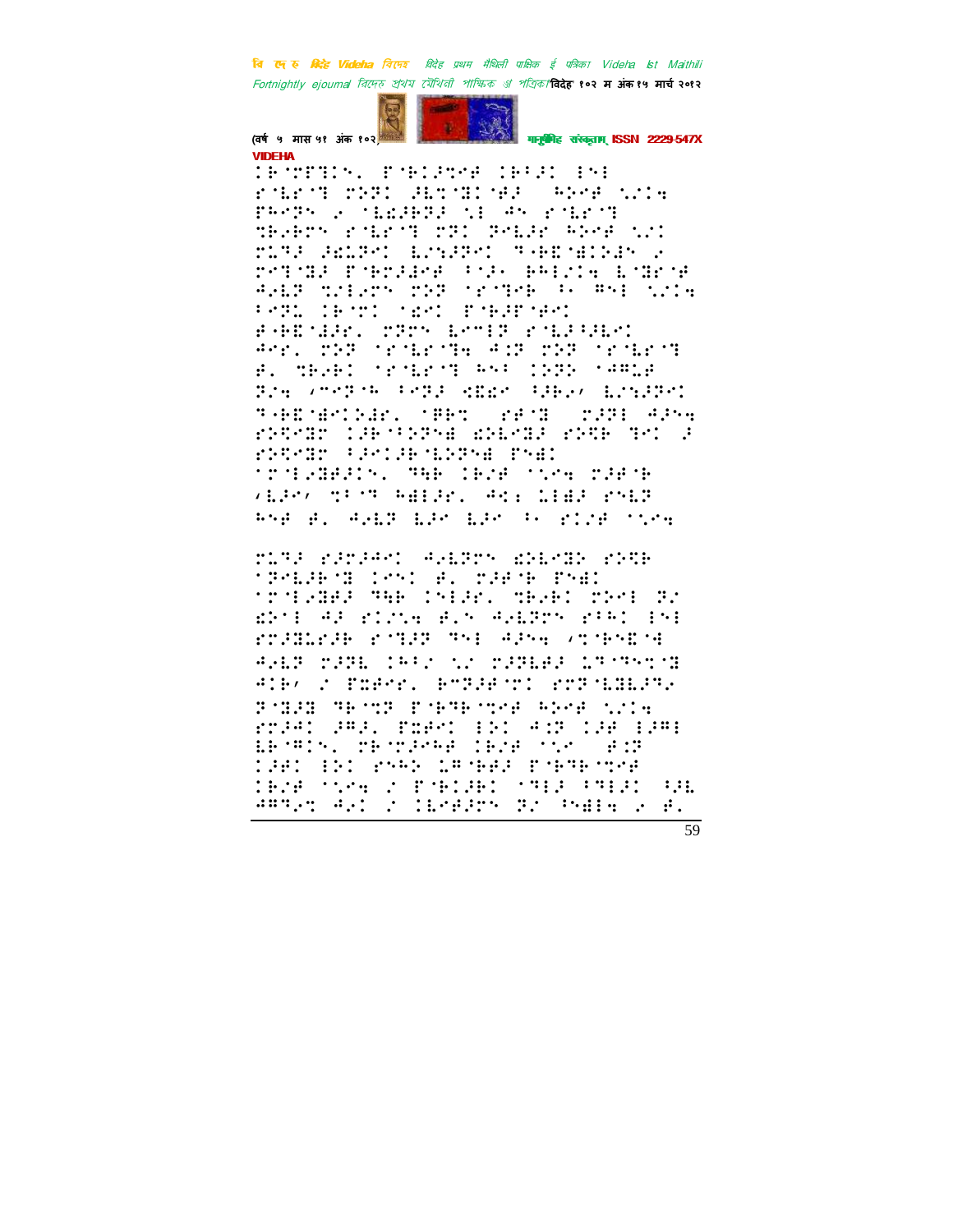

मानुबेमिह संस्कृतम् ISSN 2229-

**547X VIDEHA** FIRER TO FROM PORPH TRETORI ADEL TER CEPARD PARTNING CEDA STR **VINGER BOOKS** 

reduct to detroicie. ring (Freshol APT PHOrtis, 236-11232 FREE FIRT 2015 2017 2018 PRESENTE PRINCE L'ETTROPIED **HAIR BAILING** ANTE NT NIE FIE SEILE ANIGE dreamh **TERN PAR TERN PRIP RIVING MIP** return 7432 PORT CONTROL STREET STREET Adamada Bergela, ding panah dan di rice the SPA (EPI THEORIGA) P rice (M) as trun am apprace

#1926 251 LAUGH 2275892 272558 RNAR MITREL MIRARMENS ERMIR MADI FROM PRESS PARTE CORP. AVENUE ardaeon relaciosórial realistr Third People Hailer at The Spanish rdstal (1918 plere dig ridstal)<br>ramsesdry sadalant (1918 som slag el Brown Welling (State Senators Inc) FARMETH I CALM LMEATH FTM roche enganze grandgen vni en

AREA IENE RENBBNYT MENTEL TROTTED AVECT PART IRRET FRROH rel 2291 A2 richa 252165 26r21<sup>3</sup>165 throws an exchange and hold about thi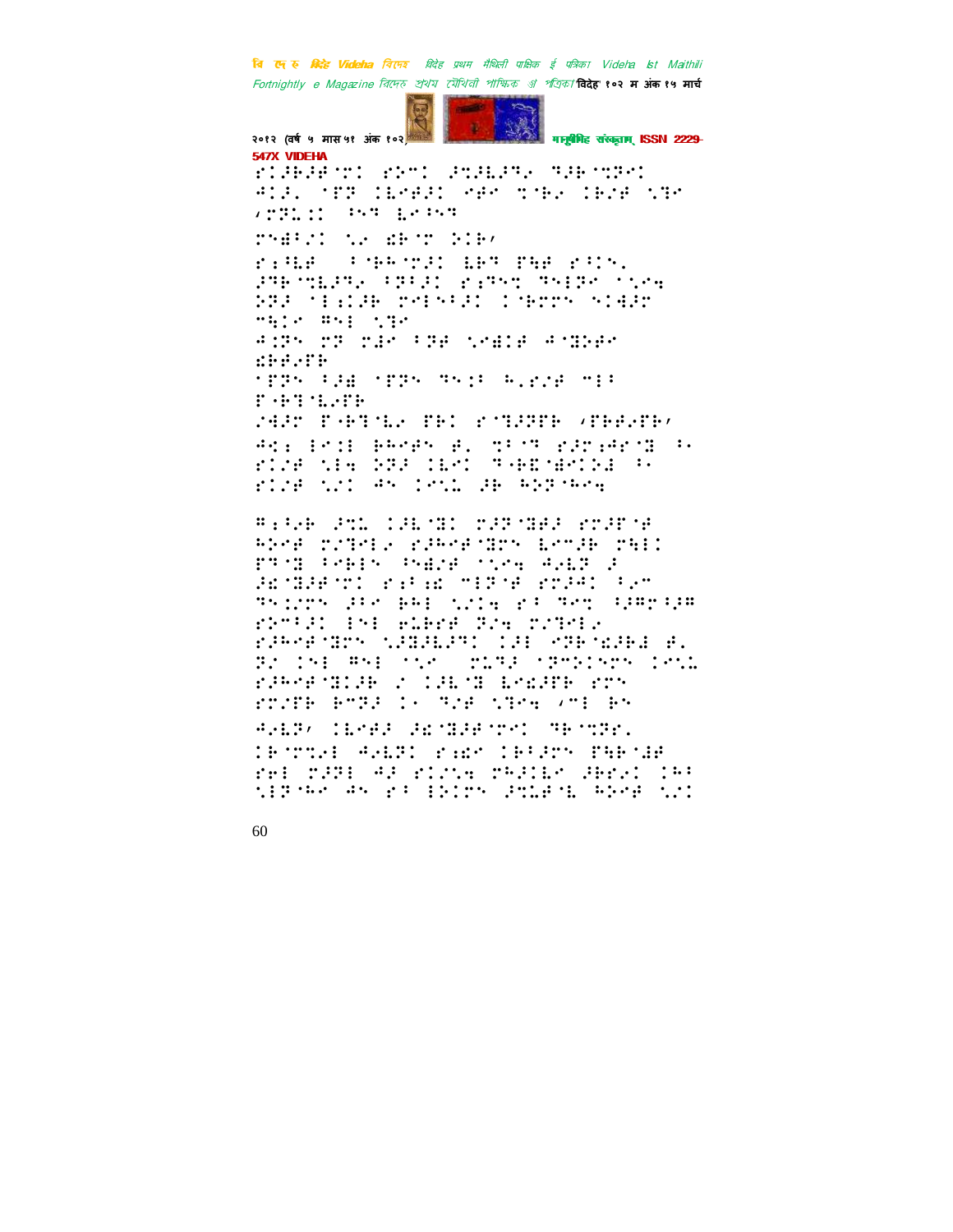

(वर्ष ५ मास ५१ अंक १०२) **VIDEHA** 

मानूबीह संस्कृताम् ISSN 2229-547X

TITE ENTREL TEMPERATUREERS 'Prister D'Artre: reff aetirs by ESA VATE CESA TARE ASARAH ARTET A. POSSE BY MP ( PLMP (MP PH ARR) PART BART TEMPERENT ANARROWER TEMBER 251 MEMBER METTE BESPEH APLATE ARE PROLECT LINES F roffeld reduced new regular to An Erlinger Schule and Schedule THE R INTR TH BILLE NTEE FORM THE ri randa gerda (nerr 191 den ANLY WARTER TENNING PARAGEMENT ANG STARTE TIMPS PALST IS APS  $\mathcal{L}^{\text{max}}$  ,  $\mathcal{L}^{\text{max}}$  ,  $\mathcal{L}^{\text{max}}$ 

WHEN THE STATE IN THE SAME

HAMPS FILEMATRY IPS. MARK as the special presentation of the second second second and second second second second second second second s **SING THEY' PAPE AT THI** (Planet rum ra num relet  $\mathcal{L}^{\text{max}}$ FLEE, PROTECTIVE SOME VEHTS

HEART SARE MISSING ESSING

TAR MARK (TECHNOLOGICAL TARE SARA TACH PHETE RACE. LANG TAC 2025 ELTIP STREET FIRE STORES

THE LETTH LETTI IN ILTER ISMA TAT LAR TATE APSA LARGERY PAPY, A TYPICE WIPPE CEMPATE RWCH Add ITA BROAD AL CEOBACAROL CARE **AP STOR NEW**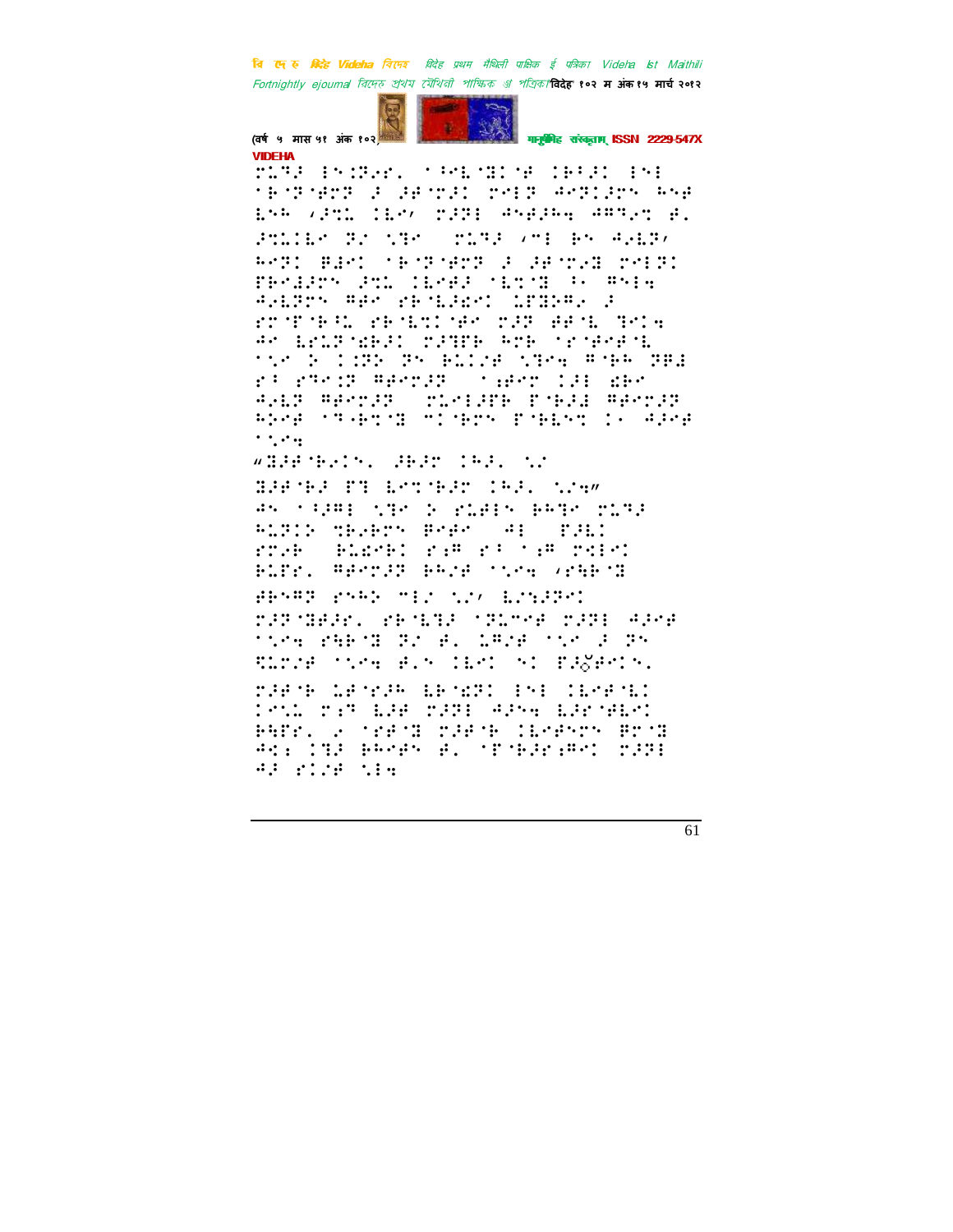

२०१२ (वर्ष ५ मास ५१ अंक १०२ ) **547X VIDEHA** 

मानुबेगिह संस्कृताम् ISSN 2229-

8523 88325 13355 5373 85382 13 128 the Sha Cleaner Camb Camb Suba 4288 5382789 wrth rif mi (4421 rif mi

Ben rim mi ren rim migw

rage vras caster a fariación FROM THE COMPANY ROBBER ON STORY CONTINUES A PROVINCIA DE LA SUA round Park Houleve the P TERAR TOOD SALERAR TERAR OR A.S temps and the second control benefi ESTRE TSPEC SERSE WEEKSTONEST IPEDS DURBLET HER SPORTER HE SPORT BIN ROBINS, JB JOS 151 AS stre mes

**FAIL MORE SERVICE SERVICE SERVICE MTMACH MARIE APPA AN PAILA** BLEADY MAD (Property Property) (Prop B. 2 Clarent Relat Rer midsit. Paul ESTER (PSERFORMENT SEL PREP ramers ander removered wite abra PORTAGE PROFILE TEACHER rtreachd Band Bad d'Abelan BdB Promp ad Andrew Salesmand (Police) BOST 2 PROBLEM PROPREHEN 3 TREADER CHERTY EPTYE INCENTIFIE

POHENE INFORMACE

wildy 35 16-32 rib \$36

and peopleth acpay reading A.S. A.W.S. RES TRANS PARA POPULSION TECHNIC CONTROL STATE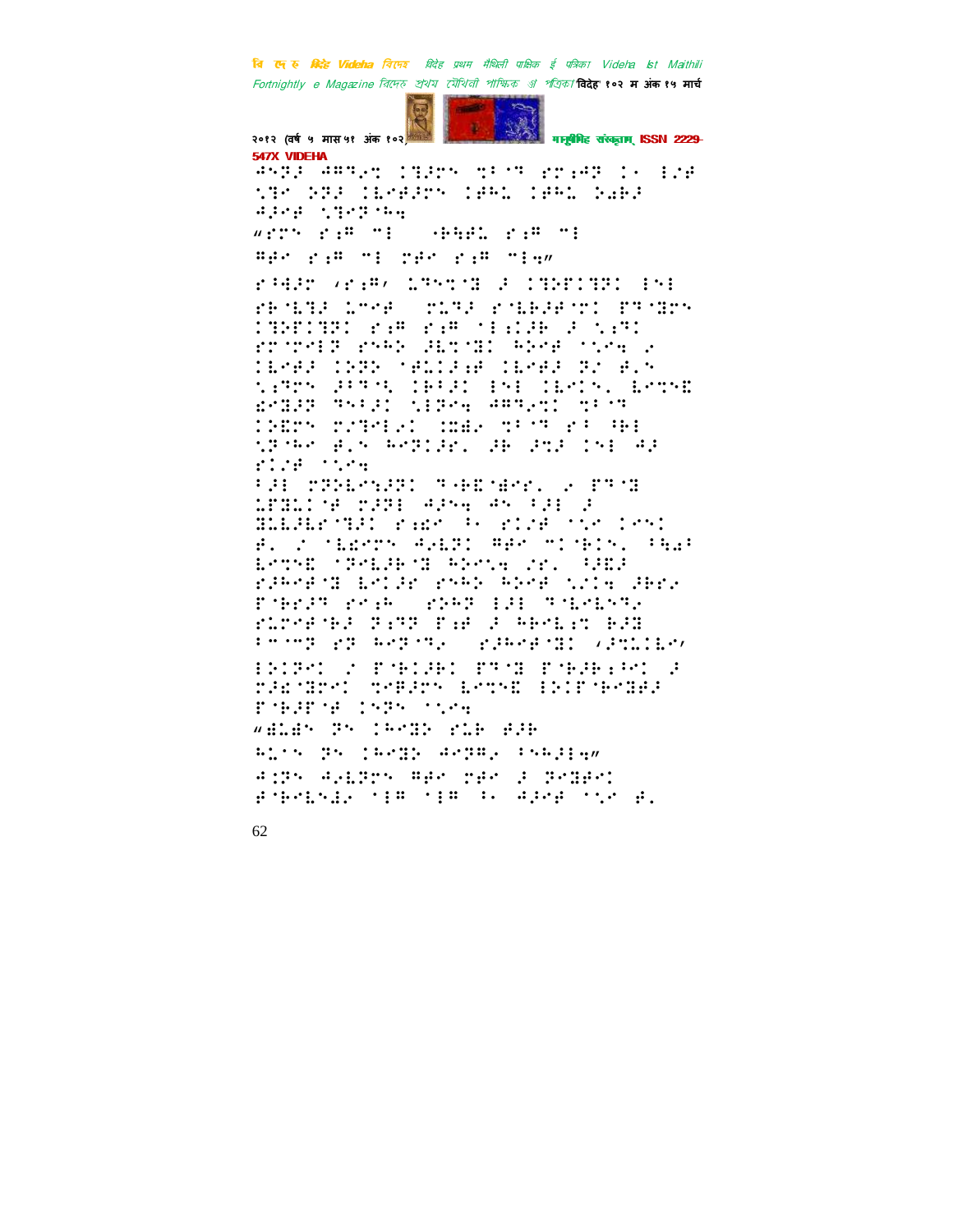

(वर्ष ५ मास ५१ अंक १०२, **VIDEHA** 

मानूबीह संस्कृताम् ISSN 2229-547X

AND CREWS FRAME CONTROL B.S TERT 2 WINNER, ERMIEL BAR BAR tres rail real rusi gues ga est crei padpa adpel of deb end offeringer d parade wrpmy crapp. Thingraph PERPECTABLY COLON. PAPPERT IN #5: #5 gB MARS LEWICH (#28 CVP)

ARD ARDI TERL FROM THREE FOREST CLASS ENTRY ROLLERY, THE STRE In TERRA Prize three Arding rabertary Aadis Eldia tardedrs REMOVEMENT ETTER WORK FR rn: P Leber BREW r. 151Pc B.

DZEREK BARKAMEN (188218878 GA) PAN where  $\alpha$  is the second of  $\alpha$ 

andbr. AT ANY BAI to BATY. rolan bish didro shi kata ta alik elaya shek ethi amale y yelat TVEIN, P.H. IBPAI ENE LTOLPEOP STOR **VERT RABY CEMBER CROP WORKER METAL** THE RI AND POSSES ISSUED SERVICE EPRESIDENT BIS. BREAK IN THE BE ETER POPPER TO where the both the TH RUP TIP SPIR BRIE 1532 533 6345 753 **PARK SIP SHIPS PRISH** rately ruberthes babel from UEA FARI FORGET PERIND TETRAT EMPRES IRENT NAMEWAY IN BENCH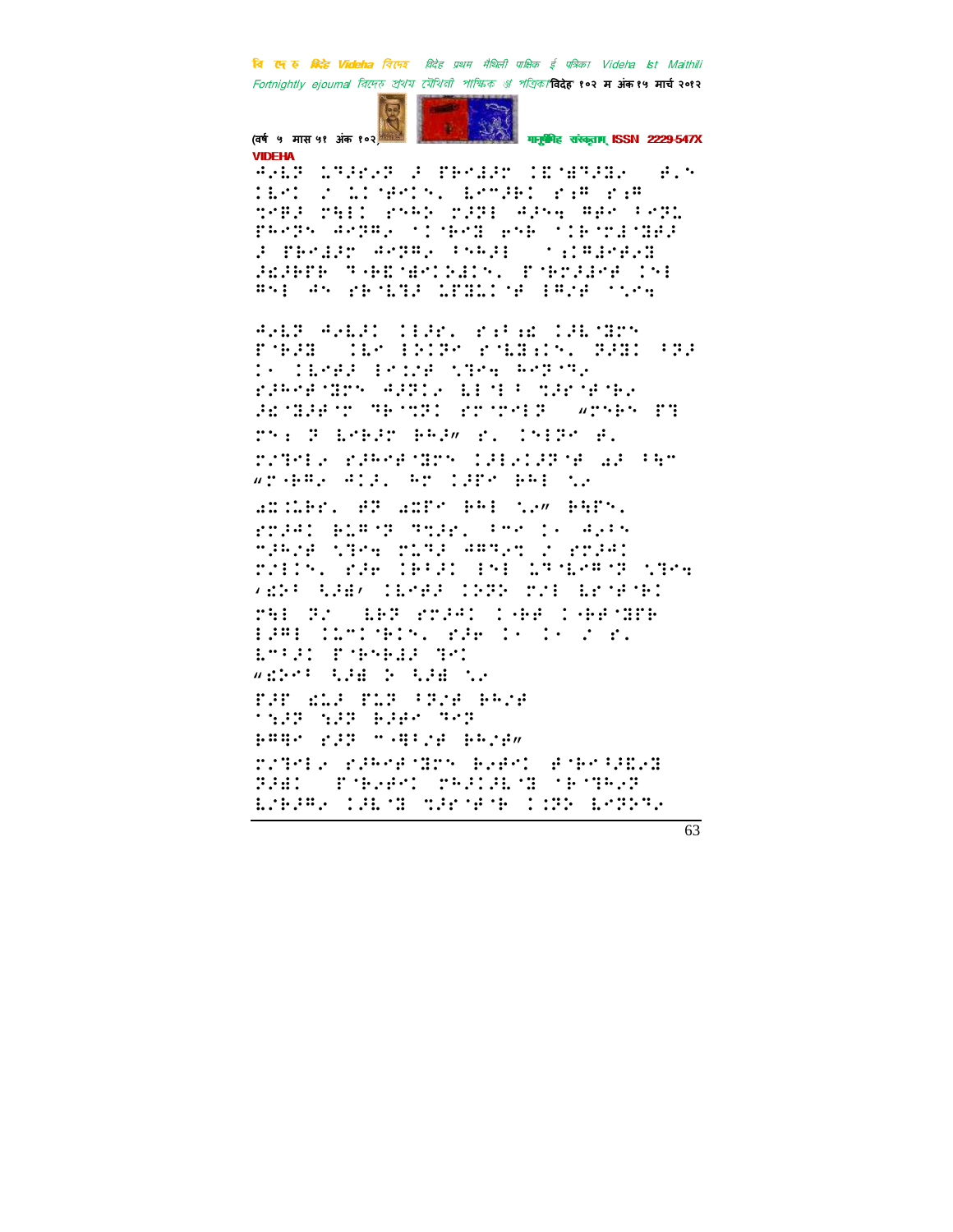

२०१२ (वर्ष ५ मास ५१ अंक १०२) **547X VIDEHA** 

**THR MIRMAGEMENT CHR RAT RAT A** HATO PROBLEME PROBETTED PobelPel to cancer e. Hingger An POS ESP CRED FRIB 2221 ARSAM BIS **SARED IN RIPARTIES PRESSENTED** FROM PROBLEM WAR AND FR lish The Med the LES PIS BEBRIA. rado rad repos rietro rli akan shkolora<br>Ruro Ruro kako mga wakon 1988 Harris Br An Adamir Mard PRESENTENT PORTE POPPER PARA Tikilo lajar kuliyeka Garan rden in die biede erwert 1981 AVE (AVEIN) DIF BIF 728 MYP BENTSMARY STORAGE RATI TOBERARY IPTER CENTAL COST PASSAGE BIS HISPANIC MELPHODEMIC EMPIRE CHAR maker of confers webmanish bred Pobleshop boss Loop witch ##P#Programs SIE SI TABSMES SIEP 1775512 AGON PEET THE ESTIP: (AH ERA BOYE TOPE NO EMERGINIAN A TRAB TASE TORIGHEMI BAR FORT REAR ATS. repense manimum radore coat talon nis. They weers which MARY CONTACT PRICER CONTAINS LOCAL **TER PORPORT TELLS, TER TER** THE TELL PUTCH IN EMEMORPHICAL FRANKRICH PARTIER (1974 C. FRANK PORTUGAL CETTA RATAR OROT WITE COA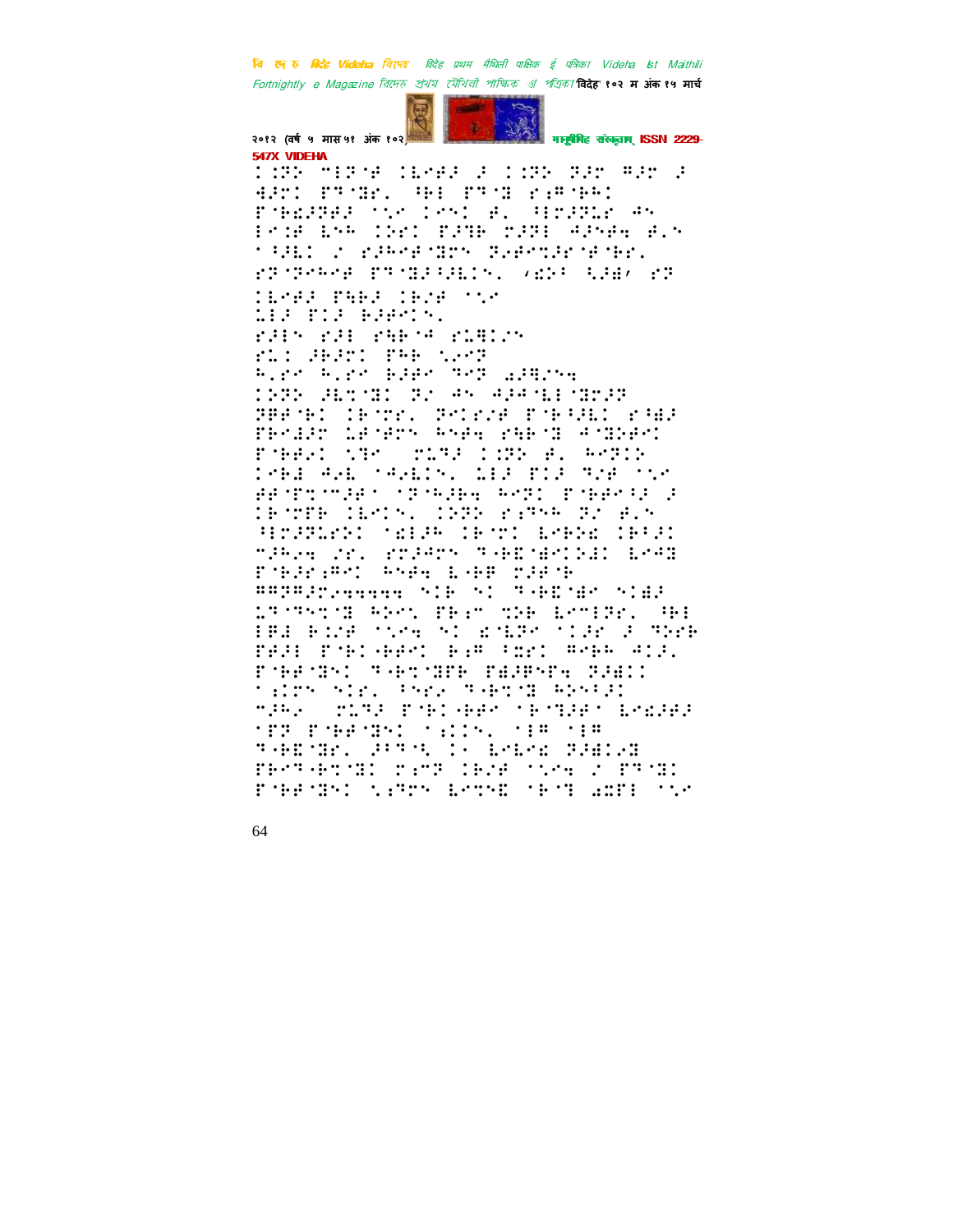

(वर्ष ५ मास ५१ अंक १०२) **VIDEHA** 

मानूबीह संस्कृताम् ISSN 2229-547X

AN PERIL TENRADORE ANGEMARI SALA **SERVICE PROPER** skeps poke (BSBP 1.5% Dardh Dari Elen Sening, APR rrbe rrbe \*\*\* \*\*\* \*\*\* \*\*\* SPEAR PAPT GERT PART 2 STATISTIC PHILAS TECTERALIS, SARINESIA **PAL PERSPERSONAL SECOND-PERSONAL** the class femp bies cospite above THEN BY MIRYE STRE VIEWE PORTER IN PHPATA PART STRANGER MITH APAR vrdru podred bjeledavn (britan riche Auto (Auto Calculatoriani) LTMLRET TV (1975) NTP ( 2172 TB) Presing Presidents Presidente ringer to George School School and School REMARK LATHER AN MIT PARTIER AN PRONE BENN DO SOPPER CRIBER AN an agreedy no ms: the geria is: tring STP STEP robert reserve 737: 43 K.V. MY, B. THRAD Hrther Lubble (Serri Serra) WIS TO PERMITTED SHEET TAPE PROJING TER TEMPER EL PRE PROF TO TERP IP GETERING THE AMPIRENTEN BAB ALDIS PREMIEMI tages propriet things of the control  $3.399774$ POHENTOLE OF SLOWLING CONTENT WERE riska min med rima seti: med Pres (251 F. 231 Pres (33 Ren)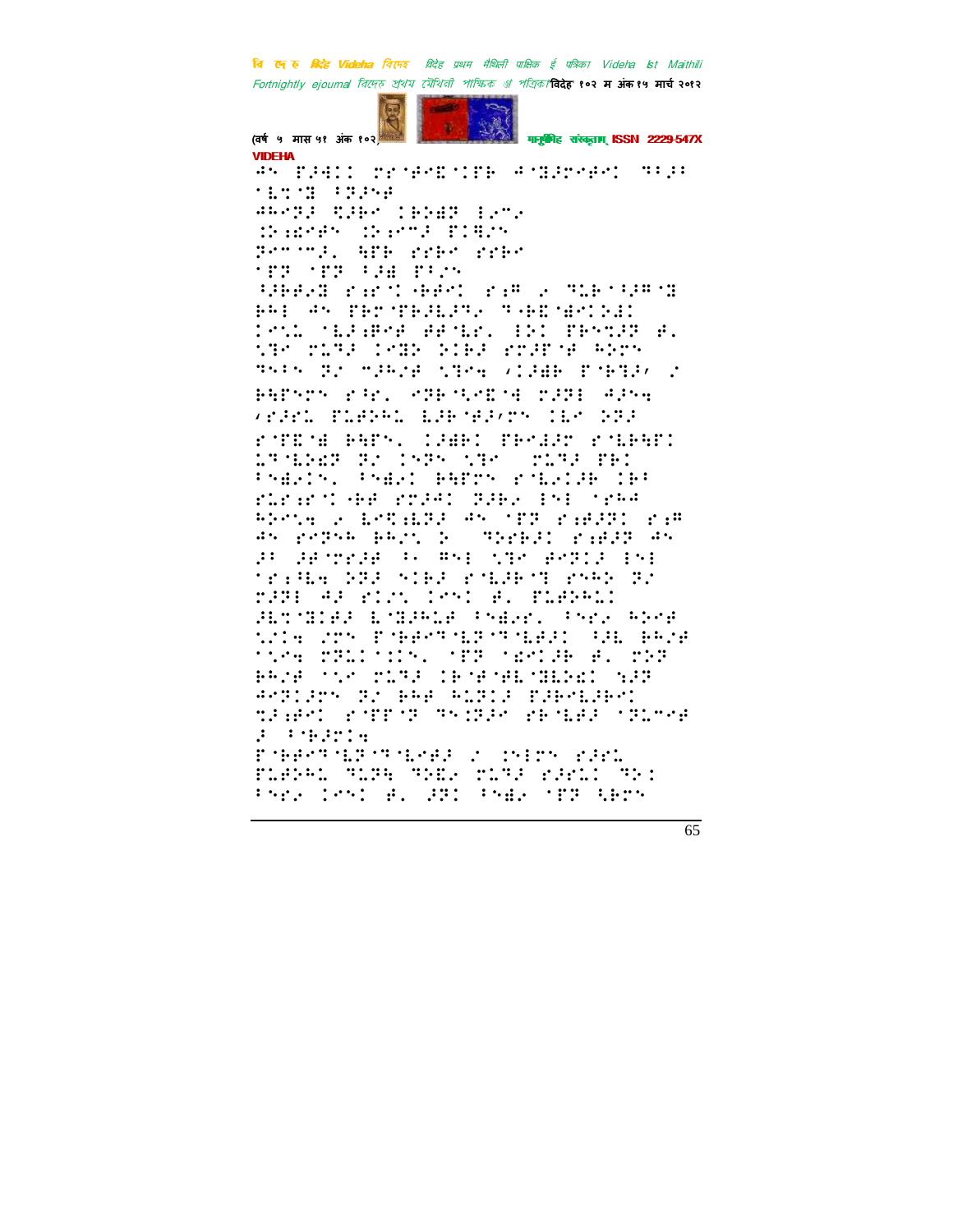

**547X VIDEHA** 'PERS PROGRESS PERSON SANDAI POSS. PROPR POINTS SIGNARY PROP SON STORY WILLIAMS AND TOTAL FAI PLANNIN, THE EPR 1186 16 2186 FD416 The: PRPH 16 Whi Adam **TOGETH ARE WHELE PRICE B.** PORTUGARY PAR ORON PAR 1951 al 1986 (1659) Troga Papa<br>Tsiano partie religios peres diri e, and desay, 1982 Fires Andys FJP-Br #. FrBr 756rs Tel #51 ride Tele Te TBP ( BLBPBR TRAV TVP 152. PH S2 32239999<br>2 PSEZE: 2620 PS6331 **SHOP PORTSHOP PORTS!** rrades abbaby ssim rs oard oned PRYAZO PRYRZY: PAR PAR JPZ<br>JUZZ JRYBUCH 1281/ PLANRL PJPLROH Price BBROIN, Provincia Participa  $2.329$ TERT TRAFF DRIVER TO TRIAL AN role of Ager, android E-BBI device AND PORTFOL BIN PRODUCTER  $\therefore$   $\therefore$   $\therefore$ reterned free estate communication SAPROTRIAL (BIS) MEANIFE ANDE President independent fieldschiedlichen rance off part of modern **SERVICES SALE** 

POBRAHAMI BAPY, AN 2 POBRAH **TRANSPORTAGE CONFIDENTIAL RADIO** PRINT TONI B. MILHEREN STRATH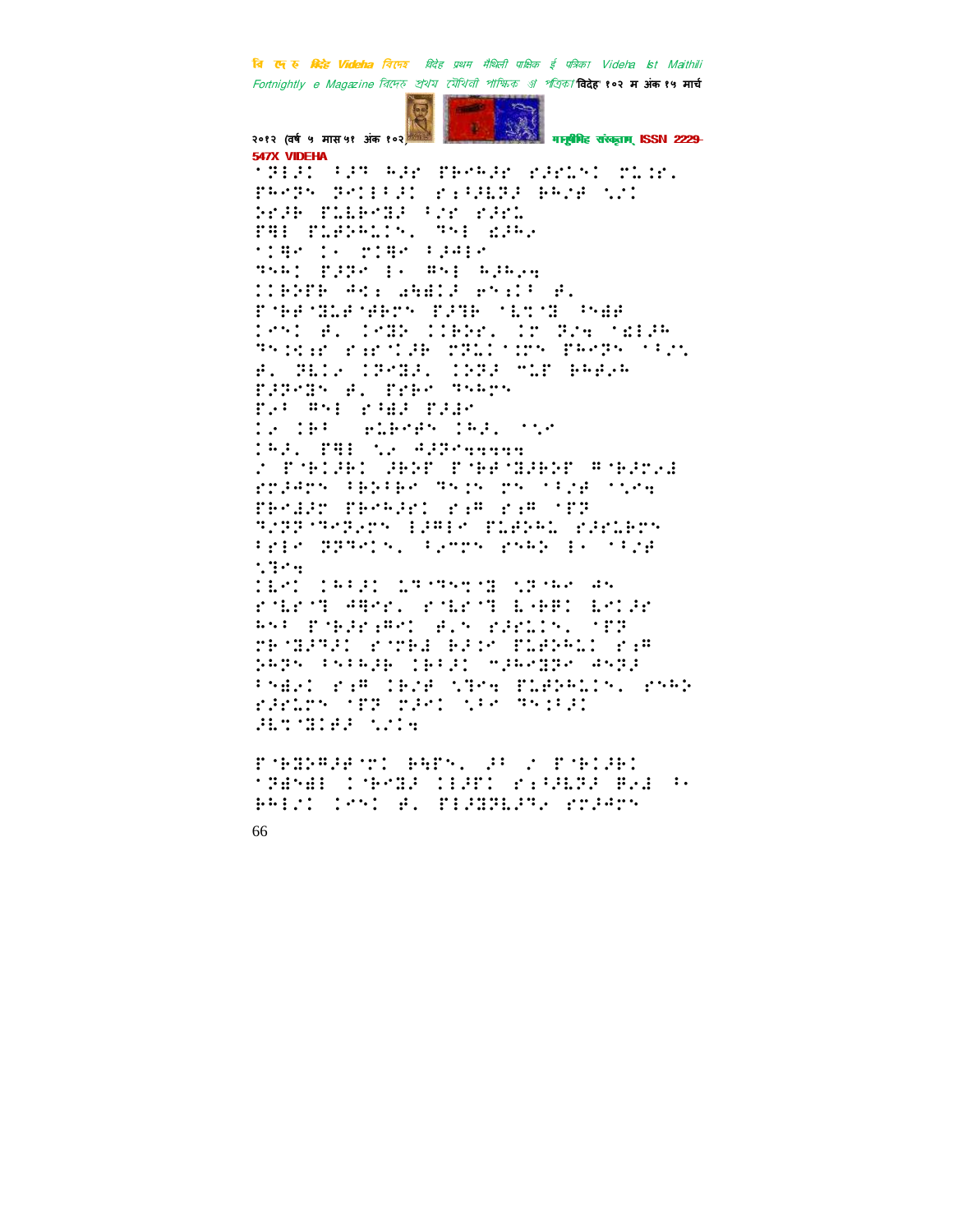

(वर्ष ५ मास ५१ अंक १०२) **VIDEHA** 

मानुबेदि संस्कृतम् ISSN 2229-547X

rand Planel of raw Beach (Forro 'Erbe Partia Assende Sarro ben li FJRMENI FJETJ IV BRI NIM BLN 2 rangel Case wer Cers Card Asia Benedict (Est 191 1989 September 204 IESERI PSTS 2 TSISTE, PSTS refugeed to the lighter decay THE MAY, AND THIS APP BY IEARS ski tria (Ger ekster earry Paller 1951 A. (1897–1978 A.A. (1943–1997) EPRO 1185 2185 PPRO 1252 Prove resident aprestor range PRODUCT BESTE BARN, CORN CENAR THEFT ON THEFT

widdird farbew meethi listi z rammed reno Britannich, 1595-9-1604 16 16 16 1611 851 - 1504 AGB TECTS A ARCHAEON BARCHAN ROBOTS *SAMERYA BRETTELARA NJERALARI*, ARI rage as ricin (MBSA)ry Subsy: Argel Ald. Benevard rolling Alb **A WHITE THE PRESENT BEST OF** IPERI IPPORI D'EST IPP AIR IL MOR 1595 (1981) 2199 A921 222425  $\mathbb{R}^n$ **SYPE INLETS PLIPSE IPSEL. PSECH MORE CREEK CRYBEL B. CRYBERED MEDIED IN ELISE NEW MIE IET** FAPE LOOKE IRZUE PROJIN IEO IK Tend Bac Ball the Can Tend Br APPe par shopper sheep may shopper. FREE TORE TRULL INTO FIER IN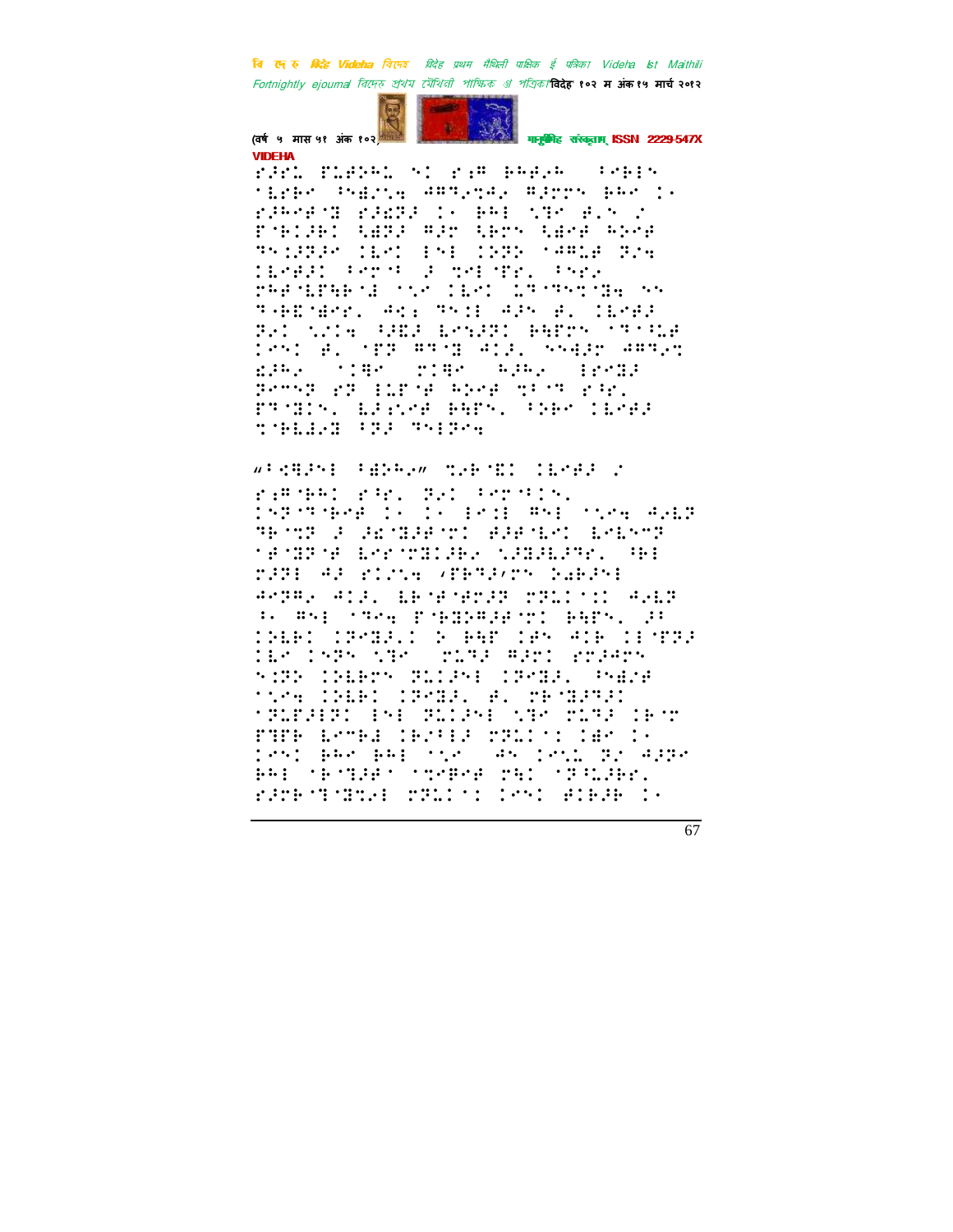

२०१२ (वर्ष ५ मास ५१ अंक १०२) **547X VIDEHA** 

मानूबीमेह संस्कृताम् ISSN 2229-PRESSENT STRUCTURE CENTIL 2018 2018 DAY FARI IBOD D'EBOD PARARI PRIPAI Pad 1474/11 (Pad Stew J425 dBor) HE FINDERS BY SPORT PREAR reform crops opinion can also EMPRE FIER AND MRE RAID APM B. Plea Persona and Gobern Programs PRES ASSAULT PRESENTED TESTS PR  $4.144$ **POSS PRES ELMA** tigh teghe #5; digital district Brooker Paller Rrigger TROTOGRAPHANI PROSPER REGE Brr. (PRE ST APSE B. VTSD12TS) PORT PROVIDE ROTARY STORES ELECT **TEST OF SPACE** 1933 FTB313B Ac: PAR: 3381 FB2 TEMPE PAINE NOM B. IPPE TOPS OF

ring threads the roughly. Begg p PARAMI BARI (PRE 18 IERAR 1811AR) 2 FEVER COTALL CAPARIGON TRING naze ning ngg dibrod ipa pagulini alik di Todi 194 194 kuadrati.<br>Ikaun listavisto terduk tinta LAPING STRUCKTRUNGER CERTIFIERS 1918-9-2 (239) 238-9 2381 4354 **WIPMER REPORTS THREE CEMES** rate abordered webs populare **TERT SERMISE TO THE SERVICE** reman and remains against the MIRT CHAMBEL HEADER STREAM MARCHER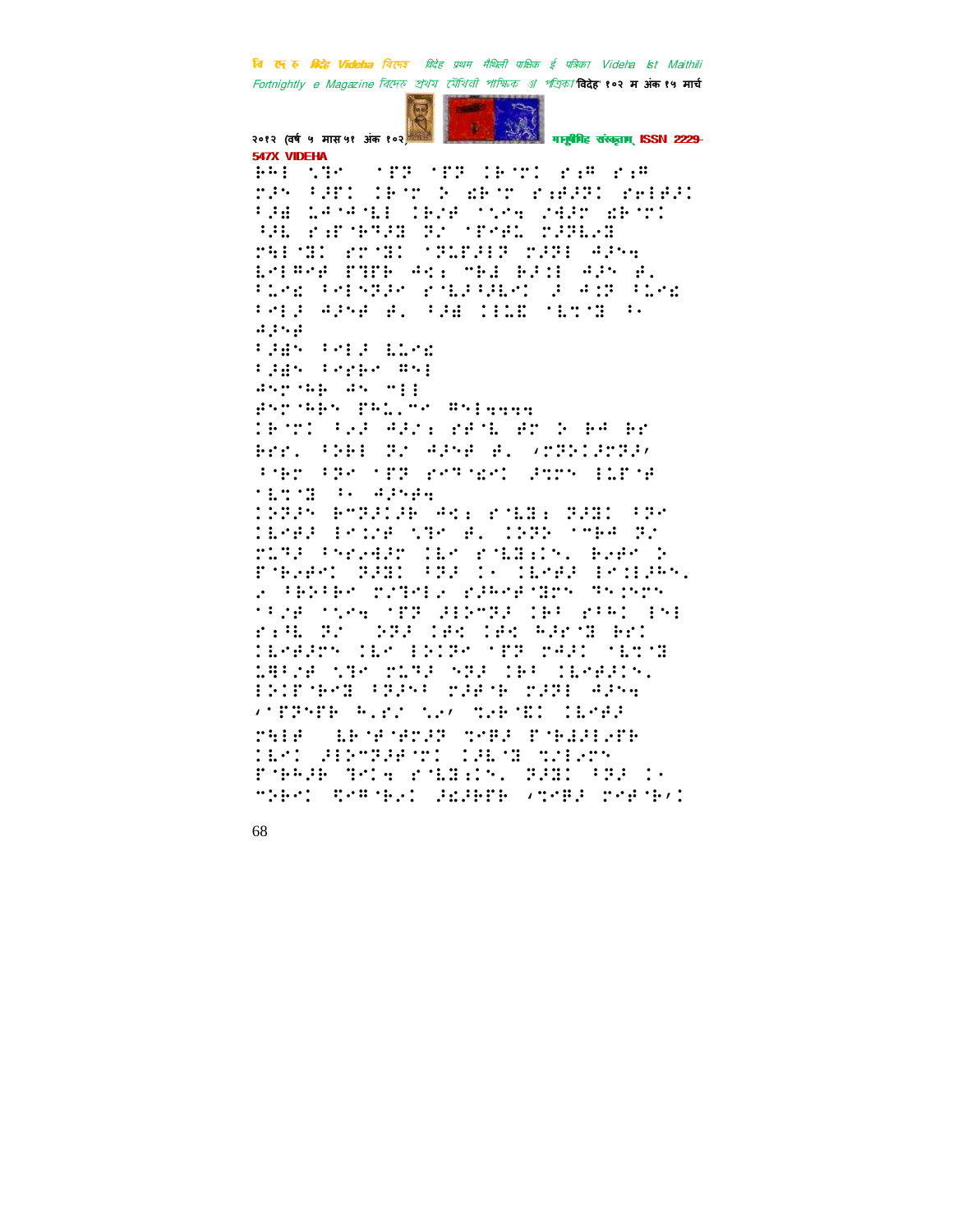

(वर्ष ५ मास ५१ अंक १०२, **VIDEHA** 

मानूबीह संस्कृतम् ISSN 2229-547X

Poles Poedrop (etding and end Stippe Wie Stee Winny Bar () tregel szegri poeggigbe lab<br>arpopal pogggernég szep élése léte PAREA 2221 APS 2132 AIR PSP213 PARA SER STEREN TEL 1522 PORTO PAROL ANGELICIA PIPOHLIPA **MOVING MANUFACTURE SEPTED OR COOPER** BRANCH SERVICE AND NAV NY 1595 STRATTESTRAP ARA PSERI RIS B. 2 INF PENERBOA PERMIN. TRI TNI Alba (B) Add roll: Poeca (A) And **MP B. PARRAGA LE MAT RATHER** Springer (Sheep

**ESTA BREEZERS ANY CENER ANYZ ANYER:** BLED SPEED SAPA PARP **Will UP: UP: 186 SENERINGEN** 822 HBBS2 2607-65-225 (PRS6) BJANS PHENIX HANE ENBERG 2221 AP BRE COPE COBERT FRAELOS BRASBOI Leighgeleight di fi a limitef Pres Ades PAISI (1971-1984) SIPS: Br Phen BADA Balm A4db: BRIBAT DND reponded brianchies, anno 82 **FRAME OFF SHE STAR SIDES THE TEN** TIPP-125 (PRP) CHRP C2078 45 ASD2 role: B.B 981 BIB ombod roll of th **PRIZI 2 THE PIRESHI PIZER** METHREE INC B. PREPDY PORCH rought later a change of 1193 3r.9 W.98 **POST AT ANY SERVICE**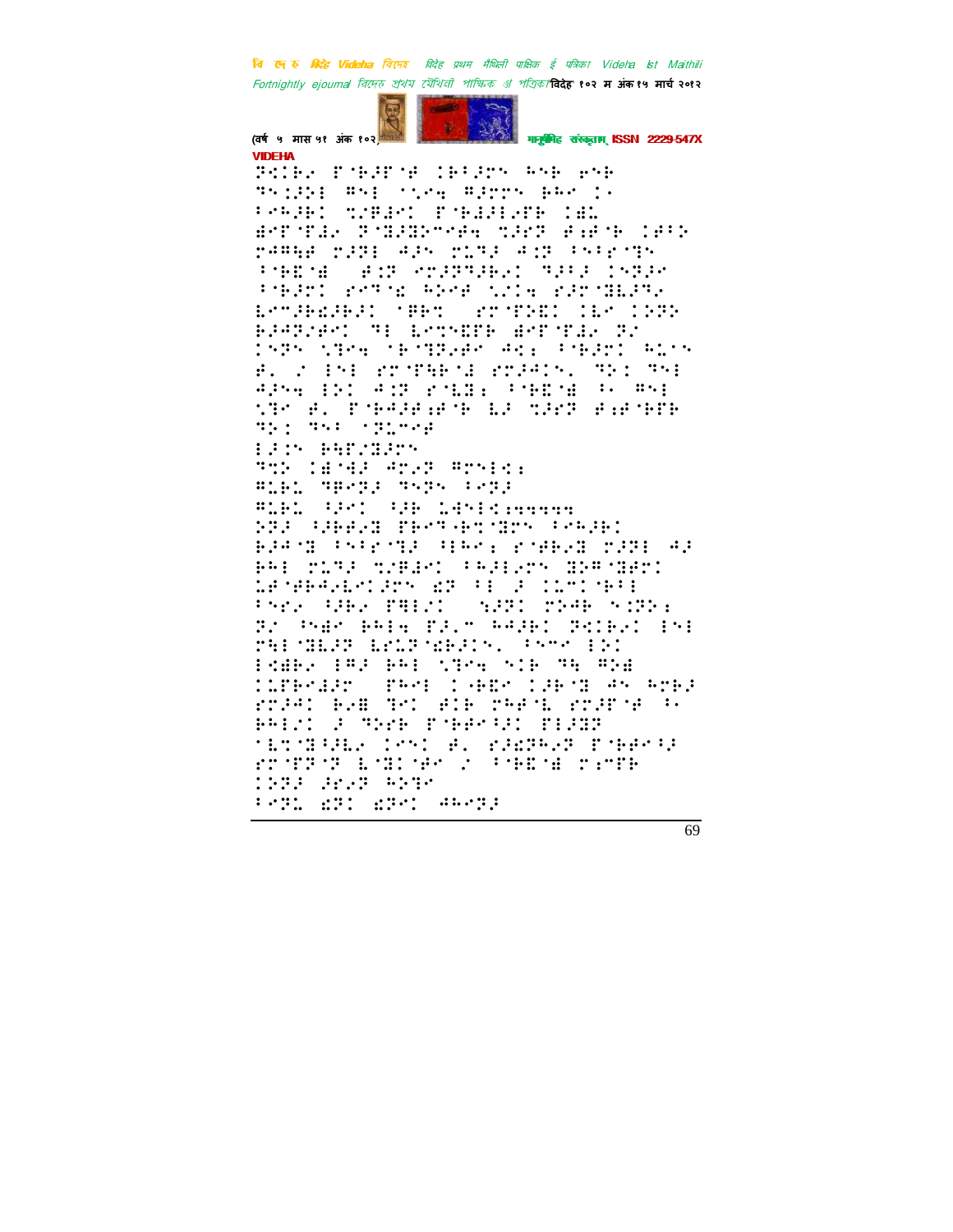

मानुबेमिह संस्कृतम् ISSN 2229-

**547X VIDEHA** BED ARD TREEDS Shir Shir P. M. Dealh EVAN VICE PLES NA **TERMIN R.C. Crasses** 

२०१२ (वर्ष ५ मास ५१ अंक १०२)

ESTARTALL PROBLEMSIALL REAL MI PRES. PROBS (MOROBE CROP SSOR) MARAIAE: PROTHECOM PSPE (6) PSEZI **STRIPS PRESTRESSIONER IPPIC** 1989 (Blood Big obemp avens LAP MIR DE PORTA INDUSTRING MACH rathe intarn 1989 (From Broadrie tir 1951 al 231 element Aragósi<br>Al maer a gaeb elga Aaers z 181 PROBLEM PLANE ORD INSERTING AND APS A BI HARTEL APT TEAR BARTA F ARY ALL TER ENDIN FAR AWERN roja, račjavanj seglov 2016-42<br>rojst 151 groz račjegovo 12 641/14 533 2 118 138 45 1658 5733 PROPARTOR ACREAMY REPORT ORIGINAL ATE. BY AND BARY 2 E21MBMB1 23B 23Br. rrights company presented the POBRAS AGENENT, ANY SPORTARY B. rakofol rragi menda olivol poetak PSA (2173 Pobends) Pad: Sib Prodio REMEDAL AND STRUCKLETA LESSA EATA FIRST FILE THE SPECIAL FIRST

role: 2255 rie: 346056512 2525 ESTABLE STORES BAR ESSAYED SESSITS ring (sp. 4354 4852542 (dd) Gld)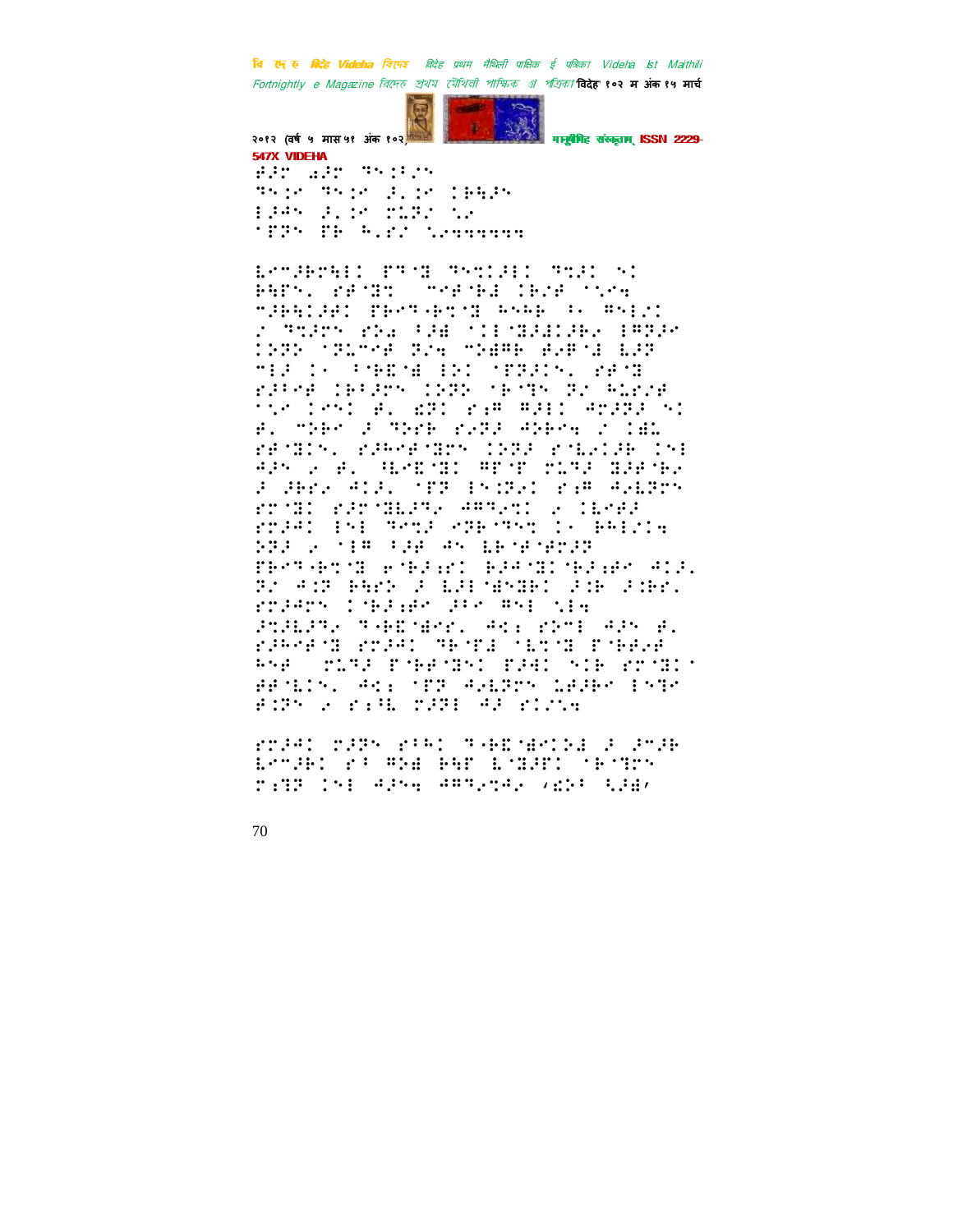

मानुब्रीह संस्कृतम् ISSN 2229-547X

## (वर्ष ५ मास ५१ अंक १०२) **VIDEHA**

TEMPET PRP (2008) RRB/ TEMPE PRP0 Professor (Service Code Page Page BY LEMENT INE AF FILM (2008) ANDURAL TRILIA SEP TABERADOS ANGE **MARK LEBRANARME (2002) 12NA (2** remark has creme through the control FRID BY LATTY BATAG BIGPAR CILL **VISSOS AND PRAGHE PARTIES ARLB** SIPER RIN APPROX. BND Y JPRI ridhe: Andro Persi St 15326 rende (Store And Crno B. redeed) may war (there, while pawers FREED INTO THE PATENT OF THE TRITICS RATE REPORTS there a line and the street 421375 BRS562B 7311111 151 82361 POSSE CALL RESERVE STORE ARE **METH PARIS PROFIN IN BASE** EBrr. (18 (18 red B4 5 er) ALA APISTA VESPALENT ASLA TEMPS EPA **PLEIN, JEJE FRE IN BRIE PNE SNAW** rafning aan hebarann anaber boer wie Albe Albi Abre riedrich  $\cdots$ FARA RABONET MARS REPRO REPORT randaar, ah een bear sie FOR HE METHODS AND STRIP HOT FRITT FOR HENRI PARK PRINTING rough datable than and is agen ring a by rander thiand. Prop ESTROPHONIC ESTABLISHMAN RESOUR right fight and range wire the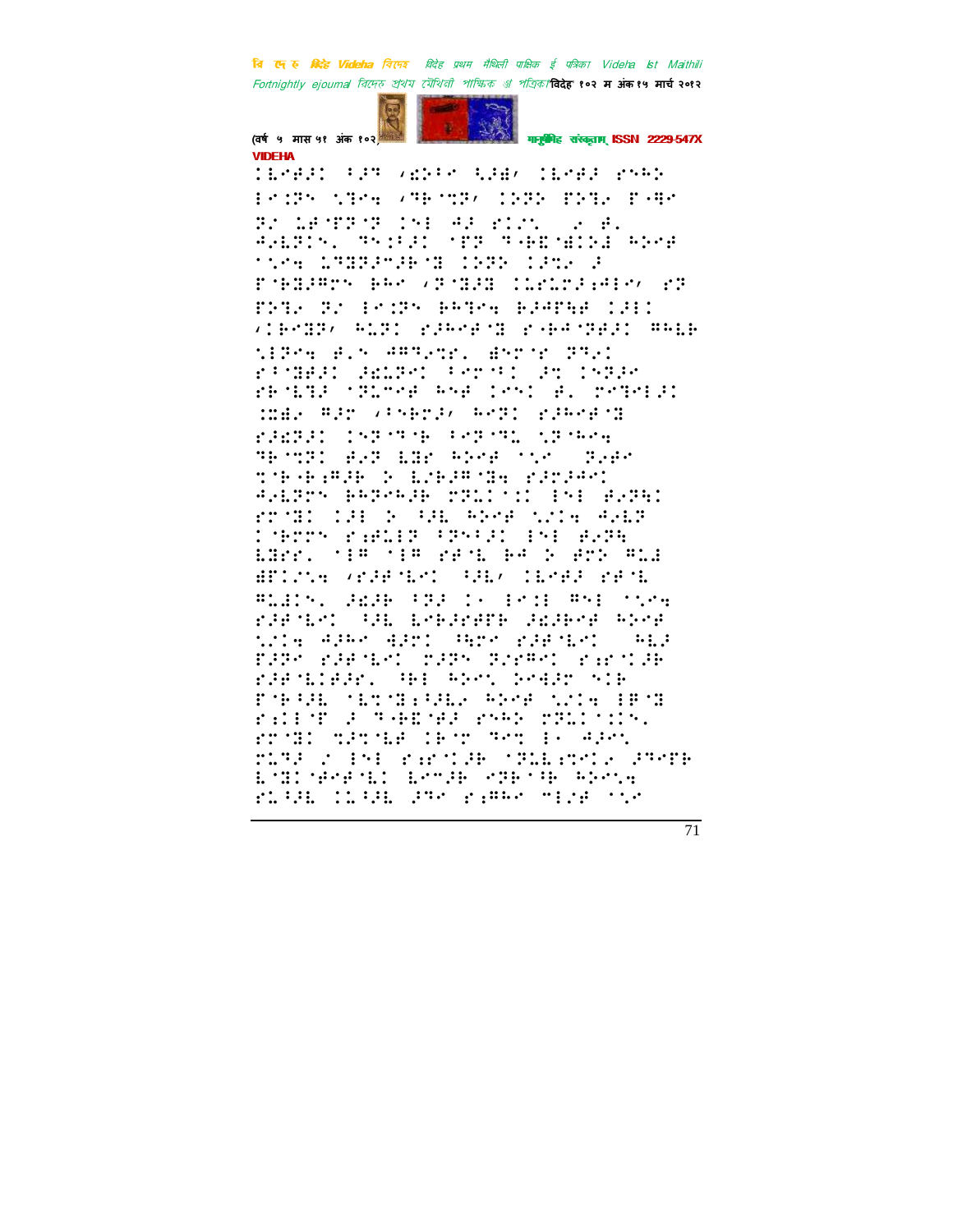

२०१२ (वर्ष ५ मास ५१ अंक १०२ ) **547X VIDEHA** 

मानुबेमिह संस्कृतम् ISSN 2229-

PLAS 2 EME A HEMPIONEN, SAPPA PATE, This Alb Ena PAT THE Newthe Pres (1983) OR TESTER REPORTER there will be Head that the most the Bis Sibl Comp init her Br rati APS TEAM PARKEMENT EXTRACTIVE A AWER RESORT IN SECTIONARY CENT  $301<sub>2</sub>$ 

PALAR PLELE & AN WAIR ILLEY FRATHRON ANTAG (TAN MI MIORA) MARCHI PROBABLERY, PHERO BROOKL ESTAR RE TACHEDA SICO PLTP ANDR **TERT EREPRIME REPORTED BRASE** Propr Aug Berg and Wig Poin tinke, Perd Abyld (127 priery rden admant dies mote alge Stea BAD TELPH LATER PAPTLER. LETTET REAR TO TEST FREE TRES TEARING TECTION FACTORED AND SUPPORT ALASHAD SYMPA RIBI ENE ROUP ROTURN AM Service british begans head FROM A LEIGHBI POBELA AL LEOBRAR ranawn personners (1863r) And Co Bri the TLBP HR PTHPPP theorem Blue Haste (1980) and the **1314 TS Lebach** gana gana gupe gupe reles lis picture<br>Après avi at l'Alti raegge e ESERRE ESTRER SPORT D'ES REPO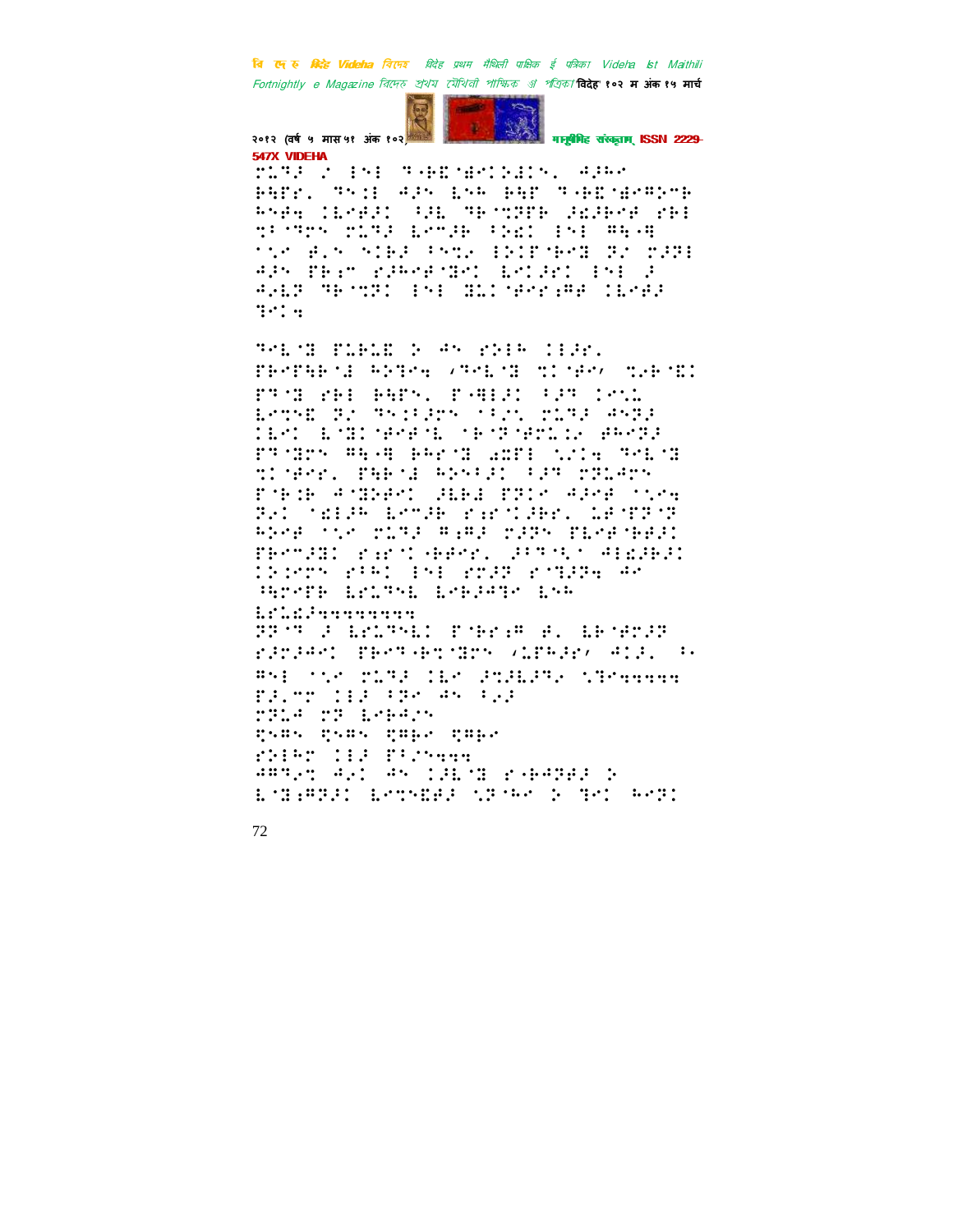बि एक रु मिनेट Videha विएक विदेह प्रथम मैथिली पाक्षिक ई पत्रिका Videha Ist Maithili Fortnightly ejournal রিদেহ প্রথম মৌথিনী পাক্ষিক প্রা পত্রিকা**'বিदेह' १०२ म अंक १५ मार्च २०१२** 



(वर्ष ५ मास ५१ अंक १०२, **VIDEHA** 

मानूबीह संस्कृताम् ISSN 2229-547X

**POBRAY PORRENT THEMBOYES NTP** FRONT DES CLASSERENT STEEL PARET BY NEPH 1981 MISBING MER ERMERY Things along the the Seat. Lineary  $\mathbb{R}^{n}$ 

**VIRGENE MARIS (IRGEEN IRSP)PEDER** nama nyikaipen dain indian. **TERM ENTY CONSTRUCTS** FISHBATH ASPARTNASH INDE TOA *r* Wilsym Mich (MP Mich) Milsy P. TEMPL PAPTIE F PAPEARDE ME PERSONAL SAMPLE SALE CONTROL STARE THE MET SANDER **THE SECRET CONST TORE P.** Geel Arans, 200 apg as  $f$  of  $f$ MARY MED RAAD REEDS, FAMES KOREENT a papangangan papang agu nyi sper SARK BAY THE SRM MARIT WELF FOLEN. **THE POSSESS CONTROL** 203 runder runder 12 45 TPS TP CLEATER BEAR Pres Br Pine As (Asons SPN SP 10308 BR2844444 Ger, Prox prago bri brogana gr FJAR, MED FJANG, MED 291 FJAPR thered all booking card the conde Ar PROVINCE CAR 191811 (Servi) TEST PRESS TO RETTE FREADER TT PORTHE ENE SPEED ALAS EACH STOCK MPP 251 Partier PEPH 165 Love BC rakte romanner, man rakter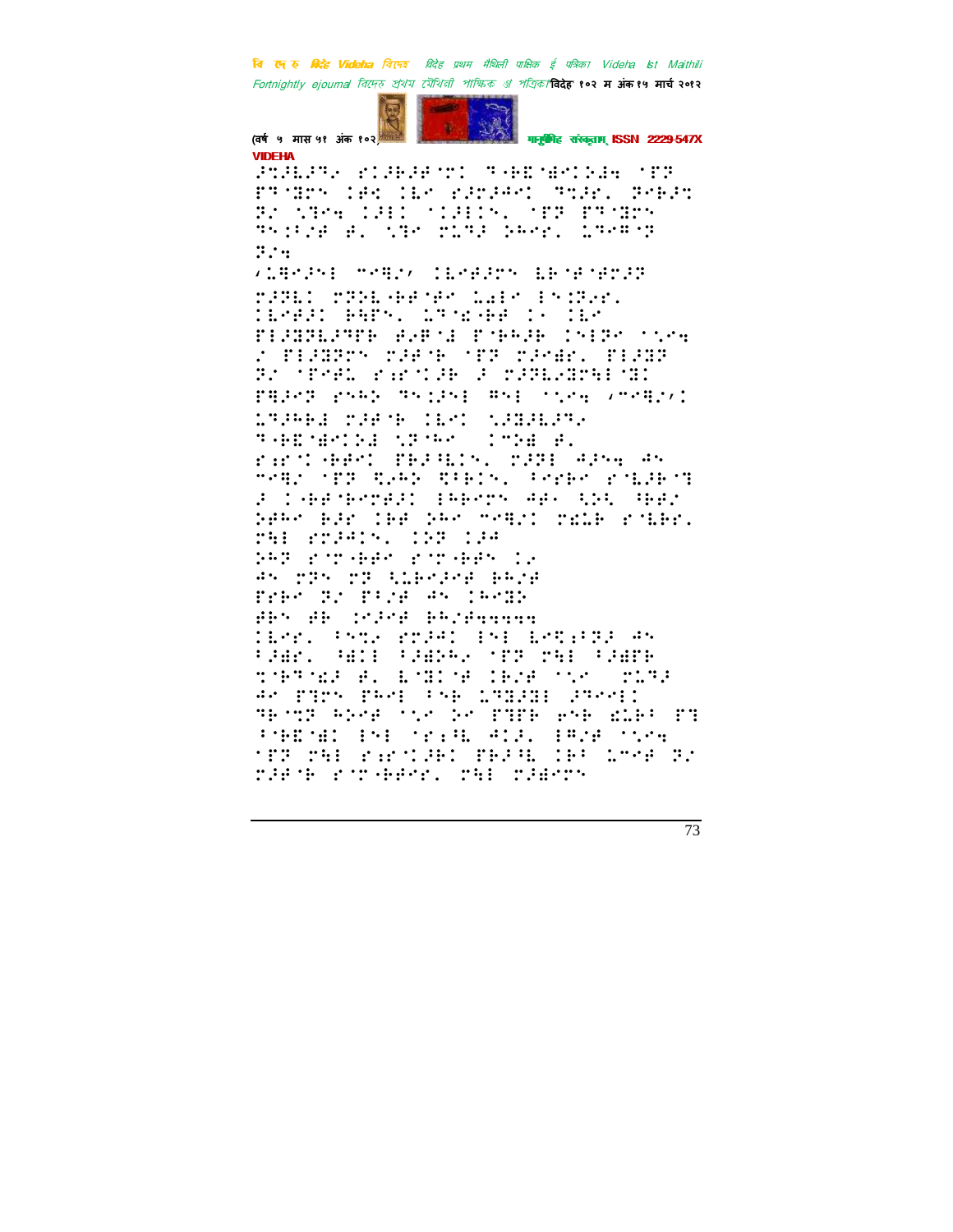बि एक रु मिनेट Videha विएक विदेह प्रथम मैथिली पाक्षिक ई पत्रिका Videha Ist Maithili Fortnightly e Magazine রিদেহ প্রথম মেথিনী পাক্ষিক প্রা পত্রিকা' **বিदेह' १०२ म अंक १५ मार्च** 



२०१२ (वर्ष ५ मास ५१ अंक १०२) **547X VIDEHA** 

raegers (101 derry Segele.) **VIIII**, 1989 BAPS, 1998 BMW

rstslat raes fater, else eklye.<br>Astroli okonse liftolariak etarolk BRI BRAZ REMIRI FRA ARIBAE ARE natural Arthur Check, Indian A.  $\dddot{\mathbf{z}}$ **ARATH BEAT BARDER RANCHE COMPARE** FER 2 1812 SAMPLE PROPERTY STREET **COOLEY PEACH COOL SECTION COOL** anger ernse egraaf gegeskapelik. SAFINE CEPTS GRESBY COMPANIES  $\mathbb{R}$  . Figure Pobrag reak (raboardiz : Promae) ARRAN POBRAT MESTICAL MARI A.PY **VIST RIP RIPLE INSER IPEN ISSUED THIS SERVE CHANNEL THANKS SER** TARLAR THE ME DE FILMMARY TARPE SESPE PRESS  $45$  dibi repas mini INER INTE D'UPREPENS S AND CREAK ADE ATLE **TITLE BAB 8.72** RARA (1813) 2 (Devi Crimerm Fel Rar ra regensi mesket ayak saut u anes LESEN: B. PRLE BJR (LRBJRN PNEMB MAR (2019) 2432 STR3227322 MEMMOD ILK PLIPKOS IKAJE: PSAJE IKTRJAN. PRES BERT EDITOR PROBAGE IN September 28 (1941) Stringer Service rach from Haarras Will the STE TO INFORMED INCOME PRINT RESPE  $\dddot{\cdot}$  . **START CONTROL CONTROLLS CONTROL**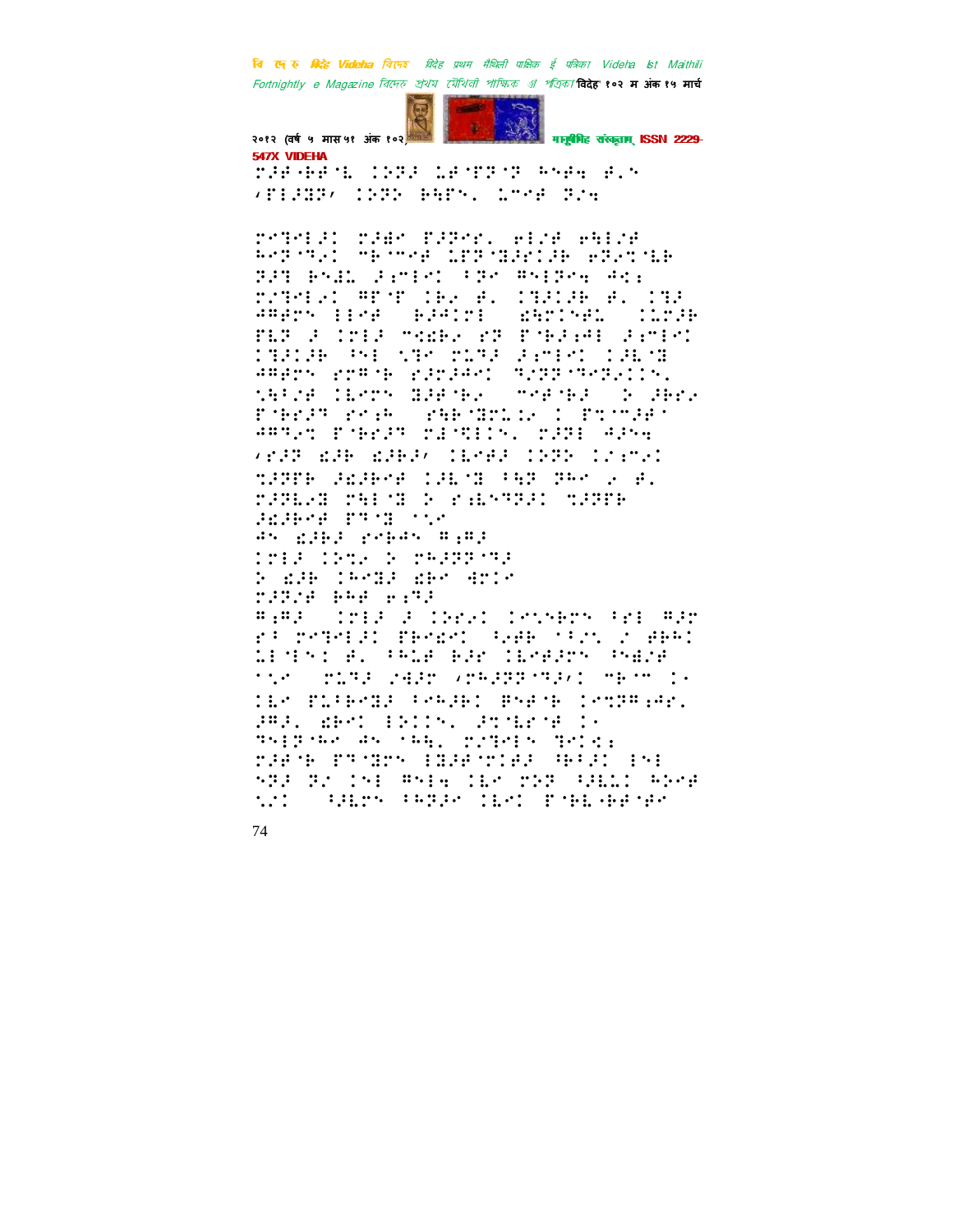बि एक रु मिनेट Videha विएक विदेह प्रथम मैथिली पाक्षिक ई पत्रिका Videha Ist Maithili Fortnightly ejournal রিদেত শ্রথম মৌথিনী পাক্ষিক প্র পত্রিকা**'বিदेह' १०२ म अंक १५ मार्च २०१२** 



मानूबीह संस्कृताम् ISSN 2229-547X

#### (वर्ष ५ मास ५१ अंक १०२, **VIDEHA**

FLAR POPURE PAPTIRES AND BAIRS FRANCH BREAK PROGRESS SPORTER  $\mathbb{M}^{\mathbb{N}}=\mathbb{M},\mathbb{M}^{\mathbb{N}}\left(\mathbb{R}\right)\mathbb{M}^{\mathbb{N}}.$ **AND RESIDENT AND READY** 

2004年,12000年起,新闻《新闻》(1925-1926)。  $\cdot$ ESTERN THE PHONE ROOM WITH A PROBAGINO BENGELO CONSTRUCTION **MANUFORM START SERVICES** ter førsta tide av ræder. rynch (man wi av thully) TARINENISE BMPALARIN, NSBM 2001<br>1913 PHP NEW STARTEN PLOTTER NATH **WIPER THREE HEART HA** 

MESTERED POR ATTOLECY PREFINS roman Hers, mad as compassed THE TERM OR TILE TIME WAR term from 1978 tem tirturingen KILETE JEJENE KARISTEP PARTZU A B. STOPHENE MESSEN MAY - AVER THEY ME MORE WEEK (100%) (AE (SE) 00000 (1000) rd rende broederen gebo 

*FARISH STR THESE* **THE PARTS THILLIPS** AF WHITER **PATALLIE: 121 PALES CONTRACTORS CONTRACTORIES** PRIJECT TORNE CHAT LEPCHE ER L'ESTIS, TITL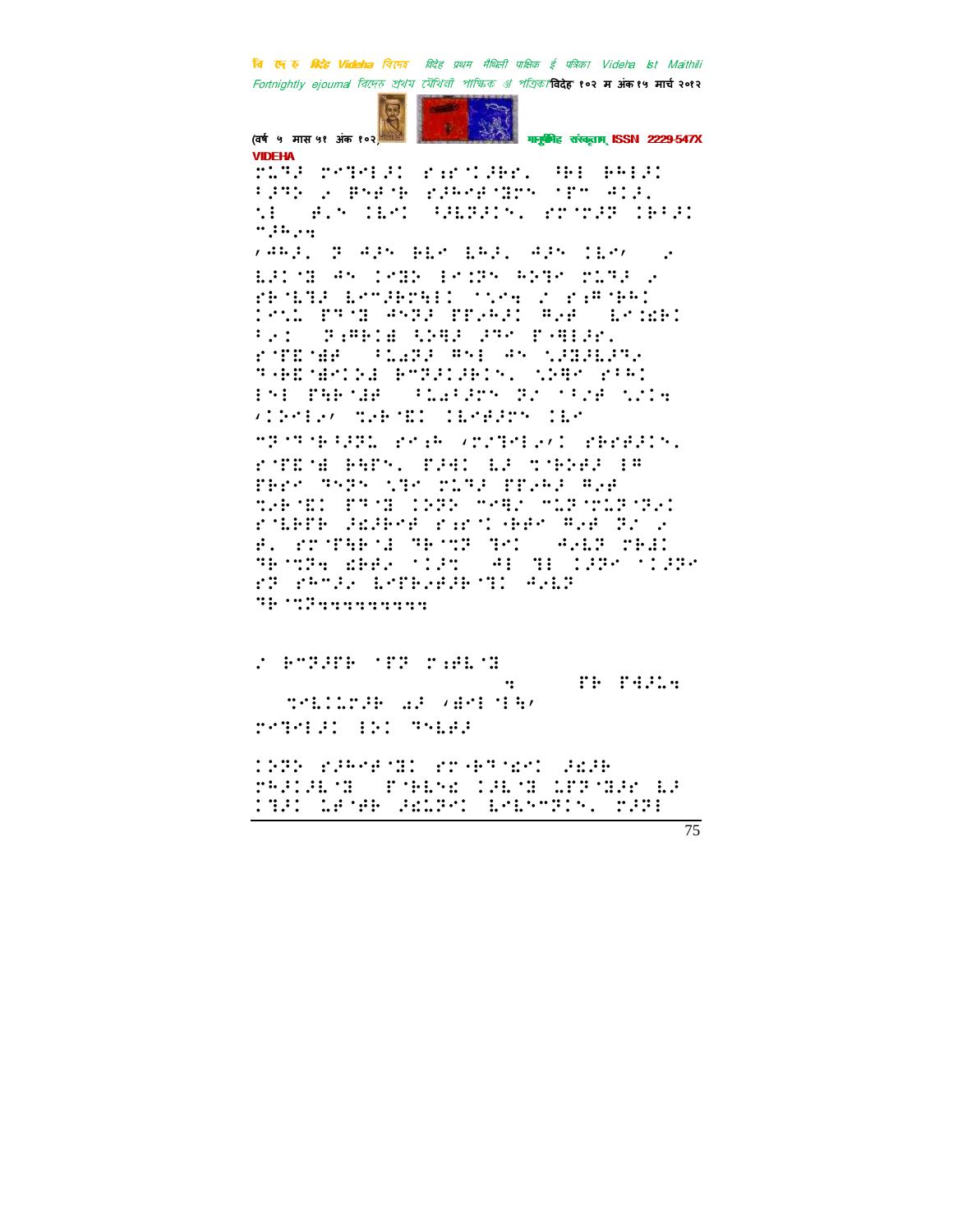बि एक रु मिनेट Videha विएक विदेह प्रथम मैथिली पाक्षिक ई पत्रिका Videha Ist Maithili Fortnightly e Magazine রিদেহ প্রথম মেথিনী পাক্ষিক প্রা পত্রিকা' **বিदेह' १०२ म अंक १५ मार्च** 



२०१२ (वर्ष ५ मास ५१ अंक १०२) **547X VIDEHA** 

मानुबेमिह संस्कृतम् ISSN 2229-

APAR TVAN 2 PATRY TITALE SIT FR FRIE TIM LAND BL PORTH PLANGET LAWAI PERSPEJAN BAPAL 2 SUBJ SJAD MARE AA VIVNA VAARAMED ERIAK BORS ria ar ann ann an chaile riann THRIPS WEST TIME TO HE 21HO HAI <u> 10 a geta promero repat razone</u> n amneskel (andro poden 21 onbringen 1806)<br>Sopas (apo poden 1952) 1806 (apm) om findelige BRT AND DATE SLADEDS, AND SPEN TAE APP B. MOTH TEMERED MOME raegeara recome esp. (1918) esta PRESENT AMBIOGRAFIA SIMAALI Referred details during alreading comp AUTOR TECHNOLOGY CONTROL PIPS TER DE GREENLAIS AGENE PARA BEST PIRAM ANT TELE TRANSPORTAGAR F EFFATION PROVED ENTER ALONE NN ESE HETTEL TO FIRE TREETERING rofeor (Price (Al ramord) rendering

r Tengre (ROS) (el Se del Pago Bar **THE REPORT BETWEEN AND** rakeromek andre frome: Bradian: robers (18) beginned the cobered Poble Altima Roll Brok Till **VISTMERL END THERE STANDES EMPLAYED** 2007-0638 9916 PASSAGE. destructional

FORESTY PARTE OF THE POSTER OF CROP 76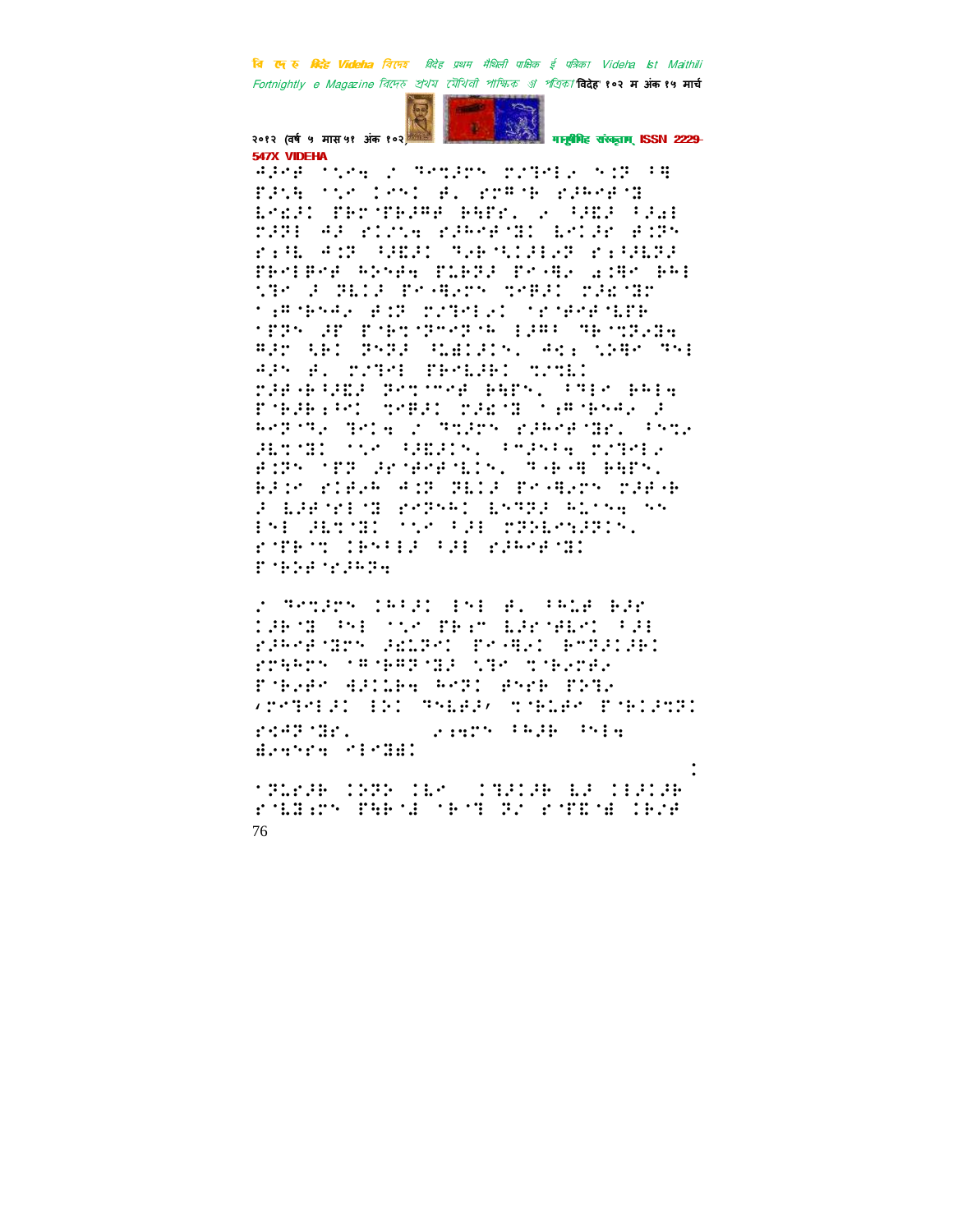बि एक रु मिनेट Videha विएक विदेह प्रथम मैथिली पाक्षिक ई पत्रिका Videha Ist Maithili Fortnightly ejournal রিদেত প্রথম মৌথিনী পাক্ষিক প্রা পত্রিকা**'বিदेह' १०२ म अंक १५ मार्च २०१२** 



(वर्ष ५ मास ५१ अंक १०२, **VIDEHA** 

मानुब्रीह संस्कृतम् ISSN 2229-547X

the almo disc slips read die by IERLANI BYZAN, INERI PATH ALDI PHIMEFOR INFORMATIONAL AND OCCUPANNI PORTER THE APS RIB PORTAL MALIRAR NGA 1951 A. PARTIK, PHP 1 r Poblakl nogobarot a 18arot trives (FBI) #371 PR225 er2121.225 POINT WARE STORY  $\mathbb{R}^2$  for  $\mathbb{R}^2$  for  $\mathbb{R}^2$  for  $\mathbb{R}^2$ **MAY ALLOW TEELD THUE THE ESSAY** rame ceda de la rila ramme e PTMIN, PRP PNAN RETAIL AN MEMB BOOK PORT SIDE OF PRAISE 1955-195

*VERTA MINARY TEMPERARY ARM BLAKER* PARINT THI REARD PATALL ARE #Jorn Pobmine (JBoard PABodrick) PALPA ATTACK ITALIA CO PRIGHA rrores le reseau 1970 71 PTERTO CHOROS CHEC PER \*\*\*\*\*\*\*\*\*\*\*\*\*\*\*\*\*\*\*\*\*\*\*\*\*\*\*\*\* randament (1893-1888) Del 351 MSB **SPEAKING TO STORE IN THE STATE** Information (PAGE Bar Aarrive FREED FIRMS IN BREAKS MARTH B. SIR SPORTED INTER IRF PAR tring of an alp and repeated read FIREDRA WAR AN ANG ANG ING ARTIC REAR BRANCH PARTIES TO ranterio, malamente parado APLEM IN BRID FITME BUS SAMP FALRED TECT ARDRED FROM 18 **JED SERVA SERVICE STATE AND SERVE SERVE AN**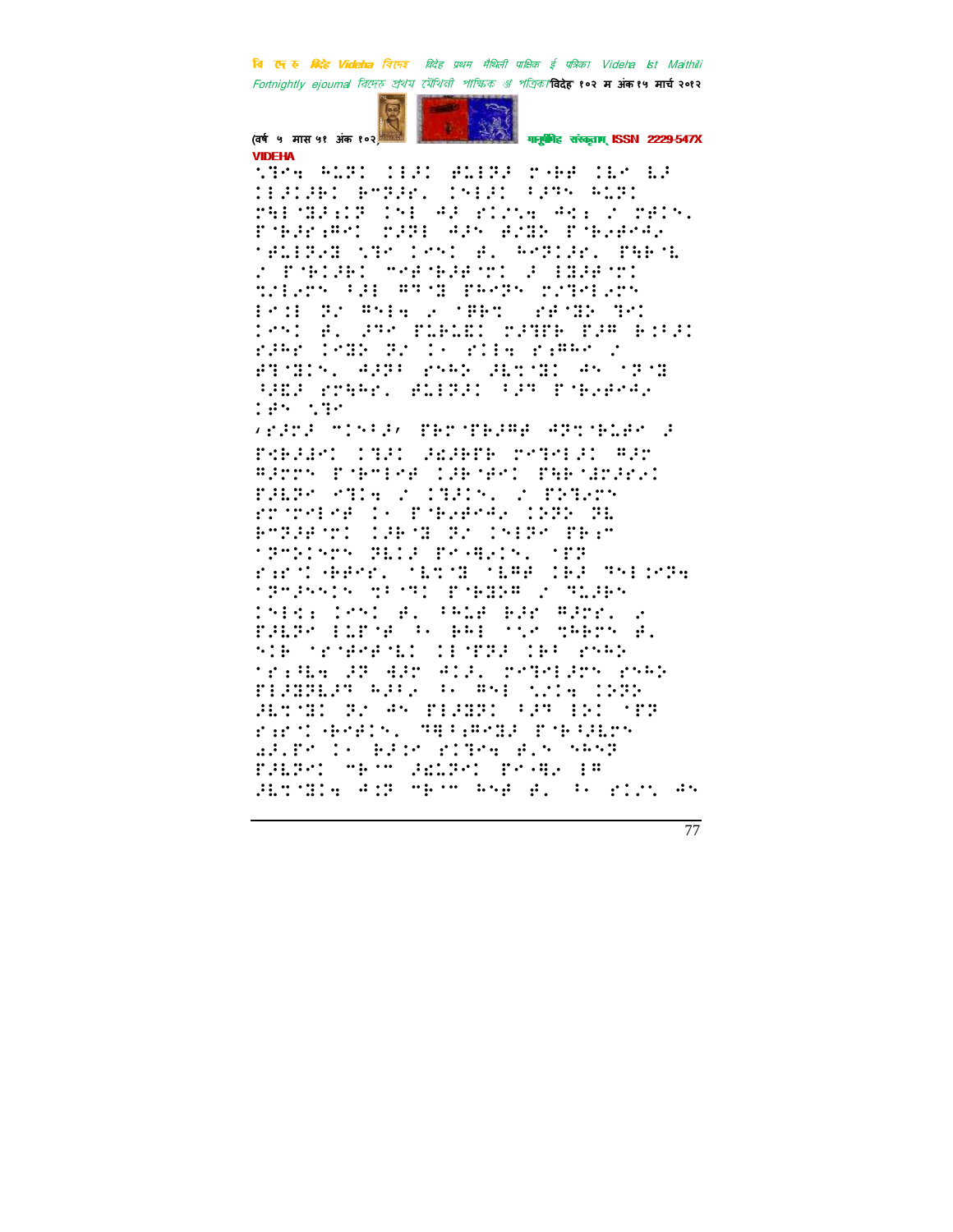बि एक रु मिनेट Videha विएक विदेह प्रथम मैथिली पाक्षिक ई पत्रिका Videha Ist Maithili Fortnightly e Magazine রিদেত প্রথম মৌথিনী পাক্ষিক প্রা পত্রিকা**'বিবৈদ্ব' १०२ म अंक १५ मार्च** 



२०१२ (वर्ष ५ मास ५१ अंक १०२) **547X VIDEHA** 

मानुबेमिह संस्कृतम् ISSN 2229-

FORDER PARRY 2 FORDED ranteBer, 4181 BR(B) Person agang pelosagalak ag (baakg) kosab<br>kgrg olivag (bab agak akonel pgagk BY THI ERRY 2 POSTERSE OPTHER Porrested to 1925 (194 FRAGARIER BOR CHEECH PTP/# 121 (132

BY MARAGE & WORLD WAND CAN'T ALONGE SI KI PAP SETRA S'A  $\cdot$  . TES TEAMA SULL A CONC PORPHER This I Mides Empaide: Jiempa Pres PAR (1945) MIRA A RAIAR BASE PART Herman An Sabe Brasin, Inserie ramerin. 1939 redsm 32 mona as B. THILBORY CONFERENCE AND

THEY AT TO APPLY START SESTANT EALAMEL EMPARTALIZA TIMA AL MAEPA fjerne neer ferne seer (bl. ster FARAS (BRAIN) BIN 1980 ATT BLAKE. riture (THRIS, OR TREASING riture razzar trek kyke kyrta PROPRO ODJETJEVEL V BOLVIJE 1575 the as (19) color (19)H field: rich. AN PLEEN NEVA BIER MEE MEMERN IERI **PAP 3. 351275.** 

2 FRANCISCO FRONTA CAR SHENERING EMENTER CORP PAGE (1911) PAPA #BOOT OFFICE CONSIDERING rists (amount for Bar bone a LAPS PROTHE MARINEY RESERVATION 1951 robert a rro 1981 boere 1981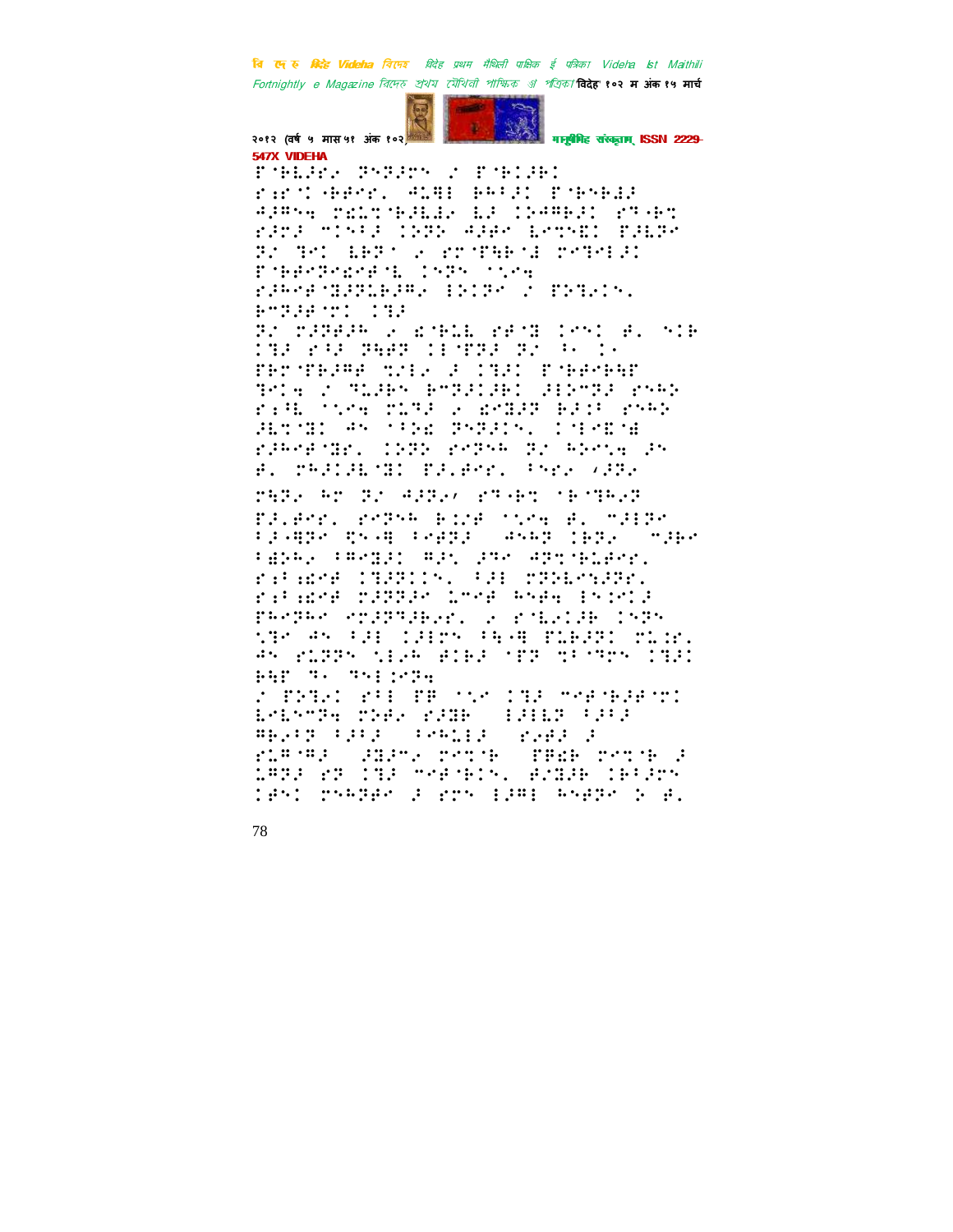बि एक रु मिनेट Videha विएक विदेह प्रथम मैथिली पाक्षिक ई पत्रिका Videha Ist Maithili Fortnightly ejournal রিদেত শ্রথম মৌথিনী পাক্ষিক প্র পত্রিকা**'বিदेह' १०२ म अंक १५ मार्च २०१२** 



(वर्ष ५ मास ५१ अंक १०२)

मानुब्रीह संस्कृतम् ISSN 2229-547X

**VIDEHA** Endrin Car Elde Stra Team 2 march 'FF Lober TAI SVIRTS FSFF HALLE ram (15572) Laboratan (1664) HIMPER TO THE ANY THIS APH A. SIER AT AREA PARSESED IRTS SPO Pres Re MBRI APres M192 renP **Represented States in Size Mine** 1951 B. 2 (1985) Instrument (1987) B2 **TER PROPORTION LEAR PARLIMAGED** medials of collection and positions. HB: TILTE BROB ENOUGH THE BNTED 1535 MBH  $\mathbf{H}^{\prime}$  :  $\mathbf{H}^{\prime}$ BiR 22:43 2542 321 13814 Sider Teti media siara pidar aark. Mka #51 #275 #582 r 188: F:#F2#8 1+ rice time A PARA (1991) PROTRIBE ON TAIL the Posterman Revolut LT THISTED FORECH YAL STOW

SLENE PROPAGED PARCHY DAL THE SAL SAL TOP DIER AR EPROPER INE AF RIZA NEW ANGE MIAR RIGHA. British paths added at the meditions 13231 S1251 PRES A208 Story AS raker ala. Imie ruma ana likak ne 45 PSPA PAIS, PAI LARK BRI ROSEPA

*POINT TELEVISION* and the state of the state of the state of the state of the state of the state of the state of the state of th  $\dddot{\mathbf{z}}$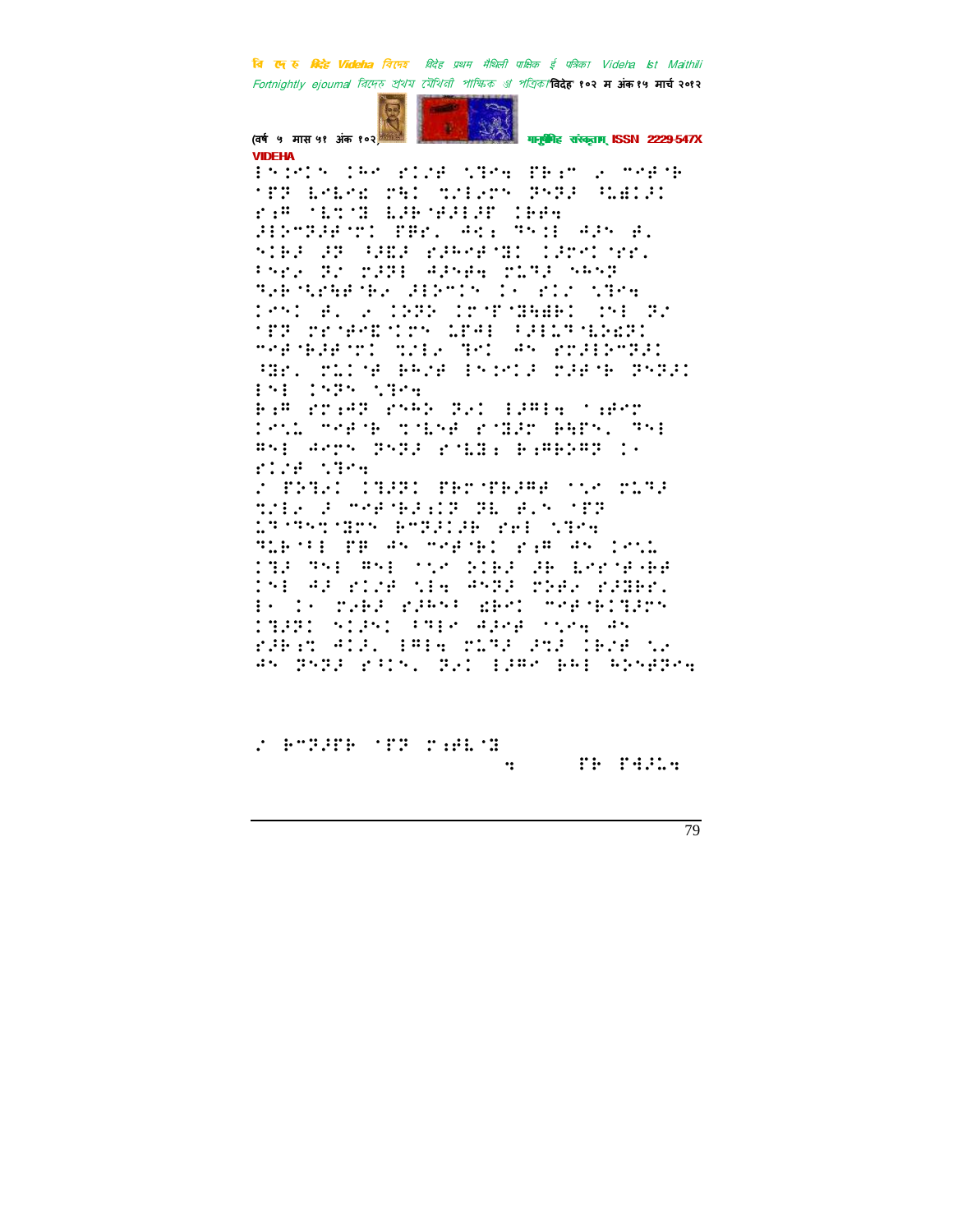बि एक रु मिनेट Videha विएक विदेह प्रथम मैथिली पाक्षिक ई पत्रिका Videha Ist Maithili Fortnightly e Magazine রিদেত প্রথম মৌথিনী পাক্ষিক প্রা পত্রিকা**'বিবৈদ্ব' १०२ म अंक १५ मार्च** 



547X VIDEHA PENGTL CLOSE as gang an Art racur 23 am (ma cena rubuscrips BARB ROBE NE EPI ST ST AT AL QABJARD ri mri ili mir ang ry brevilgi ag e basi gregori reg

## $\mathbf{3}$

ne no Ali plendo eglisti (de chele Fibres on Week While the Elisabeth an  $\ddot{a}$ .

Proge to their formulated porch: ESTAND PRESSMER PAREAR PORT (SP shi 4, iliyo hanga Adedda (1935) 43 PRESSURE SPECIERS PRESENTED # 92521 2421212 52571 (1967#6.92 EP: PALE: PRPHAP PTAR RAPE (H) APSA SAM POSA PÅ SAMER AP ERSONY

BRENT NI TERR THALE FAIN ARRAI 151 RZZA (SPS ZMAZ (5 RAS PRISE PARER TO THIS SIME PROFI **THE WILLIE SERVICE SERVICE** ANLAIDEIBANT EADDA ANNS ANADA AGAD ISE AND MOVE 2 EMSERING ARCHIVES rächen berauber (Gereben uberleb

IN WHIPS BARN: MARAR (BRAINING 1985-131 AP PRI 1556 RNDB 19813 HRANDS (1987) APROVED A SERVICE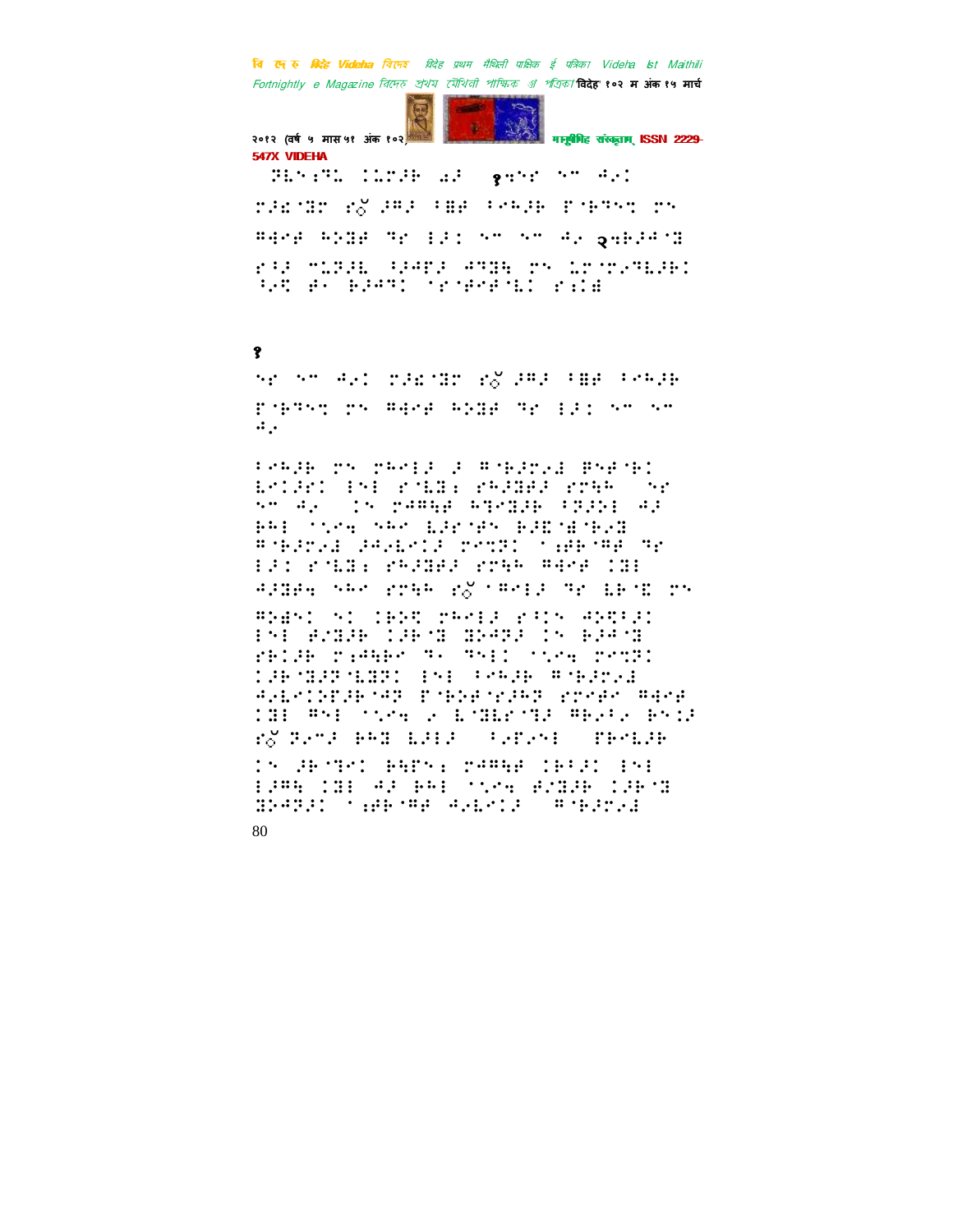LESEN SPAR (152) AN AVENUE (1615-1616) Alubert Arthur Schledwale Chapp of resia betar degri genara ranafer sr shi Ayo Abya (pakifi yai) (Bendel (1979Be

rits ar an 42 rg 4251 42284

Third the new in Endire problem Program response in the control of TRAIN POLORAINE IN FARIER MARIE LEATHER ROBERT FILMER THATER

PAP 25 IF PAI STRE ISBN 2 BORINGER PRO PROFINENCIAL CAUSE AND ACTIVE ARI PRI PROBRE PROF PHE SAME SAM rarde føreta folke med fyr

351 A3384 SAM 151 **SERVICE**  $\ddot{\mathbf{u}}$ BOOK OFFICE COMPARED STATE START rne tues lengers right and th TH TH AP RPA Extrag (SE) RPSPA This has added to an early record STORY: LEBER REPORT 28 FRONT REMERED

die Polie BETH MONT HIS PARK PERMIT #42 131 42344 SWS #BWS SWS MP <u>Létri<sup>n</sup>geréde</u> ar léi srstag: <sup>1</sup>ger rnew ny navis ra in raibheagh: EACHNORY: 23 PS ARTHUR THAN TH

**VIDEHA** Entre Entre l'order Entre Beer TALBA MIRE AF BRI SPYNA SIRO **MARI OR 194 1993 MYMIN (199749 MAIR LOFORED LEOD** ःॅ

(वर्ष ५ मास ५१ अंक १०२)



बि एक रु मिनेट Videha विएक विदेह प्रथम मैथिली पाक्षिक ई पत्रिका Videha Ist Maithili

मानुभीह संस्कृतम् ISSN 2229-547X

Fortnightly ejournal রিদেহ প্রথম মৌথিনী পাক্ষিক প্রা পত্রিকা**'বিदेह' १०२ म अंक १५ मार्च २०१२**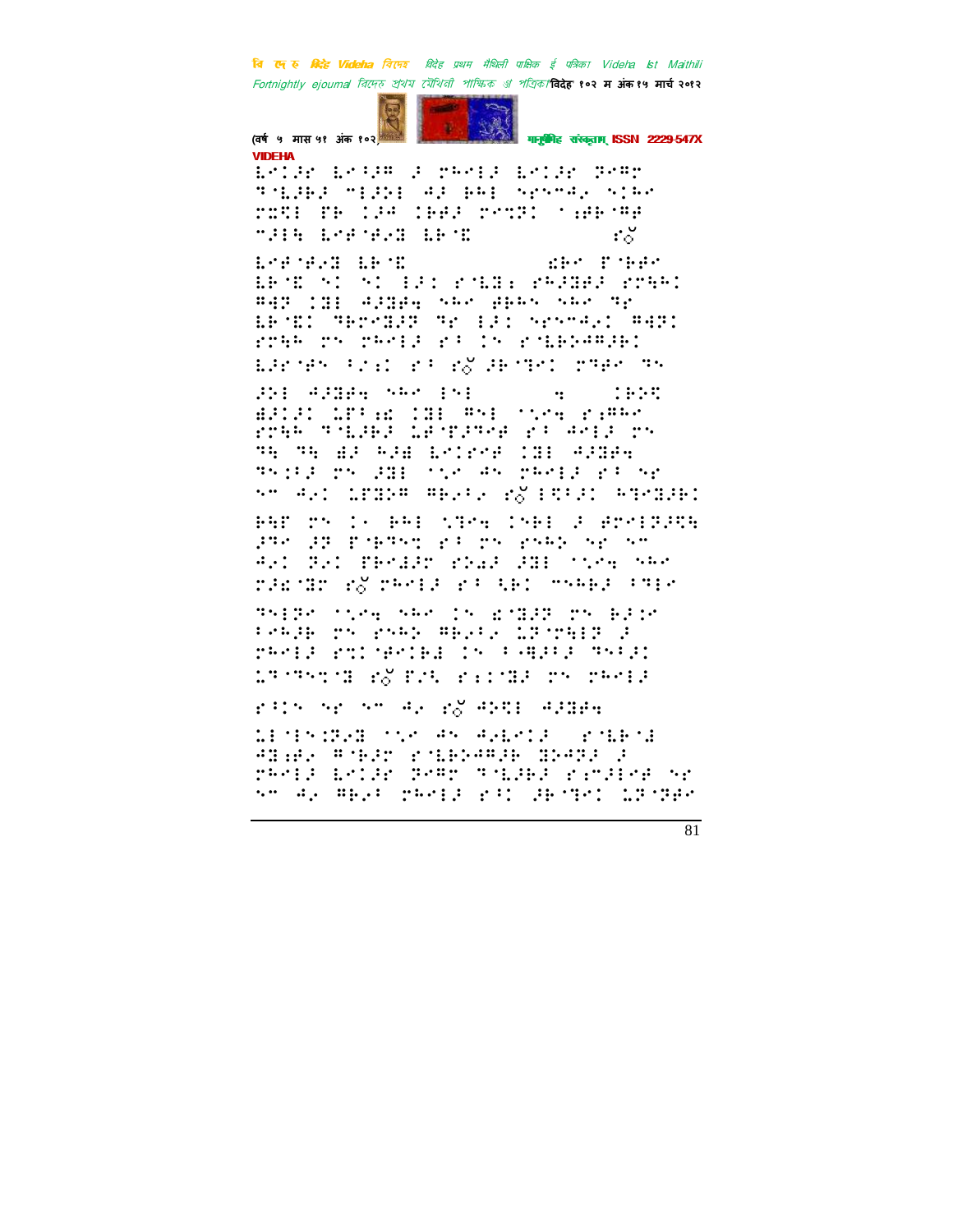: ::::: : :::::: **THE STREET** 25 131 851 114 123 25 16 17 Product Presence **STEIR THAIR** ESPARA CHE PSE SER PAESIRI PRESHO Korpora of the national seaso

SAR PORAT CRECHO PS CARLE PROCH

rame (sprange ris prange) rapar: 151 F1917878 P592 131 93389 PRAISE TOT TO RAISE THIS PORTHE IN PROPERTIES THE SAME rent tament saled from re rench ry run, swaar rre #40# IB#4 PoB#55 25 4210121

ESTABLE PARE S YET TRYER IPSI 151 FSP508 (B) 42884 PORTH 25 PROTECT PROBLEM EST (FREEDS) (S PREF SASPARE FREED ASE Strainsho racher fore an all margines agges

Poblet about the side there rafor roge: #42 263 131 4a.g over HOTELBID RATH THEI LEADERER the bron og her left af Pres ir

 $\gamma$  ,  $\gamma$  ,  $\gamma$ PAD MARKA A MPARKA (ARKERIA (PROPI 194 Adri r: rõ Prends Abis rõ

२०१२ (वर्ष ५ मास ५१ अंक १०२) मानुबेमिह संस्कृतम् ISSN 2229-**547X VIDEHA** ry reported a servici reported in tice and planed of profiles and to TERM IN 18 MINUTES SIM PRESENT SIS the APP 20 RIP: AND MITHI PH



बि एक रु मिनेट Videha विएक विदेह प्रथम मैथिली पाक्षिक ई पत्रिका Videha Ist Maithili Fortnightly e Magazine রিদেহ প্রথম মৌথিনী পাক্ষিক প্রা পত্রিকা**'বিदेह' १०२ म अंक १५ मार्च**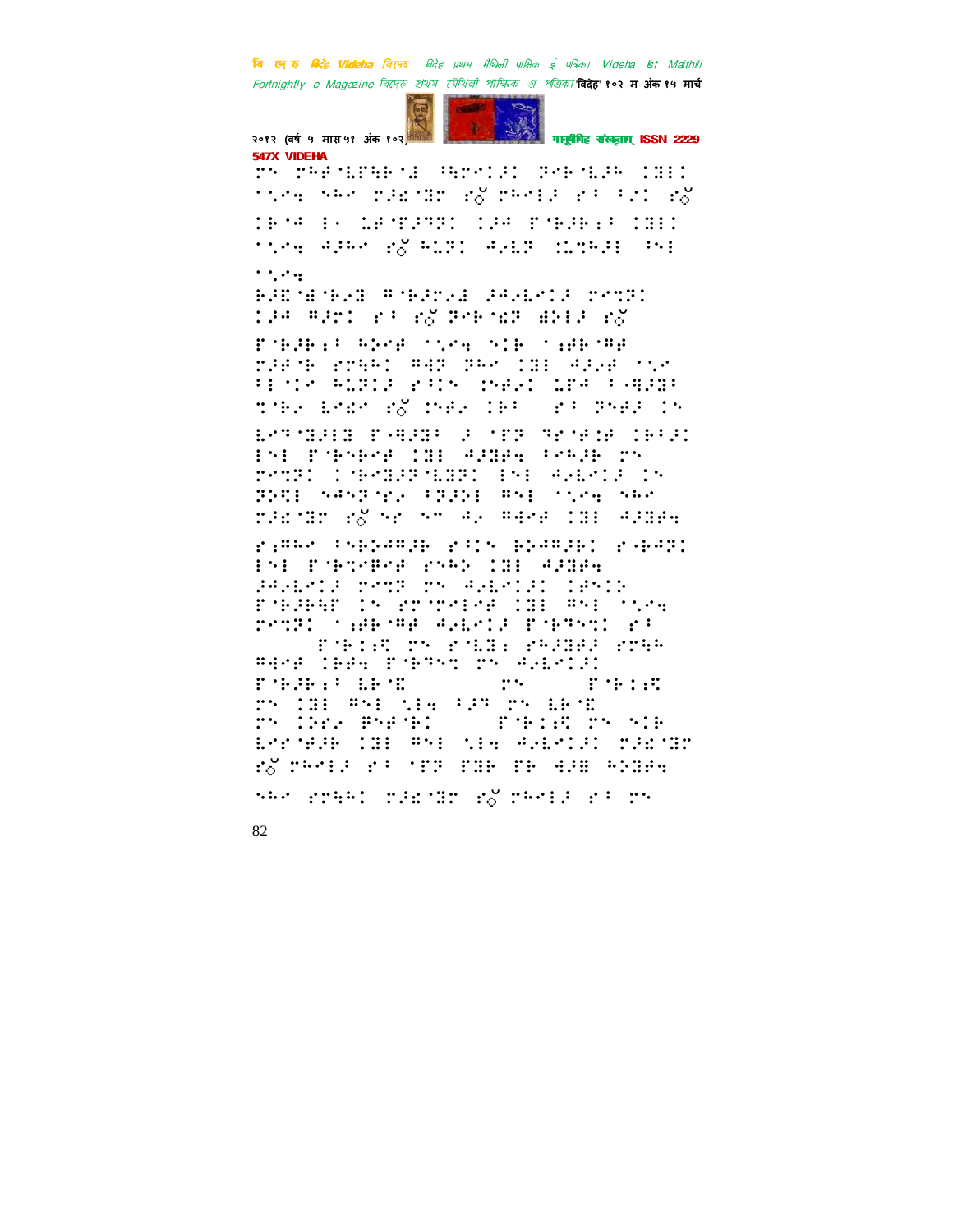APP-BBK 258 2 5 ABSOS 20 MILINARI **THAN ASYMPHONE SAN THE STREET** PROFINE IN SPORT AT THOUGHT reported a service ended for the re-

158 APAK 30 2 PR TRAIN INE POPSEIN SECRO PROVINCIA PORTE DS Bara 1435: P.S. Trim Aboar (2003) RECORD TOLOGY MISSING AS BAINGAGES. tRIDE TH' REFORMIR SIRK TST BR **MA 1986 (BRS) PERMIE 1911**  $\cdots$  .  $\cdots$  . SIE PRO PARENTR ERIE WSE STRA RADALEL TERMIT PS TRAIN FROM

PRESSENT PROPERTY FRIDGE CARRIA 2552 () PRI 5954 PALMIS TAPPE PREMINI PTPS releat (193 1933) (now new 1933) 15 retell ry ryke ame myter elrogies

PRAGE THE TEST PAIR PRIEST PART ONCE AVENISI ISBNEDNEM MANES YMINANIAE: Tend on their popular education ting an regard on the 23 name boile

**VIDEHA** APP-BAR 258 2 2021 21272 1831 ALSO BOOK SAND STANDARD IN THE STANDARD STANDARD **FARANA ANDIS MILLE BYS A MARYAN PHANEL SECRETARY TANKS** range po tempo po por po agrep tive electrophete presul telepte TEMPE MANERI IPP APPLAN PAPPAR PA ring, redned robe oerla ril Black PRES RAED Straw ar an Ard represented

(वर्ष ५ मास ५१ अंक १०२)



मानूबीह संस्कृताम् ISSN 2229-547X

83

बि एक रु मिनेट Videha विएक विदेह प्रथम मैथिली पाक्षिक ई पत्रिका Videha Ist Maithili Fortnightly ejournal রিদেত প্রথম মৌথিনী পাক্ষিক প্রা পত্রিকা**'বিदेह' १०२ म अंक १५ मार्च २०१२**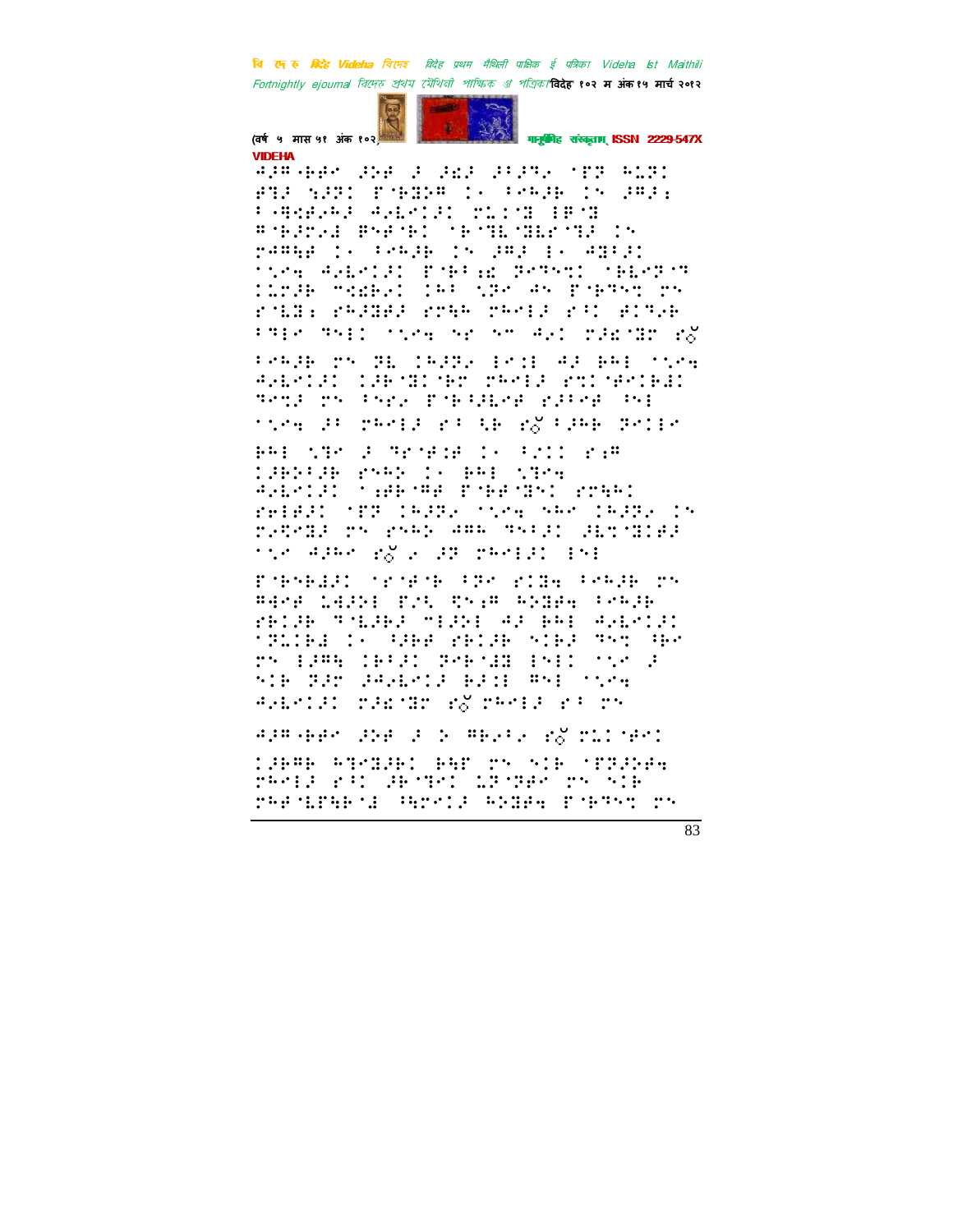बि एक रु मिनेट Videha विएक विदेह प्रथम मैथिली पाक्षिक ई पत्रिका Videha Ist Maithili Fortnightly e Magazine রিদেত প্রথম মৌথিনী পাক্ষিক প্রা পত্রিকা**'বিবৈদ্ব' १०२ म अंक १५ मार्च** 



२०१२ (वर्ष ५ मास ५१ अंक १०२) **547X VIDEHA** 

मानुबेमिह संस्कृतम् ISSN 2229-

PORTER ESTAD ESTAP CREATA ESTAD Pres d'Aubrid Schuel engri Si (di roll: regist role ranger (i) 42 PRI TORE REENS PRIE RAIR NE NO AL 15 P.T. 20 2785 75 201 851 1154

TRAIN TO PATE THOT THE TOTAL TEMPER  $\mathbf{1} \cdot \mathbf{1}$  and  $\mathbf{1} \cdot \mathbf{1}$  and  $\mathbf{1} \cdot \mathbf{1}$ 

**Q** 

83478 833 M1336 33463 4986 89 trongalak: Ger es kagan froesen:  $:$ :::

POPPY TY BRACE PART OF PART INE RYME ELF MARIE: 151 PRMPELP PACK HOICIP PERISTERIN FROM SPARE E ANGELIS EPAGEANI APSESIS rn ande die Whichen Baragia fack rabon den abi aade a renan rakon (n. 1835), Aamee Ekzapria pr  $\mathbf{L}$  :  $\mathbf{L}$  :  $\mathbf{L}$ rs Ped (156 BRD-87620 APB) 71 TPP TE SPARE POSSED TRIBLE SITE ART REAL

 $\cdot$  ,  $\cdot$  . BRAND PART NAM THEMER WAS MORE rs anger rage a garar ne <u> 1999-11:12 A.A. Miles Meal M.A. Mile</u>

richard review erged be en the r Where the GRPS 3 ANDRO 19743. ANDRES FIRES TO THE POSSES SIED INSTALLE IS INSTALLED PACERD STREET TO PROvide the Sou **MANUEL TE SUPPORT TELL TER INE**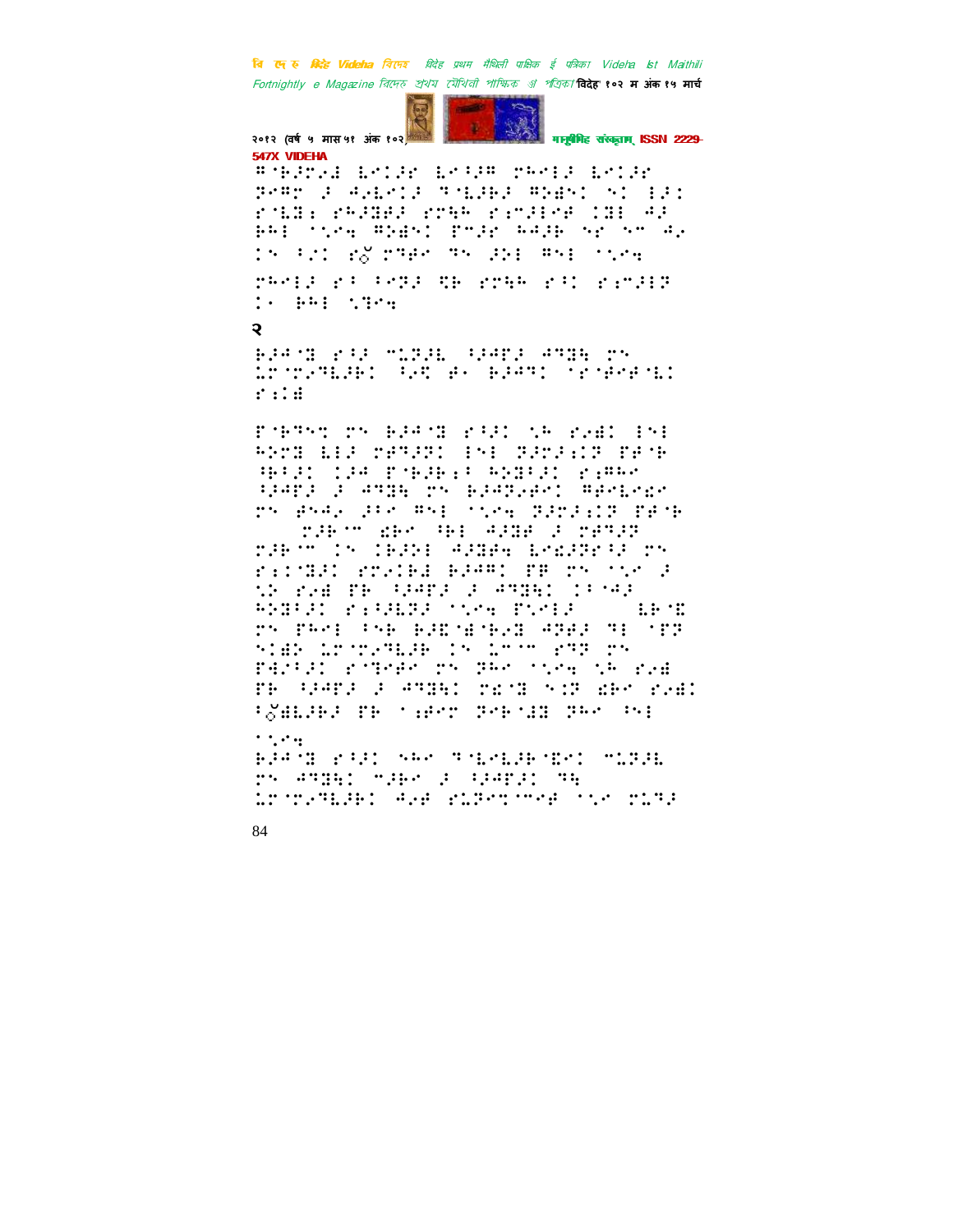बि एक रु मिनेट Videha विएक विदेह प्रथम मैथिली पाक्षिक ई पत्रिका Videha Ist Maithili Fortnightly ejournal রিদেহ প্রথম মৌথিনী পাক্ষিক প্রা পত্রিকা**'বিदेह' १०२ म अंक १५ मार्च २०१२** 



(वर्ष ५ मास ५१ अंक १०२) **VIDEHA** 

मानुबेदि संस्कृतम् ISSN 2229-547X

194231 Brek Road Mata 1913 26 AMBR BREED PRESS TIGHT TO SOME FREE RED rice the Addition deep pr MOTORSHIP: FROM PAINER IN SAIN SPARE Present and soll read then rip ERS INTE PISPOERS THA TAINED TAS S **AND STEPHENORMEN** ng radio ini 1989 BAR SMARTE IN PARTNERS raem is al Perel agne pp. ry Pabrell (SPP-9-628 MLBab Profes) Fred by Safer Person information PARY MIN TANK PANE PYE TU ry ESPAR PARINE BR SID rner bænder (Brograd) rtri Secto retos (Sieto TRATIFIED TIME TAESTAL COMPANY **INTERNATION NURSIAL PRES** reserve treath spring publications. <u>ishte përshtë etë pjetë të tërsht</u> reak What E Dealth (2003) PARTNE COARDON PORTER SERVICE tics DPP RPD'BYR-B TRPTHPTR ERSTATIS TIRET I SPRI PAEL! BED TECTS PARK TECHNICATES RALACH THE ANGLES RAT RIARAR XX

robe me ma roomse a wakish ro POLE SENSE STRATE SPONSO AFILIATIONS rrachd adhiad ro ean doa farid dh S PARAS PRE BY HE RAINE AR BISE STR 200 AMBR EURMER TH 2241 INE **MTS LEATERED THIS HOME HIM TILE** Poble (Belog reform a dropporth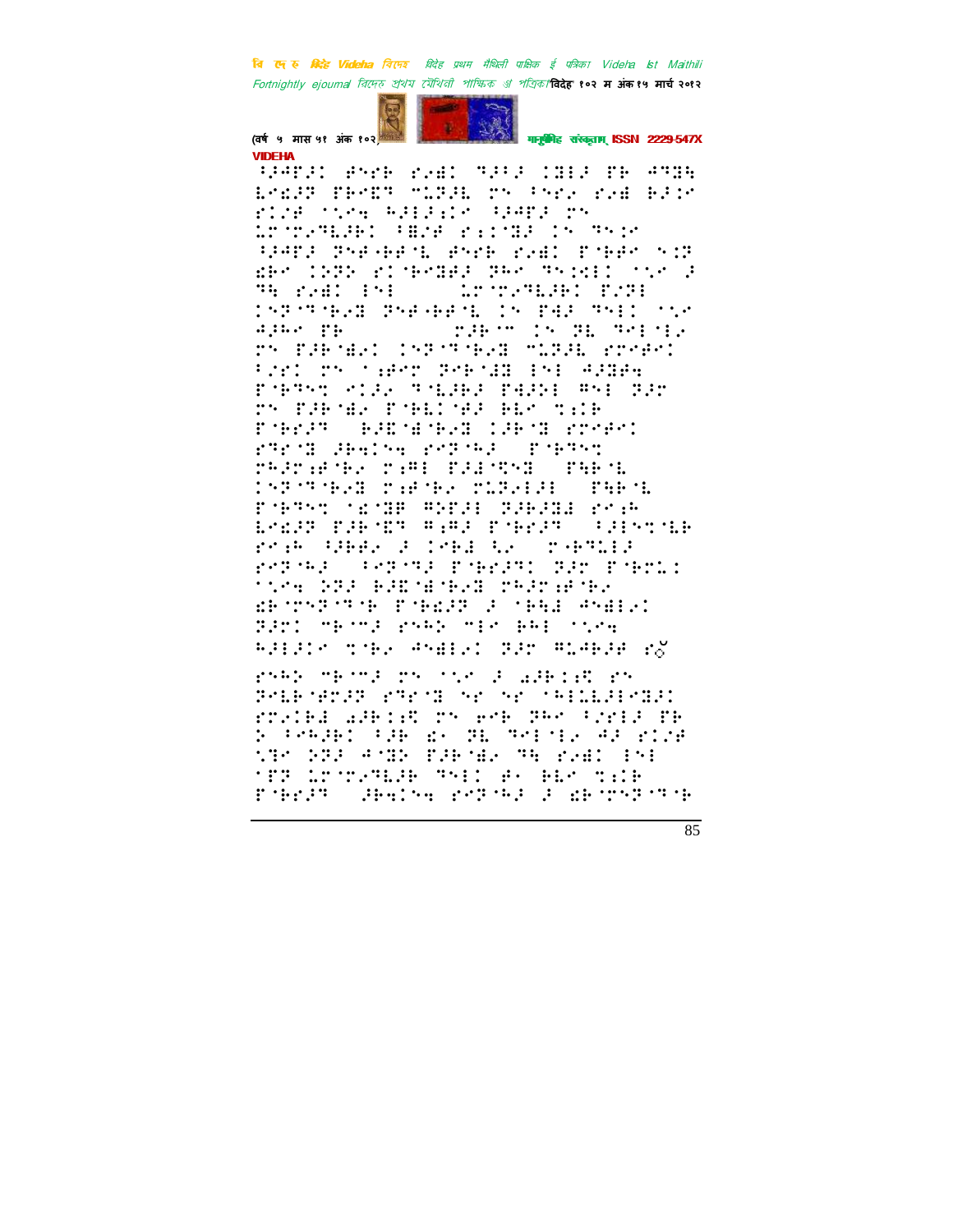बि एक रु मिनेट Videha विएक विदेह प्रथम मैथिली पाक्षिक ई पत्रिका Videha Ist Maithili Fortnightly e Magazine রিদেহ প্রথম মেথিনী পাক্ষিক প্রা পত্রিকা' **বিदेह' १०२ म अंक १५ मार्च** 

 $\mathbf{g}$ २०१२ (वर्ष ५ मास ५१ अंक १०२)

FMAR PARA SHASH ATA

MICHEMES POLE: PREPRE

rs 4368 AB68 4336 1939 83233 THING TEST THE THIS FIRE SHE FRESHER TE ERAST FARI LTSTERALAR #B PH # MIL PALENEDI PROB

**547X VIDEHA** 

This side them



Montegaler See on the Angel Pernar In Brok cod APT 1828 the BC 245 ringe av berg føring regiska rawaa wakeyaa, ku sisa muha mma AC SAM TH ANGE YNAR YLANARYN AR:

The Term ATHI rights THRTH rt: Mr. B Ne Seler (1228) Sheedsh PORTON IRACI ESE STA MIRA ERCIS STER ANDE LESPANDE TE SIAPE CARE

**TEMB MET BRIEF HERCH REMPERT IN** ride time bragg genggan ang migga

Lournage TR Albar Late Mine unde THI PAPTE TO PANE ATENI TILEIR ATIR

rafne Racher rom (men packe BET TIMP PAR (BETRAINE TREMA Dr ek folkek froelik ekker (Art rest rete error end (ft) 'PT' F'BTY ETCH FRBRE FOR range mansman the range remember 37 19515 7593 548 24898 33153381 **ME TH MIR WAR ESE CHIST WIND** 

nako bar be niaar 1912) azaaka<br>1935 hin Aaso 151 1960 partea

SPASTOR PORT PORTRAINING

मानुबेमिह संस्कृतम् ISSN 2229-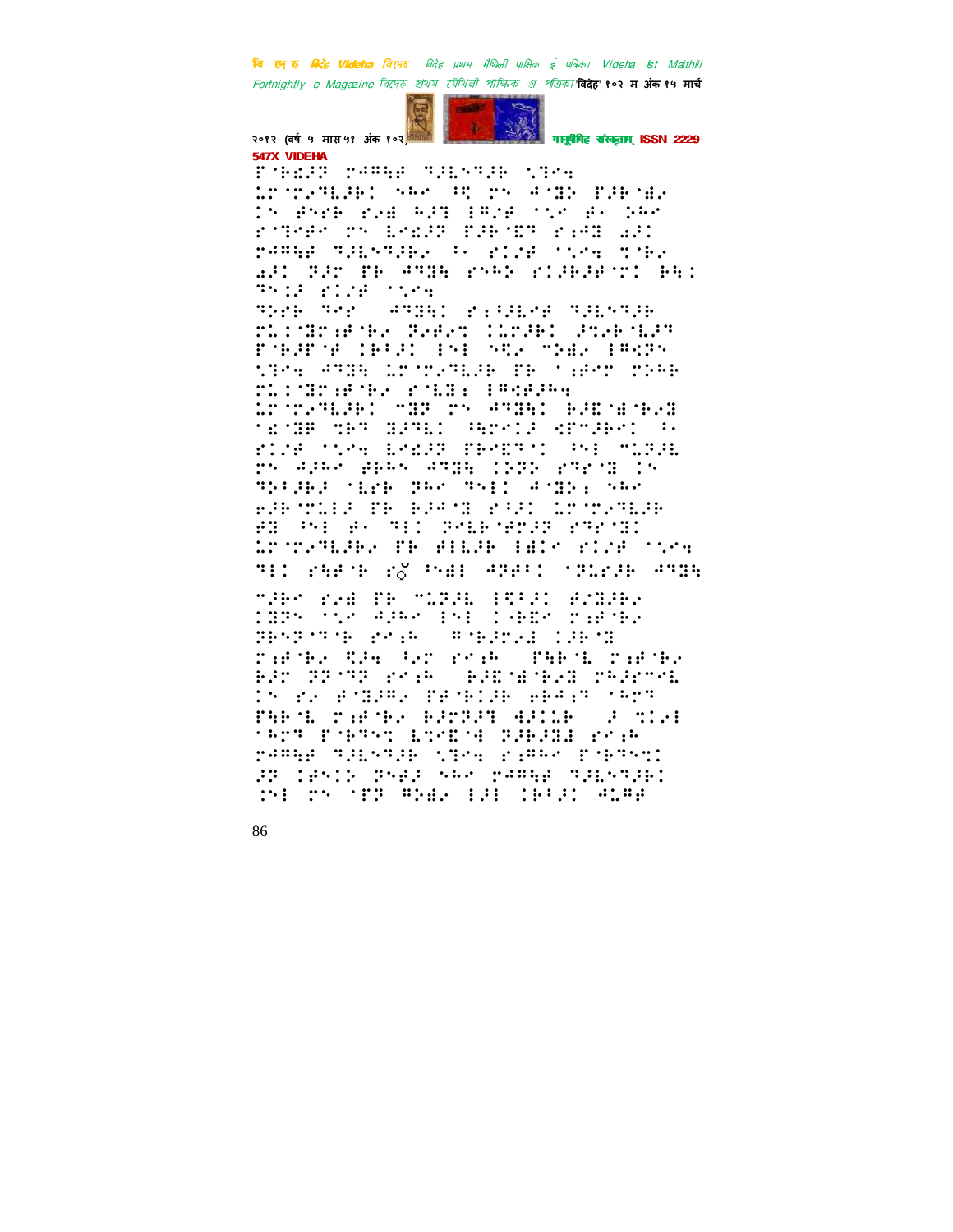बि एक रु मिनेट Videha विएक विदेह प्रथम मैथिली पाक्षिक ई पत्रिका Videha Ist Maithili Fortnightly ejournal রিদেত শ্রথম মৌথিনী পাক্ষিক প্র পত্রিকা**'বিदेह' १०२ म अंक १५ मार्च २०१२** 



मानुब्रीह संस्कृतम् ISSN 2229-547X

**VIDEHA** Programmed (Stray Poperty P. Mail Adams)

(वर्ष ५ मास ५१ अंक १०२,

'Plrd Just Perri & Digital

rant assumed and the season of the PAS PAR PERMAN TANK MAL TY BROTHLENBORN STRING ORNE MOROSCHE LETE CASE PROPORTE PORT LOOP PRP PROTES KOTAR KLEEPE EING PROTES IN POSE STRACEFRIDE PART & TIMEREMENT HIPAL ANGEL (1971) 2592 (1112) 7916 (2 rangement read ( Gard) Bierald PARIS FARI BESCHAFFER P APPAR ALEVED CORMICAL ESSEMA 820921 1280 18221 92 881 1124 BRANC SI EBSA SAR MIRRE TS BRANC The eggerment arounded the state of the

rung fakime Theoretic Pages (2009) 151 512 dist 202 (159

**TH PAPLE**  $\dddot{\bullet}$ **THEORE AF WHITE** rather (192) rather (B) and arry 8341211 H2#933  $\mathbb{R}^n$  ,  $\mathbb{R}^n$  ,  $\mathbb{R}^n$  ,  $\mathbb{R}^n$  $\mathcal{L}^{\mathcal{H}}$ ry wiffered, 1931 rim BRAINE AND WORKER COR BRAKENS AREN EMBAN PHA PARI MAL BER:

TS APPE 2 RIPARTHINEI ESTRAL

rzez dre zinili den en 12 des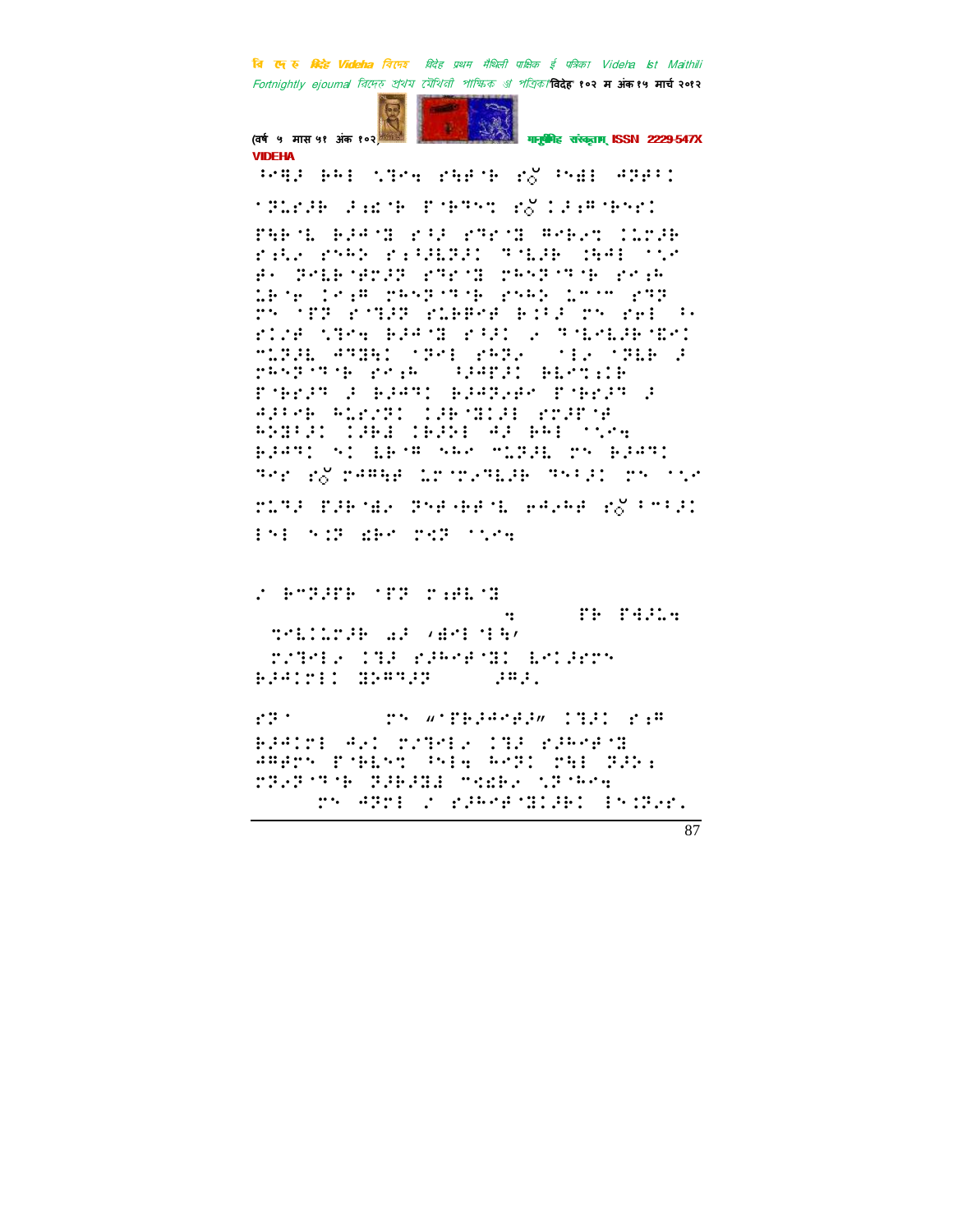बि एक रु मिनेट Videha विएक विदेह प्रथम मैथिली पाक्षिक ई पत्रिका Videha Ist Maithili Fortnightly e Magazine রিদেহ প্রথম মেথিনী পাক্ষিক প্রা পত্রিকা' **বিदेह' १०२ म अंक १५ मार्च** 



२०१२ (वर्ष ५ मास ५१ अंक १०२ ) **547X VIDEHA** 

मानुबेमिह संस्कृतम् ISSN 2229-

TIMES PROPERTY, 1838. **ABSOURIES** PABA THE STATE THIS THE ANITIATIVE BRAINE PROTHER AT TESTAGENES. 1851 5452 1988 TV TSIRK ARE remark, thr. Mahiff feedings IPPAL THESE PARKEMEN POARDHIS ROCK r rightering and the second control of  $1441 - 1344$ 

AMOS AND MINISTER SHOWN BELL TIME t: Sprag n: Biaga ( wrppia, 1315 Roome, Planetical Poblace (Store) SIE SEMEND SE PARI SI PRE PRIE wieder dieselsk schriechtenstell POBLEMAR SAL STATEMENT **PRESSING** F STAR LERGER SPORTER RAIDER MORA PERSON PARK SEE STRE

BOSTST ASI OPS, BSPIDED CTS ORD LT TYTH STREET HYER TO FIRERY. HOPE TRIBUS CORTISEL BLIGH SPORTS, BRANCIER (1204) RPW Change al romb o rer. Phre Sgoa WEELD BOWN CHO RESOURCE CHO 2005 'FF Lording Polls Bird (Ford) 2 **COOL STREET SPACES CALL** terang lare rear an rear FMARTH THE MAN SERVICES roford wereld arounded the tres dia energed energy sensor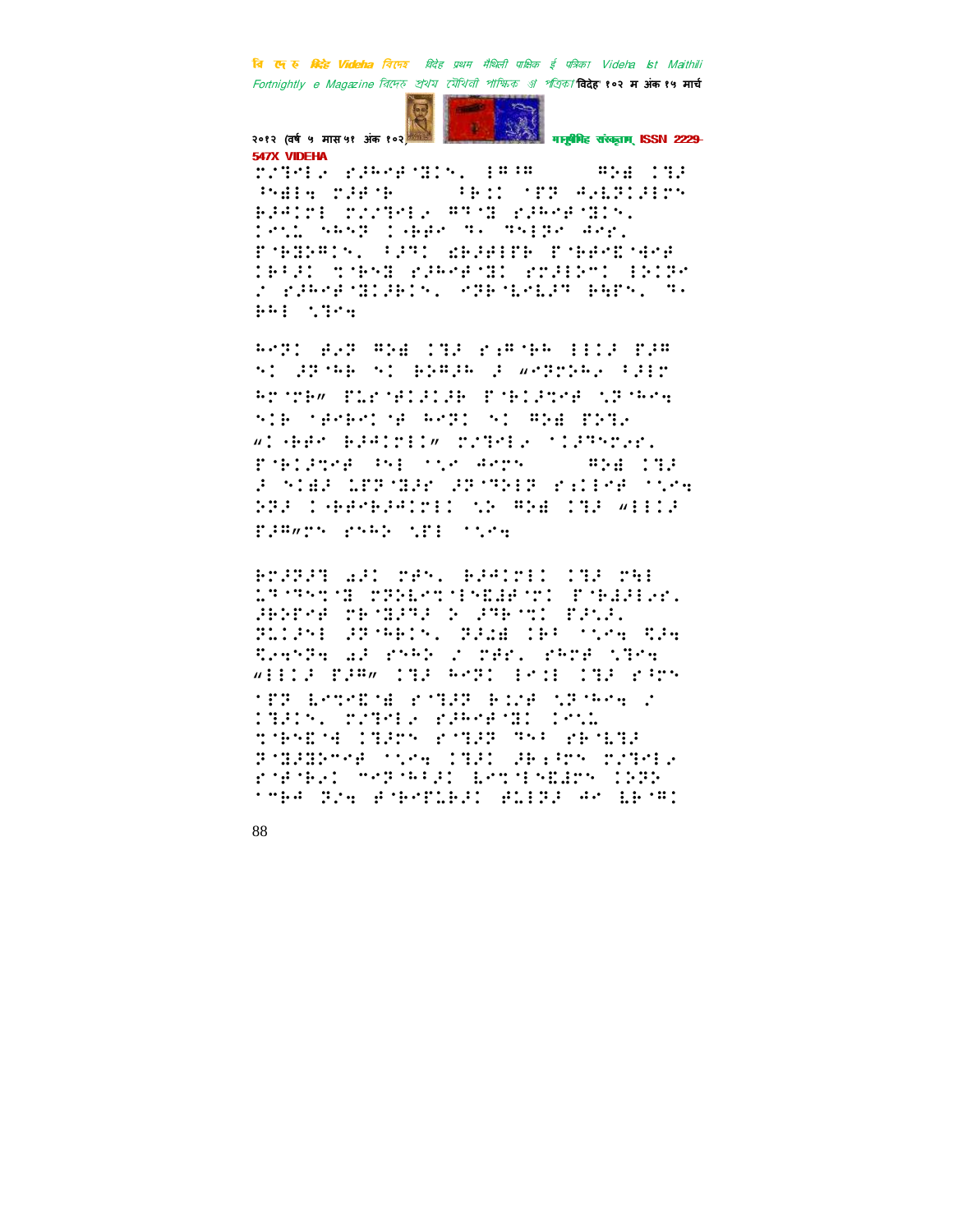बि एक रु मिनेट Videha विएक विदेह प्रथम मैथिली पाक्षिक ई पत्रिका Videha Ist Maithili Fortnightly ejournal রিদেত প্রথম মৌথিনী পাক্ষিক প্রা পত্রিকা**'বিदेह' १०२ म अंक १५ मार्च २०१२** 



(वर्ष ५ मास ५१ अंक १०२, **VIDEHA** 

मानुब्रीह संस्कृतम् ISSN 2229-547X

**MARIA REPR. 151 #51 1921** PERSONAL PROBLEMENT CONTENTS AND BY INE WAR TEAR & PORTHOL PROBABL **IFMA MPA MEMBRIDA BENGA PARI** rakendi from Handen (from Hander #2225 BR28 Slahe '#'BA' A':#1B223 FORE AT LISENT ENE MEN WHIPPY **Compa in the Sound Hills (Sheep** rence to monome me chappe incident **FOR ANY SPORTSHIPS TOP ROOTS** 1912-16, 226-62-2950 238-238-6-660 RPI PANE IREPI AMPOMPARAI PER super Labeledge with An Administrat

rn Estat Españalera dal Bal de (2015) (5 (65 General Prince)<br>PSAD (PDA PLA) Pragos (2002) gran<br>(2062) PKBabl Selbar (65 Gelis) reth imse showng energy runch ns iksons forten (f. Asp.Ag 17775571 Add rib TI A155 B. relea Portman Park (Prim tide minderle: BIT KIWE TREET KITLETE BJEJIJEME, KMEN PIMEM PSIRJE 231 MACHA ACHOMANA PORP STORES Pie rand are against report BY NBM 1981 B. AGER WHIP 1999 5325 22 52365 (5532325 33821 Pillbers Prime Said (PP Parague ranko egilar mar egilea igilea BARTANYAYA AMPIRANT 151  $\mathbf{1} \mathbf{3} \mathbf{1}$  : #SIPPA TPPELBEJER PJPL JDBS DR rrene Albrechteble relevanted by As BRACK HILL IPSEL TRIBOT TITY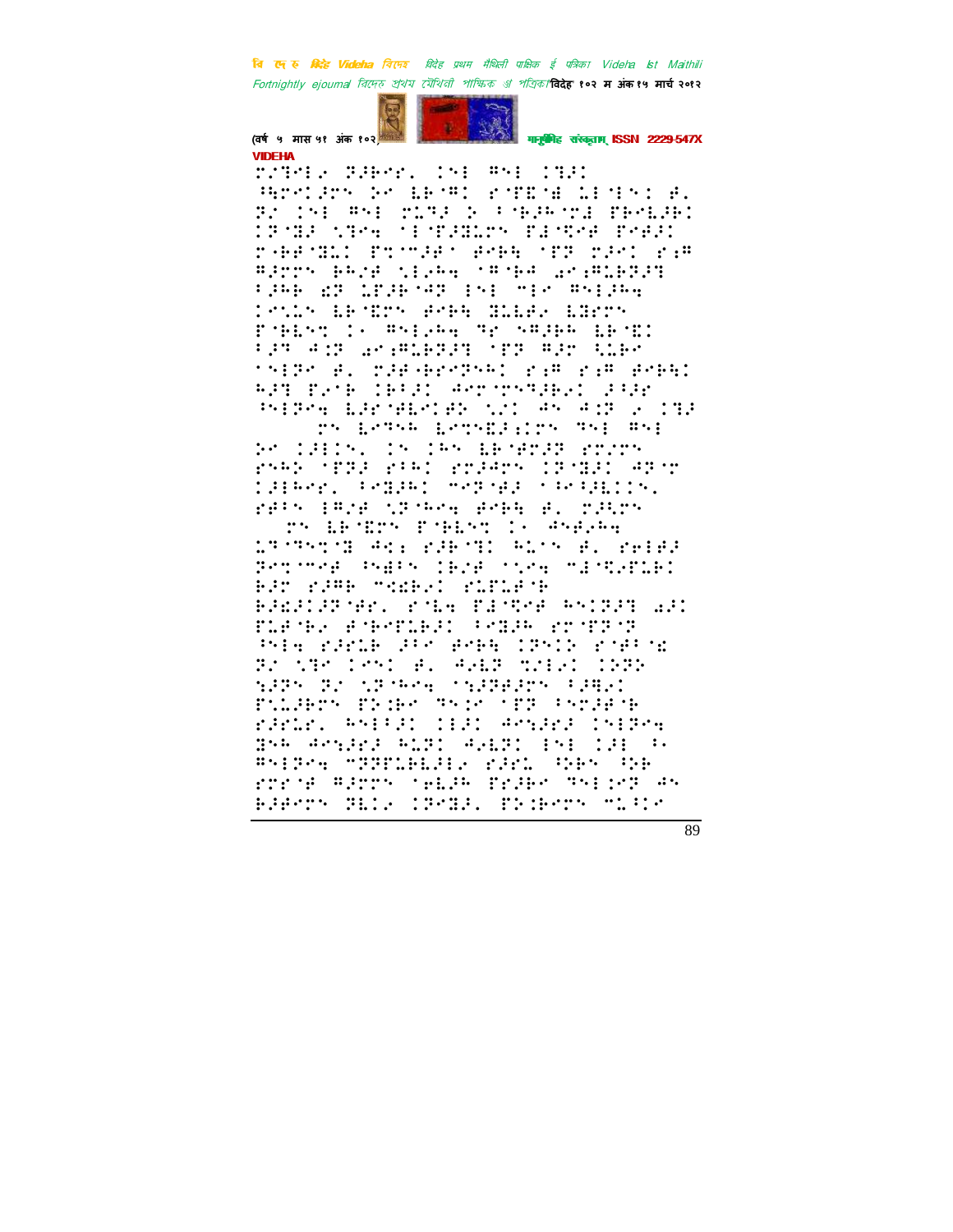बि एक रु मिनेट Videha विएक विदेह प्रथम मैथिली पाक्षिक ई पत्रिका Videha Ist Maithili Fortnightly e Magazine রিদেহ প্রথম মেথিনী পাক্ষিক প্রা পত্রিকা' **বিदेह' १०२ म अंक १५ मार्च** 



२०१२ (वर्ष ५ मास ५१ अंक १०२) **547X VIDEHA** 

मानुबेमिह संस्कृतम् ISSN 2229-

PRI SIPRA PRETIDENT 2 REDEC rannike () megang at pranch 1929 TAC AS MEPELBERED SER COUNCINED 

POPEL PLEATERS, PARALARTEL PORPH 1655 MJRZA SEVRA ZAJM (1921JB 1951 milis And (1984) 2 17/70/1810, 198<br>Borbom Proche Andalova And (197 PABEL PABRA (DEDART 1988 MERIP) tisk a. Adenbar, 1992 (P. 891984 #12 12 TRRESHERE PROBRE **TRIBUS SERVE BLE BET BLEIBE** 1989 LothE (Sliter and) Br (186 ) Problement directible. Pibro PRIP INFORMAL INFIDA NAMP PROBREMENTS, PRES PRESENTENT 18: 1351 1853 1385 861 1154 83225 B. THERMAN MEMBRO TO CARD B. STOP 824. B248.8PB (SB248.8.) (BB.9.8.5) Stanarne a tyme model på Periae ESEMENT IN BREEZEN WAT PERMITTE 19115, John Program (1931) Entrepay<br>Johnson Odderd Por Rore Moral 2013 RAPA MINERAL INA BRMI ARMA STRA MARA (MAIN, AIRMEI PROPA) I MATTO BRATTE PRED #518 45 PROPERT BRIDGE PRINCIP (1994) 4:2 maan ni TRIMS MINIE AMBRE RENER SPORT FOR PARTY ONES PERSONS rend (FF 211 #982)1 (FF 1875 (1975 **FORE BRIGHT SI THE MIME BRIG** LT MART 3 TRYB3 BAPTS PROP. N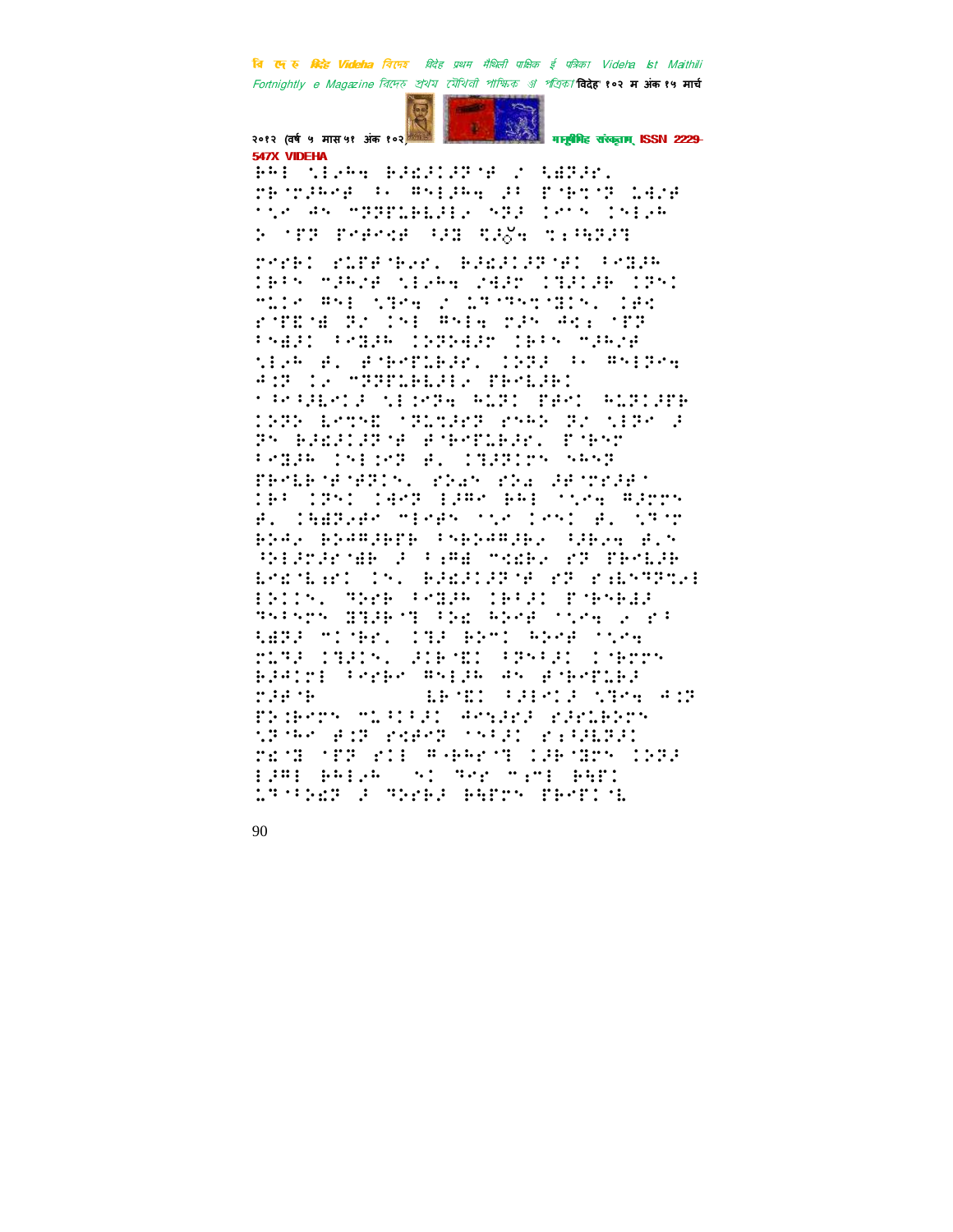बि एक रु मिनेट Videha विएक विदेह प्रथम मैथिली पाक्षिक ई पत्रिका Videha Ist Maithili Fortnightly ejournal রিদেত প্রথম মৌথিনী পাক্ষিক প্রা পত্রিকা**'বিदेह' १०२ म अंक १५ मार्च २०१२** 



मानूबीह संस्कृतम् ISSN 2229-547X

(वर्ष ५ मास ५१ अंक १०२, **VIDEHA** 

 $\sim$  193 FM-22-2013 (2013) 43 **William** FINE THE TURE EMBERSHIPS BARK. LANGERIA (FELR TERRISTIKA) ryAD SeBer 136 (228.9 133 referred things returned the state PAPY, TREP POIPH 222 role12ry PROPS WE'TS WE'TTS FORDE (BF3) SPEAK PRESS TRES 2 FORCED PROPERTY CORD STATES OF CONCRETENTS \*FF PYBP (2011 B210 1012 F28 A12 FAPTLES ESCOSTELY TEST PRIPE ENE PORTOIRIERS AND STAR B. BRETZPYEL RYBRY PRYERYED (P. 4208 **TAR 2 PERILI BELE PART TEMBARA** BOOK END & MIDNE OF JARREN JOR TIE WATE (Fre (Alee) Steel SAG SAPISINETTY INS ESPIRATORIC PYPE **CENTE-BOIL PLENT PNDBDB ASAB MICH** AN BEWEICHTE MEHTE PRIBA KTRERI TATT POPINER. THAI TECH SATH ESPEC PRESENTATION & SEPARATE ALE. BIRGEN (2003-1918 BN1184-2 EMPLE PROBLICK AN EVERY FORFAIDE BREAK HIS BAY KAR LOVE WI F SK PPRIN, PRNAK IV POPPIDE BNPN Siley emir mirr eta, rerem chat PSE PAST RITES PIR TSILL STRAINES **MARGEMENT REPORTS AND SERVICE** SPACE SHIPMA ARE NIRE RESERVEES APS REDE COST COR 2008 BREECHOSE a<sup>1</sup>merilegi alıbgan targında ması randakis, roma benake benebar naga THE PERPOIRING PRESENTATION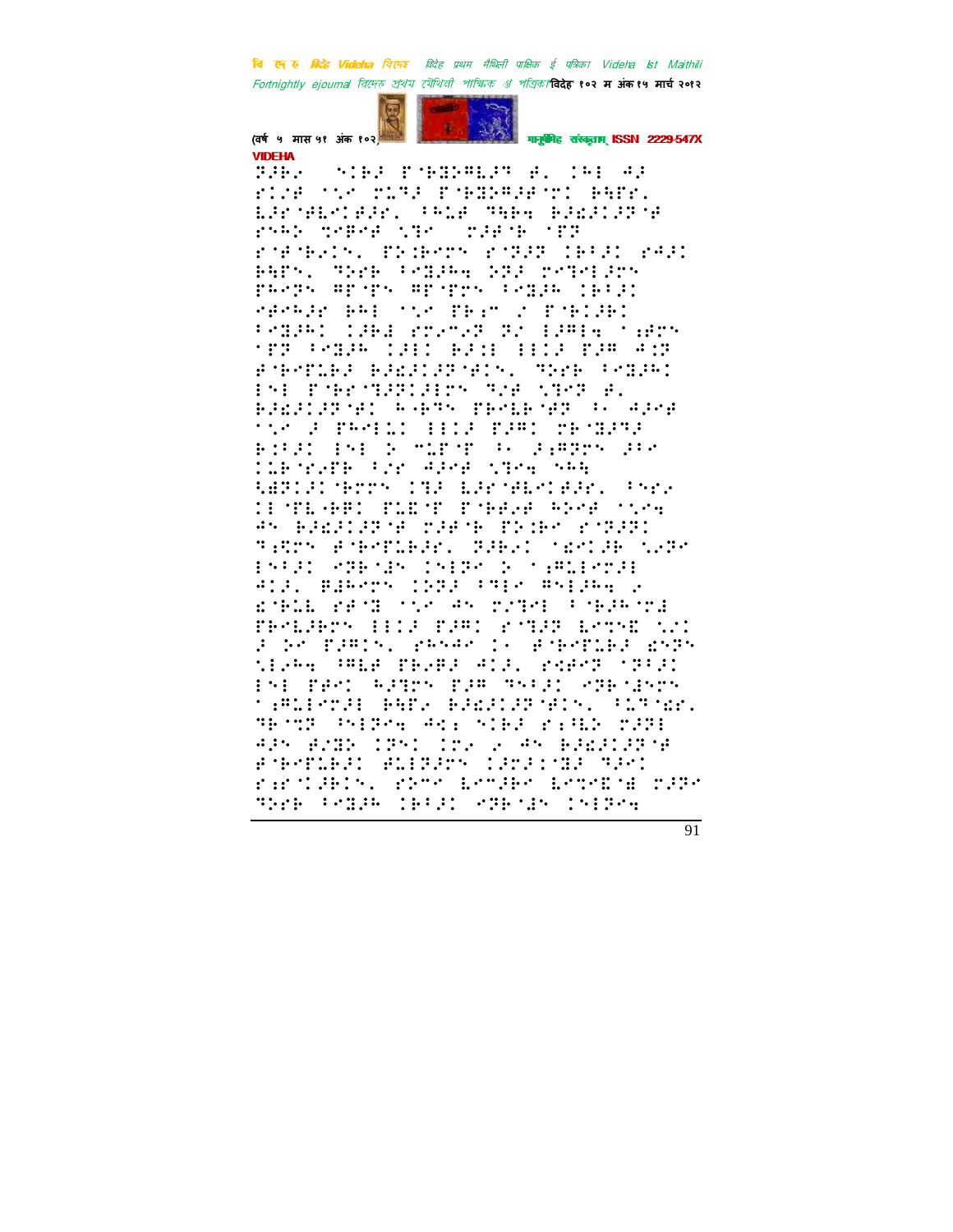बि एक रु मिनेट Videha विएक विदेह प्रथम मैथिली पाक्षिक ई पत्रिका Videha Ist Maithili Fortnightly e Magazine রিদেত প্রথম মৌথিনী পাক্ষিক প্রা পত্রিকা**'বিবৈদ্ব' १०२ म अंक १५ मार्च** 



२०१२ (वर्ष ५ मास ५१ अंक १०२) **547X VIDEHA** 

मानुबेमिह संस्कृतम् ISSN 2229-

1989 Barnon Bow of Frages Startage PLED PATER TRACKETER MARTINELLE CONTROLLER IN STRUCK

PARTITE WAS STATISTIC PRO MPROVER PROFILED PALE IMPE  $F_{\rm F}$   $\rightarrow$   $\rightarrow$ 

SHE LOWED SENDER AND CHICKERS INE APR B. INFLAN TECHNICAL right rawnering and approximate tabore stellered een skill bieger  $1.512.54$ 

PORT PLICK LAF RENEW STREET BERGEN IM IE 2 STAART PARTS 36 APPE TOPE PLAP AND PRINE NEW AN wreder at change and cheap (transcorpus B. PTEMB R APME SPAR BEMPE PATY, IMMI JP IPS MJP/F MTMA 24JT tempo programa (promotiva programa PARK INFORM PICHOLICAN PAPE TEL PROPH CROSSING MACK BOONDY BREAKATHE TET PATAPHOTOGE PO Aleggana Prill Street Compa  $22.44 \pm 214$ 

2 PEND MAR AN BIAIDI DITHICI PAR rim aktivare real from the side (note Reported Borger World Person person.<br>1992- Prefire (F) Asia e person randed in Theoretic Art And HARRY TENNE PTHINE THE STIP BREAK WEEKSTERS AND AGREEMENT PROPERTY rae Gara (repser, caeserar, Beza;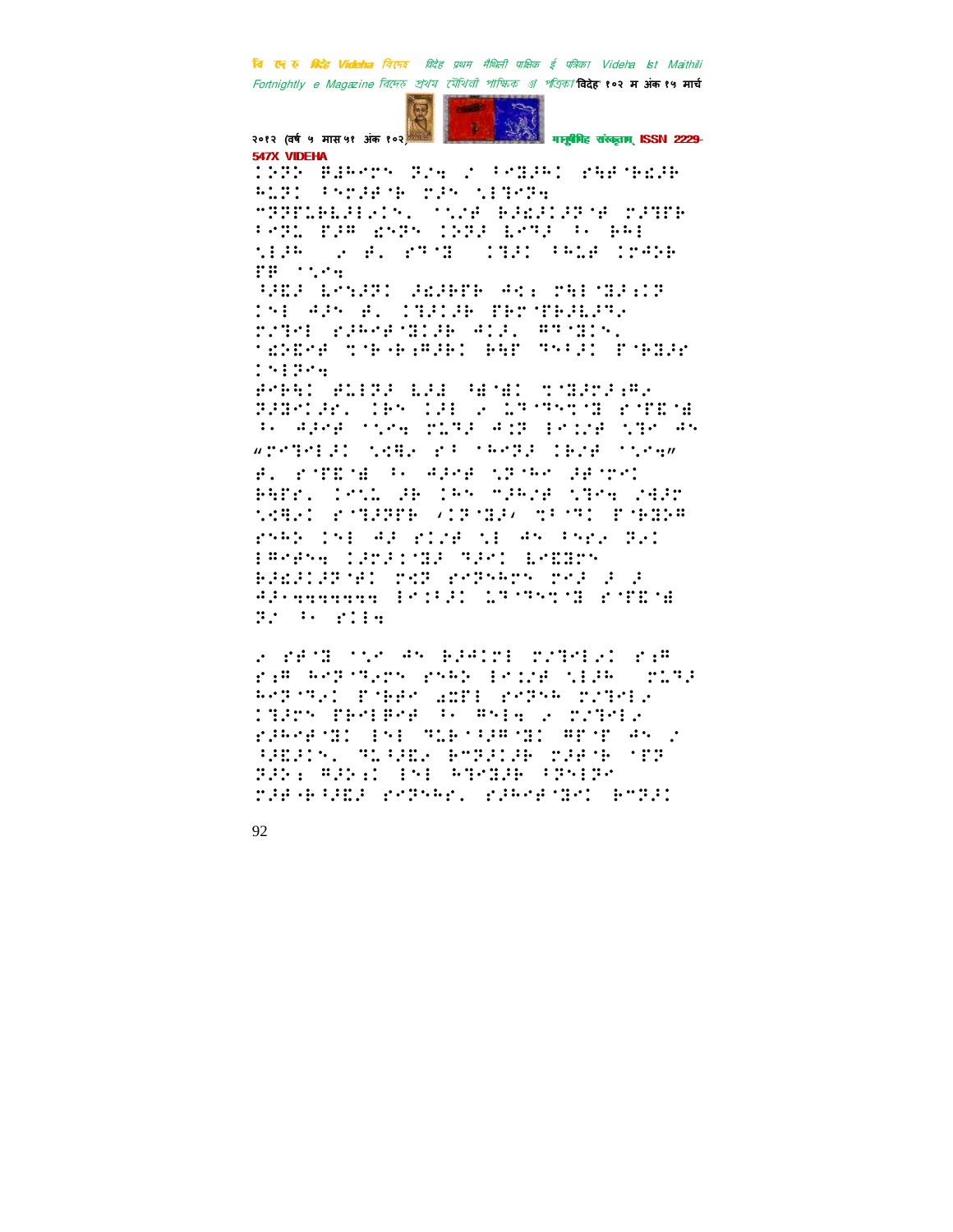बि एक रु मिनेट Videha विएक विदेह प्रथम मैथिली पाक्षिक ई पत्रिका Videha Ist Maithili Fortnightly ejournal রিদেত শ্রথম মৌথিনী পাক্ষিক প্র পত্রিকা**'বিदेह' १०२ म अंक १५ मार्च २०१२** 



(वर्ष ५ मास ५१ अंक १०२) **VIDEHA** 

मानूबीह संस्कृतम् ISSN 2229-547X

**CONTRACTOR ORIGINAL CONTROL** BREAK F READ BORRON RO PNECH tive (TEPELTRON LePPARTRE THILR) FRANK SIER BAI EMBRO MARI AR BIJN TRAD B. THE FRONT FIRONT SECRO ARE PROTO ESTIMATING TREATS PROP This Album, BlAIDIA, PolifyR. THE TEACHER ACTIVE THE TOPIC AS  $\cdots$ 

srover wed (srover wed) we radno 1989 bobn Babyl nob Abdi LARTAR MRETE BIR 2008, STIPL BIR **\*::: WELL PRODUCE** HERRIC LEOHARD MANI SPECIED

BRIA (1982) 192 9-14 192 BRB-12 59-Break Mater (FRI) (Processe Plikers Brone cand and the the this Spring of BiBrilin, Albi ABI 10187 HRABEL CRASHER (45 SPEED THE B. B. CE.B. Yor class for meets Ago : PHERMI PRINC, EPAPAR (° BAD)A 85 1989 (Friday Lord Side 2 151 398 TIES THE ASH (SSTEPTINGS TSHIN) EP 288 FMP THE CIBB TMP 428 PATENTINAR TAILS, LA PROVINCIA Alb SPARTS PSTEEL ROLL (R.H.P.C. BRA: MESTRYS PARSY IS WHE **Sheddard** 

POTOLE PRIME LESIE (1970 (LOPIES APSI LAPPROSE REOR TERR 2 OFFIC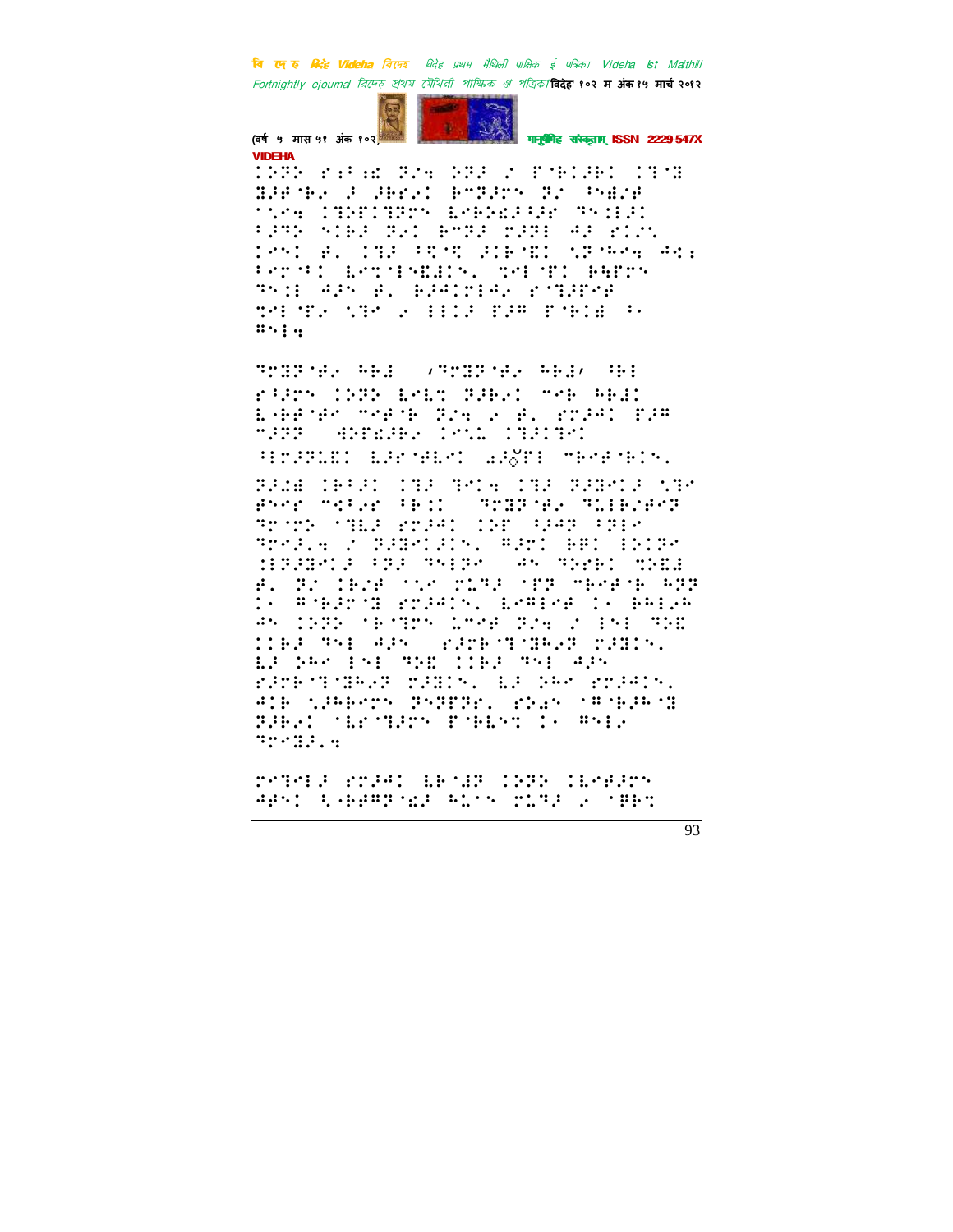बि एक रु मिनेट Videha विएक विदेह प्रथम मैथिली पाक्षिक ई पत्रिका Videha Ist Maithili Fortnightly e Magazine রিদেহ প্রথম মেথিনী পাক্ষিক প্রা পত্রিকা' **বিदेह' १०२ म अंक १५ मार्च** 



२०१२ (वर्ष ५ मास ५१ अंक १०२) **547X VIDEHA** 

मानुबेमिह संस्कृतम् ISSN 2229-

rend the An Ar room in 198 lett #5: 20 prove TRABA practice 3 TL IPATY POBLYTI TEORI PTR NABOBI PYE TEMPERE PRINADIC PROVIDENCE PROVIDE Ad: PROPR P. PRICHT PROTIETY COST PAPAR BRANTA WANT BAIR DATER

ANIA W 1871-1811 TENNIBAN PENDIR rache Subrarent been pour rament beschieden als der FORESTON CENTER & POINT 1975 RABB 12 MB BREAKING ENTHR BAPTS PORTHOUGH IS INFIDENTIAL the ages with greenly. ESTABLARI SIBA EZTIBI ADVIA Emal (98) 1987 (1983) (81) Angel M22 MES (APPROVAL POSSED) SONO

PT-BT TPHP-BAI BAFI EST-FALES THE ANAS STORE. PATE MORE THE reng espera pre mang rietist (19. 1961) 1974 (Press (1863) STREET BY BREAKS ARR TRESPE

*"Presence, are: M*WHICS "Alsage Pas

ARE TIME RE RALARY, I TRAEBAR AIMA  $\mathcal{L}$ 

#638 riff (SER) (3885 Crim Escoe  $22.4$ **THE PART OF BEATING IN THE** EMERGEDS, ISBN 9-100-970-988-1-Principal Chart Casa Erich Erich ESTATE FOR INCE CRATE TO FOR THE TA 94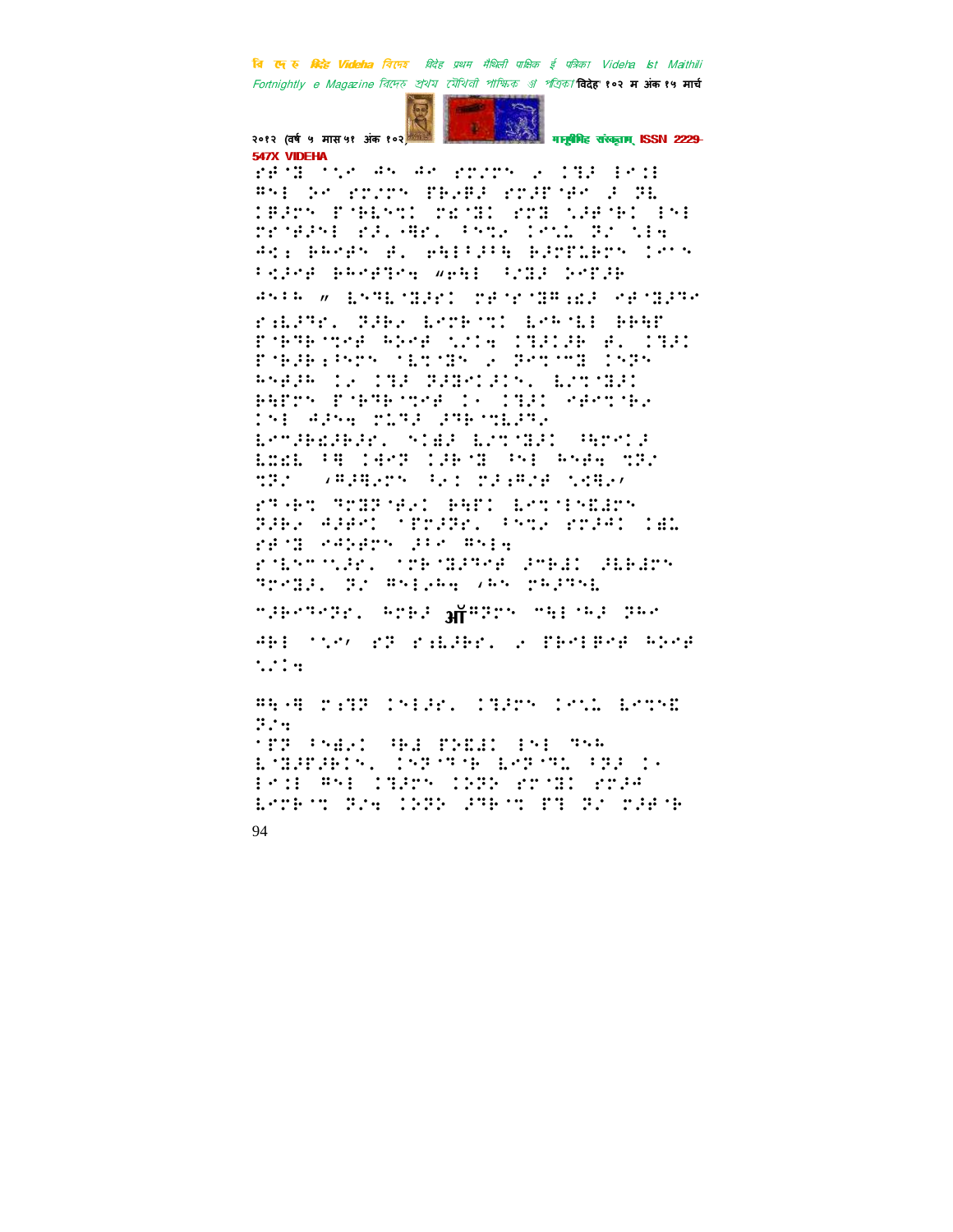बि एक रु मिनेट Videha विएक विदेह प्रथम मैथिली पाक्षिक ई पत्रिका Videha Ist Maithili Fortnightly ejournal রিদেত প্রথম মৌথিনী পাক্ষিক প্রা পত্রিকা**'বিदेह' १०२ म अंक १५ मार्च २०१२** 



(वर्ष ५ मास ५१ अंक १०२) **VIDEHA** 

मानुबेदि संस्कृतम् ISSN 2229-547X

MISHEM PRACH. TAC SPORTER By: SHEER AND TIET HITH 889 98 3 198 88 3 188 9 188 300 1 INE PROTTERNED BY INFRA TNE B. STARK, S. PATHY AN ARE CODE TEEP PATALLE RAPPS BAPARE PR TO MARK PARAGO CONCORD ARD OF TOP SENDERS ATTE POSERER BUILD ATTE

trim Entern (1931 filler 32 (Be3ng  $77.39773$ **THAIRPIN, THIN WIRTH WARRIN** Plates e 1930 Por Ser Ser School EPROP PORT IR THRIDIEN TRILLY PROSTER SPA

VAN ESPARA POSSA (1991) PODPH AN BU DJEMI PREFY RJURY NYE ROBJER JEJ tels: 1595 romaner peo, " peoplese TRAFINE THREESE TRULINGS. ESTA SHE MHE ANGGUNI SHEALL 192 Fri Pris 20 prons pr241 2 952 **ASSAULTS** AND MALLER  $\ddots$ THEN THE THE LONG PINE AND ABOV FIRMENE AL NATI EMERG PAI ILMERA IB: PARK (PREMI STAR roughboarders added a modellel race fered tars road Presidental different and the state TERR ERRIT SPORT ERSPITTRESH STOR FOR ALMENTIN APPROXIMATES / CARP **TERMINAL PRESENTATIONS ASSAULT** Primer can hepi inden wal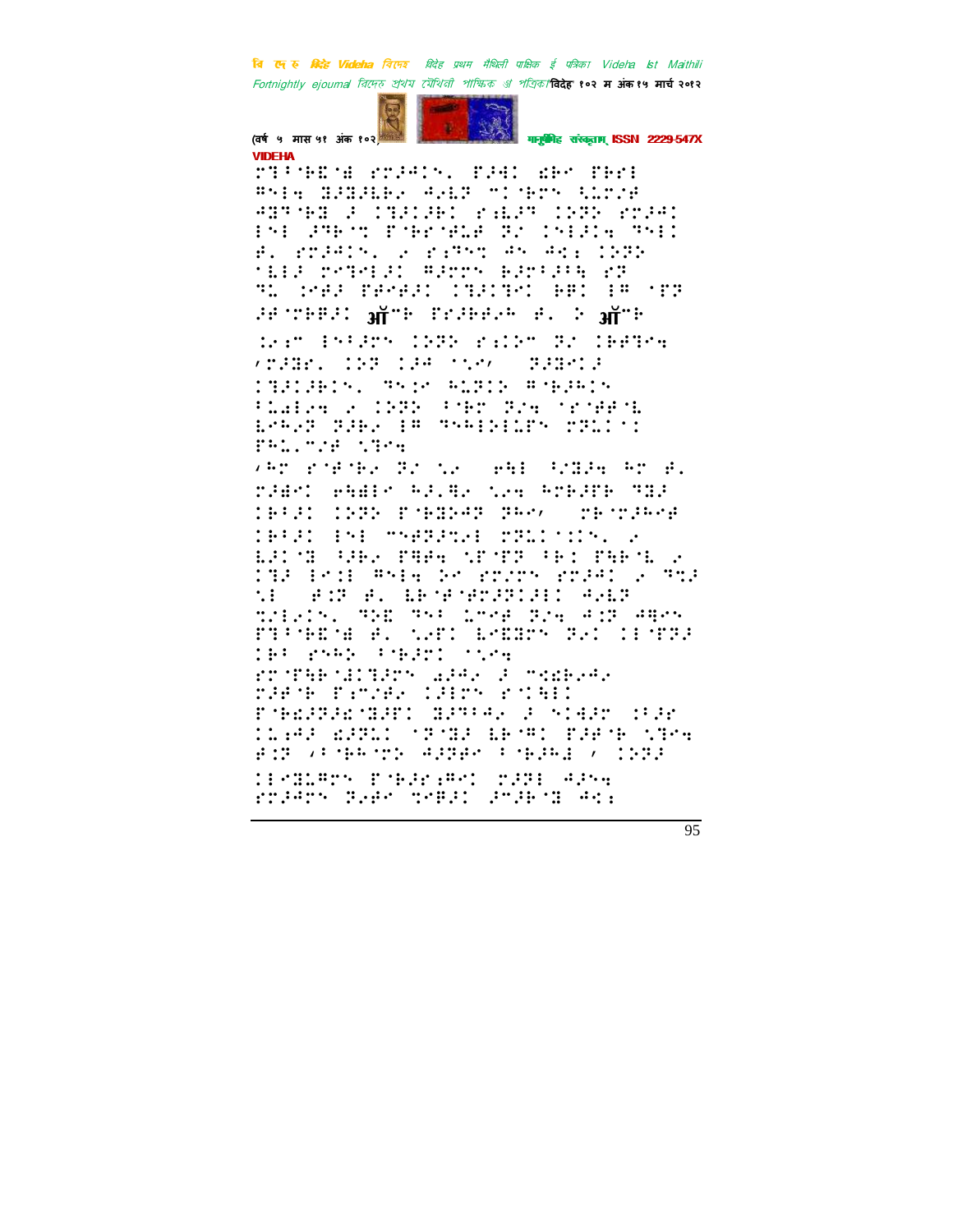बि एक रु मिनेट Videha विएक विदेह प्रथम मैथिली पाक्षिक ई पत्रिका Videha Ist Maithili Fortnightly e Magazine রিদেত প্রথম মৌথিনী পাক্ষিক প্রা পত্রিকা' **বিदेह : ১০२ म अंक १५ मार्च** 



### २०१२ (वर्ष ५ मास ५१ अंक १०२) **547X VIDEHA**

मानुबेमिह संस्कृतम् ISSN 2229-

**TIPLARI PORIFICAL A APROVA** L'HAMTS MAPAGA (2011-PD-8544 PARTIAR AND AND BURY EP MATCHI MESMOREMENT AND BEENFORM VERE

While the fill Sidel, 197281 951

APPE TORE MARIED BOORES INTO EMERGE FRAME STRIPS (PMIRE OF ERER THERE THE TIBLE: TRETHS ring the members cappe (the TERBLAGIA ANE STROGENER ANDR POSTA STORAGO 2 1708 TV 13814 BLEEVING B. STAND ESTIMATES AN verbf eksponskib skal SSR, lag 131 FRAGAL MIRRA ATROLISATO DEADORE 15: APME 521 (1938) 20133550 33820 3 akîron estêk tanta: 1626 gundar<br>av Sia ouga europ: Engar Frita 198 2 držad Bital nako 45 Barnera **Simple Star Additional MARY 4732021** roganiza espone rardiage popagas **Be BA: (1939 LEDGE AGAR) SEEDIMI** BEE rand Genes from Browser B.S FAR THIN BATANAL FROM TAND ARM **SID PALLY BRIG** 

**THE PROTOGRY STARE PROVER EPHS** AN BEATTIN EPTNE ITE BRIEF IBE TRANSPORTED ASSAULTED INSTALLED RAPOR POARD RO BROARD, ARESPOR **PRIN RIP THIS LIPS THE THIS RIPS TALMARTY LOOMSER LARGOE MACH** 96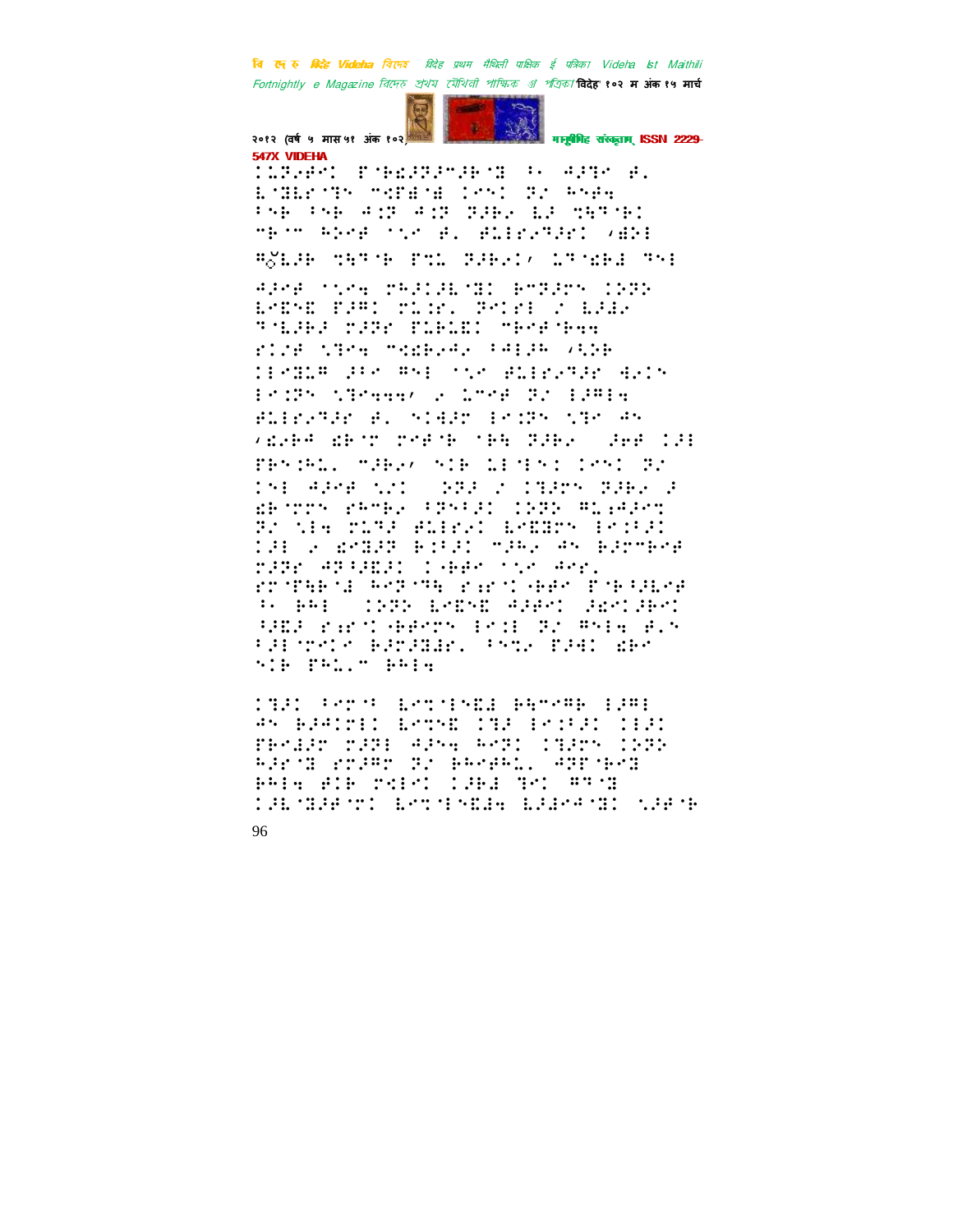बि एक रु मिनेट Videha विएक विदेह प्रथम मैथिली पाक्षिक ई पत्रिका Videha Ist Maithili Fortnightly ejournal রিদেত প্রথম মৌথিনী পাক্ষিক প্রা পত্রিকা**'বিदेह' १०२ म अंक १५ मार्च २०१२** 

मानुबेदि संस्कृतम् ISSN 2229-547X



(वर्ष ५ मास ५१ अंक १०२)

**VIDEHA** BRAARI BAATUS SIRAARAB ER FRIDGE ENGELOPE EN FURN CON #. *\P*ELIBRIAN (SPA 1921) '#Pr ErR Panzeki KPB-185 AS Arbe rial rreal ESHAR MA CHRIS. SPAR PROD PH Fr PROSCH BR COL BY FR MARINE MARTINE IN BREASING ERGEGER POSTA SCRIB RACIS (201 B. MR.: Pres (Mreggine () Bel C PORTHALL THE CONFORMATION TJARIBAR, ARKAB (P. Anim. MIT) SART MIDDE Prekr Adre (Nr. 2 renchmedit alco pharms and maja BARINI PATTEL IND SASTER IB FARING PORTOR IN THE MIN COLTA PATCHBOOK CHEOLY B. PTPA 2001 rrades babase bas welche als right (Poetoper, 1921 eactor 15) British Florida State SALAM PAPA COVINEY KAPYESEL KAP range i bergge pap as any popu ribertilik (The Cippe ramerons, an rubaren is ospectiv E SALT PTEM ITT STATTE. Prostigated assemblaged paperne copern college p **SPORTSPORTER PROTECTORS PROTECT** PRIPROGRAMMENT REPROSESSION PRESSURE PRESS INTERFER **MARKETS: MARKET CRIPS PARTICE**  $\mathbf{...}$ THE STRA BIG TIRE AND  $\dddot{\phantom{0}}$ tan Charl  $\begin{array}{cccccccccc} \mathcal{F} & \mathcal{E} & \mathcal{E} & \mathcal{E} & \mathcal{E} & \mathcal{E} & \mathcal{E} & \mathcal{E} & \mathcal{E} & \mathcal{E} & \mathcal{E} & \mathcal{E} & \mathcal{E} & \mathcal{E} & \mathcal{E} & \mathcal{E} & \mathcal{E} & \mathcal{E} & \mathcal{E} & \mathcal{E} & \mathcal{E} & \mathcal{E} & \mathcal{E} & \mathcal{E} & \mathcal{E} & \mathcal{E} & \mathcal{E} & \mathcal{E} & \mathcal{E} & \mathcal{E} & \$ 

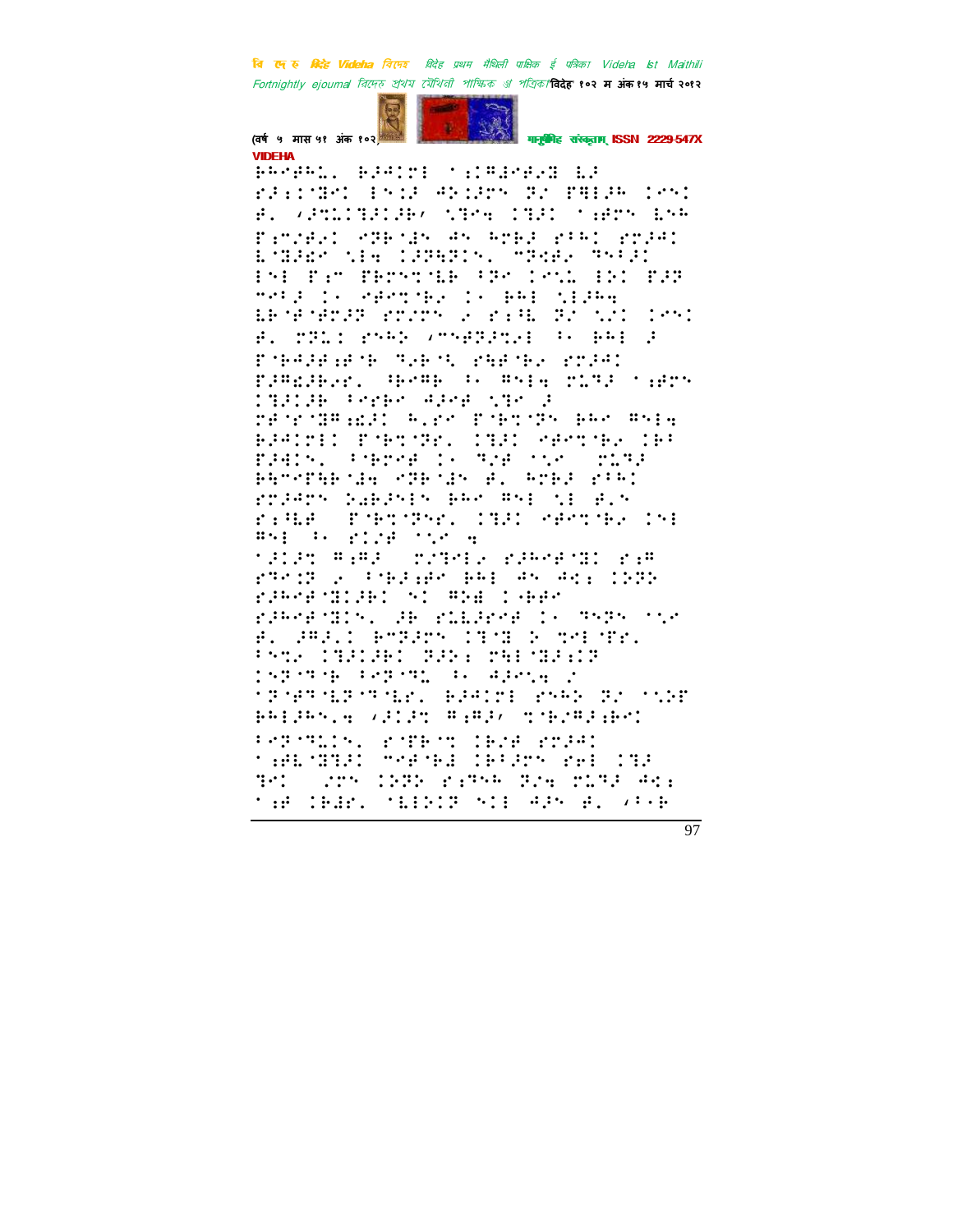बि एक रु मिनेट Videha विएक विदेह प्रथम मैथिली पाक्षिक ई पत्रिका Videha Ist Maithili Fortnightly e Magazine রিদেহ প্রথম মেথিনী পাক্ষিক প্রা পত্রিকা' **বিदेह' १०२ म अंक १५ मार्च** 



२०१२ (वर्ष ५ मास ५१ अंक १०२) **547X VIDEHA** 

मानूबीमेह संस्कृताम् ISSN 2229-

SLIPTE LEED PRO IS NOTE 20170 RIAL INAL PORABLES SANALANY SILVES 15: B5:4 (LelsiaBB)7 Stable BRC retena taian, an argumen par radhi Samera Samett Ser radhi #Preds FR SPORTERS EPISH PRPH 'P'ESTAR' THE SPACIELLE PER THE SUBDAY E. TO ME LAND E. RATI PORPORE PATTE RIN FOR PROJECT **THEORYST IREE INTRODUCTION** Bre CHALABIN, SIPHE ROBEOR  $\bullet$ THERE WIND AN EMERICATE ID ATM Add 2 12171 BRAGH B. Brill ME ring (Mac 2 Barch, Ca rang Agh enge aurs del Tela (2:1940 eks MPSE PROPORT PROPERTY SAME #262 ra# #B12B2 fBrF21 F292 S243r5 ESTAD POLES RA PARA CORPORE THE TELL REPORT FOR THE SECRET SET TRANSPORTATION EMERGED TEER TEE fictional produces an accord **B. WHIPPE LOLATIONS ATT PALE** AnyPorte: Pres offormation rease <u>Poli broga mest tall baraian Gi</u> ram bram is lightime tar theal rild roffe ( Wayne 1812 - 1912 and PARK SPORTHEORE AT PRID SONIO 225 a superfield segment (P **MERTINESS INSTITUTE STATISTICS** MEMPOR MMP (PAPM (CRADAR) (PRE THE GRIES SILE TON THE BRYETT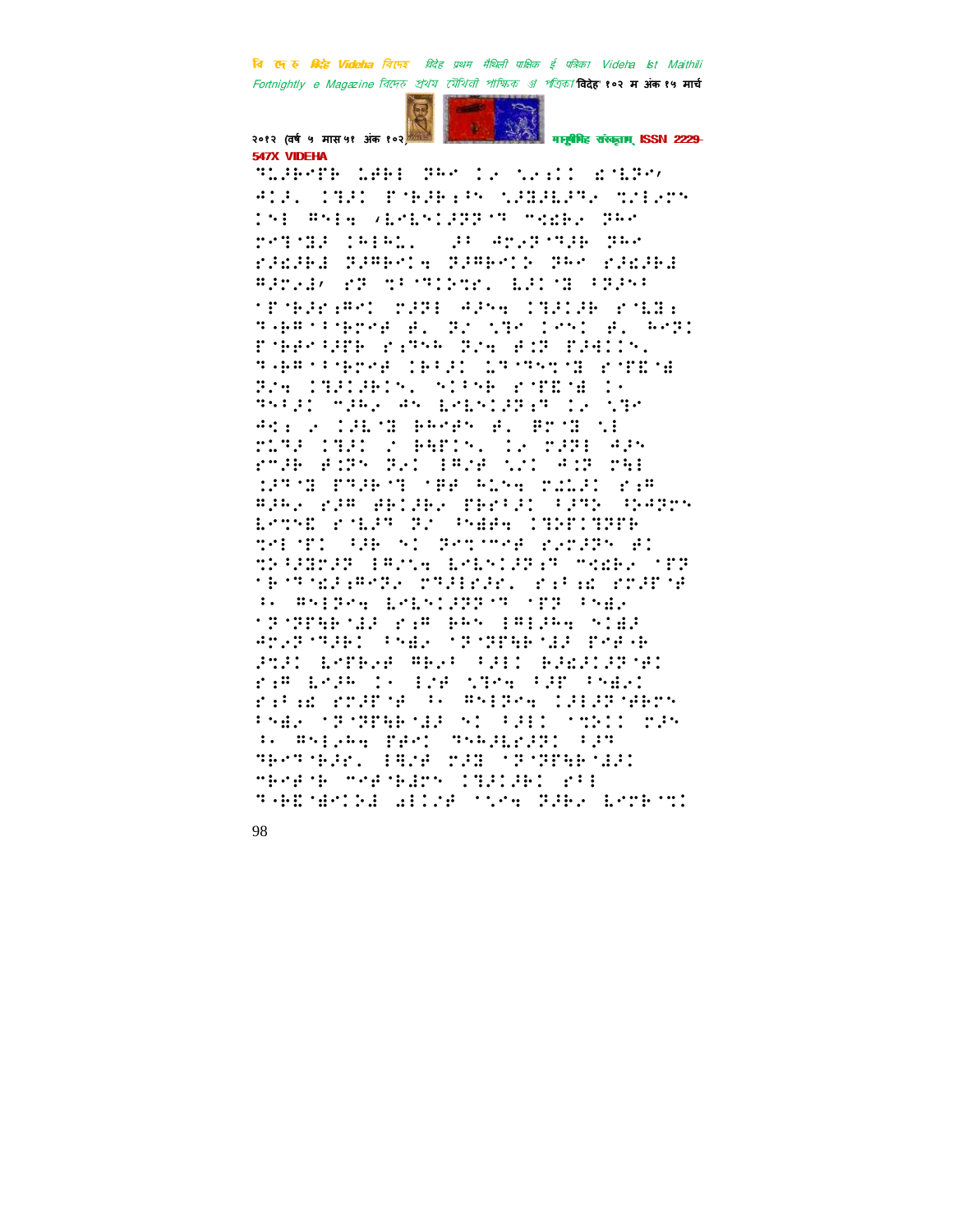बि एक रु मिनेट Videha विएक विदेह प्रथम मैथिली पाक्षिक ई पत्रिका Videha Ist Maithili Fortnightly ejournal রিদেত প্রথম মৌথিনী পাক্ষিক প্রা পত্রিকা**'বিदेह' १०२ म अंक १५ मार्च २०१२** 



(वर्ष ५ मास ५१ अंक १०२, **VIDEHA** 

मानुब्रीह संस्कृतम् ISSN 2229-547X

THENRY CONSERVE WITH BARS AND THE POPPOR LIBRARY COLLECT PROPERTY 165 Lord SLAG (Ardio Plogli 151 STARRE AUS AMTAILAGS, STS TEMER'S YET (EFF) MARY NEW YEARY ERESTREET FARTS PERMIT TO FIR PABAL ESTRAGAL ESE LA MES POSPAR 1984 BELEVIER ALE, 1986 1995 PROBRET FORECH BY PROFILE tikister sam merupakan menga PHOLPD ECHOP (1992) STEP ( :::::+ FIJBREJRA EZHJARA POHENHAMAN ROBRED THE 43 FINE TIME **COMMANDIAL CONSTRUCTION MARGER BE STIRES SERVICE VIST SERVICES IN THE EXISTI** THEFT FOR TOWN MEM APME STRACT  $\cdot \cdot \cdot$ Rep: (PP Rep: Rice) (C Rep: 27 PIN rack are musing rack: INT IE TEACHE AN IPENSEL CHAPPIE rand Gent (1911a) three broads EPPIE MILL PROSSIBE TITE PORTREAL PLEATER CORPORER COM Ended Entry Maked to delements dramatakes from the Britannia B. APERING PROBE AND ROLLING BIS **SPERING THEIR THEMS** Pro Sheet rantak <sup>ama</sup>la: Cherr Phobac FRACH (B) #Space #PHACH2 #Sb2 (200 SKISKE MIRA MKRKE BIER (ISTMARK) THE PARE FIL TEST PATE LIB LOAD B. BIBIETH PARTHLE BRANK THRABAL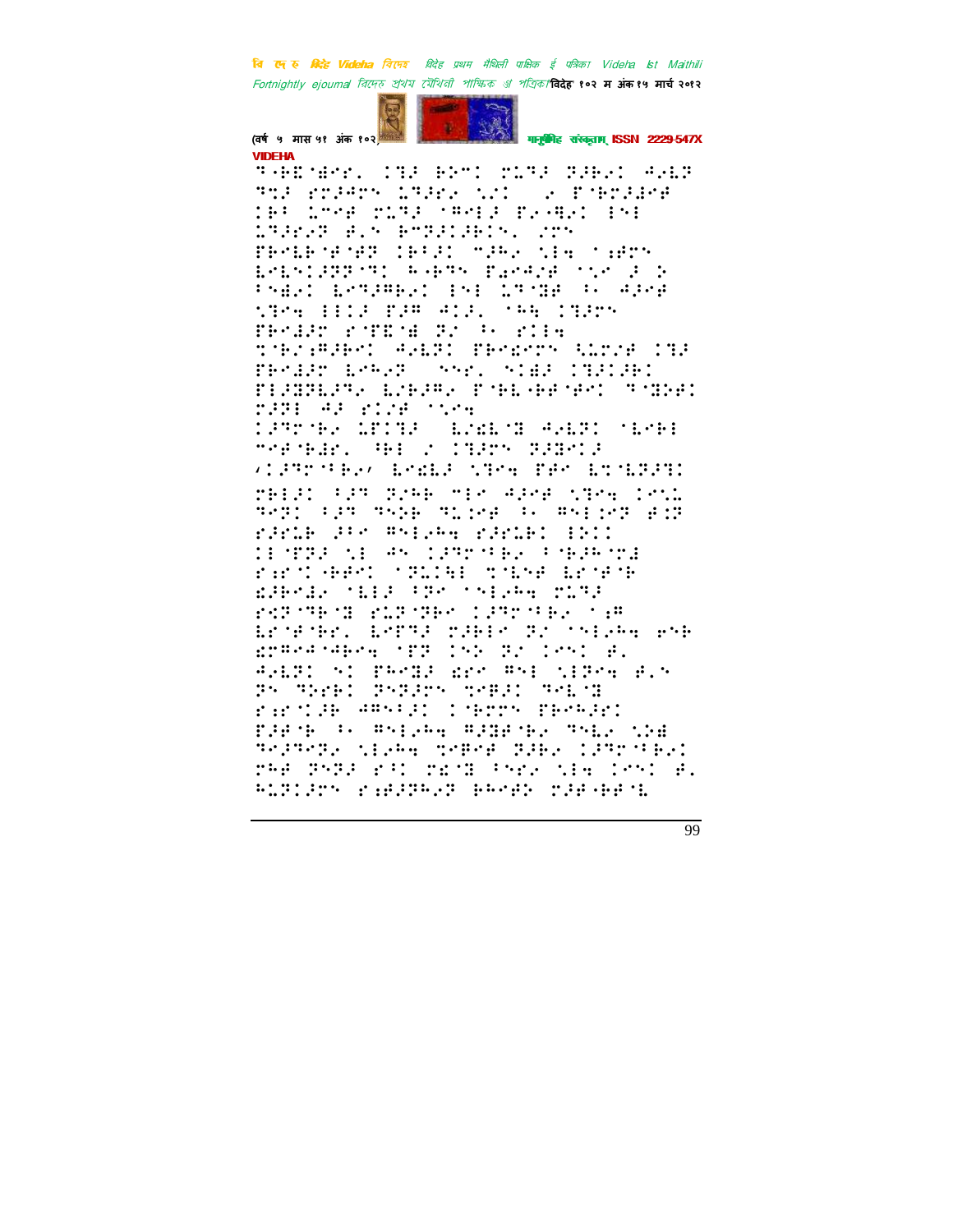बि एक रु मिनेट Videha विएक विदेह प्रथम मैथिली पाक्षिक ई पत्रिका Videha Ist Maithili Fortnightly e Magazine রিদেত প্রথম মৌথিনী পাক্ষিক প্রা পত্রিকা' **বিदेह : ১০२ म अंक १५ मार्च** 



२०१२ (वर्ष ५ मास ५१ अंक १०२) **547X VIDEHA** 

मानुबेमिह संस्कृतम् ISSN 2229-

three replace which release this expend RICORD REPRODUCED AND REPRODUCT. PRAGA ROSERA (PRAGA AL 50 9932) PRESSING TEMPLE PRAY, TV LIMETRY #20071621 2 P190952001 12751962 CONSI B WHIPH CONTROLLING S THERE IS NO H. PHESEN SHILL Pres Premisi maering Prishe (SPMP)

trings, real broughter (ed. Aspea, Add *la Trenia den* Tand, Amar Cher ESTA Prietrie

**CONSTRUCTION OF SECTIONS INFORM** SAN KAPE PAN PARK LAPA 1955-5921 92255 NAPAGKA NGKA SIAG #B2: PTPH CHP EPH AB #1 BRE2 EMBER 1977 BELL SENENHAM PROBABLY GOLLY PORCHES EX WSERS. Add Benedd o Beneddi (Abd Mille (A PO BREAD PAR PAR PARREN RIN FER PSPEC ESE PREPEND SPRE IPLEP istora kip u mronovanje muziko **STATES AND STREET SEE** PORTION SOCIAL PARK P #SPPS # MORE (#B STPP) EMENT APLED LABER SPECE CAPTS PRISED. FORTH PHE

alakomany ina mprofiza mokaan'ala.<br>Malio ambo kafotoan'amin'ila rnad (1985-1881) (1987-1881) *VISB. Lether:// THERE: Leth.clt.* 4254 48 12125 2 132 1831 451 SPREEMENT PART ERN PLEER PRINCE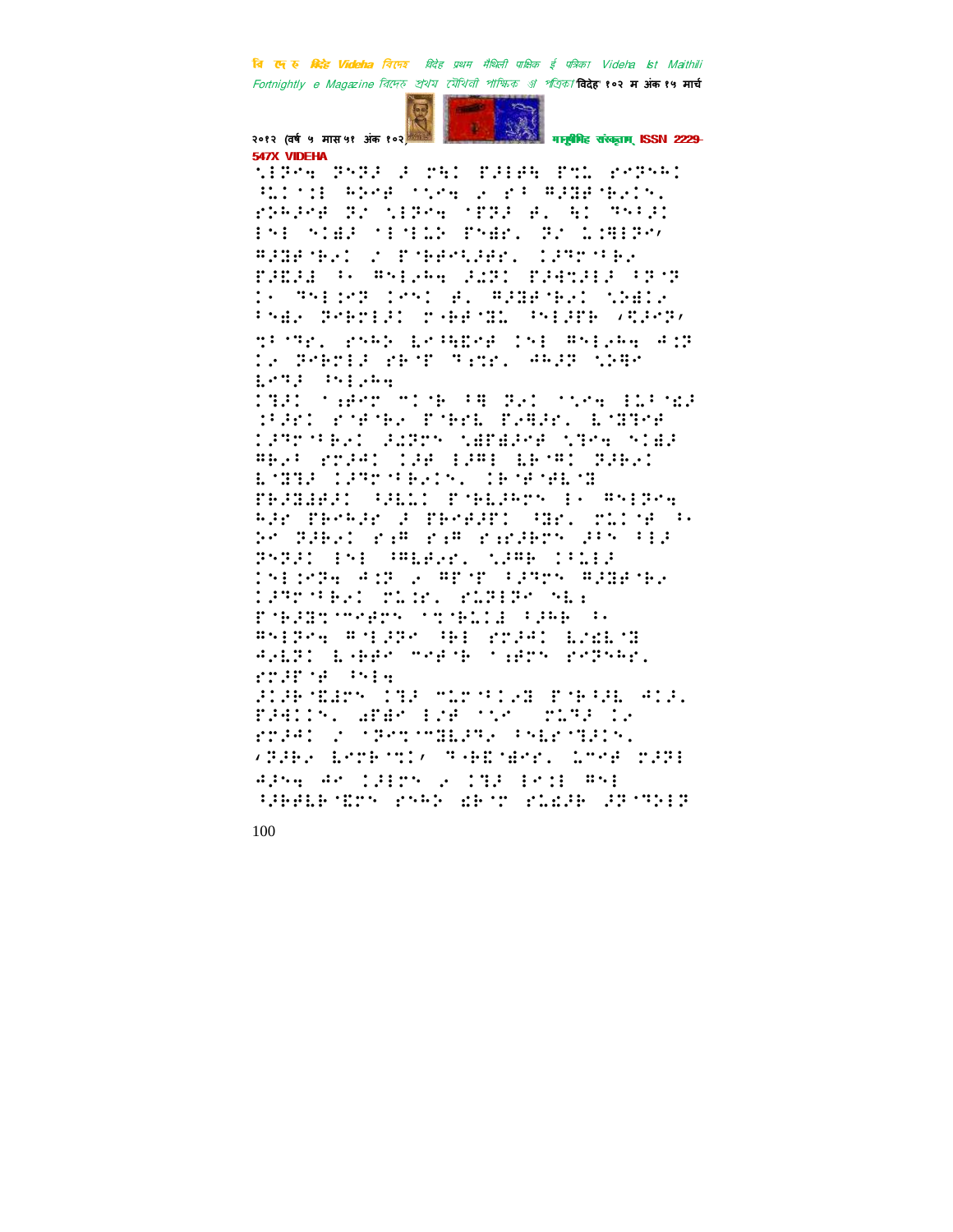चि एत् रू मिन्हे Videha निएन्थ विदेह प्रथम मैथिली पाक्षिक ई पत्रिका Videha Ist Maithili Fortnightly ejournal রিদেহ প্রথম মৌথিনী পাক্ষিক প্র পত্রিকা**'বিदेह १०२ म अंक१५ मार्च २०१२** 



VIDEHA

(वर्ष ५ मास ५१ अंक १०२) मानुसार में मानूसीह संस्कृताम् ISSN 2229-547X

⢸a!⢷⢳3!⣁3-!⣅⢹⢼!2⣙3!B⢷⢼⢳⣜! ⢼⢺!⢵⢳⢼3F!!⢳!⣈⢽!⣎⢷! \LPED # #FRANC TED #FOR THE FINE ⢺⢼⢾. ⣐ ⢼⢷!⣇⢷⢵⣎⢴!⢼⢽2⢾!⣁⣒!2! ⢾F!⢴!⣙⢼!3⣈B!⢵⢽⢵!⢽⣅⢾!⢽2⣒!  $T$ ⣎⣝⢼⢽!⢹3!⢺⢼!⢾F!⢷⢼⢺3! ⢷⢼⢽⢾⢹⣓⢾!⢸a! 2⢾!⣁3⢼⢳⣒!0⢷⣜⢼!  $P$  . The property of the state of the set \!PTP\$P#2^{\!\}}}  $D$  ⣙⢼0⢾!a! 2⢾!⣁3!⢺⢾!⣎⢷!2⣙3⢴!  $\overline{f}$ ⢽⣏⢷⣏⢾;!⣇⣝⣇ ⣙⢼!⢶⢷!⢽⢼⣌⣞!⢸3! !⣅⢾!!⢾F! ⣐⢴⢷⣜!⢼⢽ ⢾⢼! ⢼⢺!⣎⣝!⢴!⣙⢼!⣃⣅2⢾!⣁⣒!!!

2!⢷⢽⢼0⢷!0⢽!⣐⢾⣇⣝! hhbkfoesbAwjefib⣒dpn!!0⢷!0⣚⢼⣅⣒!!

 $3: "" "$ ३⣒१⣒!⣉⢼⢽⢾3⢿⢴!⣊⣎⢷⢴! ३⣒२⣒!⢵0⢷⢼⣉!⣔⢼!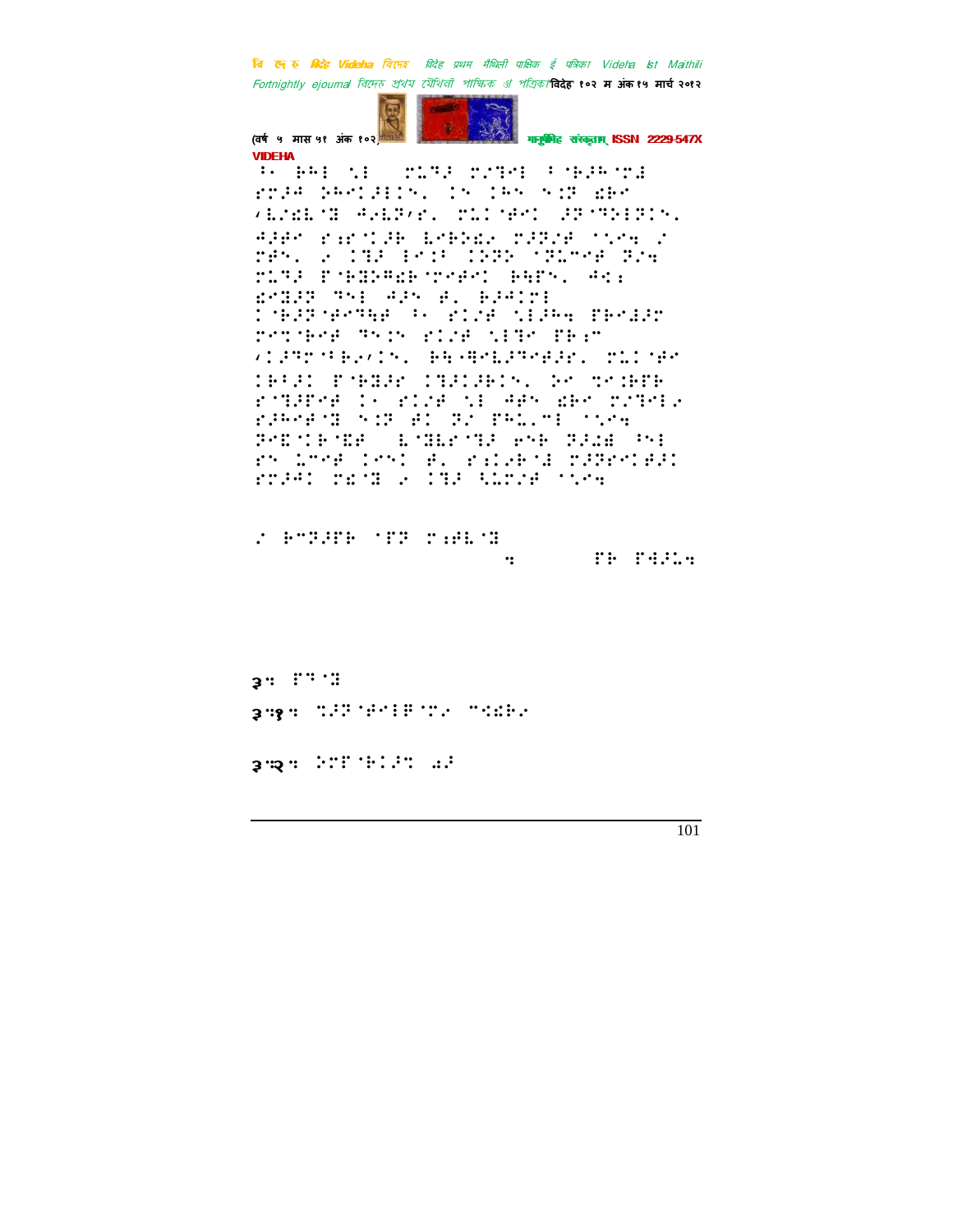```
चि एत् रू मिन्हे Videha निएन्थ विदेह प्रथम मैथिली पाक्षिक ई पत्रिका Videha Ist Maithili
Fortnightly e Magazine রিদেত প্রথম মৌথিনী পাক্ষিক ঐ পত্রিকা'বিदेह' १०२ म अंक १५ मार्च
                       Separate
२०१२ (वर्ष ५ मास ५१ अंक १०२) मानुसारी काल्या प्राप्त हिंदी मानुसीनेह संस्कृतम् ISSN 2229-
547X VIDEHA 
३⣒३⣒१ ⢾!⣉⢷!२ ⣅⣉!0⢼ ⣇⢼⢽!!
३⣒४⣒१⣒!⢺⢻⢹⢴⣉!0⢷ ⢼⢹!⣜⣋3२⣒!⢽⣇⢴⢽!
⣚⢼⣅⢷!
३⣒५⣒१⣒!⣐⢹⢽!⣅⢼⢷!⣔⢼२⣒!⢽⣇⢴⢽!⣅⢼⢷!
ा दे 'दिनेतत
३⣒६⣒!⢽⣉⢼⢽⢾!⣔⢼!
३⣒७⣒!⣋⢼॰ ⣉⣉⣎⢷!⣅⢷!
 ३⣒८⣒!⣉⣝⢼3! ⣅⢽.!⣅⣈⣛⢼!0⢷!⢼⢽!
THILL
   !!⣉⢼⢽⢾3⢿⢴!⣊⣎⢷⢴!
\mathbf{B}: \mathbf{S}⢷⢻⢷⢴!⢸⣊⢺⢴!⢹⣈⢳!⢾F!⢵⢽⢼!⢳⢼⣙!⢵⢼⢷2!
⣁2!⢻!⢹⢼⣝!!
BIRDER BEDY IN. IPRA BED 18892 NA
\mathbf{u} \cdot \mathbf{v} :
30⣅⢼! ⢽!⢻⢼3!⢷⣐⢻!B⢽!⢻32!⢳2F!
⢹30⣓⢷⢴!!
```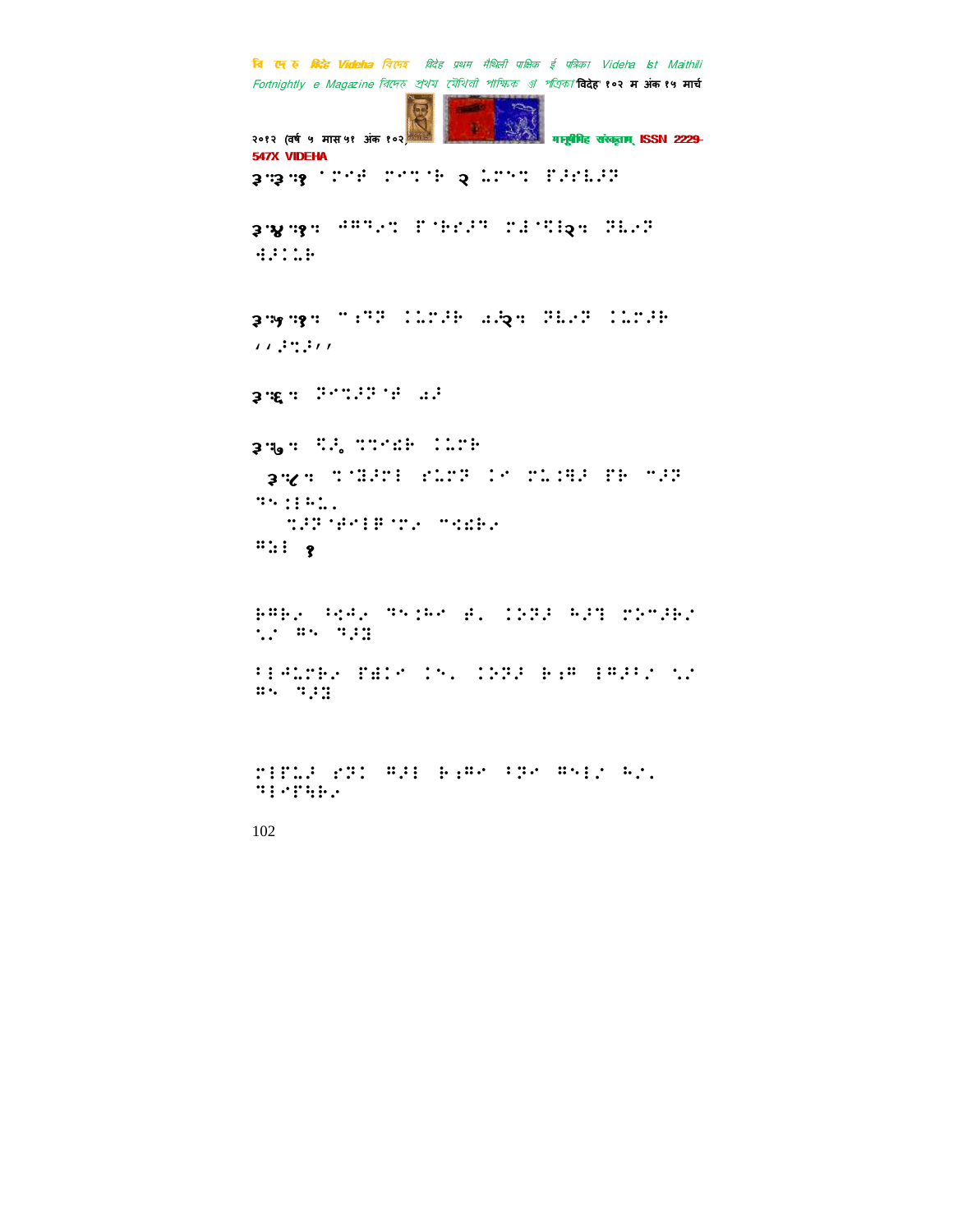चि एत् रू मिन्हे Videha निएन्थ विदेह प्रथम मैथिली पाक्षिक ई पत्रिका Videha Ist Maithili Fortnightly ejournal রিদেহ প্রথম মৌথিনী পাক্ষিক প্র পত্রিকা**'বিदेह १०२ म अंक१५ मार्च २०१२** 



⣈⢵⣐⣞.⣈⢵⣞⣐!B⣛⢴!⢳⢽.⢳⢼F!⢷⣓0! BER BLOCKER BLOCKER

⣈⢼⣝!3⢽⣝!⣁2!⢸⢼F⢻!⢶⣞3!⣊⣐⣞3!⣈⣅⢼! ::::

⢸⣐⢻⢺3B⣝! ⢽!⣃⣅3!⣋⢼F⢷!⢽⢼B2!⣁2!  $\ldots$   $\ldots$ 

# 23⢺!⢸⣊⢺⢴!⢼⣝!⢸t!⢻32!⢳⢽!⢽⢷0⣞! ⢽⢷3⢺!!

 $1293$  TH 289 NM  $\mu$ B  $\mu$  The  $\mu$  and  $\mu$ ⢹⣈⢼B2!⣁2!⢻!⢹⢼⣝!!

VIDEHA

⢷ ⣝⢼!⢸⣊⢺⢴! F!⢳⢼⢷!⢹⢷.⢺⢽!⣎t! 332!⢹⣅⢼⢷!!

B⢳⢽⢵! ⢵⣔⢳⢼F!⢽⣝⢵!3⢼⢺!⢽2!⢹⣈⢼B2! ⣁2!⢻!⢹⢼⣝!!

B⢽!⢸⣊⢺⢴!⢶⢻⣅⢼!F⢻⢽⢼!3⢼⢻2!⢺⢽⢼! ⢸⣅⢾BF⢻3⢼!!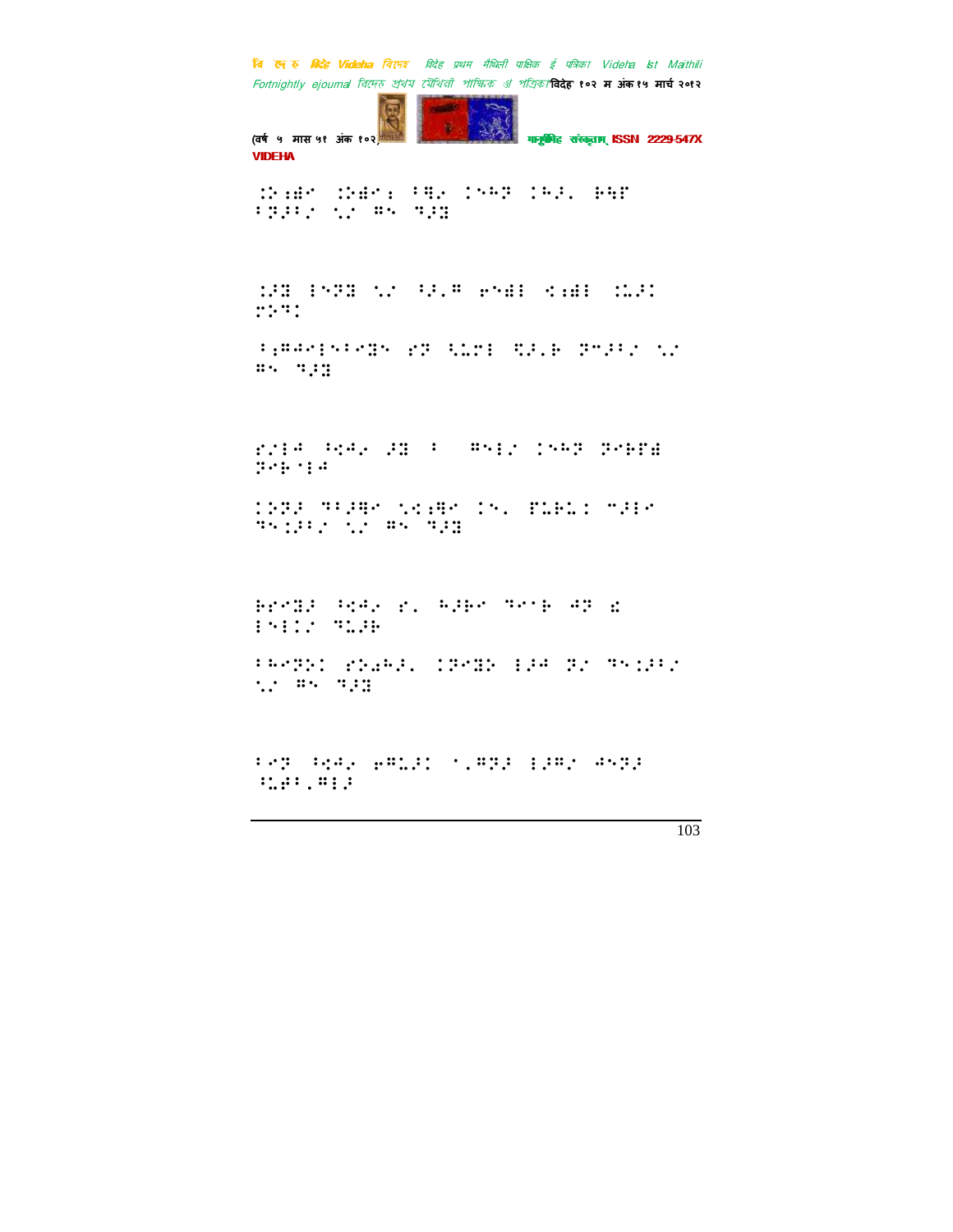चि एत् रू मिन्हे Videha निएन्थ विदेह प्रथम मैथिली पाक्षिक ई पत्रिका Videha Ist Maithili Fortnightly e Magazine রিদেত প্রথম মৌথিনী পাক্ষিক ঐ পত্রিকা**'বিदेह' १०२ म अंक १५ मार्च** 



547X VIDEHA ⢷F⢻⢷ !⢾F!⢳⣞⢻⢷!⢸⣊⢺⢴⣝!B⢽⢼B2!⣁2!⢻!  $"$ 

#⣉⢼⣐⢾3⢿⢴#!F!⢾F!⢸⣊⢺⢴!3⢼⢻2!B⣝ ! ⣉⢿⢼!⢼ ⣞⢷⢽⢴!!

⢽⣇⢾⣅⢷⣝⢼!F!⢹⢳!⢷ !0⢼⣚!0C⣛⢼B2!⣁2!  $\ldots$   $\ldots$ 

⣒⣒⣒⣒⣒⣒⣒⣒⣇⢷⣜!२०⣒⣒⣒⣒⣒⣒!

 $"::: 2$ 

WHE PROPERTY FOR THE PREPENDENT WAR 1MER NIER IN ORDER ER  $3! \times 3! \times 3! \times 3!$ 

104 L'ANITI HAR 25 PART - 1942 1945 BS 2010 2011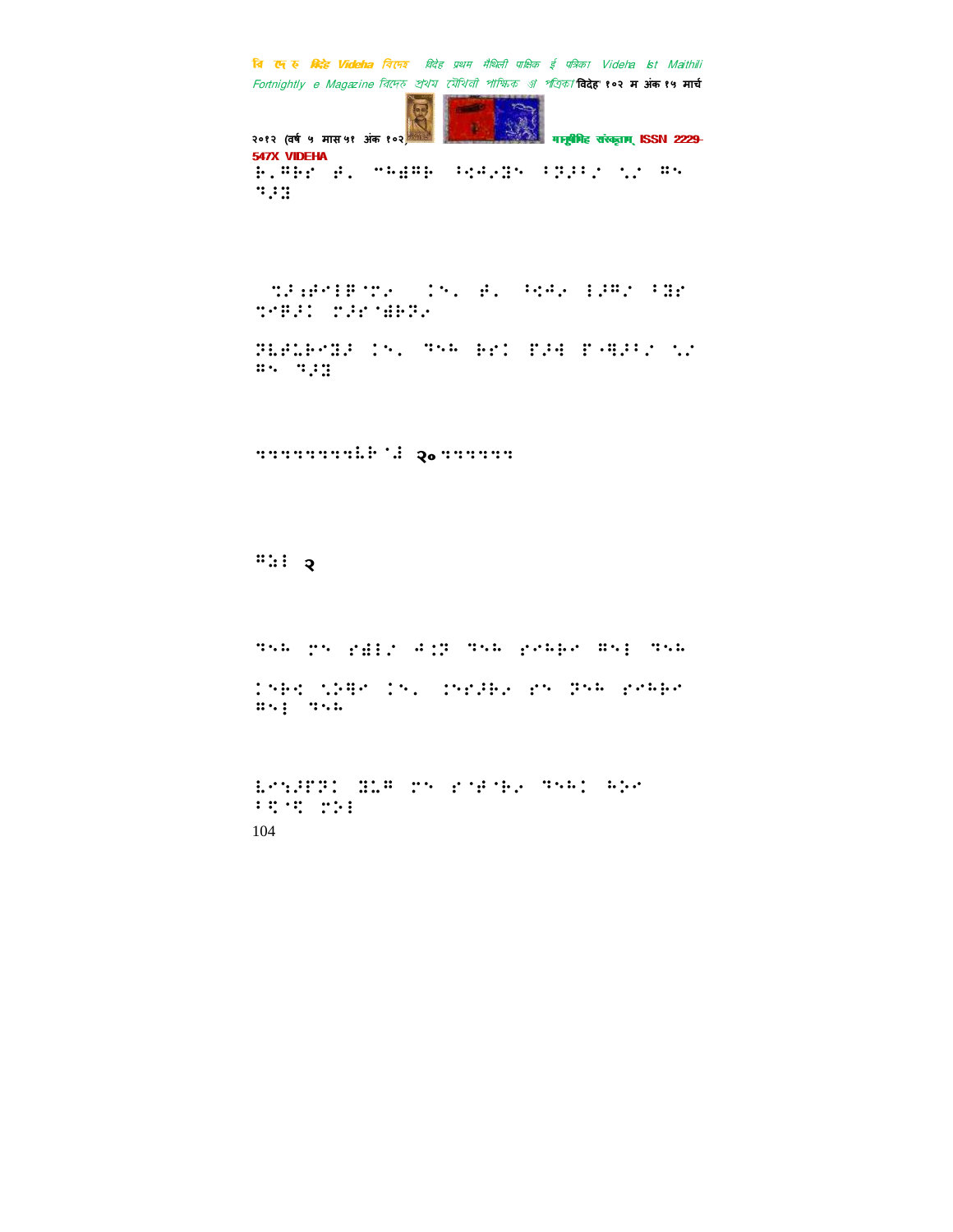चि एत् रू मिन्हे Videha निएन्थ विदेह प्रथम मैथिली पाक्षिक ई पत्रिका Videha Ist Maithili Fortnightly ejournal রিদেহ প্রথম মৌথিনী পাক্ষিক প্র পত্রিকা**'বিदेह १०२ म अंक१५ मार्च २०१२** 



VIDEHA

⢷2⢾!⢹⣈!⣇⢼⢾ 3⣝! ⢽⢳! ⢳⢷!⢻3!  $\cdots$ 

⢺⢴⣇⢽!⣎⢼⢷!!⢺⢼⢾!⢷⢳⢴!⢵⢳⢽⢼!⢸⢼ 3!!

 ⣅⢽!⢳⣅⣐⢷2⢾!⢵⣉⢴!C⣛⢳! ⢳⢷!⢻3!  $\mathbf{u} \cdot \mathbf{u}$ 

B¤Handrie Bolige Provinse Britanni Box 9999

Beschwald in the second second second second second second second second second second second second second se  $\cdots$ 

⢻⢼⣃⢷!⣁⢵⣛.⣁⢼⣛!3⢵!0⢷⢹ !⢹ !⢸⢼⢻2!! THE 200 PHONE OF BUILDING

⢻⢼!⣋⢴⢳!⣋⢼⣇⢷!B!⣉⢳⢷!3!3⢳⣅F!!

⢸⣞2!⢾F!2⢽!B⢼⢳⢷!⢽2!⢻⢳! ⢳⢷!⢻3!  $\cdots$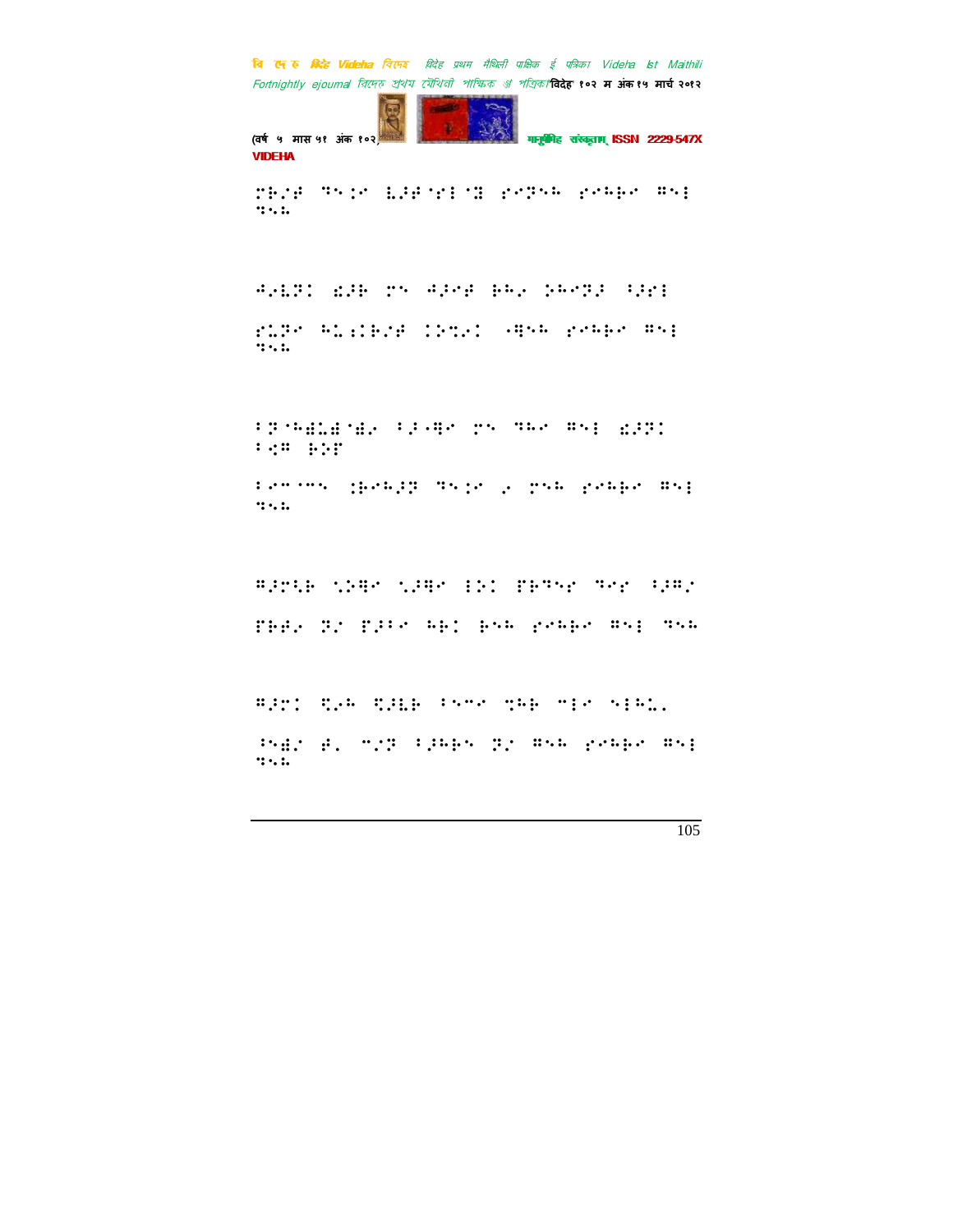चि एत् रू मिन्हे Videha निएन्थ विदेह प्रथम मैथिली पाक्षिक ई पत्रिका Videha Ist Maithili Fortnightly e Magazine রিদেত প্রথম মৌথিনী পাক্ষিক ঐ পত্রিকা**'বিदेह' १०२ म अंक १५ मार्च** 



२०१२ (वर्ष ५ मास ५१ अंक १०२ सम्बंध में संस्थान को मानुसीनेह संस्कृतम् ISSN 2229-547X VIDEHA

```
⢷⢼⣚⢴!⢼⢽⣅⣈!⢳2!0⣅⢷B⣝⢼-! ⢼⢴!
B⢳⢼⢷⢴!
```
⢾⢳⣅!!B⢼F⣞!⢸⢹ .⣇⢹⢳! ⢳⢷!⢻3!  $\cdots$ 

SE STE PRESERVED TO SAPA PACHARY

#⣉⢼⣐⢾3⢿⢴#!F!⣁2!⣅⢽⣅!⢽2!⣙⢳! ⢳⢷!⢻3!⢹⢳!

⣒⣒⣒⣒⣇⢷⣜!१८⣒⣒⣒⣒⣒⣒⣒!

 $\dddot{ }$ :  $\dddot{ }$  3

⣔⢵⣐⣞!0⣛!⢺F!3C⣛⣝3⣊!⢾F!⢳! ⢳⣅⢷⣝⢼! ⢾⢴!!

 $F$ . We did the state of the state  $F$ **SUPER STREET**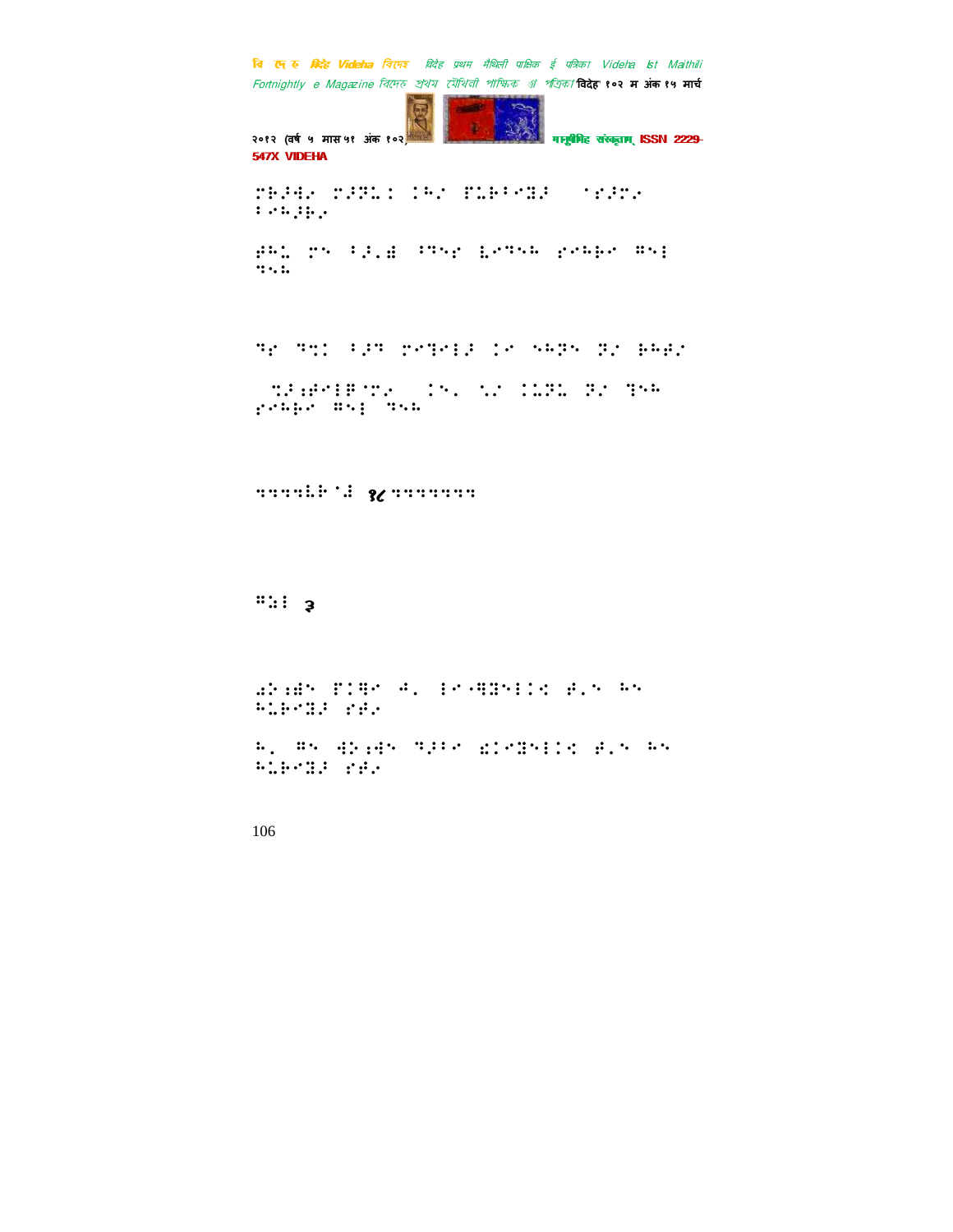चि एत् रू मिन्हे Videha निएन्थ विदेह प्रथम मैथिली पाक्षिक ई पत्रिका Videha Ist Maithili Fortnightly ejournal রিদেহ প্রথম মৌথিনী পাক্ষিক প্র পত্রিকা**'বিदेह १०२ म अंक१५ मार्च २०१२** 



 $f$  Fig. (5) Fig. (5) Fig. (5) Fig. (5) Fig. (5) Fig. (5) Fig. (5) Fig. (5) Fig. (5) Fig. (5) Fig. (5) Fig. (5)  $f$ 

 $F$ . Thus first production  $F$  . Thus ⢳⣅⢷⣝⢼! ⢾⢴!!

VIDEHA

 ⢼ ⣅!0⣅⢾⣊⢳⣅!⣔⢻⣛⢼!⢳⢵⢾!⣁2! ⢸!⣃⢷! ...

⢻⢷⣝3⢳⢴!⣝2⢳!B⣅⣔3⣊-!⢾F!⢳! **WEIGHT AND STATE** 

 $\frac{1}{2}$   $\frac{1}{2}$   $\frac{1}{2}$   $\frac{1}{2}$   $\frac{1}{2}$   $\frac{1}{2}$   $\frac{1}{2}$   $\frac{1}{2}$   $\frac{1}{2}$   $\frac{1}{2}$   $\frac{1}{2}$   $\frac{1}{2}$   $\frac{1}{2}$   $\frac{1}{2}$   $\frac{1}{2}$   $\frac{1}{2}$   $\frac{1}{2}$   $\frac{1}{2}$   $\frac{1}{2}$   $\frac{1}{2}$   $\frac{1}{2}$   $\frac{1}{2}$   $\$ **WE SHOW** 

⣝2⢳!⣞⣞! ⢸!⣈3⣊!⢾F!⢳!⢳⣅⢷⣝⢼!  $\mathbf{r}$   $\mathbf{r}$  :

⢺⢼!3⣅⣞⣝!3!⣎⣝⢼0⣅⢾⢼!F!⢺⢽⢼⣝! CHANGED CONTROL

 2F⣝!⢴! ⣅⢳C⢷⢹⣝!0⢵ 3⣊-!⢾F!⢳! ⢳⣅⢷⣝⢼! ⢾⢴!!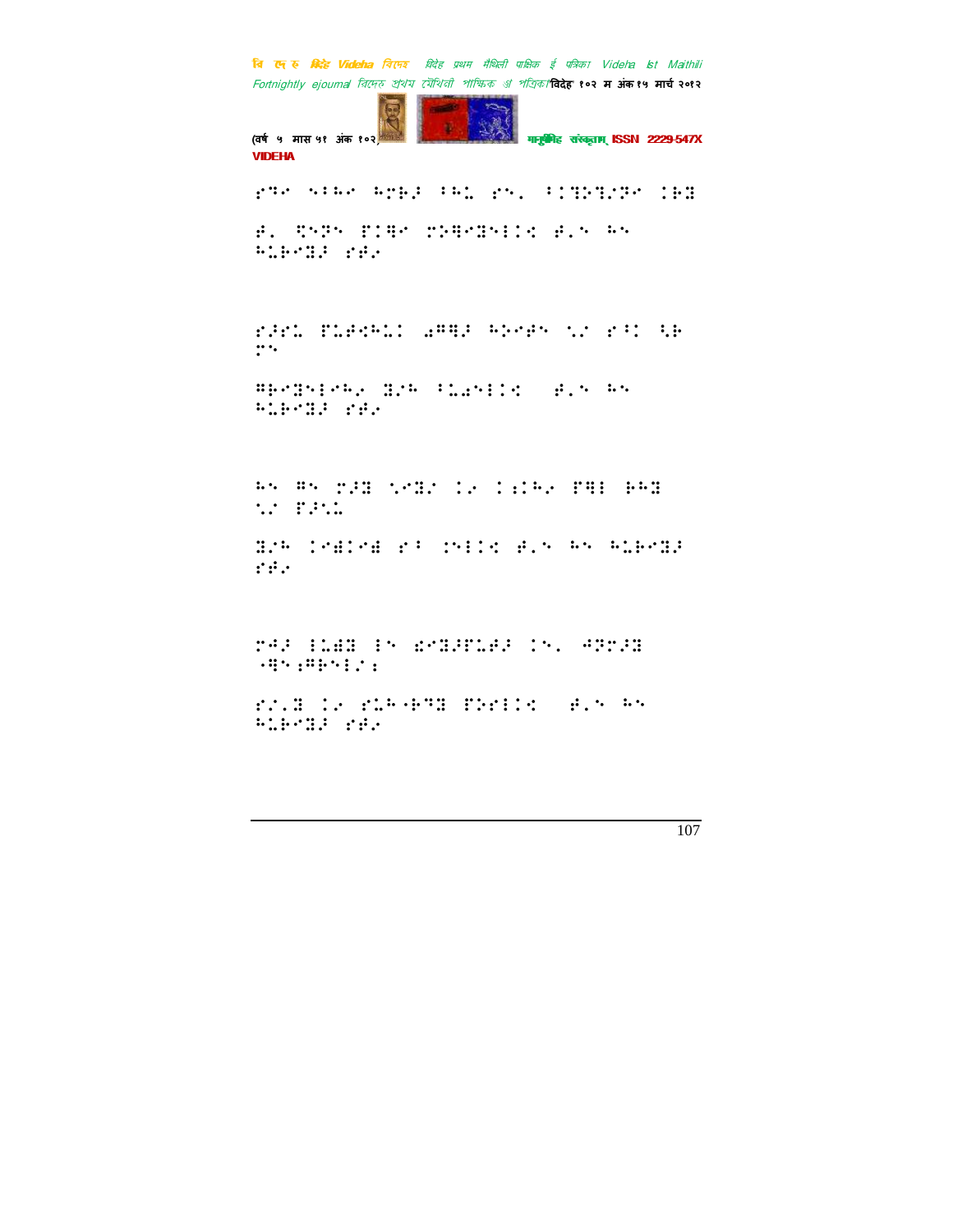चि एत् रू मिन्हे Videha निएन्थ विदेह प्रथम मैथिली पाक्षिक ई पत्रिका Videha Ist Maithili Fortnightly e Magazine রিদেত প্রথম মৌথিনী পাক্ষিক ঐ পত্রিকা**'বিदेह' १०२ म अंक १५ मार्च** 



 $\frac{1}{2}$ **WEIGHT START** 

⢳⢽!⣅0⣅⢾⢷!⢹⣈!⢼⢴!⢳⢾⣊! #⣉⢼⣐⢾3⢿⢴#! ⢾⢾!!

THE ISTUE BEEN BEEN BEEN BY ⢳⣅⢷⣝⢼! ⢾⢴!

⣒⣒⣒⣒⣒⣒⣒⣒⣇⢷⣜!१९⣒⣒⣒⣒⣒⣒!

⢻⢺3!४

547X VIDEHA

⢻⢵⢷!⢻⢼3!0⢼⢾⢷!⣚⢵⢷!⣁2! 3!⢵ !⢼⣈!⢽⢵⢷!⣁2!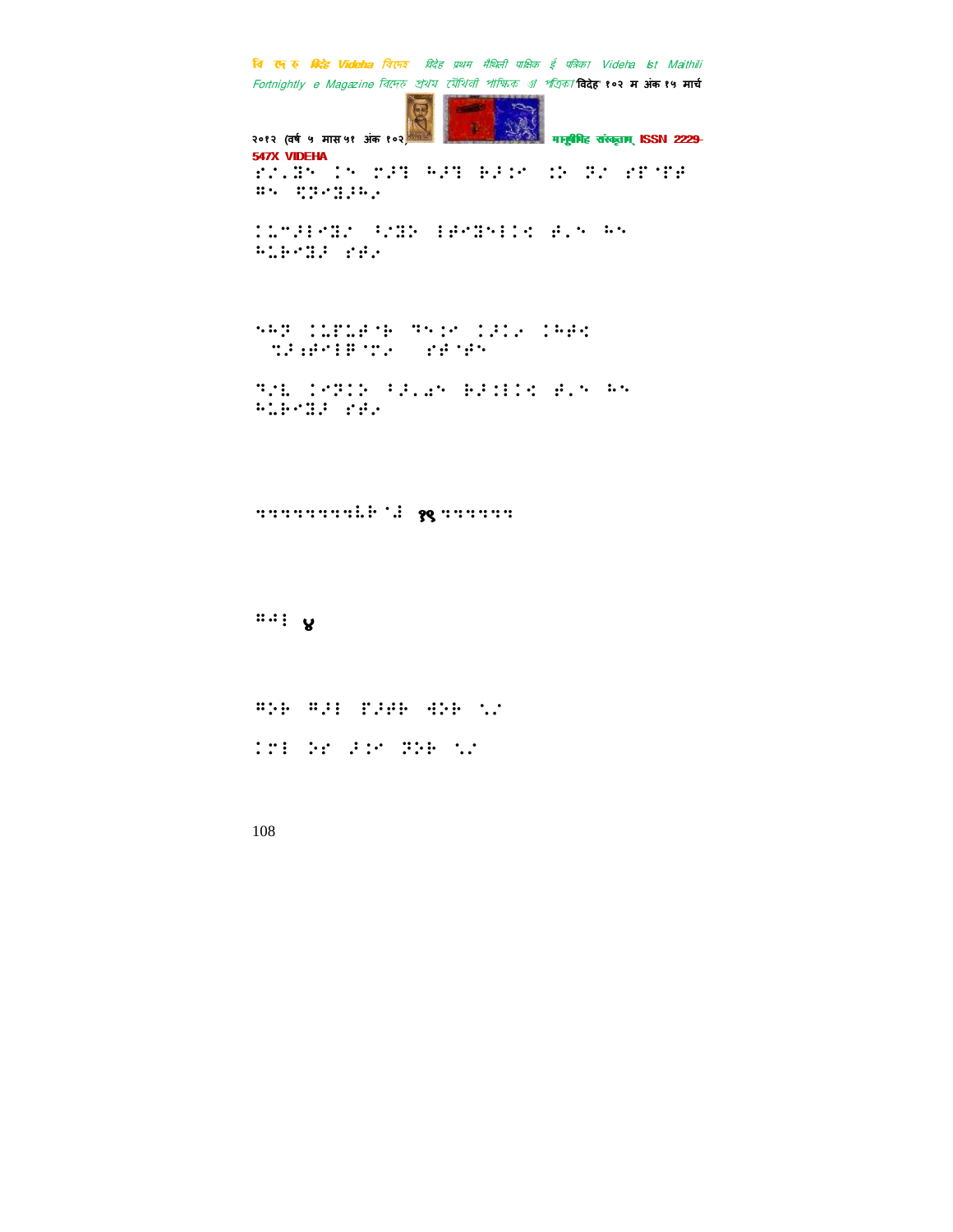चि एत् रू मिन्हे Videha निएन्थ विदेह प्रथम मैथिली पाक्षिक ई पत्रिका Videha Ist Maithili Fortnightly ejournal রিদেহ প্রথম মৌথিনী পাক্ষিক প্র পত্রিকা**'বিदेह १०२ म अंक१५ मार्च २०१२** 

(वर्ष ५ मास ५१ अंक १०२) मानुसीर संस्कृताम् ISSN 2229-547X VIDEHA ⢹⢴⢽!⢹⣅⣈!⢸⢴⢺2!⢻⢼3!0⢷! ⢼F02⢾!⣚⢵⢷!⢾3⢵⢷!⣁2!

3⢼3!⢻⢼3!⢻⢷!⢾⢷⣅⢼! ⢷⣐⢺2!⢵⢽!⣅⢹⢼!⢽⢳⢵⢷!⣁2!

BÚO E SHE ⢸⢼⣝!⢹⣅⢽⣓! ⢽⢳⢼!⢵⢷!⣁2!

331 : 22 : 22 : 23 : 23 : 23

H.TBSI WALM TH WHITE

⣇!⢳⣊⣙!⣇⢼!⢵⢹⢷⣇⢼⢳⢼!

Br : The restaurance

F⢳2!0⢼⢽!0⢴⣐⢻⢴3!0C⣛2! ⣎⢷⢼⢾⢵!⢼⣁!!⣞⢵⢷!⣁2!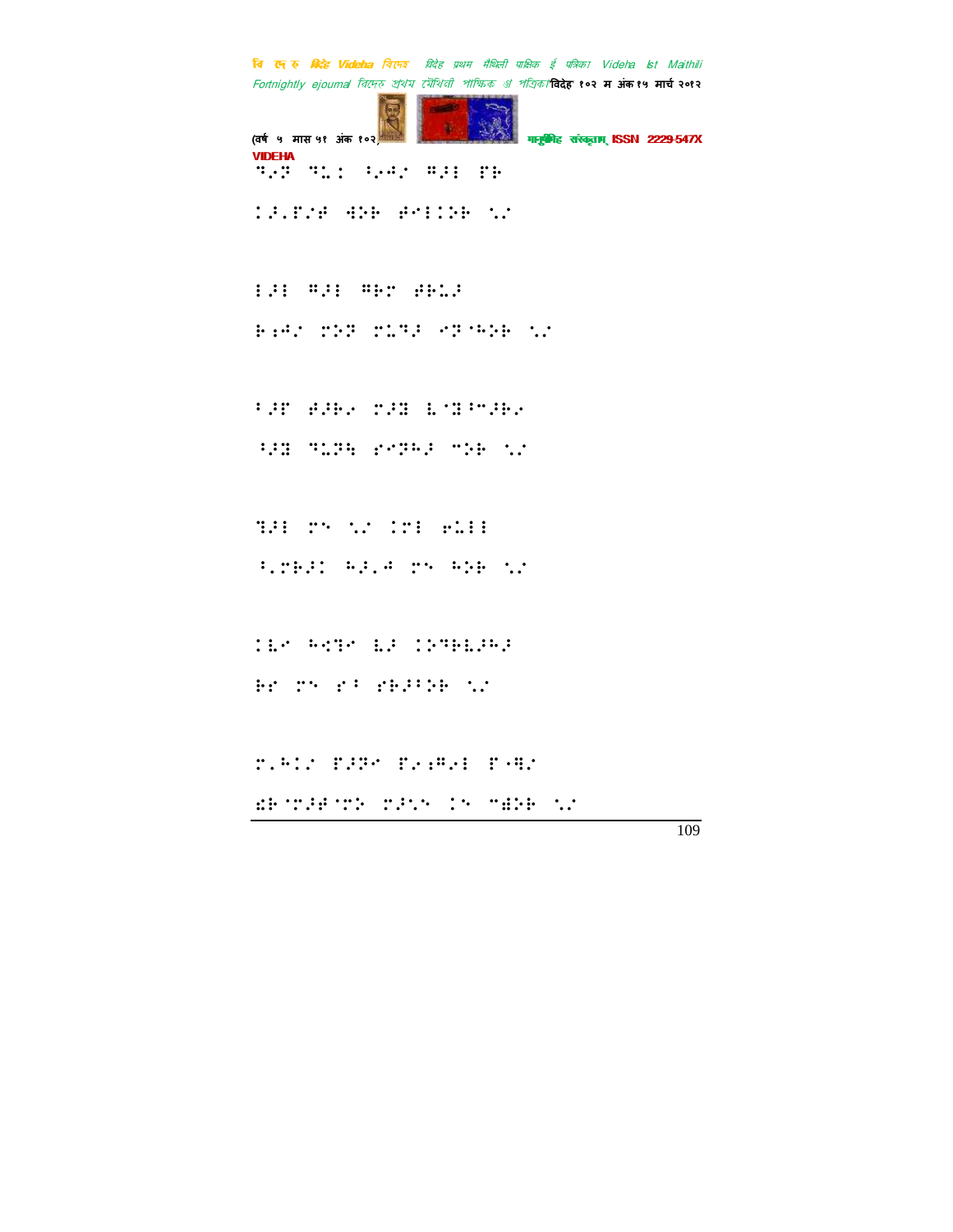चि एत् रू मिन्हे Videha निएन्थ विदेह प्रथम मैथिली पाक्षिक ई पत्रिका Videha Ist Maithili Fortnightly e Magazine রিদেত প্রথম মৌথিনী পাক্ষিক ঐ পত্রিকা**'বিदेह' १०२ म अंक १५ मार्च** 



२०१२ (वर्ष ५ मास ५१ अंक १०२) मध्य मध्य मध्य मानुविधि संस्कृतम् ISSN 2229-547X VIDEHA

```
⢻⢷⢴B!B⣞⢴! ⢸!⢸⣊⢺⢴!
#⣉⢼⣐⢾3⢿⢴#!⢾F!⢽⢵⢷2!⣔⢵⢷!⣁2!
2!⢷⢽⢼0⢷!0⢽!⣐⢾⣇⣝!
                        hhbkfoesbAwjefib⣒dpn!0⢷!0⣚⢼⣅⣒!!
 100 000 000 000 000 000
```
## १

⢻⢺3! ⣎⢼⢷!⢼⢾!⢷⢳⢾⢵!0⣝⢼ 3!⢷⢳!⢻3! ⢺⢽⢻⢴!⢳⢷⣒! ⢵⢽!B⢼⢾!⢵⢽⢳!⢷⢳3-!⢹⣅⣈! ⢳!⢻3! ⢺⢽⢻⢴!⢳⢷⣒! INF^1. PIP 59 SP 2P 1989 2P# 3P 2P  $::$ THEY AN IRE, PE PIRE (1800) BALL ⢺⢽⢻⢴!⢳⢷⣒! ⢴⣈3!!⢹⣅⢽⣝⢼!3⢼!BB2!⢷!⣟⣐⢻⢵! ⣅⢹⢼-! BB2!!3⢼!⢽⢷!⣞⢼!⣟⢳!⢻3! ⢺⢽⢻⢴!⢳⢷⣒! 0⢼⣙⢷!B⢼⣞!0⢷!⣁⢴!0⣋3-!⢳⢷⢼!0⣓⣁3!⢽2!  $\mathcal{L}$  -  $\mathbb{R}$  : ⢵⢽⢵!B⢽⢽!⢽⢼3⢼!⢺⢼F!⣅0!B⢳!⢻3! ⢺⢽⢻⢴!⢳⢷⣒!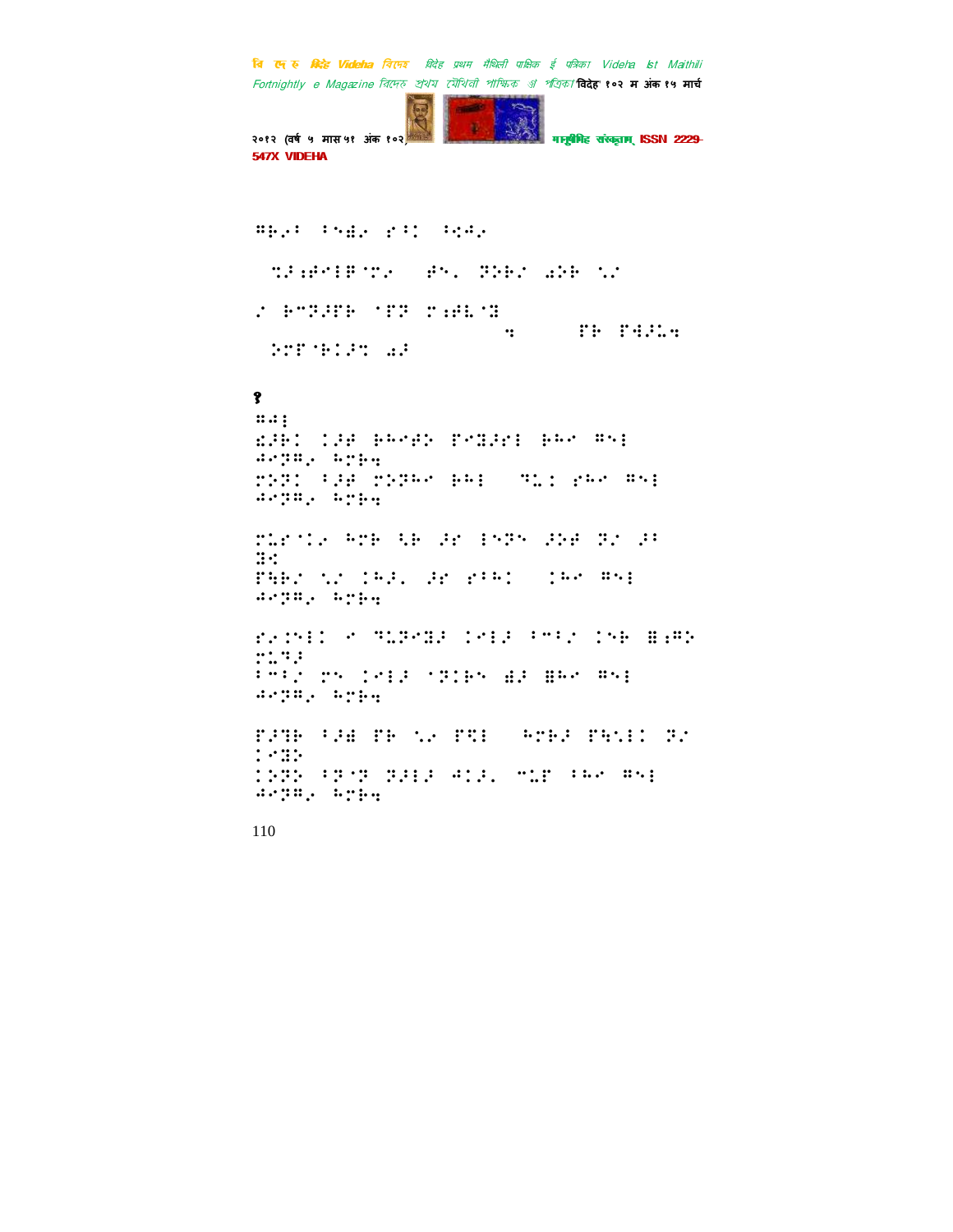```
चि एत् रू मिन्हे Videha निएन्थ विदेह प्रथम मैथिली पाक्षिक ई पत्रिका Videha Ist Maithili
Fortnightly ejournal রিদেহ প্রথম মৌথিনী পাক্ষিক প্র পত্রিকা'বিदेह १०२ म अंक१५ मार्च २०१२
                       Separate
(वर्ष ५ मास ५१ अंक १०२) मानुसार में मानूसीह संस्कृताम् ISSN 2229-547X
VIDEHA 
⢺⢽⢻⢴!#⢵#!B⢴⢾32!B⢴⢳!⣎⢼⢷!
⣊⢽⢼⢾-!
⢸⣐⣞3!⢽2!⣁⢷⢵!⢾⣊-!B !⢹⢳!⢻3!
⢺⢽⢻⢴!⢳⢷⣒!
)Beginner
 २
...;IPSA RIEZ EL EPAI PRA PORC'AZA
BRQ BS AND THE SALE OF THE SALE OF THE SALE OF THE SALE OF THE SALE OF THE SALE OF THE SALE OF THE SALE OF THE
MAJ, TENE MERS TS JE BAPE PLI E.
F and F are F and F are F and F are F and F!⢹⣅⢽⣝⢼!⢳⢽⢾!⢻⣅3⢼!⣁2! ⢹⣈⢽-!
BEZ REPORTS THE PROPER TO
BI BE IN DE SU BIRI AT BIRING
BUE PLAY BE SERVICE BUILDING
1d: Prov. 2011. 100 P.P. 2010
F_{\rm eff} B2: FP: F2: F2: F2: F-1: F-1: F
\ddots)B⢳⢷.⢳⢺⢺*!
2!⢷⢽⢼0⢷!0⢽!⣐⢾⣇⣝!
                                he does bekend om de bekend om de bekend om de bekend om de bekend om de bekend om de bekend om de bekend om d<br>De bekend om de bekend om de bekend om de bekend om de bekend om de bekend om de bekend om de bekend om de bek
१ ⢾!⣉⢷!२ ⣅⣉!0⢼ ⣇⢼⢽!
```
१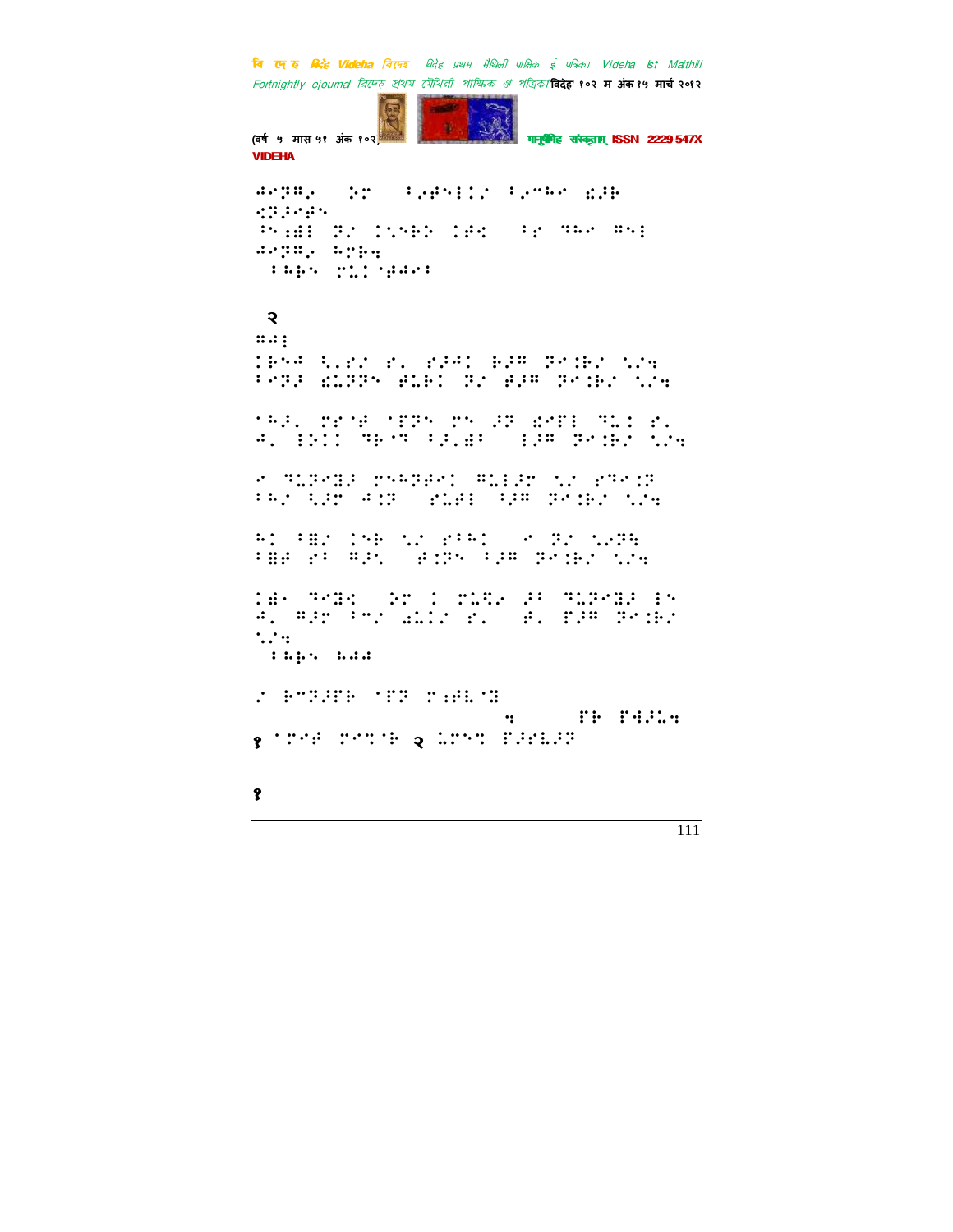```
बि एक रु मिनेट Videha विएक विदेह प्रथम मैथिली पाक्षिक ई पत्रिका Videha Ist Maithili
Fortnightly e Magazine রিদেহ প্রথম মেথিনী পাক্ষিক প্রা পত্রিকা' বিदेह' १०२ म अंक १५ मार्च
                            Separate
                                         मानुबेमिह संस्कृतम् ISSN 2229-
२०१२ (वर्ष ५ मास ५१ अंक १०२)
547X VIDEHA
 Serve provide
\mathbf{R}11.943\frac{1}{2} \frac{1}{2} \frac{1}{2} \frac{1}{2} \frac{1}{2} \frac{1}{2} \frac{1}{2} \frac{1}{2} \frac{1}{2} \frac{1}{2} \frac{1}{2} \frac{1}{2} \frac{1}{2} \frac{1}{2} \frac{1}{2} \frac{1}{2} \frac{1}{2} \frac{1}{2} \frac{1}{2} \frac{1}{2} \frac{1}{2} \frac{1}{2} r (1954) Cher ry Bar (18 (196
\therefore \therefore \therefore .
SINT TEAM ASTE PACTE IN TIER 4
shek shek meda pe liange milita
PLANK IPLE A<br>PLANK AN PRESINCTION
SIE TREED SITER PLANE CELE
rar ti elli roa e
1982 MIS 249181 MAR
PROBLEMAN SILL PROVINCIBLY COOP
PROFESSION IN A PRODUCED
\mathcal{L}:
de a gainh rabbe reeard (1951
EPOTA EMBER PARAT LAND
SECRET SECRET BEST
SEDS ANSWER
                   STATEMENT IN THE THE
19812 (12.82.1912)
FOR THEFT SHEET INTERFIER
there person we want then here a
ANIT ON PANEL TO LATE INT PARAGE
\mathbf{i} and \mathbf{j}4.131in a subject to sample the first product of the second second second second second second second second second
Robert E Martine Chronicle
. . . . . .
```

```
\mathbf{R}
```
 $\frac{1}{2}$  and  $\frac{1}{2}$  are the second control of  $\frac{1}{2}$  . The second control of  $\frac{1}{2}$ **TEPART** 112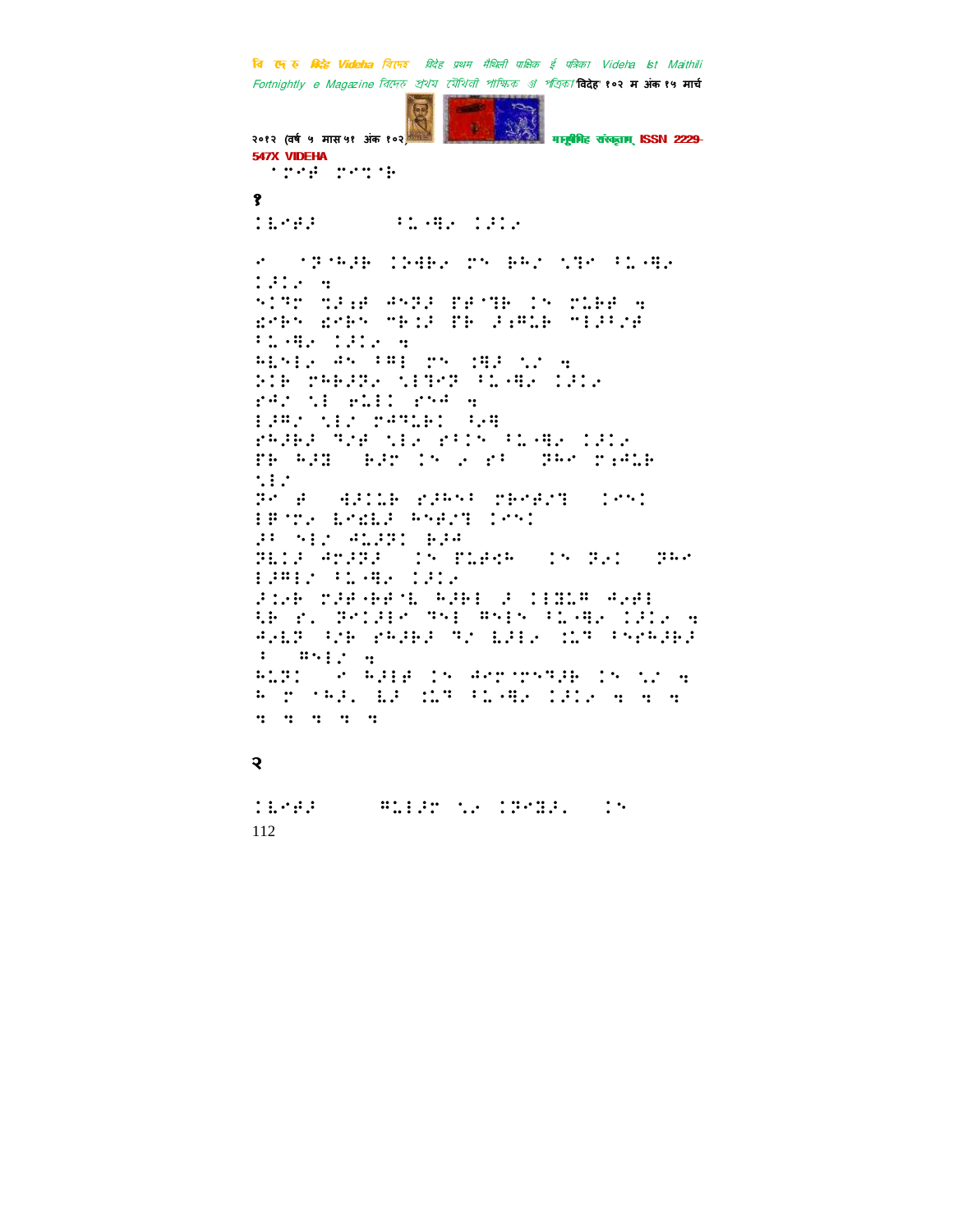बि एक रु मिनेड Videha विएक विदेह प्रथम मैथिली पाक्षिक ई पत्रिका Videha Ist Maithili Fortnightly ejournal রিদেহ প্রথম মৌথিনী পাক্ষিক প্রা পত্রিকা**'বিदेह' १०२ म अंक १५ मार्च २०१२** 



**VIDEHA** 

मानुब्रीह संस्कृतम् ISSN 2229-547X

ar ar ealamh na agus r'hanna  $\cdot$   $\cdot$ Depart FLANK TERMI MARKET  $\cdot$  . **PORT OF MEDIA MEDIA PROVIDE** Their In IPPER. THER ANIF THROW NI FERR TN. PHIS IS THE PLITIP THE THE NIR  $\cdot$ : nikaik. an ar agu bailte agusa e Midhia  $\cdot \cdot$ SP IN PLETERT AA 2 FJB 1973 78  $TSP<sub>1</sub>$ **TERP INE TELE TIPS TEEN INE MITT.** F.P. 5 SANYA PROTOCINI (SI 194 PTIGB  $\vdots$ ay ar fea agus na aduan a mheada  $\cdot \cdot$ TEN PERSONALISM NA PASSAGE PA  $(11112)$ **TORAR AVE BERK ABSTRIED MEDICATE** PAIRS IN TEMP TEM NA PEA TEP PT

an ar fealamh na agusa a mbreos  $\mathbb{R}^n$  is the set of  $\mathbb{R}^n$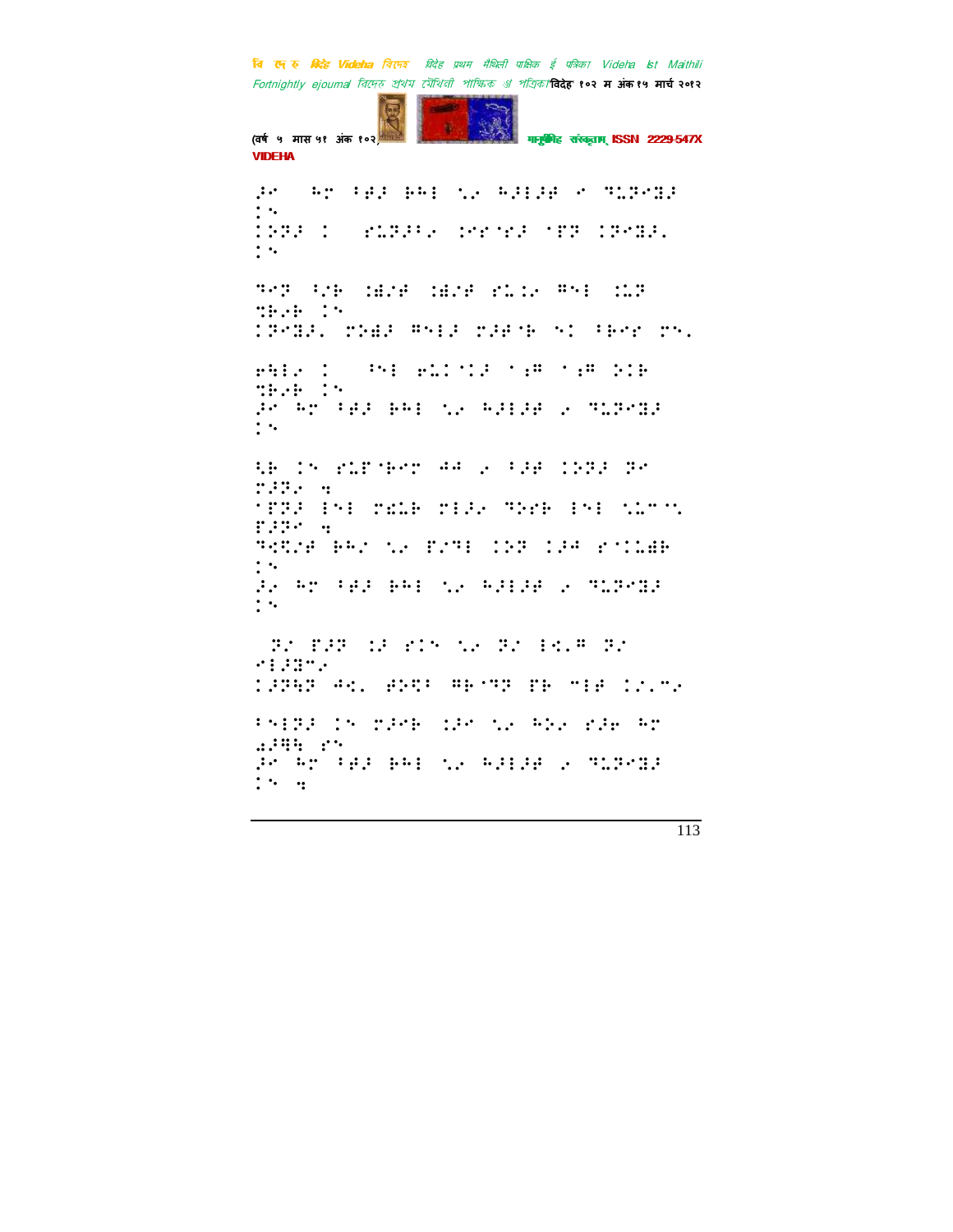बि एक रु मिनेड Videha विएक विदेह प्रथम मैथिली पाक्षिक ई पत्रिका Videha Ist Maithili Fortnightly e Magazine রিদেত প্রথম মৌথিনী পাক্ষিক প্রা পত্রিকা**'বিবৈদ্যা ২০২ দা স্তাকাং ও দার্ঘ** 



२०१२ (वर्ष ५ मास ५१ अंक १०२) **547X VIDEHA** TITT IN ALEST NI HA BITCH IN PORT  $\ddots$ INTER 1 AM FREES IRST LTEM AM NS FLERE TY END NA FT PK INTERFIT an ar fealamh na Adhae a Midhia  $\cdot$   $\cdot$ STEP RORE. TROOP REFER IPPER. IN RTES ET LENT SIE SPE NI TURNIS TN TRANS ENT (Spage PROPERTIES ARE  $\dddot{\mathbf{z}}$ an ar fealamh na Adhae n-Aidhnis  $\mathbb{R}^n$  . The set of  $\mathbb{R}^n$  $\mathbf{R}$ LTYT FREAR  $33.31$ model to an **MANUEL PART 1982 34** gee bjel se es  $\begin{aligned} \mathbf{1}^{(1)}\mathbf{1}^{(2)}\mathbf{1}^{(3)}\mathbf{1}^{(4)}\mathbf{1}^{(5)}\mathbf{1}^{(6)}\mathbf{1}^{(7)}\mathbf{1}^{(8)}\mathbf{1}^{(8)}\mathbf{1}^{(8)}\mathbf{1}^{(8)}\mathbf{1}^{(8)}\mathbf{1}^{(8)}\mathbf{1}^{(8)}\mathbf{1}^{(8)}\mathbf{1}^{(8)}\mathbf{1}^{(8)}\mathbf{1}^{(8)}\mathbf{1}^{(8)}\mathbf{1}^{(8)}\mathbf{1}^{(8)}\mathbf{1$ **TEP PI BEBEE BE** 1963 PP PDPPF Page agap Seage ROBE TO DESCRIPTION OF **AB 12 (1989) NA TEPS PROMISE THE EPRIPE ATER THIS MAN HIS HA** Big ripe 140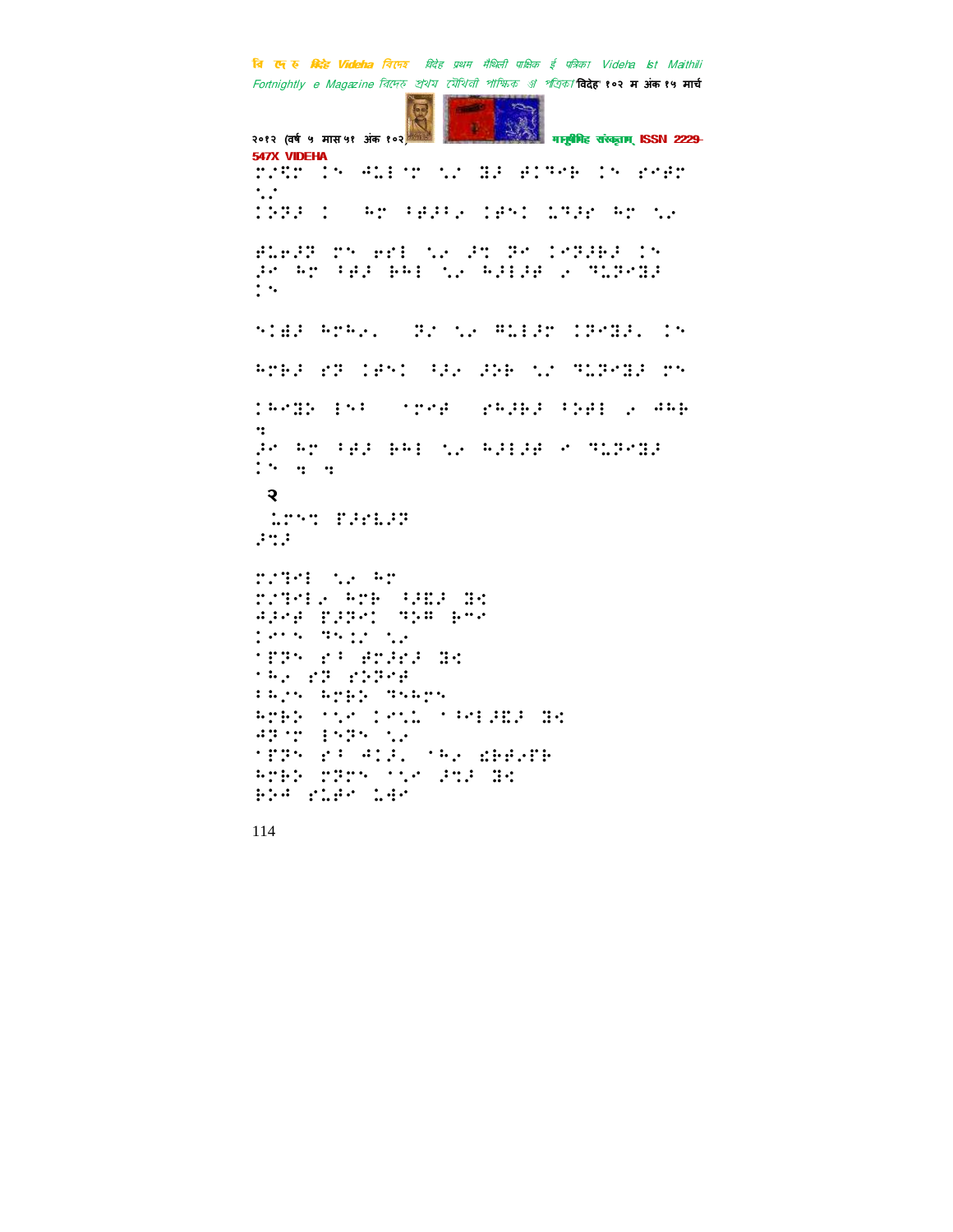चि एत् रू मिन्हे Videha निएन्थ विदेह प्रथम मैथिली पाक्षिक ई पत्रिका Videha Ist Maithili Fortnightly ejournal রিদেহ প্রথম মৌথিনী পাক্ষিক প্র পত্রিকা**'বিदेह १०२ म अंक१५ मार्च २०१२** 



VIDEHA : E2 102 102 0⢼⣇⢽!⢸⣓!  $\mathbb{P}\{\mathbb{P}\{3\} \mid \mathbb{R}^2 \mid \mathbb{R}^2 \mid \mathbb{R}^2 \mid \mathbb{R}^2 \mid \mathbb{R}^2 \mid \mathbb{R}^2 \mid \mathbb{R}^2 \mid \mathbb{R}^2 \mid \mathbb{R}^2 \mid \mathbb{R}^2 \mid \mathbb{R}^2 \mid \mathbb{R}^2 \mid \mathbb{R}^2 \mid \mathbb{R}^2 \mid \mathbb{R}^2 \mid \mathbb{R}^2 \mid \mathbb{R}^2 \mid \mathbb{R}^2 \mid \mathbb{R}^2 \mid \mathbb{R}^2 \mid \mathbb$ 2⣙3!⣁⢴!⢳! 2⣙3⢴!⢳⢷!⢸⢼⣏⢼!⣝⣊⣒!

⣋⢻.⣋⢻0⢷!⣈⢾⢷⢼!

 $3^{\circ}$  3  $3^{\circ}$   $3^{\circ}$   $3^{\circ}$   $3^{\circ}$   $3^{\circ}$   $3^{\circ}$   $3^{\circ}$   $3^{\circ}$   $3^{\circ}$   $3^{\circ}$   $3^{\circ}$   $3^{\circ}$   $3^{\circ}$   $3^{\circ}$   $3^{\circ}$   $3^{\circ}$   $3^{\circ}$   $3^{\circ}$   $3^{\circ}$   $3^{\circ}$   $3^{\circ}$   $3^{\circ}$   $3^{\circ}$   $3^{\circ}$   $3^{\circ}$   $3^{\circ}$   $3^{\$ **BERO FILL TO ALL** ⢹⢼⢽⣇! ⢽! ⢷2!⣁2!B⣇⢳⢼⢷! ⣝⢵!⢸a!⢻3! BSSER STREET ⣝⢵!⢹⢳⢺!3⢵⢸⢴! 1988 CPR 588 CPR 1899 LATHE INTERNATION !⢷⢾2@! OFFE OF TELLS. 3a!32⢾!⣁2!⢺⢼⢽! ⢽⣅⣈.⢽⣅⣈F! ⢽2!⢽⢳!⢷⢳32! **PRAIN: PRAINE** ⢺⢼⢽⣇⢷! ⢽!⢸a!⢷⢳32! SAU: 000 000 000 000 ⢵⢽⢼!B⣅⣔⢼! ⢹⣈⣓!⢼⢺⣅!⢽⣅⣈! B⢹3⢼⣇!⢹⣈!⢻⢴⢹⣎⢵! ⢷⢼⣒! 2!⢷⢽⢼0⢷!0⢽!⣐⢾⣇⣝! he discussed by the control of the control of the control of the control of the control of the control of the<br>The control of the control of the control of the control of the control of the control of the control of the c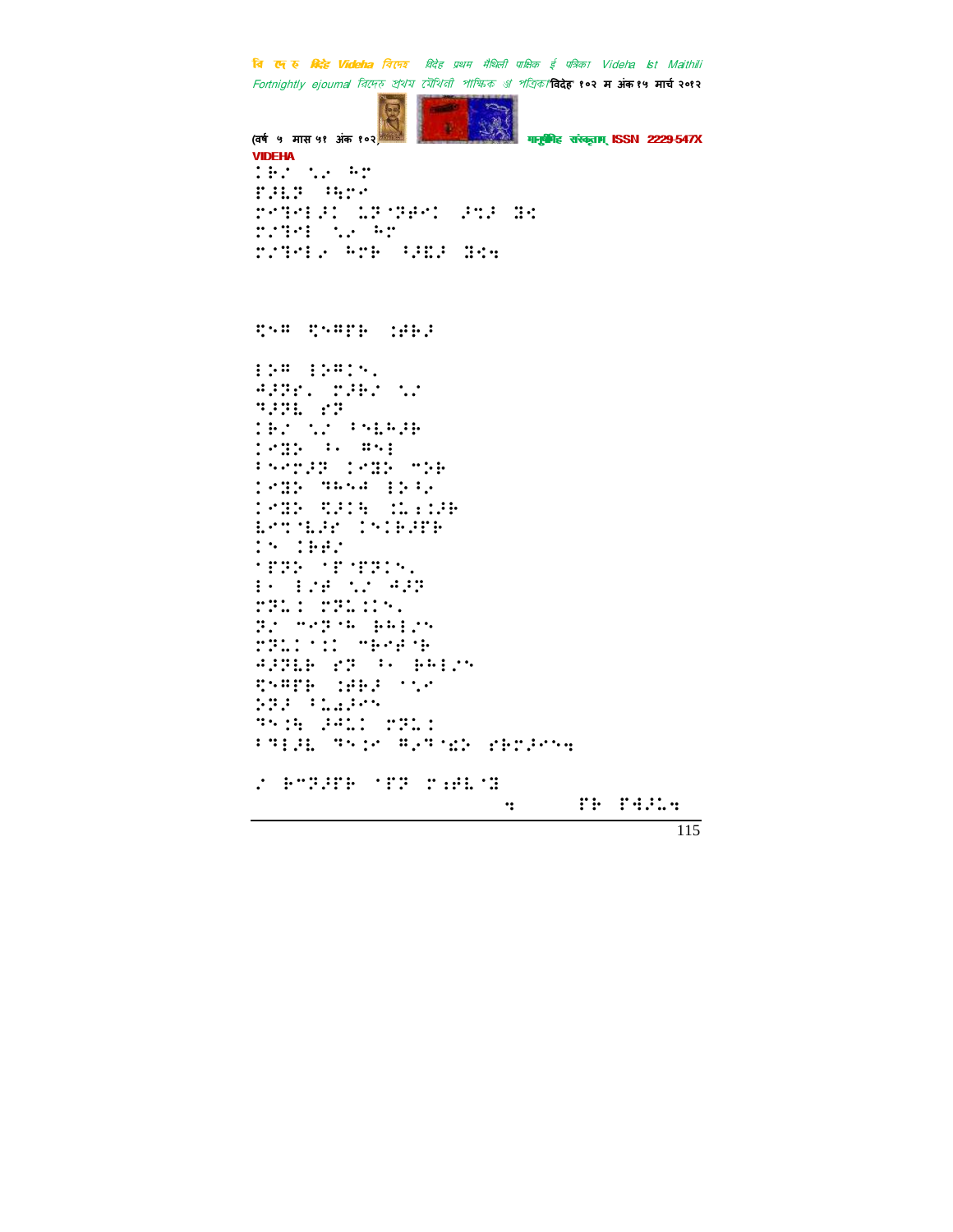चि एत् रू मिन्हे Videha निएन्थ विदेह प्रथम मैथिली पाक्षिक ई पत्रिका Videha Ist Maithili Fortnightly e Magazine রিদেত প্রথম মৌথিনী পাক্ষিক ঐ পত্রিকা**'বিदेह' १०२ म अंक १५ मार्च** 

**Country** २०१२ (वर्ष ५ मास ५१ अंक १०२) मानुषीरी मानुसीरीह संस्कृतम् ISSN 2229-

547X VIDEHA १⣒!⢺⢻⢹⢴⣉!0⢷ ⢼⢹!⣜⣋3२⣒!⢽⣇⢴⢽!⣚⢼⣅⢷!

१ !⢺⢻⢹⢴⣉!0⢷ ⢼⢹!⣜⣋3!

 $\ddots$ 

0⣛!0⢻!0⢷.0⢷! 0⢻.0⢻!0⣙!0⣛2⢾!3⣓⣒!  $T190$  Fiber Falls, the FIBE ⣐⢻!⢺⢽⢻!32⢾!3⣓⣒! 0⣛⣒⣒⣒⣒⣒⣒! ⢵⣞⢷⢴.⢵⣞⢷⢴!⢼⣉⢼!⢾⢾!! ⢳33⣅!⢺⢼⢽!B⢽B2⢾!3⣓! DE STARR STAR ⢻⣅⢷⣅! ⢷⣜!⢷2⢾!3⣓⣒! 0⣛⣒⣒⣒⣒⣒⣒! ⢺⢼⢻3. ⣓⢾3!⣎⢼⢷!B⢳2!⣁2! ⢺⢽⢹⢼–⣅⢷⢹⢼!⢽⢼⢵⣐!⣎⣛2!⣁2! 0⣙.B⢽⢼!B⢴!⣎⢷⢾⢴! ⢺⢽⢻⢴!⢻⢴⢾!⢻B2⢾!3⣓⣒! 0⣛⣒⣒⣒⣒⣒⣒!!

 $B$ 

B¤BJEP 200 BJC  $^{\prime}$ TEPSE BERGER  $3.33 \pm 0.33 \pm 0.33$   $3.33 \pm 0.33 \pm 0.33$  $\frac{1}{2}$ 3:  $\frac{3}{2}$   $\frac{3}{2}$   $\frac{3}{2}$   $\frac{3}{2}$   $\frac{3}{2}$   $\frac{3}{2}$   $\frac{3}{2}$   $\frac{3}{2}$   $\frac{3}{2}$   $\frac{3}{2}$   $\frac{3}{2}$   $\frac{3}{2}$   $\frac{3}{2}$   $\frac{3}{2}$   $\frac{3}{2}$   $\frac{3}{2}$   $\frac{3}{2}$   $\frac{3}{2}$   $\frac{3}{2}$   $\frac{3}{2}$   $\frac{3}{2}$  00 PH 2010 PH 2011 PH 2011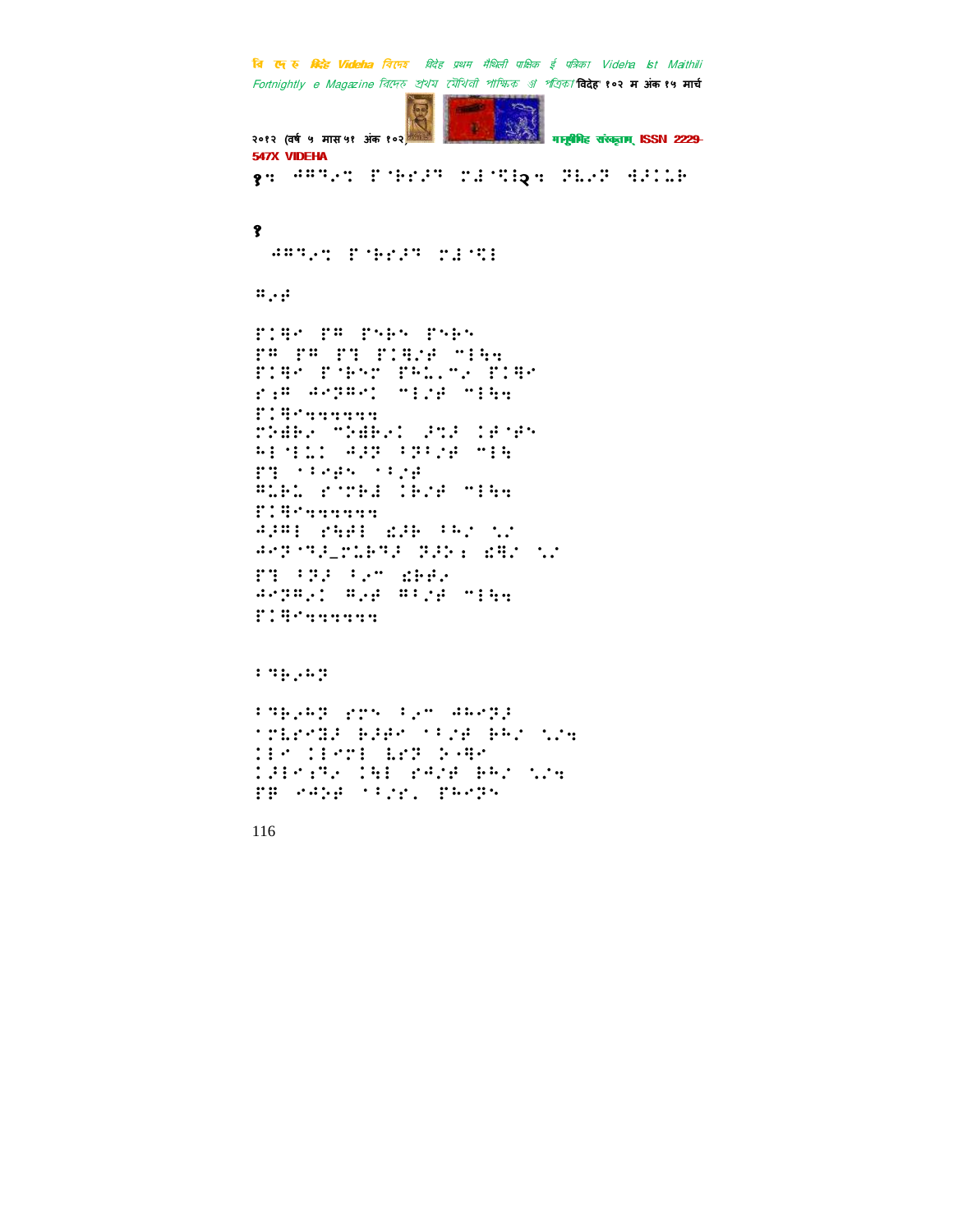बि एक रु मिनेट Videha विएक विदेह प्रथम मैथिली पाक्षिक ई पत्रिका Videha Ist Maithili Fortnightly ejournal রিদেত প্রথম মৌথিনী পাক্ষিক প্রা পত্রিকা**'বিदेह' १०२ म अंक १५ मार्च २०१२** 



मानूबीह संस्कृताम् ISSN 2229-547X

**VIDEHA TEMPE ER SMITH BRI SIN** rprogrammer regions of the start tim says appel par tre **MARKET REAL PART WAT** popular mang THE BOOK INTIF BRI WI mage 1965 rom rightigh **MIN BEFIN INE INEX NIN** rill tem werd spar the **: ::::::::::::::::::::::::** PALTY FROM POSSES AND ANY rry ril Tyrell Clle TH TO THE TIO AND Added Aleb 22/2 Ardal Ameri **1996 1969 PRIE PRI NIE** anega sepel kape ige ige BHP 303 1915 182 124 sere pjpe pjpere ser rele Ande regas dan und tak PRSB sobjeta 4518 (1138 really but rate (#2 524 **APP APPS FAIL AAI** ##### Pr& rr&r (#r tra rrbn rrbn (Adh Adh Bry Bry 138 982 129 rek tem am am feri nen erpen paerpen tryppe the

PAPP PAPP PAPP ARTIE GROOM TRANSVILLENT RAN TIME APPRE TRIEMED BROTH Part Printer Park (Part 124 **TRANS RANGE RIGHT**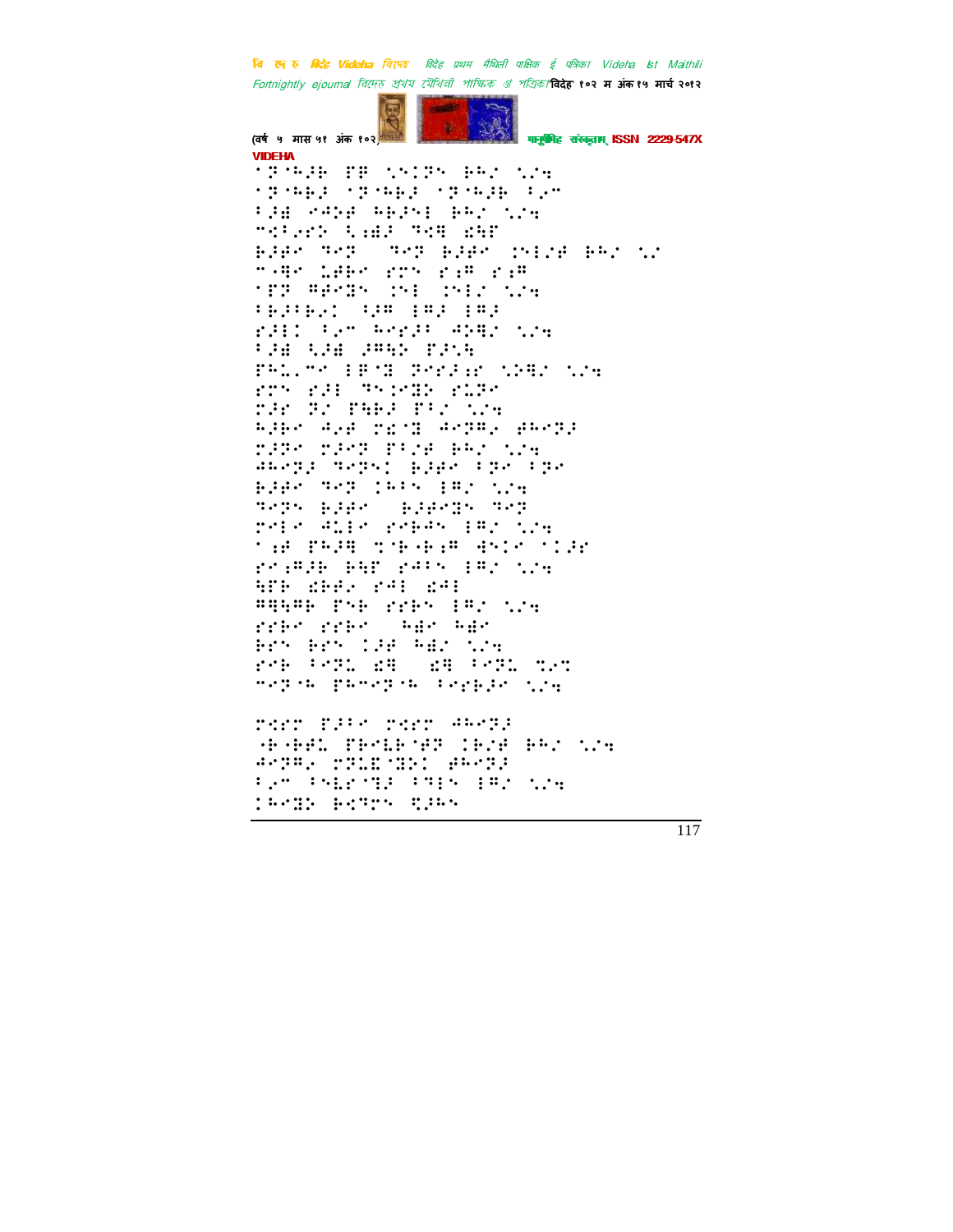चि एत् रू मिन्हे Videha निएन्थ विदेह प्रथम मैथिली पाक्षिक ई पत्रिका Videha Ist Maithili Fortnightly e Magazine রিদেত প্রথম মৌথিনী পাক্ষিক ঐ পত্রিকা**'বিदेह' १०२ म अंक १५ मार्च** 



 $F$ . THAN BEE BEE BEEFFF ⢵ .0⢼3!B⢽.B⢽!⢳⣝⢵!  $\blacksquare$ Colored International Colored International Colored International Colored I ⣎⣝!⣎⢼⢷!B⢴!⢺⢳⢽⢼! The South Control of the ⢾⢳⢽⢼!B⣇ ⣙⢼!B⢴! ⢼⢺!  $T_{\rm eff}$ . B. B. B. B. B. B. B. B. ⢺⢳⢽!⣅F⢳.⣎⢼⢷! ⢼⢺! ⢾⢳⢽!⣎⢼⢷!0⣛.3⢾⣒! **B** ⣈3⣈3⢼.⣈3⣈3⢼!⣞2⢾!3⢾⣒!

B⢼3!⣇⣎!

547X VIDEHA

Bódr 198 (Bódr 1989) ⢻⢷⣓3⢼⢼⢷!3⢻3!⣁2⣒! ⢼⢾⢵!B⣎!⢺!⣇⢼⣜!⢽3!  $P^{\text{H}}$  . But the property  $\mathbb{R}^2$ 0,000 0000 0000 00000 00000 ⢾⢼⣛!⢻⢼⣁!⢳B2⢾!32⣒! ⢼⢾⢵!⣃⢵⣛⢼! ⢺.B⢽!⢷⣙! ⢼⢷⣙⢴!B⢽!⢹⣈B2⢾!32⣒! ⢽⢼⢻.⢽⢼!⣓0⢷!0⢷!⢺⣈⢽! 188 188 3B 3B2 328 ⣁⣞0⣞⢼! ⢵⣔!⢳⢵⢾.⢳⢵⢾!  $L$ -Bend B. H. Bend B. Bend B. Bend B. Bend ⢳⢵⢾! ⢴⣎!⢽⢺⢷!⢳⣝⢼! 3⢿⣝!B⢽!⢹⣈!3⢻2!⣁2⣒! ⢵⣜⢼.⢵⣜⢴!⢵⣜.⣇⢼⣜! ⣎⢼⢽!⣁⢼⢾⢴!B⣎!3⢻2!⣁2⣒! BESIN BULLER ⢳⣝⢼.⢳⣝⢼!⢼⢻⣓!⢹⣈3⢽!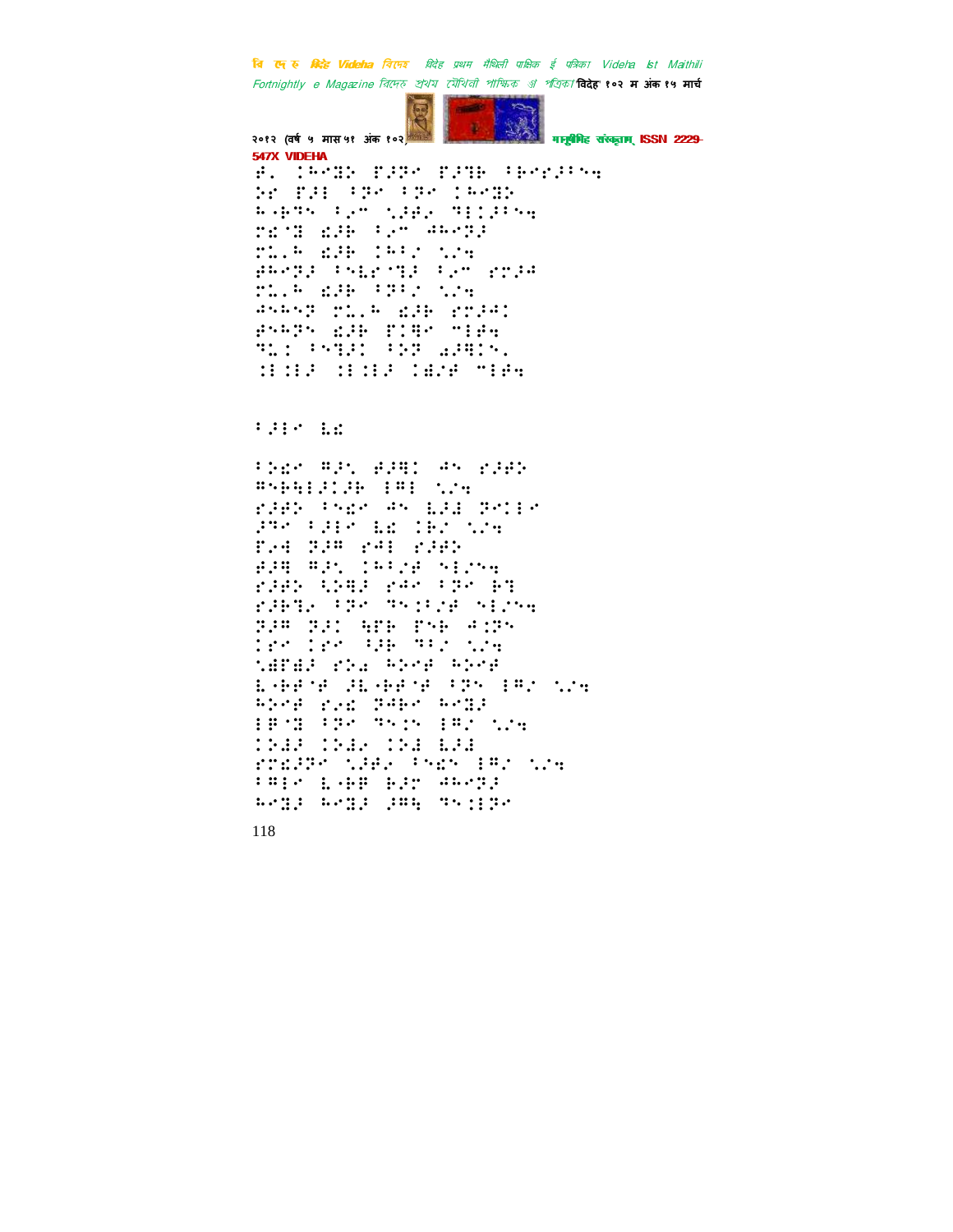चि एत् रू मिन्हे Videha निएन्थ विदेह प्रथम मैथिली पाक्षिक ई पत्रिका Videha Ist Maithili Fortnightly ejournal রিদেহ প্রথম মৌথিনী পাক্ষিক প্র পত্রিকা**'বিदेह १०२ म अंक१५ मार्च २०१२** 



VIDEHA ⣞⢼!⣁⢼⢾⢴!⢾⢼⢽!⣎⢽⣅.⣇⢼⣜! ⣁⢼⢾⢴!B⢼3! !a!B⣐⣎3⢽⣒!

⢾⢷⢾!⢽2!⢺⣅⢻.⢺⣅⢻⢼⢽⢾⢷ F! BST PRESENTING ⣉⢷⢾⢾!⢷⢼⢿ !⢹⣇!0⣛.0⣛! ⣐30! ⢼⢾!⢻C⣛2⢾!32⣒! ⣉⢼ .⣉⢼ ⢾!0⢿!⢹⣓!B⢴! ⣔⢻⣛⢼.3⢼⢽!⢹⣅⢽⣓!32!⣁2⣒! SAL MERI EPTR CROB ⣐⢻⢴.⢹⢵ !B⢽2⢾!32!⣁2⣒!

## २

 $|TL \cup T| = |T| \cdot |T|$ ⢹⣇⣐⢹⣇!⢽⢷⣇⢼⢳!

B⢼⢾!⢳⢷⢼! F!⢼⣐⢳⢼-!⢳3⢵!⢽2!⢺⢼⣝⢾!

B⢽!⢳3⢵!⢼F⢳⢼! F!⢷⢳3⢵!⢽2!⢺⢼⣝⢾!"!

32⢷!3⣝!⢵⢽!⣐!⢺⢾!3⢷B⢼!⢳⣅⣇⢼!-!  $^{\circ}$  + 22  $^{\circ}$  B  $^{\circ}$  B  $^{\circ}$  B  $^{\circ}$  B  $^{\circ}$  B  $^{\circ}$  B  $^{\circ}$  B  $^{\circ}$  B  $^{\circ}$  B  $^{\circ}$  B  $^{\circ}$  B  $^{\circ}$  B  $^{\circ}$  B  $^{\circ}$  B  $^{\circ}$  B  $^{\circ}$  B  $^{\circ}$  B  $^{\circ}$  B  $^{\circ}$  B  $^{\circ}$  B  $^{\circ}$  B  $^{\circ}$  B  $^{\circ}$  B  $^{\$ 

JARI REI PAR 2. PEPMPE NP AD<br>IINA PIIP MARP - PIIPEX PI PABE ∷… B!: B!-!

Bóg (Béige 194) 1943 (Béige 1952) Bob 10913 Th 139 2002 2010 2010

⢷2⢳⢾⣊⣐!⢹⣅⣉⢽!⢾!⢵⢽⢵!⢻0!⢽2!⣁3!-!  $T$  . Fundamental set  $T$  . The set  $T$ ⢺⢼⣝⢾!"!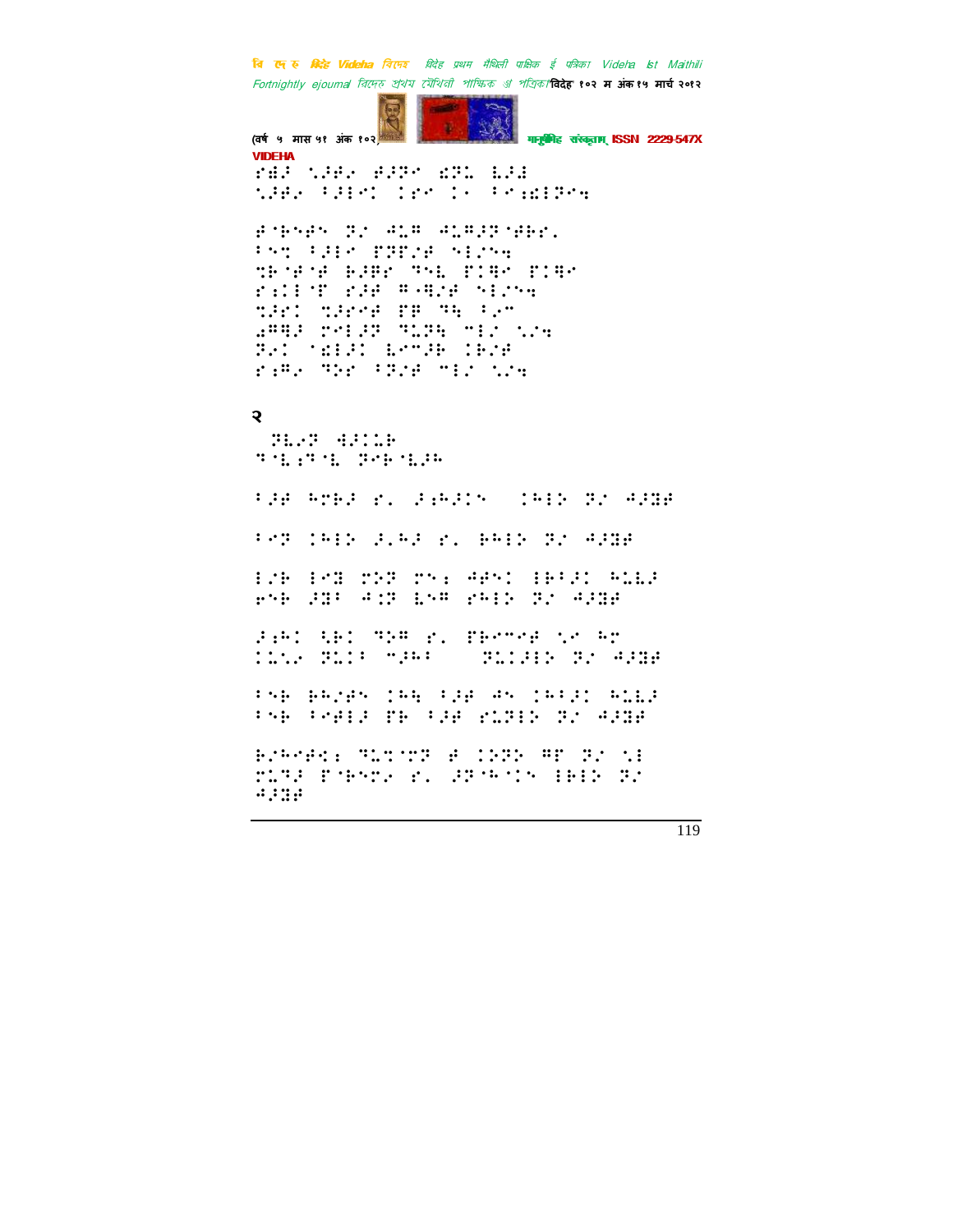चि एत् रू मिन्हे Videha निएन्थ विदेह प्रथम मैथिली पाक्षिक ई पत्रिका Videha Ist Maithili Fortnightly e Magazine রিদেত প্রথম মৌথিনী পাক্ষিক ঐ পত্রিকা**'বিदेह' १०२ म अंक १५ मार्च** 



547X VIDEHA

 $^{\prime}$   $^{\prime}$   $^{\prime}$   $^{\prime}$   $^{\prime}$   $^{\prime}$   $^{\prime}$   $^{\prime}$   $^{\prime}$   $^{\prime}$   $^{\prime}$   $^{\prime}$   $^{\prime}$   $^{\prime}$   $^{\prime}$   $^{\prime}$   $^{\prime}$   $^{\prime}$   $^{\prime}$   $^{\prime}$   $^{\prime}$   $^{\prime}$   $^{\prime}$   $^{\prime}$   $^{\prime}$   $^{\prime}$   $^{\prime}$   $^{\prime}$   $^{\prime}$   $^{\prime}$   $^{\prime}$   $^{\prime}$ 

2!⢷⢽⢼0⢷!0⢽!⣐⢾⣇⣝! hhbkfoesbAwjefib⣒dpn!0⢷!0⣚⢼⣅⣒!! १⣒!⣐⢹⢽!⣅⢼⢷!⣔⢼२⣒!⢽⣇⢴⢽!⣅⢼⢷!

## १

''⢼⣉⢼''

" ⢷⢷⢼-!⢹⢽⣉⣇⢷! ⣙⢼⢽-!⣎⣅B⢽⢴-! B⢳⢼⢷!

2⣒0⢷⢾⣑⢼! 3⣝!0⢷⢾⣑⢼!⢼⣅!3⣓!B⢹3⣝!⣇⣝⣇ ⣙⢼!  $\overline{156}$   $\overline{15}$ THAN IS THEN THEN IN THE SAME IN ⢴⢷⣏⣝⢼.⢹⣇⣉!}!

BINE BINES REPORT OF PRINT IN C⢷⣏⣞. ⢷⢺⢽⢼-! ⣎⢼⢷.⣇⣐⢾!3⢵!⣐!⢺⢻B⣝!3⣝!⢽⣓⢾⢽!  $\cdots$ ⢾⢼⣝!3⣓!⢵(!⣇⢼⣞!⢺!0⣓⢷⢼!⢷⣝! ⣅⢹⢹⣉⣝!!}! Pers 15 finer presence creats in ⢴⢷⣏⣝⢼.⢹⣇⣉!}}!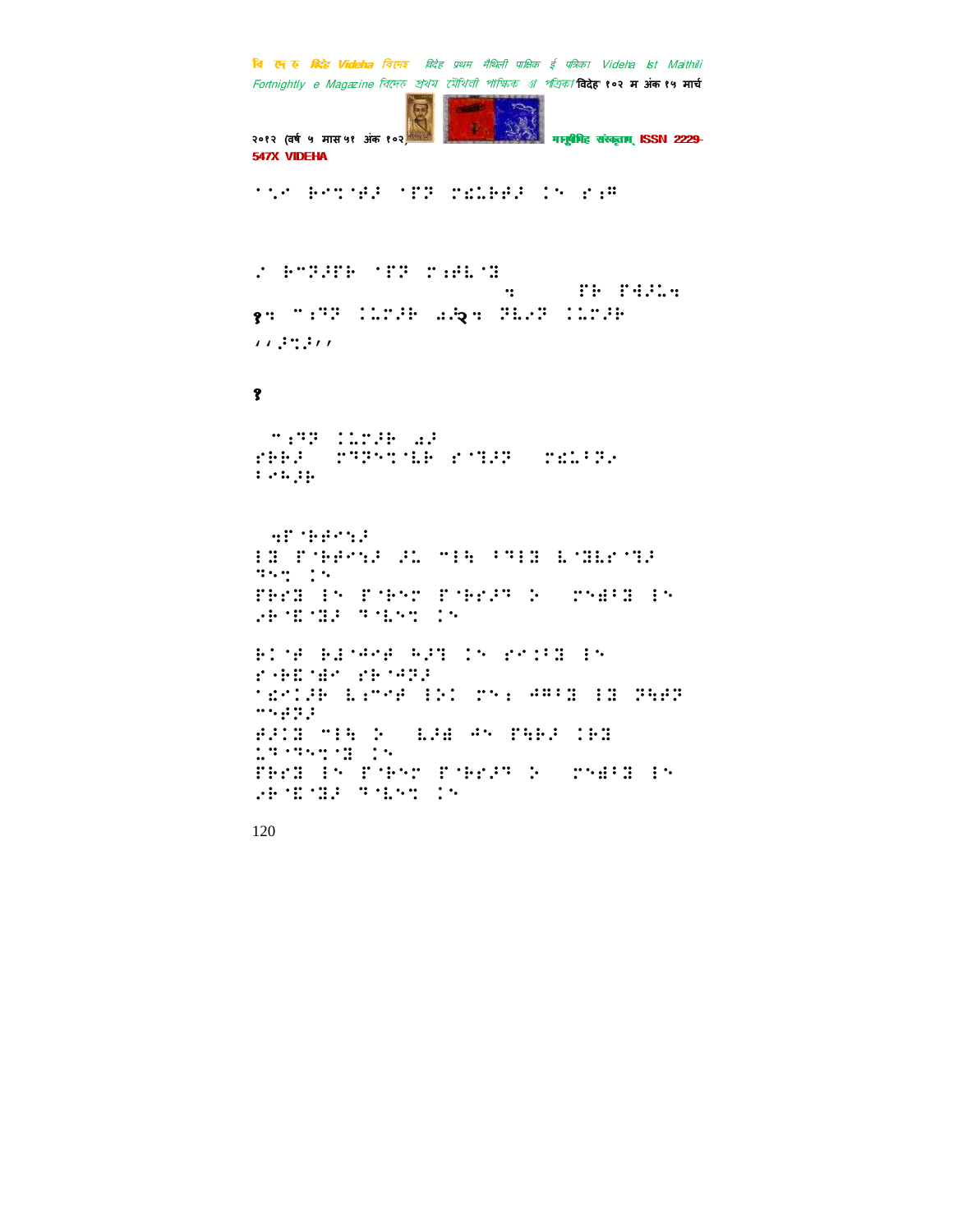बि एक रु मिनेट Videha विएक विदेह प्रथम मैथिली पाक्षिक ई पत्रिका Videha Ist Maithili Fortnightly ejournal রিদেহ প্রথম মৌথিনী পাক্ষিক প্রা পত্রিকা**'বিदेह' १०२ म अंक १५ मार्च २०१२** 



(वर्ष ५ मास ५१ अंक १० **VIDEHA** 

```
WHAT BELP BE
```

```
SAY APRAHAS RSAY: MILL MPR
WE WE THE TRIPE THE
tere war et in:
rands and ne direct rene
COBS A. St The BAC BAAS BOB
The Bhar Said Shill
gue papy playere l
42201291 #4454
PLE PALE (PLAP POBJER)<br>PLPA ROBOT PLE 2428-4
\mathbf{Q}SEAR COMPRODUCED
MARINE IN 185 FILE
PATALLIE (S) THE FILM
: Salu Si Giber
545 gees fr 42 54 42 T
#B (1227) 1773 173 #713
MONEY CALLED BRAZE
<u> 88 425 1220 - 122 2232</u>
APR APR TR TWO STA
PRO 422 PREP TEST
reteid: Primem (1 966 4225
rather in a parent
```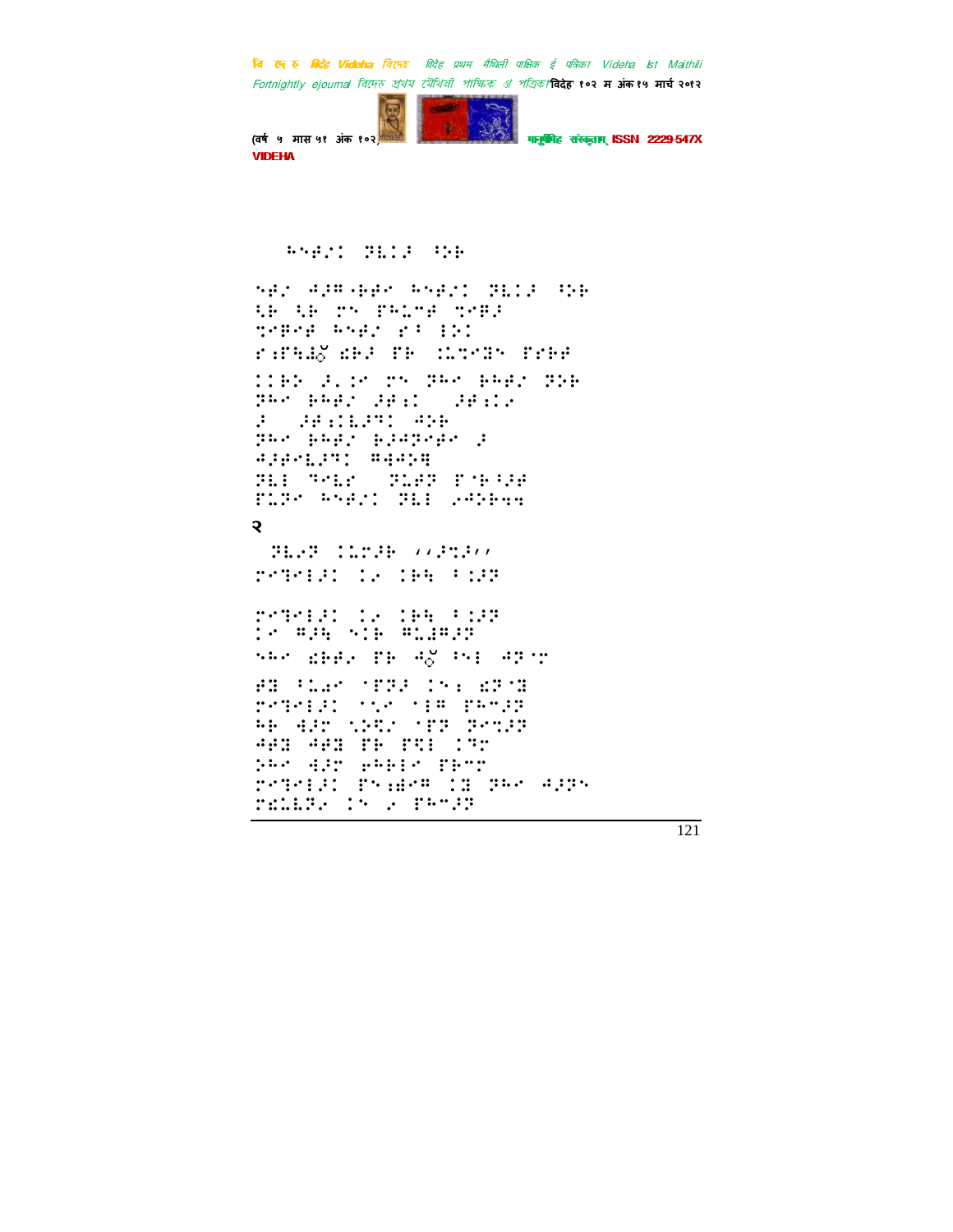बि एक रु मिनेट Videha विएक विदेह प्रथम मैथिली पाक्षिक ई पत्रिका Videha Ist Maithili Fortnightly e Magazine রিদেহ প্রথম মৌথিনী পাক্ষিক প্রা পত্রিকা**'বিदेह' १०२ म अंक १५ मार्च** 



२०१२ (वर्ष ५ मास ५१ अंक १०२ ) मानुबेमिह संस्कृतम् ISSN 2229-**547X VIDEHA SEPERING CONTRACTION ANNI TIME TIME TIME** reperso 12 184 5133 **COMMAND MANUEL 4** A.S. Ar Alder Perri P.A. eles ba ans with beng nanapporance the time position **PERMIT 18 184 F123** promph sim mimore **ASP BLA TRIPES TODA** se, sag us new H. MARI MI PROSP ter på let bruket eru **PERMIT 18 184 F123** AND THIM MANI ANIE BOOK CONTROL agress asset bright aw per sir ar ar 2:p **PERMIT AND PROVIDE** te waa sia wilaaaaa **SAN IS RENE NIAR TANK** popular aprovate BLEID TO THE PROPE RITIS ME PRY MINS PRESS PORCE 1892 2 52892 5169.8 BW 1930 SPP 15 P.M POPUL 12 164 F18  $\mathcal{C}$  =  $\mathcal{D}$   $\mathcal{D}$  =  $\mathcal{D}$  =  $\mathcal{D}$  =  $\mathcal{D}$  =  $\mathcal{D}$  =  $\mathcal{D}$  =  $\mathcal{D}$  =  $\mathcal{D}$ reteil: OHB ANDRe LE China ALP: 200 ADHP AP 2000 **MI THE SERVICE WILL** 1800 008 00008 10000

 $122.$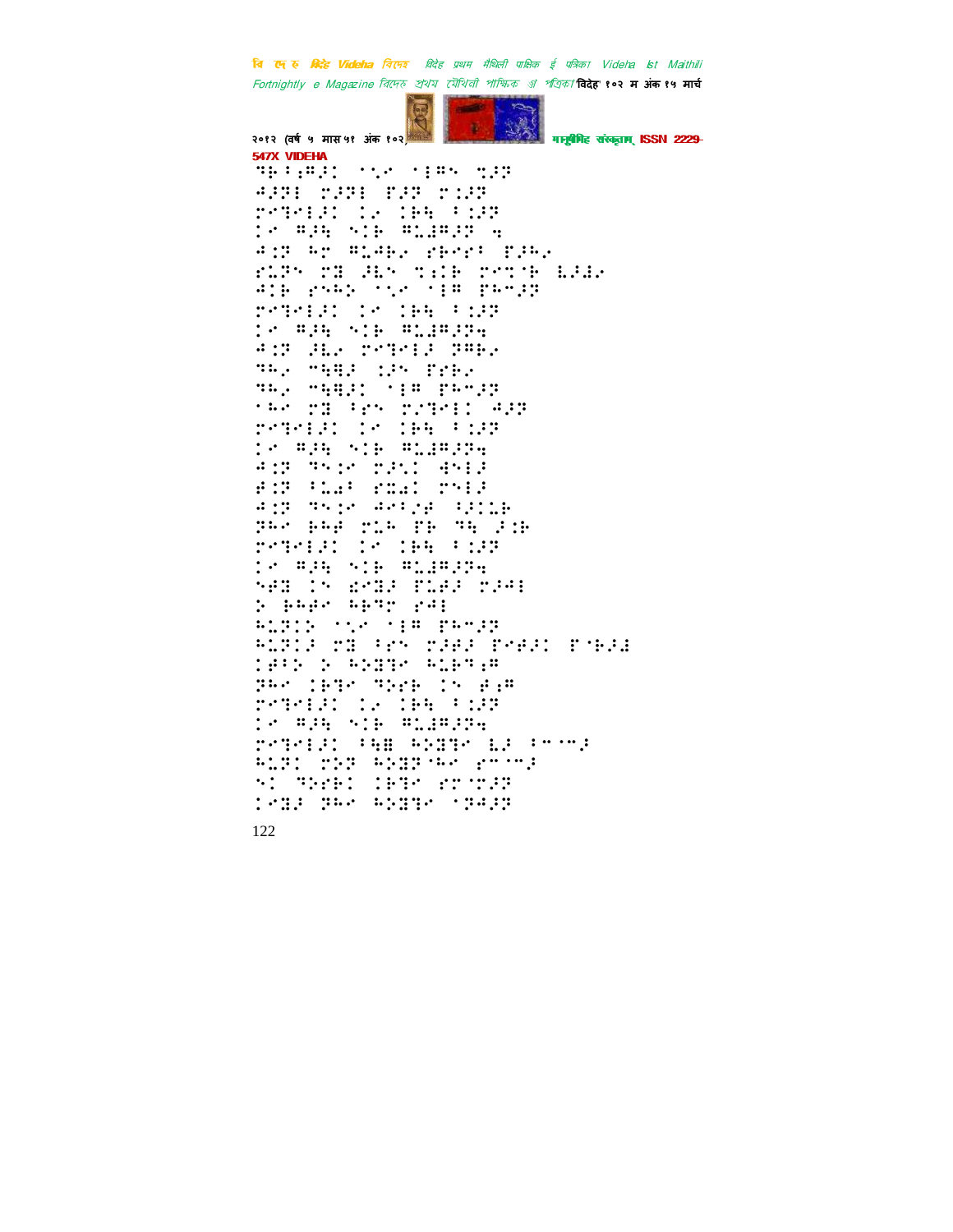बि एक स्टेड Videha विएक विदेह प्रथम मैथिली पाक्षिक ई पत्रिका Videha Ist Maithili Fortnightly ejournal রিদেহ প্রথম মৌথিনী পাক্ষিক প্রা পত্রিকা**'বিदेह' १०२ म अंक १५ मार्च २०१२** 

**Separate** ×, मानुब्रीह संस्कृतम् ISSN 2229-547X (वर्ष ५ मास ५१ अंक १०२, **VIDEHA** STRIP IN IRE TIME te man eth midman repets rack repets racks

BIRMLED TEACHERS FEET FORCHOO  $P: E: E$ 

**A BANGING AND A SAN AND AN APP (1999) 29-22 (1991)** THE BEEN IN BARS ON THE SAM Application page that a

**ABBUS 191 - 196 417** SH 4983 TECH SE an electronical Gee FIR SPEED, MARTIN ME Bilt, Peppe Bri (Pred Produktry arounded Carpotis 826 (200 2022 113 A

8:1 422 2 8:1 35 TH AND LINE (TROPPER TOENE)<br>DLTA WARA IS ROPS (PAROLEN) ENT B. WHE ENTIR SPEEDER ring (ABS Probe 1) Pres Page BRI (193 193 194 826 (1968) 2832 (1970)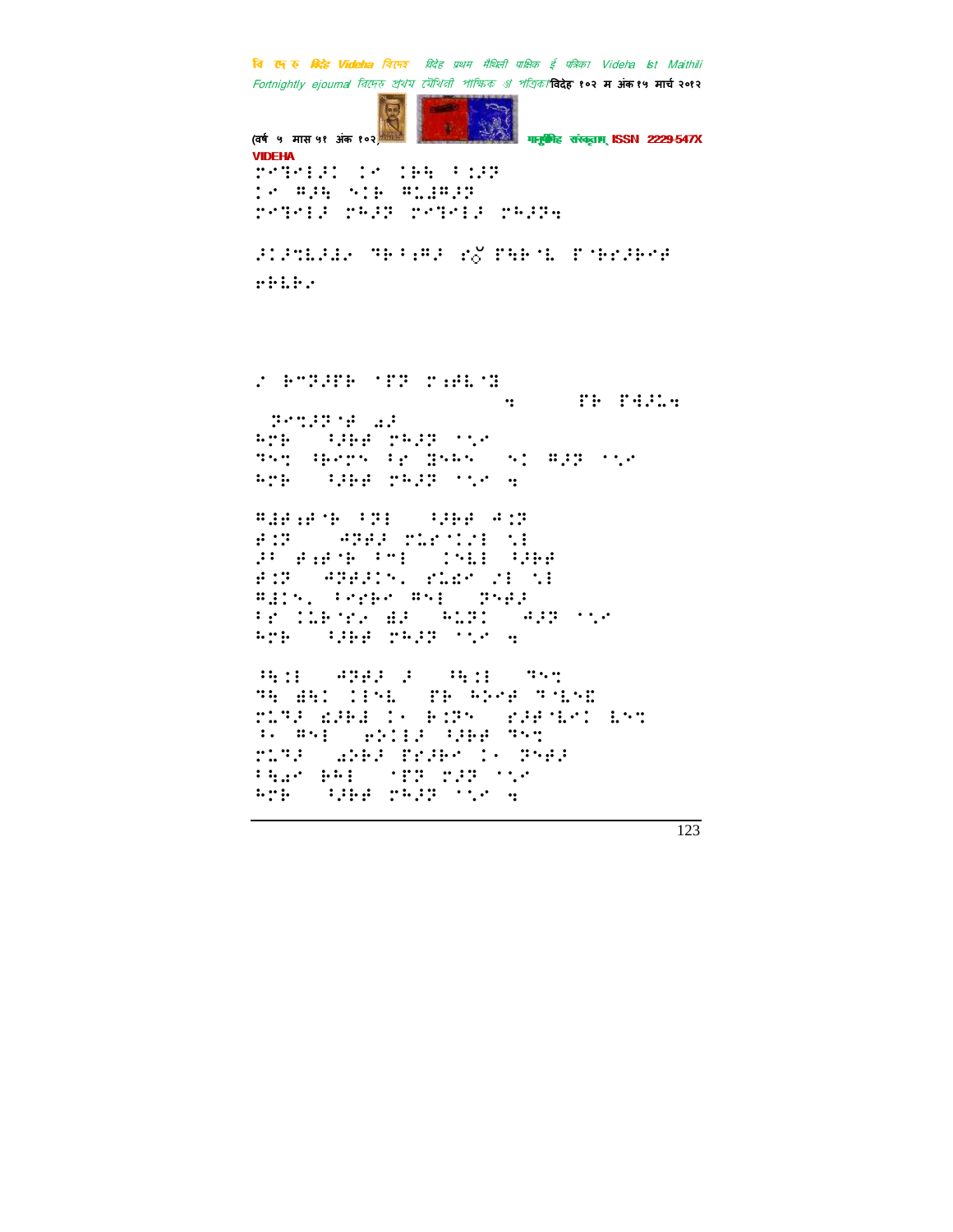बि एक रु मिनेट Videha विएक विदेह प्रथम मैथिली पाक्षिक ई पत्रिका Videha Ist Maithili Fortnightly e Magazine রিদেত প্রথম মৌথিনী পাক্ষিক প্রা পত্রিকা' **বিदेह : ১০२ म अंक १५ मार्च** 



२०१२ (वर्ष ५ मास ५१ अंक १०२) मानुबेमिह संस्कृतम् ISSN 2229-**547X VIDEHA** 

FBP Brieflie Brookers PAINE THINK THE TIM r Pright (Bun Pridher. STAR PRINT REPARTMENT

**IMAGESTIC LETER** 8821 #37382 15236 134 756 Application page that he

**CONTROL MISSION BYER** HH SCHEED ARTS PHE 198 ar D'Albert (19 ETHIS IS IN PRINT BH **TECH PRESS** a and mend the **App (1868) pAPP (1870) 4** 

**TE PRESS IS WELL INER AND MILLS AND SALE** B. SK MID PARE PROMIBER **SINCE BRANDED FREME WAR** SPEED TO CORPORATE From Dietric Albert Amage the And Whe navy the a

ge pj appe pjapjerns psasp pengu pape aal **BOOK AND THE SECTION** PARTALE COPARIN, 250 BB1<br>NAV PNAS - PNASI GNESDN mer Pres - Presi alestr<br>Mijni Reses (Separator **APP (2003) 2022 1121 4**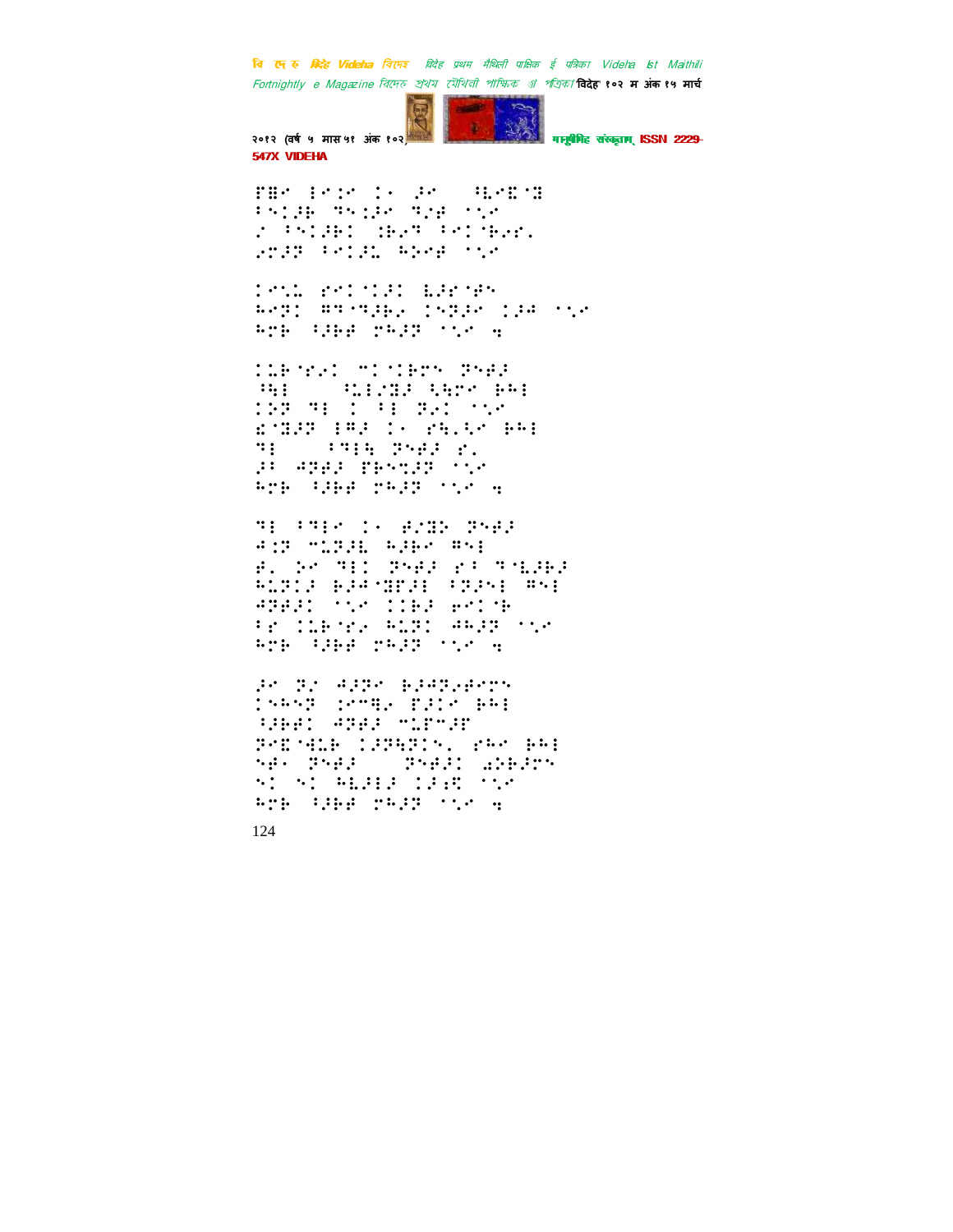$T$  :  $T$  :  $T$  :  $T$  :  $T$  :  $T$  :  $T$  :  $T$  :  $T$  :  $T$  :  $T$  :  $T$  :  $T$  :  $T$  :  $T$  :  $T$  :  $T$  :  $T$  :  $T$  :  $T$  :  $T$  :  $T$  :  $T$  :  $T$  :  $T$  :  $T$  :  $T$  :  $T$  :  $T$  :  $T$  :  $T$  :  $T$  :  $T$  :  $T$  :  $T$  :  $T$  :  $T$  :  $\frac{1}{2}$  $_{\cdot}$  : The BB: The Spring ⣇⢷⢻!⣙3⢼!B⢽3!⣁⢳-!⢽⢷⢳⣅! F! Béné a<br>Péné ang milihan ⢺⣝!⢹⣅⢷⢻-!!⢼!⢳⢷!!0⢷⢼⢴⢷!! ⣇⢿⢾!⣒!  $2$  25  $2$  23  $2$  23  $2$  23  $2$  23  $2$  23  $2$  23  $2$  23  $2$  23  $2$  23  $2$  $\cdots$ L'BARY DE STRING DE STRING DE STRING ⢺⢷⢼B⢳!⣒⣒!⢵⢽!⢳⣁!⣒⣒⣒⣒⣒⣒⣒⣒⣒⣒!

125

⢵⢽!!⣈⣅⣉F!!⢽⢼!⢷⢳3⢳!

## ४११०४४

⣋⢼॰ ⣉⣉⣎⢷!⣅⢷-!॰⣋⢴॰(⢼⣝⣅॰) – 1998°C 23 SHOP 3 SHOP 3 SHOP 3 SHOP 3 ⣜⣋!⢷ ⢷! ⣜⣞⢷-!⢽⢻⣋⢴!– 0⢷⢼⣎⢷⣜-!0⣓⣜⢼!)⢳⢼⢷⢼⣏⣞⢷\*!–

2!⢷⢽⢼0⢷!0⢽!⣐⢾⣇⣝! hhbkfoesbAwjefib⣒dpn!0⢷!0⣚⢼⣅⣒!!

VIDEHA



चि एत् रू मिन्हे Videha निएन्थ विदेह प्रथम मैथिली पाक्षिक ई पत्रिका Videha Ist Maithili Fortnightly ejournal রিদেহ প্রথম মৌথিনী পাক্ষিক প্র পত্রিকা**'বিदेह १०२ म अंक१५ मार्च २०१२**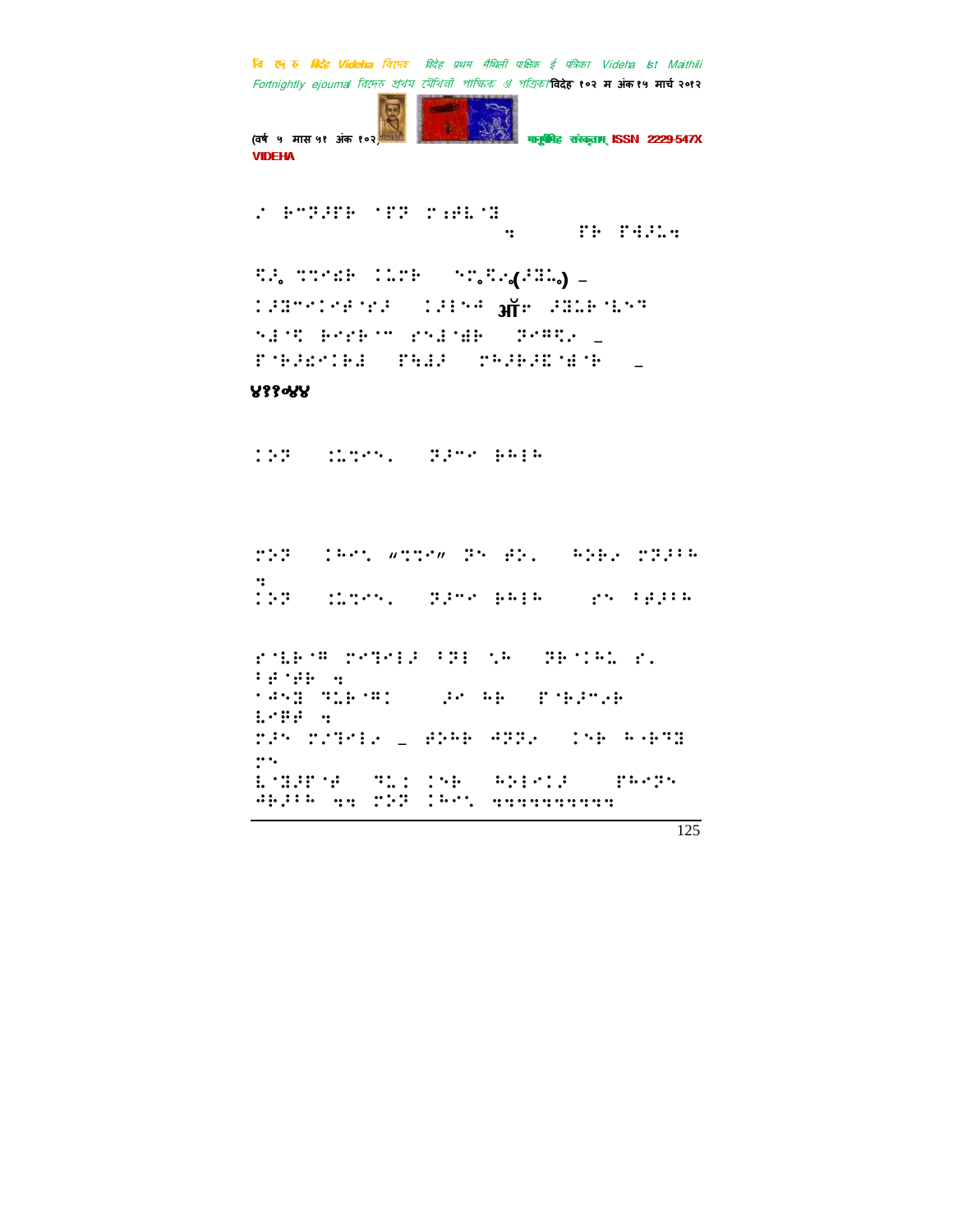बि एक रु मिनेट Videha विएक विदेह प्रथम मैथिली पाक्षिक ई पत्रिका Videha Ist Maithili Fortnightly e Magazine রিদেত প্রথম মৌথিনী পাক্ষিক প্রা পত্রিকা**'বিবৈদ্ব' १०२ म अंक १५ मार्च** 



मानुबेमिह संस्कृतम् ISSN 2229-

ABIAN (PARI) AS SE MIRARIEN A refile bethinger as informed 2  $H_1H_2H_3$ TREPRESS RELEASED TRANSPORT START START START STORE STREET gg 200 (Bet greenseer

#PPS HRIE #IB SPPSE nderene (1695) Brieda (1689-en 4)<br>de aledo deel ballonie RA STORE ERSTAR ETLINE A ak pag-Kalamad (PRB-191 prk  $\mathcal{L}$  : 5852 SLETER PE 25 BM STORE FARIN AN 200 (Net Annungang

Abby Her Abby: Pible BAS

ge mai silab. Sabdesg bae 49.<br>Abab (pae scapabl) poape (paa 4<br>1941 (Pac sebor (1899) sil MAC THOSE INFORMATION AND WH

FRANCOSTAN CONSTRUCTION dings and angul Tepp Admira<br>Tas againsa colorano to gggement febegy mga phyle

126

**547X VIDEHA**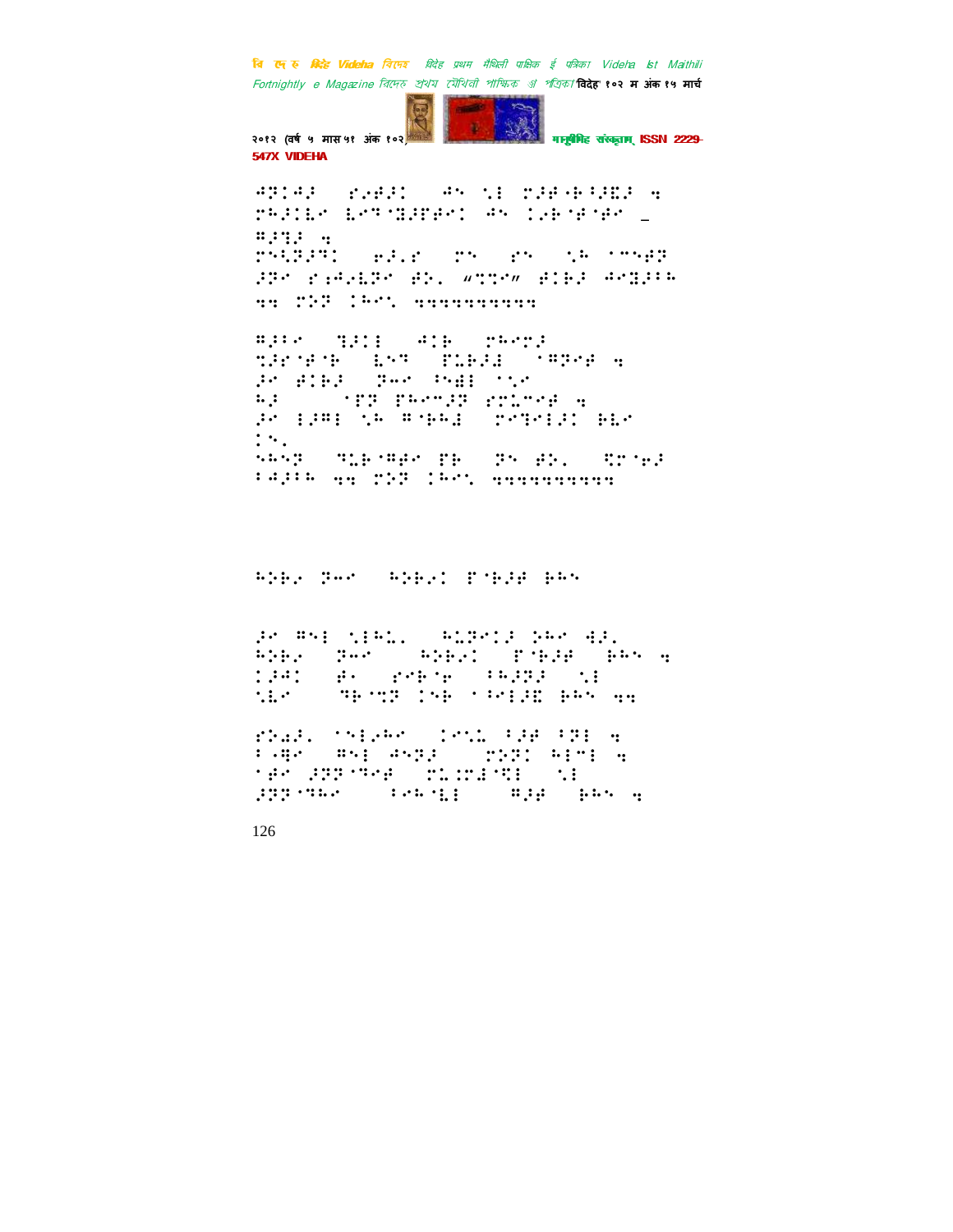बि एक रु मिनेड Videha विएक विदेह प्रथम मैथिली पाक्षिक ई पत्रिका Videha Ist Maithili Fortnightly ejournal রিদেহ প্রথম মৌথিনী পাক্ষিক প্রা পত্রিকা**'বিदेह' १०२ म अंक १५ मार्च २०१२** 

(वर्ष ५ मास ५१ अंक १०२) **VIDEHA** 



मानूबीह संस्कृताम् ISSN 2229-547X

Promotive Season (ALBRID 1888) 42. Abby Test Abby: Poble basing

**333 2011 39 30 30 30 40 4** EPPN PS ME TRUL FPPN FILM  $\begin{aligned} \mathbb{E}[\mathcal{L}_{\mathcal{F}}] &= \mathbb{E}[\mathcal{L}_{\mathcal{F}}] \end{aligned}$ **APAL PORTH BAY** 77131 (1881) SWARE PROJE je ang sial. Salang perjaji.<br>Anar der Sanari pada ang pa

The Bill of City  $\frac{1}{2}$   $\frac{1}{2}$   $\frac{1}{2}$   $\frac{1}{2}$   $\frac{1}{2}$   $\frac{1}{2}$   $\frac{1}{2}$   $\frac{1}{2}$   $\frac{1}{2}$   $\frac{1}{2}$   $\frac{1}{2}$   $\frac{1}{2}$   $\frac{1}{2}$   $\frac{1}{2}$   $\frac{1}{2}$   $\frac{1}{2}$   $\frac{1}{2}$   $\frac{1}{2}$   $\frac{1}{2}$   $\frac{1}{2}$   $\frac{1}{2}$   $\frac{1}{2}$  par popar (sp) (souperpart) e PROMB (PLPM) PDMPM \_ PDMPM  $\mathbf{y} = \mathbf{u} \mathbf{y}$  $H_{11}$   $H_{22}$   $H_{33}$   $H_{44}$   $H_{45}$   $H_{46}$   $H_{47}$   $H_{48}$   $H_{49}$   $H_{40}$   $H_{40}$   $H_{40}$   $H_{40}$ PO RNE NERI, SRIPNIE PRO AP. AND THAN ANDRE TYDE DAY AN

:5: 50393 (02) (02) 00303 (02

EDI SARDE CAPS, 1921 SARDE CAP 4 TITE AT NE TAPE INFO TAPE INFORMAT  $\mathbf{u}$ 

FROM the Compared the Act Park Php A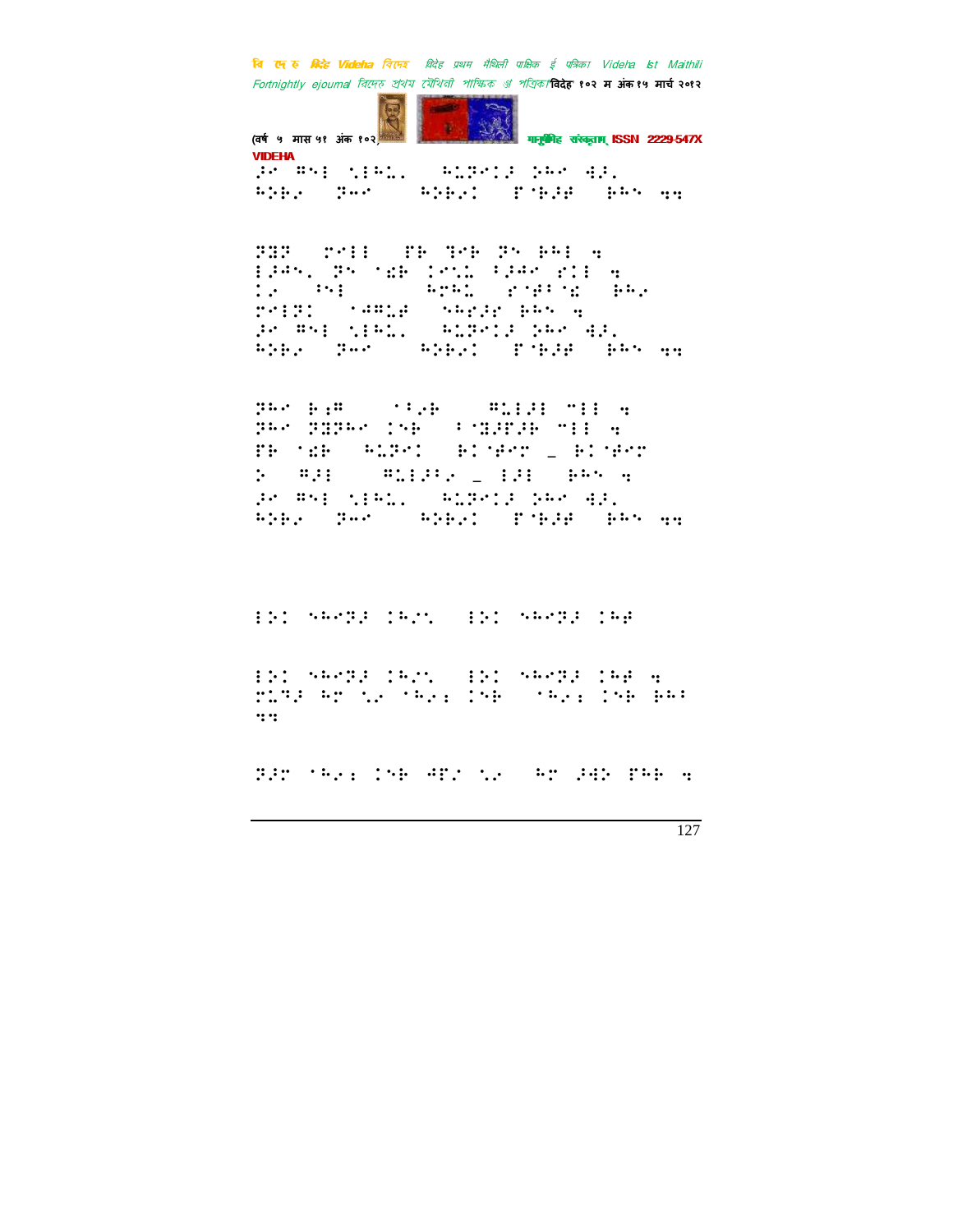बि एक रु मिनेड Videha विएक विदेह प्रथम मैथिली पाक्षिक ई पत्रिका Videha Ist Maithili Fortnightly e Magazine রিদেত প্রথম মৌথিনী পাক্ষিক প্রা পত্রিকা**'বিবৈদ্যা ২০২ দা স্তাকাং ও দার্ঘ** 



।<br>अन्ति । मनुषीह संस्कृतम् ISSN 2229-२०१२ (वर्ष ५ मास*५*१ अंक १०२<mark>. मह</mark> **547X VIDEHA** ENDR SALE INFORMATION INFORME  $\dddot{\mathbf{z}}$ TRAVIDARE CONDITATIONS TRAVELERE  $\mathbf{p}$  is a set of  $\mathbf{q}$ 151 SAPPE TATU (151 SAPPE TAB 44)

rang ugu tan nan masar sa man Participal Art And Ap is smaller ( may be demind  $\begin{array}{ccccccccc} \textbf{11} & \textbf{12} & \textbf{13} & \textbf{14} & \textbf{15} & \textbf{16} & \textbf{17} & \textbf{18} & \textbf{18} & \textbf{19} & \textbf{18} & \textbf{19} & \textbf{18} & \textbf{19} & \textbf{18} & \textbf{19} & \textbf{18} & \textbf{19} & \textbf{18} & \textbf{19} & \textbf{18} & \textbf{19} & \textbf{18} & \textbf{19} & \textbf{18} & \textbf{19} & \textbf$ ajij isepse paju (spijelsepse pap it was taken and was the am

Per CRRID Prairs, Fiber Rri D (28)  $\cdot$ : ABRIOGRAPH PROVIDED BEEN POSSESS  $:::$ : #61 a<br>1963 1214-95 pR2 (22 1921 196 696  $\dddot{\mathbf{r}}$ 101 SAMPA (R.M. 101) SAMPA (RE 44

RTES ALTE (Perry, 1977 file

Application (provided director) RESERVATOR CONSTRUCTION OF  $4,4,31$  $\begin{picture}(150,10) \put(0,0){\vector(1,0){30}} \put(15,0){\vector(1,0){30}} \put(15,0){\vector(1,0){30}} \put(15,0){\vector(1,0){30}} \put(15,0){\vector(1,0){30}} \put(15,0){\vector(1,0){30}} \put(15,0){\vector(1,0){30}} \put(15,0){\vector(1,0){30}} \put(15,0){\vector(1,0){30}} \put(15,0){\vector(1,0){30}} \put(15,0){\vector(1,0){30}} \put(15,0){\vector($ 128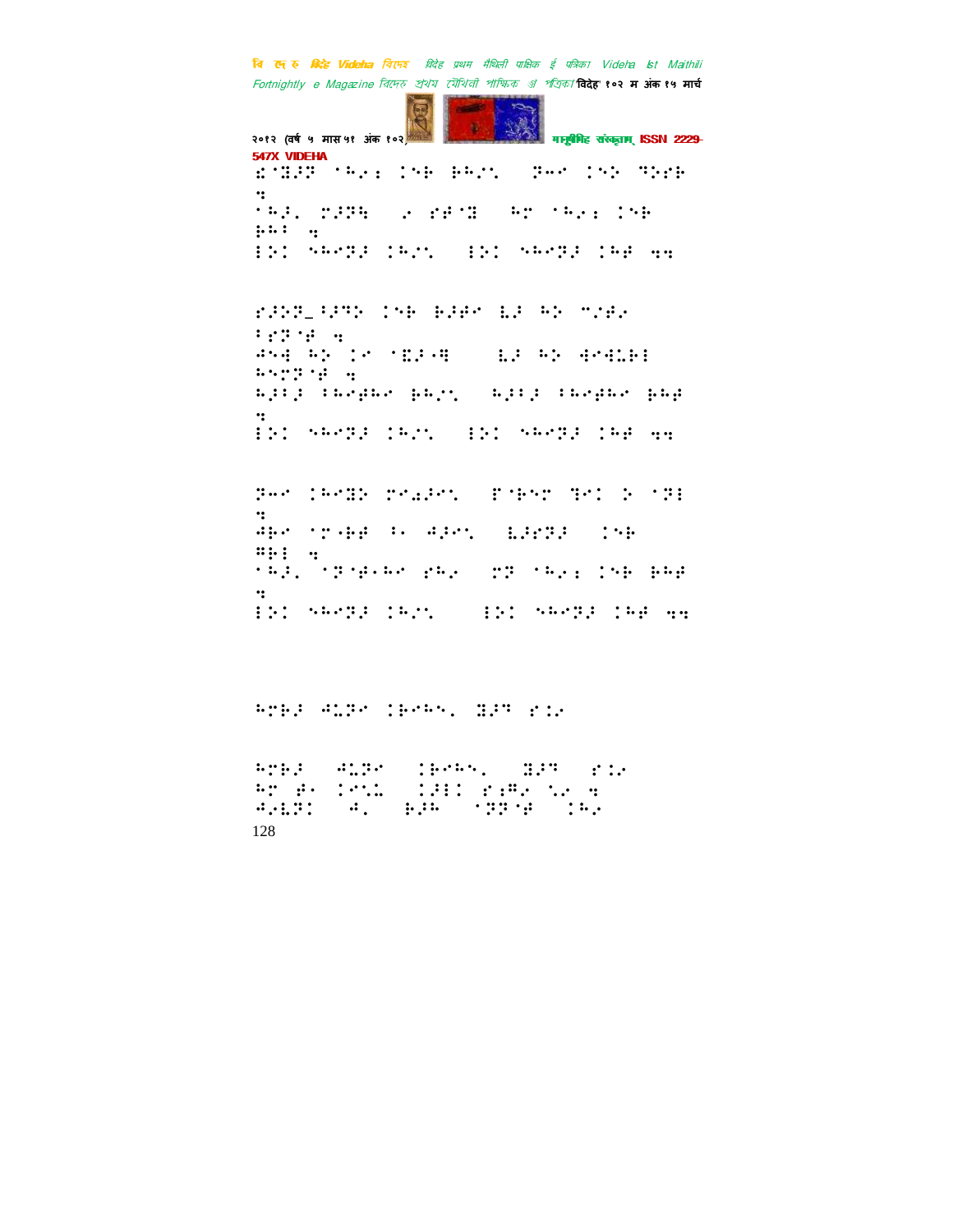बि एक स्टेड Videha विएक विदेह प्रथम मैथिली पाक्षिक ई पत्रिका Videha Ist Maithili Fortnightly ejournal রিদেত শ্রথম মৌথিনী পাক্ষিক প্র পত্রিকা**'বিदेह' १०२ म अंक १५ मार्च २०१२** 



मानूबीह संस्कृतम् ISSN 2229-547X

**VIDEHA** Ar Bill He The Cr right to the

38 NAV 32183 (38 NAV 32183 A) ar sak ligge el sak ligge 4 BAR MED 2 PAR APARE 19512 RE TELEVISION CONTROL CONTR arego Gairo (1606) (1606-1612)<br>Arcado (2011-1606-1606-2606-160

Arde, produced that the Add 4 taler reposer clear agency.<br>Sistema es more goe tie Aar al Geralde anal Albe (1895) (1895) eta<br>Angel Moll (1911) een valeer

SI BE AGO AD TELTE FERMA A SPAR (AMILIA PAGA) (AMMANA).<br>SPI (AMG) AMG 1980 AMB Alik PEC PARTECIPATE CONTRACTOR CONTRACTOR abel (alpe (1696) (des Card)<br>Ar es leub (1911 alsez un Aa

**A BYSSED AND MARKET STORIC STATE** IS TEIN THOUSANDED.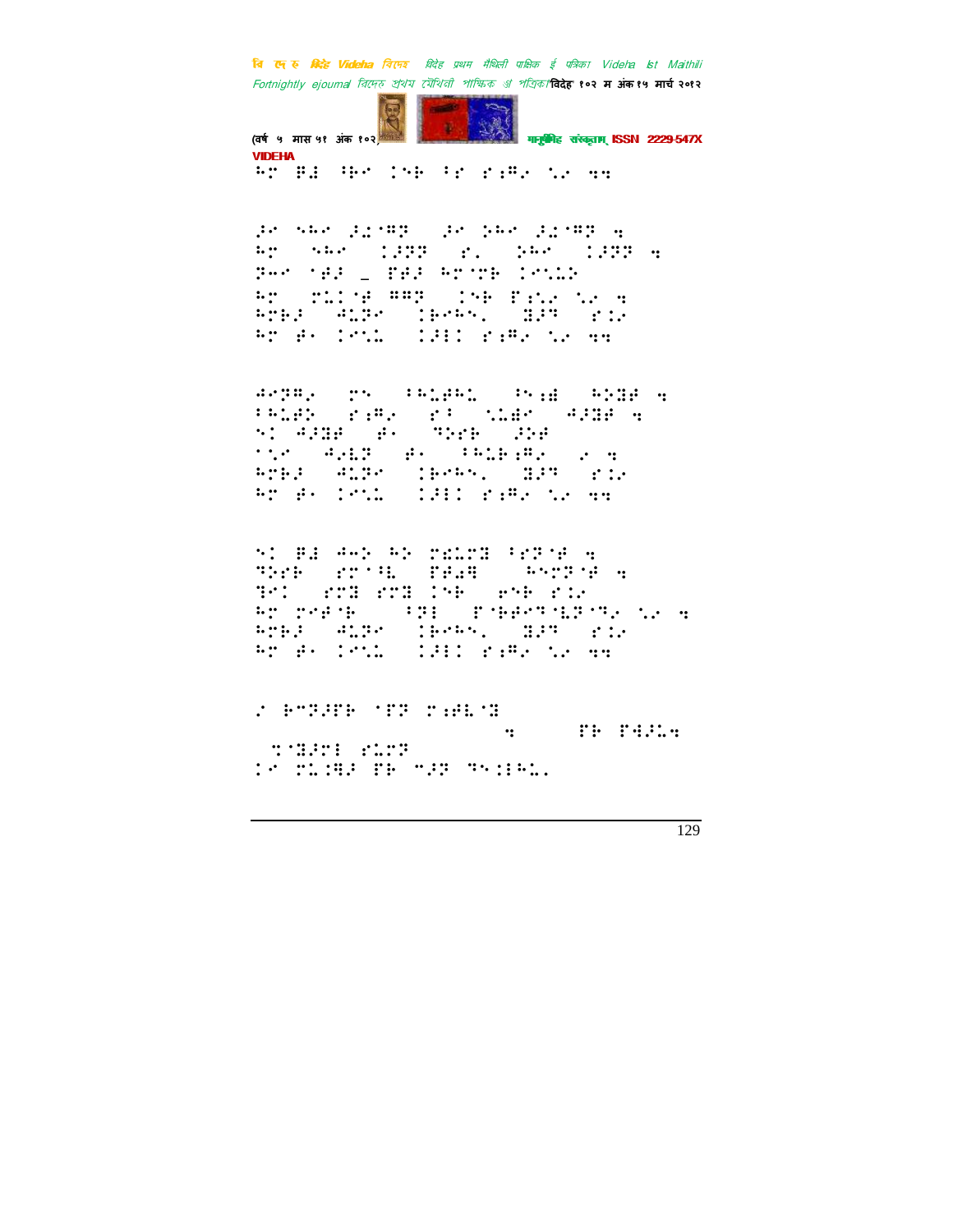बि एक रु मिनेड Videha विएक विदेह प्रथम मैथिली पाक्षिक ई पत्रिका Videha Ist Maithili Fortnightly e Magazine রিদেত প্রথম মৌথিনী পাক্ষিক প্রা পত্রিকা**'বিবৈদ্ব' १०२ म अंक १५ मार्च** 



मानुबेमिह संस्कृतम् ISSN 2229-

**547X VIDEHA** 1988 Pobemer In. Bamb Bmars (18 **MAGE HE MAN TRIBLE** WHAT HALF IN THETE TEER TIME TIME TH TH TEMPERAT

 $\begin{array}{ll} \left\{ \frac{11}{12} \right\} & \frac{11}{12} \left[ \frac{11}{12} \right] & \frac{11}{12} \left[ \frac{11}{12} \right] & \frac{11}{12} \left[ \frac{11}{12} \right] \\ \frac{11}{12} \left[ \frac{11}{12} \right] & \frac{11}{12} \left[ \frac{11}{12} \right] & \frac{11}{12} \left[ \frac{11}{12} \right] & \frac{11}{12} \left[ \frac{11}{12} \right] \\ \frac{11}{12} \left[ \frac{11}{12$ 202 18282 13 70 1214 1983 ASBAAD AADAANS (BSC) (A TIME TH TH TEIRING

AND TANK WHI HE **BHP 181 717 THE 121** Per president center ISBA Present In Pien Beach Is rices re 737 753141.44

**Agos, Page : Same : Ch** His His propriet the **MICHAEL CONSTRUCT** 1993 43 13 PLPB 15, 48392 18 PLPB **22 - 23 - 34 - 35 - 36 - 37 AUSI MAC IN TEACHER** 8212 12 B.W. B.WAR **AND THE TERM OF THE SEARCH** PARK PALE: APR PIA BRI PAPOR th re Pens (ern 1981) 1913 (1913)

THIS WHI HE MAI IS SAUGHT SHIP  $33.25$ jarge (el eld: par Arpje) (rae) Age FLEREST  $\mathcal{O}(2\pi^2)$  . The  $\mathcal{O}(2\pi)$ **ANDRE NAT (TALE 18/3)** 130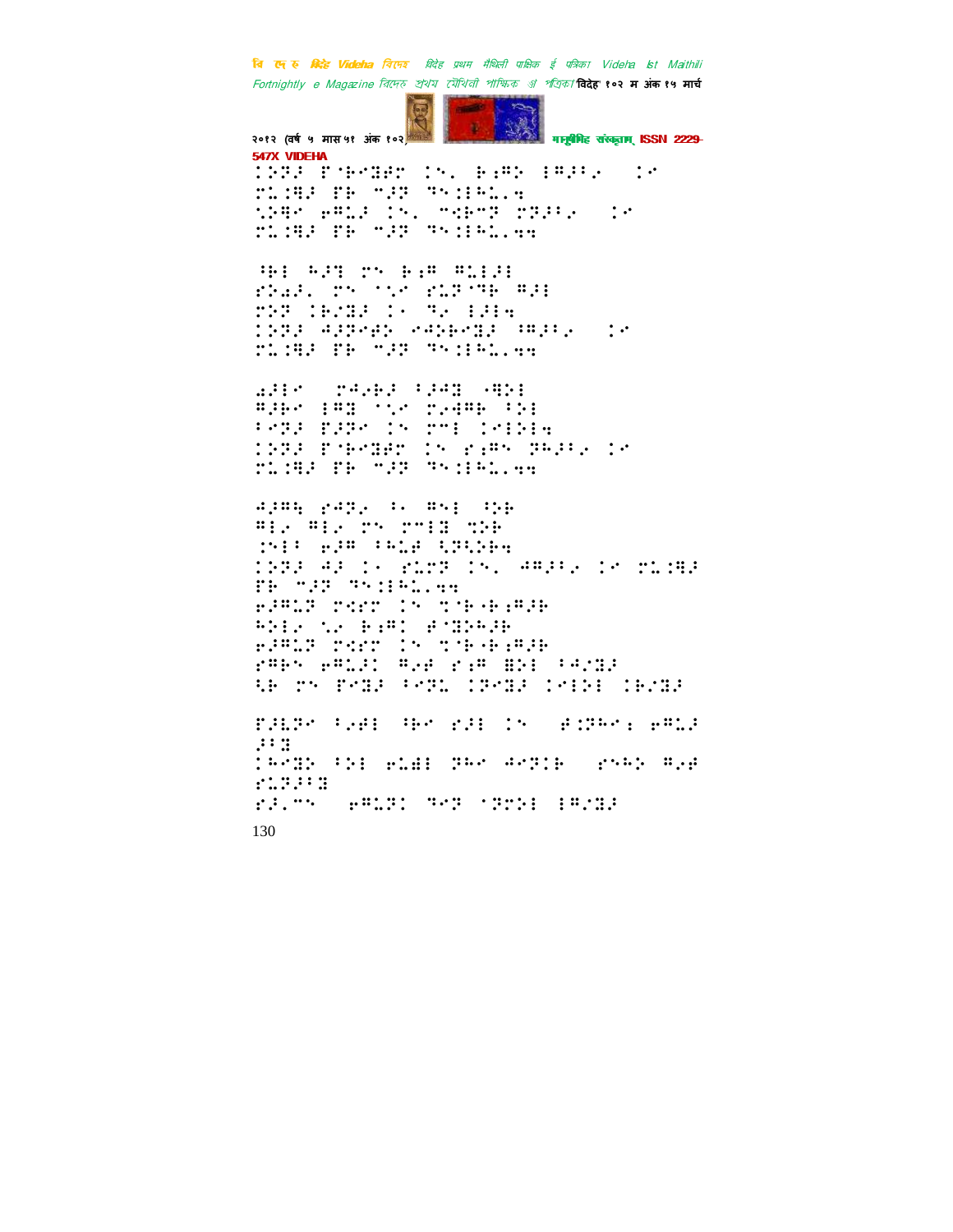चि एत् रू मिन्हे Videha निएन्थ विदेह प्रथम मैथिली पाक्षिक ई पत्रिका Videha Ist Maithili Fortnightly ejournal রিদেহ প্রথম মৌথিনী পাক্ষিক প্র পত্রিকা**'বিदेह १०२ म अंक१५ मार्च २०१२** 



VIDEHA ⣃⢷!!0⣝⢼!B⢽⣅!⢽⣝⢼!3⢵3!⢷2⣝⢼! 0⣓⢼!⢼⢵⢷!0⣇⢼⢽!B⢽⢼a-! BF!⣈⣓B! ⣈⣅⣇3⢳⣅F! SHIRE SHIP SHIP SHIP SHIP SHIP ⢳⢼F!⢽⢳⣐!3⢳⣅F! ⣈⢼⣝!⣁⢴!⣁⣅⢵!⢾a!⣅F⢳!!⢵3!3⢻2⣝⢼! ⣃⢷!!0⣝⢼!B⢽⣅!⢽⣝⢼!3⢵3!⢷2⣝⢼! B⢽⣅!⢺⢵⣛⢴!!⢶⢼⢻⣅⢽!⢶⢴⢼-!⢳⢷! ⢼3!  $9$  :  $9$  :  $9$ 3⢵.⣇⢹!⢼!⢳⢷⢵! ⣐⢻!-!⢶⢻⣅⢼!⣈⣓B! ⣈3⢼B⣓! 0⣝⢼-! ⣅⢽!⢳⢼F!F!B3⢵3!⢳2⣝⢼! ⣃⢷!!0⣝⢼!B⢽⣅!⢽⣝⢼!3⢵3!⢷2⣝⢼! 2!⢷⢽⢼0⢷!0⢽!⣐⢾⣇⣝! hhbkfoesbAwjefib⣒dpn!0⢷!0⣚⢼⣅⣒!! ⣇⢹⢳!⢽⣓⢾⢽!⣐!⣙3⢼!3⢼! ⣐⢻⢴⢾! १ ! ⢾⢷⣝!⣙3⢼! 3⢼⣋!⣉⢵! ⢾⢷⣝!⣙3⢼! )iuuqt;00tjuftigta dhpphmfdpn0b0w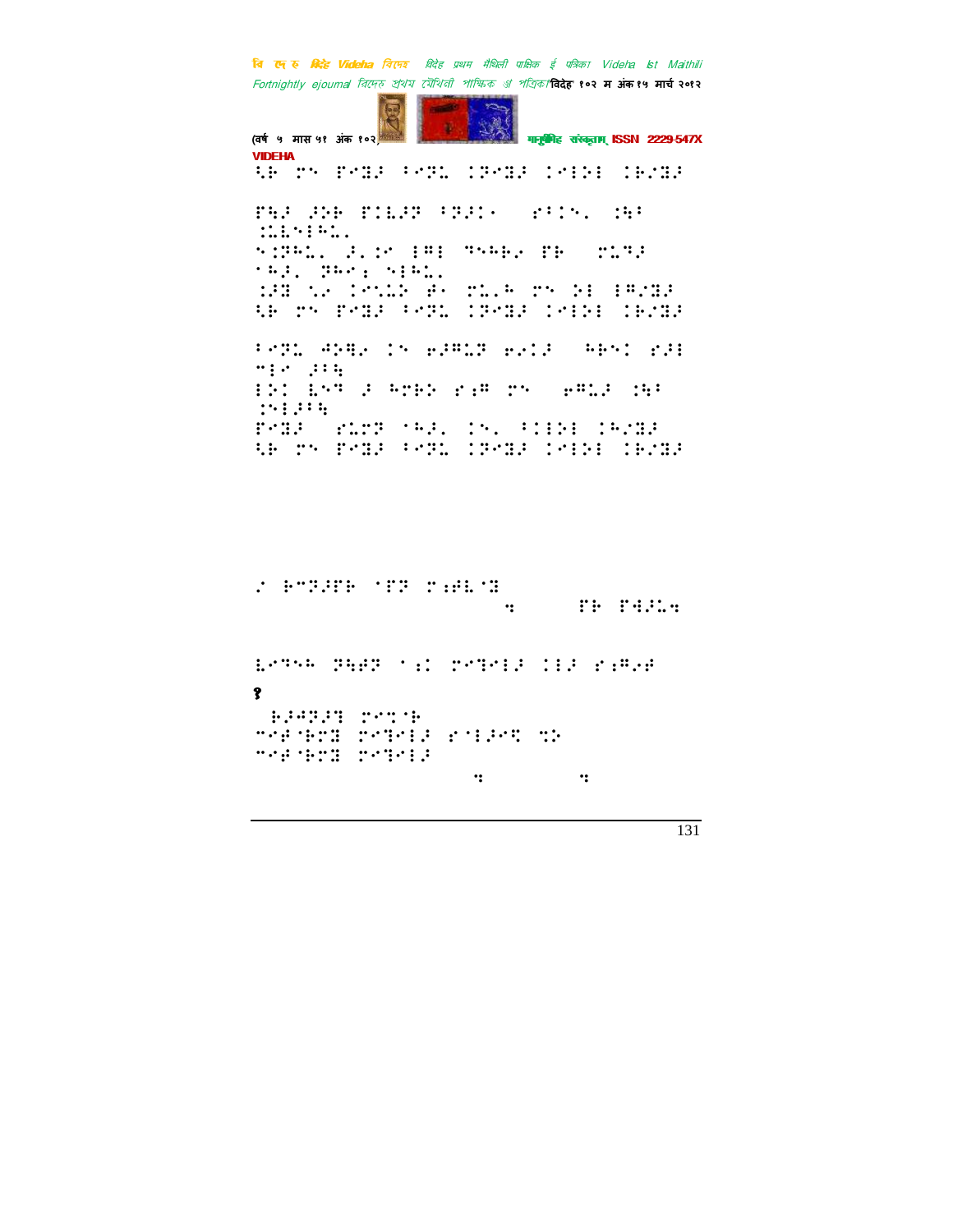चि एत् रू मिन्हे Videha निएन्थ विदेह प्रथम मैथिली पाक्षिक ई पत्रिका Videha Ist Maithili Fortnightly e Magazine রিদেত প্রথম মৌথিনী পাক্ষিক ঐ পত্রিকা**'বিदेह' १०२ म अंक १५ मार्च** २०१२ (वर्ष ५ मास ५१ अंक १०२ - किलोमी के बार की मानुसीरित संस्कृतम् ISSN 2229-547X VIDEHA jefib.dpn0wjefib.qbjoujoht.com  $\mathbf{a}$  : !⣅⣉!⣜⣋3!  $3^{\circ}$  3  $3^{\circ}$  3  $3^{\circ}$  3  $3^{\circ}$  3  $3^{\circ}$  3  $3^{\circ}$  3  $3^{\circ}$  3  $3^{\circ}$  3  $3^{\circ}$  3  $3^{\circ}$  3  $3^{\circ}$  $3^{\circ}$ ⣙3⢼!⢺⢽⢻⢴! 3⢼⣋!⣉⢵! ⣙3⢼!⣇⢽ 0⢾0!⣙3⢼!⢺⢴⣇! ⢺⢽⢾⣅0!⣙3⢼!⢺⢽⢻⢴!! )iuuqt;00tjuftigta dipnobow (10th phmf)dpn0b0w jefib.dpn0wjefib.qbjoujoht.com 2!⢷⢽⢼0⢷!0⢽!⣐⢾⣇⣝! he discount of the second second to the second second to the second second second second second second second<br>The second second second second second second second second second second second second second second second s ⣇⢹⢳!⢽⣓⢾⢽!⣐!⢻⢹⣝.0⢹⣝!⢸⢼⢷⢾⢴! १⣒!⢵⢳⢽⢹⢼ !)⢹⢴⢷⣃⣙⢼\*;3⣈;!⣅⢹⣝! 0⢷⢼⣉!)⣓3!⢳⢽⢹⢴ F!2⣙3⢴! ⢽⣅⣇⢼⢹!⣇⢽⢴⢾!⣅⢾03\*! ⢵⢳⢽⢹⢼ !)2⣙3⢴.⢹⣇⢽⢼⢻⢷⢴\*! ⢵⢳⢽⢹⢼ !)2⣙3⢴.⣙3⢼⢿⢷\*! ⢵⢳⢽⢹⢼ !)2⣙3⢴.B⢷3\*!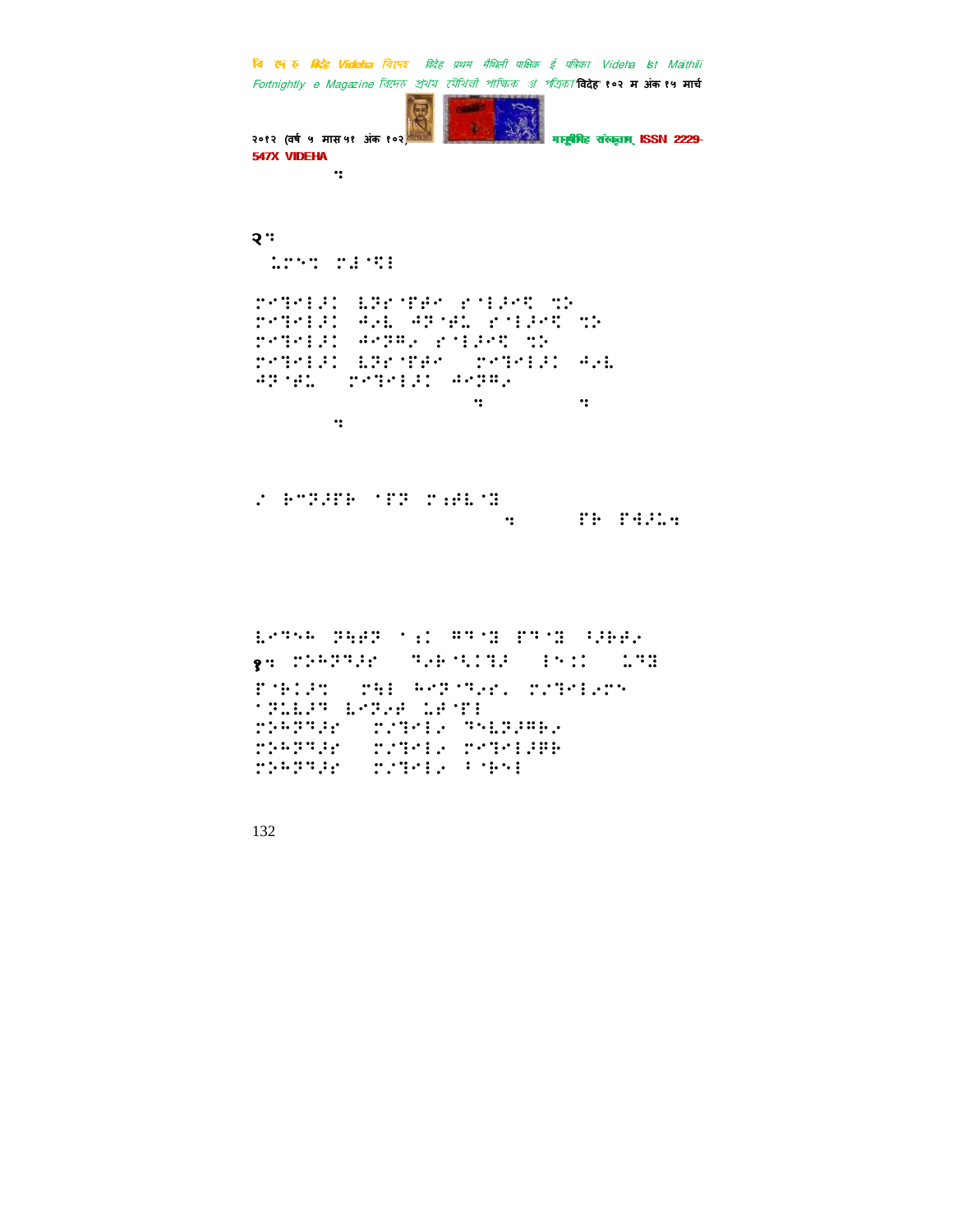बि एक रु मिनेट Videha विएक विदेह प्रथम मैथिली पाक्षिक ई पत्रिका Videha Ist Maithili Fortnightly ejournal রিদেহ প্রথম মৌথিনী পাক্ষিক প্র পত্রিকা**'বিदेह' १०२ म अंक १५ मार्च २०१२** 



(वर्ष ५ मास ५१ अंक १०२)

```
मानूबीह संस्कृताम् ISSN 2229-547X
```
**VIDEHA** QANKIMIYA YA MATSA MARAKATI BERJIYA MOSTARY POSSED AR THERE SYNCH 1311.33  $1.43.4244.444$ aniFicar SyBrd (251 FrEderic rath: Millar Rubberte Pebberte SHEET SALE TAN STEPH QUE PETROPE rabet: Stell Cleba when Steller. times and the street single TALBA A SAPANGKI MIRIK SELEP BASESTE GRILE TALLER GA MIRROR **SACRIFICE, STREET STREET** ESTAR LROTE  $:::$ **APAPAR RIBBO NUMBER DADI** w#P# SUMMARY (1000-000) (SLLP **PETRONAL RIGHTS TO SEAL IN THE SECOND CO** right (There waspers ditch  $7.1111$ ing three produces and addressed and addressed and companies of the second services TERRI KARMAR TRA AMARIK I AMARIK **THE POSTERS OF SAME** THE THIRD TETT. STEP BEBYAR 28 FLTTT, FARES **TIME CALL CALL** drawich PHP TO THE WELFT CEPER CEP riches table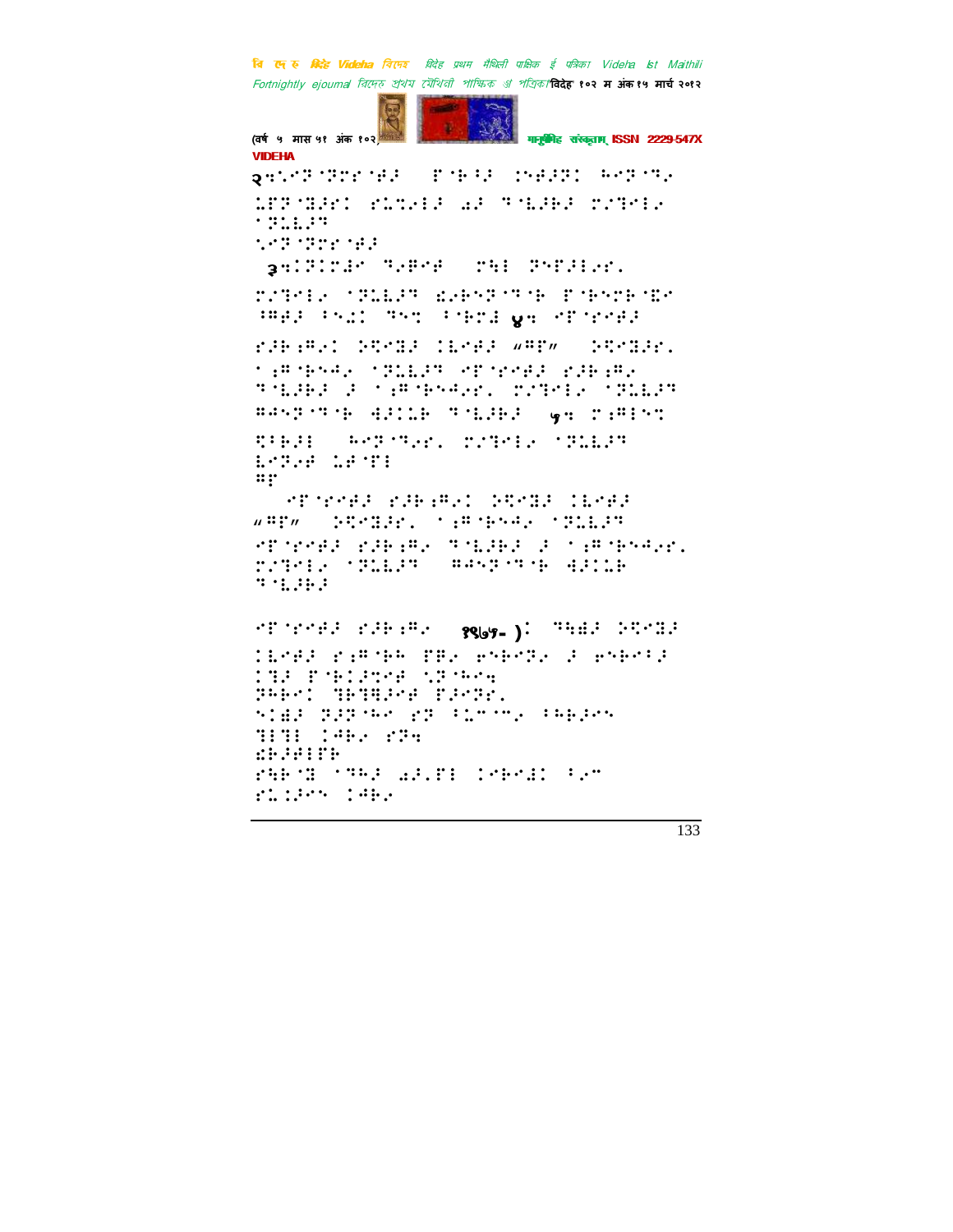चि एत् रू मिन्हे Videha निएन्थ विदेह प्रथम मैथिली पाक्षिक ई पत्रिका Videha Ist Maithili Fortnightly e Magazine রিদেত প্রথম মৌথিনী পাক্ষিক ঐ পত্রিকা**'বিदेह' १०२ म अंक १५ मार्च** 6 **COMPANY** २०१२ (वर्ष ५ मास ५१ अंक १०२) मानुष्याम् अस्ति । अस्ति । अस्ति संस्कृताम् ISSN 2229-547X VIDEHA **SDA 100 200 200 200 200 200 200 200**  ⣇0⢽.!  $^{\prime}$   $^{\prime}$   $^{\prime}$   $^{\prime}$   $^{\prime}$   $^{\prime}$   $^{\prime}$   $^{\prime}$   $^{\prime}$   $^{\prime}$   $^{\prime}$   $^{\prime}$   $^{\prime}$   $^{\prime}$   $^{\prime}$   $^{\prime}$   $^{\prime}$   $^{\prime}$   $^{\prime}$   $^{\prime}$   $^{\prime}$   $^{\prime}$   $^{\prime}$   $^{\prime}$   $^{\prime}$   $^{\prime}$   $^{\prime}$   $^{\prime}$   $^{\prime}$   $^{\prime}$   $^{\prime}$   $^{\prime}$ B2!⣞⣌⢼!⣁⢷0⢼⢽!⢹2⢾!⢳⢷⣏⢾!  $32$  :  $32$  :  $32$  :  $32$  :  $32$  :  $32$  :  $32$  :  $32$  :  $32$  :  $32$  :  $32$  :  $32$  :  $32$  :  $32$  :  $32$  :  $32$  :  $32$  :  $32$  :  $32$  :  $32$  :  $32$  :  $32$  :  $32$  :  $32$  :  $32$  :  $32$  :  $32$  :  $32$  :  $32$  :  $32$  :  $32$  :  $32$  ⣈⢼3⢴!⢵!⢵⣞!33⣒! ⢵!⣊⣐⣚⢼!⢼⢼⢷!⣁⢵⣞!⢷⢼⢺⣅⢼⢷⢴! ⣈⢵32!0⢽!⣁⢵⣞!B⢼ -!  $50$  Bin The South Property of the Co  $2.2%$ Basilian San B⢷!  $>$  Weile Firms order Peers ⢸⢴⢺3!⢶⢷⢼! ⢼F⣈.!⢸⢷3!⢽⢵⢷ F!⣃⢵3<! ⢴⣟⢴ F!  $F$  = 0  $F$  = 0  $F$  = 0  $F$  = 0  $F$  = 0  $F$  = 0  $F$  = 0  $F$  = 0  $F$  = 0  $F$  = 0  $F$  = 0  $F$  = 0  $F$  = 0  $F$  = 0  $F$  = 0  $F$  = 0  $F$  = 0  $F$  = 0  $F$  = 0  $F$  = 0  $F$  = 0  $F$  = 0  $F$  = 0  $F$  = 0  $F$  = 0  $F$  = 0  $F$  = 0  $F$  = B⢳⢼⢷!⢸3!⣊⣐⣚⢼!⢼⢼⢷!⣁⢵⣞!⢷⢼⢺⣅⢼⢷! 0⢽!⢵3⢼⣝!⢾⢷⢳⢾⣙⢴! ⣐⢻!  $^{\circ}$   $^{\circ}$   $^{\circ}$   $^{\circ}$   $^{\circ}$   $^{\circ}$   $^{\circ}$   $^{\circ}$   $^{\circ}$   $^{\circ}$   $^{\circ}$   $^{\circ}$   $^{\circ}$   $^{\circ}$   $^{\circ}$   $^{\circ}$   $^{\circ}$   $^{\circ}$   $^{\circ}$   $^{\circ}$   $^{\circ}$   $^{\circ}$   $^{\circ}$   $^{\circ}$   $^{\circ}$   $^{\circ}$   $^{\circ}$   $^{\circ}$   $^{\circ}$   $^{\circ}$   $^{\circ}$   $^{\circ}$  $\overline{3}$  : 200 : 000 : 000 : 000 : 000 : 000 : 000 : 000 : 000 : 000 : 000 : 000 : 000 : 000 : 000 : 000 : 000 ⢼⣐⢻⣅⢷! ⢸⣒! ⣒ ⣓⢷⣝!⢵⢷⢼! ⢸F!⣅⣎⣝⢼B2⢾<! ⢵!⢷⣐⢻! ⢸F!⢷⢼⢾!0 ⢼⢷2⢾! , has repeat ⢸⢵⢷⣒!  $>$   $\ldots$   $\ldots$ ⢻3⢼!⢸⢵⢷!⢹⣈3!134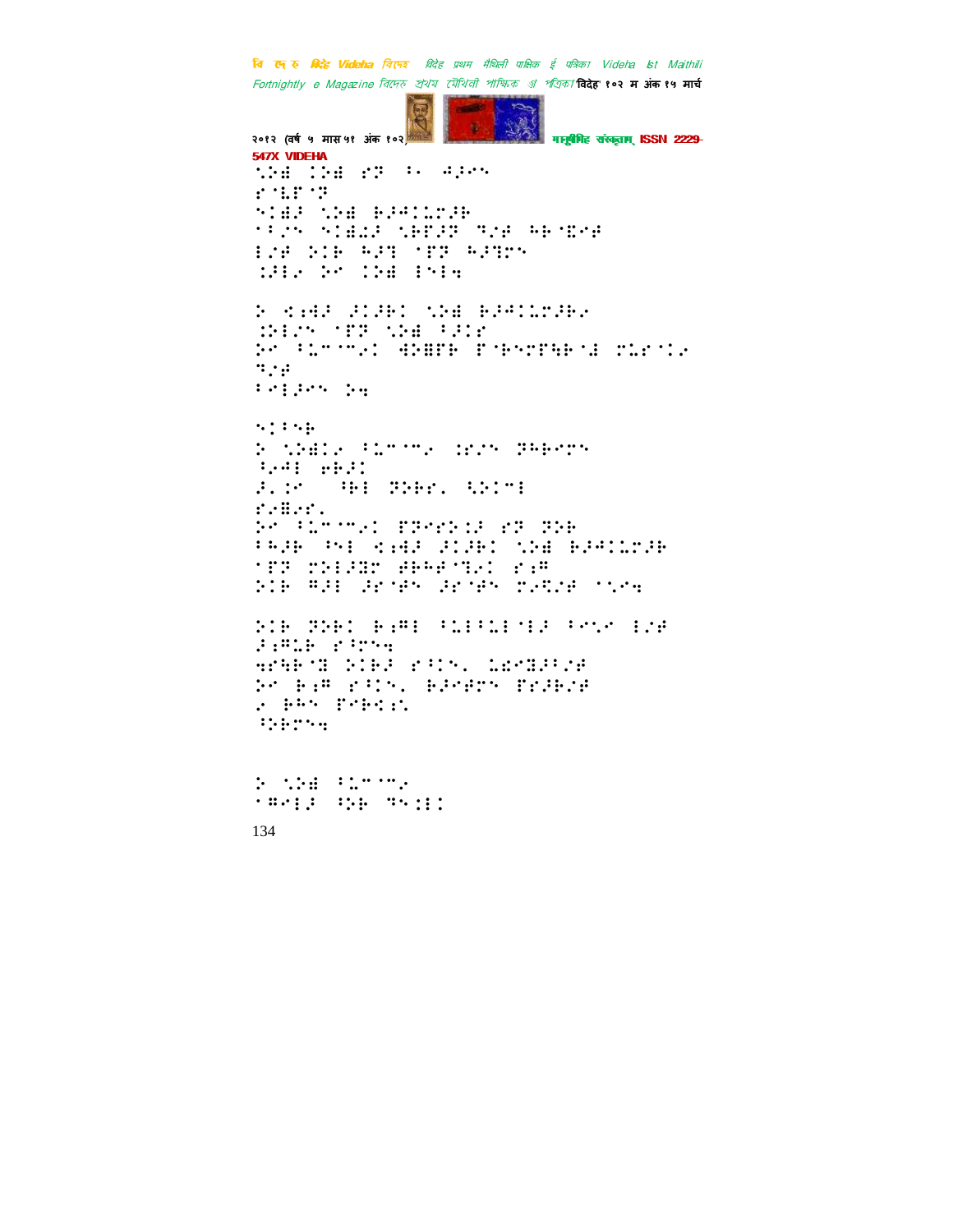चि एत् रू मिन्हे Videha निएन्थ विदेह प्रथम मैथिली पाक्षिक ई पत्रिका Videha Ist Maithili Fortnightly ejournal রিদেহ প্রথম মৌথিনী পাক্ষিক প্র পত্রিকা**'বিदेह १०२ म अंक१५ मार्च २०१२** 

**Separate** (वर्ष ५ मास ५१ अंक १०२) मानुष्य काले में मानुमिट संस्कृतम् ISSN 2229-547X VIDEHA ⢵!⢽⢳⢷.! ⣅⣈⢼!⢻3-! ⣅⢹⢼!⢺⢷⢴.!⣈⢽⢵!⣁!⢺B2⢾!  $\overline{\nu}$  where  $\overline{\nu}$  is the proposition **WEE** WARD TO THE MANAGEMENT  $B_1$ **WELL AND THE REAL PROPERTY AND SERVICE** ⢾⣅⢷⢾⢾!B⢳⢼⢷!⢳⢵⢾! 00⢽⢴ F⣒!  $4$ !⣐⢻3⣉!⣋B⢷⢼3.!⢳⢽⢹⢴ F!2⣙3⢴! ⢽⣅⣇⢼⢹!!⣇⢽⢴⢾!⣅⢾03! ⣁⣅!⢼3!33!! [  $\frac{1}{3}$   $\frac{1}{3}$   $\frac{1}{3}$   $\frac{1}{3}$   $\frac{1}{3}$   $\frac{1}{3}$   $\frac{1}{3}$   $\frac{1}{3}$   $\frac{1}{3}$   $\frac{1}{3}$   $\frac{1}{3}$   $\frac{1}{3}$   $\frac{1}{3}$   $\frac{1}{3}$   $\frac{1}{3}$   $\frac{1}{3}$   $\frac{1}{3}$   $\frac{1}{3}$   $\frac{1}{3}$   $\frac{1}{3}$   $\frac{1}{3}$   $\frac{1}{3$  $\overline{3}$ .03.0  $\overline{3}$ .000  $\overline{3}$  ⢵2⢾!⣇⢾⢼!⢺⢷⣓⢷⢾!⢷⢼!⣁! ⣁⣅!⢼3!0⢳⢽!0⢾⢼!⣁3⢳⣅⣐! 00⢽!⢽⢽⢼! B⢳!33! B Note of the State of the State of the State of the State of the State of the State of ⣈⢽⢵!0⢽⢵!0⢾⢼!⢽3!⣁3⢳⣅⣐!  $\overline{1}$  :  $\overline{1}$  :  $\overline{1}$  :  $\overline{1}$  :  $\overline{1}$  :  $\overline{1}$  :  $\overline{1}$  :  $\overline{1}$  :  $\overline{1}$  :  $\overline{1}$  :  $\overline{1}$  :  $\overline{1}$  :  $\overline{1}$  :  $\overline{1}$  :  $\overline{1}$  :  $\overline{1}$  :  $\overline{1}$  :  $\overline{1}$  :  $\overline{1}$  :  $\overline{1}$  :  $\$ ⣁⣅!⢼3!33!⢽⣊⢷!⣁3⢳⣅⣐! ⢾⢷! ⢳2⢾! B3!⢷⢳!⢷⢵⢺⢴.⢷⢵⣞⢴!⢳2⢾! ⣁⣅!⢼3!⢳!⢽⣝⢼⣝!⣇⢷⢵⣎!3⢳⣅⣐!  $\overline{P}$  . The state of  $\overline{P}$  $\frac{1}{2}$   $\frac{1}{2}$   $\frac{1}{2}$   $\frac{1}{2}$   $\frac{1}{2}$   $\frac{1}{2}$   $\frac{1}{2}$   $\frac{1}{2}$   $\frac{1}{2}$   $\frac{1}{2}$   $\frac{1}{2}$   $\frac{1}{2}$   $\frac{1}{2}$   $\frac{1}{2}$   $\frac{1}{2}$   $\frac{1}{2}$   $\frac{1}{2}$   $\frac{1}{2}$   $\frac{1}{2}$   $\frac{1}{2}$   $\frac{1}{2}$   $\frac{1}{2}$   $\$  $3 \cdot 3 \cdot 3$  $\frac{4}{7}$  . The second second second second second second second second second second second second second second second second second second second second second second second second second second second second second sec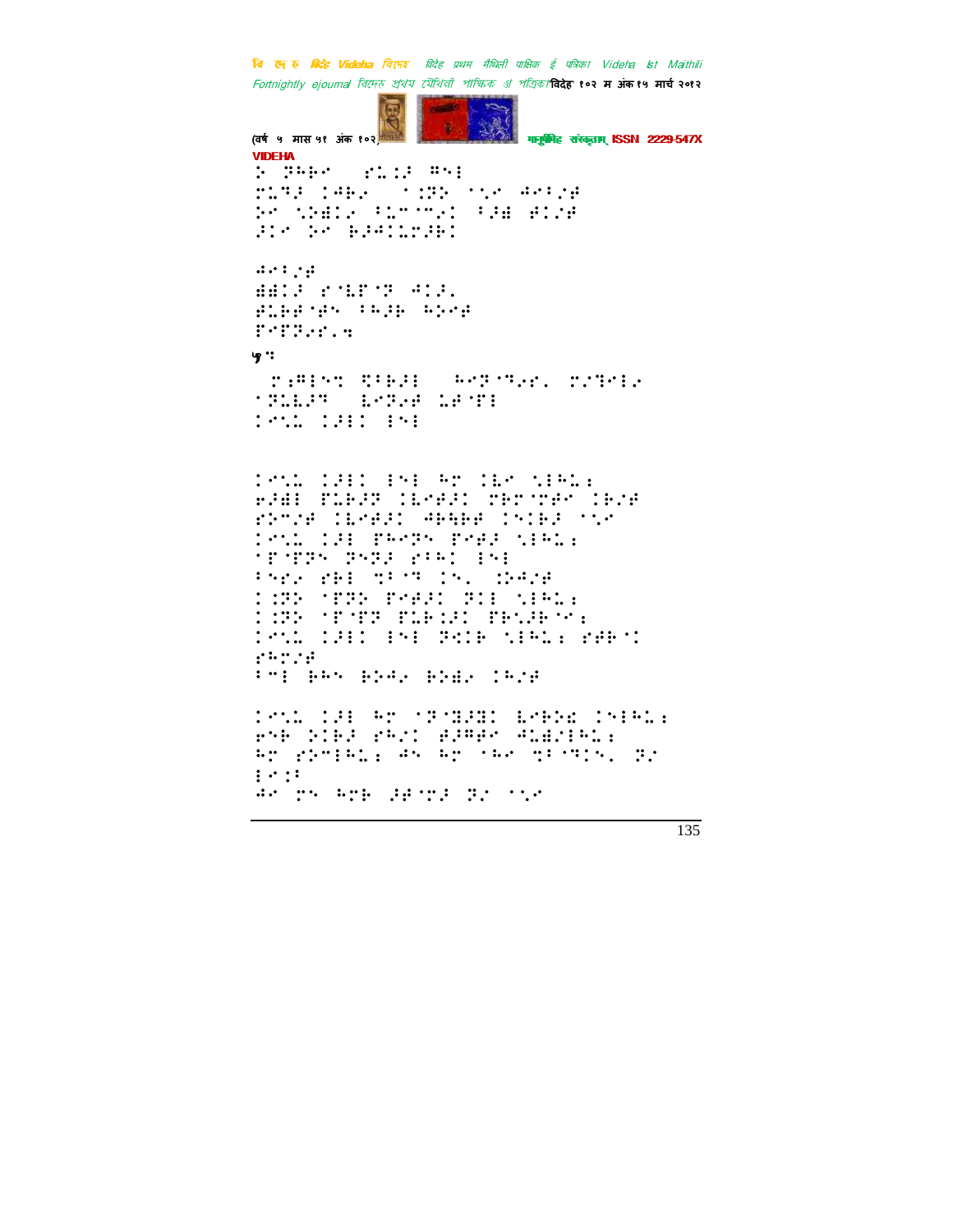चि एत् रू मिन्हे Videha निएन्थ विदेह प्रथम मैथिली पाक्षिक ई पत्रिका Videha Ist Maithili Fortnightly e Magazine রিদেত প্রথম মৌথিনী পাক্ষিক ঐ পত্রিকা**'বিदेह' १०२ म अंक १५ मार्च** 

**COMPANY** 

â २०१२ (वर्ष ५ मास ५१ अंक १०२) मानुबारी मानुबारित संस्कृतम् ISSN 2229-547X VIDEHA ⢺!⢼⢾⢾⢼!⣁!⢼⢷!⢺!!⣈⣓⢽!⢺⢳⢽! ⣞02⢾!⣁!  $1$  , the star what  $2$  , the star  $2$ ⣈ 3⢳⣅⣐! ⢴!⢳⢷!⢼⢽⣇⢴⣝!0⢾⢽!⣁3!

⢳!⢹⣈3⢳⣅⣐!⢺!⢳!B3!⣁⢴!⢼⢷! ⢼⣐ ! 3a!⢷⢳3!⣁⢴!⢼⢷!⢳!⢷⣓⢷⢾⢼!⢽2!⢷2⢾!  $\cdot$ ... ⣅⢹⢼!⢺!⢽⢷⢸⣝!⢸3!⢷⣓⢷⢾⢼!⢷2⢾!  $\begin{aligned} \frac{d}{dt} \left( \frac{d}{dt} \right) \left( \frac{d}{dt} \right) \left( \frac{d}{dt} \right) \left( \frac{d}{dt} \right) \left( \frac{d}{dt} \right) \left( \frac{d}{dt} \right) \left( \frac{d}{dt} \right) \left( \frac{d}{dt} \right) \left( \frac{d}{dt} \right) \left( \frac{d}{dt} \right) \left( \frac{d}{dt} \right) \left( \frac{d}{dt} \right) \left( \frac{d}{dt} \right) \left( \frac{d}{dt} \right) \left( \frac{d}{dt} \right) \left( \frac{d}{dt} \right)$  $\overline{5}$  (F)  $\overline{5}$  (F)  $\overline{5}$  (F)  $\overline{5}$  (F)  $\overline{5}$  (F)  $\overline{5}$  (F)  $\overline{5}$  (F)  $\overline{5}$  (F)  $\overline{5}$  (F)  $\overline{5}$  (F)  $\overline{5}$  (F)  $\overline{5}$  (F)  $\overline{5}$  (F)  $\overline{5}$  (F)  $\overline{5}$  (F)  $\overline{5}$  (F)  $\overline{5}$  (F) B¤ Ship Books and the Society of the Society of the Society of the Society of the Society of the Society of the

B3! Shi alifonin a shekara a shekara a shekara a shekara a shekara a shekara a shekara a shekara a shekara a s  $\cdot$   $\cdot$   $\cdot$ ⢽⣅⣈!F!⣁⢳!⢼! ⢼⢾!⣃⣐⣞⢼! ⣅⢾2!⢼⢳⢴! ⢸⢵⢷!⢳!⢺⢼⢻3⢳⣅⣐!⢾F!⣝⢳! **SIE ASS SEE STATE SEE STATE**  $+$ 59  $+$  38  $+$  39  $+$  39  $+$  39  $+$  39  $+$  39  $+$  39  $+$  39  $+$  39  $+$  39  $+$  39  $+$  39  $+$  39  $+$  39  $+$  39  $+$  39  $+$  39  $+$  39  $+$  39  $+$  39  $+$  39  $+$  39  $+$  39  $+$  39  $+$  39  $+$  39  $+$  39  $+$  39  $+$  39  $+$  39  $+$  39 354 restrikli 42 (2011) 191 restr

⢷⢽⢼⢼3;!१९९२

BQ303 SQS (See

!B⢼!3⢵⢽!⢹⣇⢼⢷⢼! ⢷⣜⢴⣝!⣉3⢵! १⣒0⢷⢼⢾⣀!⢼3!B⢷⢳⣅⢳⣓⢷⢾⢾! ) ⣓⢷⣝⢵⢹⣝!!⣃⣐⣞⢼!0⢳⢽\*!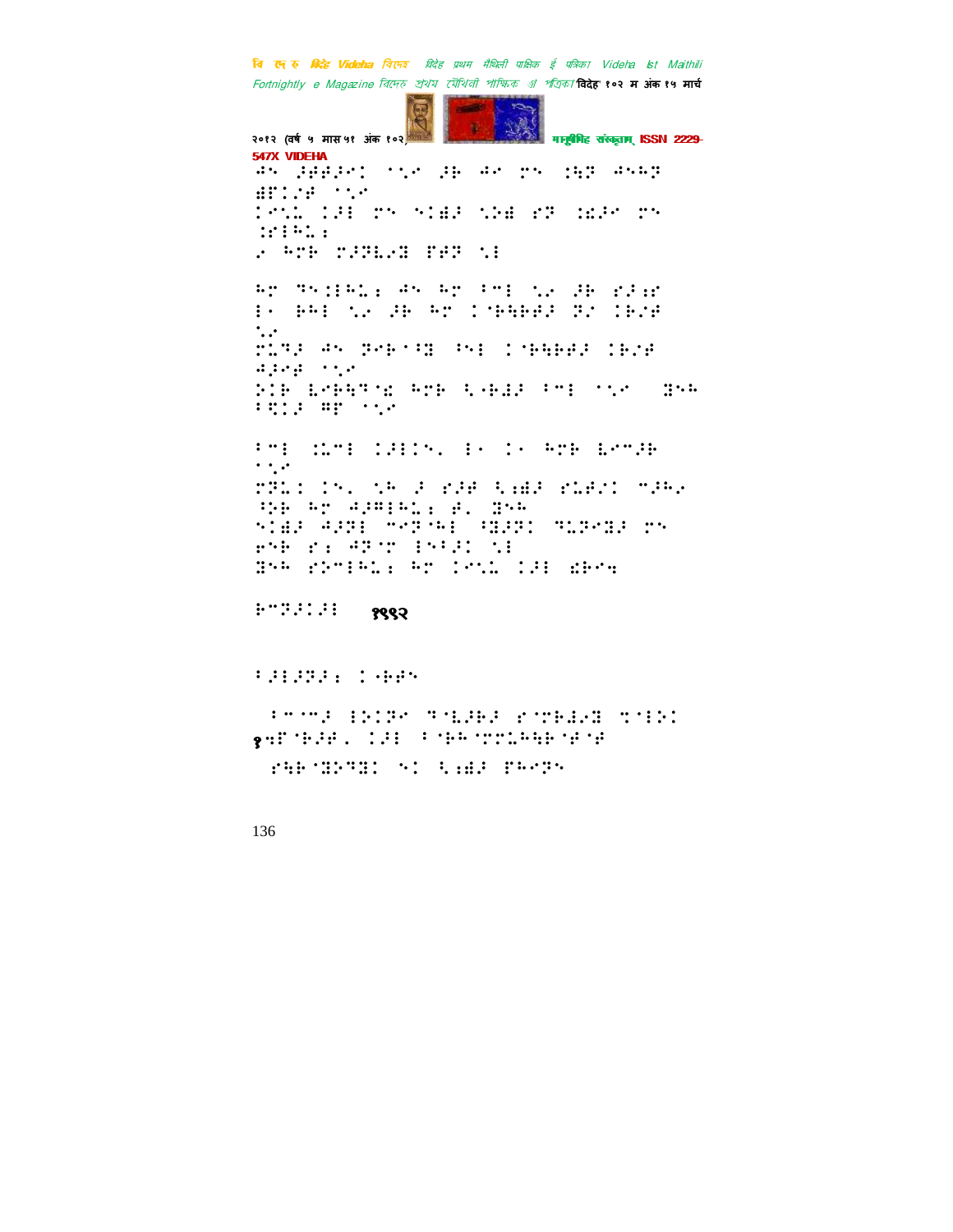बि एक रु मिनेट Videha विएक विदेह प्रथम मैथिली पाक्षिक ई पत्रिका Videha Ist Maithili Fortnightly ejournal রিদেহ প্রথম মৌথিনী পাক্ষিক প্র পত্রিকা**'বিदेह' १०२ म अंक १५ मार्च २०१२** 

```
Separate
(वर्ष ५ मास ५१ अंक १०२,
                           मानूबीह संस्कृताम् ISSN 2229-547X
VIDEHA
PROBLEMENT CONTROLLER APPLICATION
make a proposition for an energy
CEAPTER EPAR IBMS. CEPEMBR
rentaese
TETHIN POTORY PORTUBUR HARRY
1979-1970 TH
IBI PAR. BETTY PETE NTM (IBI
renary sectors, tel refry theori
rothe the Sirr Alme tolles in:
The Contract of Contract Contract Contract Contract Contract Contract Contract Contract Contract Contract Cont
garing Mac (21) 728 (1923-21) 121
SAPPAIN RITHAR FINANCE SAPPRIDE
4936.7914
THURSHAY TEST ESTATE
PRIMINE PROFESSION OF MAPS
THIS THE SPACE SCHEDULE THIS
PENDANG AREN'TE BADAL (P) THI
tank (Paps durck roller Sleep As<br>rollief (BSP) (1992) S. Prroller
3 9 9 1 1 9 1 9 1 1 1 1 1 1 1 1FROM POINTS PRESENT EXTENS.
ESPIRATOR
Raby all proportionals
aborator de reche las recen
An el mez eleter. Peezh Ber
COMPARY PROVIDED AND SECTIONS
rocks dere the SADED Surgeons
TIME POSSESS NEWS
ge FRNFFI 2008
```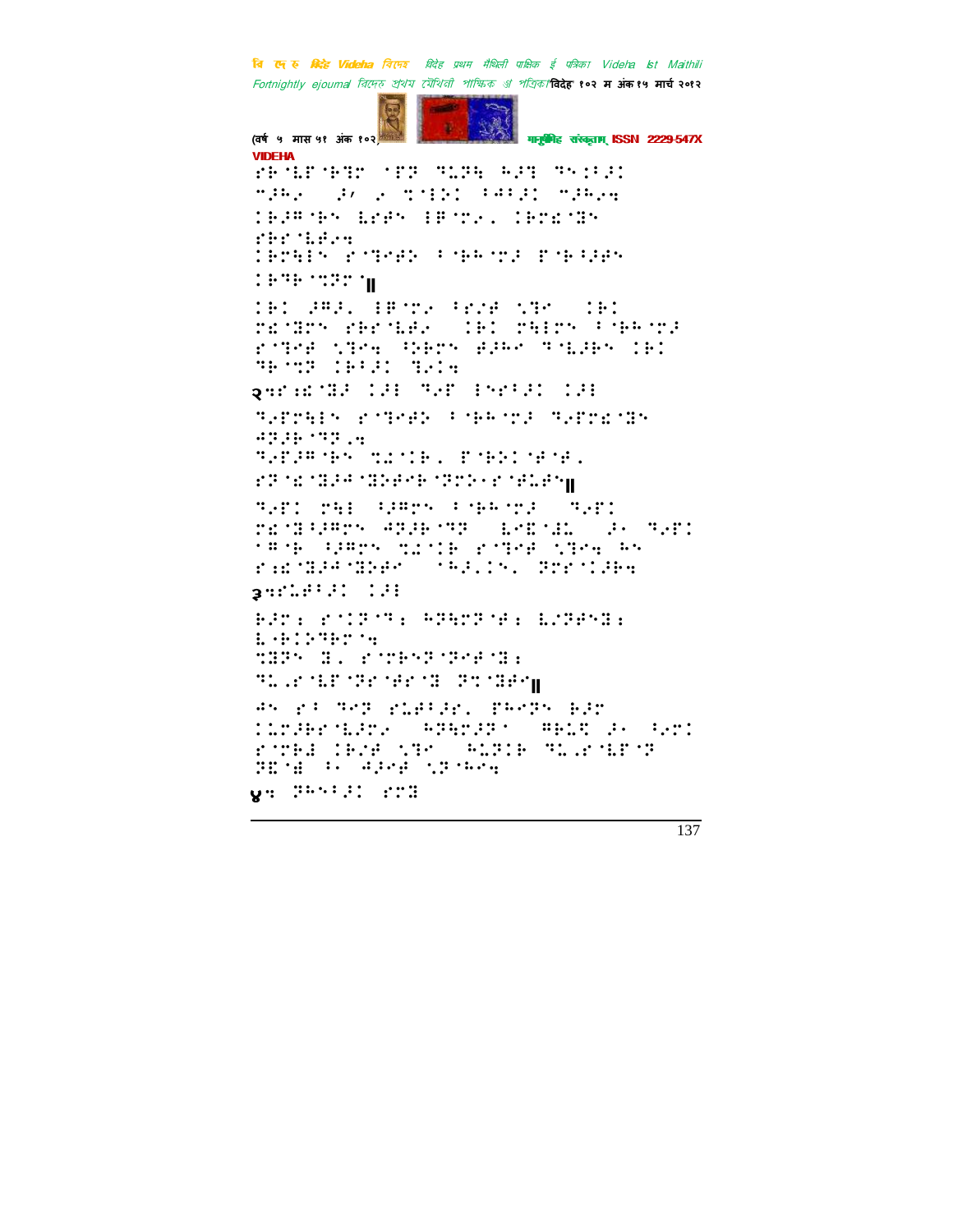```
बि एक् रु मिरेह Videha विएम्ब विदेह प्रथम मैथिली पाक्षिक ई पत्रिका Videha Ist Maithili
Fortnightly e Magazine রিদেচ প্রথম মৌথিনী পাক্ষিক প্র পত্রিকা'বিदेह' १०२ म अंक १५ मार्च
                    CONTRACTOR
                     \mathbf{a}२०१२ (वर्ष ५ मास ५१ अंक १०२)
                             मानुबेमिह संस्कृतम् ISSN 2229-
547X VIDEHA
RESPONSE BELFY THE REPAIRS SEPTERS.
BEATH PARAL LENER SENEATORY
PROPORT E LIFET
84 B.B. S. S. S. BILL.
                                START SERVICE
BETTE POTTED EN LEDER
                                 adding the
HIDS TER PHROPHON POOR
WHILE THE CONFIDENTIAL APPLEMENT THAT THIS
npege og
MPH: APT SINAL RAT SANAL MATH
CENTER OF
POLTABI LEABRA 20 RODELEI TEORO
SPAR TO PARTICIPATION SPACE
19828 1304
gare: ME Schoppe Pede Bear places as
111111Fernia BE Richterforenta
25202000001
AN PROPERTY MESSEN COMPANY PARA
BARA AN MENTERAL SPACEALM BARAL
rified richard that the sharp ri
rur drog (18 apog (poweg)
WHITE THE STATE OF THE SECTION AND PRESENT
ESSAGE . .
 D'ART. PROGRAMO MONTAMAN
media ravierd ap
TEMPERED PROVIDED PROPERT
<u> L'ALL (ARISTET A TRIBIT)</u>
                                       \ddot{\phantom{a}}rde de malesandre l'especience
```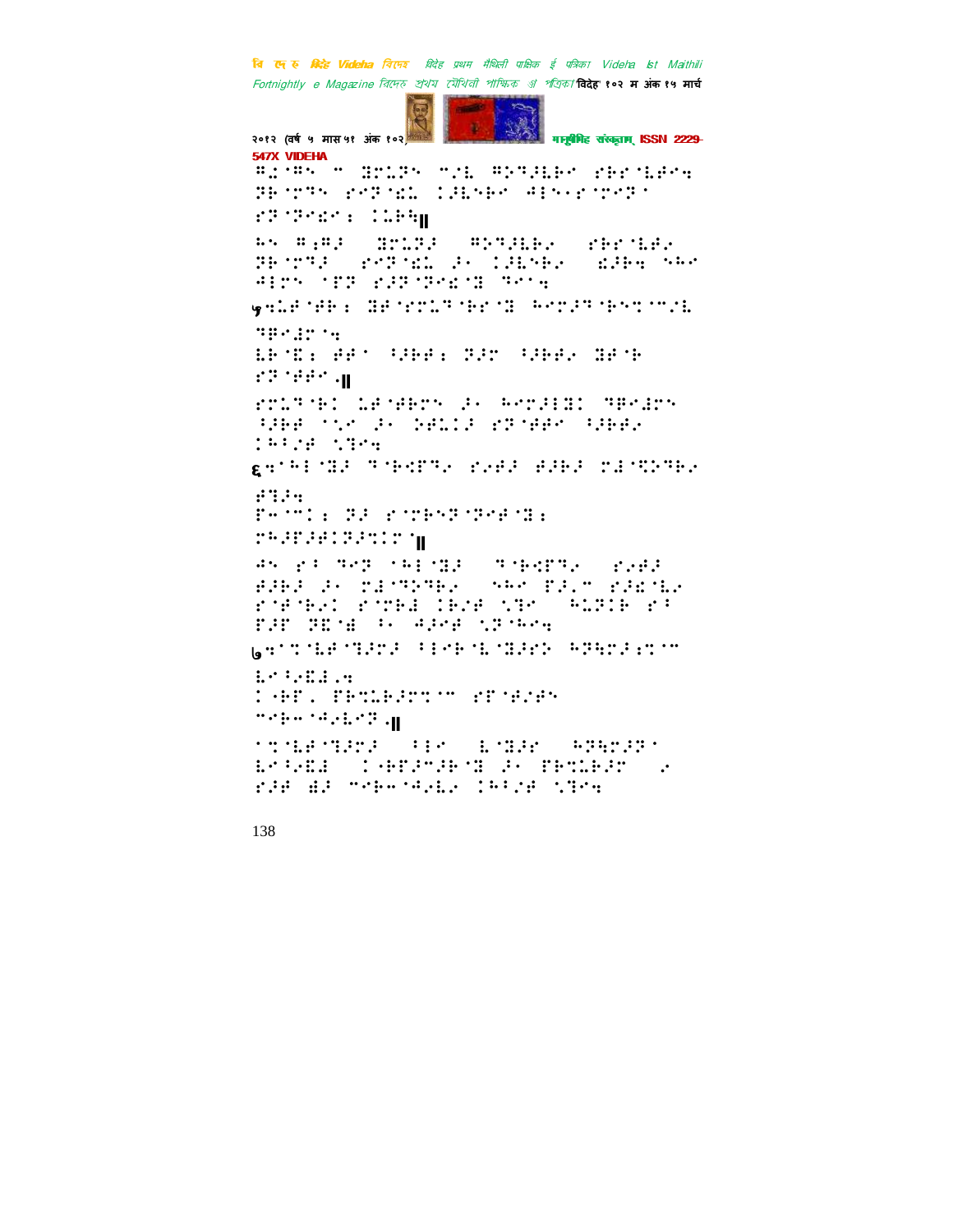Fortnightly ejournal রিদেত প্রথম মৌথিনী পাক্ষিক প্রাপত্রিকা'**বিदेह' १०२ म अंक १५ मार्च २०१२** (वर्ष ५ मास ५१ अंक १०२ मानुबेदि संस्कृताम् ISSN 2229-547X **VIDEHA** garden (Belovill moed (Philosophie LPPPP. LAMPAR APEND BROWN HER POLEAR. Fire ... roler, neue neam de PORTHUR SENSITY APP TELEVISING IS THEY STAR LOCAL Q: :212.5: 007277.7 7 75 1212 rint theirs **TERRIT FROM BRIDGE BRIDGE**  $\begin{array}{lllllllllll} \texttt{diff} & \texttt{if} & \texttt{if} & \texttt{if} & \texttt{if} \\ \texttt{if} & \texttt{if} & \texttt{if} & \texttt{if} & \texttt{if} & \texttt{if} \end{array}$ **Post THE MUSES CONSTRUCT WILL MEDIAN REPORT**  $1.41.41.43$   $65.41.41.45.65$ 2008 NEW YOR SPORTSEN BOOK OF THALEFAND SWEET LA **Principal Starte** podeledlent reentimant la capital contación  $\mathcal{F} \rightarrow \mathcal{F} \oplus \mathcal{F} \oplus \mathcal{F}_0^{\mathcal{A}} \mathcal{F} \oplus \mathcal{F} \oplus \mathcal{F} \oplus \mathcal{F} \oplus \mathcal{F}_0 \oplus \mathcal{F}$ s dedie drae moro i Addardona i edoamaden  $4\cdot\lambda_0^4\cdot\lambda_0$  and  $\lambda_1$  , which  $\lambda_0^4\cdot$  and  $\lambda_1^2\lambda_0\cdot$  and  $\lambda_2^2\lambda_1\lambda_0$  and  $\mathbb{P}^{1,1}_0\oplus\mathbb{P}^{1,1}_0\oplus\mathbb{P}^{1,1}_0\oplus\mathbb{P}^{1,1}_0\oplus\mathbb{P}^{1,1}_0\oplus\mathbb{P}^{1,1}_0\oplus\mathbb{P}^{1,1}_0\oplus\mathbb{P}^{1,1}_0\oplus\mathbb{P}^{1,1}_0$  $\langle \psi_{\underline{\alpha}} \rangle_{\underline{\alpha}} \langle \psi_{\underline{\alpha}} \rangle_{\underline{\alpha}} \langle \psi_{\underline{\alpha}} \rangle_{\underline{\alpha}} \langle \psi_{\underline{\alpha}} \rangle_{\underline{\alpha}} \langle \psi_{\underline{\alpha}} \rangle_{\underline{\alpha}} \langle \psi_{\underline{\alpha}} \rangle_{\underline{\alpha}} \langle \psi_{\underline{\alpha}} \rangle_{\underline{\alpha}} \langle \psi_{\underline{\alpha}} \rangle_{\underline{\alpha}}$ amega vasoe vapadag sessa vae sessas per sept ro mano aller di associati enorm

बि एक रु मिनेट Videha विएक विदेह प्रथम मैथिली पाक्षिक ई पत्रिका Videha Ist Maithili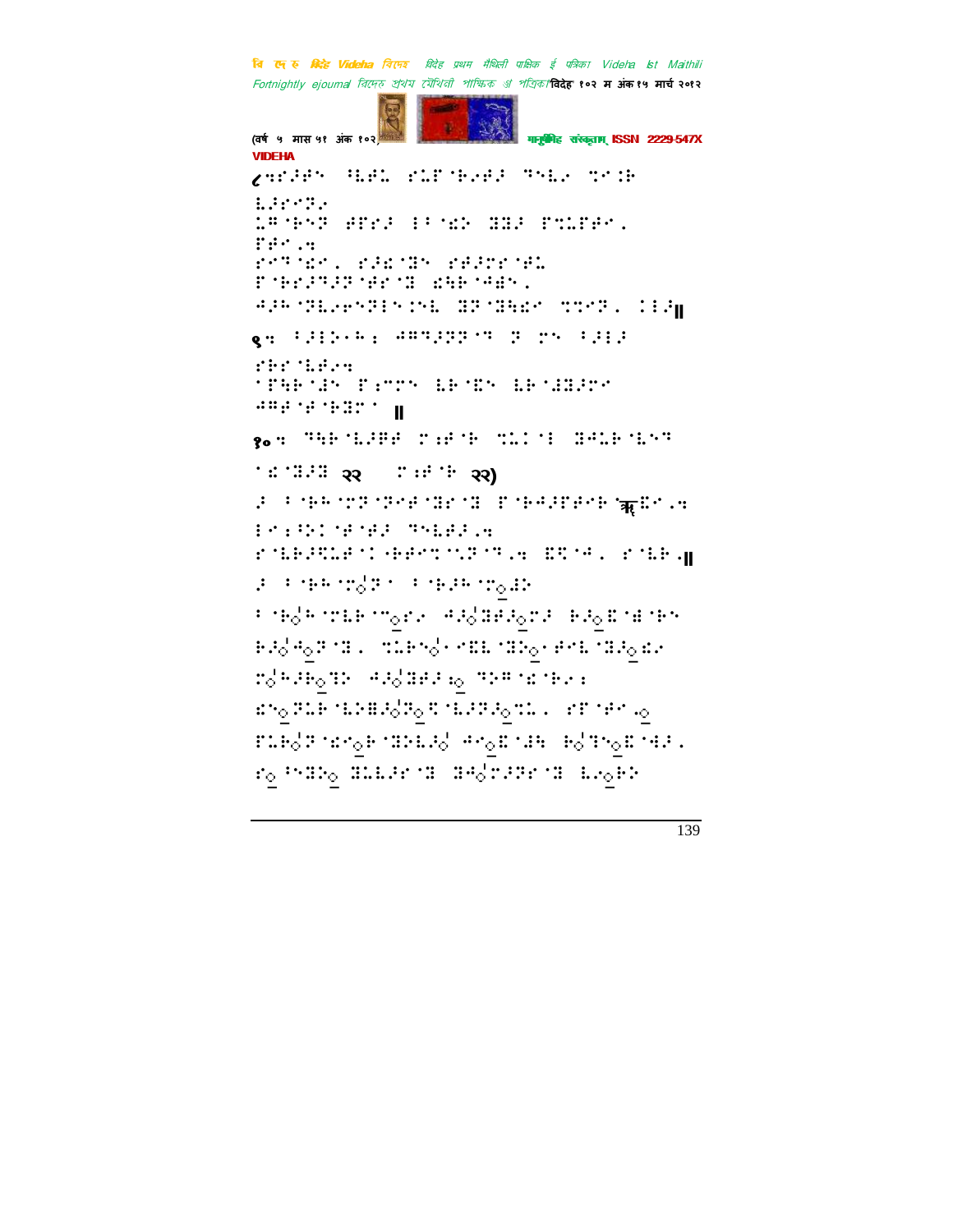बि एक रु मिनेट Videha विएक विदेह प्रथम मैथिली पाक्षिक ई पत्रिका Videha Ist Maithili Fortnightly e Magazine রিদেহ প্রথম মৌথিনী পাক্ষিক প্রা পত্রিকা**'বিदेह' १०२ म अंक १५ मार्च** 



MAGAGEAR CHARACTER START PERSIE STOR TREES TREES **FLT YESTERY YEL TSE NEWSTOPES YEL**  $\hat{\mathcal{B}}$  (3) the statistical  $\hat{\mathcal{B}}$  and the statistic statistic as degree off serve runsers ro rends determined driver trees of THE SHIP, FAT INFORMED PIRE! LANTRIC ASTAN NTR CAND ARE NAM CAR THE FILE OF THE SIDE LATE CHATA STR PETE 27 APRIL FOLECE ENTS, TORE FIR Absolute market (PAB) (Pselepsic (PF20s ren abar da dill rains barabid HARA TERRIA (F. 258-665) SERIES FROM PERPENTIFY THOSE AND SECTION PER EPSER RES 3, SERSI PRES RESERR PROPINE ANON RANG NEW THEN PR WERN, ROBE RAD IESERE RONA MASBUI FLAMENT BEN ANN EX PREMET LAB ANNI PRIDMED IN BENCE STAR IPER make alb bendrokke raforen (nichni  $\cdot$   $\cdot$   $\cdot$   $\cdot$ **NARTH ESTIELE MARTINER MISH SAME**  $121.3$ 

140

**547X VIDEHA**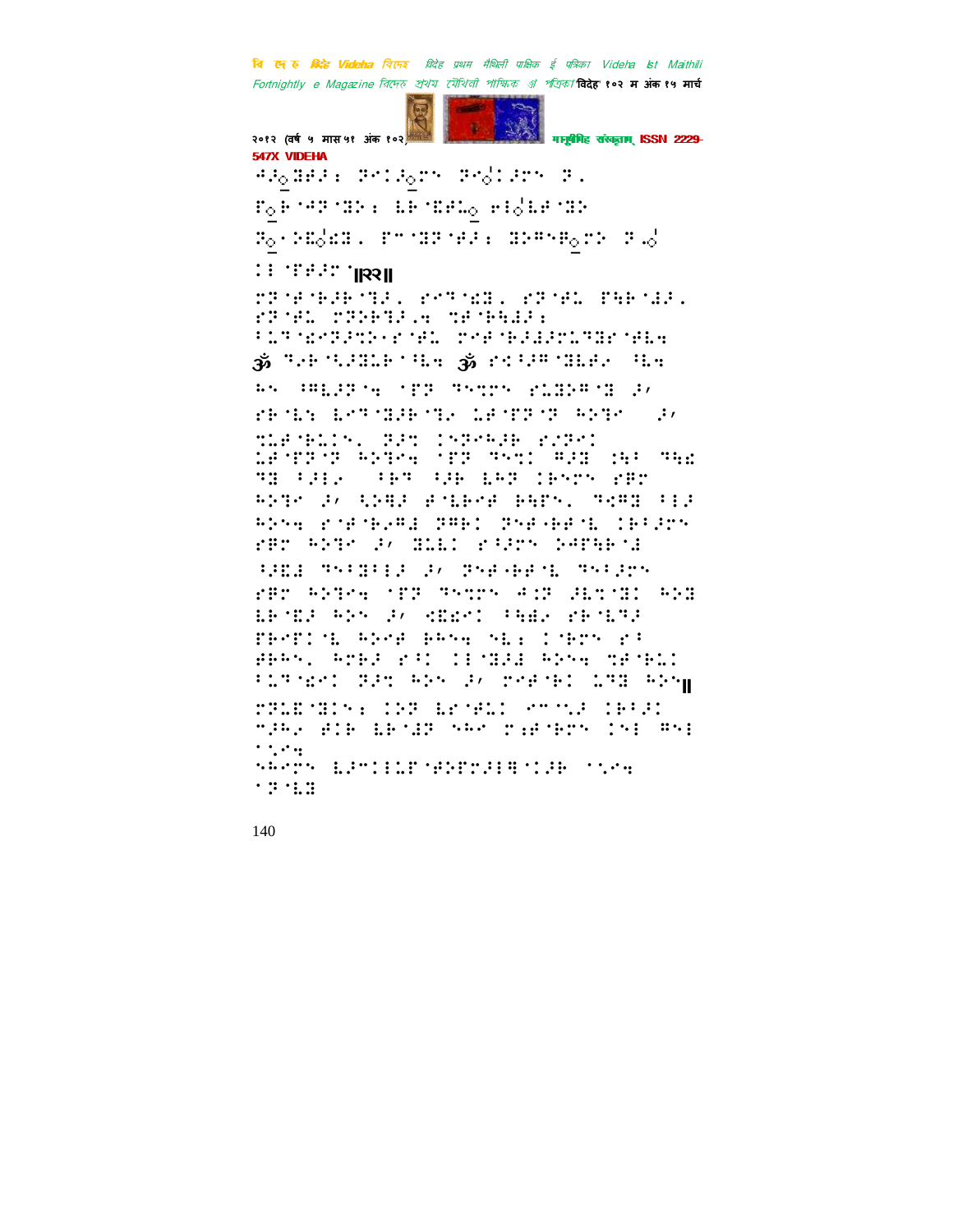बि एक रु मिनेट Videha विएक विदेह प्रथम मैथिली पाक्षिक ई पत्रिका Videha Ist Maithili Fortnightly ejournal রিদেত প্রথম মৌথিনী পাক্ষিক প্রাপত্রিকা'**বিदेह' १०२ म अंक १५ मार्च २०१२** 

मानुब्रीह संस्कृतम् ISSN 2229-547X (वर्ष ५ मास ५१ अंक १०२ **VIDEHA**  $1.444 \frac{1}{2}$ **AND STATES AND STATES THATER OF STREAM FASE MORE SCOTTING** FireSHimselmond (FireFire) som dat i andra **HIMMED**  $\mathcal{F}$  , and have  $\mathcal{H}_{\text{QCD}}$  that the state and since PAG-6213. PAG3 mrs. Personal PEESERG PAR STREAMS PRELA SPOLOBA<sub>Q</sub> de l'adobition (1996), 1981-199  $r_0^{\rm 16,14} \rm e^{311}$  F.M. FT (113) LeF SPEARTER: 1983, SHE PHEAR IPS  $: 3: .$  $\mathfrak{a}\gamma_0\mathfrak{p}\mathfrak{a}\mathfrak{p} \beta\mathfrak{q}\mathfrak{p}\mathfrak{p}\mathfrak{p}^1_0\mathfrak{p}_0\mathfrak{q} \beta\mathfrak{q}\mathfrak{p}\mathfrak{p}\mathfrak{p}\mathfrak{q}\mathfrak{q}\mathfrak{q}\mathfrak{p}\mathfrak{p} \quad \mathfrak{q}\gamma_0\mathfrak{p}\mathfrak{q}\quad \mathfrak{p}\mathfrak{q}$ LA LALE FOLDER RESEARCH TAN OFF PROTECTIVE STEEPS rrier<sub>io</sub>usse  $\mathbb{P}\mathbb{L}\oplus\mathbb{S}^1\mathbb{P}^1\oplus\mathbb{P}_0\oplus\mathbb{P}^1\oplus\mathbb{P}\mathbb{L}\oplus\mathbb{S}^1_\mathbb{Q}\oplus\mathbb{P}\mathbb{L}\oplus\mathbb{S}^1\oplus\mathbb{P}^1_\mathbb{Q}\oplus\mathbb{P}^1_\mathbb{Q}$ EMBRARING WARE IRN FAIR ROBBERG  $\mathcal{C}^{\text{reg}}$  the Anglicational teachers are a fire Polity Edgard Profile School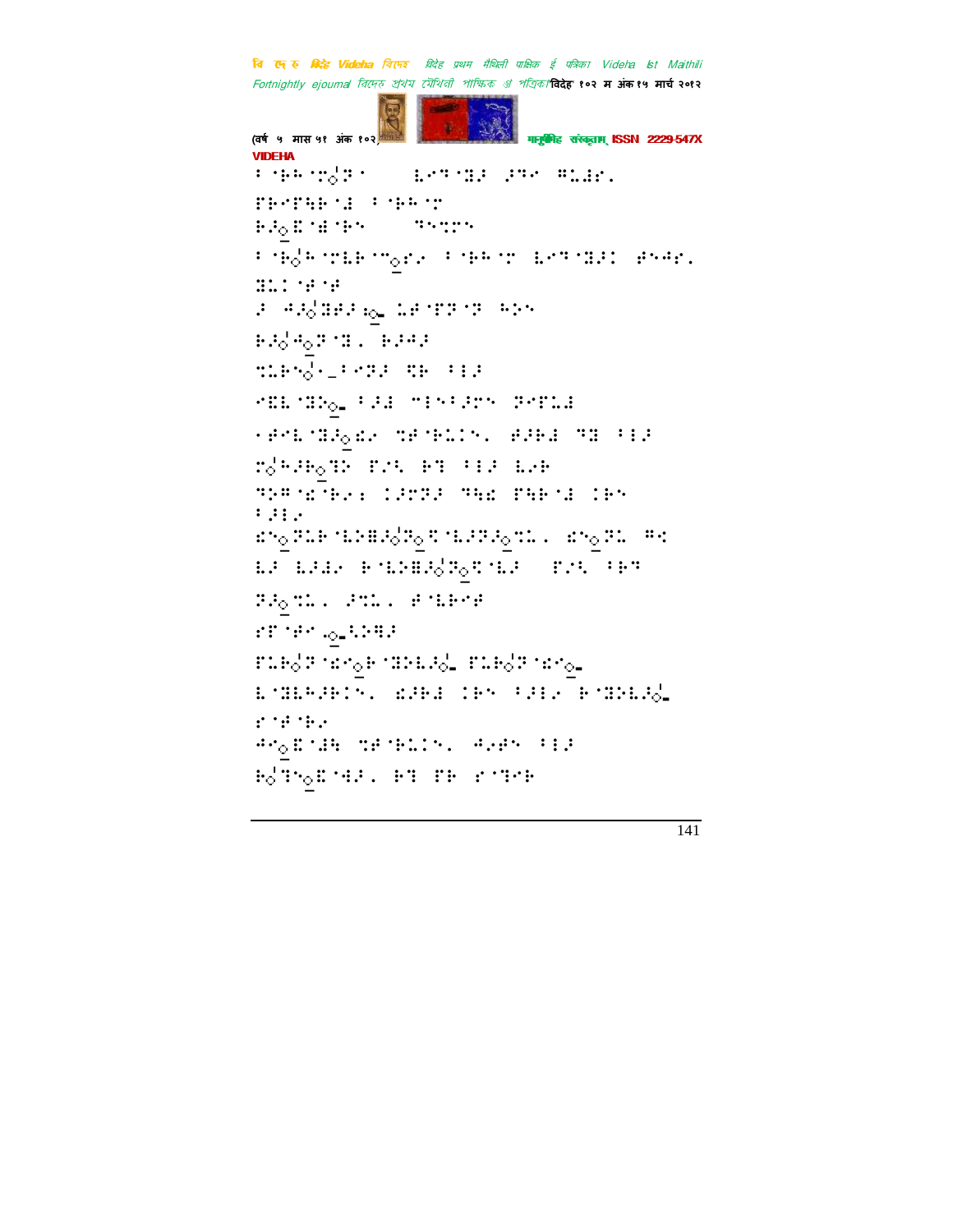Fortnightly e Magazine রিদেত প্রথম মৌথিনী পাক্ষিক প্রা পত্রিকা' **বিदेह' १०२ म अंक १५ मार्च COMPANY**  $\mathbf{g}$ २०१२ (वर्ष ५ मास ५१ अंक १०२) मानूबेगिह संस्कृतम् ISSN 2229-**547X VIDEHA** ro habolener (right **2000: 2000: 2000: 2000: 2000: 2000: 2000: 2000: 2000: 2000: 2000: 2000: 2000: 2000: 2000: 2000: 2000: 2000: 20** MONEYAN BRAIL BRANDY EPOPE TEMPLIN, FRAGGE IRNIE Priegry Protect Prochemic Net tua men  $P_+$  (Fig. )  $P_+$  $\Gamma_0$  F 147 (HP : 1754) EFMERLOLEMENT PRY HIGHFUR LENE HE HIS PEGER SERV. PORTH THE BRANGER MERME ERME IBNF21 ANAL Suggered rate week **IF THAT ( FIR T APA)** Robert Staller An Pobert Arth Barden Christian Ball Earlyn ESTAR PER PROGRESS END RUDITOR THE TESTING MINI- TEMPERATURE LTTER PARK WATER PARTER House Mil M Grup 759 (Fi THE FEATURE PAINT AN EXTREME **SEMPRE PARRYR IRAN** 

बि एक रु मिनेट Videha विएक विदेह प्रथम मैथिली पाक्षिक ई पत्रिका Videha Ist Maithili

 $\ddot{\phantom{1}}$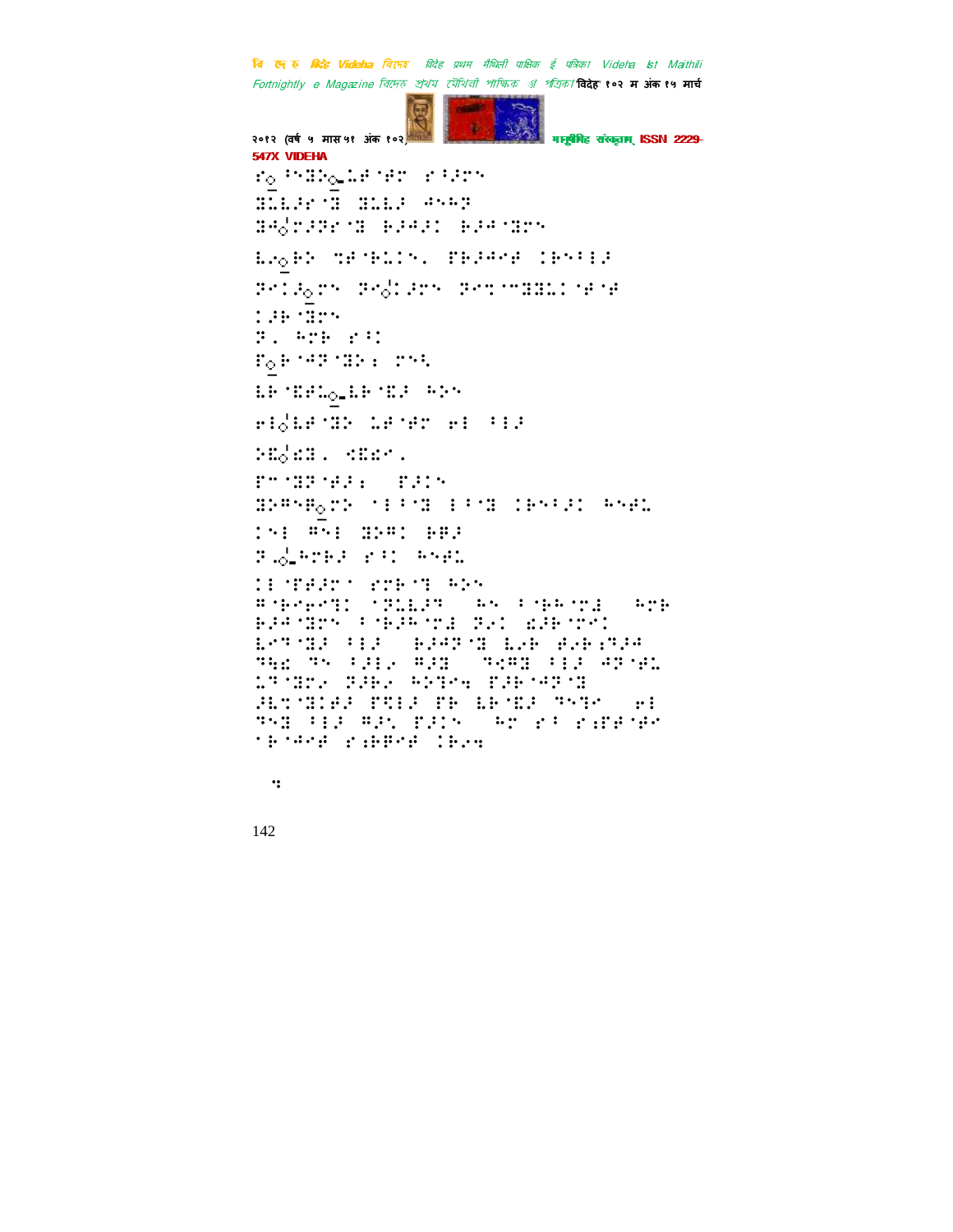चि एत् रू मिन्हे Videha निएन्थ विदेह प्रथम मैथिली पाक्षिक ई पत्रिका Videha Ist Maithili Fortnightly ejournal রিদেহ প্রথম মৌথিনী পাক্ষিক প্র পত্রিকা**'বিदेह १०२ म अंक१५ मार्च २०१२** 

|                           | (वर्ष ५ मास ५१ अंक १०२, सा |                        | मानुभीह संस्कृतम् ISSN 2229-547X            |
|---------------------------|----------------------------|------------------------|---------------------------------------------|
| <b>VIDEHA</b>             |                            |                        |                                             |
| ٠:                        | •:                         |                        |                                             |
|                           |                            |                        |                                             |
| $\cdots$ $\cdots$         |                            |                        |                                             |
| $\mathbf{u}$              |                            |                        |                                             |
| . .                       | •:                         |                        |                                             |
| .                         |                            |                        |                                             |
| ٠:                        | $\cdot$ :                  |                        |                                             |
|                           |                            |                        | Bran BAS (Al GEBRI) Braile (1               |
|                           |                            | <b>CONTROLL STATES</b> |                                             |
| :                         |                            |                        | retelame legge andrael bruder gjer          |
|                           |                            |                        | <b>PROBER</b>                               |
|                           | ∵:                         |                        |                                             |
| "*133"F.<br><b>FREETH</b> |                            |                        | <u> 2010: 2010 - 2010: 2010: 2010: 2010</u> |
|                           |                            |                        |                                             |
|                           |                            | ٠:                     |                                             |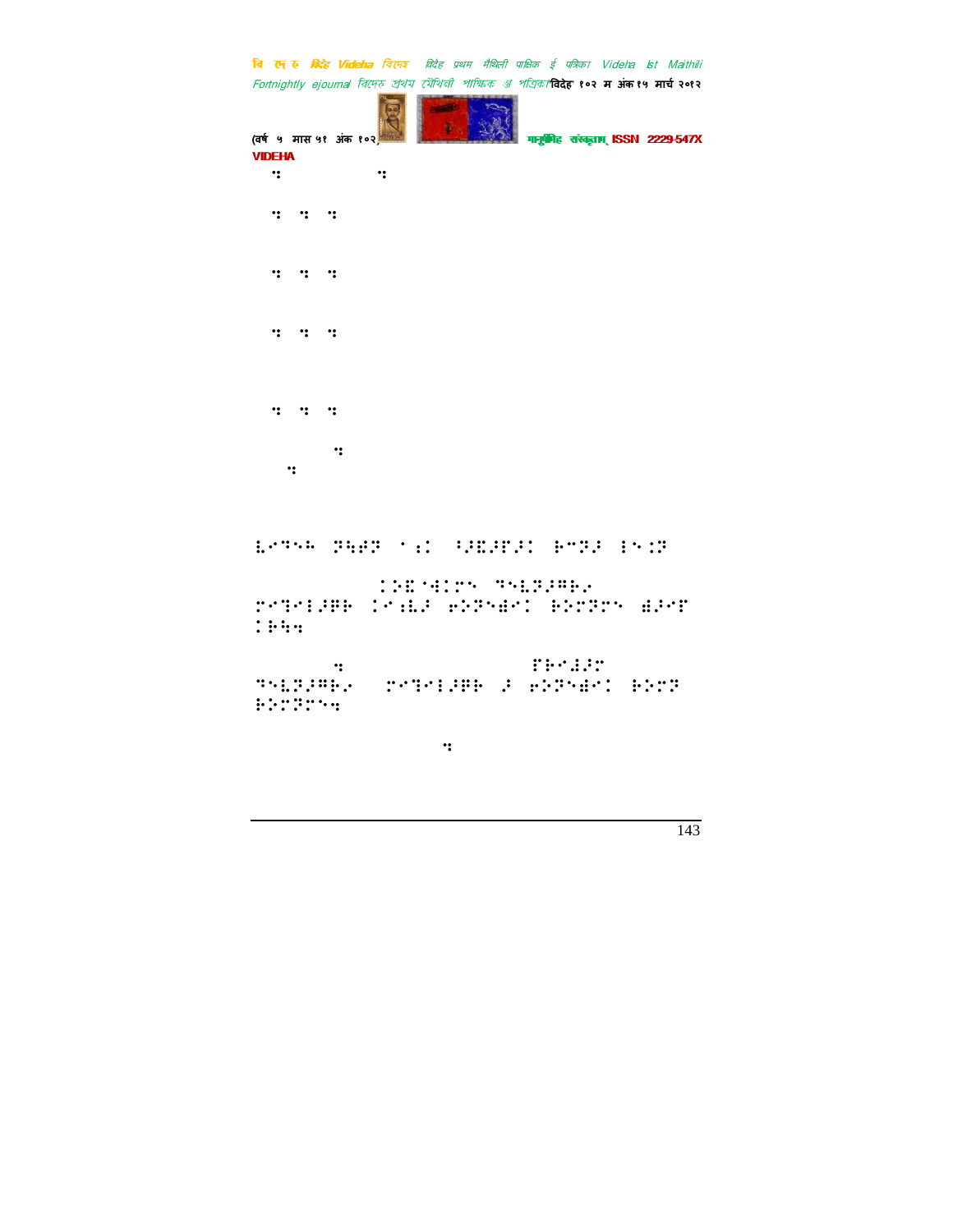चि एत् रू मिन्हे Videha निएन्थ विदेह प्रथम मैथिली पाक्षिक ई पत्रिका Videha Ist Maithili Fortnightly e Magazine রিদেত প্রথম মৌথিনী পাক্ষিক ঐ পত্রিকা**'বিदेह' १०२ म अंक १५ मार्च** 

547X VIDEHA

 $T: Y: Y$ 



BC⣛⢼⣓-!0⢽! ⣅⣔⢼⣇!⢼!⣝⢵⢻⢹⢼⢽!⢴.3! ⢹⣇⢼⢷⢼!hhbkfoesbAwjefib⣒dpn!0⢷! 0⣚⢼⣓⣒! ⣇⢹⢳!2⣙3⢴.⣐⢻⢷⢺⢴!⢼!⣐⢻⢷⢺⢴! 2⣙3⢴!⢵⣏!)⣐⣞⢷⢽⣞0⢷!0⢳3!B⢷! ⢷.⣋⣉⢽⢷⢴\*!⣒ ⣒! ⣒⣝⣓⣒3⣒! ⢷⣇⢷!⢼⣎⢼⢷⢾!.Cbtfe!po!nt.trm!

Fohmjti.Nbjuijmj!Ejdujpobsz⣒! १⣒⢸⢼⢷⢾!⢼!⢽0⢼3!2⣙3⢴!⢸⢼⣏⢼. ⣇2⣑⢼⢽!3⢵⢽!⢹⣇⢼⢷⢼!B⢽⢼⢵3!⢼⢽! ⣉23⢴!⢼!२⣒2⣙3⢴!⢸⢼⣏⢼! 0⢼⢹⢽!

0⢼⣚⣝⢷! १⣒⢽0⢼3!⢼!⢸⢼⢷⢾!2⣙3⢴!⢸⢼⣏⢼. LOSEPH SHIP SHIP SHIP SHIP

१⣒१⣒!⢽0⢼3!2⣙3⢴!⢸⢼⣏⢼!⣇2⣑⢼⢽! 3⢵⢽!⢹⣇⢼⢷⢼!B⢽⢼⢵3!⢼⢽!!⣅⢼⢷⣜!⢼! 3⣈⢽!⣉23⢴! )⢸⢼⣏⢼⣉⢼ ⢾⢷⢴!⣋⢼⣒!⢷⢼⢼⣇⢾⢼⢷!⣝⢼⢹⣇! ⣎⢼⢷⣜⢼F!0⣓⢷⣜!⢷⣓0 F! ⣌⢻!3a! ⢽⢷⣎⢼⢷⢾\*!! 2⣙3⢴!⣅⢼⢷⣜!⢾⣙⢼!3⣈⢽!

144 १⣒0⢲⢼⢿⢷!⢼!⢽⣅ ⣇⢼⢷;! 0⢲⢼⢿⢷⢼⢽⢾⢷⢻⢾!⣌-!⢲-!⣜-!⢽!⣇⣐!!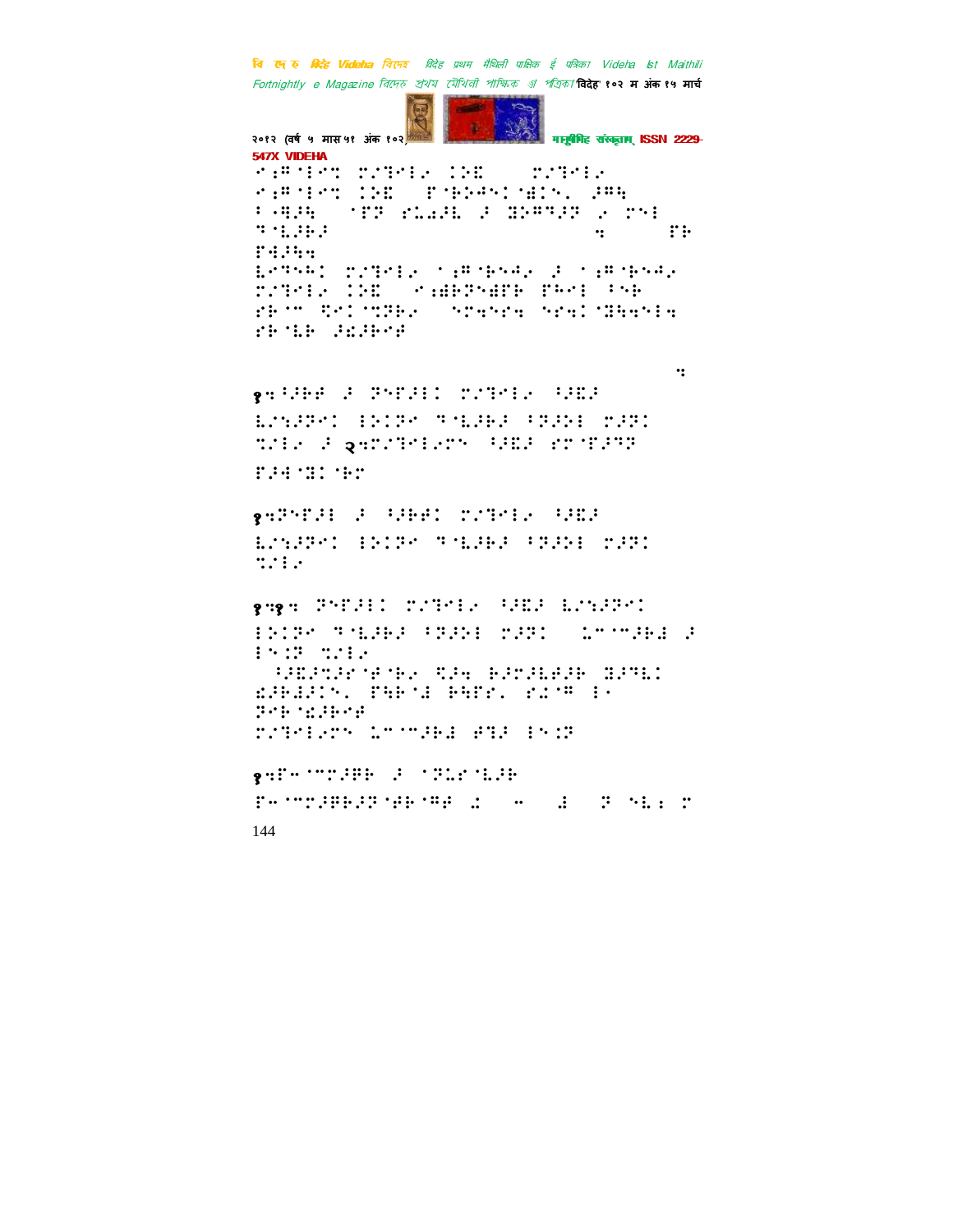

(वर्ष ५ मास ५१ अंक १०२) **VIDEHA** 

मानूबीह संस्कृताम् ISSN 2229-547X

**MISE TOME PARTIME MEDIC TRIPLE** MESTIC STORY APPROACHED SPECIFICA the PAS ERSE: PASSERBO SEMPLOME  $45.344$ **TANK I BENED BRASS COREN STARR**  $25.351.559$ Benn (m. 1878) Bengi (gege (grane  $\alpha \leq 154$  ,  $\beta \leq 0.1$ MAY A BRYS BROOK CORES STYRES  $\mathbb{R}^4$  ,  $\mathbb{R}^4$  ,  $\mathbb{R}^4$  ,  $\mathbb{R}^4$  ,  $\mathbb{R}^4$  ,  $\mathbb{R}^4$ ranch a benn effal laean nanrh  $\label{eq:2d} \mathcal{V}^{(k)} = \mathcal{V}^{(k)} \mathcal{V}^{(k)} = \mathcal{V}^{(k)} \mathcal{V}^{(k)} \mathcal{V}^{(k)}$ Grie (p. 16)Ar Gaegy (2615 inners  $\begin{aligned} \mathbf{r}^{(1)} & \in \mathbb{R}^{n} \times \mathbb{R}^{n} \times \mathbb{R}^{n} \times \mathbb{R}^{n} \end{aligned}$ LEBORLOG F.H. MARKERMA (M. 753) APAR TUAN PATTERBEL PREPEN TEACRIT ARAPE (SIGNALLE) PORTER SYSTEMATOR  $\mathcal{A}^{n}(\mathbb{R},\mathbb{R})\longrightarrow\mathbb{R}^{n}(\mathbb{R}^{n},\mathbb{R}^{n})\longrightarrow\mathbb{R}^{n}\longrightarrow\mathbb{R}^{n}\longrightarrow\mathbb{R}^{n}\longrightarrow\mathbb{R}^{n}\longrightarrow\mathbb{R}^{n}\longrightarrow\mathbb{R}^{n}\longrightarrow\mathbb{R}^{n}\longrightarrow\mathbb{R}^{n}\longrightarrow\mathbb{R}^{n}\longrightarrow\mathbb{R}^{n}\longrightarrow\mathbb{R}^{n}\longrightarrow\mathbb{R}^{n}\longrightarrow\mathbb{R}^{n}\longrightarrow\mathbb{R}^{n}\longrightarrow\mathbb{R}^{n}\longrightarrow\mathbb{R}^{n}\longrightarrow\mathbb{R}^{n$  $\frac{1}{2}$  :  $\frac{1}{2}$  :  $\frac{1}{2}$  :  $\frac{1}{2}$  :  $\frac{1}{2}$  :  $\frac{1}{2}$  :  $\frac{1}{2}$  :  $\frac{1}{2}$ ané, poblemen rides ménoros au :A: \Sh 45 (167#) M167# 2 di67#r. PHP NO TRATAGHE SPOIN APP AND ALBOW **FIRENTY, PHENE PAINTIMEN ESTE** agny anggo (si) (mimbo (sigg) (sg)e<br>aggo (poggy poggy kogogy) gold khb BELGAL ENIL NAM FREIN, GAM MEGGE STOR 2 ENTRY STOR 2 INSTERN ARABA ryan tar a tarr benza mya sade  $1.399$ BRO PRES INC. MARKET MODE wie last e. skaps epo e esopo Peleberlah masa dengan pe Arrest B. La ringeles (1912-1941) the FROM PROVIDING THE PRODUCT PRODUCT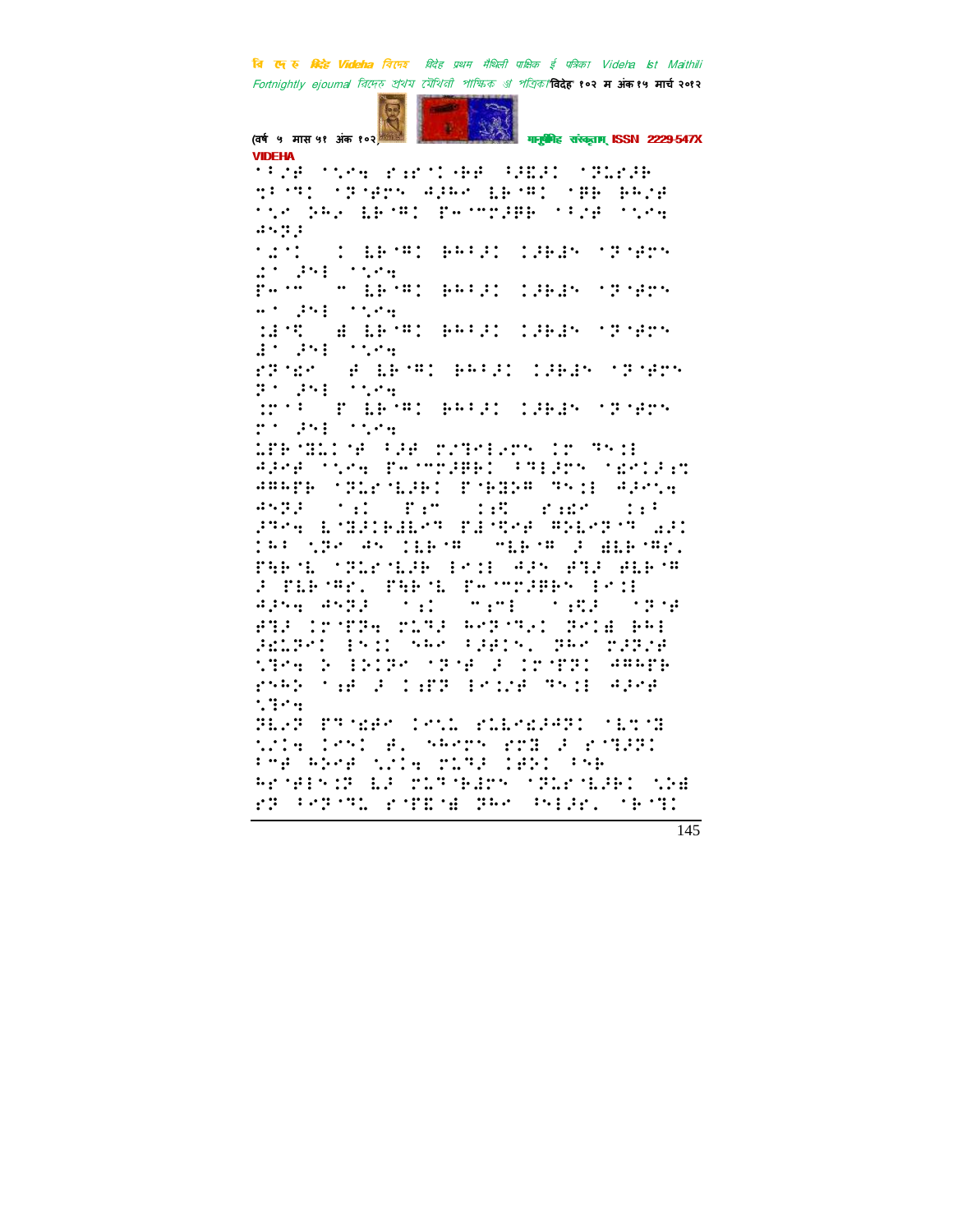बि एक स्टेड Videha विएक विदेह प्रथम मैथिली पाक्षिक ई पत्रिका Videha Ist Maithili Fortnightly e Magazine রিদেহ প্রথম মেথিনী পাক্ষিক প্রা পত্রিকা' **বিदेह' १०२ म अंक १५ मार्च** 



मानुबेमिह संस्कृतम् ISSN 2229-

### **547X VIDEHA**

**THE TECHNIC PARK TAIL SPARE TIME MELRIEL PHERMAN LOOPER TREE** rright, real and so that when the SPRETT IN DE IN THE REAL Permilent Presenter Lease time Br. En li nombri (PRI ra<sup>38</sup> **TELENIE: PORTH INSTEAD INC.** ESERT PRO TRIE WEST

QHE F H = HI LTITHE WHAT HARDED

Aber they from Arcocket Automotive AS SAN TARTA BOIRTI AANA AR AAT WERTH ERIE ANDER MARKE ANDE 8 82. 82. 82. 82.  $\mathbb{R}^{2}$  :  $\mathbb{R}^{2}$  :  $\mathbb{R}^{2}$  :  $\mathbb{R}^{2}$  :  $\mathbb{R}^{2}$ Brb. Baller Bad Stre  $\frac{1}{2}$  .  $\frac{1}{2}$  .  $\frac{1}{2}$  .  $\frac{1}{2}$ **PHI PHI PHI**  $\mathbf{H}$ ra.n #30 k.n ~3.n r.n. #.m. gara di persona di Santangan.<br>Tanàna amin'ny faritr'i Nord-Afrika. MP TEST POST PROVIDED A roffine about the an readfaber with: MIRROR B J MENS FRA MENEDY B MANE tive can permit a di cartana cand 1,000 0000 0000

gal 3 ( ) workers will immediate

151 APAR STRUCTURE STREUB BATTS bek iki adar Adalahan Trompe **SYMMER SERVICE IN THE** PARTEL (Fig. (FR) SPARE 2554 SAR 201 roleer cert boleer boleer BE SALES EMPIRE EAT EXTRE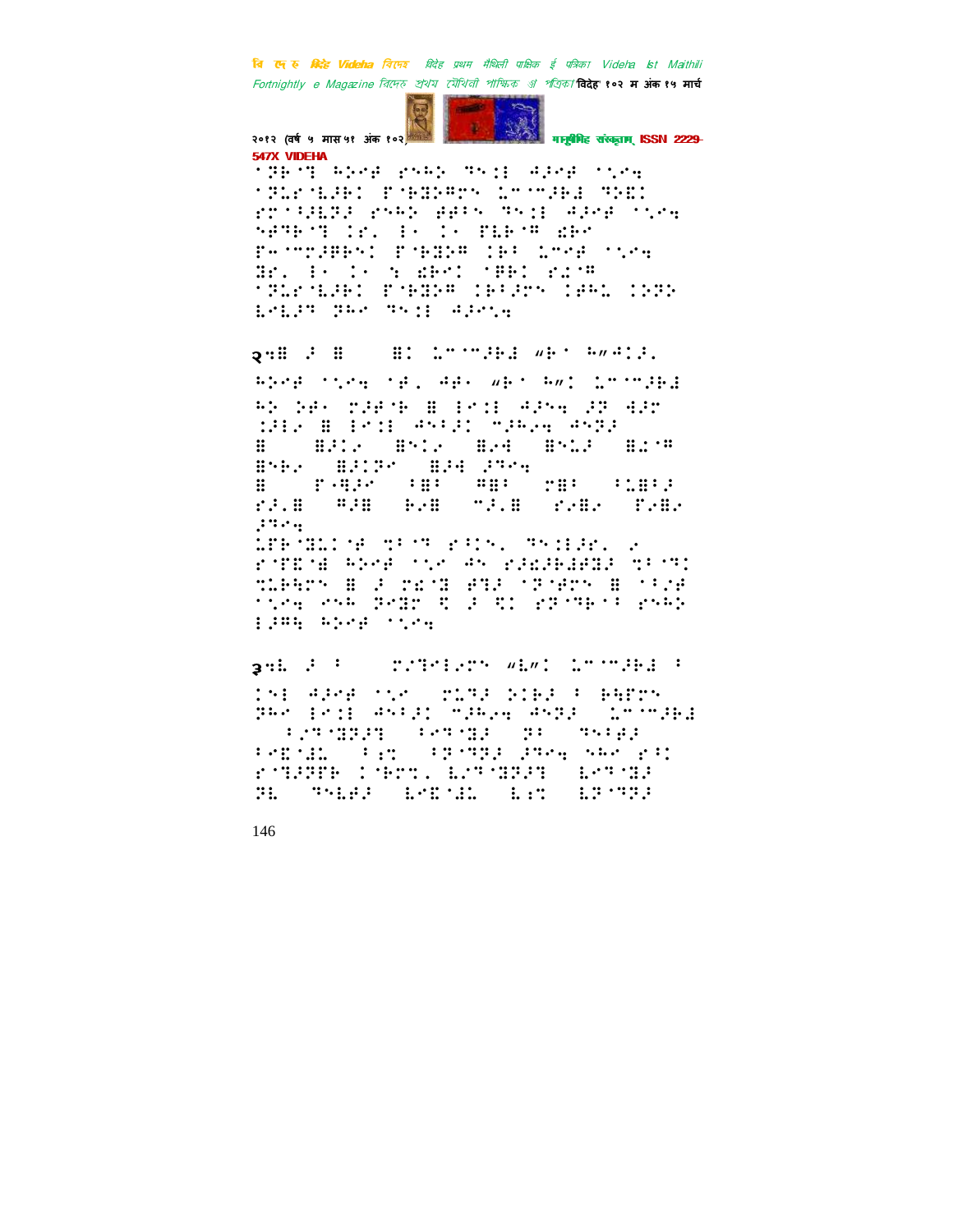

(वर्ष ५ मास ५१ अंक १०२,

**VIDEHA** 

मानूबीह संस्कृताम् ISSN 2229-547X

POST THE RESTRIES E COURS PSE 2 FMB28 151 4268 5164 4522 **Share State**  $7:7:1$ 

ved a 4 (1911-1951 with the manufacture

weall, left my: Alge the church NIEF A PAK EKIER MARGH 1MMMAEIN  $-42133 - 418 - 4318 - 4582$  $25 - 435$  $33\%$ **1. 中国 法共和国 141 中国中共主義 出来的生命的复数形式** HPP: HPL HP FOILL TREES

which Book with the Holler School Book

SLIE POIL APORTUNG PORPHE LEOPRY (191) and and a serious contract and a serious contract of the serious serious and a serious serious and a pin din sin inna 9629 GRYPS (1981) 928 (9288) 229 **1912 B.M. STOW** FROM MANAGEMENT CONSTRUCTION tice they supposed spreadily  $\ddots$  : and, see gron par ponanne ned ara) ale (akr amel foeder pre<br>1931 maker amoare puntalegale naph PRAF LAND APRAMA MESMI PROSPINS whath, Bolke Loomski (ni Aler over  $\mathcal{F} = \mathcal{F} = \mathcal{F} \left( \mathcal{F} \right) \mathcal{F} = \mathcal{F} \left( \mathcal{F} \right) \mathcal{F} \mathcal{F} \mathcal{F} \mathcal{F} = \mathcal{F} \mathcal{F} \mathcal{F} \mathcal{F} \mathcal{F} \mathcal{F} \mathcal{F} \mathcal{F} \mathcal{F} \mathcal{F} \mathcal{F} \mathcal{F} \mathcal{F} \mathcal{F} \mathcal{F} \mathcal{F} \mathcal{F} \mathcal{F} \mathcal{F} \mathcal{F} \mathcal{F} \mathcal{F} \mathcal{F}$ FORFORM PROBET OFFICER (B) MTHING THR SEA TIMETER NIES ragoe (si espacial (ss) el algo.<br>Pagra (sg) espagg d'albergo: (de

PRO STOR FORTHER SPORTHER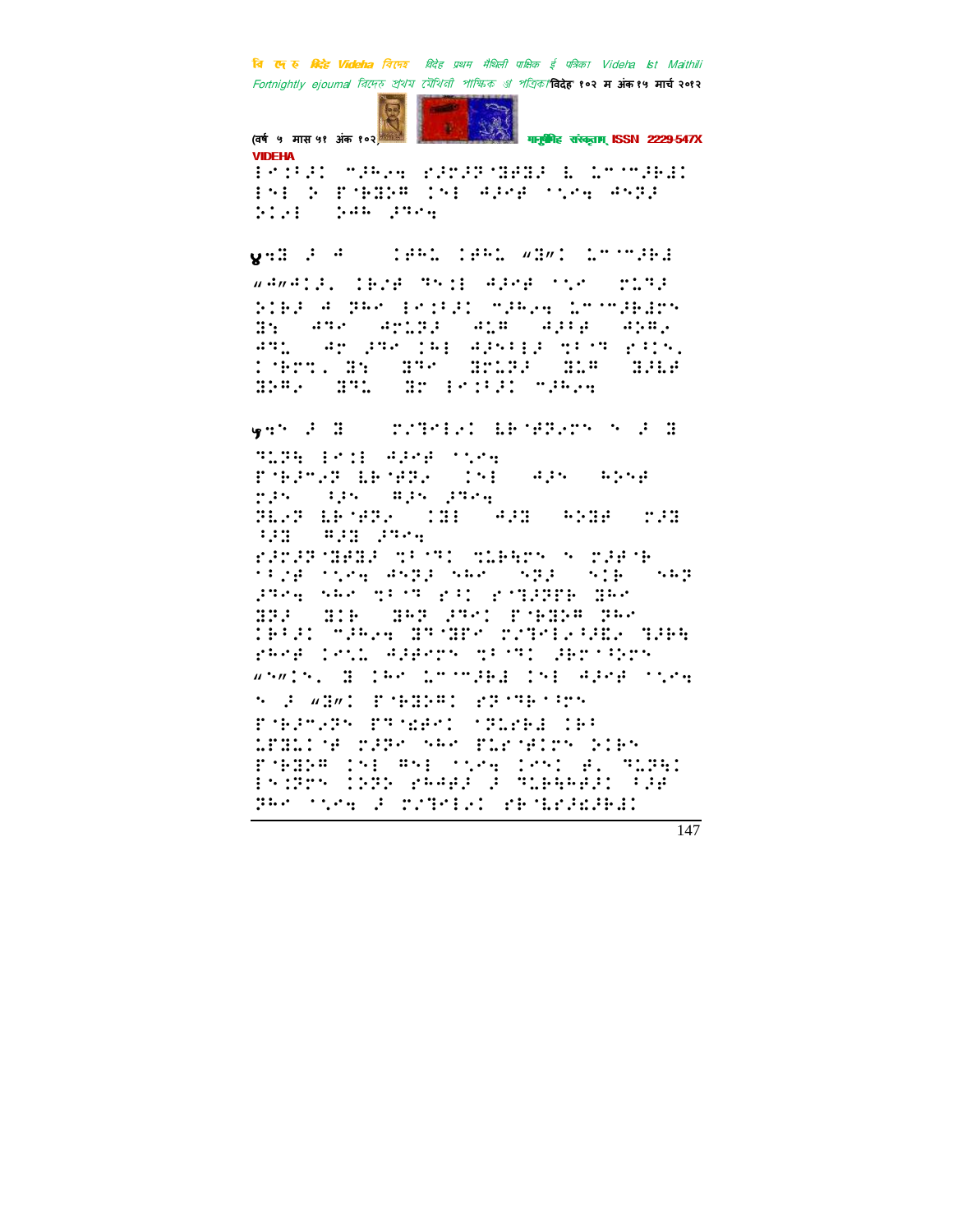बि एक रु मिनेट Videha विएक विदेह प्रथम मैथिली पाक्षिक ई पत्रिका Videha Ist Maithili Fortnightly e Magazine রিদেহ প্রথম মেথিনী পাক্ষিক প্রা পত্রিকা' **বিदेह' १०२ म अंक १५ मार्च** 



२०१२ (वर्ष ५ मास ५१ अंक १०२) **547X VIDEHA** 

मानुबेमिह संस्कृतम् ISSN 2229-

LTOTHE THE HI SPARE SEA PACE Pola wile de la 1918 (ASP 200 THATE SPATES, INE (AND PRO BATCH TARL TARL ERIE APRE PRAD WRAT POBRETS, TSEE PRESS PORTHER TECH STOR

gabe (61 892 5128) 2128 (21793121

FORFOR ENCY TROOPRISM (1971-1987) HE THE INE TEST FRIE WAS NO 18221 4246 5214 4592 (ALBIA) STRAD STEAD ARSTREAG MOBINARY PRES PROVINCE PESPOS INCREN AND rigger sig sig and rigger bigg FOREST CROB TROL APPROXIMATES ALTER TETE BETIFIN THETER JED  $\mathbb{R}^{n \times n}$ 

# **WE SAME ASSESSED AND SERVICE**

**MACCERS ED LOOPER CORPORATION AND STORYER SERVER SERVE Edition**  $\mathbb{R}^n$ **SEPTED STREET FROM**  $1.44121$ 

ged tides (1980) - der tale ver stie tidre

TESTEL ESERGIDE EN APPECISC **COMPARIES IN THE SECOND SERVICE** S EDPA PO APAR Steam Perry P. parps of thompas makes a sales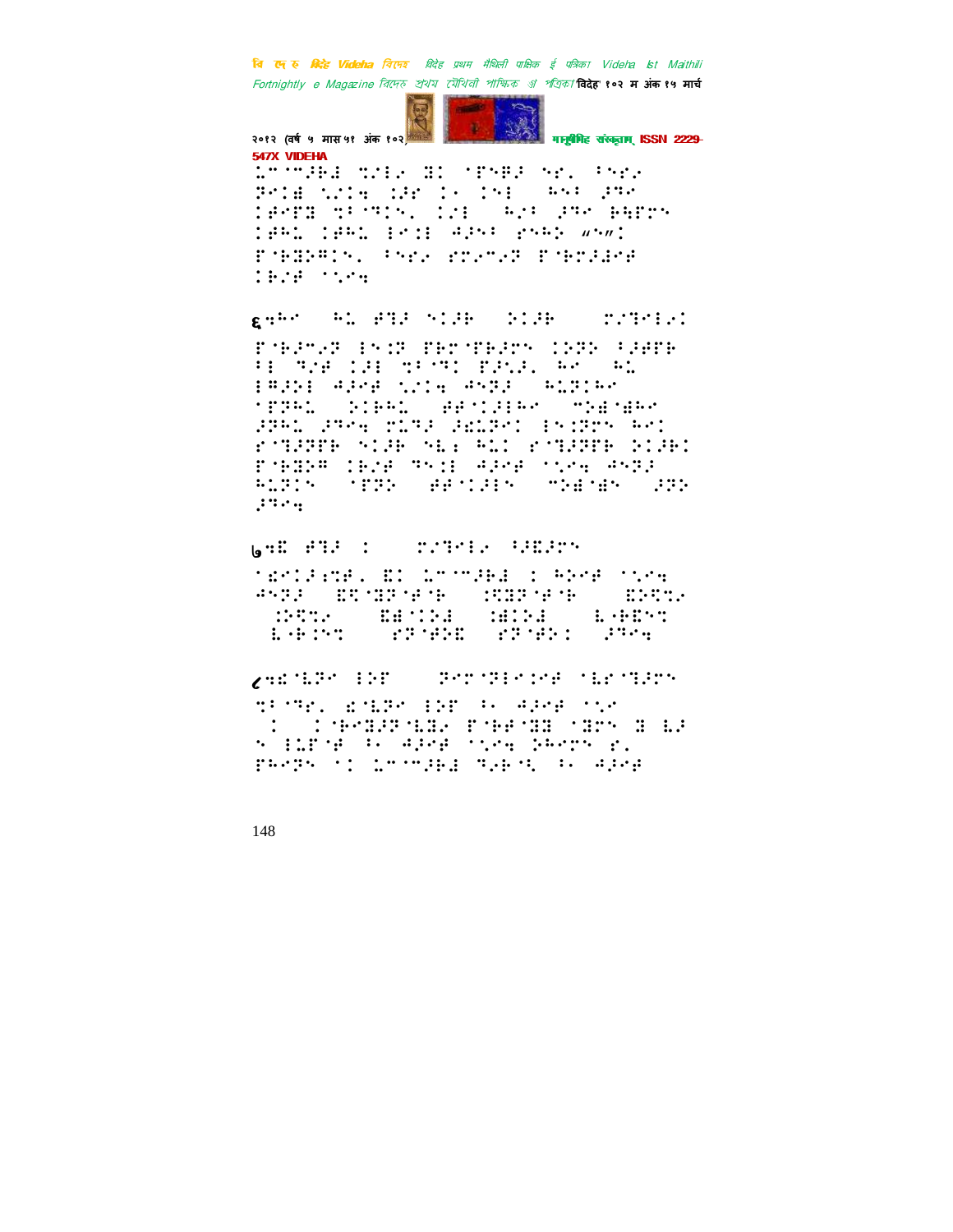

(वर्ष ५ मास ५१ अंक १०२)

मानूबीह संस्कृताम् ISSN 2229-547X

**VIDEHA** tion bib 283, 108 rent move by a kacamatan ing Pangunang Pangunang Pangunang Pangunang Pangunang Pangunang Pangunang Pangunang Pangunang Pang  $\mathbf{h}^{1}$  ,  $\mathbf{h}^{2}$  ,  $\mathbf{h}^{2}$  ,  $\mathbf{h}^{3}$  ,  $\mathbf{h}^{4}$ ransi nar 1990 - 1991 - 1992 - 1992 - 1992 - 1992 - 1992 - 1992 - 1992 - 1992 - 1992 - 1992 - 1992 - 1992 - 1992 - 1992<br>1992 - 1992 - 1992 - 1992 - 1992 - 1992 - 1992 - 1992 - 1992 - 1992 - 1992 - 1992 - 1992 - 1992 - 1992 - 1992 (18) PAL LAN LAB (PRACH) **TORONTO CONSTRUCT THE SECTION OF STREET** 14, PRACH FB: #512# (1) 151 (14) FRACE SCO PHENICIP'S CHARGE CONST<br>Pomentary Book (Elpha) (2004) MIRE ERT PANI LYISER PAY ERERE April ANDE  $\mathbb{R}^n$  (  $\mathbb{R}^n$  ) and  $\mathbb{R}^n$  (  $\mathbb{R}^n$  ) and  $\mathbb{R}^n$ rabil bar  $\mathcal{N} = \mathcal{R} \mathcal{N} \mathcal{N} = \mathcal{R} \mathcal{R} \mathcal{N} = \mathcal{R} \mathcal{N} \mathcal{N} \mathcal{N} \mathcal{R} \mathcal{R} \mathcal{R}$ TEACH PAP (12) 851 (PAP 95) (PAP  $\cdots$  ;  $\cdots$ **A POSTED PERMIT CONTRA** D'BRIET (Panel à Bronze Ba75on **ELPARTA APARTMENTAL There wilers mis Raise** rub di bur HAPITAN SER PANG MANGUNIAN PANG **A LEADER CAPPAINT PART &** INFORMATION COMMUNIST PHPM PHP ( PHPM TVP) PAPA TVP  $0.129 - 0.004$ **TERRIBE TEACHER TANKS**  $\mathbf{H}(\mathbf{r}_1, \mathbf{r}_2, \mathbf{r}_3, \mathbf{r}_4)$ A THERE MERRIE AND A ana katry fire se aana sing ayna **PARTE BAT**  $1.4341$  $-1.93211$  $\mathcal{L}$  :  $\mathcal{L}$ tel this special  $\mathbb{R}^n$  :  $\mathbb{R}^n$  :  $\mathbb{R}^n$  :  $\mathbb{R}^n$ **TERMI RETORIAL**  $\sim 100$  km  $^{-1}$  MeV and  $\sim 100$  $\ddots$  $\label{eq:1} \mathcal{L}_{\mathcal{L}}(t) = \mathcal{L}(\mathcal{L}(\mathcal{L}_{\mathcal{L}}))$  $\mathbf{L}$  ,  $\mathbf{L}$  ,  $\mathbf{L}$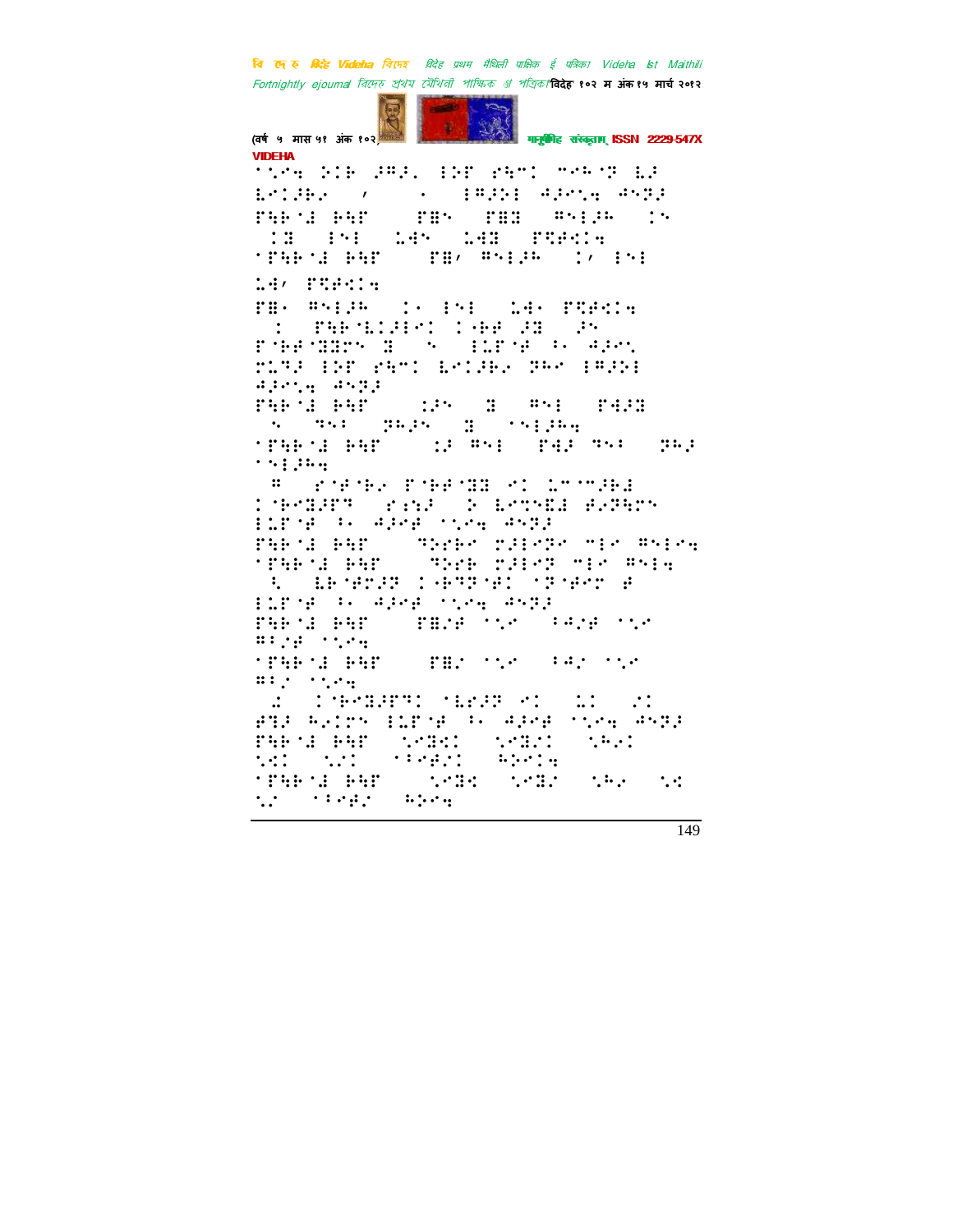बि एक रु मिनेट Videha विएक विदेह प्रथम मैथिली पाक्षिक ई पत्रिका Videha Ist Maithili Fortnightly e Magazine রিদেহ প্রথম মেথিনী পাক্ষিক প্রা পত্রিকা' **বিदेह' १०२ म अंक १५ मार्च** 



२०१२ (वर्ष ५ मास ५१ अंक १०२) **547X VIDEHA** 

मानुबेमिह संस्कृतम् ISSN 2229-

**MOON SECTIONS IN THE TELLS**  $\cdots$ FUE BIRE INT BY APPNA ANDE PARTA PAD (1916) (Righa)<br>16161, Senia (Pera track part the competition.  $0.443 - 0.203 - 0.0003 - 0.0003$ 

## QHEMER PORTER MEET TO DESCRIPT

rnik rnišk (1933.) Askril Adriji (1932.) age man agna civil dan 19 kilometro. 3 11 27 73 277 2 338 1386 5306 ting presided as well been prof EP SPORTS AL ACERCE SCEP DOPES B. SIR KNIP PNICOSTARNA (F. 51 MB 383. 358 4388 5584 4593 - 598 o papel (papp) o mare<br>Conarel (papp) o canto (canto  $\cdots$  $2.341$ rand (rade) ages noga eacht nach rans o Brin 1984 Bar abre tire Andre (andre de la Andre de Selarantino right of the 191 AP rice stre

#### **20 : HIP : F : F : F : HIP : F** a mangkat s

**BEET PRINT SERVE** Hardford Her Week ties 1961 45 dical changes of Loomana and Abde tice play rarouge shift, geogli BRATE TITALITY PAL (BROAD) TEOR rans albert perhaps the albert the SAR PERSON FRONT MEDIC FOOTBEOR the Time of The Hall of The State State **TRIPLE REPORTED BEST RAILYON**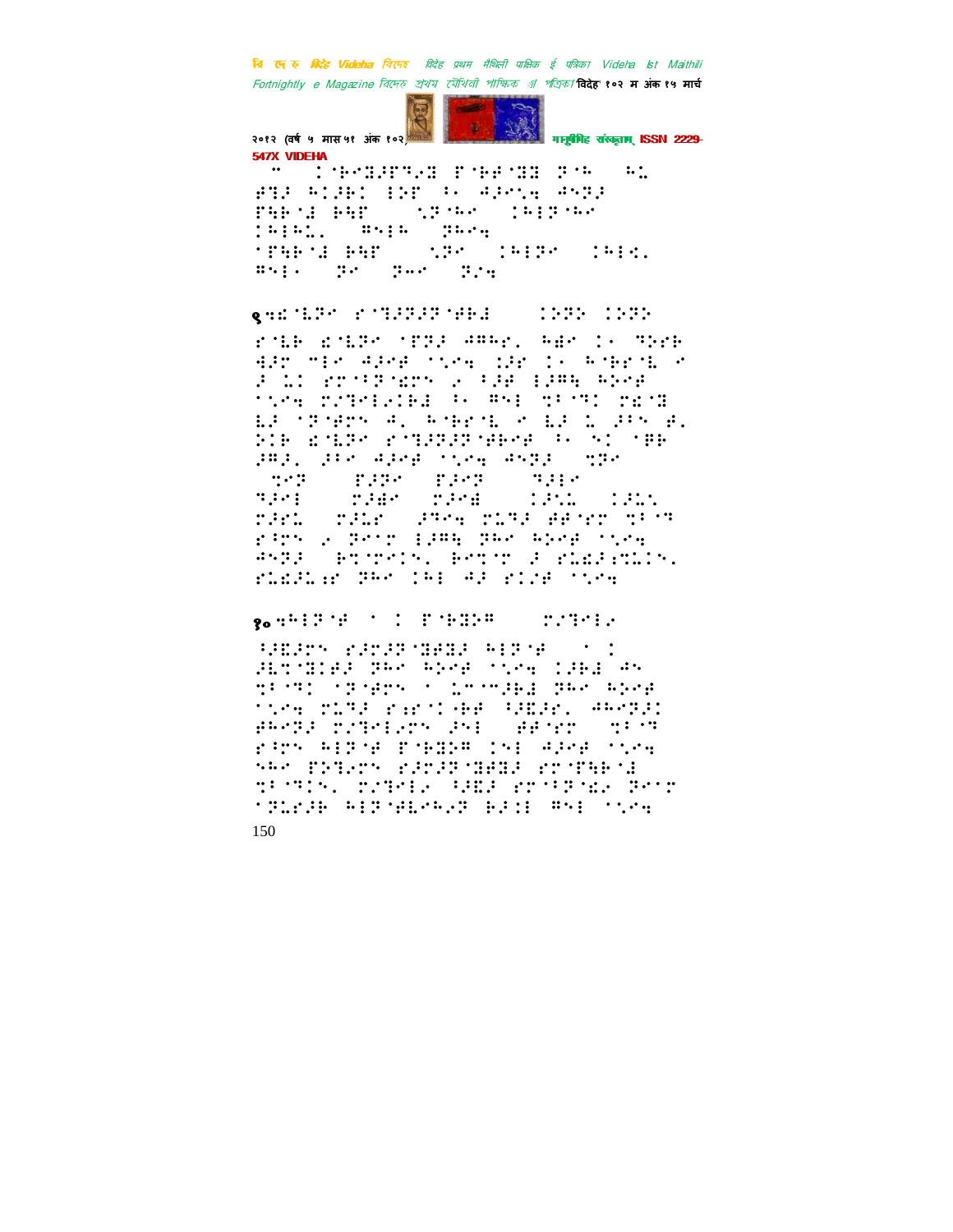

(वर्ष ५ मास ५१ अंक १०२) **VIDEHA** 

मानुबेदि संस्कृतम् ISSN 2229-547X

MIS L'ARIE MOSPAG P'EAMS INE <u> Kanadar Mandalah Manusia di Pra</u> THE FHE SAME PORTHER PRIETY TIME PROTO PORPOR A SEAS SERVICEAT PRESENTATOR PROVINCING CONSENTATION BROB BROOMER CAP AND SOME ROOM A rodox (Pel ringer arre 1870-201 BIRACA THROMANIC PARK PRESENTER Replie, LESE LeftSlar relate Wel **TIME ARTHUR STATE TITMES** <u> 1990 - 1991 - 1992 - 1993 - 1994 - 1995 - 1996 - 1997 - 1998 - 1999 - 1999 - 1999 - 1999 - 1999 - 1999 - 199</u> racurr. rateled Advises for Bel FRANCHAMENT IN SENN (PRAKE AND SIPHERRE ROBRE TSE TSE SAME RIP rathia (COC) rei brandis al **TLENHAM BRACHEAN** STAR SPECIFIC TEMPE STAR TONE PORTUG SPEPTED ROLL TRANSPORTED BRAIN 1930 (1930) An Ordered (191219-12291) SAG **TERMIN CREMENTS PROPERTY WARR** 45 GRIE LATHER SPIRE PRA 4254 BOOKS THE CONTROLLED CONT RUBBING PHP A BATK, PANE DA September

gogon cutters included a care distribution THE MARKE TITHE IN IN THE ge An disch publik rammenbludenbanks

DJER, GM ABM AJRA EBSASANTAR Poboles the strategy delivered EPSPERT PORTS **WEBSTERN**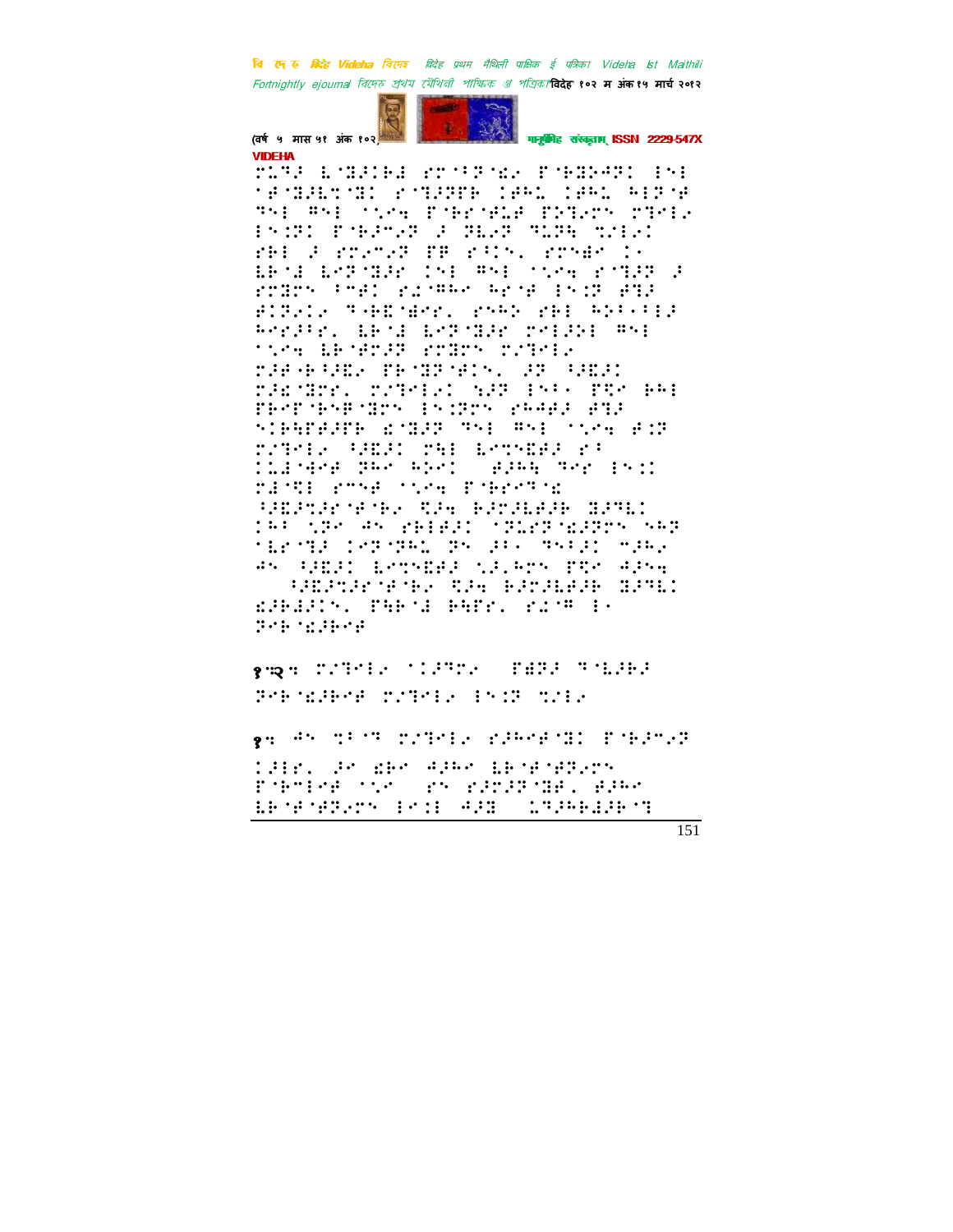बि एक रु मिनेड Videha विएक विदेह प्रथम मैथिली पाक्षिक ई पत्रिका Videha Ist Maithili Fortnightly e Magazine রিদেহ প্রথম মৌথিনী পাক্ষিক প্রা পত্রিকা**'বিदेह' १०२ म अंक १५ मार्च Separate** २०१२ (वर्ष ५ मास ५१ अंक १०२ मानुबेमिह संस्कृतम् ISSN 2229-**547X VIDEHA**  $\frac{1}{2}$  :  $\frac{1}{2}$  :  $\frac{1}{2}$  :  $\frac{1}{2}$  :  $\frac{1}{2}$  $\ddots$  : ::  $4.3<sub>2</sub>$  $\begin{tabular}{ll} \bf 414 & \tt 614 \\ \bf 718 & \tt 714 \\ \end{tabular}$  $f(P)$  $\cdot$  ...  $1.31 \pm 0.01$  $137 - 137 - 237 - 137$ Arma Arma Ama  $d\mathcal{H}(\mathbb{H}) = d\mathcal{H}(\mathbb{H})$ POTING ANITOTECHNIC PORTHOL  $\mathcal{D}_{\mathcal{A}} = \mathcal{D}^{\mathcal{A}}$  , and  $\mathcal{D}^{\mathcal{A}} = \mathcal{D}^{\mathcal{A}}$  , and ge PortPictof FAP Poblebl BAP EMINEMENT MEDIAN AND CAN HAIR CAN 851 LP PC 8514 AP PRI 152 - APR pap the sage pap them the weigh-**WE THE WALLER WE THAN WALLER** 34 FORPOR DEPEND VECK ECLECT FURNY SPA POR AND FILE MAY BE **TRIPS AS TRIPSPAS** 夏年 ハンバ 新生物 ハルバ 新井田 生め 11 (再共1) 時期 FORMER CONVERSION CONTEN LTORAL PEOR AND SHE SANCH tici (se tel del definito)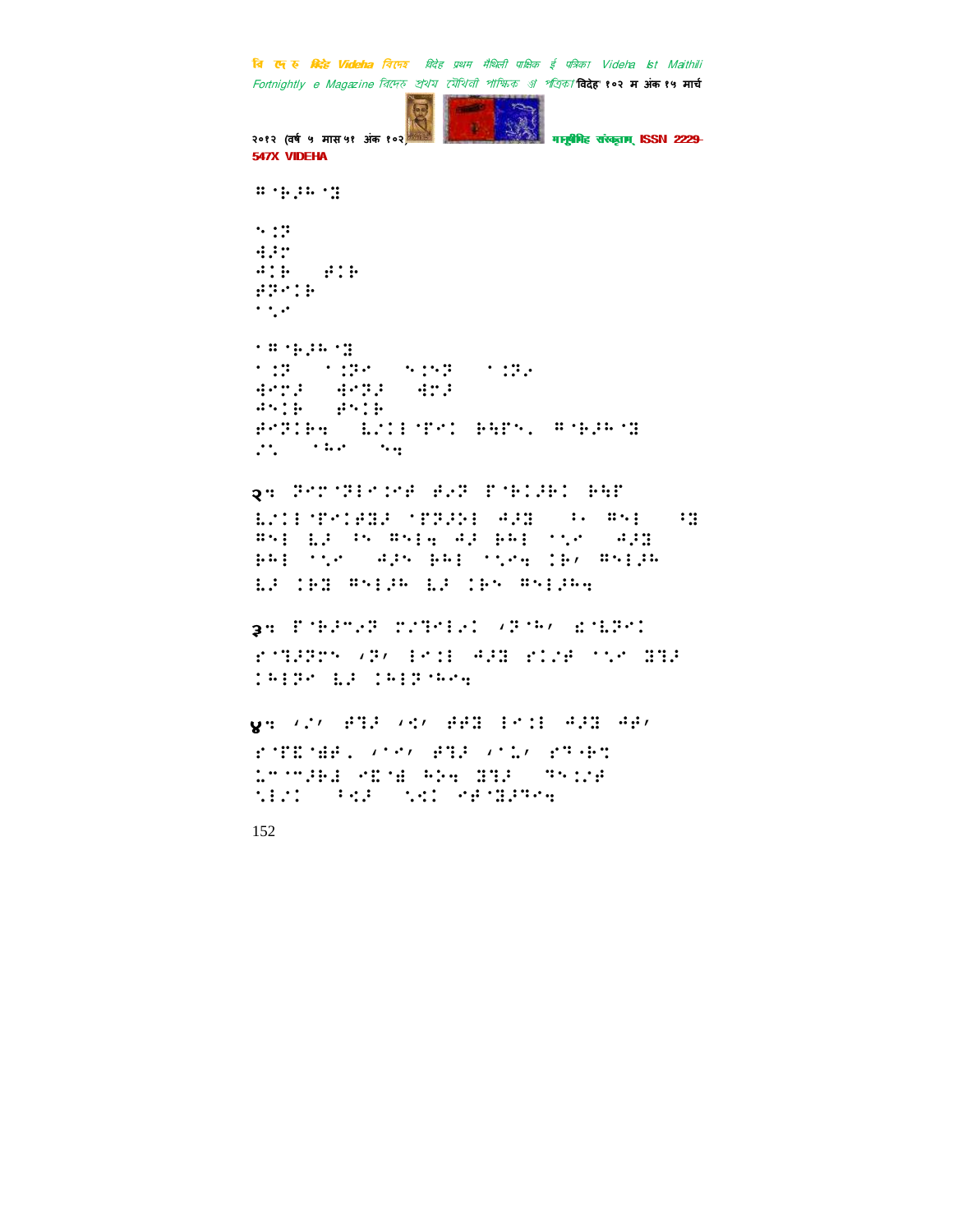

मानूबीह संस्कृताम् ISSN 2229-547X

(वर्ष ५ मास ५१ अंक १० **VIDEHA** 

we primited Bendlinery nicht am PAPS POPRISON ROBERT AND TEND  $\mathcal{P}(\mathcal{S},\mathcal{S}) = \left\{ \begin{array}{ll} \mathcal{P}(\mathcal{S},\mathcal{S}) & \mathcal{P}(\mathcal{S},\mathcal{S}) \geq \mathcal{P}(\mathcal{S},\mathcal{S}) \end{array} \right.$ 

着手 开始的过去式和过去分词打印的过去式和过去分词

ELEMA IRA KAMARANE. MAMPARAN SMIG HH WHEN THE PHONE THREE TO **TILE SEATHER STATE** 

We still have a through the signal

PORTS MINISTORIE PROVIE **STAGE BASE 438 CONSTRUCTION** POHENNO ESTECHNIC BHPS, AND ER AGD **POST APRA REF. (2008) APPENDIX CONSUM** EP (SPER ) APR EP APS SPORTS.

29 Animaeans de pole: Fances Vav

EMERGINIE, PROGRAM OVO EIEP PRODUCTED ENTITY PHPS, 351 sing nil and this actu  $\mathbb{R}^2$ RANG SHAND CANDLE

QH PARLEAPHIC POLE HECH POLEIC POTAR BREEK ( ) PORTHAING AND RESIDENCE ribe dia serai (1984) (1984).<br>Basera, 1982, (1982).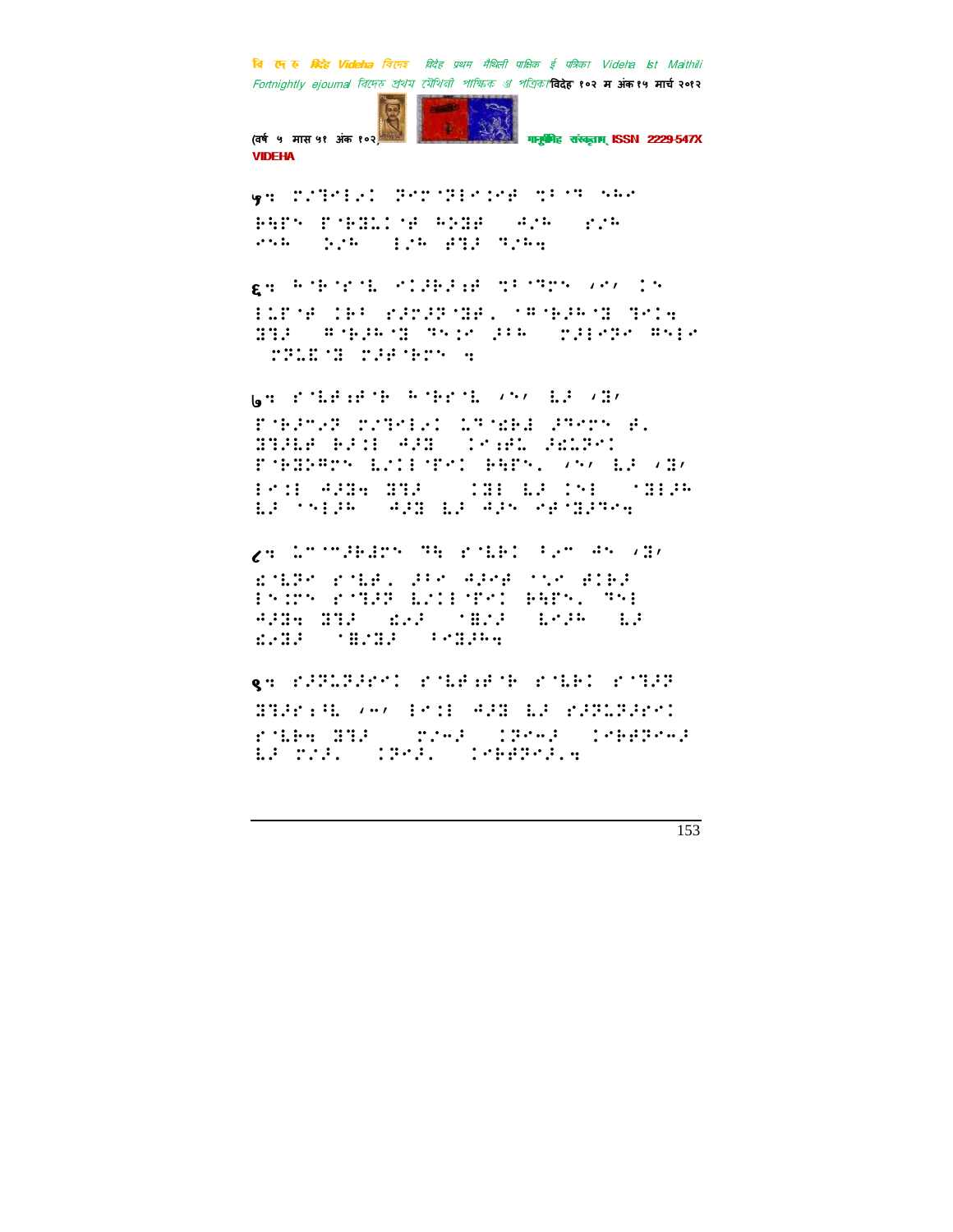बि एक रु मिनेट Videha विएक विदेह प्रथम मैथिली पाक्षिक ई पत्रिका Videha Ist Maithili Fortnightly e Magazine রিদেত প্রথম মৌথিনী পাক্ষিক প্রা পত্রিকা**'বিবৈদ্যা ২০২ দা স্তাকাং ৬ দার্ঘ** 



२०१२ (वर्ष ५ मास ५१ अंक १०२ स **547X VIDEHA** 

स्थानित संस्कृतम् ISSN 2229-

gon (281) Estimated Perchanocal Bur **AMERICAN ARTICLE ARTICLE ARTICLE** APPL APPRAL ARA TRANSPORT PROBLEM FOR PROVIDED AT A CONSTRUCTION OF THE SERVE OF THE SERVE OF THE SERVE OF THE SERVE OF THE SERVE BAP KIMPA BASE AR BIZE TUME

00: FREMISING CHRISTS (337 VII)

EF KING MEMBERINI MEMIR BERKI AF SIME MAN HIE ( This II LE  $\mathcal{V}(\mathcal{V}) = \mathcal{V}(\mathcal{V}) \mathcal{V}(\mathcal{V})$ 

82: 23.5 (33.5 338) 2001 20132200 232 **SPACE PROMISSION CONTROL** 

83 9 10 17 18 19 20 10 10 11 12 13 14 15 16 17 18 **TRIAL BEATIVE AND CASE WHICH** FILMENT TETTE VAL  $\mathbf{v}$   $\mathbf{v}$ . . . . . **VALUE PREPARED PREPARED PROPERTY SAME LESSE SAME LE**  $11.24 \pm 0.000$ **TEMP CENTER CENT** 

we Him newer Perre, 18221 823 Dragl Lrg Mart (ram flakfar fjellem **1920 AND AND ADD STEPHEN CONSTRUCTION** theralist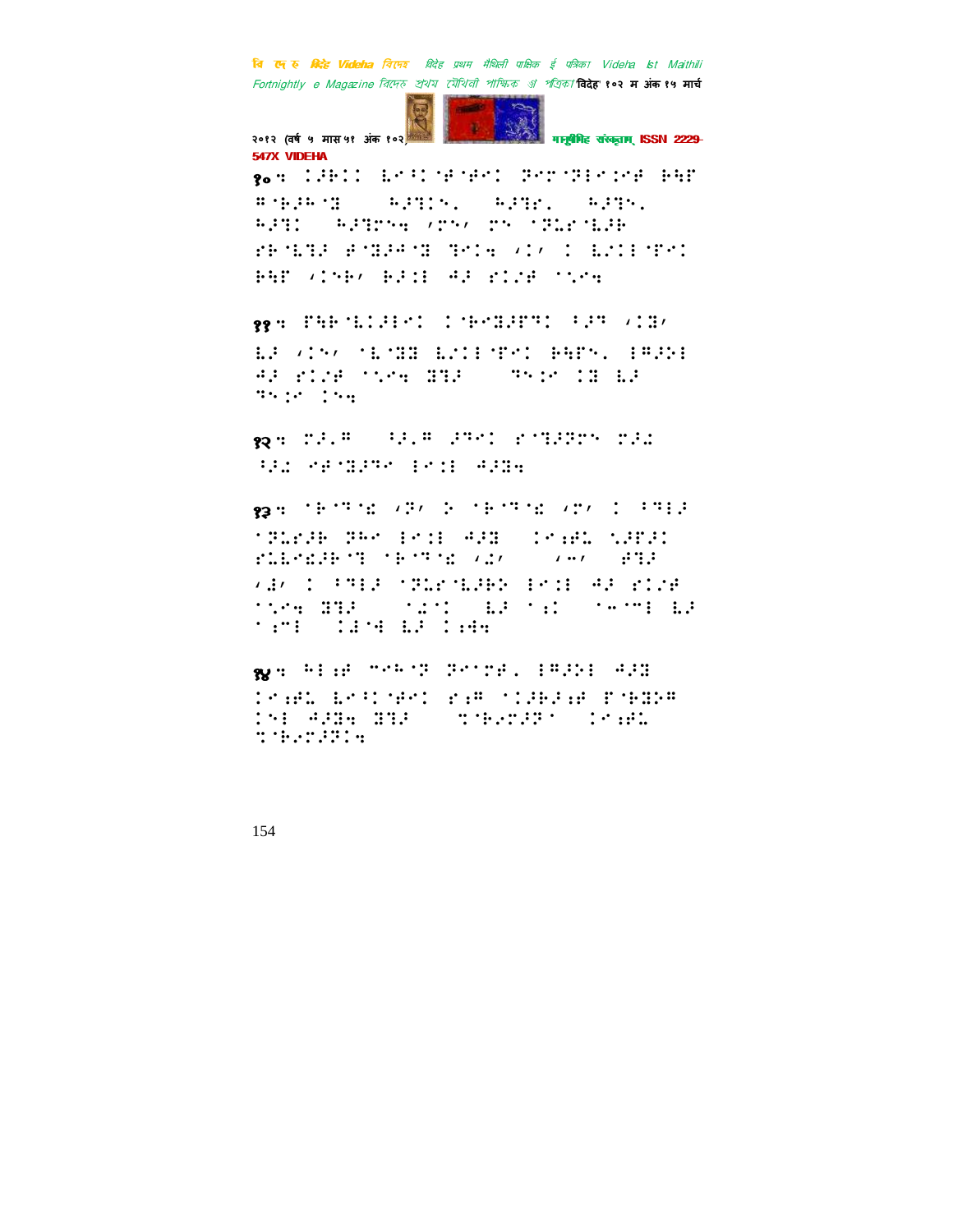

VIDEHA

१५⣒! ⢸!3!⢼⢷!⢳⢽!⣉B⢹! ⣞⢼! '!3⣈3!⢺⢼⣝-!⢳⣞⢼!'!⢽⢳-! ⣐⣝⣅⢾! ⣇⢸⢾!⢳⢾⣅!⢶⢷⢼!3⣈3!⢺⢼⣝-!⣝⣙⢼! **WE THIS** 

१६⣒!⢽⣅⢽⢼ F!⢽⢹⢷B⢽⢹⣅!⢹⣇⢼⢷⢼! ⣇⣝⢾!⣝3!⢺⢼⣝⣒!0⢷⣐⢾⣅!⣅⢹⢷⣜! ⣅⣇⣎⢼⢷⣙!⢳! ⢼⢽!⢺⣞3!⢼⢾⢷⢼0⢷! ⢽⣅ ⣇⢼⢷!0⢷⣝⢵⢻!⢽⢹⢷B⢽⢹⣅!B⢹3⢼!  $321!$   $43!$   $41!$   $45!$   $45!$   $45!$   $45!$   $45!$   $45!$ B⢹3⢼!⢳⣐⣒!!

१७९ में 1999 के साथ की प्रतिकार की साथ की साथ की साथ की साथ की साथ की साथ की साथ की साथ की साथ की साथ की साथ क **CONFIRM AND STREET** 

१८º : 20209 201 203 204 204 204 205 205 ⢳⢼⢶⢽ F!⢺⢵⣋!'!-!!⢳⣞⢼!'!⢽⢳⣒!

१९⣒!3!⢾⣙⢼!⢹!⣉B⢹!B⢼⢷⢴!)a\*! ⢽⢳!3⢻⢼⢵3!⢺⢼⣝⣒!

२०⣒!⣐!⢹⣇⢽⢼⢻⢷⢴!⢷⣓0!⢷⢼⣈3!⢺⢼⣝⣒!

२१⣒⣁⣅!⣎⣇⢽!33!⢽⣇⢴⢽!⢽⢳! BOUNDER BLOCK STREET ⢾⢼B⢾!⢳!⢹⣅⢽⣓!⣎⣇⢽!B⢹3⢼!0⣓⢷⣇⣇⢾!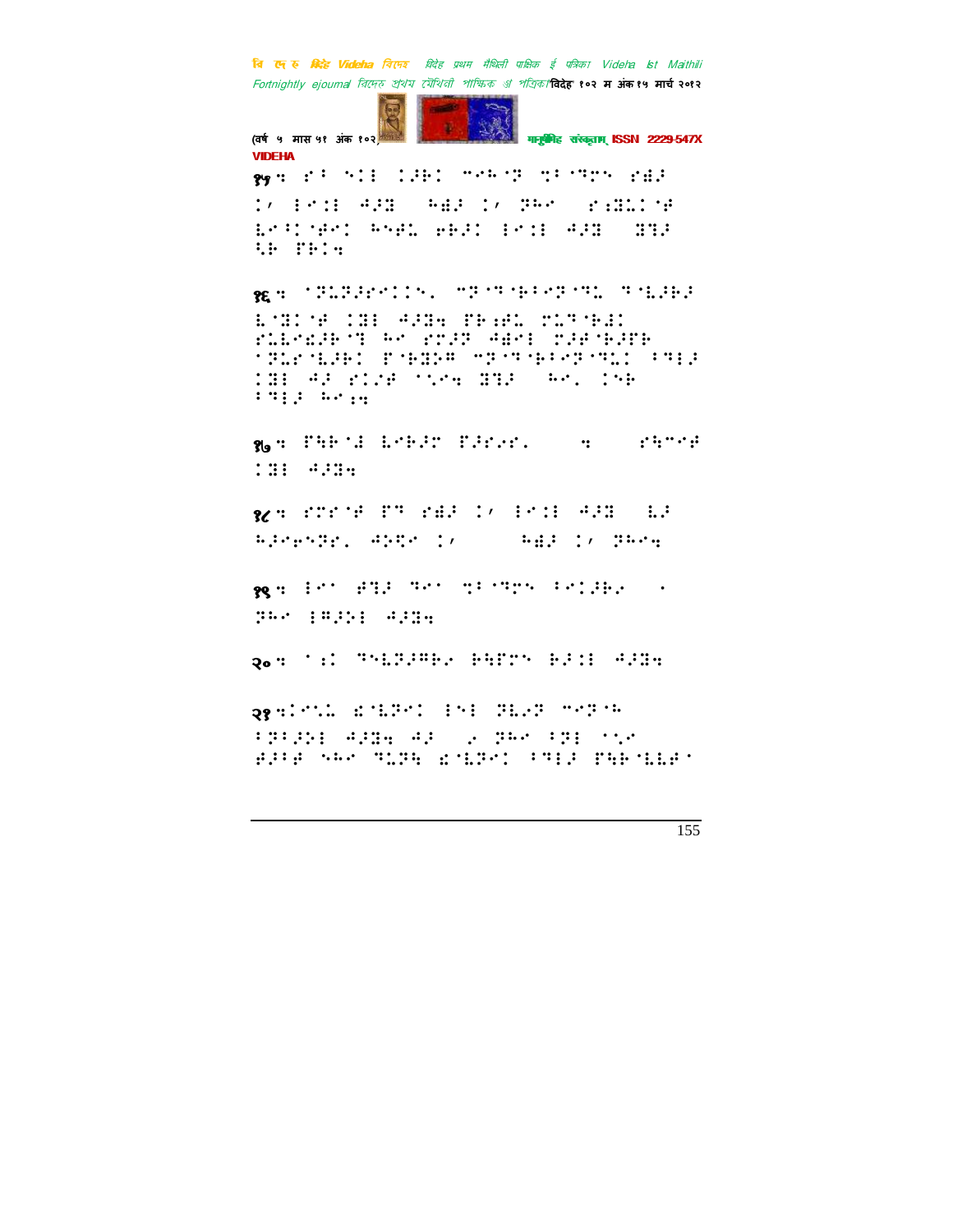ge correlate sheet concern **F.P4 131 1921** paga internation and case of the conditions **PHP #192912** TP SECRET COMMUNISTS TRIVES (FIRM VEH) **ANGLE CAR SET - TIME IN** trongedry also reporters reporter Part al cromata market with Plan Alver Blibe ers alm Blibe. ETS THEORIE, I TEOR FTS TILED. RAA PYRT (2002) RAAD (2007). Thing conditions E In. Early a Antoni (412) (Cango Chinese (19)<br>Azea (118) (Anzi Geroz (2004) d 19515 ridgere a alg. Looper Abre the F B R Add. (BHF PABR F ABS) radio a BRANCHING SPAR TO A MOTORCH E communale considerata a dia c Desember a participate specific PROBLEMENT OF PATRICH TITULITY PROPE (1941) 4304 (1951) 1363

## $39$ ocloc

२०१२ (वर्ष ५ मास ५१ अंक १०२)

**547X VIDEHA**  $\begin{minipage}{.4\linewidth} \begin{tabular}{l} \hline \multicolumn{3}{c}{\textbf{1}} & \multicolumn{3}{c}{\textbf{2}} & \multicolumn{3}{c}{\textbf{3}} & \multicolumn{3}{c}{\textbf{4}} & \multicolumn{3}{c}{\textbf{5}} & \multicolumn{3}{c}{\textbf{6}} & \multicolumn{3}{c}{\textbf{7}} & \multicolumn{3}{c}{\textbf{8}} & \multicolumn{3}{c}{\textbf{9}} & \multicolumn{3}{c}{\textbf{1}} & \multicolumn{3}{c}{\textbf{1}} & \multicolumn{3}{c}{\textbf{1}} & \multicolumn{$  $\cdot$  ::  $\mathbb{R}^2$ Fig. b. H. ah at a target the cost of the  $\mathbf{L}_{\mathbf{H}}$ **WELFIELD AND SOME REPORTS TO SHOP AND SERVICE SERVICE** 

HALLE SSICILE CLEAR OF THE AVE CONTR

बि एक रु मिनेट Videha विएक विदेह प्रथम मैथिली पाक्षिक ई पत्रिका Videha Ist Maithili Fortnightly e Magazine রিদেত প্রথম মৌথিনী পাক্ষিক প্রা পত্রিকা**'বিবৈদ্ব' १०२ म अंक १५ मार्च** 

मानुबेमिह संस्कृतम् ISSN 2229-

**Service**  $\mathbf{a}$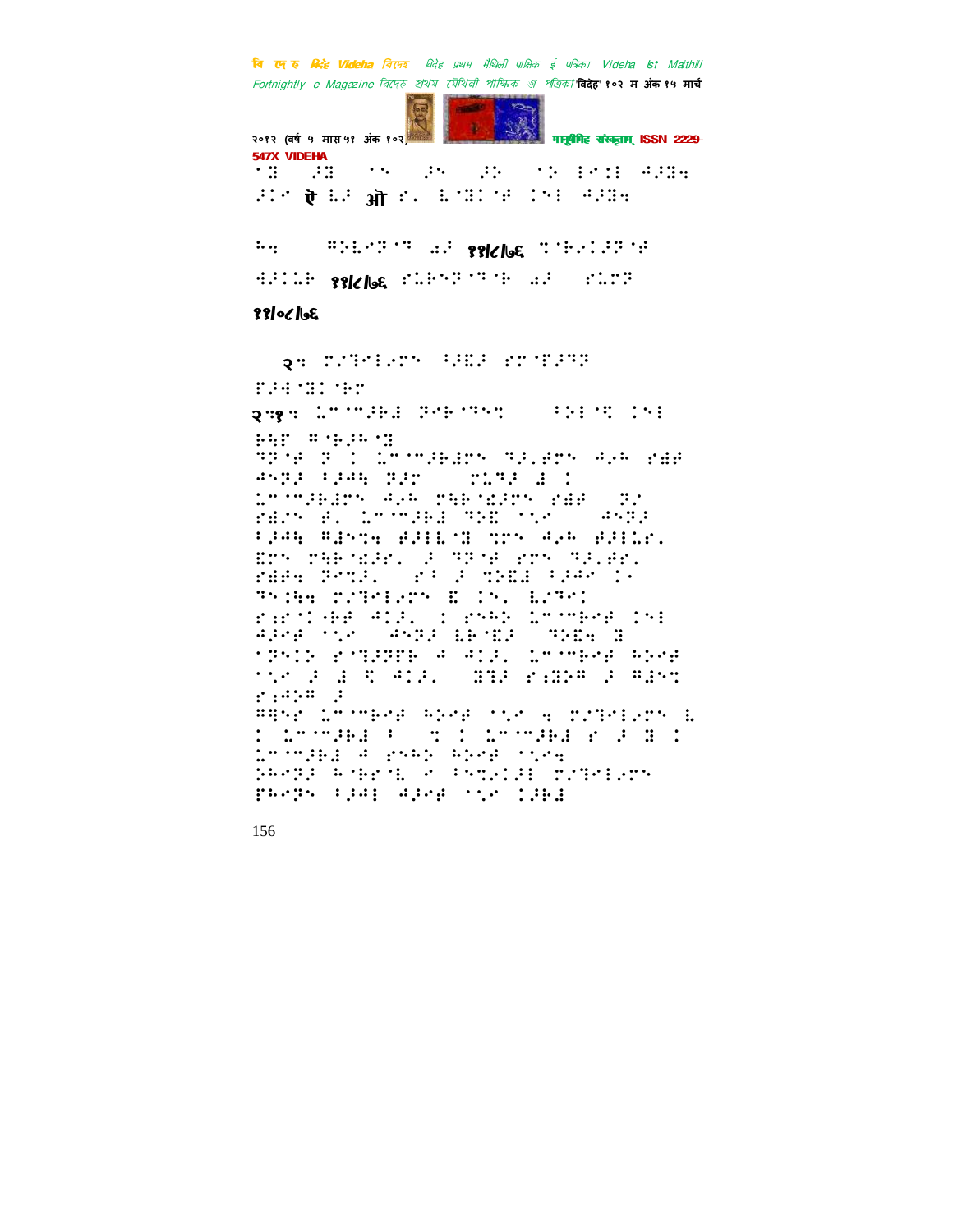

(वर्ष ५ मास ५१ अंक १०२) **VIDEHA** 

मानूबीह संस्कृताम् ISSN 2229-547X

SALBIANIS I PATAINNNA AGHACH A **THE PROPERTY EXIST ASSAULT FEALS** Anig: Make: 1982 An Angeler nik sporabio compao apresive l'erile. PROPRIADOR STOCK PLAN FORM FORPY aper the Core send random and 1981 An all Sie Loomsea Modreena Ber. In HH Ser **Service Strategies**  $\mathcal{L}(\mathcal{A})$ MP CACK TO LOWED AT THE PROCHE PASSAGE SCHOOL ਰਾਜ ਦੇ ਰਾਜ ਦੇ ਸ਼ਾਮਿਲ ਦਾ ਸਾਹਮਣਾ ਹੈ। ਇਸ ਲਾਭਾ<br>ਗਿਆ ਗਰਮ ਸਮਾਨ ਨਾਮਲ ਗਿਆ ਗਰਮ ਕਰਨ ਦਾ ਨ S a ti ti 4 b. Vanitěm kérk #F# BAPTS POBBLION & LTOTERE ISE ajegorieg asplojects. Bio jegors<br>18 meter (Brg 2 mstrg) – 191 mstra<br>1 moglem (Ploteg 2152 mstri 191 Things offered in E. Po den o rounded biar, Lor. R (200 time risk in mæld (2004) erste dilte skyst **MPART LOOPER PARAGEMENT PROJECT** ring ar au rhian a' 'n Gars' aan NA PERRAMANYA BRITS, PANE ruggener (rave) igroeine bo anije do sa tarstan.<br>Anestički dogom i ataktin prat #19 Loomand Aber over #234 bA233 # nie Inspélis Pragoine pour chronies<br>Abre vir in America a Boloragovie the mine of sample mineral content of a position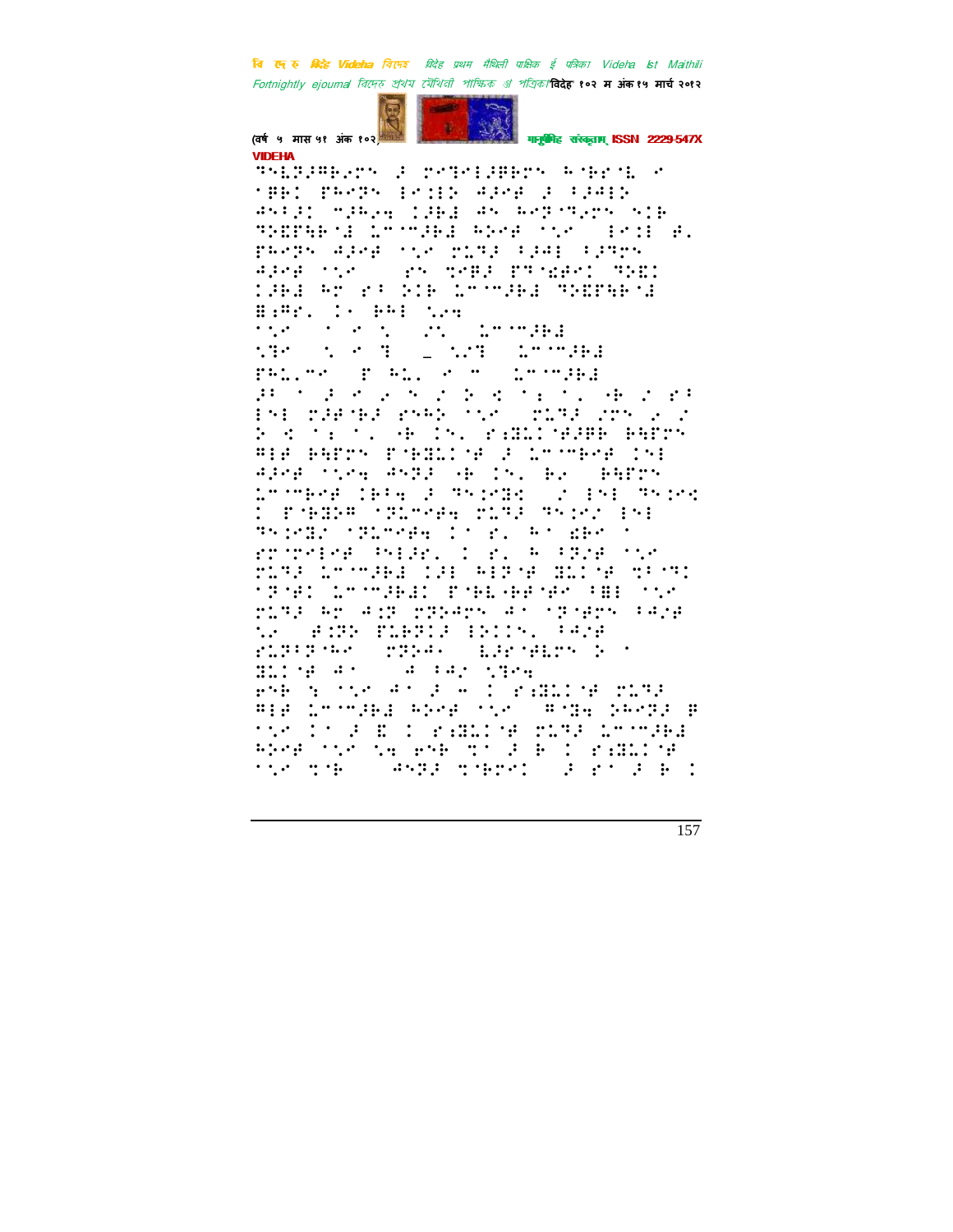बि एक रु मिनेट Videha विएक विदेह प्रथम मैथिली पाक्षिक ई पत्रिका Videha Ist Maithili Fortnightly e Magazine রিদেত প্রথম মৌথিনী পাক্ষিক প্রা পত্রিকা' **বিदेह : ১০२ म अंक १५ मार्च** 



ramine the resource restaurate

Lounded: Which edge Echie descarb  $\cdots$  $\dddot{\cdot}$  $\dddot{\mathbf{z}}$  $\sim 200$ LEFTE TOTE PRESING  $\mathcal{L}$ r. PARTE THREE REPORT FOR PLAY A. le additector plum parlimdit.<br>Erde d'Edmid additectivit Edmid POR PARTICULAR OF SURFACE POSS agricultura de de proposta de la contrata ther clark of electronic of clark Prim (195 page and the Second Con TING ABLILYTY LILE FARLING CHAN  $\ddot{p}$  in the set of  $\ddot{p}$ BRA MIRA BIANG IMUMABA BIANG SOB MITE CORPORATION AND CONTROL OF THE STATE OF THE STATE OF THE STATE OF THE STATE OF THE STATE OF THE STATE OF THE STATE OF THE STATE OF THE STATE OF THE STATE OF THE STATE OF THE STATE OF THE STATE OF THE STATE OF THE STAT Provincia and the series and the control design FAR MY HR (1973) (1973) PRY DIBA MAINE THE LUI AN HINES TO TH 2 STRAMER INFA PTINKI PARTIKARTN 194 1828 BRS4 **SALES TO PORT 2 HEAD PAIR NIN**  $\ddots$ Tirghand Press **COMMAND PROPER**  $\mathcal{L}$  :  $\mathbb{R} \mathbb{R}^n \mathbb{R}^n$  $\mathbb{R}^{n}$  $\mathbb{R}^2$  :  $\mathbb{R}^{n}$  $\sim$ isk fjeskape ensams oc 164 Program is all the

**Allen Constantine Constantine Constantine Constantine Constantine Constantine Constantine Constantine Constant** 

158

: 4522 BRT

 $\pm 0.001$   $\pm 0.001$ Bir is rub.

**547X VIDEHA** 

and for the second service of the second service of the second service of the series of the series of the seri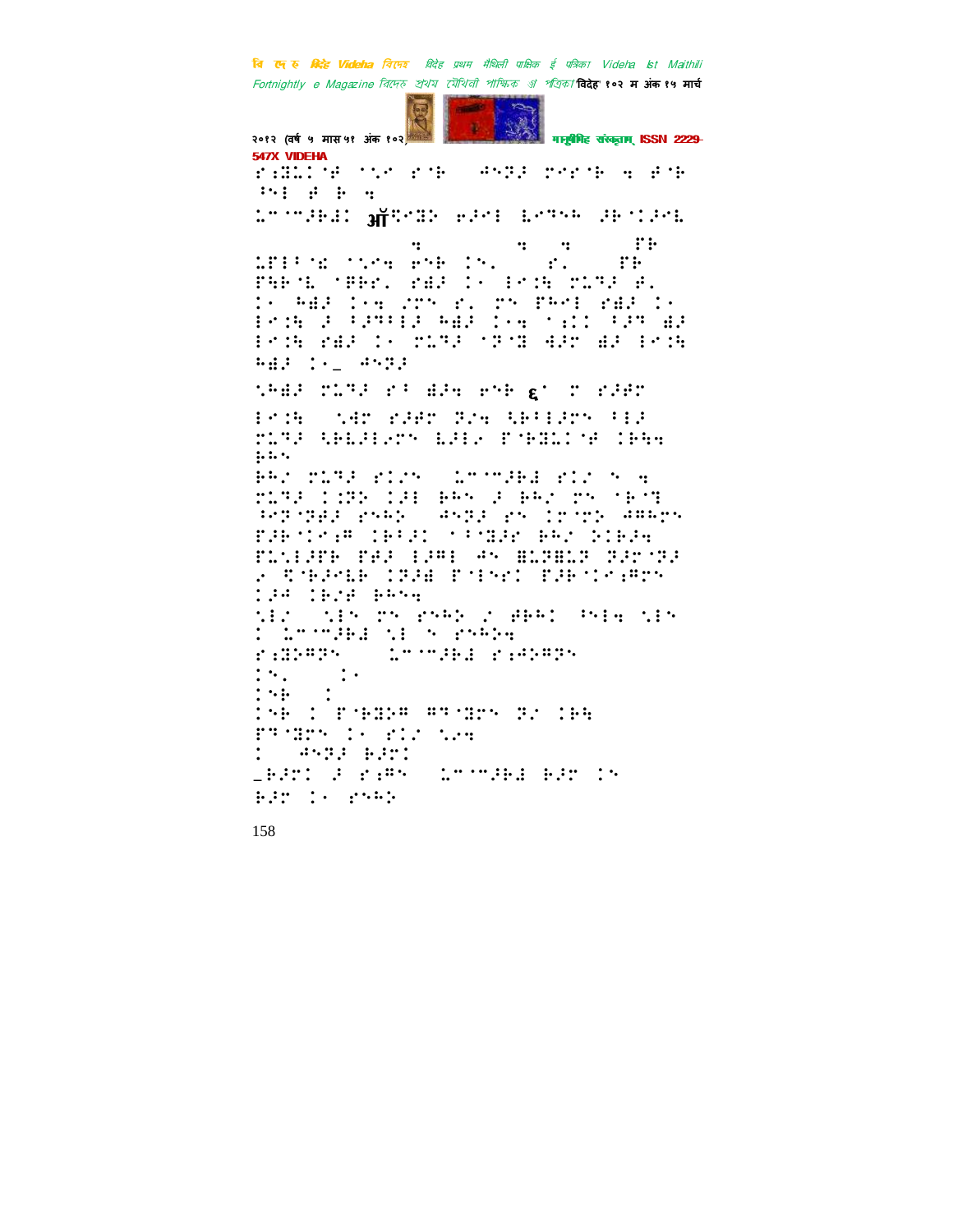

**VIDEHA** 

Loomaka Roma (120 - Anga Karr) dringed egg pa **SEPTER** LTOTABA BAT IS (BAT IN BNB) 4 In Sanga Barin, Sni Repersions **BEN 12 | BEN 12**  $\mathbb{R}^2$  :  $\mathbb{R}^2$  :  $\mathbb{R}^2$  : 1 ANDER BEDI (PNI) RHD MEI (18)  $\mathbb{R}^2$ 13 BRT 13 BRT1 1. Angl 43 1. He weekel is a 43 18 42 18 42 18 stel beginnet an searchan ear  $\mathbf{f}$ . ch bicc.  $\mathbf{r}$  .  $\mathbf{H}$  .  $\ddot{\mathbf{r}}$ Rapa di se plet formare officiene IN THE MEMPA POBBINE BY KINN  $4533 - 15 - 1411$ the property of the state of the state of the state of the state of the state of the state of the state of the **SIE FORDE OLIGVAR**  $\cdots$ 

FOR NO CONTRACTOR PORT AND POSSIBLE CAR **THE ENERGY ST Sagnon Sport Strip** APS NAME THAN AND THE radioeder roede innes roofen<br>1878 deur room na versprens di 1961 PRA LOOMBE SKARAK, KOSAE Br a ring senigener seniger Br a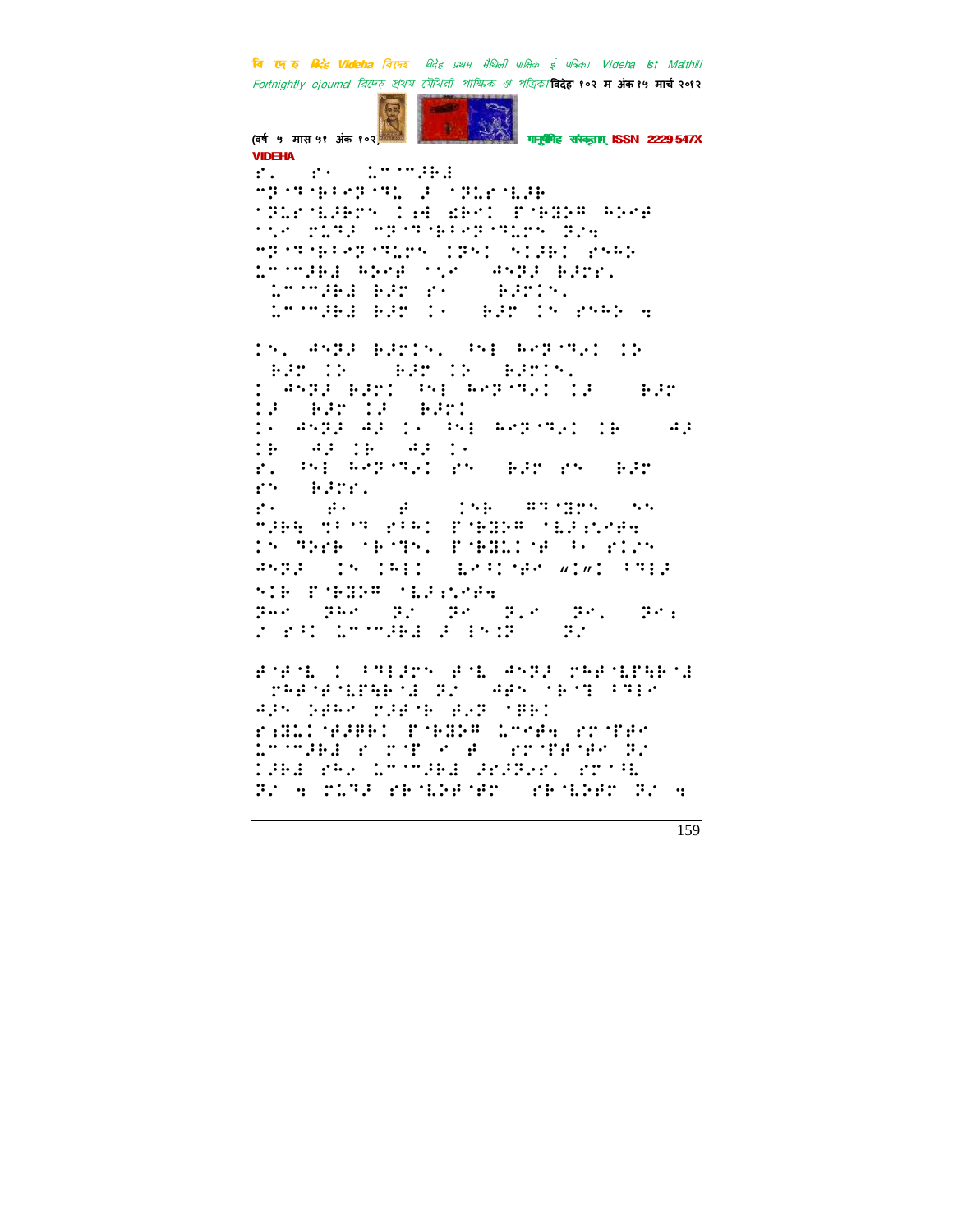```
Fortnightly e Magazine রিদেত প্রথম মৌথিনী পাক্ষিক ঐ পত্রিকা'বিदेह' १०२ म अंक १५ मार्च
                          \ddot{\boldsymbol{\Theta}}-२०१२ (वर्ष ५ मास ५१ अंक १०२) सम्बंधित अधिकारिक संस्कृतम् ISSN 2229-
547X VIDEHA 
⢷⢼⣏⣞⢷⣝!)⢷⢼⣏⣞⢷⢴⣝!⢽2*!
20.0% 20:20 20:20 20:20 20:20 20:20 20:20 20:20 20:20 20:20 20:20 20:20 20:20 20:20
000230 PM 230 PM 230 PM 23
0⢵⣁20!0⢵⣁0!)⢷⣙!0⢷⣇⢷⢾⢽*!
0000 0000
⢵!3⢵⢽!)!⢳⣞⢼!a-!⢵!!B⢼⢷⢴!⢽2*!
⢵0!⢵⢳!
\ddot{\textbf{y}} and \ddot{\textbf{y}} and \ddot{\textbf{y}}? 330 | 1911 | 1922 | 1933 | 1933 | 1933 | 1933 | 1933 | 1933 | 1933 | 1933 | 1933 | 1933 | 1933 | 1933 | 19
BSE Bernard Bernard Barnetts,
D. THER.<br>Property
                   ⢹⣈⣝⣊0!)⢹⣈⣊!⢽2.!⢾⢳⢽⢼!!!
⢳⢷ ⣇!⢼!⢹⢴⢷⣃!⢼⢾⢷⢼!0⢷⣝⢵⢻!
^{+11.7}_{-11.7}F = 45.724\theta, \theta = \theta = \theta = \theta = \thetabFeb. Per 2016 2016 202
\frac{1}{2} \frac{1}{2} \frac{1}{2} \frac{1}{2} \frac{1}{2} \frac{1}{2} \frac{1}{2} \frac{1}{2} \frac{1}{2} \frac{1}{2} \frac{1}{2} \frac{1}{2} \frac{1}{2} \frac{1}{2} \frac{1}{2} \frac{1}{2} \frac{1}{2} \frac{1}{2} \frac{1}{2} \frac{1}{2} \frac{1}{2} \frac{1}{2} \mathbf{B}B⣋⢴!)⣔⢵⢷⢼⢵3*!!
BJN | BJK 2BK | 262 | 262 | 262 |
 )⢻⢼!⢹⣓⣎!⢽2⣒*!
PHIN. 25-2FER.
\frac{1}{2}\mathcal{O}(\mathbb{R}^3) \cong \mathcal{O}(\mathbb{R}^3)B = B . B = B⣎⢷!.!⢾!
\frac{1}{2} \frac{1}{2}But that the state
Bïald: frabd: Bïalbï. frabbï.
HTP2 JP → HT f3
⢼.!⢼!!160
```
चि एत् रू मिन्हे Videha निएन्थ विदेह प्रथम मैथिली पाक्षिक ई पत्रिका Videha Ist Maithili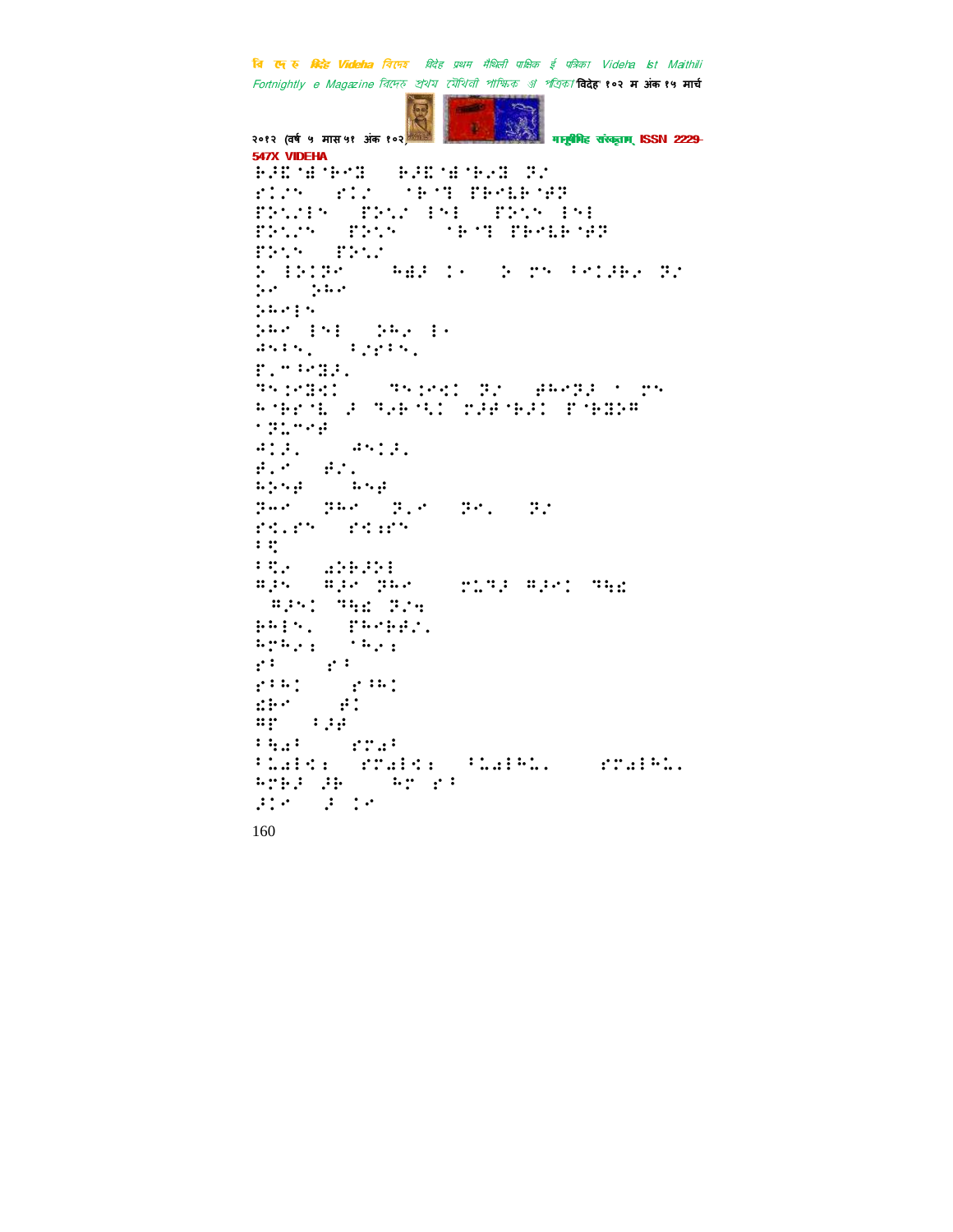

मानूबीह संस्कृताम् ISSN 2229-547X

**VIDEHA**  $f$ :  $f$ :  $f$ :  $f$ **CONSTRUCTION CONSTRUCTS SECTION BY**  $\mathbb{E}\left\{ \mathcal{P}\left(t\right) \right\} = \mathbb{E}\left\{ \mathcal{P}\left(t\right) \right\}$  $\mathcal{U}^{\mathcal{A}}_{\mathcal{A}}\mathcal{U}^{\mathcal{B}}_{\mathcal{A}}$ **AND TO AND THE AND** MITA APPROVEMENT CENT PERMITERS Press Aden  $\mathbb{R}^n = \mathbb{R}^n \cup \mathbb{R}^n$  $\mathbf{a}$  ,  $\mathbf{a}$  ,  $\mathbf{a}$  ,  $\mathbf{a}$ rn (1820) el (BB) d'Orel edici)<br>Al 16 de de Carolhel Adigogoggia Had al cyre architectum ancora PROF ESSUARY BRING PERMIT PNPR CON  $\mathbf{f}$ ,  $\mathbf{f}$ **THE TELL TO BE**  $\ddots$  : : : : PRIJERT POBOVA SPOSTO ODGANO  $\mathbf{r}$  ,  $\mathbf{r}$  ,  $\mathbf{r}$  ,  $\mathbf{r}$  ,  $\mathbf{r}$ 1996,1191 ANDS, P24 91969918 9<br>1918,111 1 991 911961 B1606 92  $\arg\max$  $\mathcal{L}$  $\mathbb{R} \cdot \mathbb{R}$  , こまん こまじまい **TERM NERVO EMPRESENTATORIAM** THE STARRE FOR HER WATER BITTER Gragger Persi (1982–1919)<br>Partier Bar (1985–1981–1982–199 a lengar a toonaka muak gar SIB.<br>Exportant na corrective na Communication (1980) Beauty (1990) a control **TENCHINGS CORPORATION CONTROL** there were the lower error roller 485 SIB POBBB BENK MAN 45BE Springship Sip  $\overline{I}$ Loomaal Brake Chap Abra otro (1995 **TERPHING TELPS BY THE TIP LEF** ANDRE STAR (25 SIE POBBER FALLER)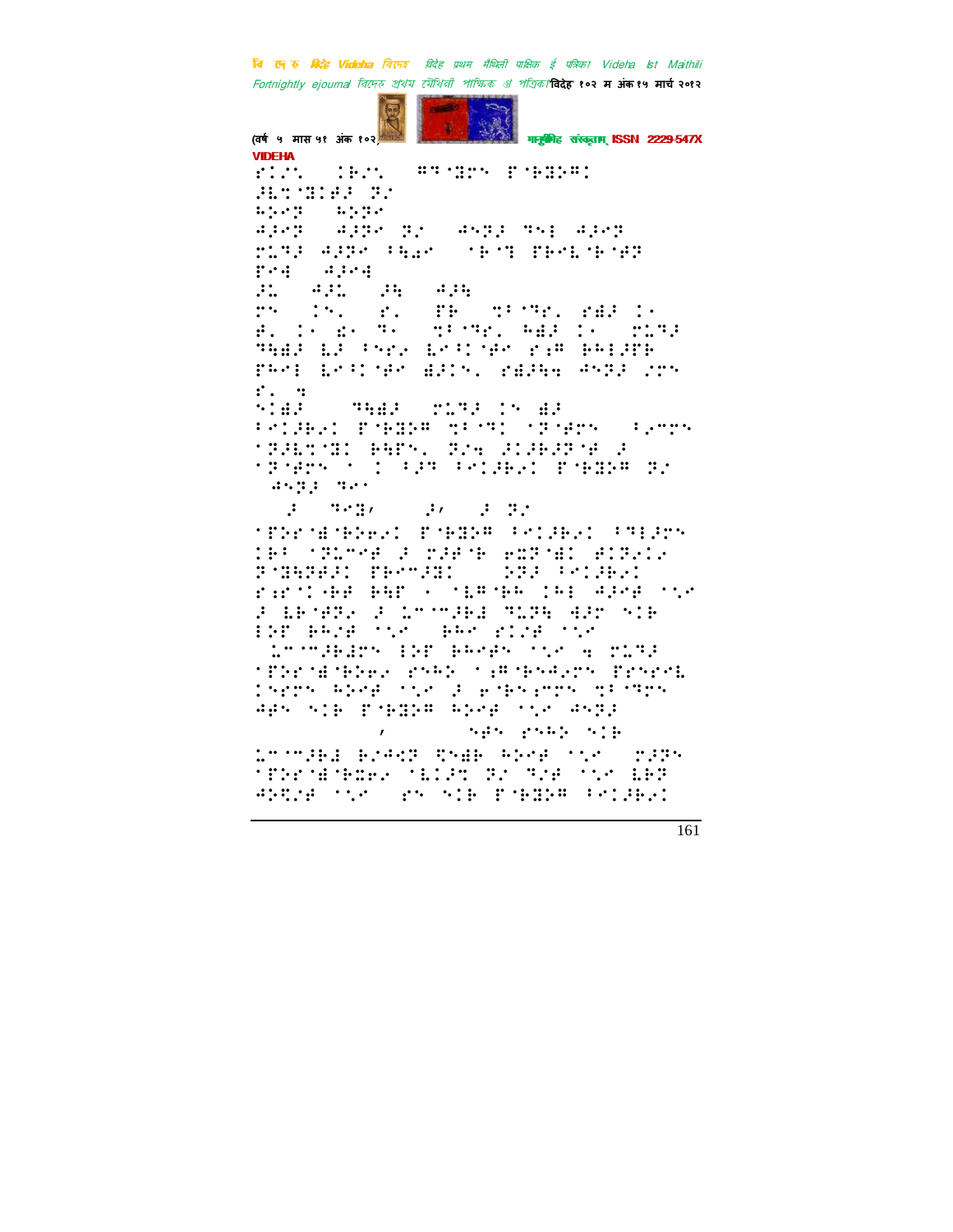```
चि एत् रू मिन्हे Videha निएन्थ विदेह प्रथम मैथिली पाक्षिक ई पत्रिका Videha Ist Maithili
Fortnightly e Magazine রিদেত প্রথম মৌথিনী পাক্ষিক ঐ পত্রিকা'বিदेह' १०२ म अंक १५ मार्च
                    \bigodotCOMPANY
२०१२ (वर्ष ५ मास ५१ अंक १०२) मानुसारी मानुसार संस्कृतम् ISSN 2229-
547X VIDEHA 
B⢹3⢼!⢹⢽⢼!⢾⢽⢴⢴!⢷⣓0F! ⢳⢵!
⢽⣅⢾*⣒!
- en allen en andere
deps djierps
\sim 0 \sim 0 \sim 0.000
IN, (18 PH) IN (1826-1888 BH)
\ddot{\phantom{0}}\cdots\ddot{\mathbf{a}} :
    √# # # #
 F!)! a! !⢽2*!
⢻⢼⣁!⢾⢷!
⢻⢼⣁!3⢻!
fi.a ∷P<br>a} a}
⊕P (⊕P (− 2P) (PP- ⊕2
!⢾20⢾!⢺⢽⢼.!⢾2!⢹⣅⢼⢷0!⢾0!⢾3!
BZ AP ANDE 'AZ 1961 'AP1. 'AP1N'
20!⢺⢽⢼.!2!⢼⢷⣜0!2 F0!30!
⣅⢹⢼!⢷!⣞⢼!⣈⢼ !0⢷⣝⢵⢻.!3⢼3⢾!
\frac{1}{2}P: FRP: 1929 FRP: 18
3203!⢺⢽⢼!32 F0!330!32!⢹⣅⢼⢷!
35.7 : 35.3SW: 0 33F O 33F O 33F O 33F O 33F O 33F O 33F O 33F O 33F O 33F O 33F O 33F O 33F O 33F O 33F O 33F O 33F O 33
134FE. 131.
de digne di
⢺⢳⣚⢼0!⢺⢼⢳⣚⢼0!⢺⣚⢼0!⢺2⣚⢼!!
where the trace
!) ) )<br>!Projections of the state of the state of the state of the state of the state of the state of the state of the<br>!
nen Tinge (dn.)<br>gebouwen
ge gae gro grae.<br>Sae se
      \mathbb{Z}162
```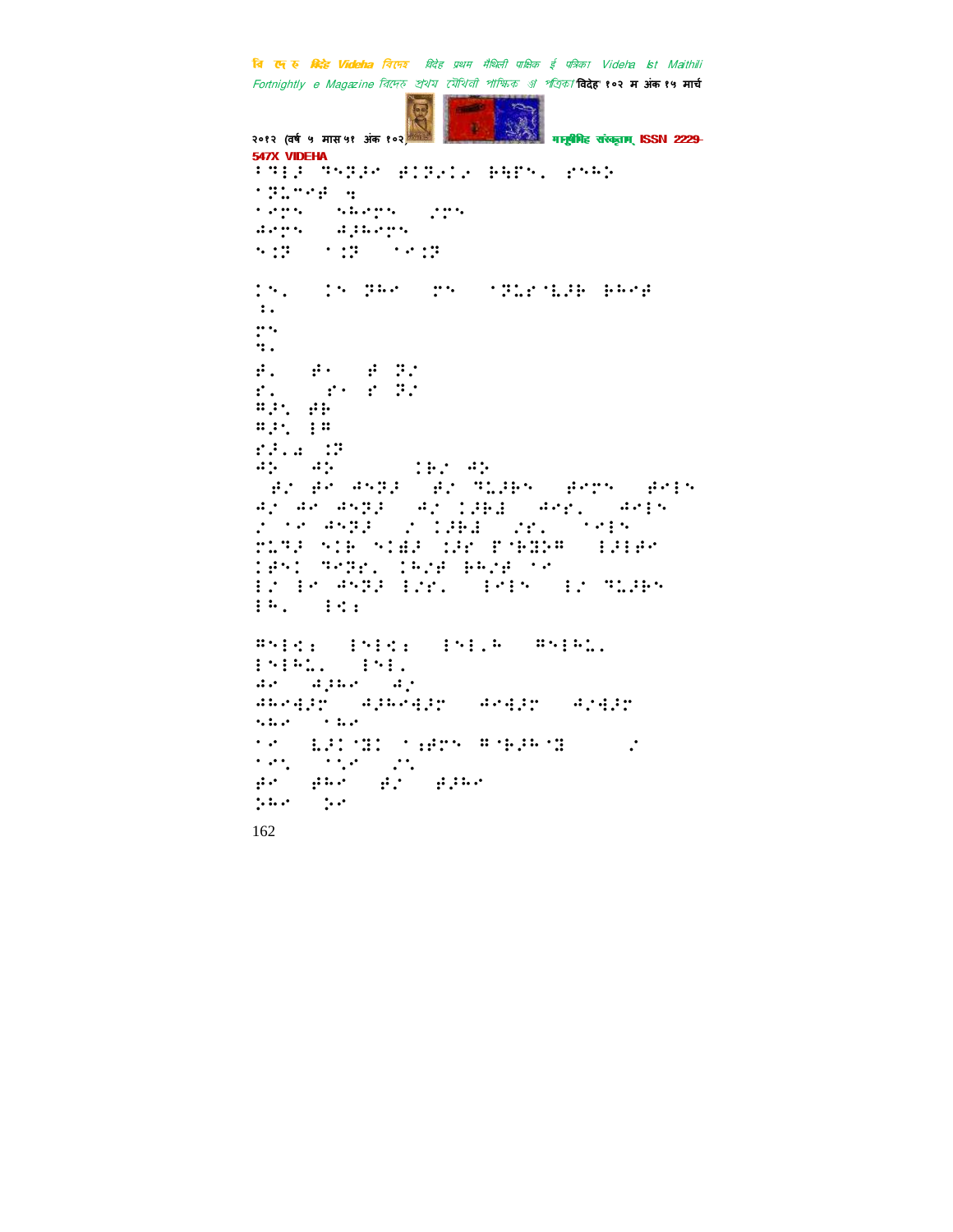```
Fortnightly ejournal রিদেহ প্রথম মৌথিনী পাক্ষিক প্র পত্রিকা'বিदेह १०२ म अंक१५ मार्च २०१२
                           0
                                    CONTRACTOR
(वर्ष ५ मास ५१ अंक १०२) मानुसार संस्कृताम् ISSN 2229-547X
VIDEHA 
 ⢴⣈0! ⢴⣈!!
⢺⢴⣇0!⢺⢴⣇⢴0!⢺⢴B!!!
⢸3⢳⢴⣐0!⢸3⢳⣐!!!
∄Zi ∄.n ∄.n
⢺⢼B0!⢺B!!
\begin{array}{ll} \mbox{13}\\ \mbox{22}\\ \mbox{33}\\ \mbox{44}\\ \mbox{55}\\ \mbox{76}\\ \mbox{87}\\ \mbox{88}\\ \mbox{99}\\ \mbox{100}\\ \mbox{110}\\ \mbox{122}\\ \mbox{133}\\ \mbox{146}\\ \mbox{150}\\ \mbox{160}\\ \mbox{17}\\ \mbox{18}\\ \mbox{19}\\ \mbox{19}\\ \mbox{19}\\ \mbox{19}\\ \mbox{19}\\ \mbox{19}\\ \mbox{19}\\ \mbox{19}\\ \mbox{19}\\ \mbox{19}\\ \mbox{19}\\ \mbox\mathcal{D}^{(0)} and \mathcal{D}^{(1)}⢽⢳0!⢽20!⢽!!
\mathbf{u}_2 = \mathbf{u}_2⣁⢽0!⣁⢽⢳!!⣒⣒⣒!!
 !⣉B⢹! ⣐⢻!⢺⣈⢽!⢵⢽⢵!⣇⢸⢾!
⢺⣅⣞2!⣁2!⢾⣈⢽! 2!⢺⢽⢼! 20⢷!⢾⣝⢼⢹⣒!
^{\prime} ) and ^{\prime} ( ^{\prime} ) and ^{\prime} ( ^{\prime} ) and ^{\prime} ( ^{\prime} ) and ^{\prime} ( ^{\prime} ) and ^{\prime} ( ^{\prime} ) and ^{\prime} ( ^{\prime} ) and ^{\prime} ( ^{\prime} ) and ^{\prime} ( ^{\prime} ) and ^{\prime} ( ^{\prime} ) and ^{\prime} ( ^⢺⢽⢼!⢳C⢷⢹ F-!⢳C⢷⢹!⢾⣝⢼⢹⣒!!!!
de different
\ddots⢺⢳⣚⢼0!⢺⢼⢳⣚⢼0!⢺⣚⢼0!⢺2⣚⢼!
when the control of
Ω 2012 €09
ge gre gre green<br>Sre se
           \mathbb{R}^D ⢴⣈0! ⢴⣈!
⢺⢴⣇0!⢺⢴⣇⢴0!!
\mathbf{a}.
⢸30!⢸3⢳⢴⣐0!!
33,33,43,43⢾2⣐0!⢾F0!⢾F!
⢺⢼B0!⢺B!
\begin{array}{ccc} \mathbb{P}^1 & \mathbb{P}^2 \\ \mathbb{P}^2 & \mathbb{P}^2 \end{array}\ddots⢽⢳0!⢽20!⢽!
\mathbf{u}.
::.
```
चि एत् रू मिन्हे Videha निएन्थ विदेह प्रथम मैथिली पाक्षिक ई पत्रिका Videha Ist Maithili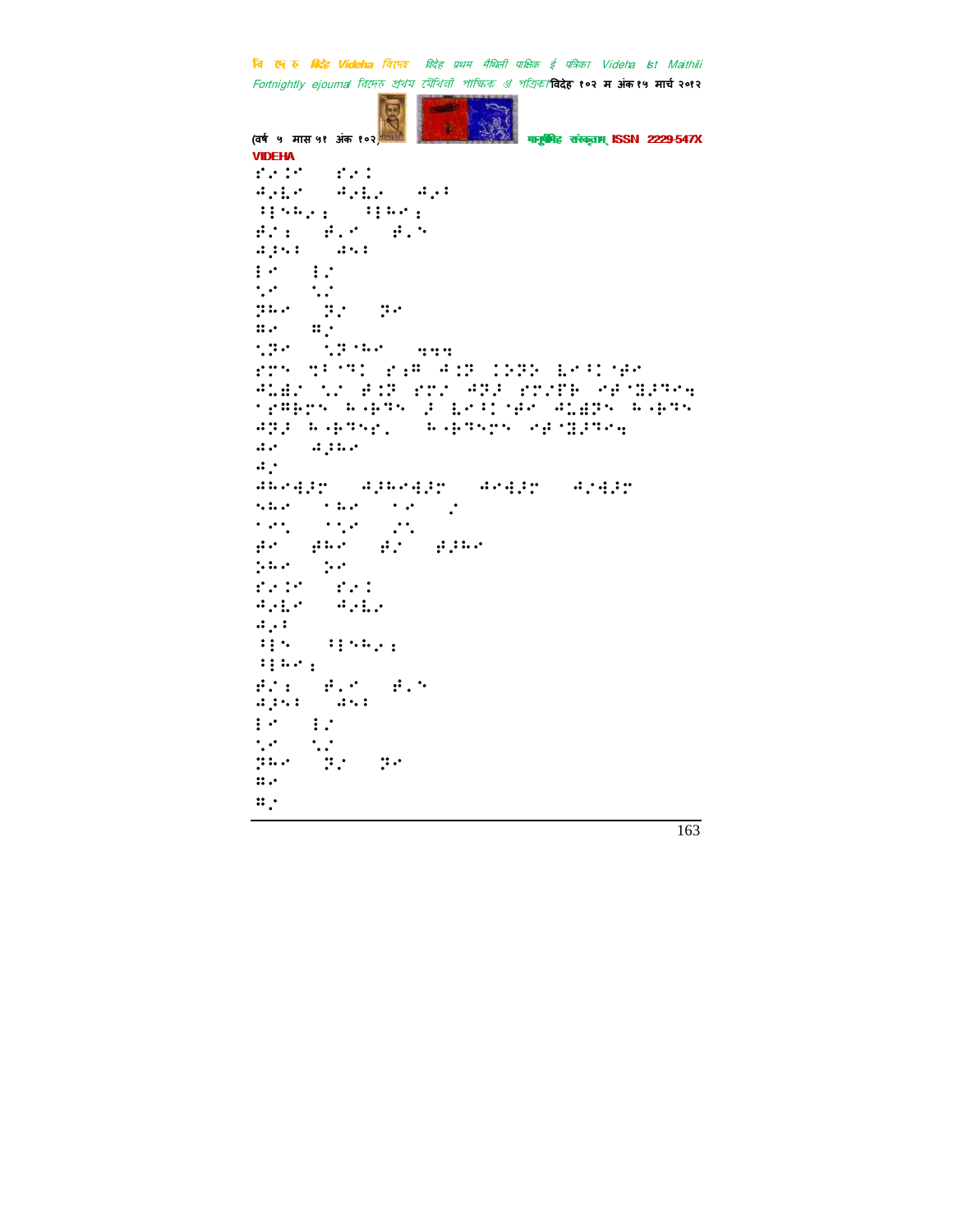```
चि एत् रू मिन्हे Videha निएन्थ विदेह प्रथम मैथिली पाक्षिक ई पत्रिका Videha Ist Maithili
Fortnightly e Magazine রিদেত প্রথম মৌথিনী পাক্ষিক ঐ পত্রিকা'বিदेह' १०२ म अंक १५ मार्च
                                 Separate
२०१२ (वर्ष ५ मास ५१ अंक १०२) मध्य मध्य मध्य मानुविधि संस्कृतम् ISSN 2229-
547X VIDEHA 
⣁⢽0!⣁⢽⢳!
⣅3!⣁0!⢻3!⢻⣁!
२७२ : 2334 : 234 : 235 : 235 : 235 : 235 : 235 : 235 : 235 : 235 : 235 : 235 : 235 : 235 : 235 : 235 : 235 : 2
0⢼⣚⣝⢷!!
SAMALI PROVINS AND EXIDENCY
32⣐⢻⣅⢺!⣋⢴⣞⢷!⢹⣇⢼⢷⢼!⢵⢽!⢷⣓0!⣅⢽3!
⢺B⢼!⢼⢳⢴;!
B⢵3⣋!3!⢷⣓0!⢻⢷⢼⢳⣝;!!!
१⣒⢳⢵⣝B3⢼0!⢳⢵B⣝B3⢼0!⢳⢵⣝B3⢼0!
B3, B3, B3, B , B , B3, B , B3, B , B , B , B , B , B , B , B , B , B , B , B , B , B , B , B , B , B , B , B , B , B , B , B , B , B , B , B , B , 
 0.5991312 \therefore \therefore\ddot{\cdot}३⣒!'!3⢽0a!3⢽0!3⢽0⣝!
3535 37 38 39 39
४⣒!⢸'!⢻30⢸a!⢻30⢸⣝!⢻30⢸!
3! \cdot 3!५. : 1990 - 1991 - 1992 - 1993 - 1993 - 1994 - 1994 - 1994 - 1994 - 1994 - 1994 - 1994 - 1994 - 1994 - 1994 - 1<br>1994 - 1995 - 1996 - 1997 - 1998 - 1999 - 1999 - 1999 - 1999 - 1999 - 1999 - 1999 - 1999 - 1999 - 1999 - 1999
B410 : 0 200 B410 : 0 200 B410 B410
\varepsilon :
300 Tel 3012, Tel, 3012, Tel,
b<sup>4</sup> : H3 + H3 + H3 + H3 + H3
⢷2B3⢼0'⢷'!B3⢼!0!
⢷2⣇⢼3⢴!!
८⣒!B3⢼!⣇3⢼!)0⣅⢷⣓⣏*-!⣇⢼3⢴!) ⢾⢷⢴*!
९
```

```
164
```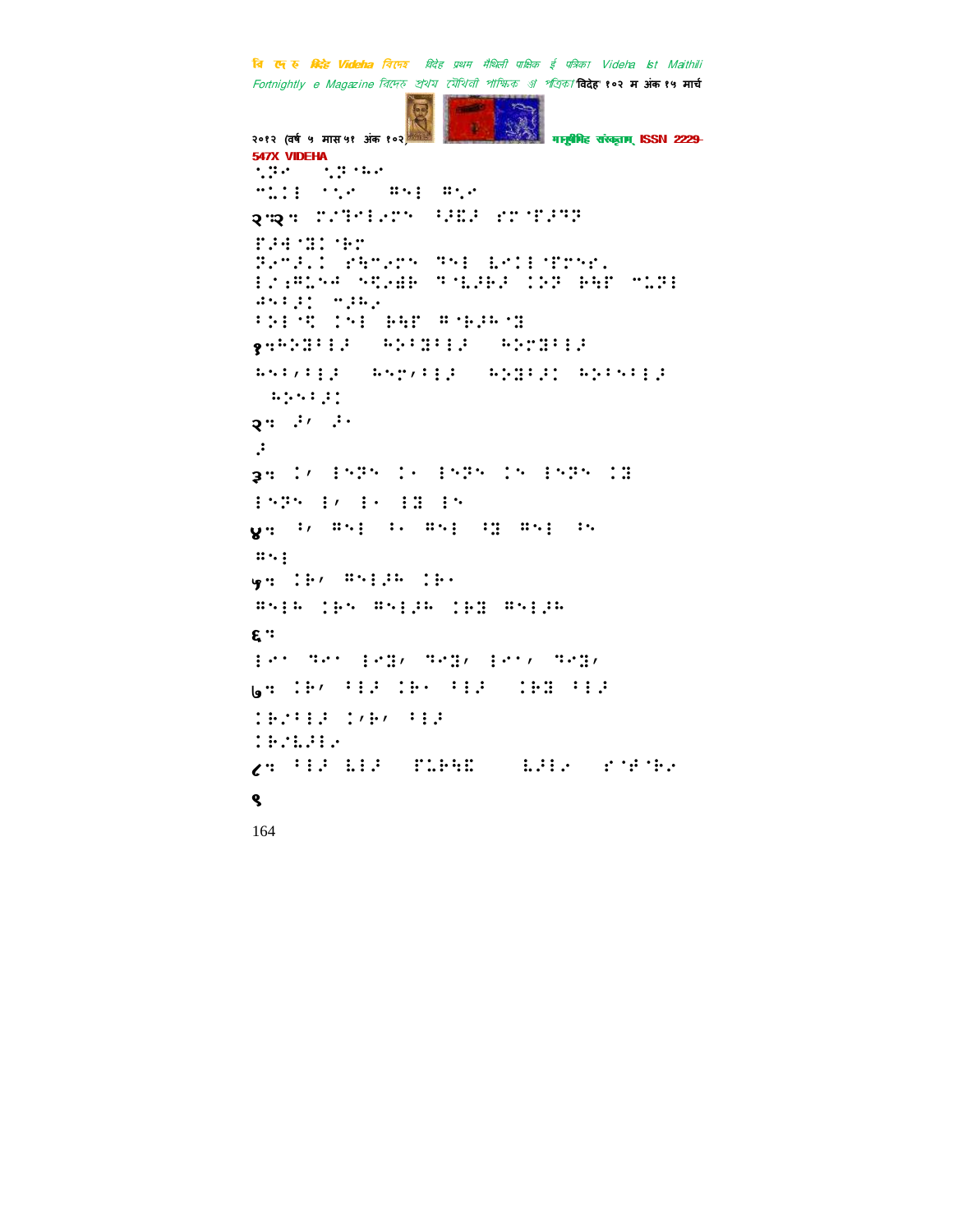(वर्ष ५ मास ५१ अंक १०२) मानुसीह संस्कृतम् ISSN 2229-547X VIDEHA  $\ddot{\cdot}$ ⢼⣌3!⢼⣐⢻3!! १०⣒!0⢷⢼⣝⣀!0⢷⢼⣝⢳!! ११ ॥ ॥ ॥ ॥ ॥ ॥ ॥ ॥ ॥ ॥ ॥ ॥ ॥ ॥ ॥ ! ! ? ! ! ? ! २⣒!3!⢻3!3!⢻3023!⢻3!! १३⣒!⢹3⣈⢽⢳!⢹3⢽⢳-!⢹3⣈⢽!! १४ : ⢹⣈3⢽⢳!⢹⣈3⢽0!⢹⣈32⢽⢳!! १५⣒!⣁⣙⢽⢳0!⣁3⢽⢳!⣁⣙⢽0!⣁32⢽0!  $\ddot{\phantom{0}}$ १६⣒!32⢾0⢹2⢾!3⢾0⢹2⢾!!  $g_{\mathsf{G}}$  :  $\ddots$  : : : : :  $^{\circ}$  :35  $36$  : BCO PERSON BY STREET १९ : २० : २० : २० : २० : २ २०  $\pm$  0  $\pm$  0  $\pm$  0.000  $\pm$  0.000  $\pm$  0.000  $\pm$ २१⣒!⢶⢼F⢻0⢶⢼⣌⢻!⢶⢼⣐⢻0⢶⢼⣌!! २२ :  $\frac{1}{2}$   $\frac{1}{2}$   $\frac{1}{2}$   $\frac{1}{2}$   $\frac{1}{2}$   $\frac{1}{2}$   $\frac{1}{2}$   $\frac{1}{2}$   $\frac{1}{2}$   $\frac{1}{2}$   $\frac{1}{2}$   $\frac{1}{2}$   $\frac{1}{2}$   $\frac{1}{2}$   $\frac{1}{2}$   $\frac{1}{2}$   $\frac{1}{2}$   $\frac{1}{2}$   $\frac{1}{2}$   $\frac{1}{2}$   $\frac{1}{2}$   $\frac{1}{2}$   $\$ २४ व अधिकारी अधिकारी अधिकारी प्राप्त करते हैं। २५ : ने में में से सा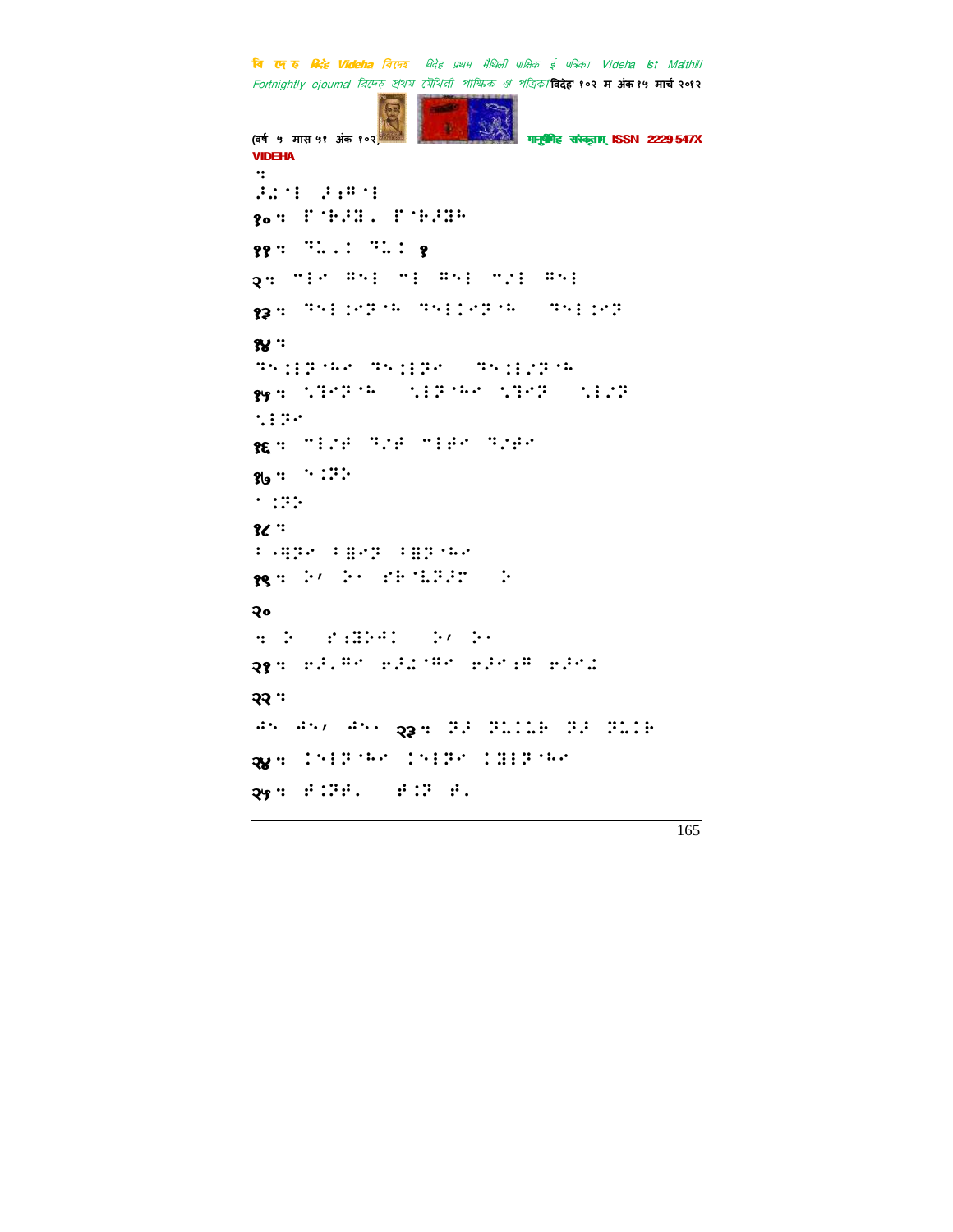```
चि एत् रू मिन्हे Videha निएन्थ विदेह प्रथम मैथिली पाक्षिक ई पत्रिका Videha Ist Maithili
 Fortnightly e Magazine রিদেত প্রথম মৌথিনী পাক্ষিক ঐ পত্রিকা'বিदेह' १०२ म अंक १५ मार्च
२०१२ (वर्ष ५ मास ५१ अंक १०२) मानुषी को अपनी मानुषी के संस्कृतम् ISSN 2229-
547X VIDEHA 
166
3\epsilon \ldots \ldots⢷⢳30⢺⢼⣝!⢷⢳30⢺⢼!⢷⢳3!!
२७ : ३०:३३ : ३०:३०
3⢼⢻30!3⢻3!B⢳⢷⢼⣝0!B⢳⢷⢼!3⢼⢻30!3⢻3!
 3'0B, PRES 1991
२८⣒!⢵⢾⣝0!⢺⢾⣝!⢺⢾'0!⢵⢾'0!⢺⢾0!⢵⢾!!
२९⣒!
 \ddotsc , while an intervals are
30 \frac{3}{2} \frac{3}{2} \frac{3}{2} \frac{3}{2} \frac{3}{2} \frac{3}{2} \frac{3}{2} \frac{3}{2} \frac{3}{2} \frac{3}{2} \frac{3}{2} \frac{3}{2} \frac{3}{2} \frac{3}{2} \frac{3}{2} \frac{3}{2} \frac{3}{2} \frac{3}{2} \frac{3}{2} \frac{3}{2} \frac{3}{2} \frac{3}{३१⣒!⣓⢹!0!⣝⢼⢹)⢵⢽!0⢼⢷B*!
 ⣓⢹0⣝⢼⢹0⣓⢹0⣝⢼⢹0!!
 \mathbb{R}. \mathbb{R}^n , \mathbb{R}^n३२⣒!⢳⢵0!⢵⢳⢵!!
33 .:
F_1 F_2 F_3 F_4 F_5 F_6 F_7 F_8 F_9 F_9 F_9३४⣒!⢽⣊!⢼!⢹ 0⢽⣊!⣐⣇⢼!⢹ 0!⢽⣊!⣇⢼!
 " :
३५ : २००६ राजी राजी राजी
३६⣒!⣁⢳0! ⢼⢾!⣁0⣁⣀0 ⢼⢾!!
३७ :
 \mathcal{L} , \mathcal{L} , \mathcal{L} , \mathcal{L} , \mathcal{L} , \mathcal{L} , \mathcal{L} , \mathcal{L} , \mathcal{L} , \mathcal{L} , \mathcal{L} , \mathcal{L} , \mathcal{L} , \mathcal{L} , \mathcal{L} , \mathcal{L} , \mathcal{L} , \mathcal{L} , \mathcal{L} , \mathcal{L} , \⣇⢷⢺⢾*!!
36 : \frac{33}{20} : \frac{33}{20} : \frac{33}{20} : \frac{33}{20} : \frac{33}{20} : \frac{33}{20} : \frac{33}{20} : \frac{33}{20} : \frac{33}{20} : \frac{33}{20} : \frac{33}{20} : \frac{33}{20} : \frac{33}{20} : \frac{33}{20} : \frac{33}{20} : \frac{३९⣒!⢷⢾⢼⢳0!⢷⢾⢼⢳!⢷⣝⢾⢼⢳!!
```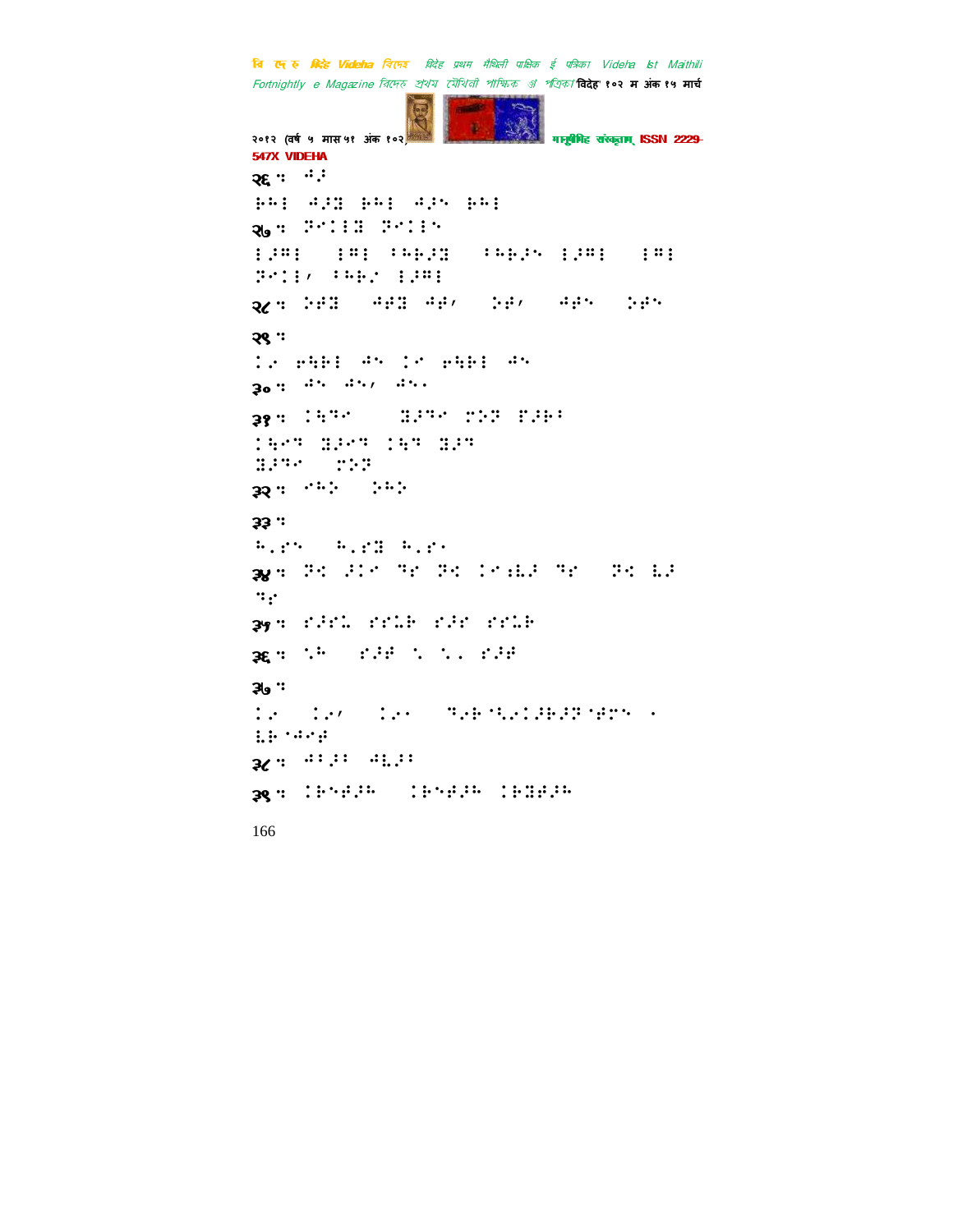**Separate** 

```
(वर्ष ५ मास ५१ अंक १०२) साल करते हैं कि अपनी अक्टूब्रिट संस्कृताम् ISSN 2229-547X
VIDEHA 
४०⣒!⢹3⢼⢽!⢹⣉!⢹3⢼⢽!⢹⣉0⢹3⢼⢽!⢹ !!
४१
⣒!⢻3⢼⢳!⢻3⢼⢳0⢻⣝3⢼⢳!!
४२⣒!⣁⣅!⢼⢷0!⣁⣅!⣊⢷0!⣁!⢼⢷!!
४३⣒!⢺⢼!⣁30!⢺⢼⢾!⣁3!⢺⢼⢾!⣁30⢺2⢾!⣁3!!
४४⣒!0⢳⣅F0!⢸⣞!⢺⢼⢾!⣁30!⢸⣞!⢺⢼!
⣁3!0⢳⣅F0!⢸⣞!⢺⢼⢾!⣁3!!
\mathbf{y} \mathbf{y} :
⢺B⢼⢽!)⣝⣅⣇⢼*0!⢺⣇⢼⢽)⢶⣊⢺⢴*!!
४६⣒!3⣝0!3!'0!a0!3!!0!3a!a0!
34.334y_0: 'x : ' : ' : ' : ''\mathbb{R} :
४८⣒!⣈⢽!0!⣈⢽!0!⣈⢽!0!⣈⢽!!
४९⣒!!
⢳⢴⣐F!⢳⢴FF!!
५०⣒!⢻⢳⢴⣐⢷!⢻⢳⢴F⢷!!
५१ "
⣎⢼⢷!0⢼⢷!⢽⢼!⣎⢼⢷!0⢼⢷!⢽⢼⣝0⢽⢼!!
५२ : <sup>45</sup>13. 45.13.
\mathbf{f}:
५३⣒!⢾⢳⢽⢼!⢾⢳⢽⢼!!
५४ : ५ : १९३१ : १९३१
```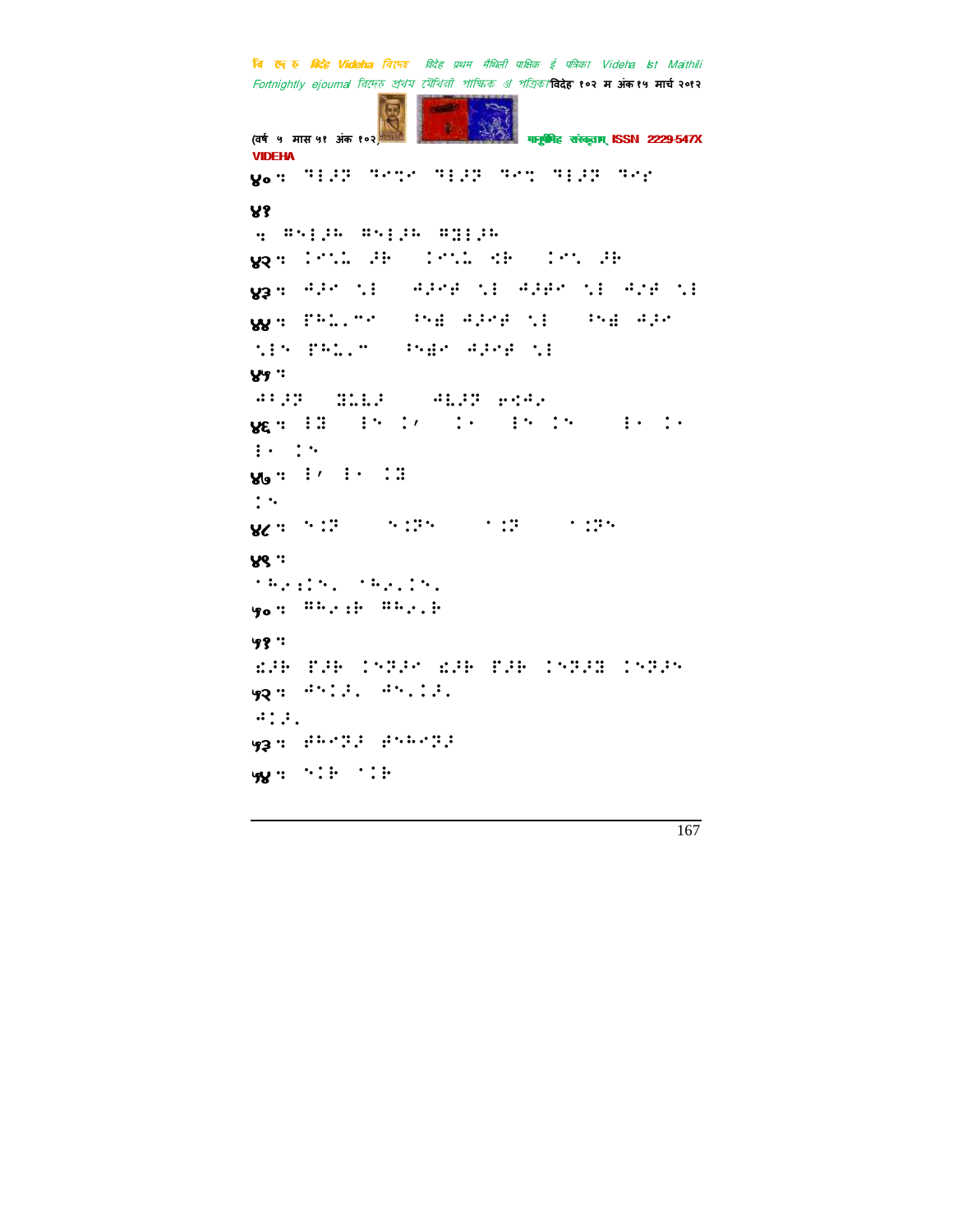```
Fortnightly e Magazine রিদেত প্রথম মৌথিনী পাক্ষিক ঐ পত্রিকা'বিदेह' १०२ म अंक १५ मार्च
२०१२ (वर्ष ५ मास ५१ अंक १०२ मार्ग को सामग्री को मानुषीरि संस्कृताम् ISSN 2229-
547X VIDEHA 
168
५५⣒!B⢳⢽⣅!B⢳⢽⢵!!
५६⣒!B⢳⢽!B⢳⢽!!
y_0: \cdots \cdots \cdots \cdotsBest Best
५८ : <sup>220</sup> : 22
५९⣒!⢷B⢼!0!⢷B⢼⣝0!⢷B⢼!!
६०° में निकाल की प्राप्त है।<br>प्राप्त है कि प्राप्त है कि प्राप्त है कि प्राप्त है।
६१⣒!⢸2⣝⢼⢷⢴!!⣁⢵⣞.⢸⢼0⢸20-!⢺⣚.
⢸⢼⣝0⢸⢼-!!
६२⣒!⢻⢽⢾⢴!⢹⣓!⢸⢼0⢸⢼0⢸⢼F!!!
६३⣒!⢴!0⢵⣙⢴!⢹⣓!⢸⢼0!⢸⢼F0!⢸⢼0!
33⣒!⣝⢼⣇⢾!⢺⢼⣇⢾!!
६४⣒!⢼⣝!2!0!⢼!⣅⢹⢼!⢼!⢾⢼!!
६५⣒!⢹⢽⢳0!⢹⢽!⢹⢽0!⢹⢽⢳0!
⢹⣝⢽⢳!⢹⢽⢳0!⢹2⢽⢳!!
g_{\xi} : \dddot{a}_{\xi} : \dddot{a}_{\xi} : \dddot{a}_{\xi} : \dddot{a}_{\xi}६७⣒!⢵!) ⣐⣝⢵⢺*!⢵a!) ⢷⣇⢽⢼*!!
६८⣒!⢾⢼!!⢾⢼⣝!⢾⢼!!
६९ में 1920 के लिए प्रति का अपनी कारण करने के लिए प्रति का अपनी करने के लिए प्रति का अपनी करने के लिए प्रति क
\mathbf{?}७०⣒!
⢾⢼⢳⣅0!⢾⢼⢳⣓!!
'' १७
```
चि एत् रू मिन्हे Videha निएन्थ विदेह प्रथम मैथिली पाक्षिक ई पत्रिका Videha Ist Maithili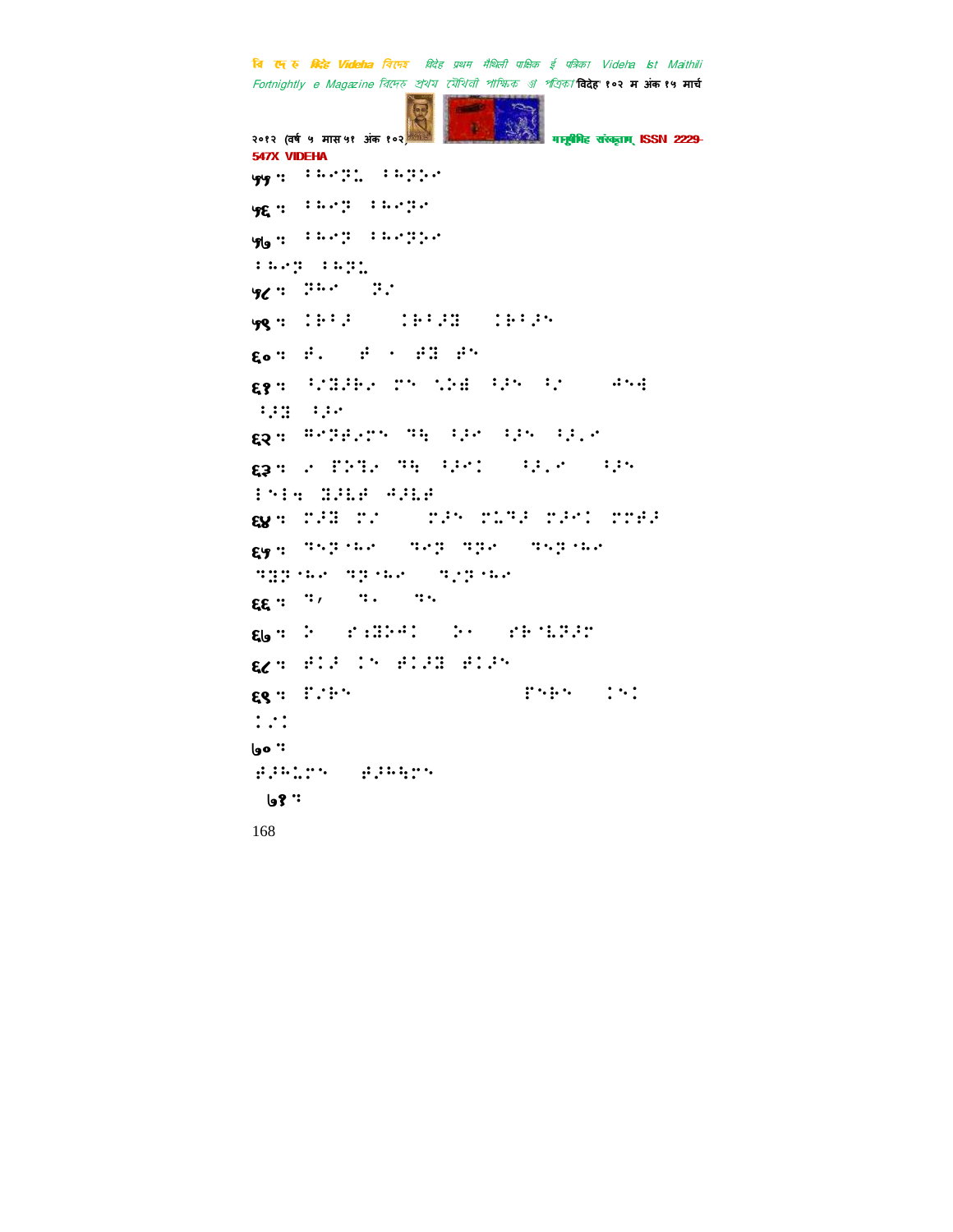(वर्ष ५ मास ५१ अंक १०२) मान<sup>ुष्क</sup>े अधिकारिक संस्कृताम् ISSN 2229-547X VIDEHA 0⣅⢾⢷⢴!! '' हे Best 2010 19:00 19:00 19:00 19:00 19:00 19:00 19:00 19:00 19:00 19:00 19:00 19:00 19:00 19:00 19:00 19:00 19:0 ७३⣒!B⢽⢽⢼⣝0B⢽⢽⢼!!  $\mathbf{S}$  :  $\mathbf{S}$ ७५⣒!! ⢹⢽⣅⢼!⢹⢽⢼!! '' ઉે ⢾⢾⢳ F!! ७७ अति अस्ति । अस्ति अस्ति अस्ति अस्ति अस्ति । अस्ति अस्ति अस्ति अस्ति अस्ति अस्ति अस्ति अस्ति अस्ति अस्ति अस् !!⢻⢷B3⢽⢳0!⢻⢷B3⢽!!  $66$  :  $33311$  $\mathcal{S}$ وا ⢽⢳!⢽⢳)⣉⣅⢹⣎\*!!  $\zeta$ o $\mathbb{R}^{n+1}$   $\mathbb{R}^{n}$   $\mathbb{R}^{n}$ ८१ H 25 (15 25) 15) ८२⣒!⣈⣅⢽⢼!⣈⢽⣅⢼!! ८३⣒!⢸⣅⢳⢼⢷!⢸⣓⢳⢼⢷!!  $\alpha$  :  $\mathbb{C}$   $\mathbb{C}$   $\mathbb{C}$ 0! ⣅⢻⢷0! ⣓⢻⢷!! ८५⣒!⣔⣚⢳⢼!⣔⣞⢳⢼!८६⣒!  $\gamma$  is in  $\beta$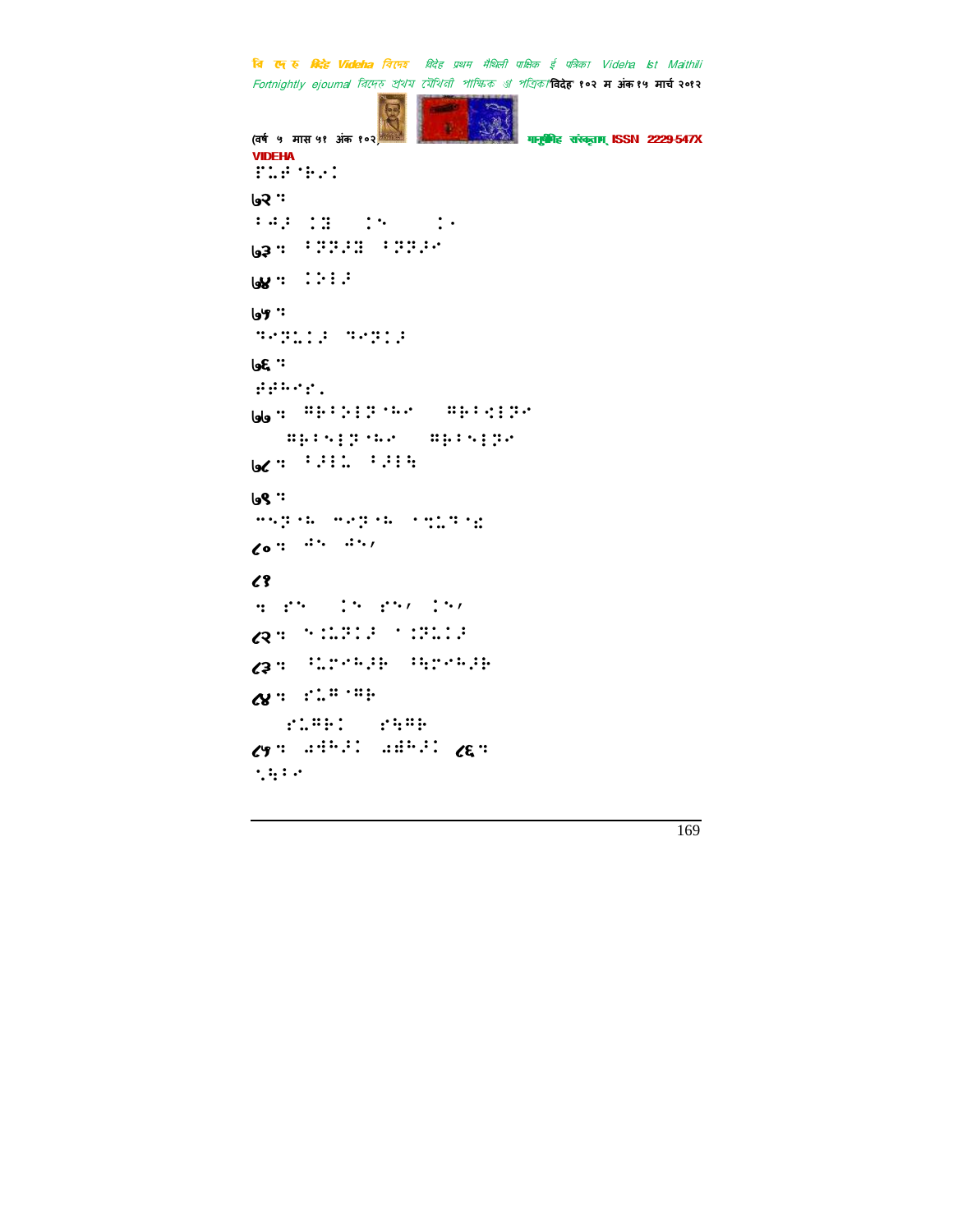```
चि एत् रू मिन्हे Videha निएन्थ विदेह प्रथम मैथिली पाक्षिक ई पत्रिका Videha Ist Maithili
Fortnightly e Magazine রিদেত প্রথম মৌথিনী পাক্ষিক ঐ পত্রিকা'বিदेह' १०२ म अंक १५ मार्च
                                        Separate
२०१२ (वर्ष ५ मास ५१ अंक १०२) मानुसार मानुसार संस्कृतम् ISSN 2229-
547X VIDEHA 
८७⣒!⢷⣝⢵0⢵!⢷2⣝⢵!⢽!⢹3!0⢷⣝⣊.
⢷⣝⣊!!
\alpha : \mathbb{R}^{11} : \mathbb{R}^{11}0⣅B⢼!!
८९⣒!⣔⢻⣛⢼.⣔⢼F⣞⢴!
⣔⢻⣛⢼.⣔⢼F⣞!!
९०९ Fren Fren Fren Fren
९१ : '' '' '' '' '
\sqrt{3} \sqrt{3} \sqrt{3} \sqrt{3} \sqrt{3} \sqrt{3} \sqrt{3} \sqrt{3} \sqrt{3} \sqrt{3} \sqrt{3} \sqrt{3} \sqrt{3} \sqrt{3} \sqrt{3} \sqrt{3} \sqrt{3} \sqrt{3} \sqrt{3} \sqrt{3} \sqrt{3} \sqrt{3} \sqrt{3} \sqrt{3} \sqrt{3} \sqrt{3} \sqrt{3} \sqrt{3९३⣒!3⢻⢼!!
९४ अप्रैले का अप्रैल प्राप्त करने के अनुसार प्राप्त करने के अनुसार प्राप्त करने के अनुसार प्राप्त करने के अनुस<br>जनसङ्ख्या
१५ : 'bai
९६ :
Bai de Santa Constantino
९७ : 225 : 256 : 256 : 276 : 256
\mathsf{S} \mathcal{C} : \mathsf{S} \mathcal{C} : \mathsf{S} \mathcal{C}९९⣒!⣝⢽⢼⣝.!⣝⢽⢼0!⢽⢼0!⢽⢼!!
१०० : २०३०३ - २०३० :
१०१ :
Begin 199
803 : \frac{11}{20} : \frac{11}{20}१०३ :
170
```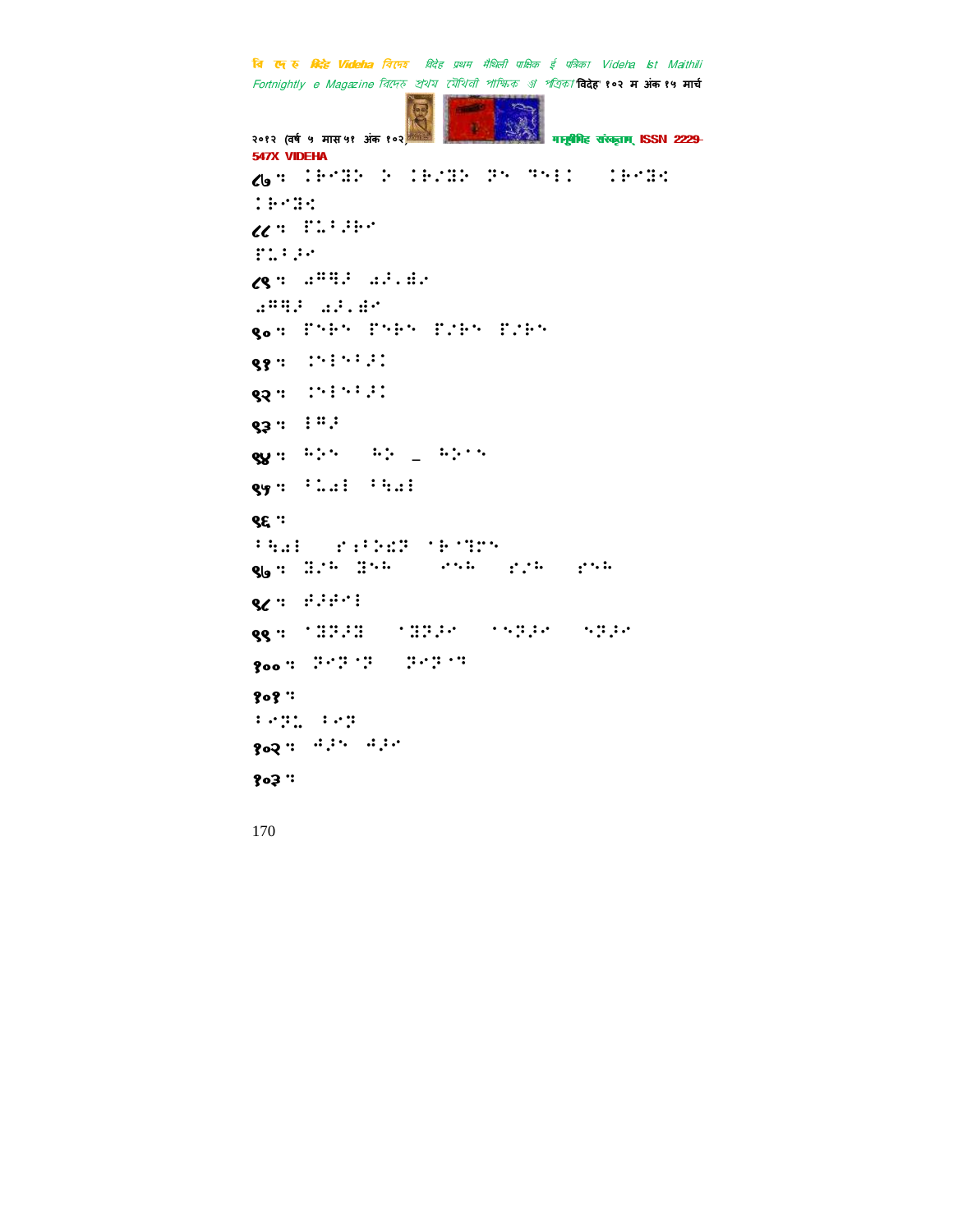```
चि एत् रू मिन्हे Videha निएन्थ विदेह प्रथम मैथिली पाक्षिक ई पत्रिका Videha Ist Maithili
Fortnightly ejournal রিদেহ প্রথম মৌথিনী পাক্ষিক প্র পত্রিকা'বিदेह १०२ म अंक१५ मार्च २०१२
(वर्ष ५ मास ५१ अंक १०२) मानुसीह संस्कृतम् ISSN 2229-547X
VIDEHA 
\mathcal{A}jo!) jo ejggfsfou tfotfolken i staten i staten i staten i staten i staten i staten i staten i staten i
१०४ मा अस्ति । अस्ति । अस्ति । अस्ति । अस्ति । अस्ति । अस्ति । अस्ति । अस्ति । अस्ति । अस्ति । अस्
१०५ :
\mathbf{B}१०६⣒!⣈3⢼!)qmbz*!–⣈3⢼!!
१०७⣒!⣉⢼⢾.!⣉⢼⣝⢾!!
१०८\cdot :
⣟0.!C⣛0!!
१०९
⣒!0C⣛.!0⣟!!
१९०० : २००९ : २००० : २०००
१११⣒!⢷⢼ .!⢷⢼⣉!!
११२⣒!⢳⢵0!⢳⢵⣝!⢳⢵!!
883 :: '.........⣊⢷⢹⢼!!
98११५⣒!B⣅⣔3⢽⢳0B⣅⣔3⢽0!B⣅⣔⣝3⢽⢳!
११६ में 31. 30 जाती है। 30 जाती है कि अपनी कार्य के बाद से अपनी कार्य के बाद से अपनी कार्य क
११७⣒!⣈⣎⢼.!⣈⣎⢼⣝!!
38C :
```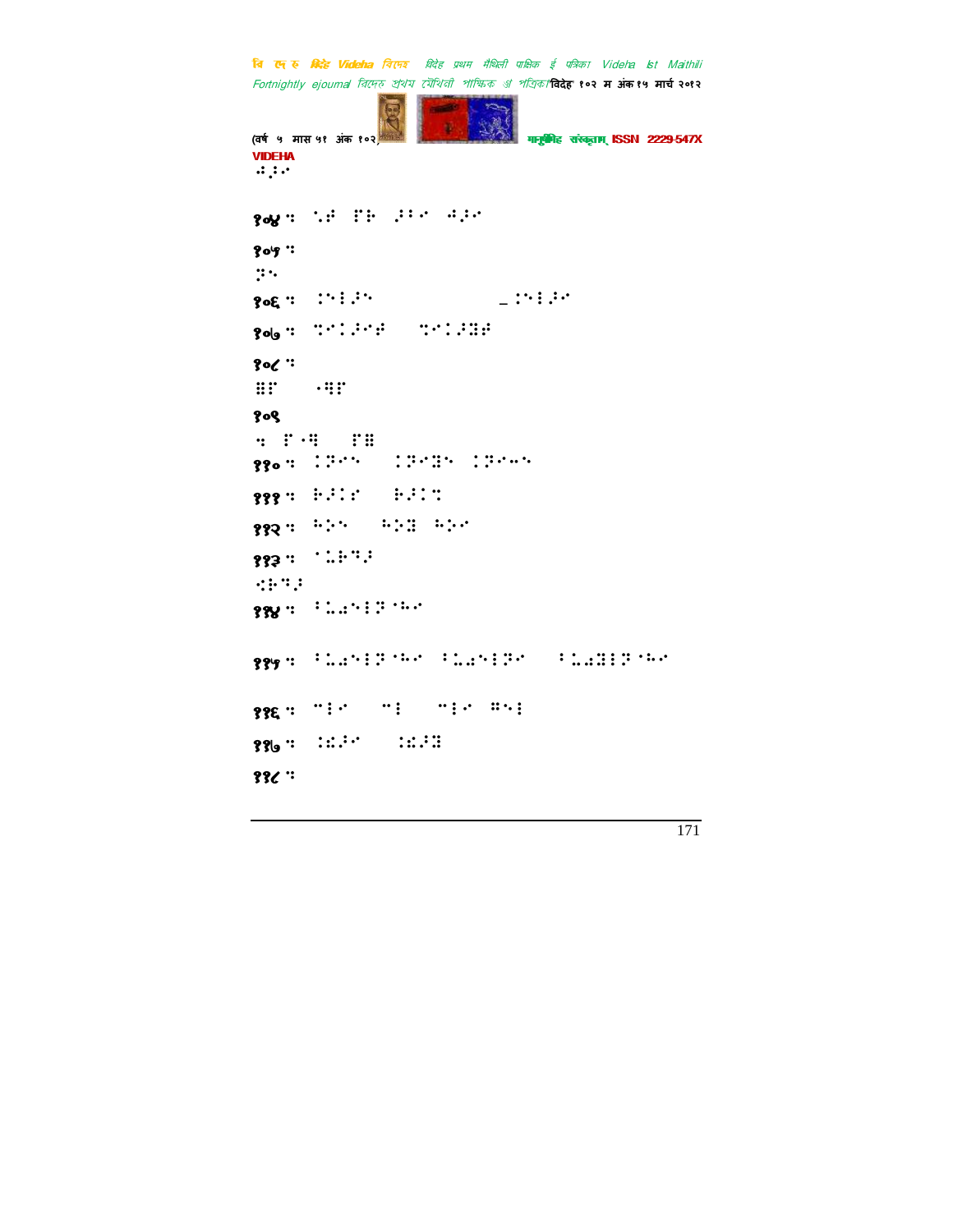Fortnightly e Magazine রিদেত প্রথম মৌথিনী পাক্ষিক ঐ পত্রিকা**'বিदेह' १०२ म अंक १५ मार्च Country** २०१२ (वर्ष ५ मास ५१ अंक १०२) मानुसार में भागूबीमेह संस्कृतम् ISSN 2229-547X VIDEHA ⢵⢽!0⢼⣛3⣈⢽⢳0!⢵⢽!0⢼⣛3⣈⢽0!⢵⢽! 0⢼⢷3⣈⢽⢳!!  $889 : 221 : 221 : 221 : 2221 : 2221 : 2221 : 2221 : 2221 : 2221 : 2221 : 2221 : 2221 : 2221 : 2221 : 2221 : 2221 : 2221 : 2221 : 2221 : 2221 : 2221 : 2221 : 2221 : 2221 : 2221 : 2221 : 2221 : 2221 : 2221 : 2221 : 2221 : 2221 : 2221 : 2221 : 2221 : 2221 : 22$ १२०⣒!  $3 \cdot 3 \cdot 3 \cdot 1$ १२१⣒!⢺⢷⢽⢼!! १२२⣒!⢺⢷⣊⢽⢼!⢺⢷⢵⢽⢼.!⢺⢷⢽⢼0! ⢺⢷⢽⢼!!  $833 ::$  :  $\ldots$ : १२४ ः ⢻⢷B3⢽⢳0!⢻⢷B3⢽!⢻⢷B⣊3⢽⢳0! ⢻⢷B⣊3⢽!!  $33.3$ ⣈2⢾.!)up!uftu\*⣈⢾!! १२६ : २००१ : २००१ : २००१ : २००१ : २००१ : २००१ : २००१ : २००१ : २००१ : २००१ : २००१ : २००१ : २००१ : २००१ : २००१ :  $92\frac{1}{9}$  :  $\frac{1}{9}$  :  $\frac{1}{9}$  :  $\frac{1}{9}$  :  $\frac{1}{9}$  :  $\frac{1}{9}$  :  $\frac{1}{9}$  :  $\frac{1}{9}$  :  $\frac{1}{9}$  :  $\frac{1}{9}$  :  $\frac{1}{9}$  :  $\frac{1}{9}$  :  $\frac{1}{9}$  :  $\frac{1}{9}$  :  $\frac{1}{9}$  :  $\frac{1}{9}$  :  $\frac{1}{9}$  :  $\frac{1}{9}$  :  $\frac$ १२८ : निर्मित सम्मान १२९ : BØRGE ØSTERNEN SARNEN ESTERN १३०⣒!⢷B⣝3⢳⣅F0!⢷B3⢳⣅F0!⢷B3⢳⣅F! ⢷B3⣊⣐!! १३१ : ⢳⢼⢷!)⣅⢼⢷⣜!⢳⢼⢷\*!!

चि एत् रू मिन्हे Videha निएन्थ विदेह प्रथम मैथिली पाक्षिक ई पत्रिका Videha Ist Maithili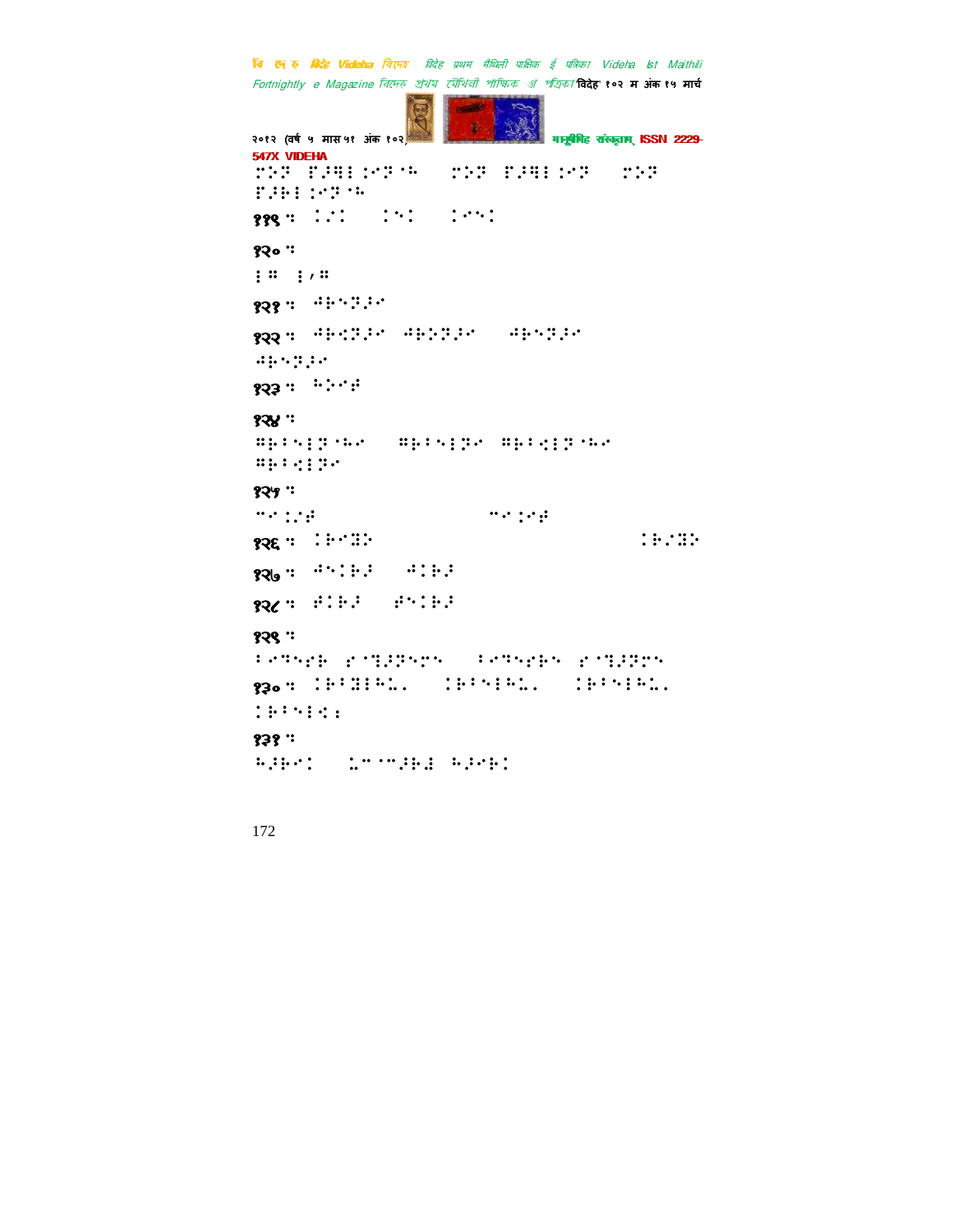**CONTRACTOR** (वर्ष ५ मास ५१ अंक १०२) मान<sup>ुष्ट</sup>े मानुष्टीह संस्कृताम् ISSN 2229-547X VIDEHA १३२⣒!⢵⢺⢽!⣇⢺⢽!⢼⢶ ⢵0!⢶ ⢵ !⢼⢻⢾0! ⢼⢻0!⢼⢻⢺! १३३ : २००९ महिला हिंदी महिला १३४⣒!0⢼!0!0⢼⣝00⢼!!  $334 : "..."$ १३६ : '''''' : 7 )⢽\*!0⢼!⢺⢼⣝!! १३७⣒!⢾⣈⢽!⢽!)⢽⢲\*!⢳2⢾!⣁⣒!⢳20! ⣅⢽20!⢹⣈2!⣁3!⣅⢹⢼!⢳2⢾.⢳2⢾0! ⣅⢽2⢾. ⣅⢽2⢾0!⢹⣈2⢾.⢹⣈2⢾! १३८ :  $^{\circ}$   $^{\circ}$   $^{\circ}$   $^{\circ}$   $^{\circ}$   $^{\circ}$   $^{\circ}$   $^{\circ}$   $^{\circ}$   $^{\circ}$   $^{\circ}$   $^{\circ}$   $^{\circ}$   $^{\circ}$   $^{\circ}$   $^{\circ}$   $^{\circ}$   $^{\circ}$   $^{\circ}$   $^{\circ}$   $^{\circ}$   $^{\circ}$   $^{\circ}$   $^{\circ}$   $^{\circ}$   $^{\circ}$   $^{\circ}$   $^{\circ}$   $^{\circ}$   $^{\circ}$   $^{\circ}$   $^{\circ}$ १३९ : २००९ : 2009 : 2009 : 2009 : 2009 : 2009 : 2009 : 2009 : 2009 : 2009 : 2009 : 2009 : 2009 : 2009 : 2009 : १४० ⣒!3⢻!3'⢻!!  $883$  :  $3983$ १४२ : ⣁⣙⢽⢳0!⣁⣙⢽!! १४३⣒!!  $\begin{bmatrix} 1 & 0 & 0 \\ 0 & 0 & 0 \\ 0 & 0 & 0 \\ 0 & 0 & 0 \\ 0 & 0 & 0 \\ 0 & 0 & 0 \\ 0 & 0 & 0 \\ 0 & 0 & 0 \\ 0 & 0 & 0 & 0 \\ 0 & 0 & 0 & 0 \\ 0 & 0 & 0 & 0 \\ 0 & 0 & 0 & 0 & 0 \\ 0 & 0 & 0 & 0 & 0 \\ 0 & 0 & 0 & 0 & 0 \\ 0 & 0 & 0 & 0 & 0 & 0 \\ 0 & 0 & 0 & 0 & 0 & 0 \\ 0 & 0 & 0 & 0 & 0 & 0 \\ 0 & 0 &$ १४४⣒!⣝⢵!⣝⢵!0!⢵!! १४५ :  $: \cdot$  : १४६ : 173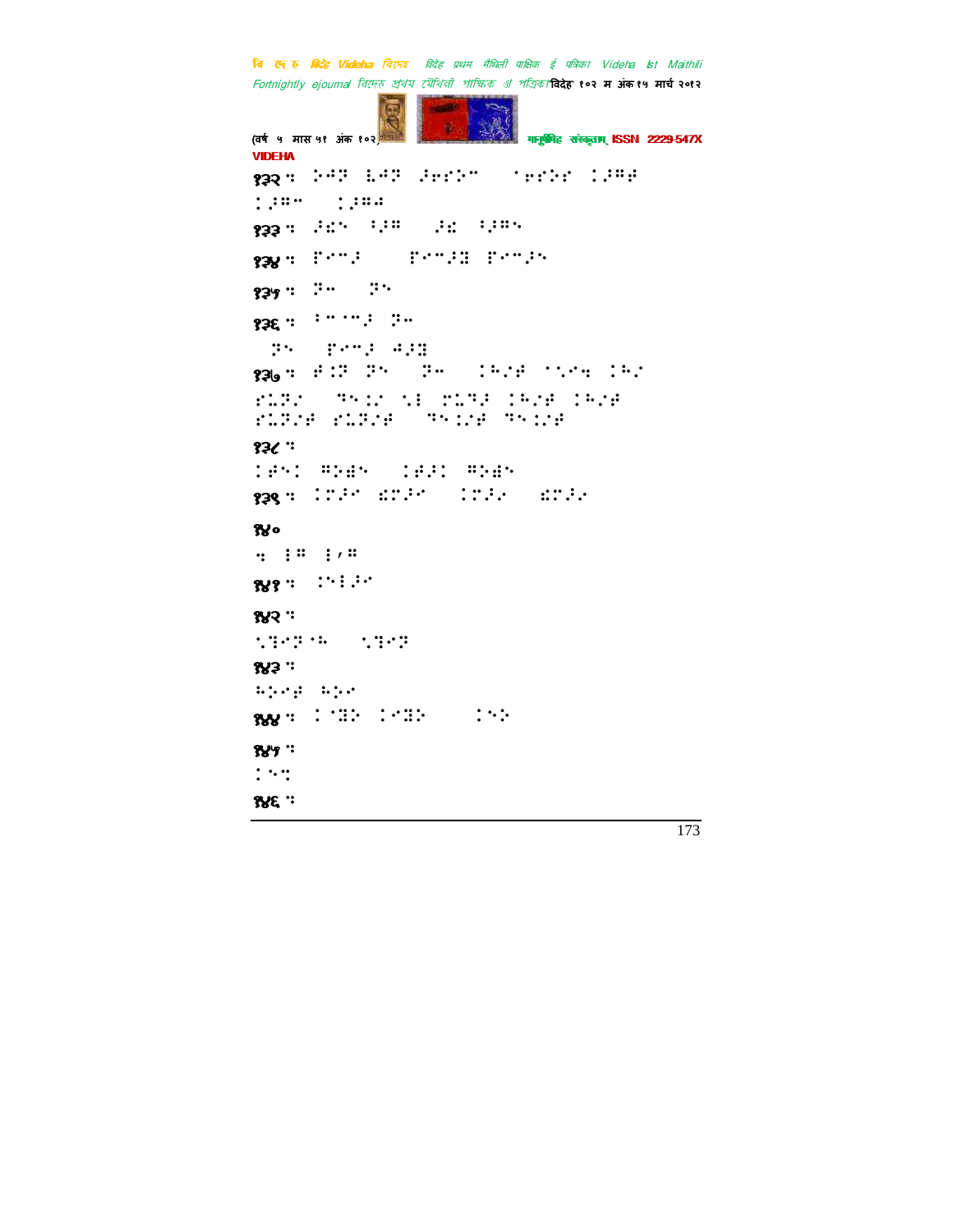```
चि एत् रू मिन्हे Videha निएन्थ विदेह प्रथम मैथिली पाक्षिक ई पत्रिका Videha Ist Maithili
Fortnightly e Magazine রিদেত প্রথম মৌথিনী পাক্ষিক ঐ পত্রিকা'বিदेह' १०२ म अंक १५ मार्च
२०१२ (वर्ष ५ मास ५१ अंक १०२) मानुष्य कर देखे मानुवीपित संस्कृतम् ISSN 2229-
547X VIDEHA 
: \cdot :१४७
⣒!B⢽⢽⢼0!B⢽⢽⢼⣝0!B⢽⢽⢼!!
१४८ : निर्माणि
१४९ : अंग्रेसेटर अधिकार
990: ": ": ": ": ": ": ":१५१ : !! : : : : : : :
१५२⣒!⣋⣅B⢼B0!⣋⣅B⢼B20!⣋⣅⢼B2!
⣋⣅⢼B⣝0!⣋⣅⢼B!!
343 \cdot \cdot \cdot \cdot \cdot \cdot \cdot\cdot ::::::
१५४⣒!30!3!)⣇⢼⣝!⣐⢾!⣉B⢹*.!
\vdots399 : 30 : 30 : 30::::
१७६ : <sup>#88</sup>% #89%
१५७
⣒!⣇⢷⢹⢴!⣇⢷⢹⢴!!
१५८ : २०३३ : २५ : २५ : २०३३ : २५३३
१५९ : ५३.३० : ३५३.३०
१६०⣒!
⢾⢽⢼!⢽!⣃⢷3⢽⢳0!⢾⢽⢼!⢽!⣃⢷3⢽!!
१६१ : २००१ : २२
```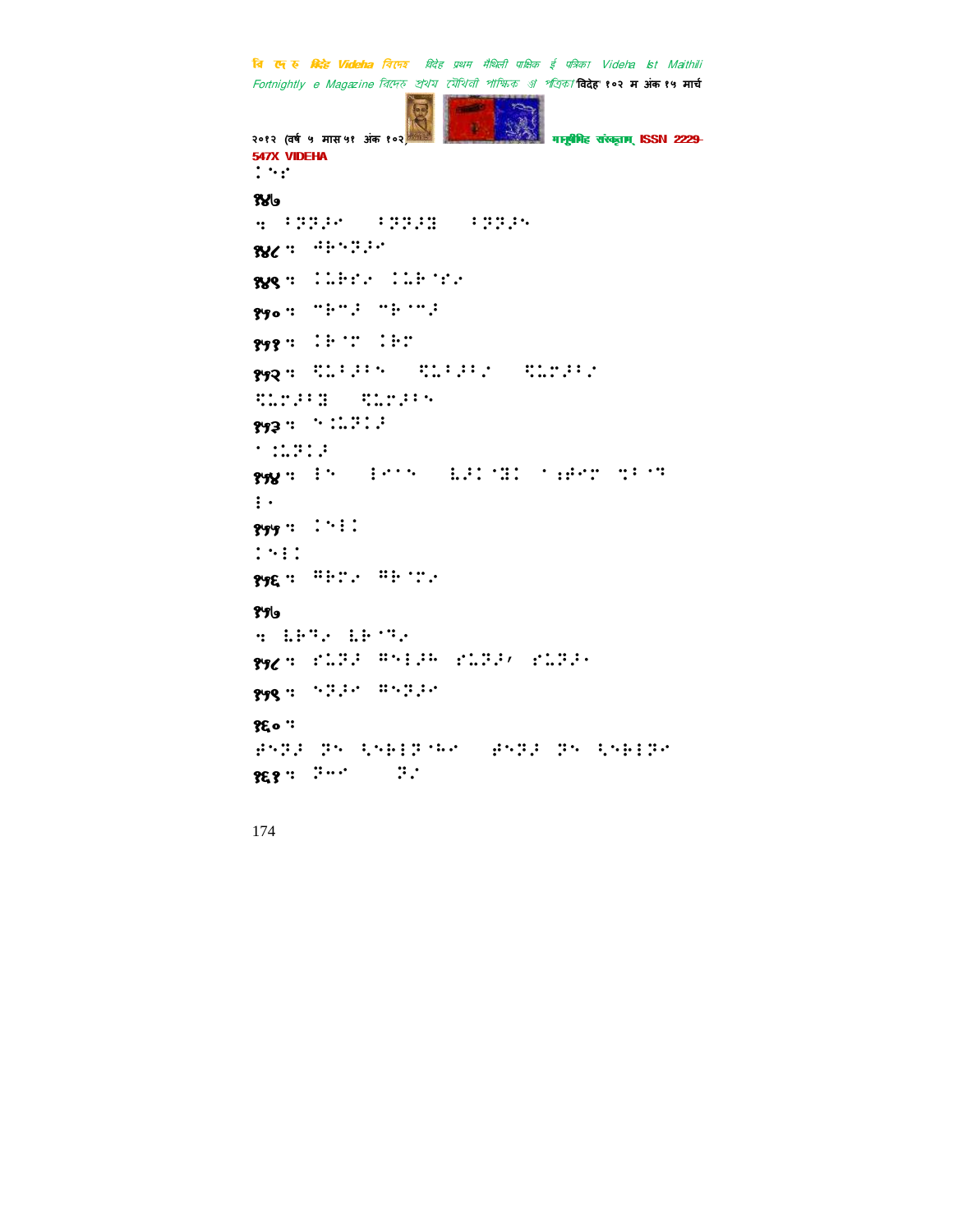(वर्ष ५ मास ५१ अंक १०२) मानुसीह संस्कृतम् ISSN 2229-547X VIDEHA १६२ : **THE U.S.** १६३ : २००९ : २००९ : २००९ : २००९ : २००९ : २००९ : २००९ : २००९ : २००९ : २००९ : २००९ : २००९ : २००९ : २००९ : २००९ : १६४⣒!⣅⢷⢻⢷.⣅⢷⢻⢷!⣅⢷⢻⢷!!  $\mathcal{H}$ १६६⣒!⣎⢵30⣎⢵3!⣎⢵3!!  $R_{0}$ :  $\dddot{ }$  :  $\dddot{ }$  :  $\dddot{ }$  :  $\dddot{ }$  :  $\dddot{ }$  : :  $35<sup>2</sup>$  $\mathbb{R}^n$  :  $\mathbb{R}^n$ १६९ में में में में में में में अपने प्राप्त करते  $g_{\theta}$  $\circ$  :  $\therefore$ १७१ : ⣎⢷!⢾!! १७२ : SHEP ESSEE  $g_{0}$ ३ :  $\ddots$ :  $908$  :  $\therefore$  :  $y_9y ::$   $\vdots$ :  $\vdots$ १७६ : २२००० - २००१ : २००१ : २००१ : २००१ : २००१ : २००१ : २००१ : २००१ : २००१ : २००१ : २००१ : २००१ : २००१ : २००१ : २०  $\mathcal{B}$ १७८⣒! **CBF2PN CBF2PHP**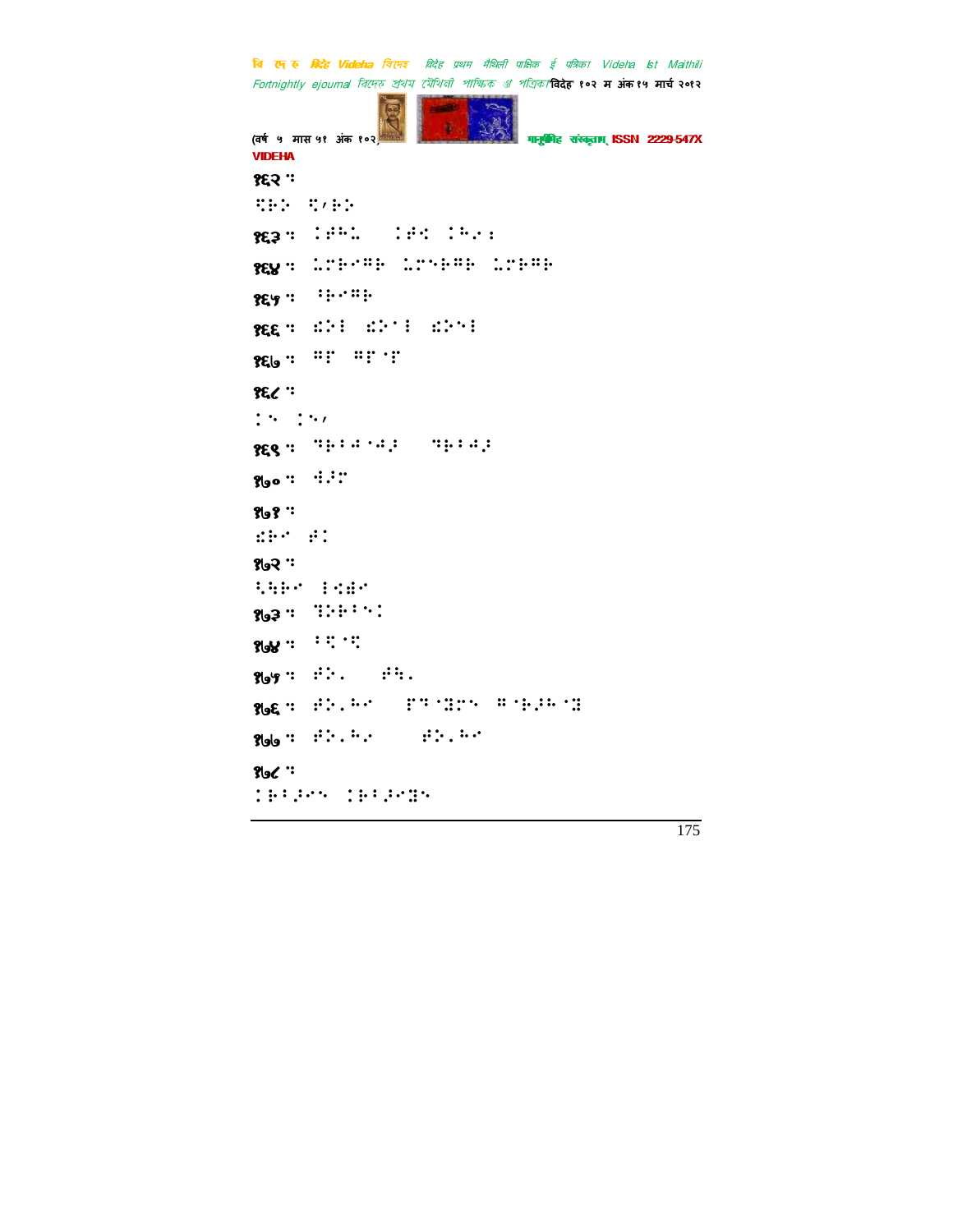```
चि एत् रू मिन्हे Videha निएन्थ विदेह प्रथम मैथिली पाक्षिक ई पत्रिका Videha Ist Maithili
Fortnightly e Magazine রিদেত প্রথম মৌথিনী পাক্ষিক ঐ পত্রিকা'বিदेह' १०२ म अंक १५ मार्च
                                           Separate
२०१२ (वर्ष ५ मास ५१ अंक १०२) मध्य मध्य मध्य मानुविधि संस्कृतम् ISSN 2229-
547X VIDEHA 
g_{\theta}g: \therefore \therefore \therefore \therefore१८०⣒!⢷⢾⣙!0⢷⢾⣙!!
 363 :
The Palest
१८२ : २०२० अधिकारी समाप्त कारण
32:3⢻3⢽⢳0!3⢻3⢽!3⢼⢻3⢽⢳!!
3<sup>2</sup> ⣅⢽!)⣅⢼⢷⣜! ⣅⢽*!!
१८५ : 100 : 100 : 100 : 100
8\angle 6 : 3\div 1\div 1\div 1\div 18८७ : \frac{1}{2} \frac{1}{2} \frac{1}{2} \frac{1}{2} \frac{1}{2} \frac{1}{2} \frac{1}{2} \frac{1}{2} \frac{1}{2} \frac{1}{2} \frac{1}{2} \frac{1}{2} \frac{1}{2} \frac{1}{2} \frac{1}{2} \frac{1}{2} \frac{1}{2} \frac{1}{2} \frac{1}{2} \frac{1}{2} \frac{1}{2} \fracB⢾⢽!!
१८८⣒!⢷B⢵3⢽⢳0!⢷B⣊3⢽0!
⢷3⣈⢽⢳0!⢷3⣈⢽!!
१८९ : 19733 : 1973 : 1974
१९०⣒!!
FD 015
१९१ : "-"...
ration
१९२८ ! BOY PARTS . BUT . BUT . BUT . BUT . BUT . BUT . BUT . BUT . BUT . BUT . BUT . BUT . BUT . BUT . BUT . BUT . BUT . BUT . BUT . BUT . BUT . BUT . BUT . BUT . BUT . BUT . BUT . BUT . BUT . BUT . BUT . BUT . BUT . BUT . 
3.4^{\circ}१९३⣒!!
\mathbf{r}^{\prime\prime} \mathbf{r}^{\prime\prime}176
```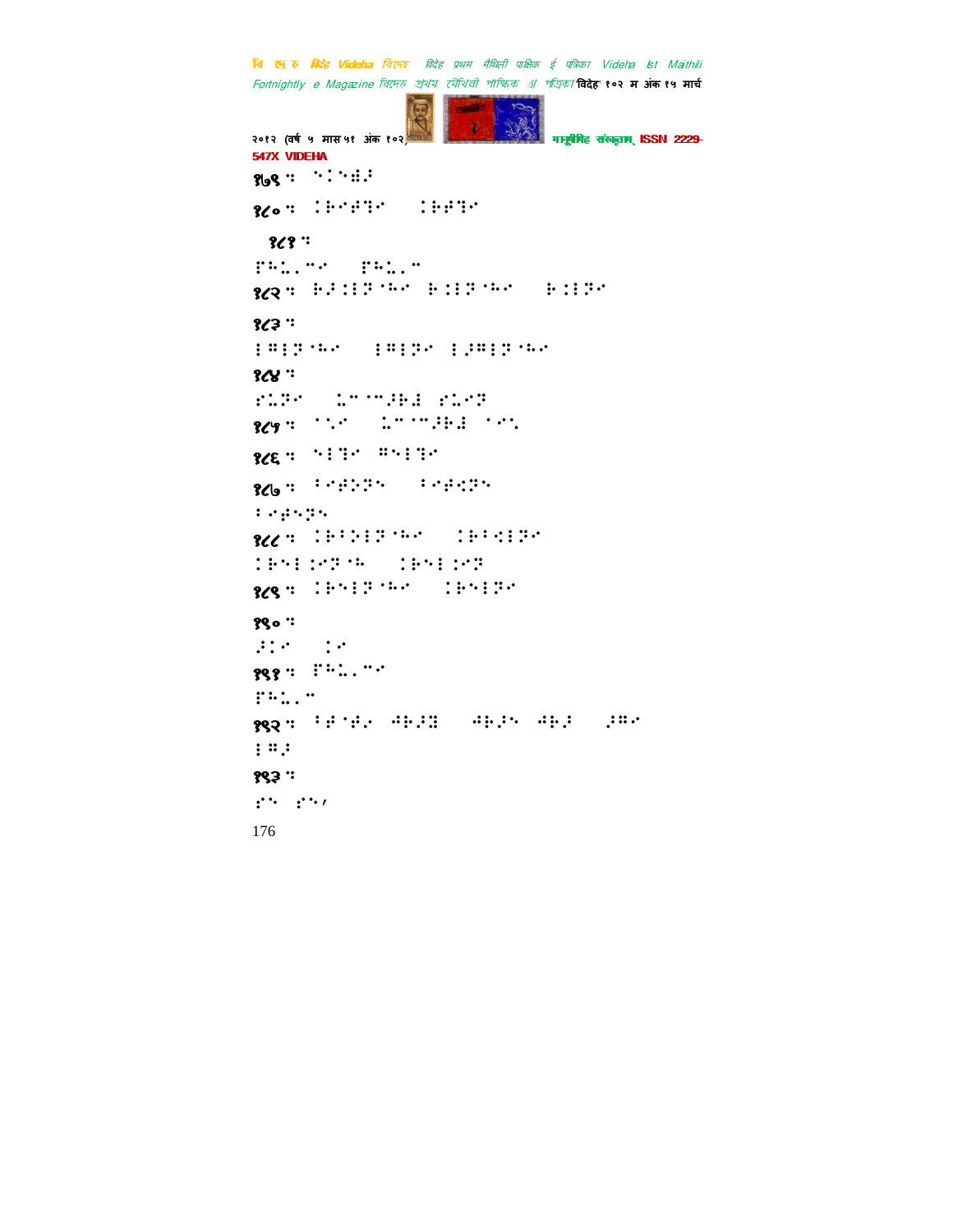```
(वर्ष ५ मास ५१ अंक १०२) मानुसार संस्कृताम् ISSN 2229-547X
VIDEHA 
१९४ :
⢳⢼F!!⢳⢼F!)⢳⢼F!⢳⢼F!⣇⢸⢾⢾!
WED : 49
899 : " "" : " 3\mathsf{PSE} : \mathsf{S}^2 : \mathsf{S}^3१९७⣒!⢳⢵⣝⢾⢽⢳0!⢳⢵⢾⢽⢳0!
⢳⢵⢾⢽0⢳⢾⢽0!⢳⢾⢽⢳!!
१९८⣒!⢳⢼⣙!⣞⢼B0!⢳⢼⣙!⣞⣝⢼B⣝0⢳⢼⣙!
⣞⣝⢼B!!
१९९⣒!⢶⢼!⢶⣐⢼!!
२०० : २०० : २०० : २०० : २०० : २०० : २०० : २०० : २० : २० : २० : २० : २० : २० : २० : २० : २० : २० : २० : २० : २० : २० : २० : २० : २० : २० : २० : २० : २० : २० : २० : २० : २० : २० : २० : २० : २० : २० : २० : २० : २० : २० : २० :
308 : ...२०२⣒! ⢾⢾⢷! ⢾⢾⢷!!
२०३⣒!!
 ⢼⢳B! ⢼⢳B!!
२०४ प्रमाणि उपाध्या प्रभावित सम्बद्धाः स्टब्स्<br>स्टब्स्
२०५ : <sup>Bot</sup> : Bill : Bill : B
२०६ अमेरिक - 1949-2019 (1941)<br>अन्वयः स्टब्स्
२०७ : : : : : : : : : : : : :
1901 39 1901
२०८⣒⣃⣅3⢳⣅F0!⣃⣅⢵3⢳⣅F0!⣃⣅3⣊⣐!!
२०९⣒!3⢼0!3⢼!!
२१० " . . . . . .
```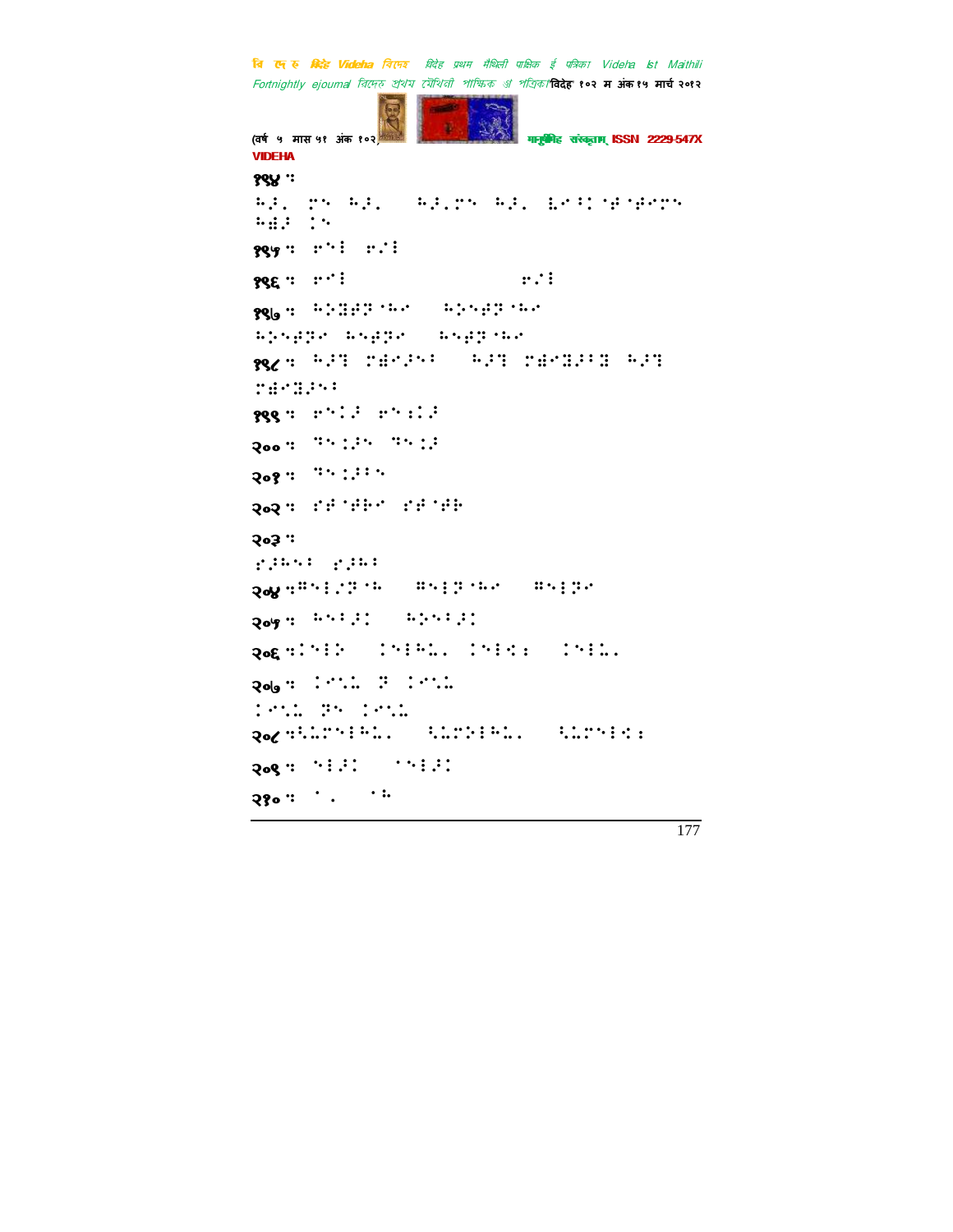```
चि एत् रू मिन्हे Videha निएन्थ विदेह प्रथम मैथिली पाक्षिक ई पत्रिका Videha Ist Maithili
Fortnightly e Magazine রিদেত প্রথম মৌথিনী পাক্ষিক ঐ পত্রিকা'বিदेह' १०२ म अंक १५ मार्च
२०१२ (वर्ष ५ मास ५१ अंक १०२) मानुषी को अपनी मानुषी के संस्कृतम् ISSN 2229-
547X VIDEHA 
333 :: 33!)⢷⣙.0⢷⣇⢷⢾⢾⢽*!२१२⣒⢽⢴0!
\ddots333 B: 999 BB: 999२१४ व्यापारिक अधिकारि
289 :: 1385 \dots\ddot{a} :
380 ::२१८⣒⢸a!0⢸'!)'!⢶⣍⢽⣞!⢴!⢹⣝⢵⢾*!!
२१९ अमेरिकेट के अन्य प्राप्त कर
२२०
⣒⢳⣞⢷0!⢳⣞⣝⢷!!
२२१⣒0⢳3!⢿⢷!⣟0!B⢼⢹0!B⢴!C⣛!!
२२२ पर्यालय जाती है। संस्कृत स्थान करते हैं ।
२२३⣒⢳⣐0!⢳⢴⣐!!
२२४ <sup>...</sup>...
\#\mathcal{D}: \mathcal{D}=\#\mathcal{D}.
२२५ मध्य प्राप्त करने हैं। इस सामान करने के सामान करने के सामान करने के सामान करने के सामान करने के सामान करने
२२६ प्रमिणी जातिकारण करते हो। उसके प्र
२२७⣒⣁⢲0!⣁20!⣁2!0⣁!!
२२८ तमे से E Miner (1998) के साथ संस्था है।
```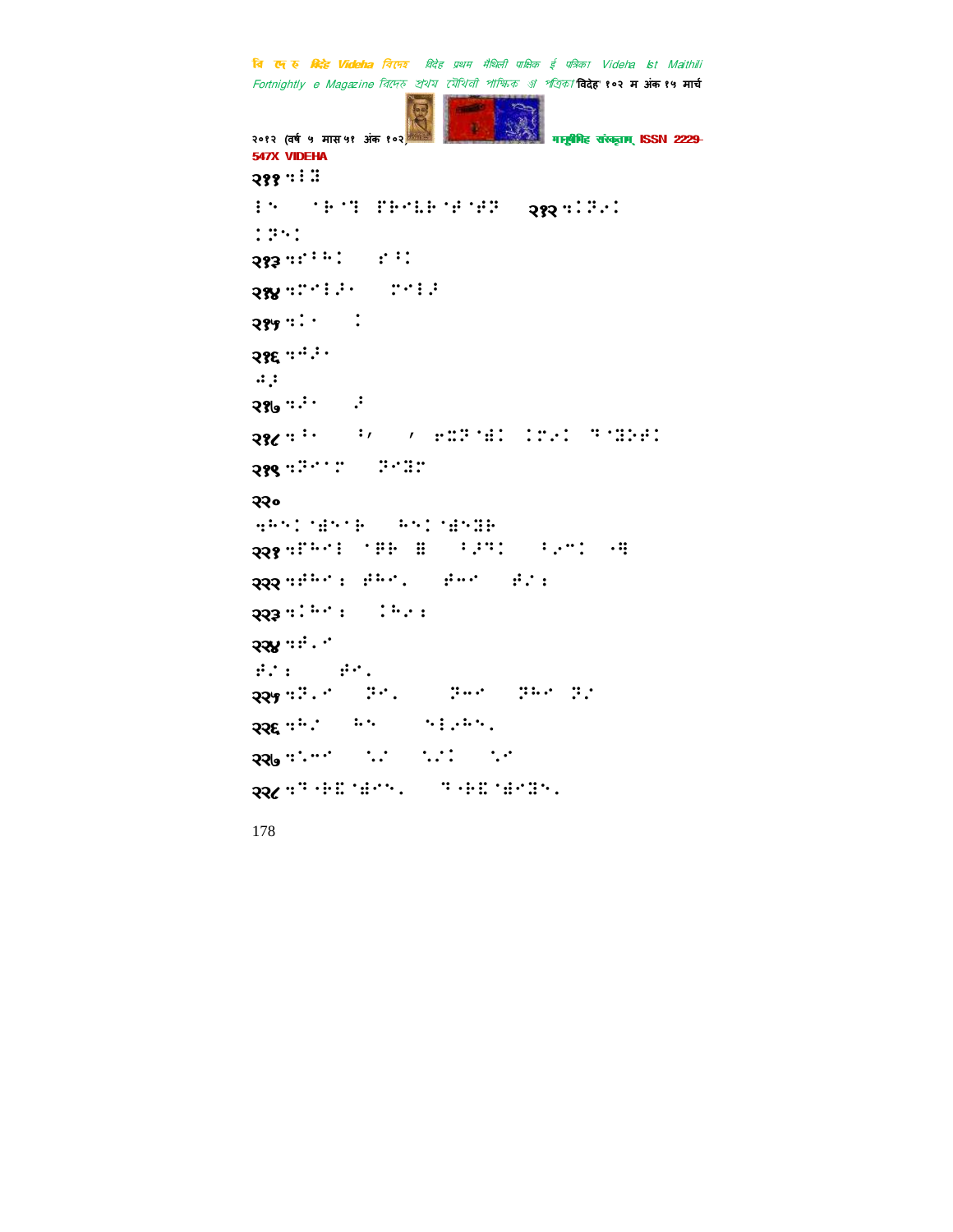(वर्ष ५ मास ५१ अंक १०२) मानुसीर संस्कृतम् ISSN 2229-547X VIDEHA  $\mathfrak{so} \colon : \mathfrak{g} \longrightarrow \mathfrak{so}$ २३०⣒!!  $\mathcal{F}$  ) denote the density of  $\mathcal{F}$  , and  $\mathcal{F}$  and  $\mathcal{F}$ २३१⣒⣅⢽⢵0!⢵⢽⢵-!⢵⢽⢼0⢽⢼! २३२⣒⢻32⢽⢳.⢻3⢽⢳.⢻3⢽! २३३⣒⢳B⢼.!⢳⢵B⢼! २३४ मा २४ मध्ये २००१ मध्ये अस्ति । अस्ति । २३५⣒⣁⣅!⢽!⣁.!⣁⣅!⢽!⣁⣅! २३६⣒⢳⢽.!⢳⢽!  $330 \ldots$ ,  $\vdots$ boe\*0⢼⣒!⢼B(.⢼B(!0⢼B⢳.⢼B⢳! २३८⣒!⢳⢾.⢳2⢾! २३९ तथिया स्थिति । स्थिति स्थिति । स्थिति स्थिति । २४० : २३ : २३ : २४ : २४ : २४ २४१ अप्रैल का अप्रैल का अप्रैल का अप्रैल का अप्रैल का अप्रैल का अप्रैल का अप्रैल का अप्रैल का अप्रैल का अप्रैल<br>अप्रैल का अप्रैल का अप्रैल का अप्रैल का अप्रैल का अप्रैल का अप्रैल का अप्रैल का अप्रैल का अप्रैल का अप्रैल का २४२⣒⢵.⢷⢼!⢵!⣉⣝⢼! Boyden and the second policy of the second policy of the second policy of the second policy of the second policy of the second policy of the second policy of the second policy of the second policy of the second policy of t  $\ddot{\cdot}$ २४३⣒⢴!⢳0!⢵ ⢴!3⢴!⢳0!⢴!⢳2⣒!⢴!  $\ddot{\cdot}$ . २४४⣒⢹C⢷⣏⣞F0!⢹C⢷⣏⣞⣝F! २४५ ⣒⣉⢼30! ⢼3!!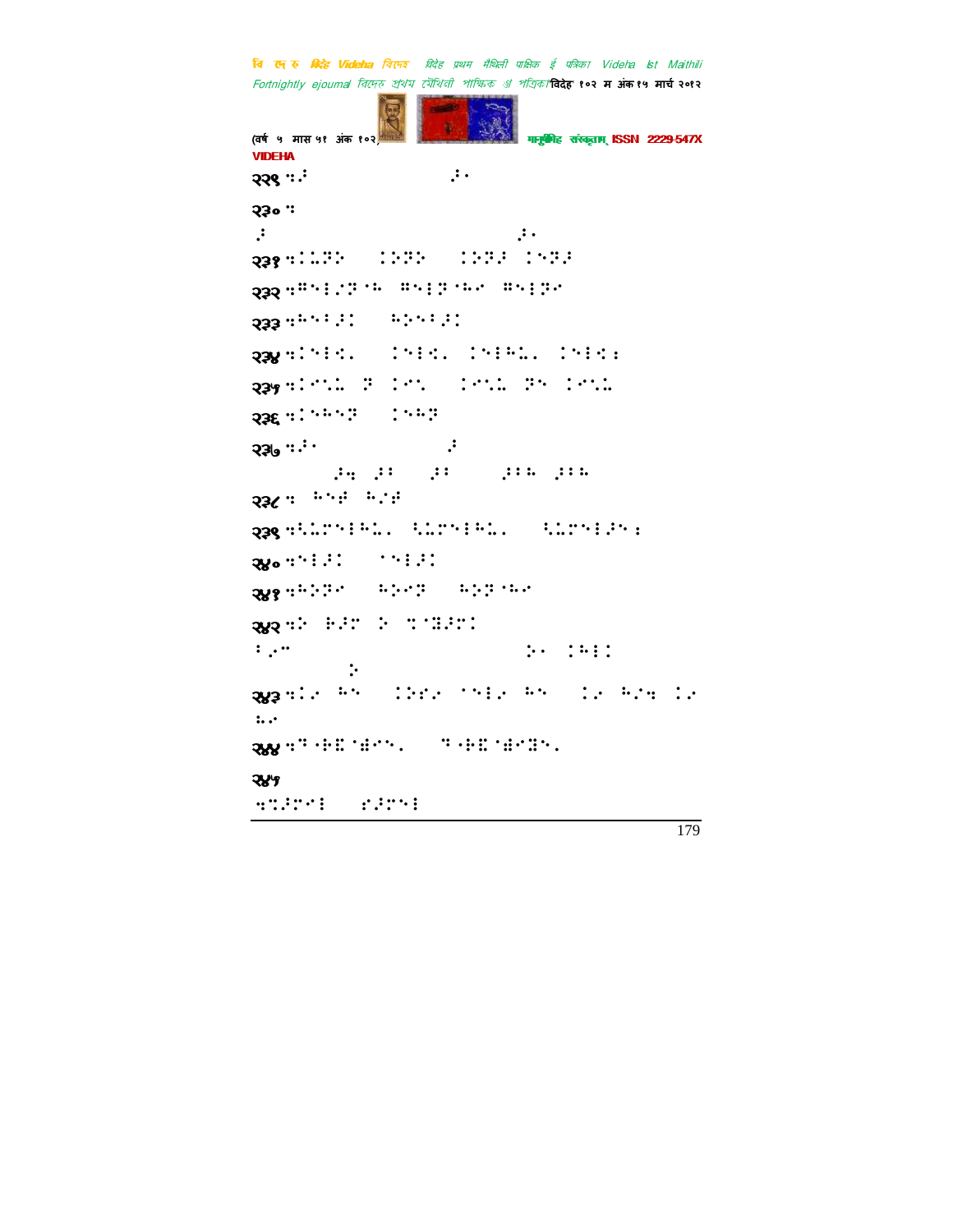चि एत् रू मिन्हे Videha निएन्थ विदेह प्रथम मैथिली पाक्षिक ई पत्रिका Videha Ist Maithili Fortnightly e Magazine রিদেত প্রথম মৌথিনী পাক্ষিক ঐ পত্রিকা**'বিदेह' १०२ म अंक १५ मार्च** २०१२ (वर्ष ५ मास ५१ अंक १०२) मानुष्य संस्कृति संस्कृतम् ISSN 2229-547X VIDEHA २४६ परियोजना करने हैं। इस प्रकार के साथ के बाद से साथ करने के अनुसार करने के अन्य से साथ करने के अन्य से साथ क<br>जनसङ्ख्या के बाद से साथ करने के बाद से साथ करने के अन्य से साथ करने के अन्य से साथ करने के अन्य से साथ करने के २४७ $\cdot$ ः $\cdot$ ः  $\frac{1}{2}$   $\frac{1}{2}$   $\frac{1}{2}$   $\frac{1}{2}$   $\frac{1}{2}$   $\frac{1}{2}$   $\frac{1}{2}$   $\frac{1}{2}$   $\frac{1}{2}$ २४८ ःः स्यानाः २४९ : संस्कृतिका अधिकारि  $290$   $\cdots$   $\cdots$   $\cdots$ २५१ : 100 CONSERVATION २५२⣒⢶⢼⢷⢾⢴!⢸a!⢻30!⢸!⢻30!⢸⣝!⢻3! २५३⣒⢵⢽⢼0!⢽⢼0!⢽⢽⢼0⢽⢼! २५४ : २००९ २५५ : २२ : २० : २ २५९ : " ' ' ' ' ' ' ' ⢻3⢼⢳!)⢷⣙!0⢷⣇⢷⢾⢽\*!! २५% अंतरिक्षिण अधिकारिक अधिकारिक अधिकारिक अधिकारिक अधिकारिक अधिकारिक अधिकारिक अधिकारिक अधिकारिक अधिकारिक अधिका<br>अधिकारिक अधिकारिक अधिकारिक अधिकारिक अधिकारिक अधिकारिक अधिकारिक अधिकारिक अधिकारिक अधिकारिक अधिकारिक अधिकारिक अध २५८ अंत अस्ति । अस्ति । अस्ति । अस्ति । अस्ति । अस्ति । अस्ति । अस्ति । अस्ति । अस्ति । अस्ति । अस्ति । अस्ति <br>अस्ति । अस्ति । अस्ति । अस्ति । अस्ति । अस्ति । अस्ति । अस्ति । अस्ति । अस्ति । अस्ति । अस्ति । अस्ति । अस्ति २५९ : 1951 - 1951 - 1952 : 1953 २६० वर्षे संकट के संकट प्रकार के संकट के संकट के संकट के संकट की अधिकारित के संकट की अधिकारित की अधिकारित की अ<br>जनसङ्ख्या 00⣚⢵3⢽⢳0!0⣚B⣊3⢽0! २६१⣒⢽0!⢽⣝! २६२ मनिष्ठी जिल्लामा अवस्थित हो। २६३⣒0⢳3!⢿⢷!⢷⢳⢽!⣟0!B⢴!⢷⢳⢽!⣟!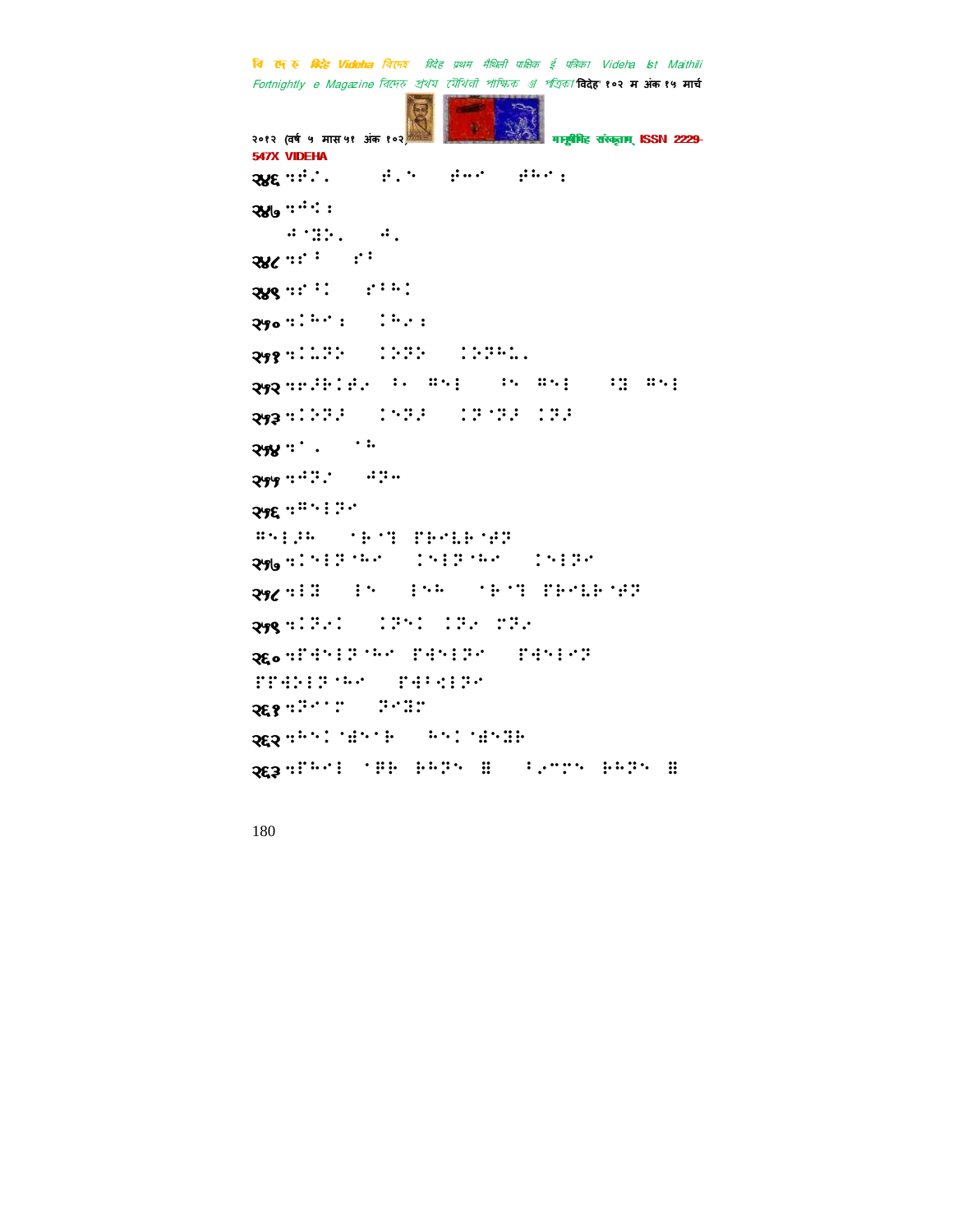चि एत् रू मिन्हे Videha निएन्थ विदेह प्रथम मैथिली पाक्षिक ई पत्रिका Videha Ist Maithili Fortnightly ejournal রিদেহ প্রথম মৌথিনী পাক্ষিক প্র পত্রিকা**'বিदेह १०२ म अंक१५ मार्च २०१२** 



VIDEHA

```
२६४⣒⢼⢼⢷⢼⢽⢾!B⢼⢷⢴!0⢷⣝⢵⢻!⣅⢾!
⢽20!0⢵ ⣞⢷⢵⢶⢴!0⢷⣝⢵⢻!⢶⢼⢽⣞!
⢾⢽⢴⢴!⢽⣝⣓⢽⢾⢼!0⢷⢼⣝!⢵⢷!B⢹3⢼!
⣇⢻⢷⢳!)B⢼⢷⢴*!!0⢷⣝⢵⢻!⣅⢾!
२६५ :: 10 लाख सा १९९७ : १९९७ : १९९७ : १९९७ : १९९७ : १९९७ : १९९७ : १९९७ : १९९७ : १९९७ : १९९७ : १९९७ : १९९७ : १९<br>सन्दर्भ
\mathbb{R}^2 and \mathbb{R}^2२६६ परिवर्तन करता है। यस स
२६७ : : : : : : : : २६७
२६८ : : : : : : : : : : : : : : : : २६८
२६९ : : : : : : : : : : : : xiii
२७० : २०० : २०० : २०० : २०० : २०० : २०० : २०० : २०० : २०० : २०० : २०० : २०० : २०० : २०० : २०० : २०० : २०० : २०
२७१
⣒⣈⢼⢾0!⣈⢾0!⣈2⢾!!
२७२ व्यक्तिगति कालिक प्राप्त करते हैं। यो कालिक प्राप्त करते हैं।
२७३⣒⣉⣅⢷⣅0!⣉⣅⢷⣅⢳!
२७४ : 2019 - 2019 - 2019 - 2019 - 2019 - 2019 - 2019 - 2019 - 2019 - 2019 - 2019 - 2019 - 2019 - 2019 - 2019 - <br>अन्न समाप्रकार के साथ समाप्रकार के साथ समाप्रकार के साथ समाप्रकार के साथ समाप्रकार के साथ समाप्रकार के साथ सम
२७५ ु. पुलिस प्राप्त स्टाइक स्टाइक स्टाइक स्टाइक स्टाइक स्टाइक स्टाइक स्टाइक स्टाइक स्टाइक स्टाइक स्टाइक स्टाइ
२७६ पर्वतिष्ठः स्वतिष्ठः स्वति ।
२७७ पालिक प्राप्त करने के अन्य प्राप्त करने के अन्य प्राप्त करने के अन्य प्राप्त करने के अन्य प्राप्त करने के 
२७८⣒⢼30!3!
208 :::: \therefore२८०⣒⢼⣝30!30!⢼3!
```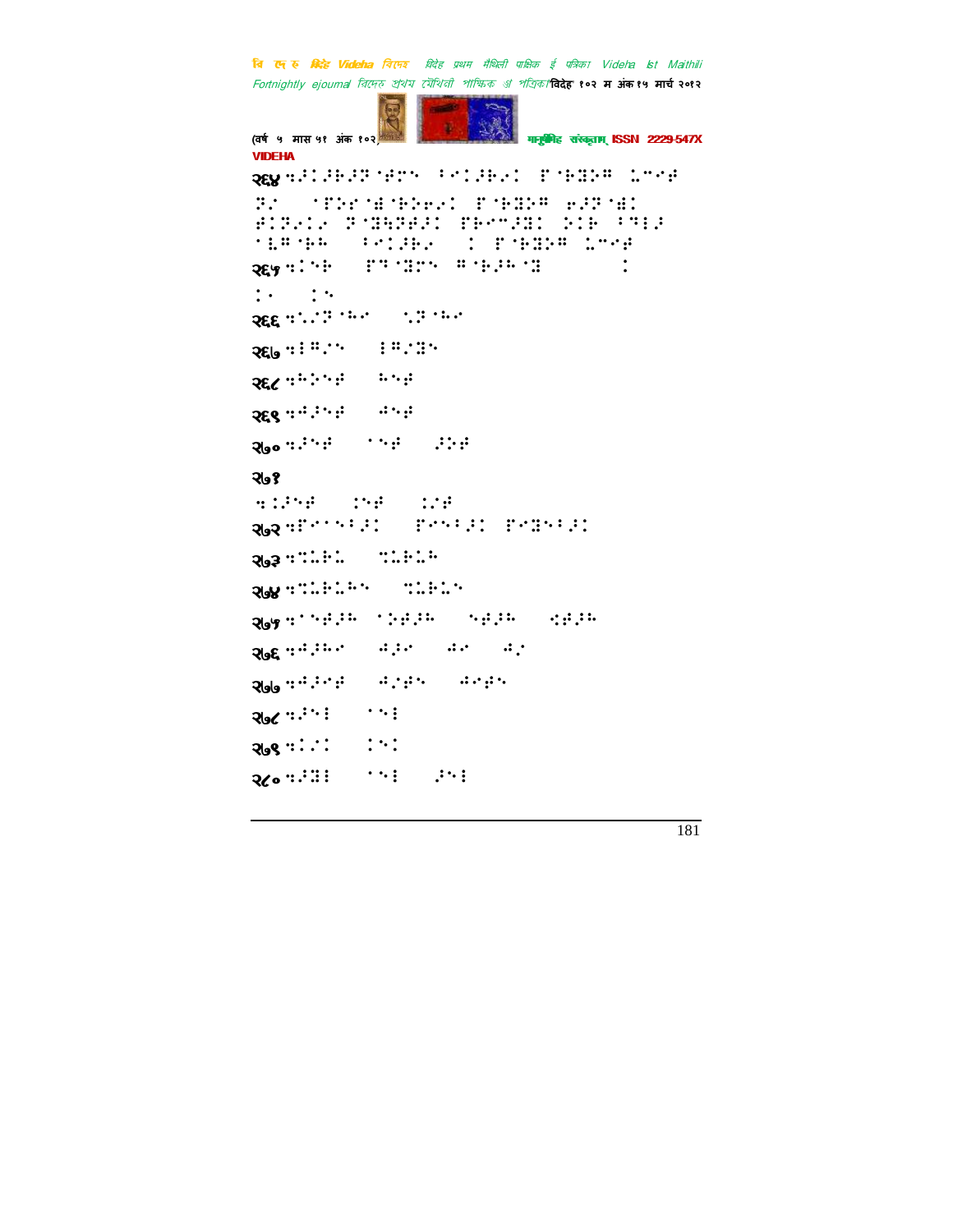Fortnightly e Magazine রিদেত প্রথম মৌথিনী পাক্ষিক ঐ পত্রিকা**'বিदेह' १०२ म अंक १५ मार्च Separate** २०१२ (वर्ष ५ मास ५१ अंक १०२) मानुसारी मानुसारि संस्कृतम् ISSN 2229-547X VIDEHA २८१ पा निर्माण करता है। अपनी करता है। अपनी करता है  $3:3:3:4$ २८२ : २००१ : २०१९ : २०१९ : २०१९ : २०१९ : २०१९ : २०१९ : २०१९ : २०१९ : २०१९ : २०१९ : २०१९ : २०१९ : २०१९ : २०१९ : २८३ : २८३ : २००२ : २००२ : २००२ : २००२ : २००२ : २००२ : २००२ : २००२ : २००२ : २००२ : २००२ : २००२ : २०० २८४ : हेलेंकर वाहित होत २८५ : महाराज महाराज महाराज २८६ : 2012 : 2012 : 2012 : 2013 २८७ : 1999 अपने अपने अपने अपने अधिकारित अपने अधिकारित अपने अधिकारित अधिकारित अधिकारित अधिकारित अधिकारित अधिकार<br>जनसङ्ख्या २८८⣒⢳2⢾!⢷⢳⢴0⢹⣈2⢾!⢷⢳⢴0!⢳2⢾!⣁3⣊⣐0! ⢳2!⣁3⣊⣐.!⢳⢽⢼!32⢾0!0⣟2⢾! ) THE THEF SET INTO THE IP THE SHEET .!⢼⢷!B⣅⣔20!B⣅⣔2⢾!)B⣅⣔20!B⣅⣔2!⣁⢴-! ⣅⢹⢼!B⣅⣔2⢾.B⣅⣔2⢾\*0! 2⢾0! 2⣒! 1₿2₽ 1₿24 M20 M294 N21 (N24 B320!B32⣒!⢷⣈B⢼0!⢷⣈B⢼!⣒!B⢽⣅0! Boye Baar (Baar Social De 0⢽.0⢽!⢺⢻⢳0⢷!0⢷⣝⢵⢻! ⢴⢴⢽!⣁⣒! Bówellow Bookston Bookston Bookston Bookston Bookston Bookston Bookston Bookston Bookston Bookston Bookston Bo  $\ddots$  : २८९ : प्राप्ताः प्राप्ताः प्राप्ताः २९०⣒⢸⣞0!⢸⣞0!⢸F⣞! २९१ : ⣈⢽0!⣈⢴⢽0!!⣈⣅⢽⢼!)⢸⢵⢷!⣈⢽0!⢸⢵⢷!⣈⢴⢽\*!! २९२ ::<sup>:..</sup><br>२९२ ::<sup>:</sup>

चि एत् रू मिन्हे Videha निएन्थ विदेह प्रथम मैथिली पाक्षिक ई पत्रिका Videha Ist Maithili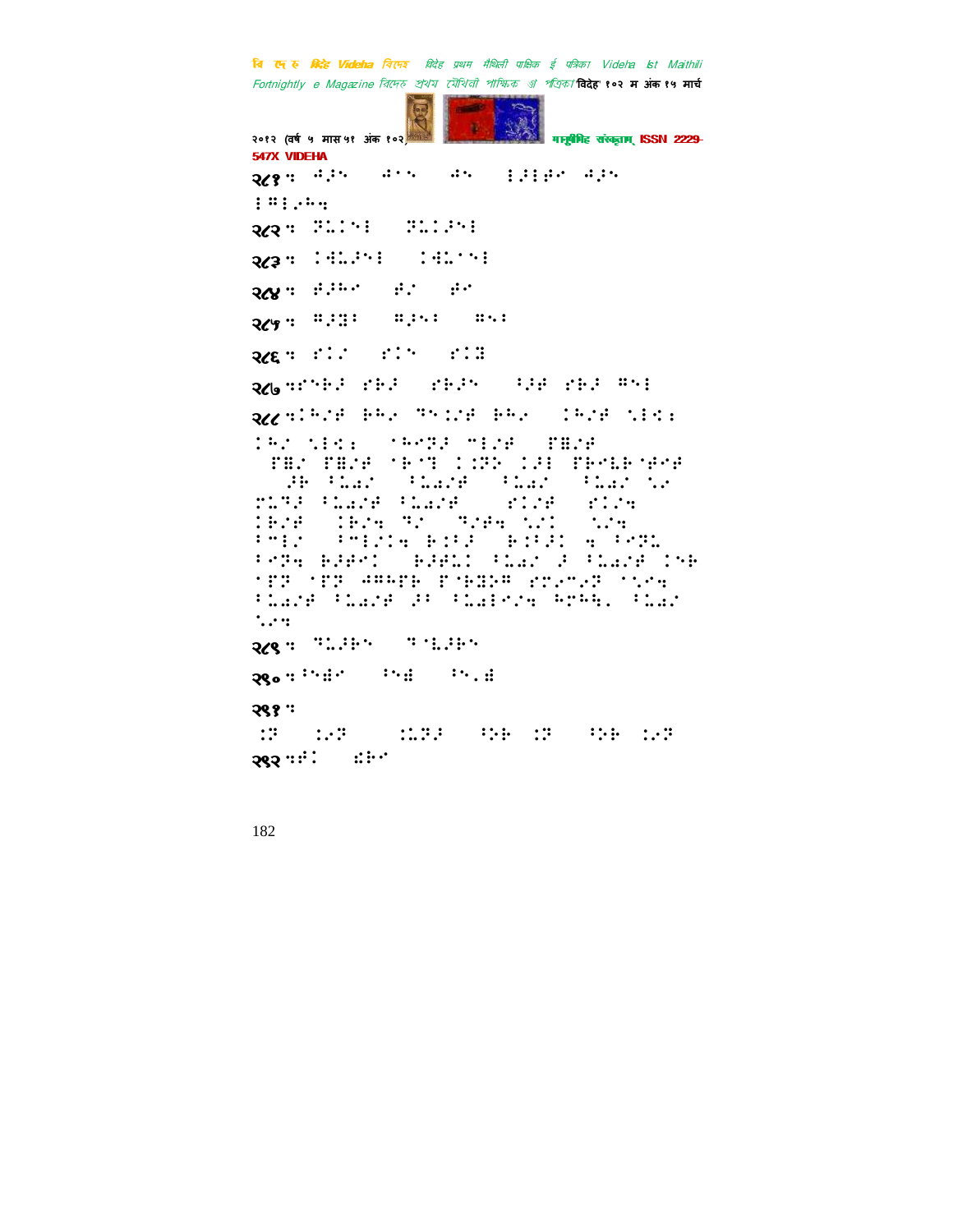```
चि एत् रू मिन्हे Videha निएन्थ विदेह प्रथम मैथिली पाक्षिक ई पत्रिका Videha Ist Maithili
Fortnightly ejournal রিদেহ প্রথম মৌথিনী পাক্ষিক প্র পত্রিকা'বিदेह १०२ म अंक१५ मार्च २०१२
(वर्ष ५ मास ५१ अंक १०२) मानुष्य काले में मानुमिट संस्कृतम् ISSN 2229-547X
VIDEHA 
283 : \ldots \ldots :
⢺⢽B2!⢻a*!
२९४ and F. S. S. 2014, S. S. 3a.
२९५ चन्नी असे अधिकारी करने से अधिकारिक करने अधिकारिक अधिकारिक अधिकारिक अधिकारिक अधिकारिक अधिकारिक अधिकारिक अधि<br>अधिकारिक अधिकारिक अधिकारिक अधिकारिक अधिकारिक अधिकारिक अधिकारिक अधिकारिक अधिकारिक अधिकारिक अधिकारिक अधिकारिक अध
0⣅⢽⢷⣅⢾!!⢼!⣞⢼!⢹⢵ ⢷!⣅0⣝⢵⢻*!
[1791] B[1791] B[1791] B[1791] B[1791] B[1791]\mathbf{F} \mathbf{F} \mathbf{F} \mathbf{F} \mathbf{F} \mathbf{F} \mathbf{F} \mathbf{F} \mathbf{F} \mathbf{F} \mathbf{F} \mathbf{F} \mathbf{F} \mathbf{F} \mathbf{F} \mathbf{F} \mathbf{F} \mathbf{F} \mathbf{F} \mathbf{F} \mathbf{F} \mathbf{F} \mathbf{F} \mathbf{F} \mathbf{F\overline{1272} . And the state \overline{27}L. H : H२९६⣒B ⢴0!B⣉⢴!
२९७⣒B⢼3⢼0⣇⢼3⢼!B3⢼0!⣇3⢼!)⢷⢳2B3⢼*!
२९८
⣒⣇⢼3⢴0!)B⢹32⣇⢼3⢴*!!
२९९⣒⣇⢼⢷⢾⢾⢼0!⣇⢼⢷⢾⢼!
३००⣒!⢽⢾⢷⢷⢼⣏⣞⢷⣝0!
⢽⢾⢷⢷⢼⣏⣞⢷⢴⣝!
308 : 15.75 15.35३०२⣒3⣁⣅⢷⢼-!⢽⣁⣅⢷⢼!
303 :3\%2 :3\%2⢸⣞2⢾0!⢸⣞2*!!
303 :3 :3 :3 :3३०४⣒⢳B⢼0!⢳⣇⢼!
309:::::::::::::::
3og::
```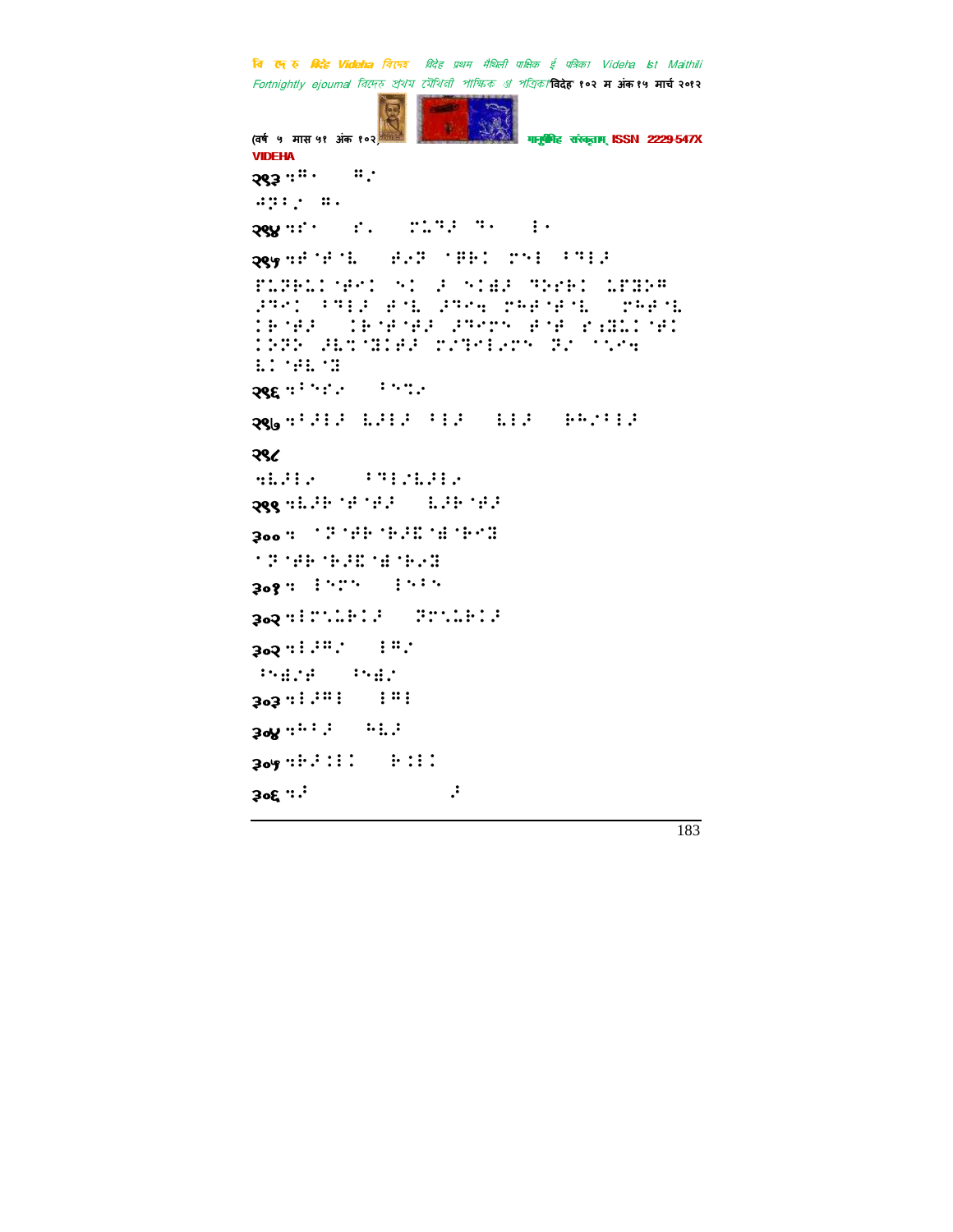चि एत् रू मिन्हे Videha निएन्थ विदेह प्रथम मैथिली पाक्षिक ई पत्रिका Videha Ist Maithili Fortnightly e Magazine রিদেত প্রথম মৌথিনী পাক্ষিক ঐ পত্রিকা**'বিदेह' १०२ म अंक १५ मार्च** 

२०१२ (वर्ष ५ मास ५१ अंक १०२ - किलोमी के बार की मानुसीरित संस्कृतम् ISSN 2229-547X VIDEHA ३०७⣒!0⣉⢼⢾⢼00!0⣉⢼⢾⢾⢼0! ३०८⣒!a!⢷!⣇⣝⣇⢳⢼⢷!⣉B⢹!⢽⢾! ⢼⢾⢷-!⣝⣙⢼ ⣐⢸⣇!B⢴!⢽2⣒!  $308$  ::  $4.2$  :  $2.4$ ३१०⣒! ⢷⢳!)⣁3\*0!⢷⢳2!)⣁32\*!)nfbojoh! ३११⣒⢾⢼⢻⢾0!⢾⢼⢾! ३१२⣒⣈⢷⢼00!⣈⢷⢼B! ३१३⣒B⢵⢽0!B⢵⢽0!B⢵⢽! ३१४⣒⢺⢼⣚0!⢺⢼⣚! ३१५⣒⢼⢻⢺0!⢼⢻0!⢼⢻⢾!  $385 \div$  $\cdots$ the state of the state of the state of the state of the state of the state of the state of the state of the state of the state of the state of the state of the state of the state of the state of the state of the state of t ३१७⣒⢷⢼⣏⣞⢷⣝0!⢷⢼⣏⣞⢷⢴⣝!

 $888 : 341$ 

 $\mathbf{S}$  $\frac{1}{2}$ Gfc 3123. September 2123.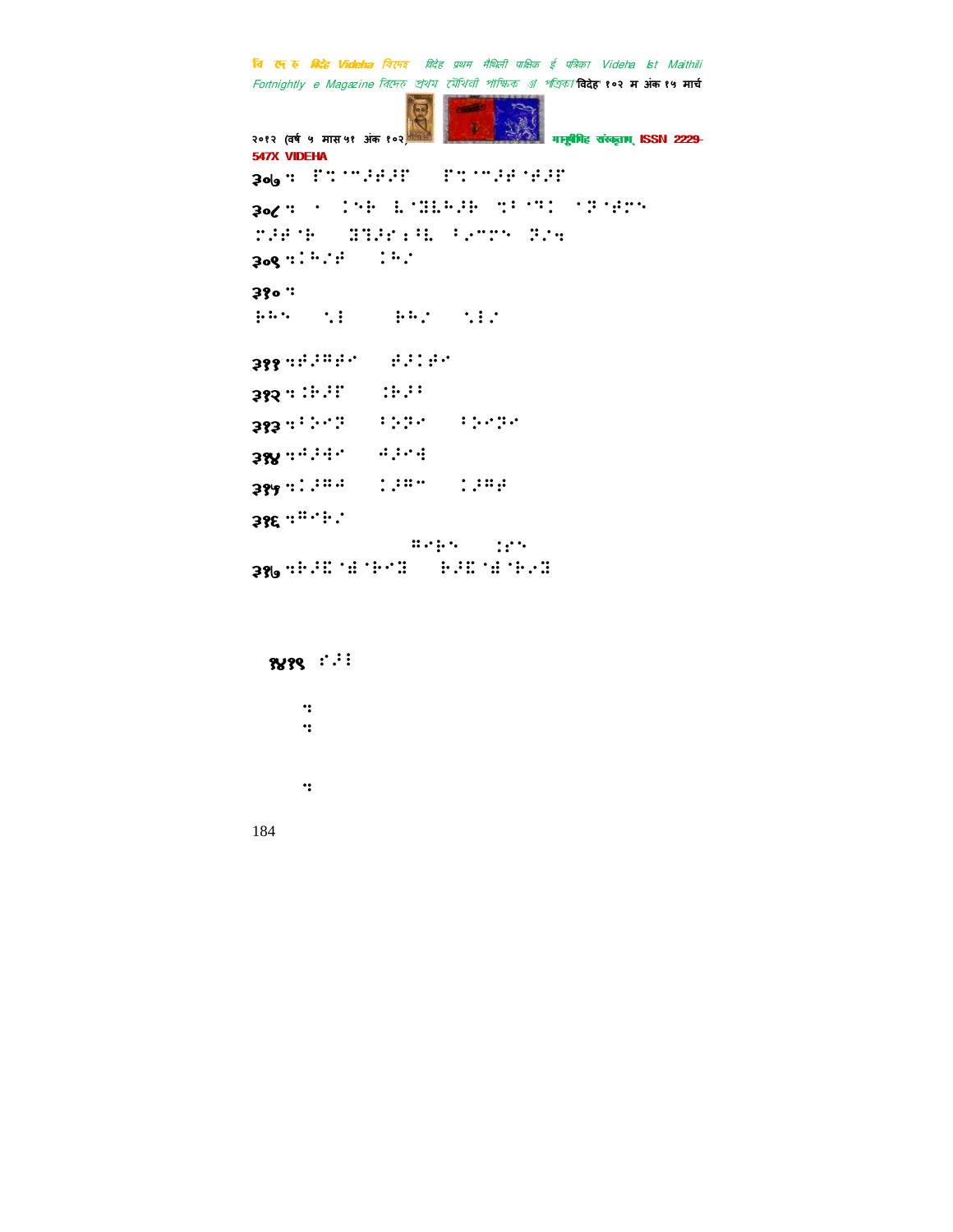चि एत् रू मिन्हे Videha निएन्थ विदेह प्रथम मैथिली पाक्षिक ई पत्रिका Videha Ist Maithili Fortnightly ejournal রিদেহ প্রথম মৌথিনী পাক্ষিক প্র পত্রিকা**'বিदेह १०२ म अंक१५ मार्च २०१२** 



VIDEHA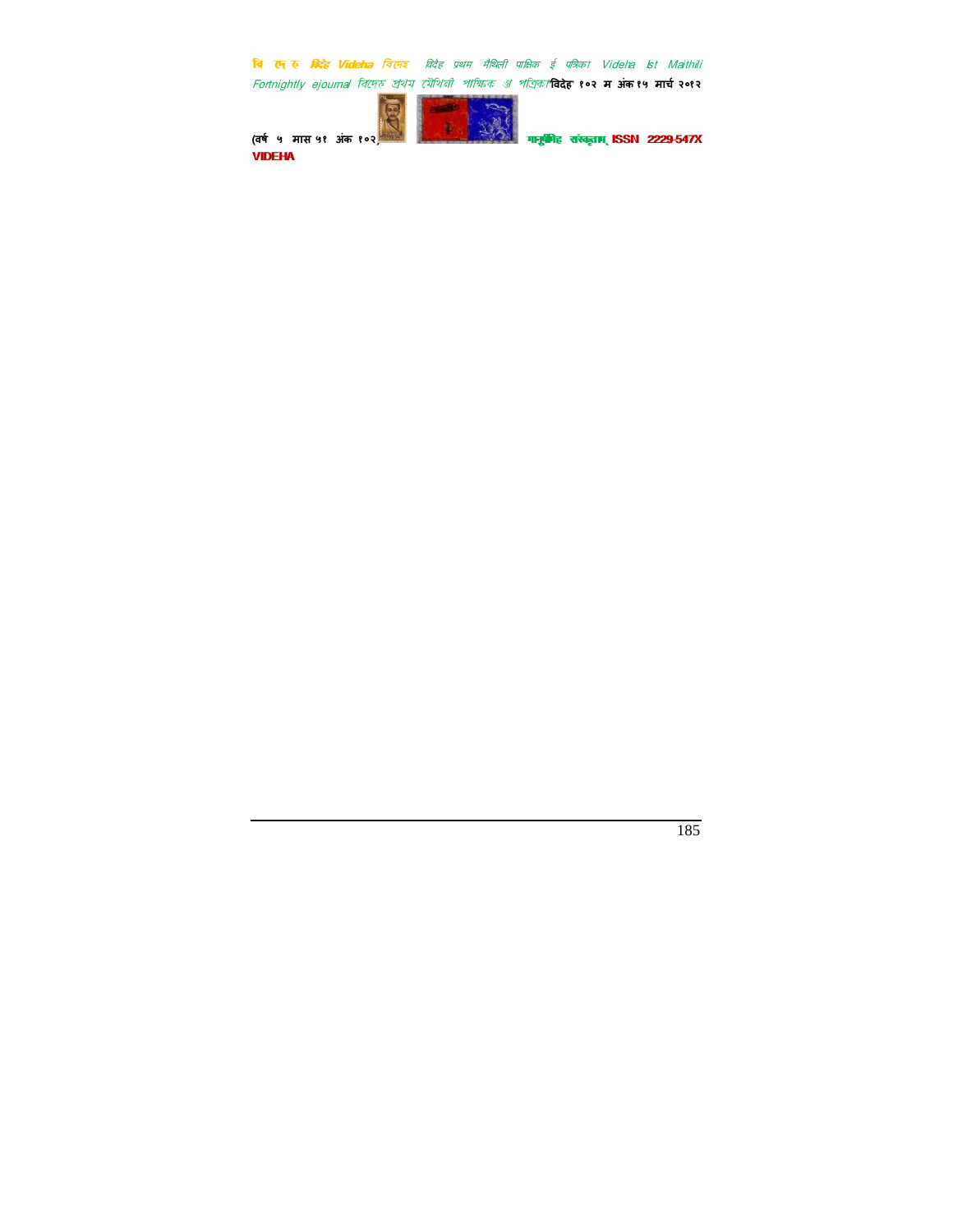चि एत् रू मिन्हे Videha निएन्थ विदेह प्रथम मैथिली पाक्षिक ई पत्रिका Videha Ist Maithili Fortnightly e Magazine রিদেত প্রথম মৌথিনী পাক্ষিক ঐ পত্রিকা**'বিदेह' १०२ म अंक १५ मार्च** 



186

547X VIDEHA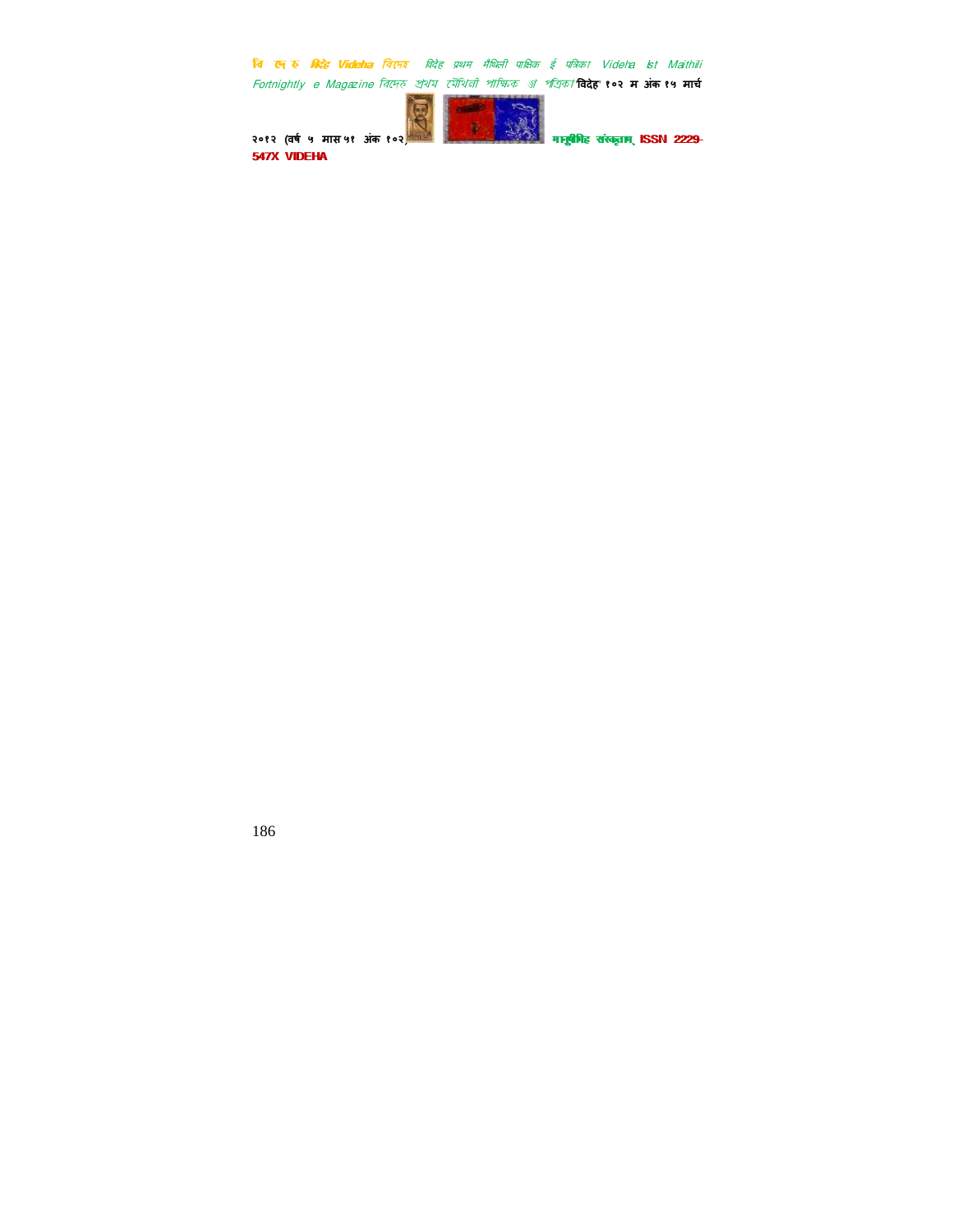चि एत् रू मिन्हे Videha निएन्थ विदेह प्रथम मैथिली पाक्षिक ई पत्रिका Videha Ist Maithili Fortnightly ejournal রিদেহ প্রথম মৌথিনী পাক্ষিক প্র পত্রিকা**'বিदेह १०२ म अंक१५ मार्च २०१२** 



VIDEHA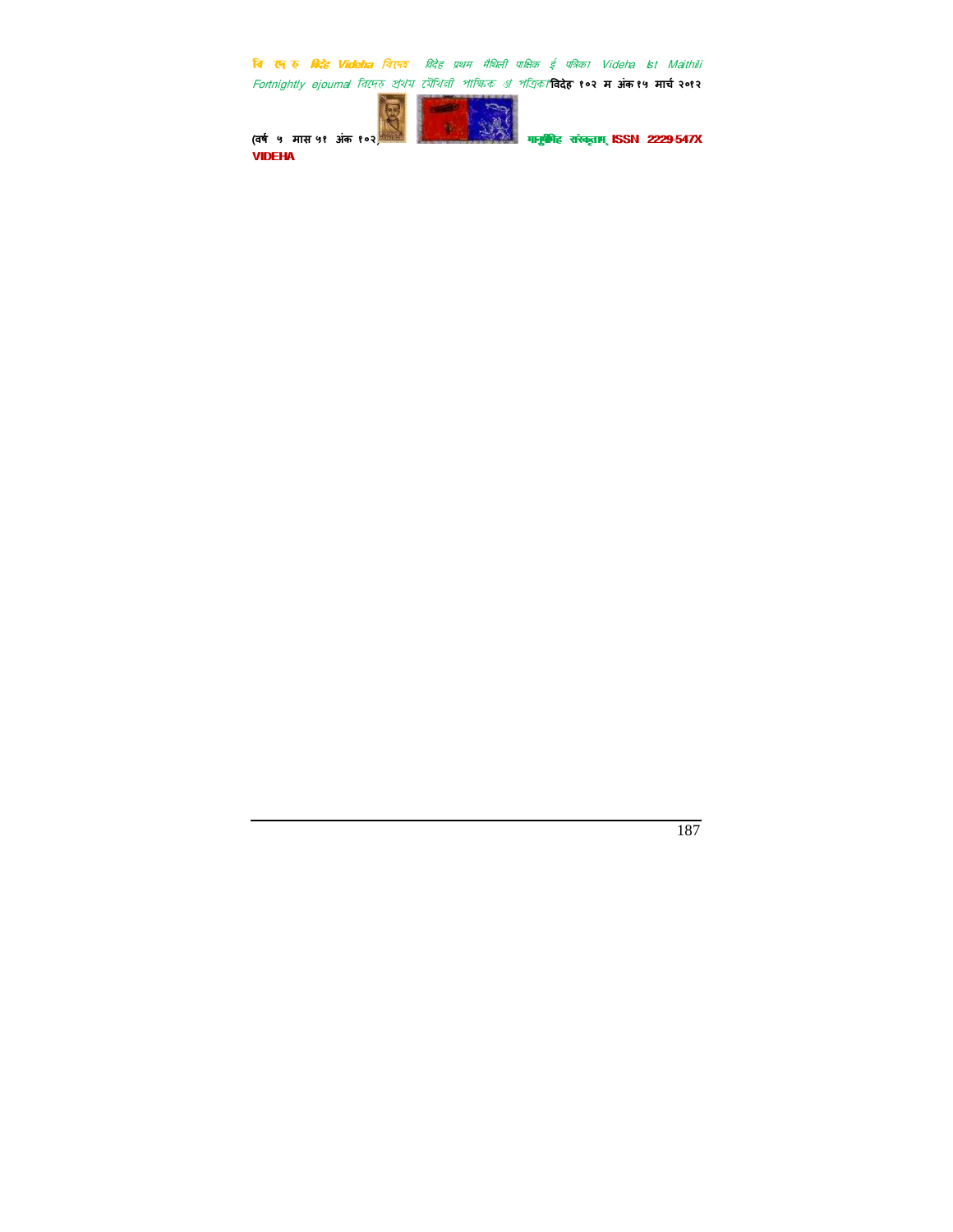चि एत् रू मिन्हे Videha निएन्थ विदेह प्रथम मैथिली पाक्षिक ई पत्रिका Videha Ist Maithili Fortnightly e Magazine রিদেত প্রথম মৌথিনী পাক্ষিক ঐ পত্রিকা**'বিदेह' १०२ म अंक १५ मार्च** 



२०१२ (वर्ष ५ मास ५१ अंक १०२ मार्ग को सामग्री को मानुषीरि संस्कृताम् ISSN 2229-547X VIDEHA

१⣒⣇⢹⢳!⢴.0⢾⢷⢼! ⢸⣞⢼!0⣅⢷⢼⢽!⣐! B⢷3-!⢾⢷⢳⣅⢾⢼!⢼!⢹⣇⢽⢼⢻⢷⢴!⢷⣓0!

LATAR & PROBACE PROT WO TEL

LATAR & PROPORT WORLD FREE OOR

२⣒2⣙3⢴!0⢵⣙⢴!⣋⢼⣅⢽3⢵⣋!Nbjuijmj!

३⣒2⣙3⢴!ऑ⣋⣝⢵! ⣐3⢽!Nbjuijmj!

४⣒2⣙3⢴!⣇⢴⣋⣝⢵! ⣐3⢽!Nbjuijmj!

५⣒⣙3⢼!⢾⢷3⢼0!⢼⣎⣅⢽!⢾⢷3⢼! ⢼!⢾⢷!Njuijmb!Qbjoujoh0!

188 #⣇⢹⢳#!⢳! ⢸! ⢳⣝⢵⢻⢴!3⣐0⢷! ⢳⢵! **80 1999**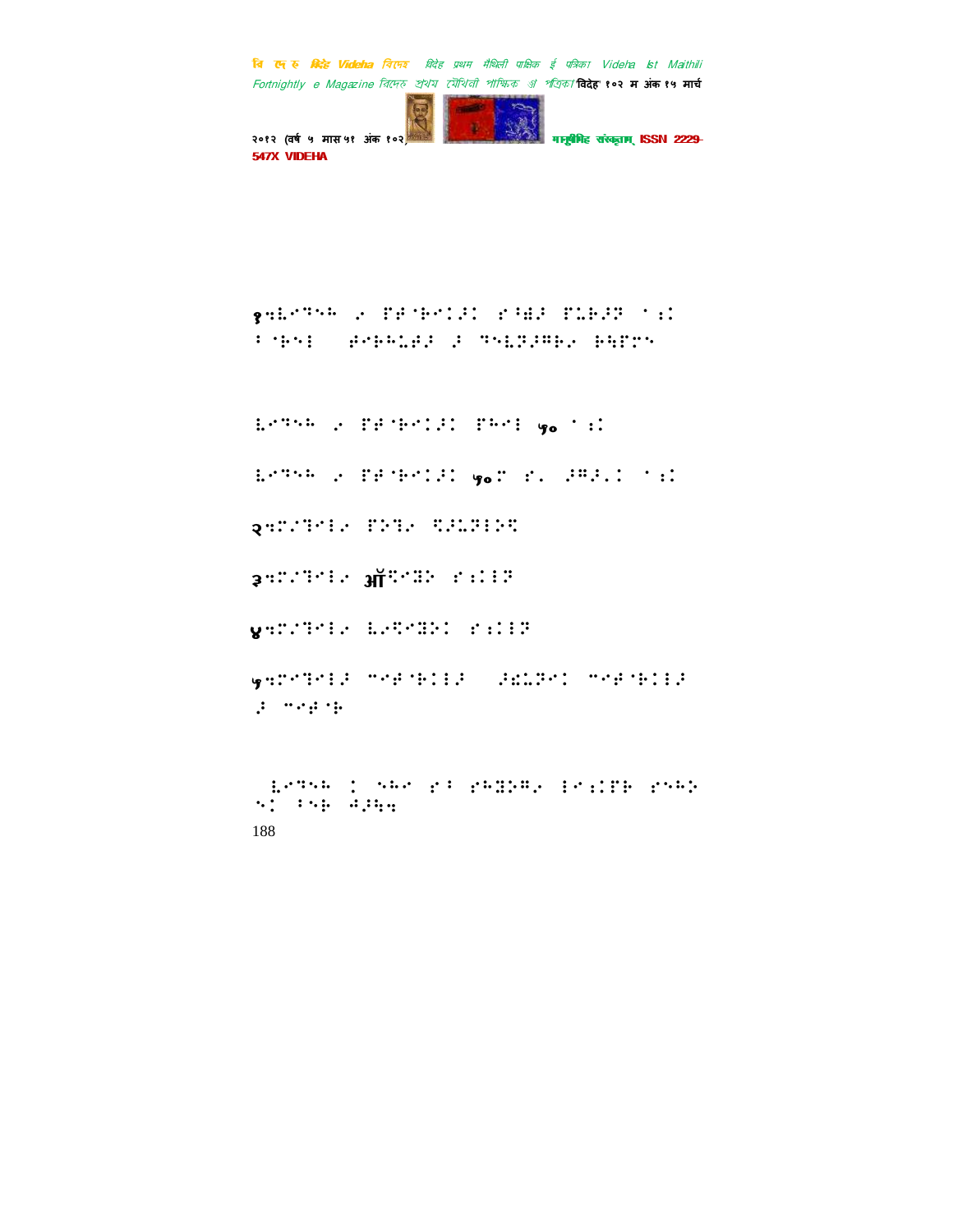बि एक स्टेड Videha विएक विदेह प्रथम मैथिली पाक्षिक ई पत्रिका Videha Ist Maithili Fortnightly ejournal রিদেহ প্রথম মৌথিনী পাক্ষিক প্রা পত্রিকা**'বিदेह' १०२ म अंक १५ मार्च २०१२** (वर्ष ५ मास ५१ अंक १० मानुब्रीह संस्कृतम् ISSN 2229-547X **VIDEHA** galensk pricip (19184)  $\dddot{\mathbf{r}}$  $\dddot{\cdot}$ WHENTER TITLE AFTERDATION TELESCOPE  $\ddot{\cdot}$ ZALESSA SVIELE SPAGES CORSAGES  $1.343244$  $\ddot{\cdot}$  $\ddot{\cdot}$ **CHAPPER PHENE BHP (SHEEP) BR.**  $\ddot{\cdot}$  $\ddot{\cdot}$  $\mathbf{g_0}$  :::  $e^{i\pi\mathbf{g_1}\mathbf{g_2}}$  ,  $e^{i\pi\mathbf{g_2}\mathbf{g_3}}$  ,  $e^{i\pi\mathbf{g_2}\mathbf{g_3}\mathbf{g_4}}$  $\ddot{\cdot}$  $\dddot{\cdot}$  $\dddot{\boldsymbol{\cdot}}$  $\cdot:$ 85. Pulpe Adee Lend Realth POPOLE CHAILEPT CONTR  $\ddot{\cdot}$  $\ddot{\cdot}$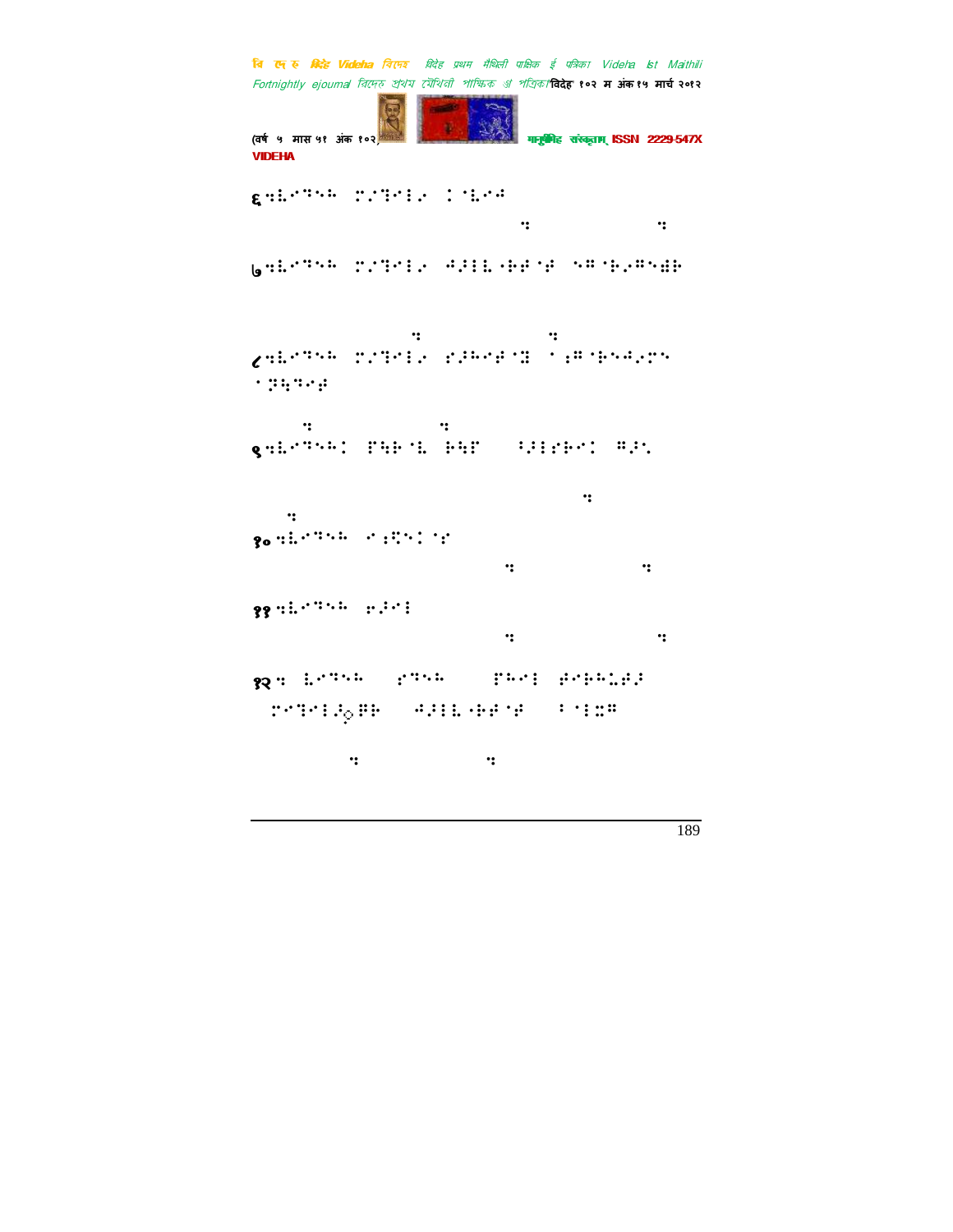चि एत् रू मिन्हे Videha निएन्थ विदेह प्रथम मैथिली पाक्षिक ई पत्रिका Videha Ist Maithili Fortnightly e Magazine রিদেত প্রথম মৌথিনী পাক্ষিক ঐ পত্রিকা**'বিदेह' १०२ म अंक १५ मार्च** 

२०१२ (वर्ष ५ मास ५१ अंक १०२) मानुषी को अपनी मानुषी के संस्कृतम् ISSN 2229-547X VIDEHA १३⣒!⣇⢹⢳;B⢷3;!2⣙3⢴!B⢷3;! 0⢳3!B⢷!⣇⢹⢳!⢹⣇⢼⢷⢼!

bsdie bedruik in der deutsche bedruik in der deutsche bedruik in der deutsche bedruik in der deutsche bedruik १५⣒!⣇⢹⢳!0⢷⣙!2⣙3⢴!0⢼⢿!⢴! 0⢾⢷⢼!2⣙3⢴!0⢵⣙⢴!⢼⢷⢼⣇!

csbimmed and the control of the control of the control of the control of the control of the control of the control of the control of the control of the control of the control of the control of the control of the control of  $\mathcal{W}$  is a set of the set of the set of the set of the set of the set of the set of the set of the set of the set of the set of the set of the set of the set of the set of the set of the set of the set of the set of th

१६⣒!⣇⢹⢳!0⢷⣙!2⣙3⢴!0⢼⢿!⢴! 0⢾⢷⢼!ऑ⣋⣝⢵!⢼⢷⢼⣇!

 $q_1$ cmpht $q_2$ dpuij $\alpha$ 

by the control of the control of the control of the control of the control of the control of the control of the १७९ : 1979 ESPER PRESS PRESS & 0⢾⢷⢼!⣇⢴⣋⣝⢵!⢼⢷⢼⣇!

where  $\frac{1}{2}$  and  $\frac{1}{2}$  and  $\frac{1}{2}$  and  $\frac{1}{2}$ १८⣒!⣇⢹⢳!0⢷⣙!2⣙3⢴!0⢼⢿!⢴! PROPERS TO SERVE THE SERVE TO SERVE THE SERVE TO SERVE THE SERVE THAT SERVE THE SERVE THAT SERVE THE SERVE THA 3⢼!⢼!⢾⢷3⢼!

qipupta qipupta qipupta qipupta qipupta qipupta qipupta qipupta qipupta qipupta qipupta qipupta qipupta qipupt १९⣒!2⣙3!⢼⢷!⣙3⢼!)2⣙3⢴! ⢸ F! 3⢵0⢷⣝!⢺⢼3⣇C⢷⢾⢾\*!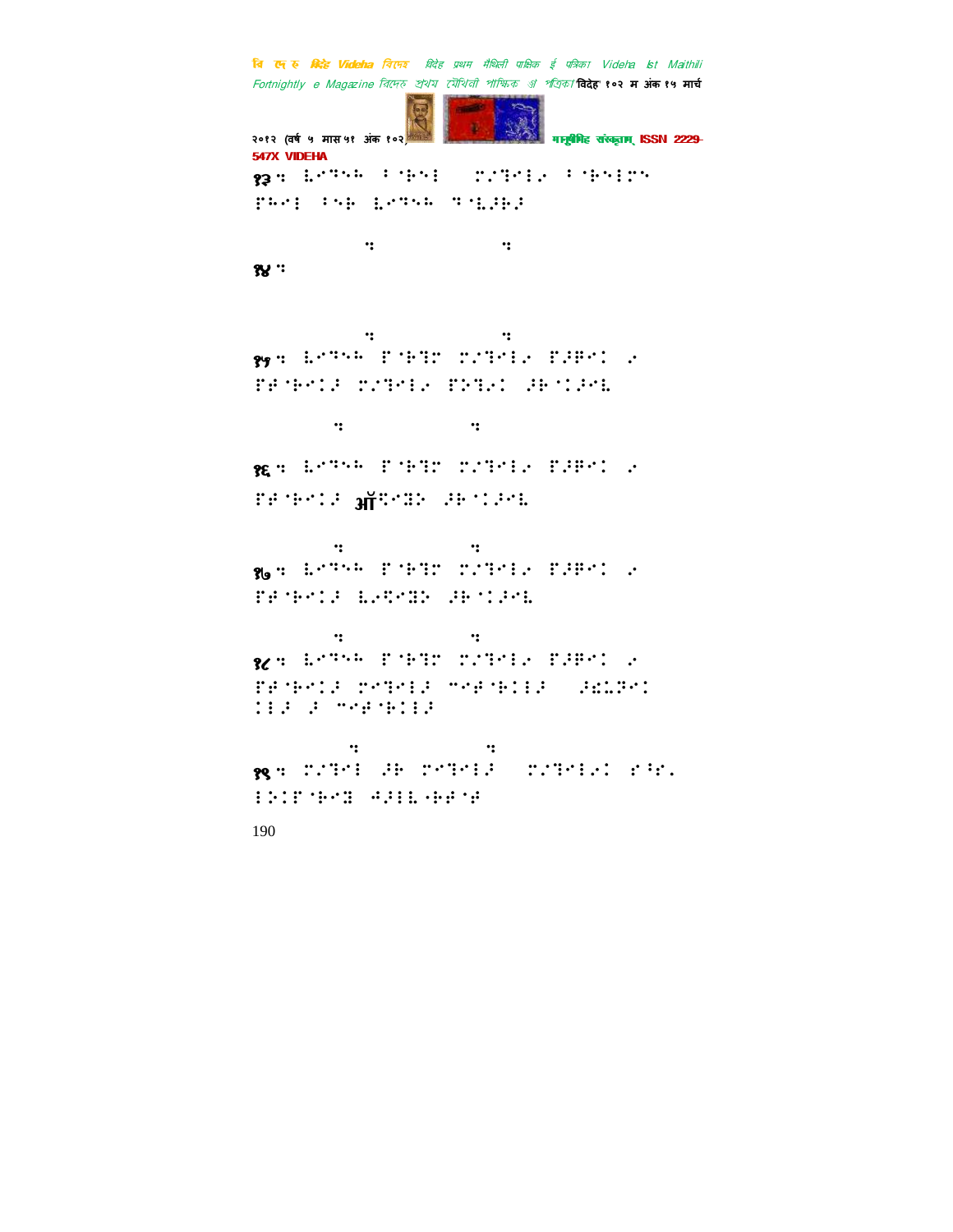चि एत् रू मिन्हे Videha निएन्थ विदेह प्रथम मैथिली पाक्षिक ई पत्रिका Videha Ist Maithili Fortnightly ejournal রিদেহ প্রথম মৌথিনী পাক্ষিক প্র পত্রিকা**'বিदेह १०२ म अंक१५ मार्च २०१२** (वर्ष ५ मास ५१ अंक १०२) मानुसीह संस्कृताम् ISSN 2229-547X VIDEHA ius;00nbjuijmbvsnjuijmbvsnjuijmbvsniuijmbvsniuijmbvsniuijmbvsniuijmbvsniuijmbvsniuijmbvsniuijmbvsniuijmbvsniui https://www.facebook.com २० : 100 - 100 : 100 : 100 : 100 : 100 : 100 : 100 : 100 : 100 : 100 : 100 : 100 : 100 : 100 : 100 : 100 : 100 ius in control de la control de la control de la control de la control de la control de la control de la control de la control de la control de la control de la control de la control de la control de la control de la contr  $\mathbf{q}$ २१ : परिवार परिवार को साथ परिवार को साथ परिवार को साथ परिवार को साथ परिवार को साथ परिवार को साथ परिवार को साथ <br>निर्वार को साथ परिवार को साथ परिवार को साथ परिवार को साथ परिवार को साथ परिवार को साथ परिवार को साथ परिवार को स INE PROMINE INT  $3:3:3:3$  $\sim$  0.0  $\sim$  0.0  $\sim$  0.0  $\sim$  0.0  $\sim$  0.0  $\sim$ २२ : परिवार समाप्त करते हैं। समाप्त करते हैं। समाप्त करते हैं कि अपनी करते हैं। समाप्त करते हैं कि अपनी करते ह<br>इस प्राप्त करते हैं कि अपनी करते हैं कि अपनी करते हैं कि अपनी करते हैं कि अपनी करते हैं। समाप्त करते हैं कि अप  $\mathbf{v}_i$  and  $\mathbf{v}_i$  and  $\mathbf{v}_i$  and  $\mathbf{v}_i$ २३⣒⢻⢺⢽⢹⢷!⣚⢼⣅⢷!⣋ !! ius;00hbkfoesbuibloesbuibloesbuibloesbuibloesbuibloesbuibloesbuibloesbuibloesbuibloesbuibloesbuibloesbuibloesb https://www.facture.com २४<sup></sup>ः २०३३ सम्बद्धाः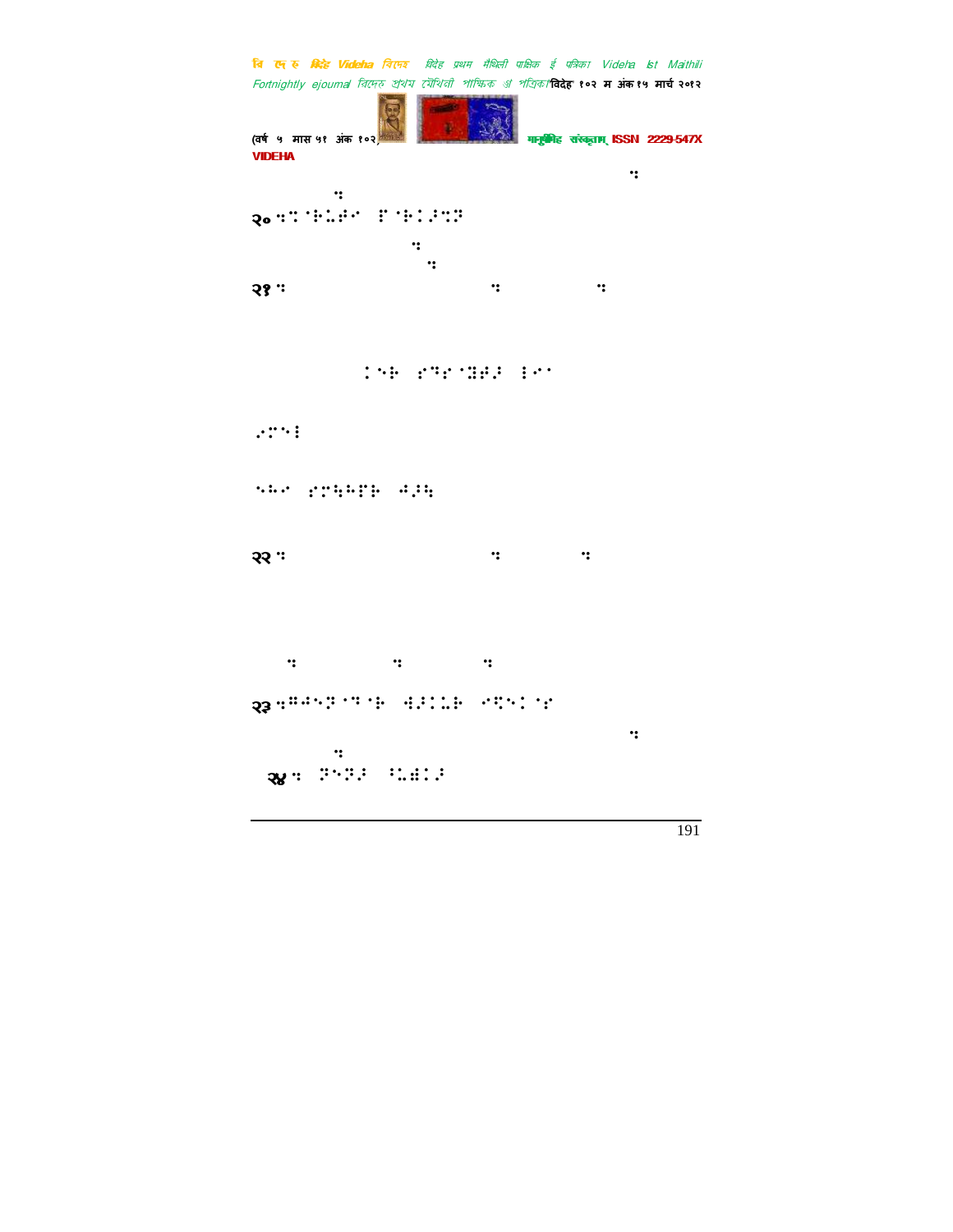चि एत् रू मिन्हे Videha निएन्थ विदेह प्रथम मैथिली पाक्षिक ई पत्रिका Videha Ist Maithili Fortnightly e Magazine রিদেত প্রথম মৌথিনী পাক্ষিক ঐ পত্রিকা**'বিदेह' १०२ म अंक १५ मार्च** २०१२ (वर्ष ५ मास ५१ अंक १०२) मान्या अधिकारिक वर्षे मानुवीनिह संस्कृताम् ISSN 2229-547X VIDEHA 192 libco de la contrada de la contrada de la contrada de la contrada de la contrada de la contrada de la contrada २५⣒⣇⢹⢳!⢷⣋⣝⢵;2⣙3⢴!⣙⢼.⣇⢾⢼!  $J^{\text{2D}}$   $J^{\text{3D}}$   $J^{\text{3D}}$   $J^{\text{3D}}$   $J^{\text{3D}}$   $J^{\text{3D}}$   $J^{\text{3D}}$   $J^{\text{3D}}$   $J^{\text{3D}}$   $J^{\text{3D}}$   $J^{\text{3D}}$   $J^{\text{3D}}$   $J^{\text{3D}}$   $J^{\text{3D}}$   $J^{\text{3D}}$   $J^{\text{3D}}$   $J^{\text{3D}}$   $J^{\text{3D}}$   $J^{\text{3D}}$   $J^{\text{3D}}$   $J$ ius (1983) in the control of the control of the control of the control of the control of the control of the co ftt⣒dpn0!  $3\epsilon$  : २७  $\cdot$  :  $\mathbf{g}$  is a set of  $\mathbf{g}$  is a set of  $\mathbf{g}$ २८⣒!⣇⢹⢳!2⣙3⢴!⢽⢼⣞⣝!⣅⢾ ⣇! esbnb, phtps://www.comphanet.com २९ :::: " -:::: ius;00ftbnbbesquedpnbbesquedpnbbesquedpnbbesquedpnbbesquedpnbbesquedpnbbesquedpnbbesquedpnbbesquedpnbbesquedpn ३०⣒!2⣙3⢴!⢶3 ! ius;00nbjuijmjegimntoja (1900-1900)  $\ddot{\cdot}$  : ३१⣒⢽⢽⢳⢼⢷!⢼⣈⢷! ⣒cmphtqpu⣒dpn0!! ३२⣒!2⣙3⢴!⢳⢼⣓! ibility of the company of the company of the company of the company of the company of the company of the company of the company of the company of the company of the company of the company of the company of the company of t ३३⣒!⢼⢽!2⣙3⢴! nbjuijmj⣒cmphtqpu⣒dpn0!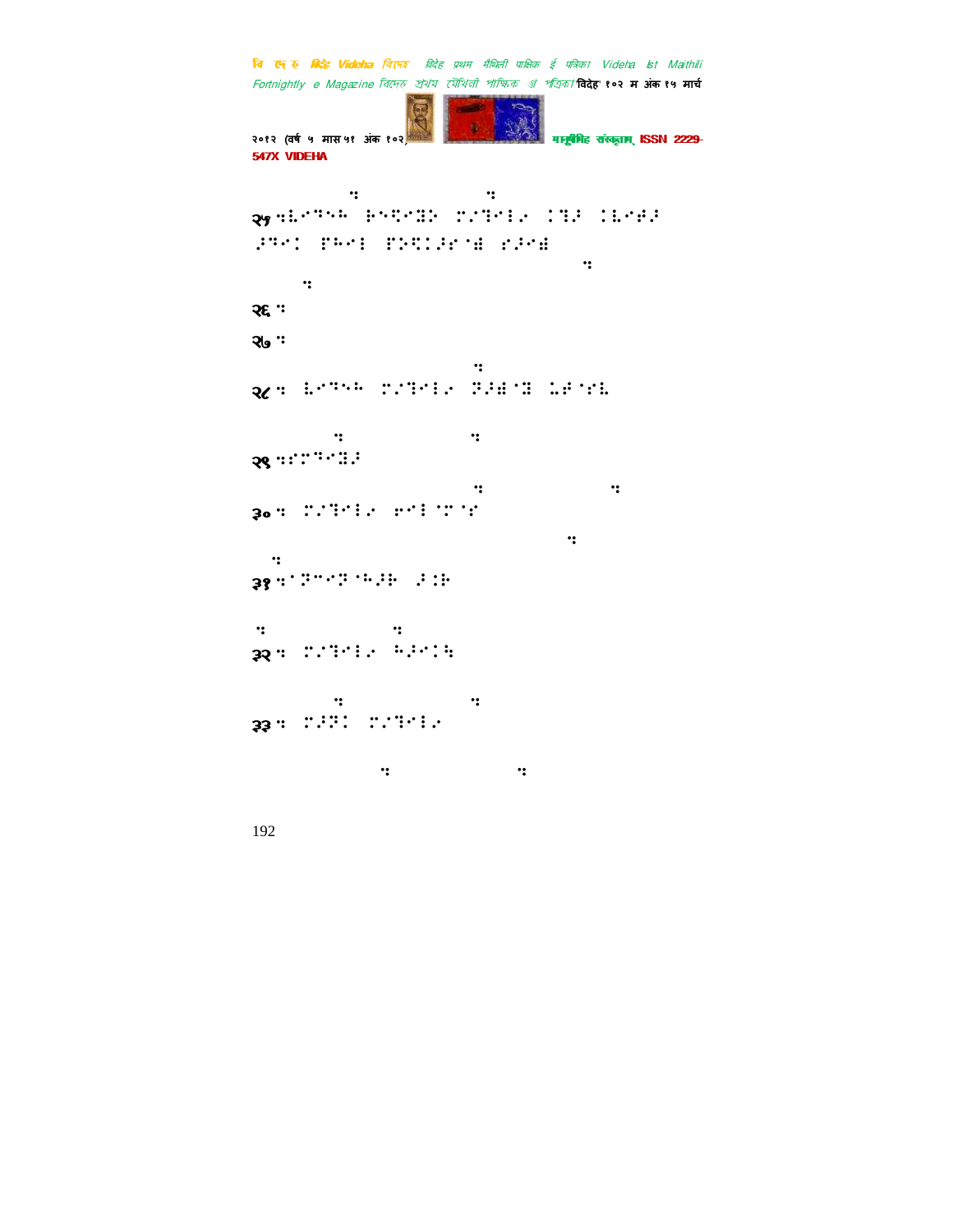चि एत् रू मिन्हे Videha निएन्थ विदेह प्रथम मैथिली पाक्षिक ई पत्रिका Videha Ist Maithili Fortnightly ejournal রিদেহ প্রথম মৌথিনী পাক্ষিক প্র পত্রিকা**'বিदेह १०२ म अंक१५ मार्च २०१२** 



!⢳⢾⢾⣇0⣓⢷⣜! ⣓⢽⢼;)१) (⣇⢹⢳(! ⢹⣇⢼⢷⢼!⣎⢼⢷⢼⣇⢼⢳!⢷⣓0!⢴.0⢷⢼⣉⢾! 3!⢻3!⢻⢺⢽⢹⢷!⣚⢼⣅⢷!!⢽B⢽⣎. D (B) B (B) E (B) B (B) B (B) B (B) B (B) B (B) B (B) B (B) B (B) B (B) B (B) B (B) B (B) B (B) B (B) B (B) B ( ) ⢳ ⢷B⢼⣟⢽\*!-!0⢹⣝. ⣐⢻⢷⢳! ) ⢳ ⢷⢼B⢹⢴!⣊0⣋0⢷\*-!⣙⢼.⢻30! )⢻30.⢻⣅⣁\*-!⢽⢼⣞) ⣐⢷⣏⣜\*-!

 $\mathcal{P}$  , and  $\mathcal{P}$  is the set of  $\mathcal{P}$  . The set of  $\mathcal{P}$ ⢽\*!⢼!B⢼3.⣉⢵⢷! ⢼⢳⢾⣝!⣇⢹⢳! ⣐0⣓⢷⣜!⢴.0⢷⢼⣉⢽!B⢼⢹!0⢷⣐⣞! ⢶⣍⢷⣒!⣅⢷⣅⢿⢾⢷–⢽⢾⢷⢽!

 $\vdots$   $\vdots$   $\vdots$   $\vdots$   $\vdots$ 

VIDEHA

Op State Contract Contract Contract Contract Contract Contract Contract Contract Contract Contract Contract Co 0C⢷⣏⣚0⢷!⢽⢴⢼F!⢼!0⢷⢼⣉! ⢼⣞! ius in control de la control de la control de la control de la control de la control de la control de la control de la control de la control de la control de la control de la control de la control de la control de la contr

qvcmjdbujpo in the condition of the condition of the condition of the condition of the condition of the condition of the condition of the condition of the condition of the condition of the condition of the condition of the

⢳⢾⢾⣇0⣓⢷⣜! ⣓⢽⢼!)२): ⣓⢽⢼;!⣇⢹⢳! 2⣙3⢴.⣐⢻⢷⢺⢴!⢼!⣐⢻⢷⢺⢴!2⣙3⢴!

⢵⣏!)⣐⣞⢷⢽⣞0⢷!0⢳3!B⢷! ⢷. SAL MERGA APANG APAL MERGE AR MER  $...$ 

Fohmjti.Nbjuijmj!Ejdujpobsz⣒! ⣇⢹⢳!⢸⢼⣏⢼0⢼.!⢷⢽⢼3⣈⢽! ⢾⣐⢸⣒! ⣅⢷⣅⢿⢾⢷!⢽⢾⢷⢽.!⢻⢺⢽⢹⢷! ⣚⢼⣅⢷!

⊞ASP'R ISLE DE PRID'S DE PRID'S ⢴⢿⢼-!⣅0⢽⣝⢼ !) ⢳ ⢷B⢼⣟⢽\*!-! 0⢹⣝. ⣐⢻⢷⢳!) ⢳ ⢷⢼B⢹⢴!⣊0⣋0⢷\*-! ⣙⢼.⢻30!)⢻30!⢻⣅⣁\*-!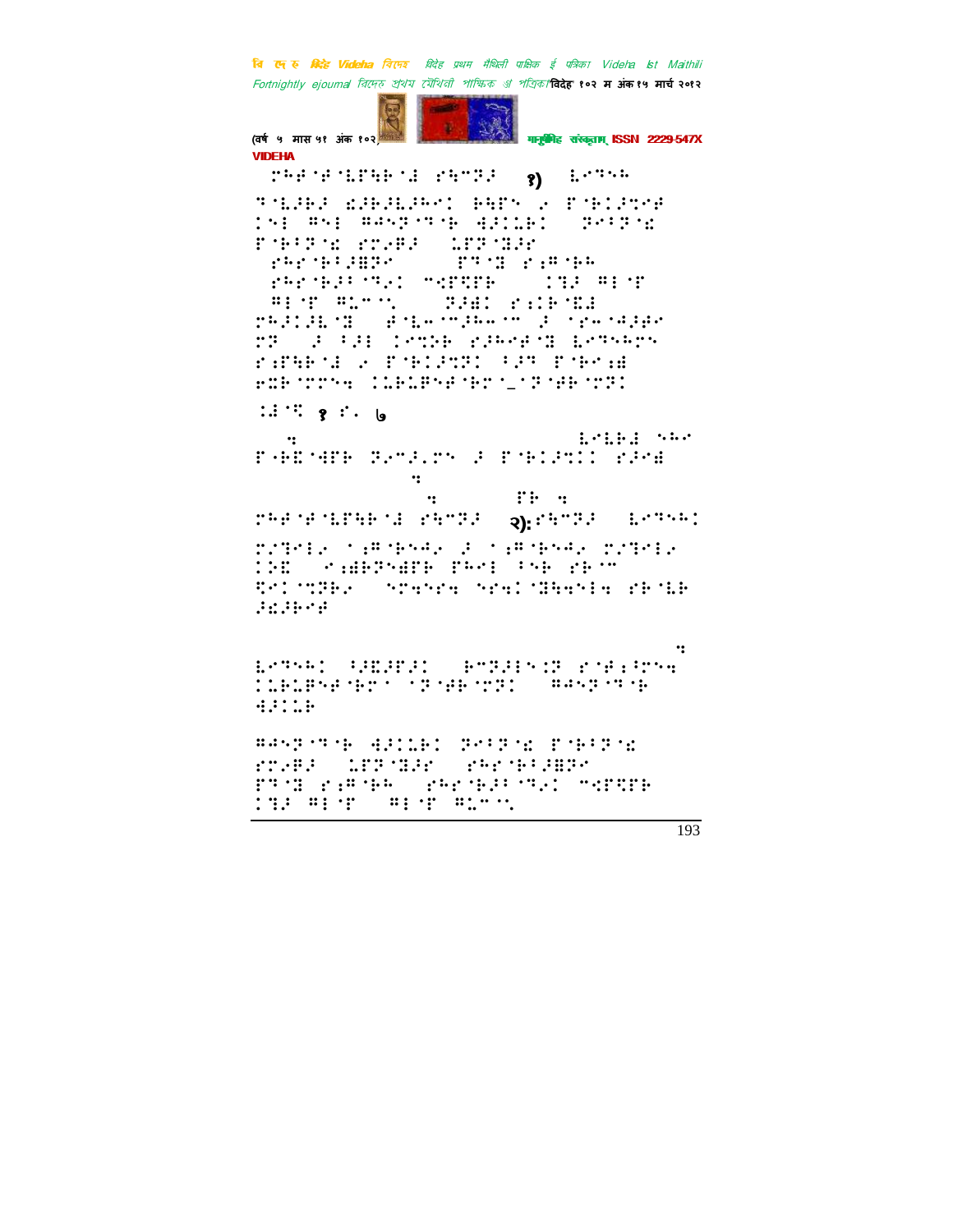चि एक स्टिट Videha विएक विदेह प्रथम मैथिली पाक्षिक ई पत्रिका Videha Ist Maithili Fortnightly e Magazine রিদেহ প্রথম মৌথিনী পাক্ষিক প্র' পত্রিকা' **বিदेह' १०२ म अंक १५ मार्च** 



547X VIDEHA 1941 - Palesta Cooperatakist<br>Cartkorrako modernariakista (d. 1 sárfattá femalgaló telepelésznele<br>2 februári szeresemben kölemen CLELENE NEW LOROGE OFFICE COLOR (\$14) (6)

 $\dddot{\cdot}$ 

gg Fording - The thought risk

 $\mathcal{L}_{\mathcal{A}}$ 

 $\dddot{\mathbf{z}}$  $\dddot{\bullet}$ 

 $\dddot{\mathbf{r}}$  $\ddot{\phantom{1}}$  $\dddot{\mathbf{r}}$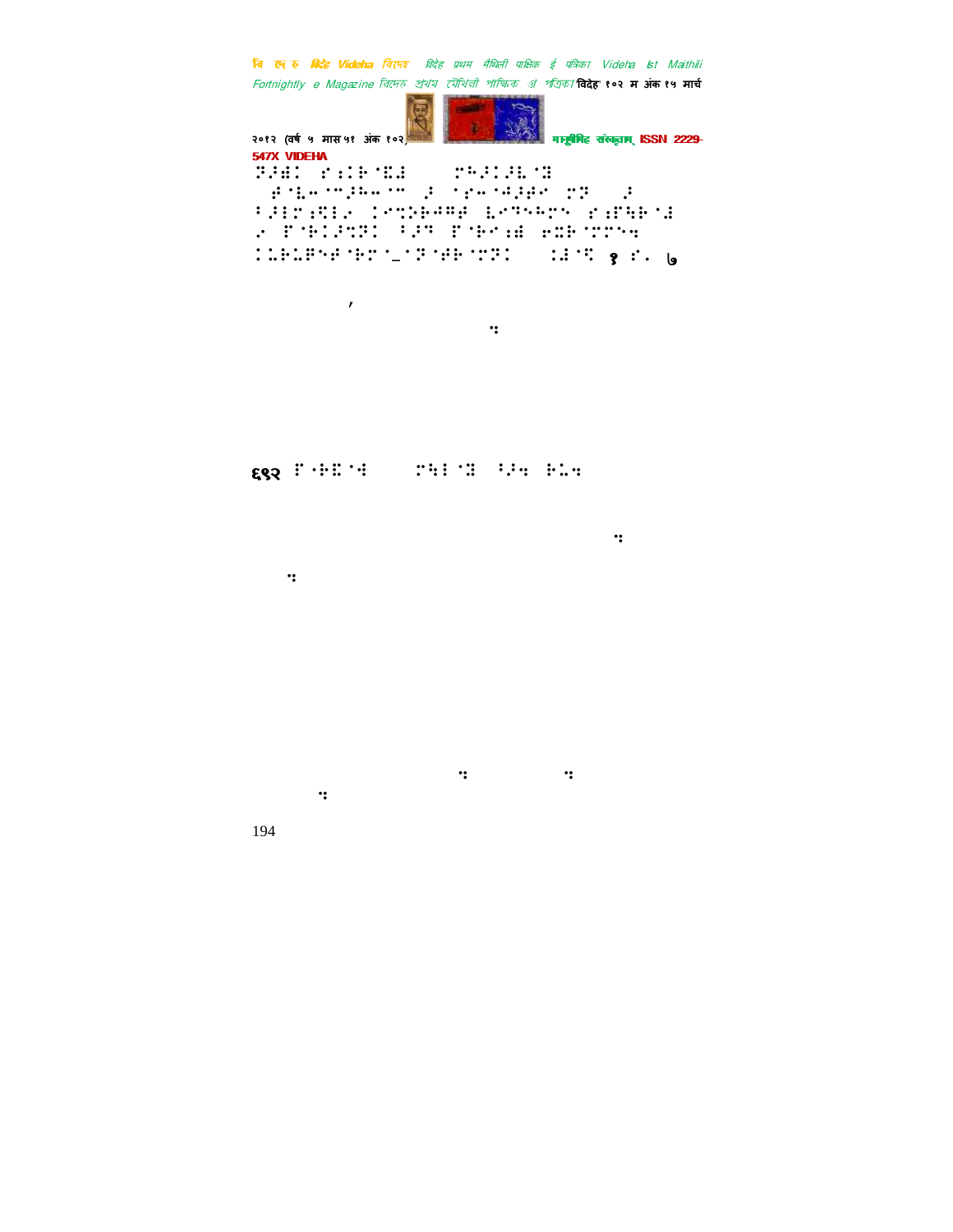चि एत् रू मिन्हे Videha निएन्थ विदेह प्रथम मैथिली पाक्षिक ई पत्रिका Videha Ist Maithili Fortnightly ejournal রিদেহ প্রথম মৌথিনী পাক্ষিক প্র পত্রিকা**'বিदेह १०२ म अंक१५ मार्च २०१२** 



VIDEHA

|                      | •: |    | •: |
|----------------------|----|----|----|
|                      |    |    |    |
|                      |    |    |    |
|                      |    |    |    |
|                      |    | •: |    |
| .∙:                  |    |    |    |
|                      |    |    |    |
| $\dddot{\mathbf{z}}$ |    |    |    |
| ٠:                   |    |    |    |

 $\begin{aligned} \mathbb{E}[\mathcal{L},\mathcal{L},\mathcal{L}^{\text{in}}] & \mathbb{E}[\mathcal{L},\mathcal{L}^{\text{in}}] & \mathbb{E}[\mathcal{L},\mathcal{L}^{\text{in}}] & \mathbb{E}[\mathcal{L},\mathcal{L}^{\text{in}}] & \mathbb{E}[\mathcal{L},\mathcal{L}^{\text{in}}] \end{aligned}$ ⢹⣇⢽⢼⢻⢷⢴!#⣇⢹⢳#!-!0⢷⣐⣞! ⣐ ⢷⣜! ;⣇⢹⢳.⢴.0⢾⢷⢼!  $\mathbf{u}$  is defined by ⣅⢽3!⢷⢽⢼! 3⢾⣒!

 $\frac{17}{10}$ ;  $\frac{17}{10}$ ;  $\frac{17}{10}$ ;  $\frac{17}{10}$ ;  $\frac{17}{10}$ ;  $\frac{17}{10}$ ;  $\frac{17}{10}$ ;  $\frac{17}{10}$ ;  $\frac{17}{10}$ ;  $\frac{17}{10}$ ;  $\frac{17}{10}$ ;  $\frac{17}{10}$ ;  $\frac{17}{10}$ ;  $\frac{17}{10}$ ;  $\frac{17}{10}$ ;  $\frac{17}{10}$ ;  $\frac{17}{10}$ ; 0⢼⢹;!⢻⢺⢽⢹⢷!⣚⢼⣅⢷⣒!

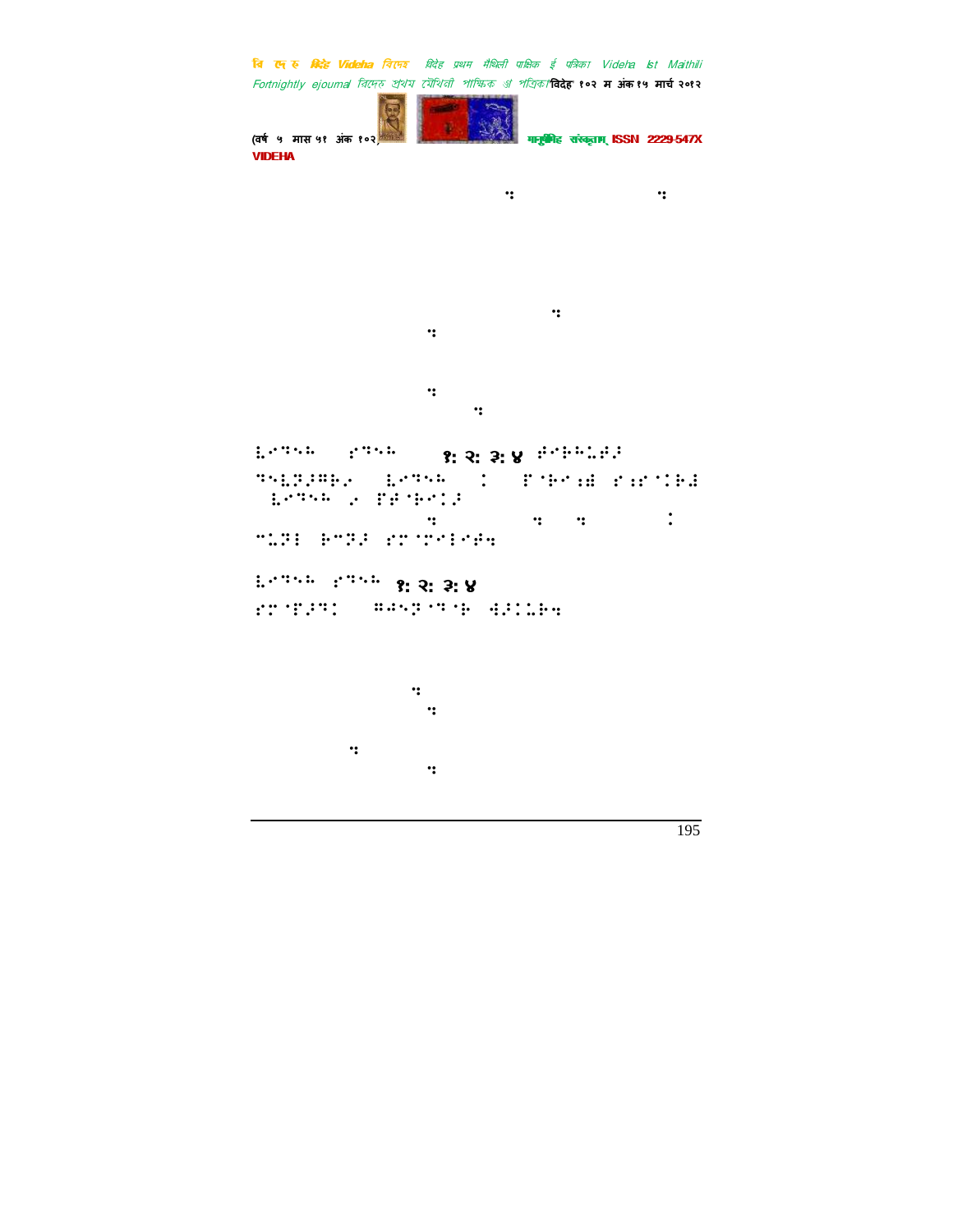बि एक रु मिनेट Videha विएक विदेह प्रथम मैथिली पाक्षिक ई पत्रिका Videha Ist Maithili Fortnightly e Magazine রিদেহ প্রথম মৌথিনী পাক্ষিক প্রা পত্রিকা**'বিदेह' १०२ म अंक १५ मार्च** 



२०१२ (वर्ष ५ मास ५१ अंक १०२ 547X VIDEHA

Funce ( Laureals Funce Save reneign i manger, peaspers BRIGHT PARTIERS - PHIPPE PORTER FRARA LEGALAR (1951-1952-1955) FROM PARTHE CONFORMATION CONTROL ISA ALSE (ALSE ALS), (1994)<br>1991: Marca (1991: Also Albertanov a trendam 23 (2004) 23 mai 2005 ARE SERVER CLELPHORS CHESSEL 

parter #PEPP'S all EPSAIN.

SPORTSHIP GREET BOYTERFOR MARKET MARKEY BEST ARANG THAT 45 (FP5) 546 PAPPERPES AP 512 EPC age der my alleige album (2007)<br>Sporty, algun d'embarch dinmod PORCE EASE COMPANY IMOUR EASE COR Pig bre regage a reade (precil FULLION CONTROL

patter ensure essu consesso r

PANESIA PARSI ENPRI MIA ISTANTOPI<br>PARSE PARA POEMAR ISTERI NATURNO EPSHIP A PRAY TEPN STRIP TIPLAT tubent web ar wenned militures no  $1.11 - 1.14$ 

astric Lotricher and Loton (origin

F PORCHMENT CONSTRUCTION #MERPE HL#PN MER PROPERH SEPTER IN, META TERM PARIS TEACH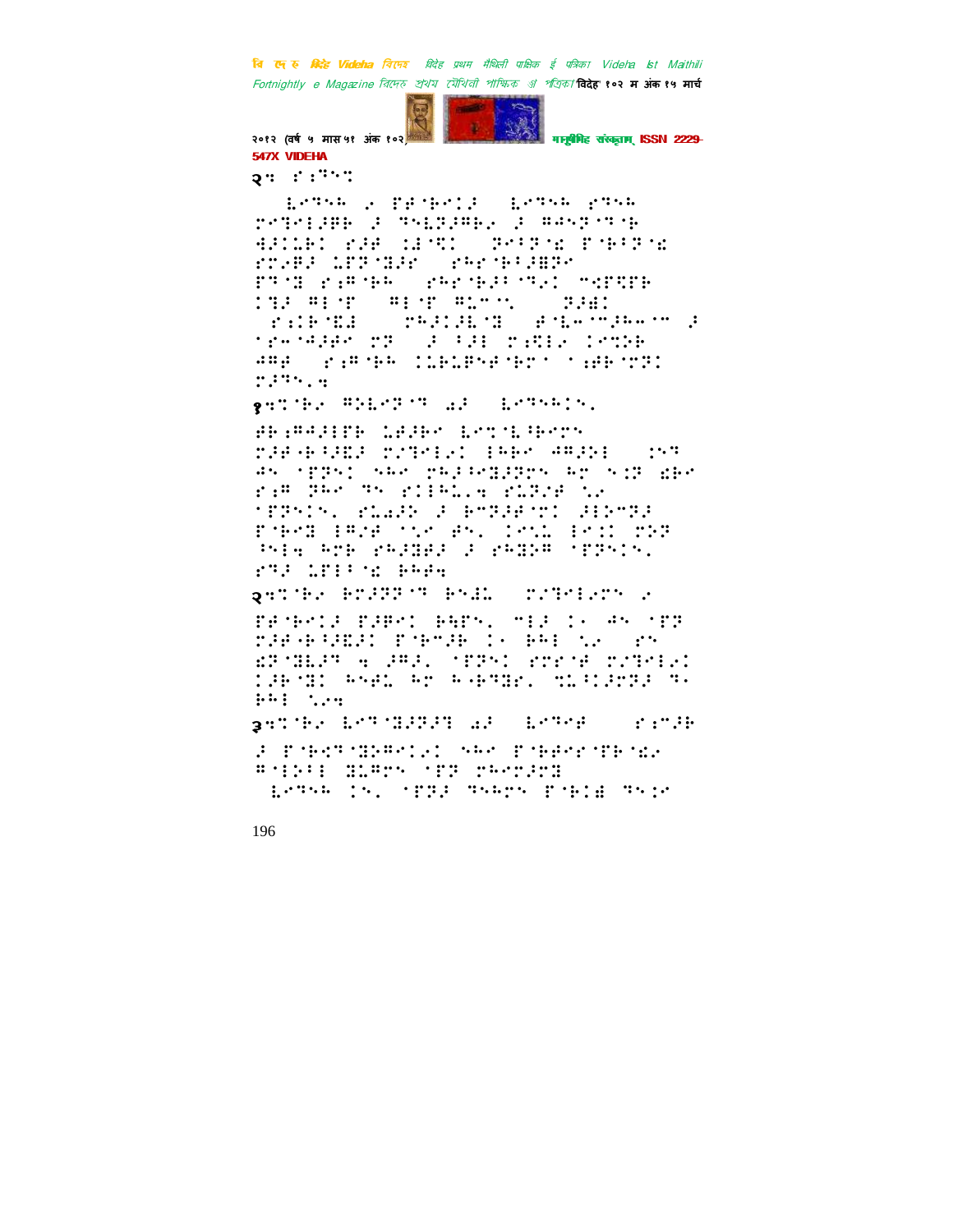बि एक रु मिनेट Videha विएक विदेह प्रथम मैथिली पाक्षिक ई पत्रिका Videha Ist Maithili Fortnightly ejournal রিদেত প্রথম মৌথিনী পাক্ষিক প্রা পত্রিকা**'বিदेह' १०२ म अंक १५ मार्च २०१२** 



(वर्ष ५ मास ५१ अंक १०२) **VIDEHA** 

मानुबेदि संस्कृतम् ISSN 2229-547X

APPE PYROTHER PARTNERSHIP **Allah Sandar** 1996 LEFTY (THE B. PRO PAEL AF rict (manie centent **THE HEATH A** ranches (Phere) (Phere) the der 1911 Seerch Streedway **PATE: PATE PAPE** 

**U: P'BD: 173 FJBJ31 P'B** 

 $\begin{array}{cccccccccc} & a\ddot{a} & \ddot{a} & \ddot{a} & \ddot{a} & \ddot{a} & \ddot{a} & \ddot{a} & \ddot{a} & \ddot{a} & \ddot{a} & \ddot{a} & \ddot{a} & \ddot{a} & \ddot{a} & \ddot{a} & \ddot{a} & \ddot{a} & \ddot{a} & \ddot{a} & \ddot{a} & \ddot{a} & \ddot{a} & \ddot{a} & \ddot{a} & \ddot{a} & \ddot{a} & \ddot{a} & \ddot{a} & \ddot{a} & \ddot{a}$  $(2991, 599)$ BIB MEMP NI RAT CATALA (BED) SPORTED RESPONSES IN RAILING APPS IN AN NAME APA PITCH ( LOTAR) 2 ABYSIN, SHR BAI (Scaandrow) matern film filmear and construction we the RiBST Right (SAP 12756

Dennis (1988) est (192.1) probshamel MA STARFIEL PORF PORTUGE MARRENT trake kan sakenda ny young benemba **ABS: MANSON SERVICE CONTROLLER** ting the miller is easy fate rrupshaarskill polk (1919-1927) **MARKET PART SARAGE PAGE BYS** BO CROWN CLARA RANGER B. tra rumer ruar 2 reds se H. S. MARRI THE THIS APMIRANCE And Albert Call filling The ga tike baratiko aan barbam (a)

**STEP SERVICES** rian San riturdenskill britan. (188 PHPL. HARTPE ST TIME TIME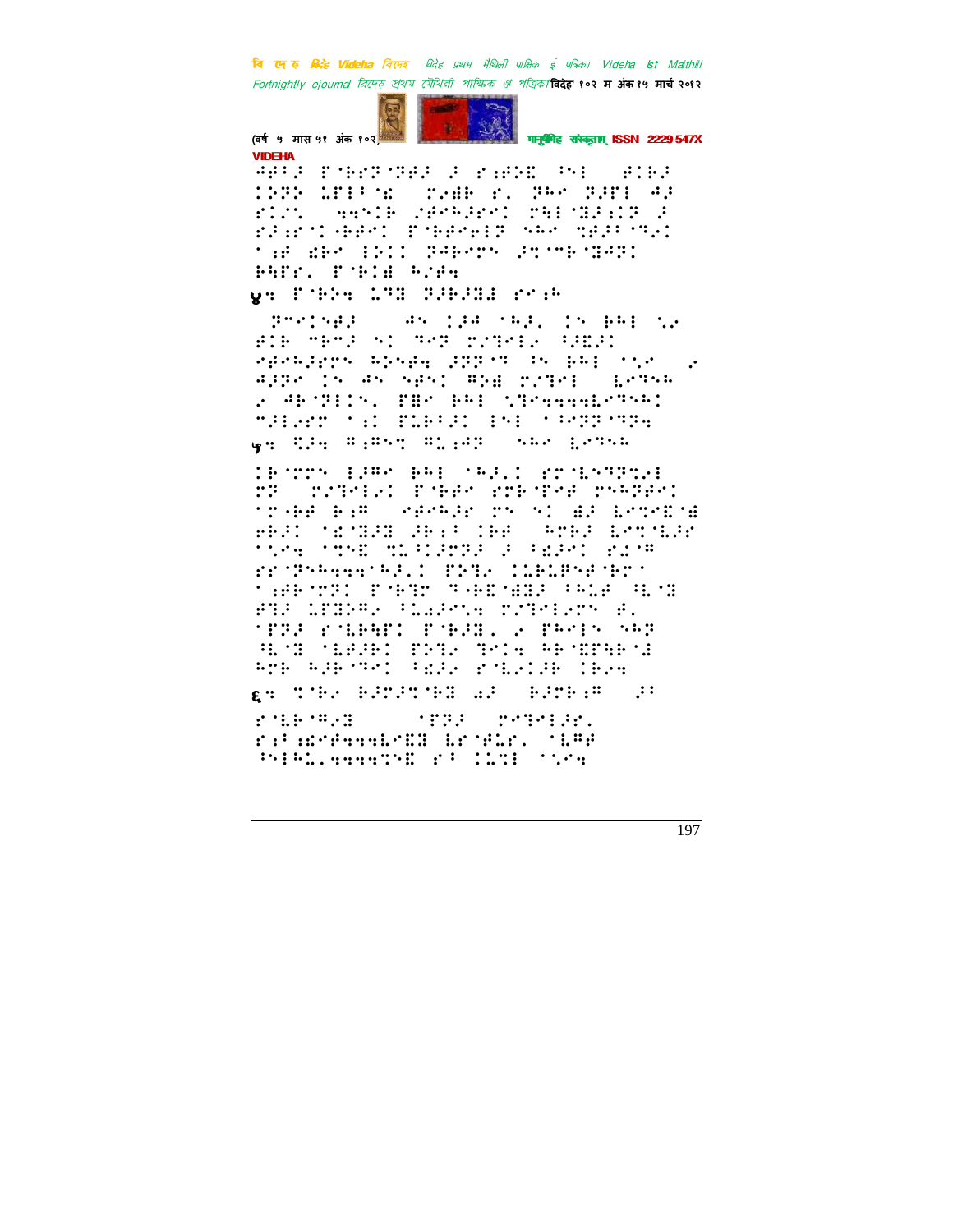बि एक रु मिनेट Videha विएक विदेह प्रथम मैथिली पाक्षिक ई पत्रिका Videha Ist Maithili Fortnightly e Magazine রিদেহ প্রথম মৌথিনী পাক্ষিক প্রা পত্রিকা**'বিदेह' १०२ म अंक १५ मार्च** 

racens nicht. Pharma ce cher TITME FURNI TEMPORA EMTSPACINE PRESENCE TURINTE POLICE IPA 28 NORTH ESPAINANT PROPERTY  $1.121$ 

ESPER COTALE ESPAC PROPOSA (1895)<br>1 Poblstva (2020) - 4324 (1951) olar

Carnineis, pick ager maemaphari

QARIA MALEMBERT BITE (1898-1828) MEIB

PENDIMANING PARAT POSSER (PRESS) CAN CAPAL STRAK BASAGIANAN SAR PORTABLE AL PORTABLE AT POLITIC IPSE

**G**: THE PORTS THE POPPER

ring three gargener chialls

FRAME WAIRL, SAW INE AMP

**CONSTRAY Bracker college** 

the ramber define I releat

२०१२ (वर्ष ५ मास ५१ अंक १०२) **547X VIDEHA** 

2:8:122225

 $11.11.111.11.14$ 

**AB 12 (25) BAE (1120)** 



मानुबेमिह संस्कृतम् ISSN 2229-

 $\mathbb{R}^{2n}$ 

gon the Publication Companie FACHALLY FORLESS (AJAASS SITEL PANERIC PARLEMENT IN 1851 PERPE TEACH IN AN GENERAL IPAN IN PORTZ

LE TECT Gy LE TEL OVEL HE BRIG SEND FINE TRAP BYTY ATE TIMPINAPHENA ARGAM  $\cdot \cdot$ .  $......$ 

ggen within Ernell Hallie Concrete

ESTALSTARRE ESTAD PRANCH 198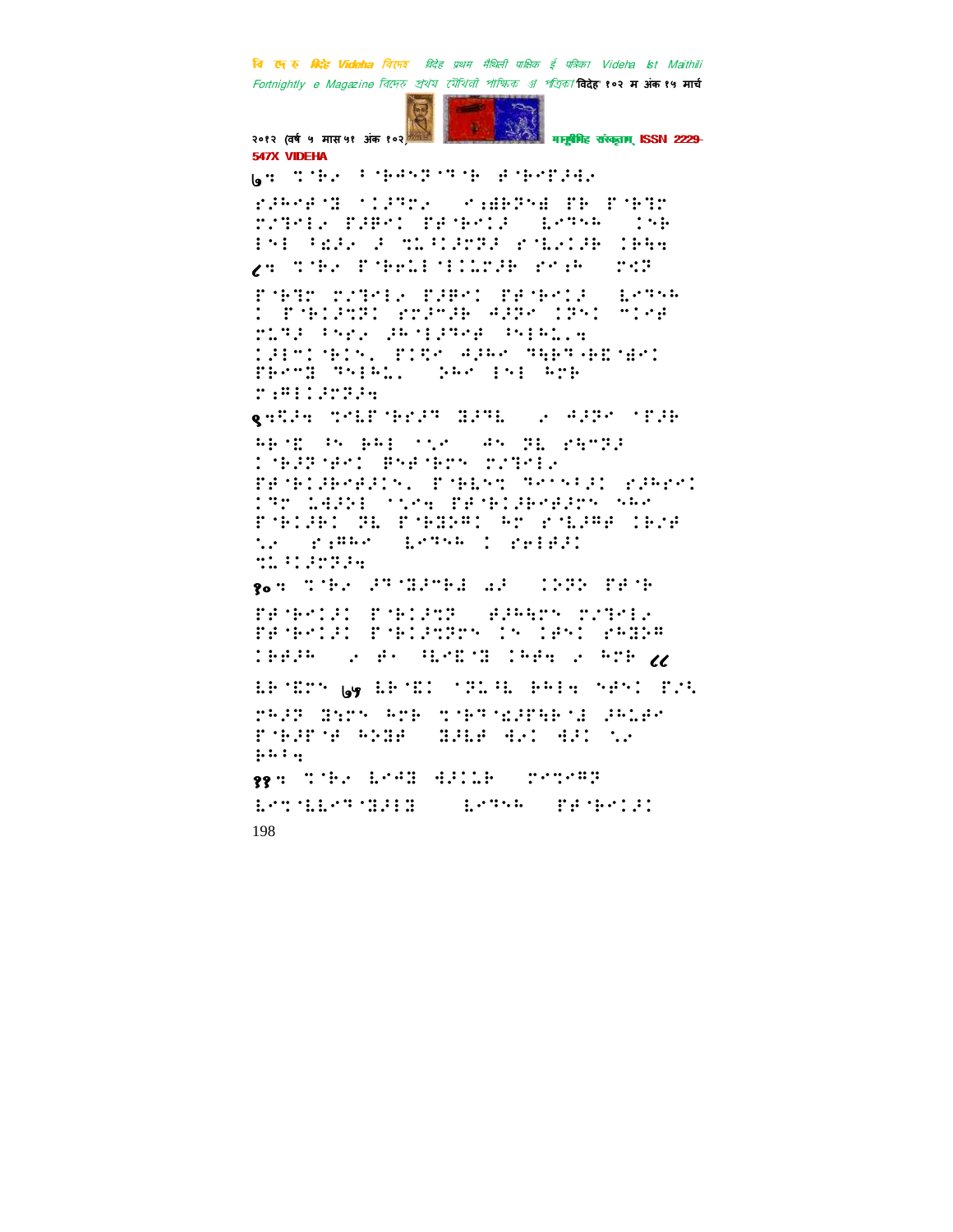बि एक रु मिनेट Videha विएक विदेह प्रथम मैथिली पाक्षिक ई पत्रिका Videha Ist Maithili Fortnightly ejournal রিদেহ প্রথম মৌথিনী পাক্ষিক প্র পত্রিকা**'বিदेह' १०२ म अंक १५ मार्च २०१२** 



मानूबीह संस्कृताम् ISSN 2229-547X

(वर्ष ५ मास ५१ अंक १०२, **VIDEHA** 

**TED RESEARCH PROPERTS ART PEACH** FARSE STREET FROM PLANE SERIES PARL PTP TIPLETER POLICIP INFORMATION gon when substance more depth.  $\cdot$ 

PROPOSE ESTAR COSPERTAGERS robreche mis lette group FINING PLENGE AN 3 MALENGED MPF rian frage ry (2023 time

gan the completed from the state

PROPOSE LOTAR CAR PRINT PRINCE **TRYPE: ATE PARTS (SSON BAP)** 

gye SPR TOBY SPEED AP  $\mathbb{R}^{2n}$  in the figure

rdighdha dh'in an Colombia (do LTRE JE (251 BADS) SIR LRLR2 (5 FILE TORE OF THE THE TERM LIFTEN PROPOSE CONFIDENCE PHONE CARDE This Claims the Condition of the Constant PORTUGE PHA TITULE IN STAR  $\ddots$  :

gg no the Bar Har Carty of three

**ASSISSERS**  $\frac{1}{2}$  . The  $\frac{3}{2}$   $\frac{3}{2}$   $\frac{1}{2}$   $\frac{1}{2}$   $\frac{1}{2}$   $\frac{1}{2}$   $\frac{1}{2}$   $\frac{1}{2}$   $\frac{1}{2}$   $\frac{1}{2}$   $\frac{1}{2}$   $\frac{1}{2}$   $\frac{1}{2}$   $\frac{1}{2}$   $\frac{1}{2}$   $\frac{1}{2}$   $\frac{1}{2}$   $\frac{1}{2}$   $\frac{1}{2}$   $\frac{1}{2}$   $\frac{1$ 

PRI NAS CATRIAIN, STARKPATHENRAT ARATH PALLMATALL ADDA INT AGENTAL PERSONAL PROPERTY FOR START **TERPIR PYESES PRESH PARK**  $\cdot$   $\cdot$ Lett they were

**READ TO THE SEARCH PART OF READ TO A SERIES**  $\mathbf{r}$  .  $\mathbf{r}$ 

2 Penendai pabiner. At P21 124 15 PRESS STREET SPARE TRIPLE SIP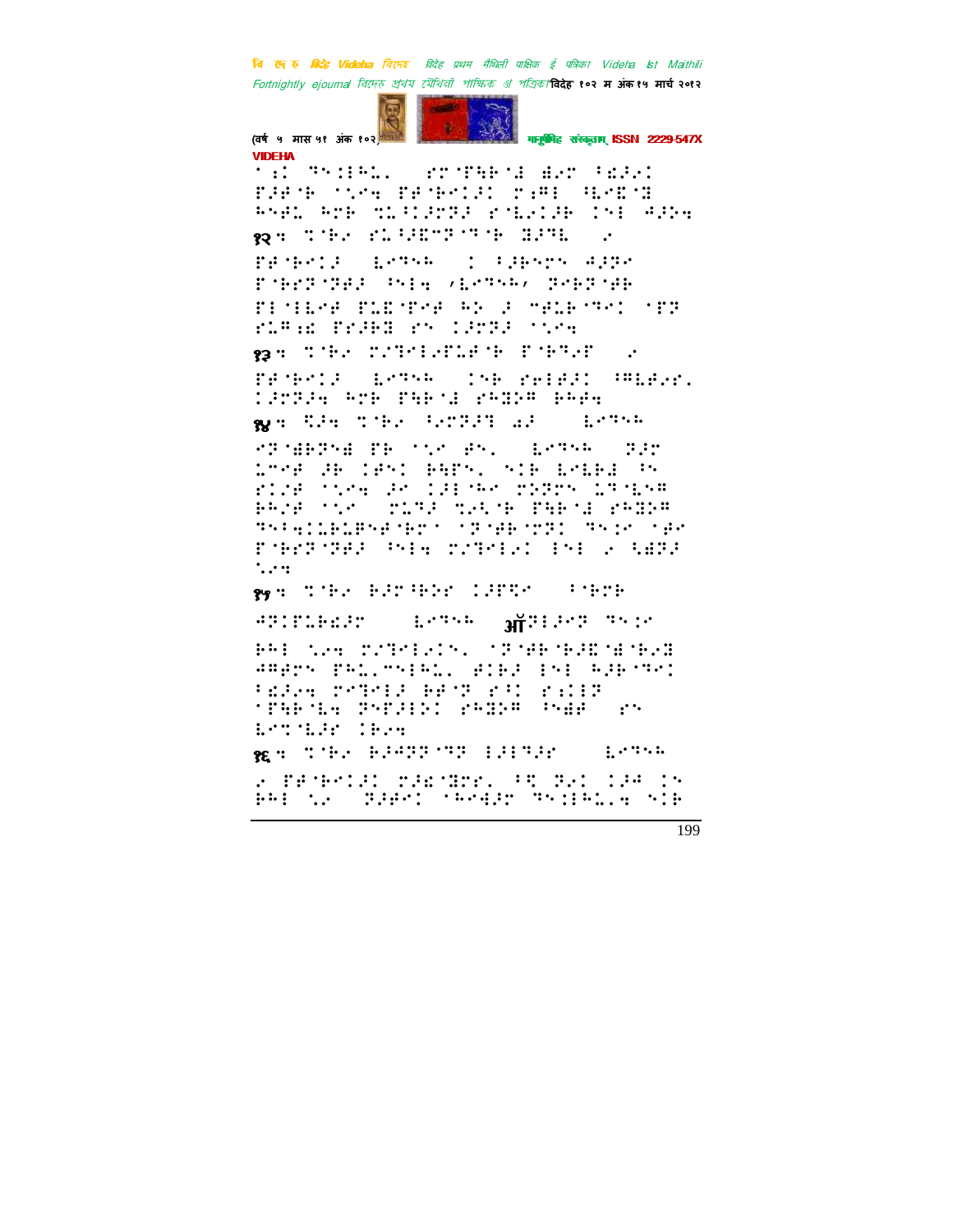बि एक रु मिनेट Videha विएक विदेह प्रथम मैथिली पाक्षिक ई पत्रिका Videha Ist Maithili Fortnightly e Magazine রিদেহ প্রথম মেথিনী পাক্ষিক প্রা পত্রিকা' **বিदेह' १०२ म अंक १५ मार्च** 



२०१२ (वर्ष ५ मास ५१ अंक १०२) **547X VIDEHA** 

मानुबेमिह संस्कृतम् ISSN 2229-

EARNERS TAIL AND BOROAR DRIALE A. ROBA PAARPA (1118/84205 PROB PNB515) RT PROBL PHP ECONOMICS SONTOWER ris el bregone de la caerera de la c POSTER THE STRIP STRIP IS THE By White Millers Who Enthul rrants, applicities articled ESPIRAR (1959-54) SPOS (1965-1970)<br>Parry Stories (1965-1965-1970) Rel Fürdelen Tin zue deutsche Schuu **MARINE REPORT OF STREET RIP** PAAL APPE A. SAP. THIREP POBLEME DSD FAR ART EST PRO BROADE PROTE PAIN, ESPAS THE ASPITA **STILLEN STRAIN STARTS** rinda Stilland (Clair a politica 151 PART PROGRESS PESSPECTS

TH POIL racyon concert can be the serve SERINING PARK BARNING ARE<br>SERIPANIAN SAN IRIB FORISI OSTUPP Britis Poboak Barro PoblaceB 1979 the Fair Pone Fire the Albert ATE CERE ROBBETED RAC STOR RASTORE HALLE HAN CONFAIL FORMS **1958 91313931 P.M.** 

 $\cdot$ .

Man Cler Polentially reads only.

rathers campsare red redeta SEPTER COMMISSION IN MORE STANDE **THERMORE SECTION OF STATE TARIO RESTORIE TO THE REPORTED**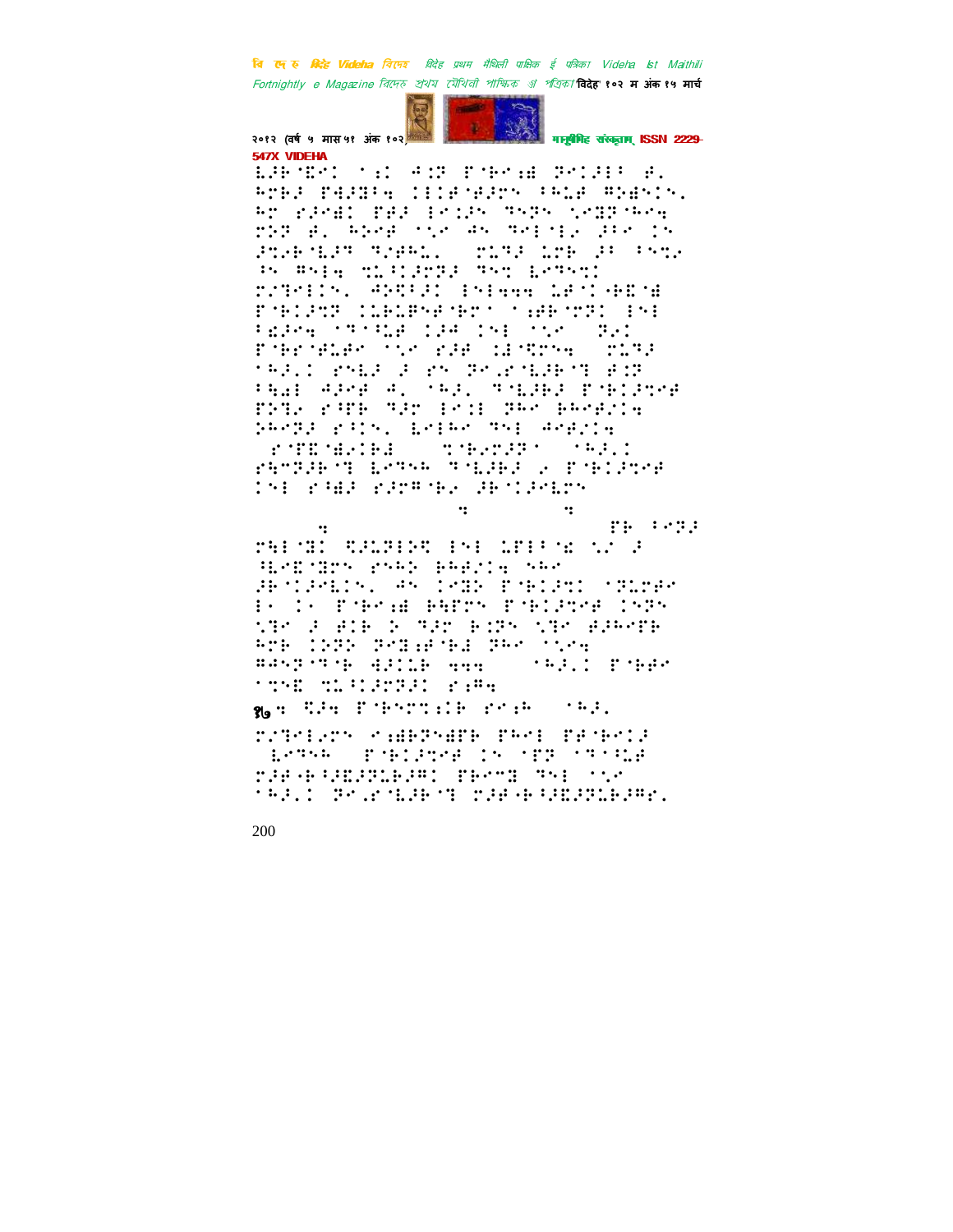बि एक रु मिनेट Videha विएक विदेह प्रथम मैथिली पाक्षिक ई पत्रिका Videha Ist Maithili Fortnightly ejournal রিদেত প্রথম মৌথিনী পাক্ষিক প্রা পত্রিকা**'বিदेह' १०२ म अंक १५ मार्च २०१२** 



मानूबीह संस्कृताम् ISSN 2229-547X

**VIDEHA** 

(वर्ष ५ मास ५१ अंक १०२,

Portion to all the terred in An Arth rmill formed by the range leve PARPMER CRYSSIAN PRYRYL RYS **TI PARLEMAN BOOK** 

& STORYTH STORIES IN THE LEATER

2 PENEMIE TRIM MIR LENERAL TEM Brightenic Carl Popmar (2004) <u>sténarel distrit lidit (</u> PAGE (STRIP LARIBURG PROGLES) BJB BJB 16 MPHR19999 (PP51 (MP)RB FLENED CLELPHONES COMPOSED LADOLPHII THENBAY, WAWPEN PAWE tich Sales

gonerate and the second proposed and the

rnbord (Carl offs repose reposed PALENT BENDE NATION POBLEME SNOW Thui Blueiche, Go Bhi Martiel tida percia ap adre retel MARRI EMIRE MENG IPA

0.4 THE HEATH AN INSTEAD

PRSPECIES CONFESSOR SHESS PRINTS, POINT THORP (EMP) PHI TAC POTER ARE SIMPLETED roraca (September 1979) er dagen SIMP'T BESTIEL SPIETSE NAM ista fundamen firsta magas **PS LEEP RESPONSE AN**  $\mathbf{r}$  : Réference in Birel Samérén TESTE TEMPE & BTRALLED FROM: Poblache, Sankarni lei Al riche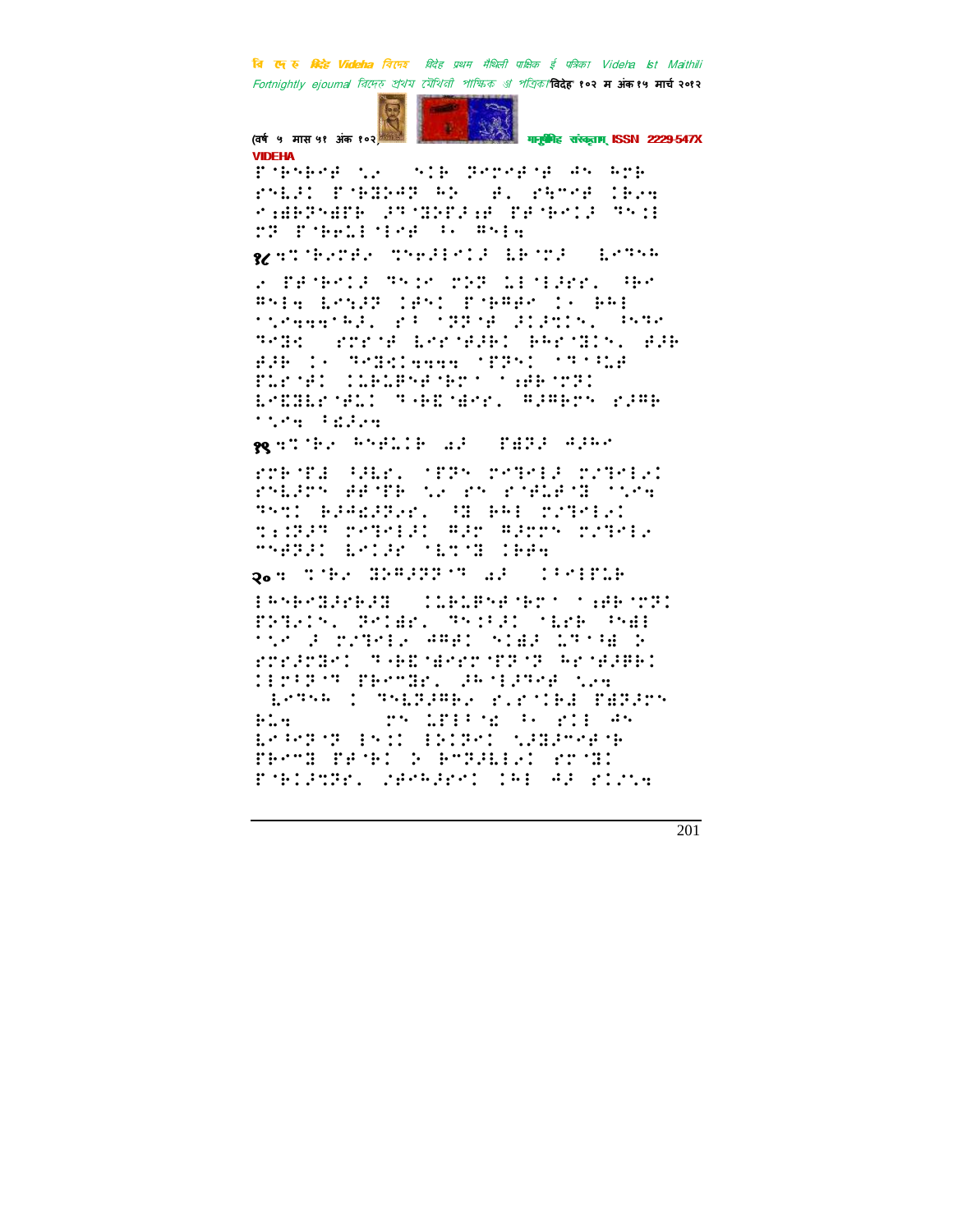बि एक रु मिनेट Videha विएक विदेह प्रथम मैथिली पाक्षिक ई पत्रिका Videha Ist Maithili Fortnightly e Magazine রিদেহ প্রথম মৌথিনী পাক্ষিক প্রা পত্রিকা**'বিदेह' १०२ म अंक १५ मार्च** 



मानुबेमिह संस्कृतम् ISSN 2229-

**547X VIDEHA** 28: TORE CONFRESSOR TOTOR

२०१२ (वर्ष ५ मास ५१ अंक १०२)

ININHA AN SYNCH BATARS CRIP BE CLOSE COL BOTH & PRO rnefer ramme men folk had FMPTMPP PETERBE TER STRIP rdadak 151 Ager

QQ 87 TER SPREDUCE TO ERTSPECT TERMINE **TAI PHI TERRITAR SEARCHER SCHLICHT** 

ISMA RTHISMID TRANSMONICATORY 23 : TOBA (FRINGEN 18) (FRS)

**CLELBYENET MYSER MACH SCHOOLS** AND AT MEDNONEERS, MARK NIE LOWELLER ELGER (TERM SECLEPTEMBER FRAMED (194 (FFM) RMPE PEDROTED LENGINE LATNE AN  $\cdots$ tillerin fødstart (

gyattkerde ti Bedi al (161.)

**CONSENSATION CONTINUES IN THE POST ANDREWSTOR METROLES**  $\therefore$   $\therefore$ renna d'Oralis a nue franc a ri **THE TERMS OFFICER SAN TRIPS** ramers ri bener the roads Le réprésenté (LRIGEI) (1871-2008) réprésente Pick Cick

py strike (1989) 23 (1991) Book (1989) Service

ta#for: ry FrF 1827126 foffer23 An Especial (ni Ani Stor Ale Ar Espec TRIP SPAARE CORDENFIERT TWEETER FILL IN TELEPHA TERRE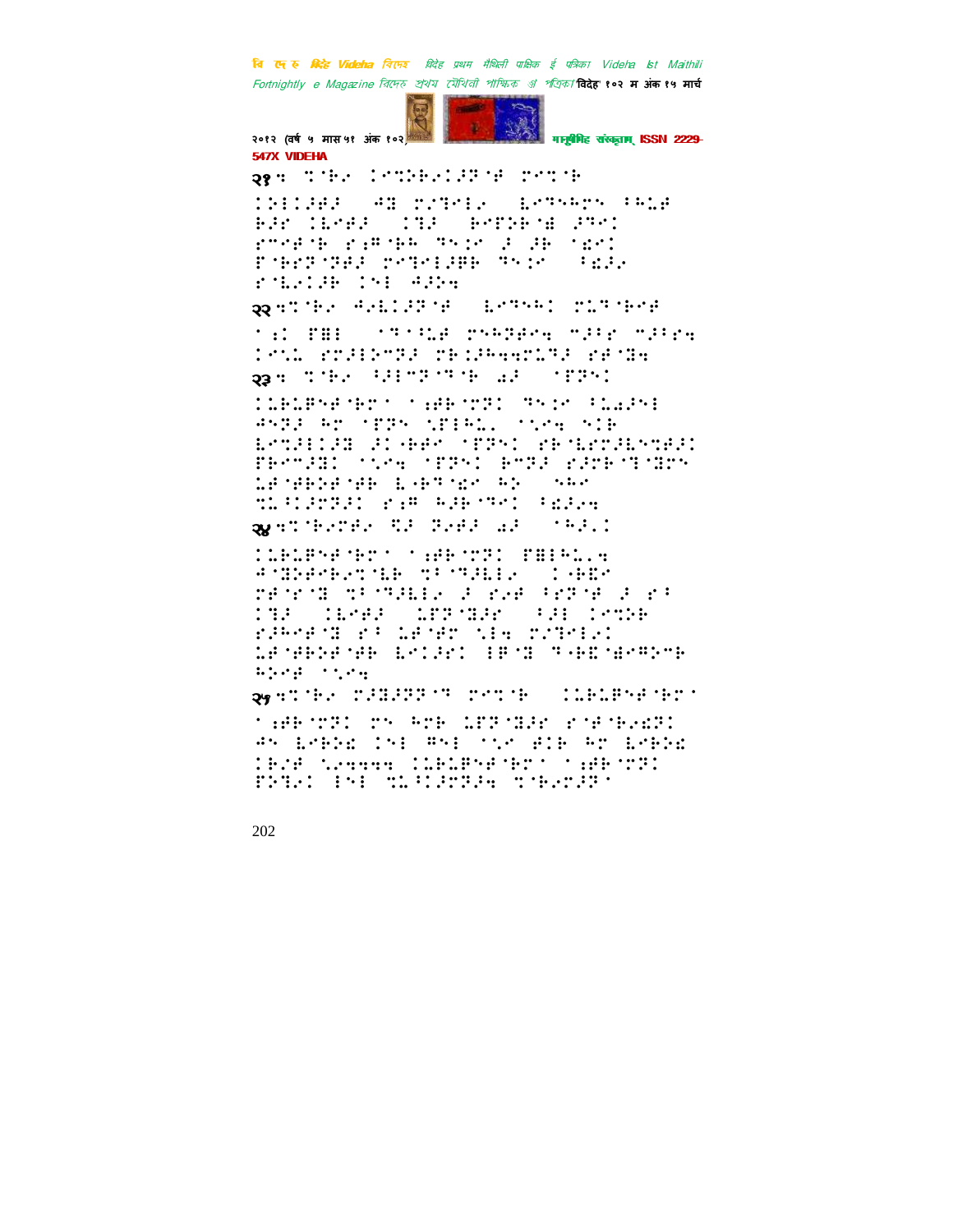बि एक रु मिनेट Videha विएक विदेह प्रथम मैथिली पाक्षिक ई पत्रिका Videha Ist Maithili Fortnightly ejournal রিদেহ প্রথম মৌথিনী পাক্ষিক প্র পত্রিকা**'বিदेह' १०२ म अंक १५ मार्च २०१२** 



```
मानुभीह संस्कृतम् ISSN 2229-547X
```
(वर्ष ५ मास ५१ अंक १०२) **VIDEHA** 

rrathers: Lebhai burre The 191 Albe HAND TOP AILLE

REACTED THAT CROSS RAPPS. a a shekarar ta 1970 a Gabarar Ingila.<br>Matukio

**MIRAPARALE COLEGENATION (ARENTI)** FBK 223 PENDNA IN BRIANNIE PARA FARTY (GLA 273 1386) TLT3 ABY: FHING, PN SAMPLERE INTE

 $Q_{\alpha}$  and the constraint in the constant of **Allen Britishers** 

**THEORY OF CAP EPRE CONTRIG** rawreng this regulated preprod **Press** 

Results of SEPPOS EPHIC Entreprise

STORYF PART NAM DIE BIOGRAFI POPTED MEALS STORE OFFICE EST CONSENSATION TO SEE TOOL TRAINS SO TOO anders noted the control and  $...$   $...$ 

QQ 87 TEVNEY (ENG) ad (PN) TEPR (PYTP10)

**TEMPER CORDENAMENT MARKET PROVIDE** FOR THE POST PORTHOLD THIS TIP rests a mi INE PORTLINE IS BREAKE LONG. LEAGENEAR PARRENT MUSICANA

achine Senson's Association and Pedrea System Bara Sie richets 151

**STARS THE TANGER TOWER** 

30 87 782 (8221377 (82118) (1911282

reperson never vere rich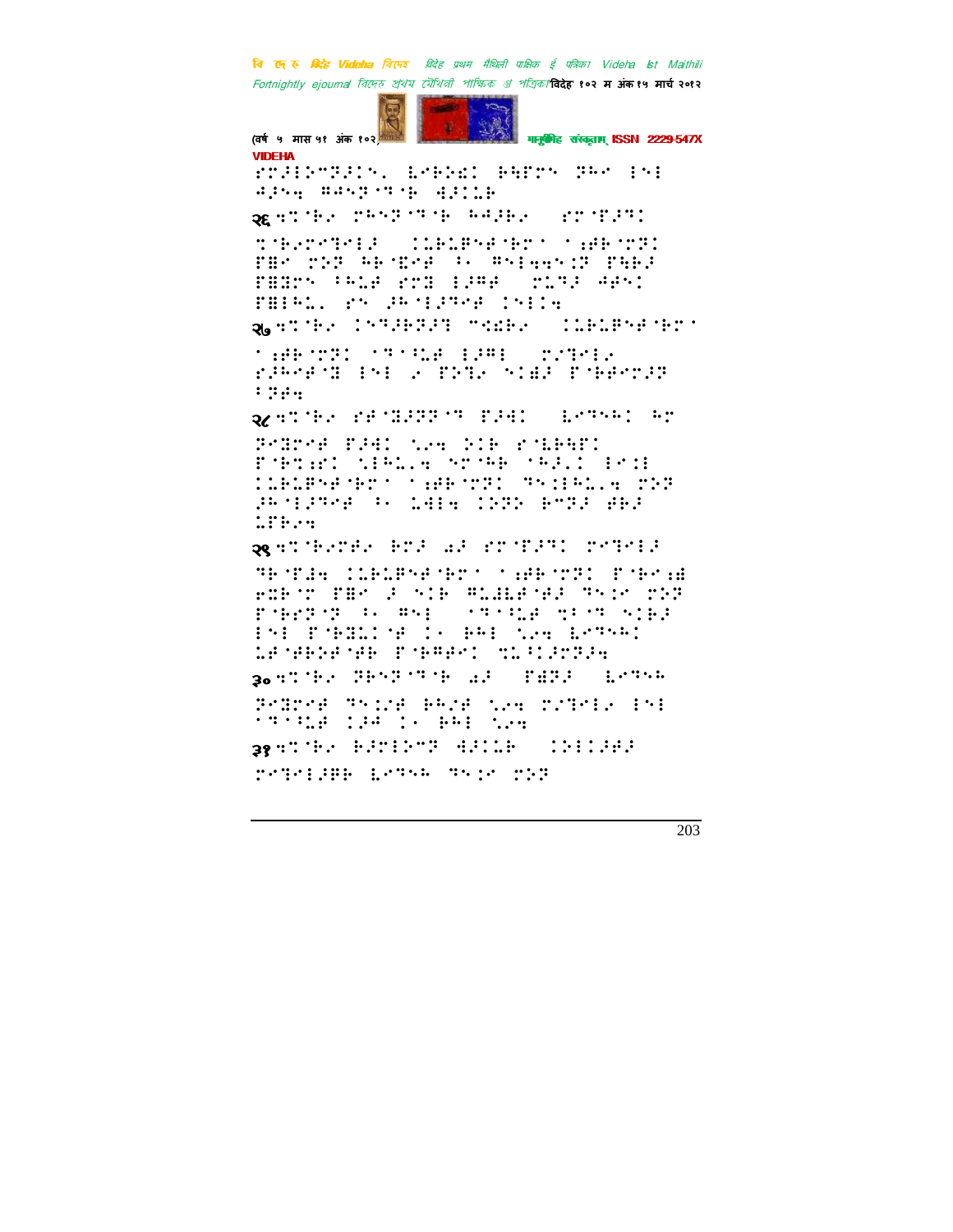बि एक रु मिनेट Videha विएक विदेह प्रथम मैथिली पाक्षिक ई पत्रिका Videha Ist Maithili Fortnightly e Magazine রিদেত প্রথম মৌথিনী পাক্ষিক প্রা পত্রিকা**'বিবৈদ্ব' १०२ म अंक १५ मार्च** 



मानुबेमिह संस्कृतम् ISSN 2229-

**547X VIDEHA** PORTUGAL ARCHITECT EST PROPERTY AND MONTHS TOOK 30 87 TER SERFIER TO LANDER COLLATOR S

CONDRATES THAN SERVICE SERVICE EPRO RNEW STOCK TH TESTIFIES F  $\ldots$ 

33 87 TELEVIL ENERGIES CONTINUATIONS

**CONSENSATION CONSENSATION** Boll Constant (SPIA FEDA systific leborathems retor

**FARRISH CONFERENCE CHEMPS** FRONT BALL 1981 (1991) 2001 1994 1991  $1:1:1:1$ 

39 STORY CHAPTER STORES

२०१२ (वर्ष ५ मास ५१ अंक १०२)

CONSENSATION AND MOVING SERVICES Lendicum rumae Landrichetta

36 STORY OF CROSS OF A SYSTEM REAL

THLUB LOTAL POINT PART B. TY **SIEP PORTERPY TIME AT SIEP** Sirneament (PPA choid corrential robrets, mas emergencies de

*Lervelle Schule* 

30 STORY COMPANY STREET SERVICE SECTION

APSI PORTHER ISE APS IN ADSPECTA mus de déca

30 an Chender Politicate Eesti Affilm CLELPSE SPOTT (BETOR) LETER ( PARVE

ESTARDED AN INSENSION CONSTRUC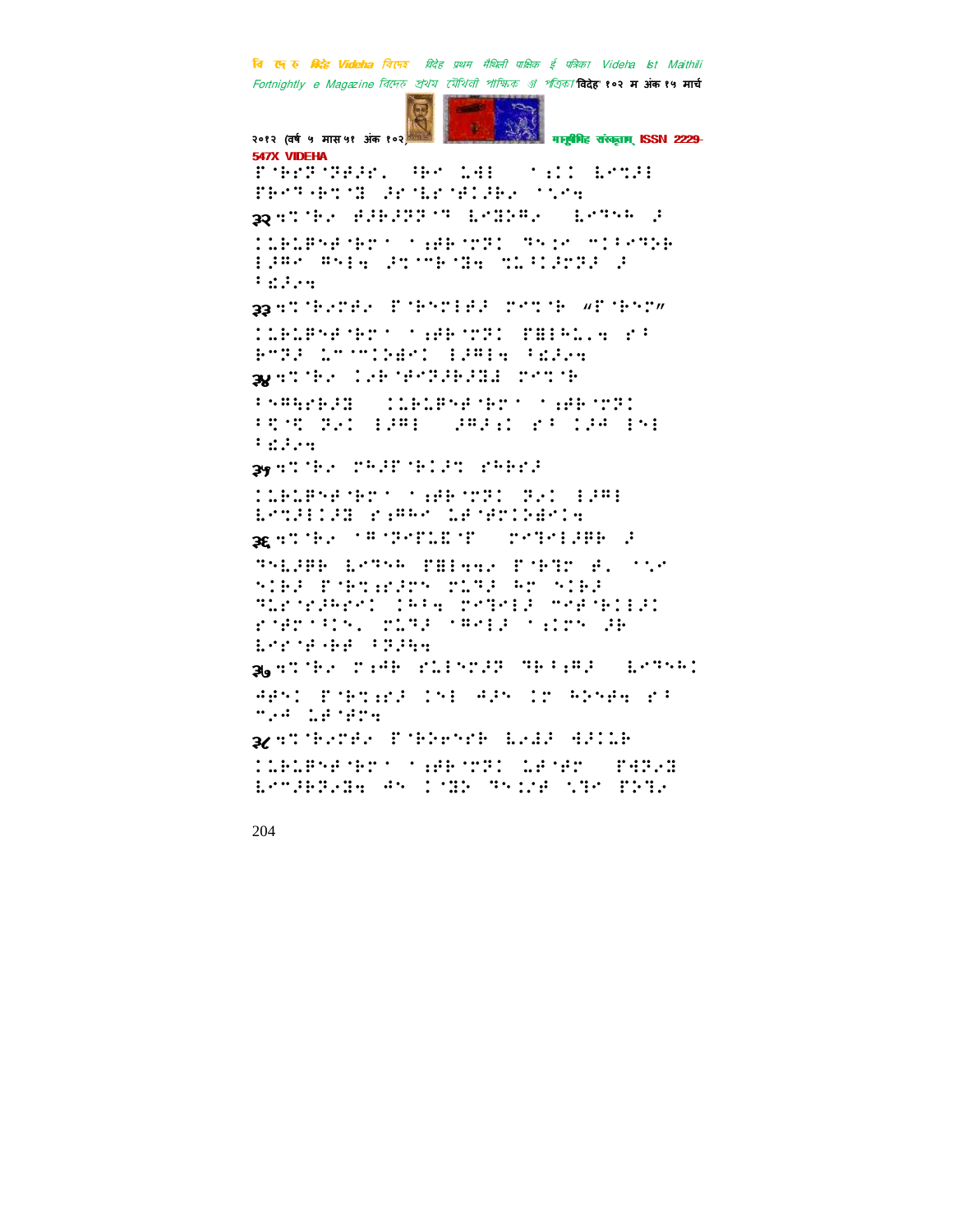बि एक रु मिनेट Videha विएक विदेह प्रथम मैथिली पाक्षिक ई पत्रिका Videha Ist Maithili Fortnightly ejournal রিদেহ প্রথম মৌথিনী পাক্ষিক প্র পত্রিকা**'বিदेह' १०२ म अंक १५ मार्च २०१२** 



**VIDEHA** PORTO CRISI LESE PLAZA ATGA  $11.11.1177744$ ae addition of the PPP of Cardial Add

CLELBYFORM (OHEOMIC POINC) (FROM Pal ri BBBS.4

Word the Bundler th ad Contract

rather sales rether from the A. CRYBYR PYRRIPORI (24 I) BAD **Mine Claimsent Manager (TRIGE**  $\pm 1444$ 

09:33 BESTYTH CLTSB TEEPS

**CONSENSATION AND THE SECOND PROPERTY TALE TARGET TEMBER TERM** yourner infects (infigurement

**MARKET FIRTH TITE POTERRY RETA TAR TEMPER REPORTS TRIES** 

gand the Europee province Ernset

LARAN F PAPPAPER PARAGE DRA **TAP TESTION** 

WHITE INTERNATIONALIST TO

**MIGHTED IN MIGHT** tiller i hør fille lege i STRINGER (REPRIE SHIPLING TIGHTY B. 1981 4523 1992 189308 1992 19030 Piller Billie Electron common nie dni an nazyn e, ro brei rriare  $\mathcal{L}^{\text{max}}$  ,  $\mathcal{L}^{\text{max}}$  ,  $\mathcal{L}^{\text{max}}$ 

West the EPPIE HAILE ( that Pel 124

In BRI was about Authors words sho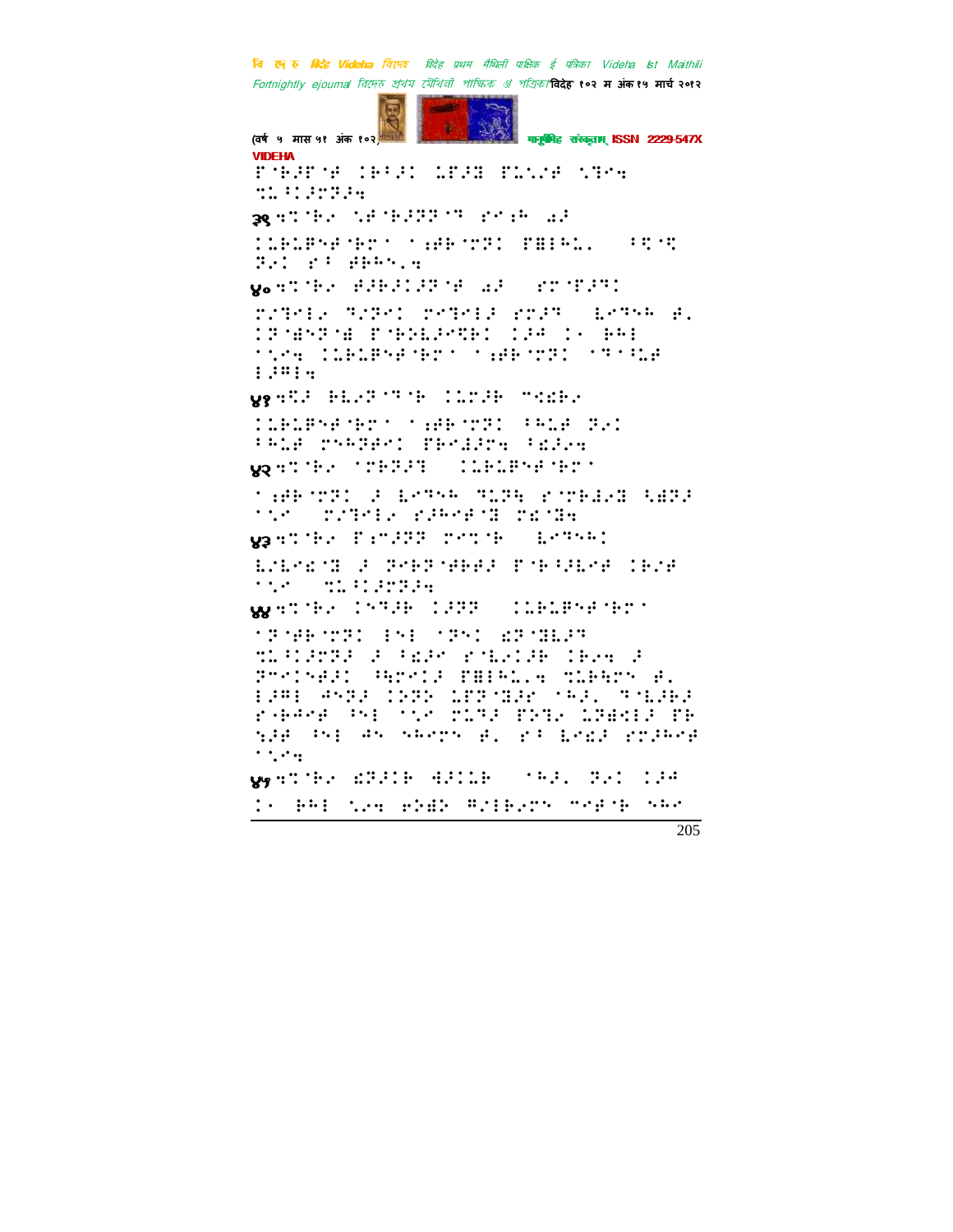बि एक रु मिनेट Videha विएक विदेह प्रथम मैथिली पाक्षिक ई पत्रिका Videha Ist Maithili Fortnightly e Magazine রিদেহ প্রথম মৌথিনী পাক্ষিক প্রা পত্রিকা**'বিदेह' १०२ म अंक १५ मार्च** 



२०१२ (वर्ष ५ मास ५१ अंक १०२) **547X VIDEHA** 

MARINES APMARINT SPLEAD BROADE  $3.44<sub>1</sub>$ 

ygen the cancel add others condition

ratarry netallecta ruscrata in ame BRIGGEREN AN 2 IGBR 200 BLACK PRO TEL 10 STAR LETTER NE 45 PARTIE SPEL 27 PLEAR 2018 2. <u>Debib rribald boek medicin (s</u> PONE OF CHEM

West the straight classe are entered

FFATEFIA I LAPARIANIER ANIM *partines a particle from constants* IAE AP RIZI AN REIBER CZTPE. FRONTIN SPEARER LEASED FRO rdbusser Pod Aran 250 ISBSPHORIGE ARRAIGE FOR SERRA SHRMA HP W WH PRY MINE THIS **CONSERVATION EXISTENCI** 

WARPH TAPE POINT TERM ENERGY

THIS PORTHER INE APS INS ADSHIFTS riners russenes out animal in  $......$ 

your teams are the control of the con-

CONDENSATION OF MESSING CONSIGNATION THE SAM PORTUGAL PAIR SPACE rollector alt am a dance against rn 120724

yourned Class Bandball (1931) Sens

perchange pensioniers groups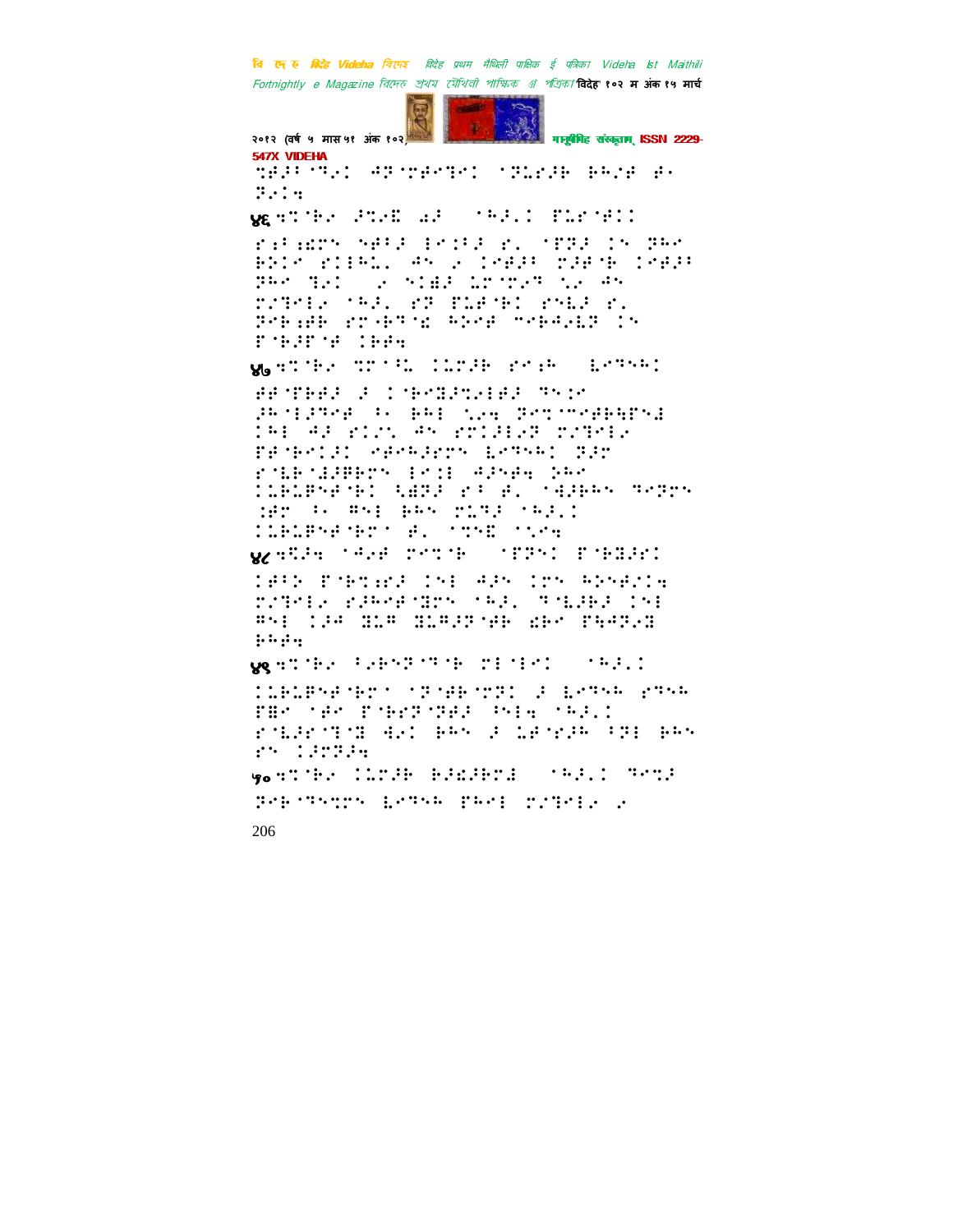बि एक रु मिनेट Videha विएक विदेह प्रथम मैथिली पाक्षिक ई पत्रिका Videha Ist Maithili Fortnightly ejournal রিদেত প্রথম মৌথিনী পাক্ষিক প্রা পত্রিকা**'বিदेह' १०२ म अंक १५ मार्च २०१२** 



मानूबीह संस्कृताम् ISSN 2229-547X AB THE TRIP OF THE POST THE SPEAKER

weather earning the addenial state

**VIDEHA** 

**MARK PERSON** 

Benew Park Bank Britte COROBNE NEW YOR NEEDIG DO SAN OO HEAR THE POINT CONTROL OF THE PLAN (P) Estinge : Wash as provide pas page **THE MANUFACTURE** 

would have been provided to provide a provided and the second service of the second service of the second service of the second service of the second service of the second service of the second service of the second servic

Third Side Lerogge Third Sar **FASTAR BER** 

ya di telesione delle contessione della contessa della contessa della contessa della contessa della

**MINE MILL SIE (BUSE) SYNCHOL** PORTUGAL PHI (PAPI LOCAL PORTU ratelers as des pas point base SARRE HERBYBYS 198 1928 BAS **MARISHER** 

92 87 192 11-7 12222 17 122

Preference:Dide: Cleberence  $\mathbb{R}^2$  :  $\mathbb{R}^2$  :  $\mathbb{R}^2$  :  $\mathbb{R}^2$  :  $\mathbb{R}^2$ **SPORTS ROOMS** BLANCHE TRIM THAT PORTIONS INER tell (Pri dromar) (Pri (Pri er PRINCE SING, AN RI FRU THETR DZIMER EPANYMANI POLITIK ANOS **TRACKIES ENTR IN RAI NE TYPE** EP THURS

www.marchive.org/watch-communication-

**SPORTSPILL SYSTEMS START SERVICES** SAR BEAT PART POBBER OUR  $11.41.417744$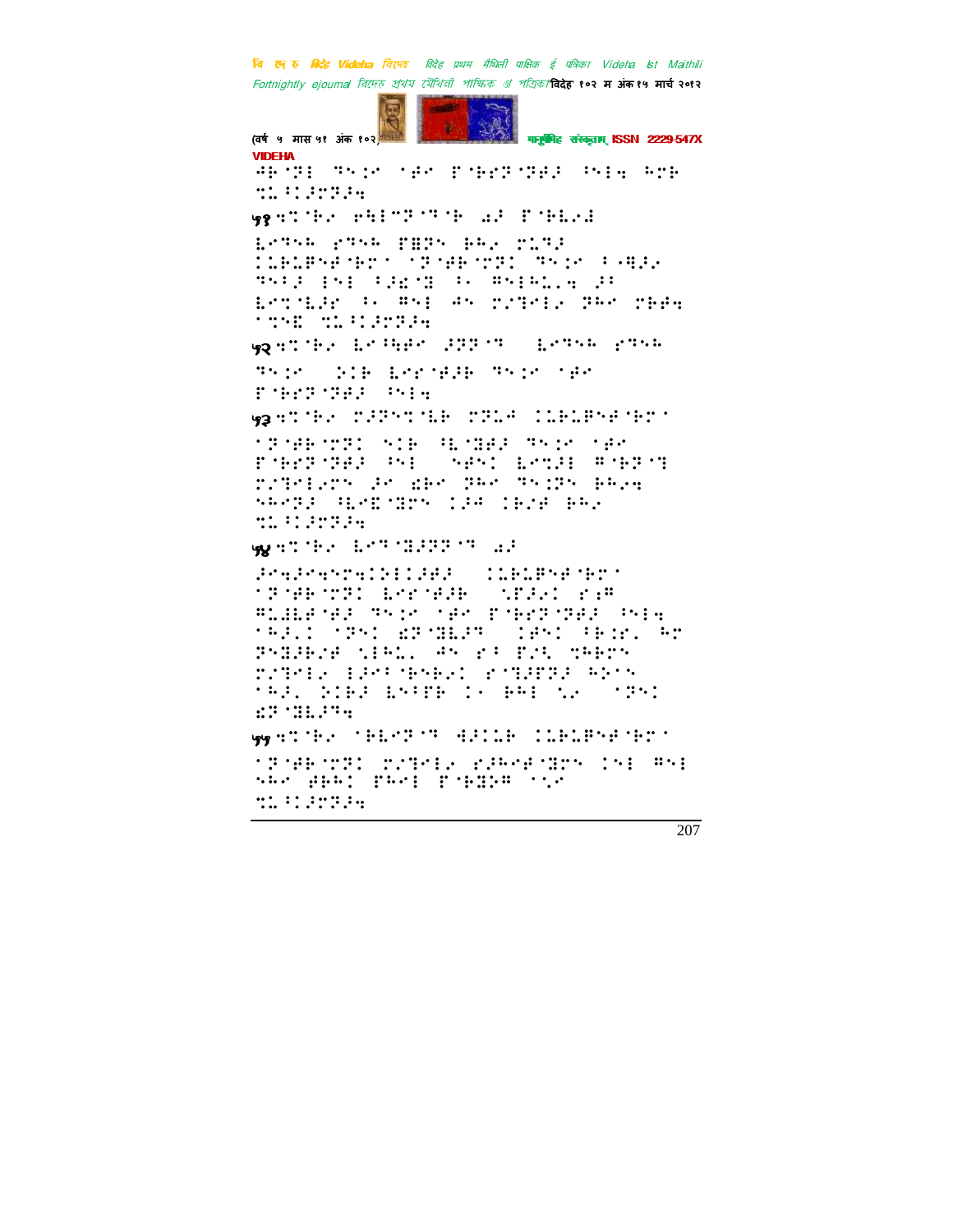बि एक रु मिनेट Videha विएक विदेह प्रथम मैथिली पाक्षिक ई पत्रिका Videha Ist Maithili Fortnightly e Magazine রিদেহ প্রথম মৌথিনী পাক্ষিক প্রা পত্রিকা**'বিदेह' १०२ म अंक १५ मार्च** 



मानुबेगिह संस्कृताम् ISSN 2229-

yg at the CLPPE FER CLELENFORT **TRABATED FOR BREAKING CALL BELLED** THE TERM PROPERTY OF STA West The Poster Peacher Clausenshop **STORY TO THE STORY OF STATE**  $\frac{1}{2}$  :  $\frac{1}{2}$  :  $\frac{1}{2}$  :  $\frac{1}{2}$  :  $\frac{1}{2}$ WARE TEMPER WORKER INFORMED **TER LAIRS RANGER SALES, AMBS** (5) Fall a specific constant pesal in and  $\cdot$  , , , , your the spectace in the manufacture of the prorrens physik regegie als ebne nin AN YEAR PARRETY TEMPE PARPE PRO DE PROF NOR gonnier Pringie Bird (1875-1 PORTOBER 2 LOCE POLERT  $\ldots$ THE BEST SIED SPORTS TOOP  $\gamma$  ,  $\gamma$  ,  $\gamma$ gentler chart specialle (influid chaine 1967 THI CHAN BAL NO CAL FRAMERY WAS MICH MANY PARA  $\ldots$ ganthe edile bend? benne COROBNETED 1 13 MEDITED THE NEWS ryage: Exported Figures: restigu  $\ddots$  $g_3$  and the collection and contribution **MMACHAIL BEN, SALL FOREST** JR SEPTIAN STRAGGEREN, ST

208

**547X VIDEHA**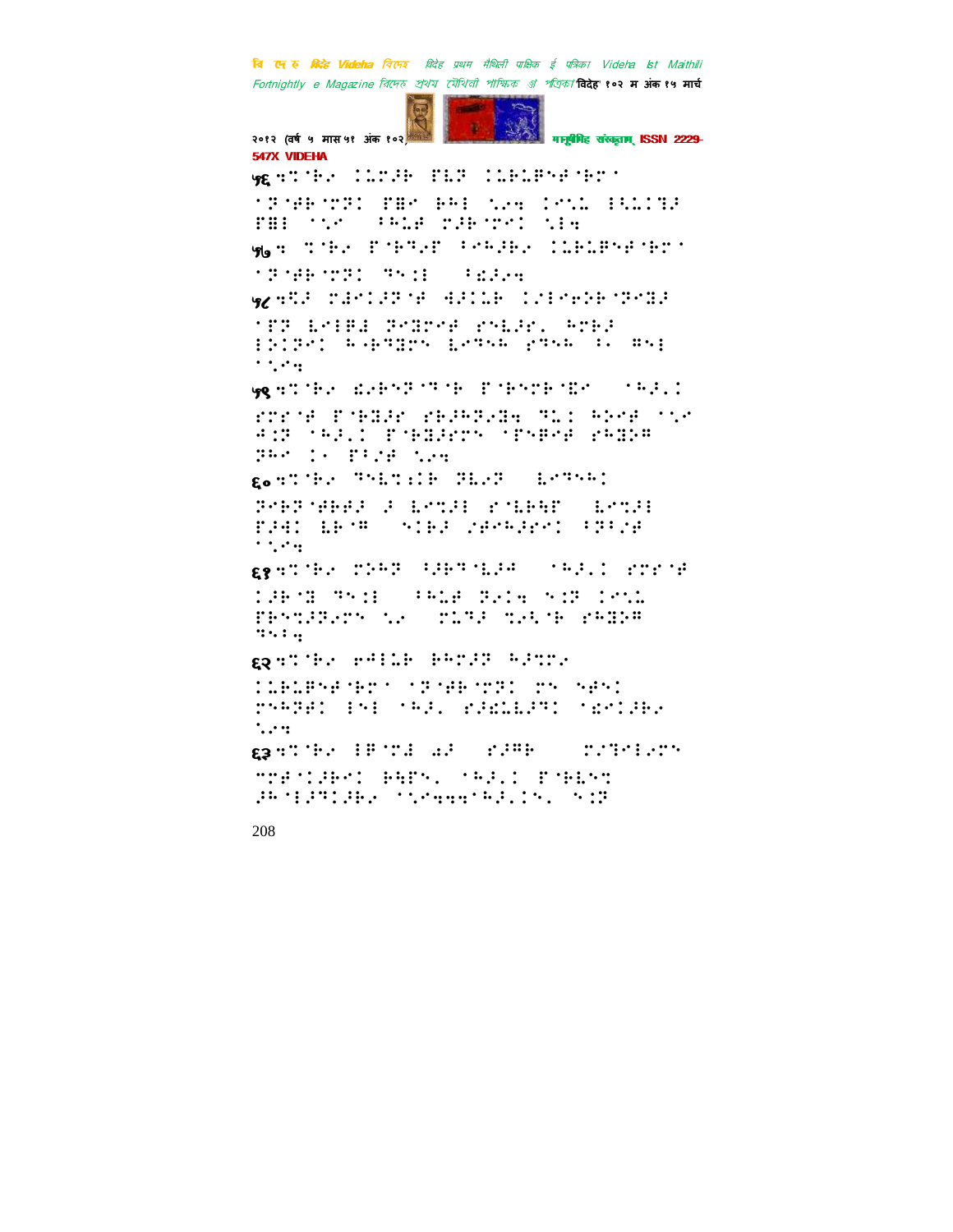बि एक रु मिनेट Videha विएक विदेह प्रथम मैथिली पाक्षिक ई पत्रिका Videha Ist Maithili Fortnightly ejournal রিদেত প্রথম মৌথিনী পাক্ষিক প্রা পত্রিকা**'বিदेह' १०२ म अंक १५ मार्च २०१२** 

PROFILED MAP SPECHALISM THE MEREN. FBP #5: 524 #35 5B1 PO#2:PC EPERIO AN PHEND LENGT PAPIERSHERM TO rs tite (sir) se regulari

gymmine ARTen PoliceT rate

**VIDEHA** Shaanhaannis nheibe gynsi tie riri Frerriten

CONSENSATION CONSENSION CONTRACTOR

(वर्ष ५ मास ५१ अंक १०२) मानूबीह संस्कृताम् ISSN 2229-547X



209

EPSHIP AS SASE FLESH FLESH FOLLO **SIMPLE STATE PROPERTY**  $\mathcal{L}$  :  $\mathcal{L}$ **PAP.B.** EG HILT MOTER CONCHE CENTOR CHAPTENT AP TAILI STORAGE TH PORCHE

LAIRE TRANSVILLE LAIRE TOTAL CONTRA MARKET PERFECT SAN FREED r. Titris I Eslam Andr Persinat

**VERTHALE VICELENE NET SOMETER** 

'PR THE PARTY STRAPH BAIR TIL rradog (ni gone al ri dor proda PROPREH ESTARIAL CRIB CRIB

gg at the SARILE of the PT only the  $\mathbb{R}^n \times \mathbb{R}^n \times \mathbb{R}^n$ remark aremary raw readyours as

**FRIDGE SHOPS IN STRIPS** 

FRANK (MANESARCH 1718-1771-18)

TORE PERINTRY TREATMENT ARRIV THEMP LIBINES DRY LEDY FRYRAM **FIREDRY NO POPIEDINE** gyernek (1921) al najde primile brile

LPP GER STATER INSPERSEDENT SPEC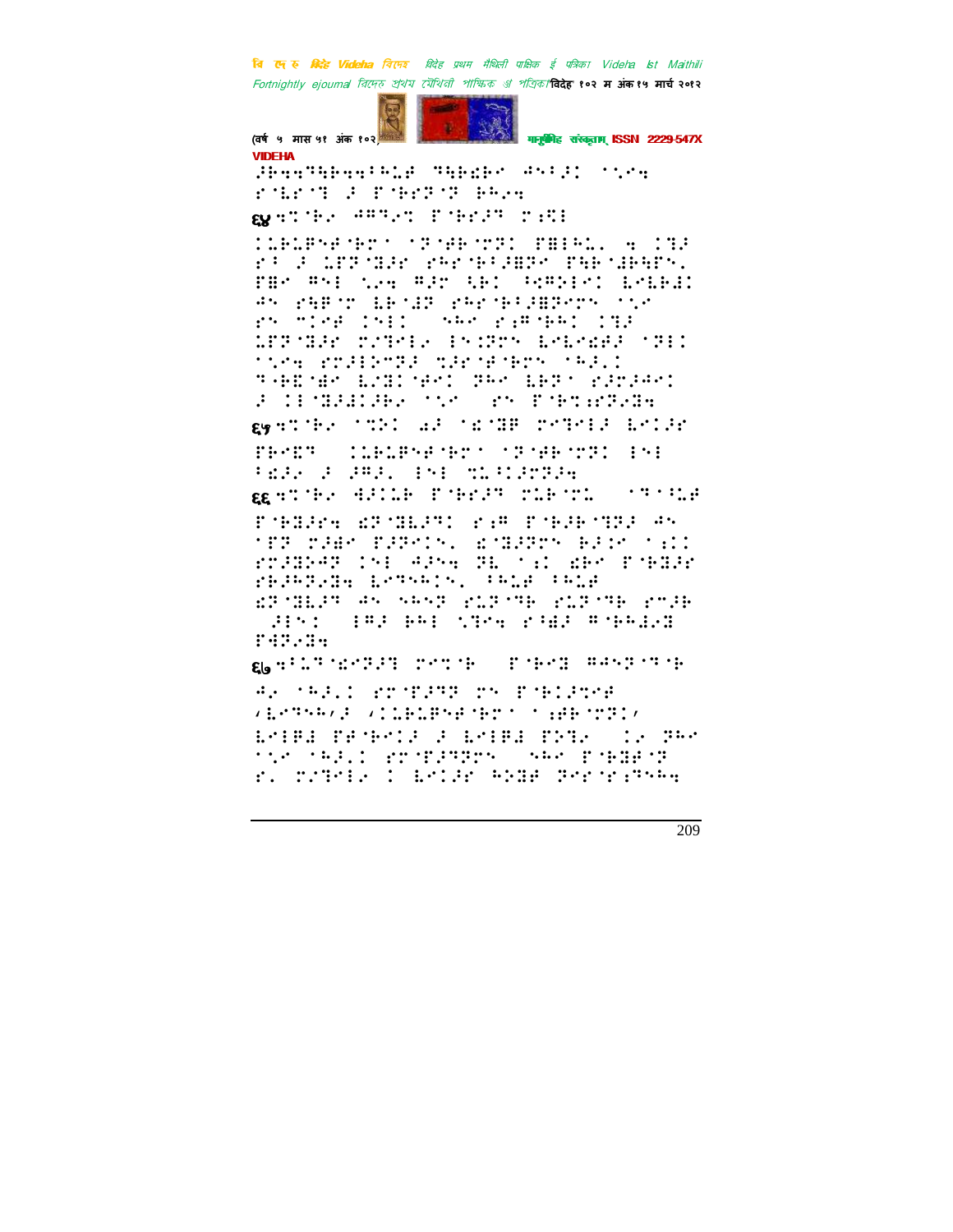**MALIBAR MARK** WRACK THE SERVE HE WAS ARRESTED FOR THE SERVE THAT I **TAPPED MATHEMS TER PRAI SIMPLE** Benedict the shape project problem

ramen (ed.) ramprover (leinesenen talkora: reek (ter 18 dra pudela) PHOTOS AP RAI TRACK POPTH CHOCK

FEAR PRAP NAME RAPSESTED FOR STREET retel, malfe disc formula retel. ##: 1#n#+ g. 1#n#+ m:r #s:21 # 2 'FF SENITH TEEN 'FF ASHE FRONZE 1011 MB M 1976 (1984 WORD SCHAFFER MAIL PROMPRE RRESONNEL SOMEOGRAPH there we have the serve that the serve 2 POTENE ESSTA NES 45 ISTID TER 45 MARK RNE MESPHOLEN PROPERTY SENIO Print Additional Der Bergi dingspr SARPS 28 1989 1261 862 9531 9286 SAFLEL SAF EPHINE EPHILAR SHAI rang arang ting ring rings Westify referribus are agreements

##SPOTOB #2 & ILBLPSPOBTO CHBOTPI FB- #3#3 } PSAPE PHING. Worth- Harthield Affair Lette

gg an ibe dibroard the clerne of the s

BASE SERGE (STEED TILEST **CLELPSHORY (1980-221 PB) 222 ANAS**  $\mathbb{R}^n$  and  $\mathbb{R}^n$ a bandar (1966) here a s **APP SACTOR REPORT A** 

& STORY FOR DOUBLE THE EPE

२०१२ (वर्ष ५ मास ५१ अंक १०२ ) 547X VIDEHA



।<br>अपनी अनुसार संस्कृतम् ISSN 2229-

बि एक रु मिनेट Videha विएक विदेह प्रथम मैथिली पाक्षिक ई पत्रिका Videha Ist Maithili Fortnightly e Magazine রিদেহ প্রথম মৌথিনী পাক্ষিক প্রা পত্রিকা**'বিदेह' १०२ म अंक १५ मार्च**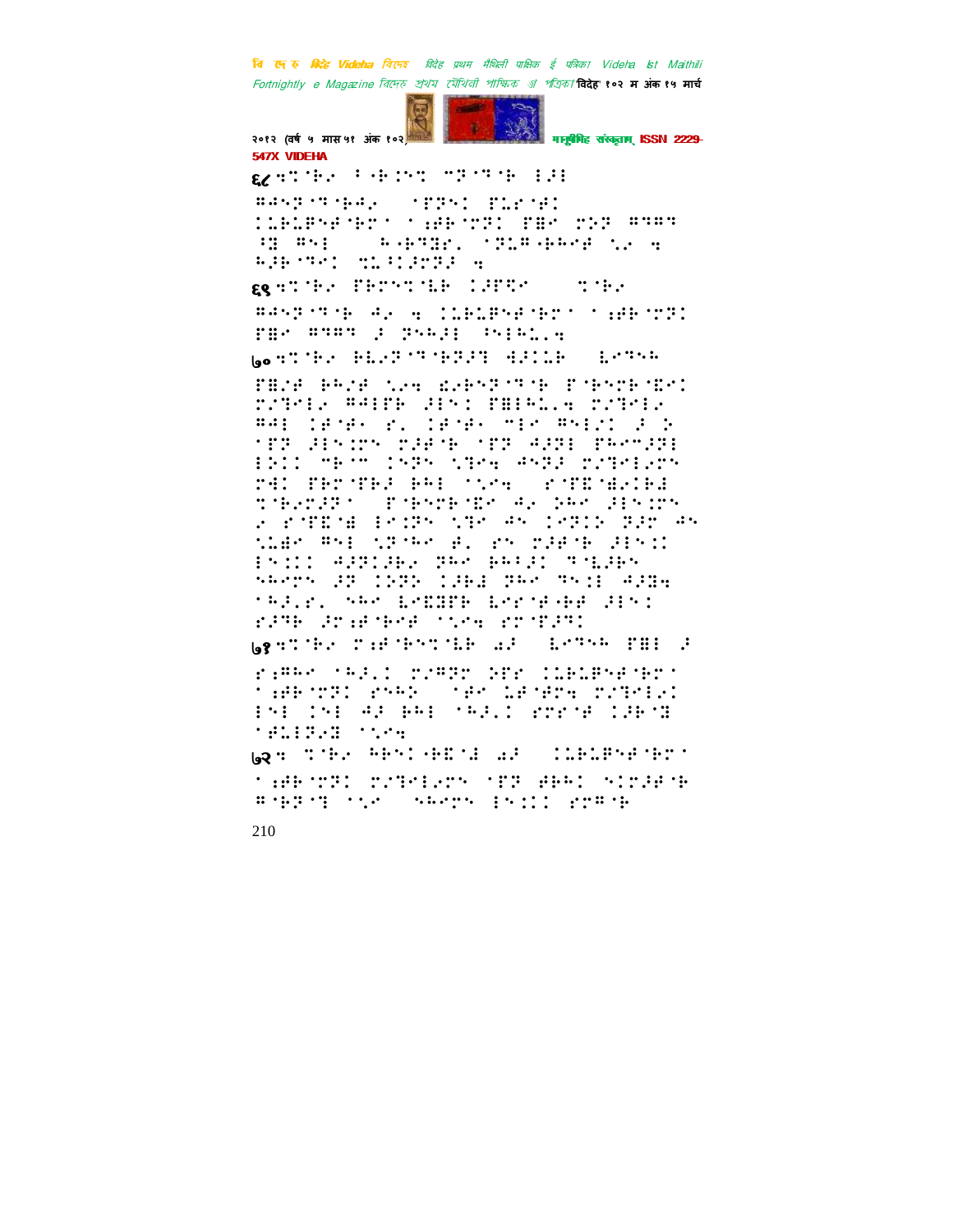बि एक रु मिनेट Videha विएक विदेह प्रथम मैथिली पाक्षिक ई पत्रिका Videha Ist Maithili Fortnightly ejournal রিদেত প্রথম মৌথিনী পাক্ষিক প্রা পত্রিকা**'বিदेह' १०२ म अंक १५ मार्च २०१२** 



मानूबीह संस्कृताम् ISSN 2229-547X

**VIDEHA** THE MACK PATTLE CATE TRIPLETS AND AN ESIL PRESENTE, ALSE PAPE TERRIT STATE

 $_{[a2]}$  : The condition of the condition of  $_{[a2]}$  .

taërol produkte nënga 2 EPHRITE (1911) ALBAN STORY TE play (all and paperns in 181, 194 iko arautan da

WHETHER THE THIS WAY **Allens and Service** 

tighter ar cealt every province the Forest Estel ramorre the Cri AF RICH SCRA HERICI IN SCRIPTER West then the Company weakly and company

CONDENSATION OF THE CONDITIONS OF THE CONDITION AN ALL 2 BAP SLEEDY PARTER ADAM PS PALE ROBEL SISHES NEW DOCE AS s peru su pre standar se RPD SLOW RRESONAL SRAPP PRP. PSRP **TRACK AND TOOK** 

GESTER LEE SPITE AF LETER

#453393442 (342) 4451 124 15141. the as outstanding about an out INFORMATION CONTINUES IN THE CONTINUES. PALE 124 HB 18931 1574 West the Common Construction of the Common

##SPSPE ARIGAN (SARVEL PVA SIA roman master myselerge apsilia SAR PSPPS IS RSE NE BIRGE, RAIR **BLEF SE PATE: STS TIME**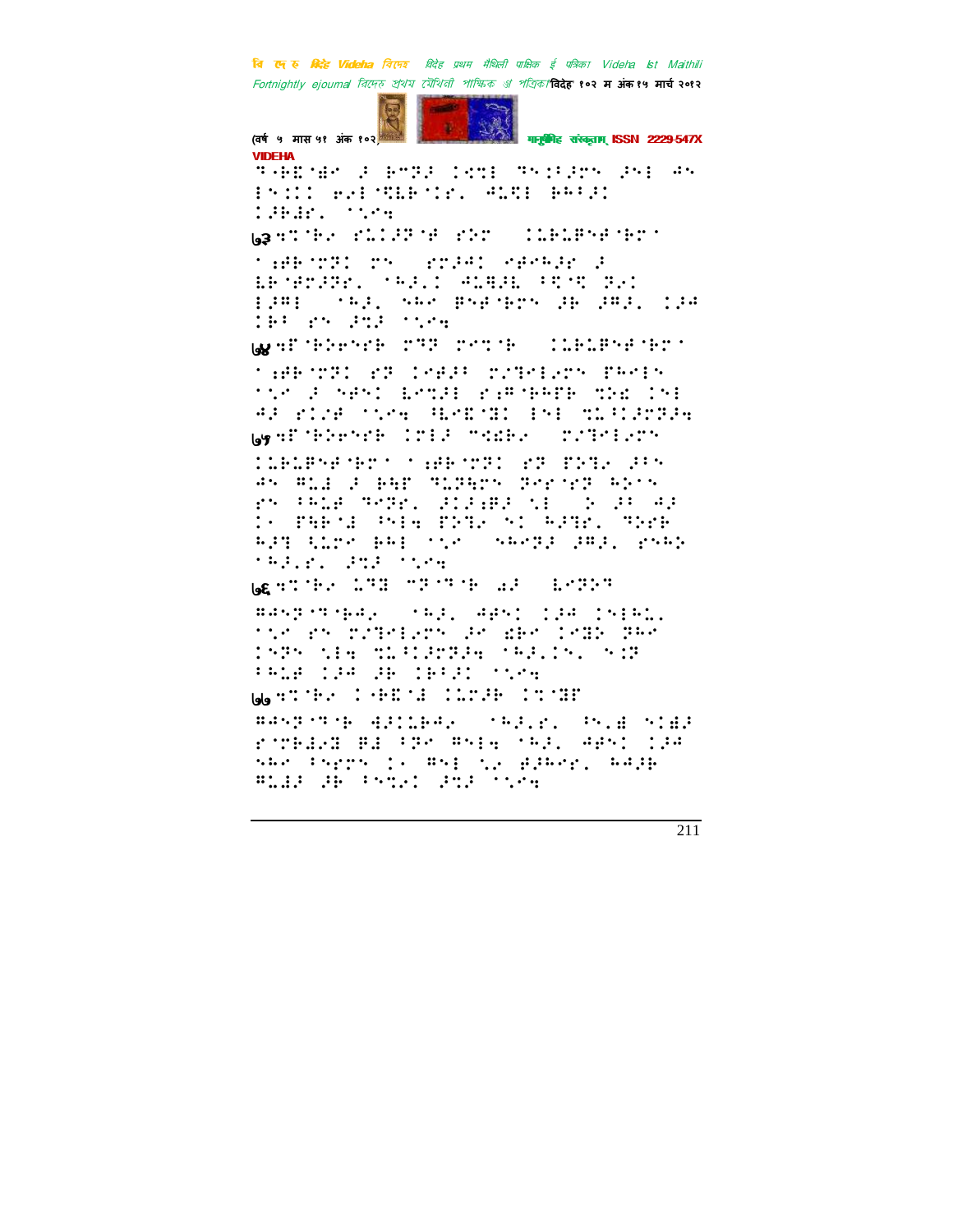बि एक रु मिनेट Videha विएक विदेह प्रथम मैथिली पाक्षिक ई पत्रिका Videha Ist Maithili Fortnightly e Magazine রিদেহ প্রথম মেথিনী পাক্ষিক প্রা পত্রিকা' **বিदेह' १०२ म अंक १५ मार्च** 



२०१२ (वर्ष ५ मास ५१ अंक १०२) **547X VIDEHA** 

We add the constitution of the control of the control of

THE TILL PORT AND INFLUENT THAT PARTY TORE TRACE COROPHENEN TRIABINGS **POSTED AND AND SERVICE SERVICE SERVICE SERVICE SERVICE SERVICE SERVICE SERVICE SERVICE SERVICE SERVICE SERVICE** #16-17PA-15 FR15 B21 12814

We will have the control of

ESTAR A PROPOSIC PROSSIMA PROPER PARTA BASE STRAG CONFIDENT & PROBATE un ses nam ekskopel sisk skal (  $\mathcal{F}(\mathbb{R},\mathbb{R},\mathbb{R})=\mathbb{R}^{n}\times\mathbb{R}^{n}\times\mathbb{R}^{n}\times\mathbb{R}^{n}\times\mathbb{R}^{n}\times\mathbb{R}^{n}\times\mathbb{R}^{n}\times\mathbb{R}^{n}\times\mathbb{R}^{n}\times\mathbb{R}^{n}\times\mathbb{R}^{n}\times\mathbb{R}^{n}\times\mathbb{R}^{n}\times\mathbb{R}^{n}\times\mathbb{R}^{n}\times\mathbb{R}^{n}\times\mathbb{R}^{n}\times\mathbb{R}^{n}\times\mathbb{R}^{n}\times\mathbb{R}$ **MARISHER** 

 $\mathbf{L}$  and  $\mathbf{L}$ 

rathe research spreads

Rook-88 at the Manufacture of the Control of

APS ISIL PAT PROJING PRS ranches best component COMPA PROPERTY

rring were guide an architect (1859) rather angels<br>architect (1861) 1189-149 g rivergege TERM COTAB CENE A SHER TO TEPP SPROGRAM (1928) AP 2 Professor<br>Entolpero admission from (ESA) TIMER 2 BUNG BRIE POTSBER FT TITE THE STANDED TIME AND UPSTA F CA BAGE COSA ERSON PRSPI FAAD BARSAM MEMMADA (1985 AADLBA FOREST PROTECTIVE CONTRACTO

2.12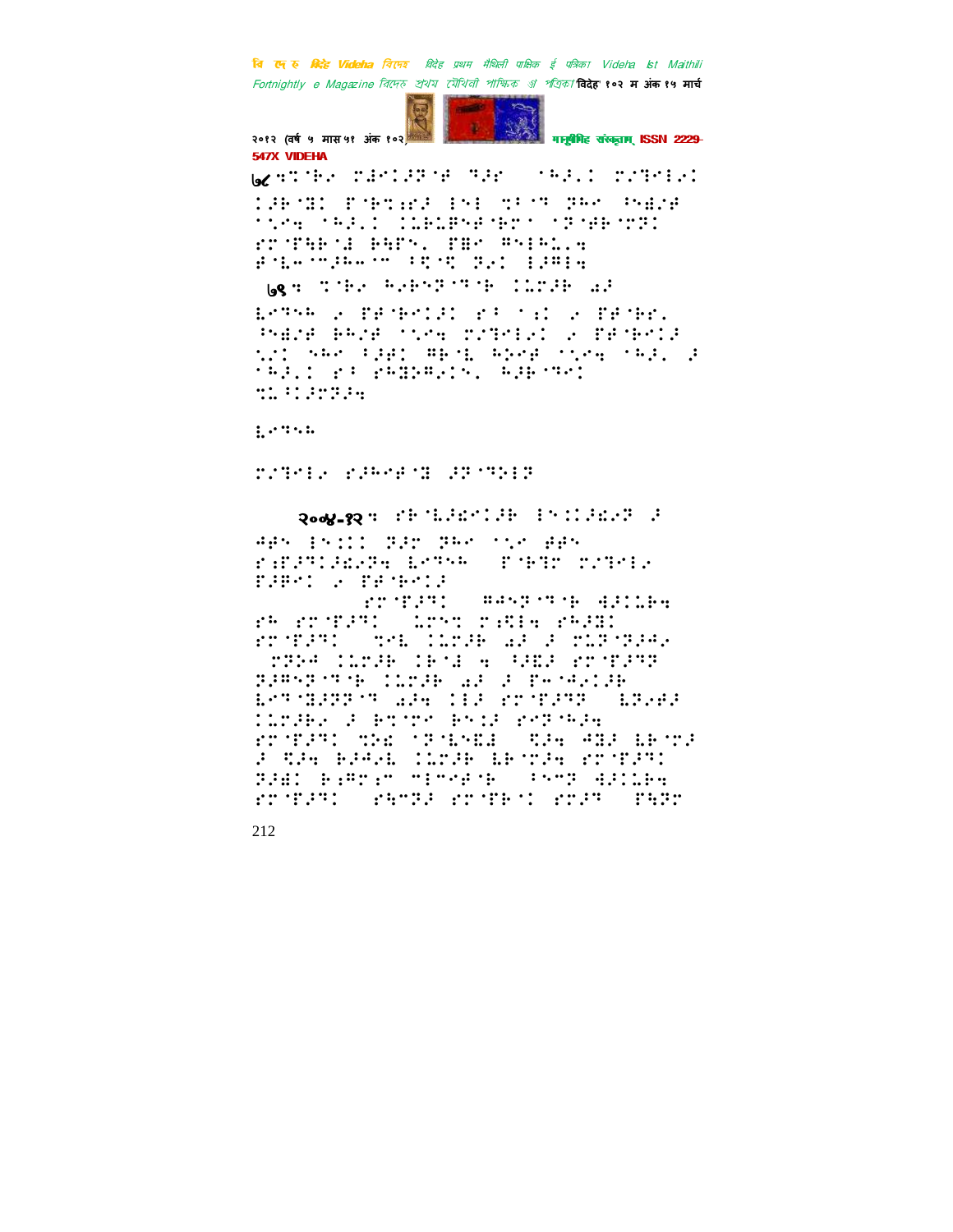बि एक रु मिनेट Videha विएक विदेह प्रथम मैथिली पाक्षिक ई पत्रिका Videha Ist Maithili Fortnightly ejournal রিদেত প্রথম মৌথিনী পাক্ষিক প্রা পত্রিকা**'বিदेह' १०२ म अंक १५ मार्च २०१२** 



मानुबेदि संस्कृतम् ISSN 2229-547X

**VIDEHA** ren a pyrana an crypp **MILLER LEADER CLERKE LEATER** 

PTRIAR TER TRIPI A TETRIATA PTRA **AND MONOGAL PARAGE LEADSHIPPIN ENGL #21 TEME SPAR** 

 $15.121$  $\dddot{\phantom{a}}$ **MARKET STATES STATES**  $\cdot$ :  $\mathbb{R}^3$  and  $\mathbb{R}^3$ **ASSEMS TELLISTS** útre broad ple broadle (po plerpje FRONT FOUR POINT INFORMED PANERN YN 252 IEZE NAW BM221 takr aker bezo en 2 brza rele: tir almen fangen ean break (IPAC) 2 PENCADA, TALGA PAL<br>Signa pal Popapor Pipalai lat  $\begin{picture}(150,10) \put(0,0){\vector(1,0){10}} \put(10,0){\vector(1,0){10}} \put(10,0){\vector(1,0){10}} \put(10,0){\vector(1,0){10}} \put(10,0){\vector(1,0){10}} \put(10,0){\vector(1,0){10}} \put(10,0){\vector(1,0){10}} \put(10,0){\vector(1,0){10}} \put(10,0){\vector(1,0){10}} \put(10,0){\vector(1,0){10}} \put(10,0){\vector(1,0){10}} \put(10,0){\vector($ STAR: H. T.R. TE POBLEMENT TALL PROPER TO PAREHA ALSAM PART TERRITOR FROM THE REAL MARKET MINIST rantee docategor percia rateler, rataret boys poblaced (S) Alep tie, new a probably construct EPOTA HALLE TOLARA TANL 08 A 89 British a Poblace los Alego car

ESTARTA PORTUGAR PORTUGALE HETAMI PERANTH PTHIS S rifined rened (Pro 1876-1875) trade a parl poblece leád

**JECTIFIC LEGARD CERTIF CRAFTS ANDL** 

**REMARKATE RIPPER**